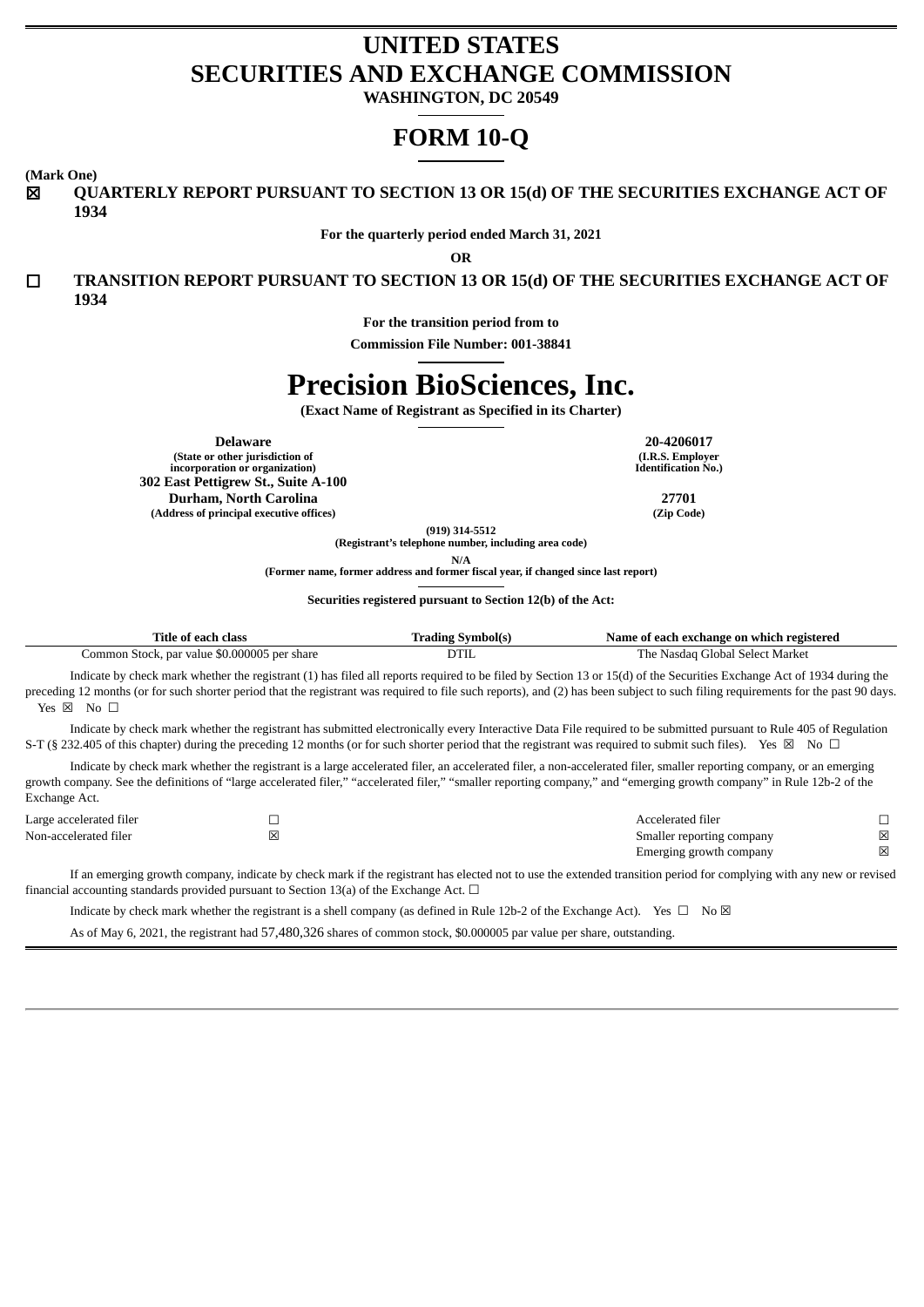## **Table of Contents**

|                   |                                                                                              | Page |
|-------------------|----------------------------------------------------------------------------------------------|------|
|                   | <b>Forward-Looking Statements</b>                                                            |      |
|                   | <b>Risk Factor Summary</b>                                                                   |      |
| PART I.           | <b>FINANCIAL INFORMATION</b>                                                                 | 6    |
| Item 1.           | <b>Financial Statements</b>                                                                  | 6    |
|                   | <b>Condensed Consolidated Balance Sheets</b>                                                 | 6    |
|                   | <b>Condensed Consolidated Statements of Operations</b>                                       |      |
|                   | <b>Condensed Consolidated Statements of Changes In Stockholders' Equity</b>                  | 8    |
|                   | <b>Condensed Consolidated Statements of Cash Flows</b>                                       | 9    |
|                   | Notes to Unaudited Condensed Consolidated Financial Statements                               | 10   |
| Item 2.           | <b>Management's Discussion and Analysis of Financial Condition and Results of Operations</b> | 21   |
| Item 3.           | <b>Quantitative and Qualitative Disclosures About Market Risk</b>                            | 32   |
| Item 4.           | <b>Controls and Procedures</b>                                                               | 33   |
| PART II.          | <b>OTHER INFORMATION</b>                                                                     | 34   |
| Item 1.           | <b>Legal Proceedings</b>                                                                     | 34   |
| Item 1A.          | <b>Risk Factors</b>                                                                          | 34   |
| Item 2.           | <b>Unregistered Sales of Equity Securities and Use of Proceeds</b>                           | 85   |
| Item 3.           | <b>Defaults Upon Senior Securities</b>                                                       | 85   |
| Item 4.           | <b>Mine Safety Disclosures</b>                                                               | 85   |
| Item 5.           | <b>Other Information</b>                                                                     | 85   |
| Item 6.           | <b>Exhibits</b>                                                                              | 86   |
| <b>Signatures</b> |                                                                                              | 87   |
|                   |                                                                                              |      |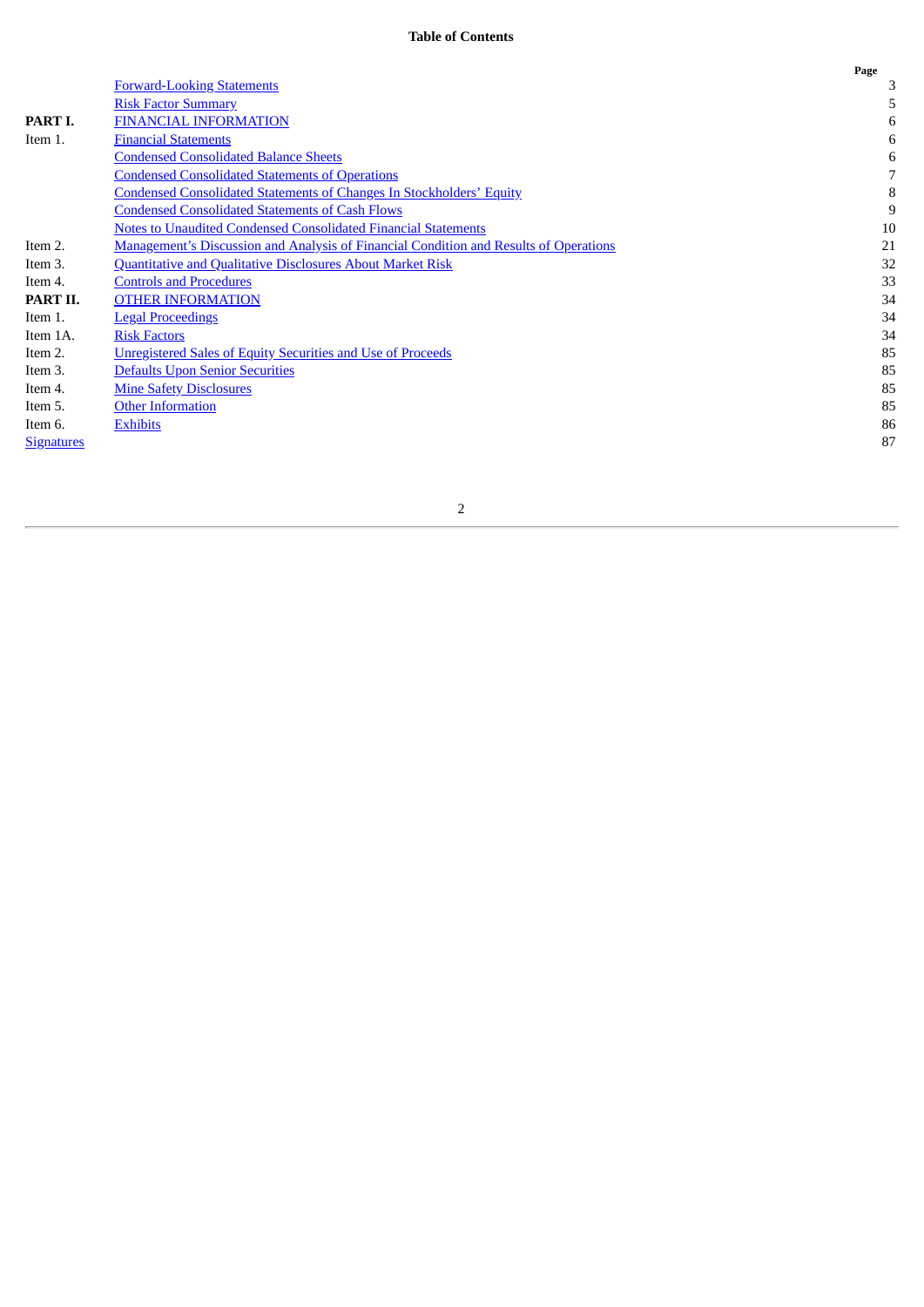#### **FORWARD-LOOKING STATEMENTS**

<span id="page-2-0"></span>This Quarterly Report on Form 10-Q contains forward-looking statements within the meaning of the Private Securities Litigation Reform Act of 1995. We intend such forward-looking statements to be covered by the safe harbor provisions for forward-looking statements contained in Section 27A of the Securities Act of 1933, as amended (the "Securities Act") and Section 21E of the Securities Exchange Act of 1934, as amended (the "Exchange Act"). All statements other than statements of present and historical facts contained in this Quarterly Report on Form 10-Q, including without limitation, statements regarding our future results of operations and financial position, business strategy and approach, including related results, prospective products, planned preclinical or greenhouse studies and clinical or field trials, the status and results of our preclinical and clinical studies, expected release of interim data, expectations regarding our allogeneic chimeric antigen receptor T cell immunotherapy product candidates, expectations regarding the use and effects of ARCUS, including in connection with *in vivo* genome editing, potential new partnerships or alternative opportunities for our product candidates, capabilities of our manufacturing facility, regulatory approvals, research and development costs, timing, expected results and likelihood of success, plans and objectives of management for future operations, as well as the impact of the COVID-19 pandemic may be forward-looking statements. Without limiting the foregoing, in some cases, you can identify forward-looking statements by terms such as "aim," "may," "will," "should," "expect," "exploring," "plan," "anticipate," "could," "intend," "target," "project," "contemplate," "believe," "estimate," "predict," "potential," "seeks," or "continue" or the negative of these terms or other similar expressions, although not all forward-looking statements contain these words. No forward-looking statement is a guarantee of future results, performance, or achievements, and one should avoid placing undue reliance on such statements.

Forward-looking statements are based on our management's beliefs and assumptions and on information currently available to us. Such beliefs and assumptions may or may not prove to be correct. Additionally, such forward-looking statements are subject to a number of known and unknown risks, uncertainties and assumptions, and actual results may differ materially from those expressed or implied in the forward-looking statements due to various factors, including, but not limited to, those identified in Part I. Item 2. "Management's Discussion and Analysis of Financial Condition and Results of Operations" and Part II. Item 1A. "Risk Factors." These risks and uncertainties include, but are not limited to:

- our ability to become profitable;
- our ability to procure sufficient funding and requirements under our current debt instruments and effects of restrictions thereunder;
- risks associated with raising additional capital;
- our operating expenses and our ability to predict what those expenses will be;
- our limited operating history;
- the success of our programs and product candidates in which we expend our resources;
- our dependence on our ARCUS technology;
- the risk that other genome-editing technologies may provide significant advantages over our ARCUS technology;
- the initiation, cost, timing, progress, achievement of milestones and results of research and development activities, preclinical or greenhouse studies and clinical or field trials;
- public perception about genome editing technology and its applications;
- competition in the genome editing, biopharmaceutical, biotechnology and agricultural biotechnology fields;
- our or our collaborators' ability to identify, develop and commercialize product candidates;
- pending and potential liability lawsuits and penalties against us or our collaborators related to our technology and our product candidates;
- the U.S. and foreign regulatory landscape applicable to our and our collaborators' development of product candidates;
- our or our collaborators' ability to obtain and maintain regulatory approval of our product candidates, and any related restrictions, limitations and/or warnings in the label of an approved product candidate;

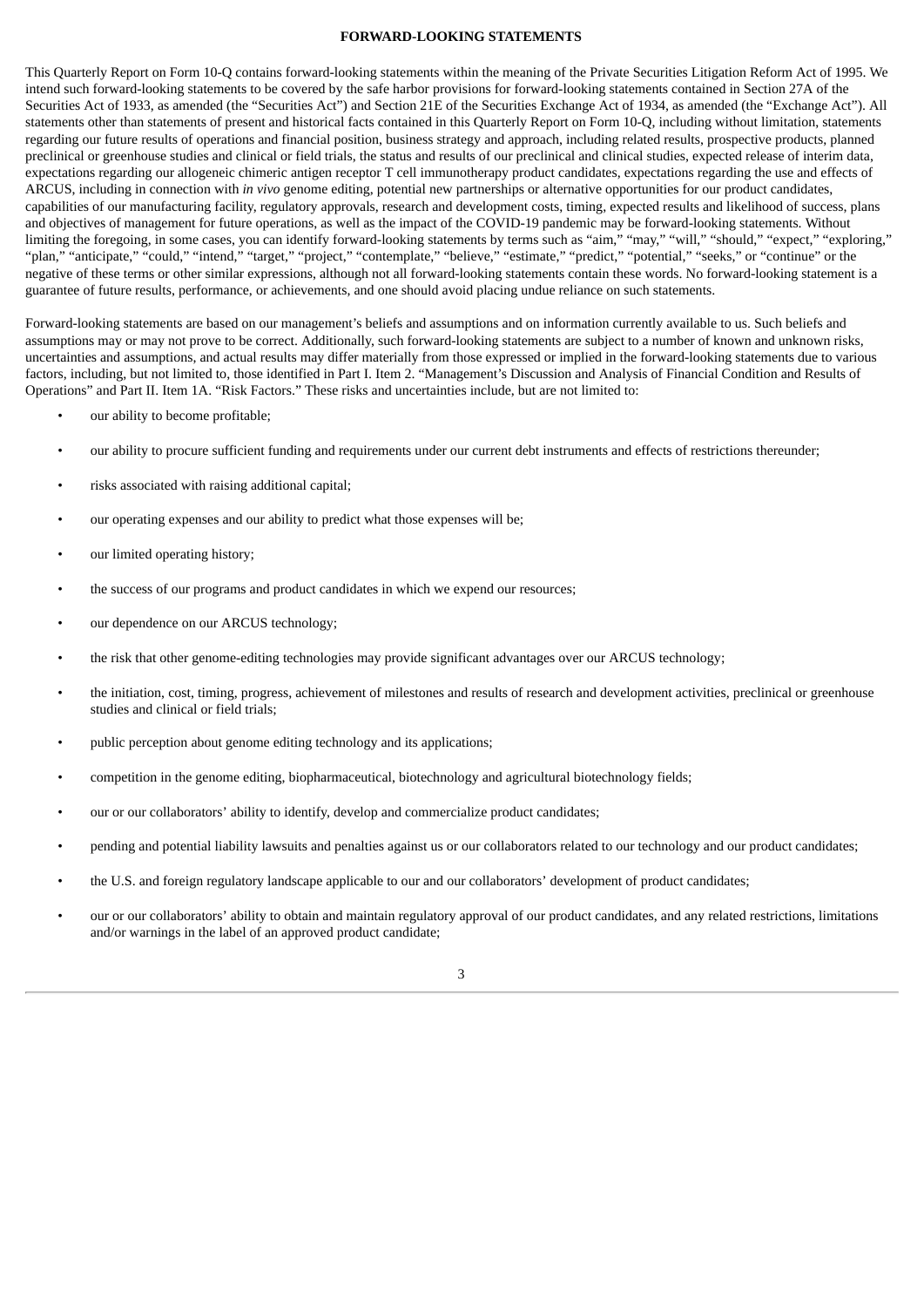- our or our collaborators' ability to advance product candidates into, and successfully design, implement and complete, clinical or field trials;
- potential manufacturing problems associated with the development or commercialization of any of our product candidates;
- our ability to obtain an adequate supply of T cells from qualified donors;
- our ability to achieve our anticipated operating efficiencies at our manufacturing facility;
- delays or difficulties in our and our collaborators' ability to enroll patients;
- changes in interim "top-line" data that we announce or publish;
- if our product candidates do not work as intended or cause undesirable side effects;
- risks associated with applicable healthcare, data privacy and security regulations and our compliance therewith;
- the rate and degree of market acceptance of any of our product candidates;
- the success of our existing collaboration agreements, and our ability to enter into new collaboration arrangements;
- our current and future relationships with third parties including suppliers and manufacturers;
- our ability to obtain and maintain intellectual property protection for our technology and any of our product candidates;
- potential litigation relating to infringement or misappropriation of intellectual property rights;
- our ability to effectively manage the growth of our operations;
- our ability to attract, retain, and motivate key scientific and management personnel;
- market and economic conditions;
- effects of system failures and security breaches;
- effects of natural and manmade disasters, public health emergencies and other natural catastrophic events;
- effects of COVID-19, or any pandemic, epidemic, or outbreak of an infectious disease;
- insurance expenses and exposure to uninsured liabilities;
- effects of tax rules; and
- risks related to ownership of our common stock, including fluctuations in our stock price.

Moreover, we operate in an evolving environment. New risk factors and uncertainties may emerge from time to time, and it is not possible for management to predict all risk factors and uncertainties.

You should read this Quarterly Report on Form 10-Q and the documents that we reference herein completely and with the understanding that our actual future results may be materially different from what we expect. We qualify all of our forward-looking statements by these cautionary statements. All forward-looking statements contained herein speak only as of the date of this Quarterly Report on Form 10-Q. Except as required by applicable law, we do not plan to publicly update or revise any forward-looking statements contained herein, whether as a result of any new information, future events, changed circumstances or otherwise.

As used in this Quarterly Report on Form 10-Q, unless otherwise stated or the context requires otherwise, references to "Precision," the "Company," "we," "us," and "our," refer to Precision BioSciences, Inc. and its subsidiaries on a consolidated basis.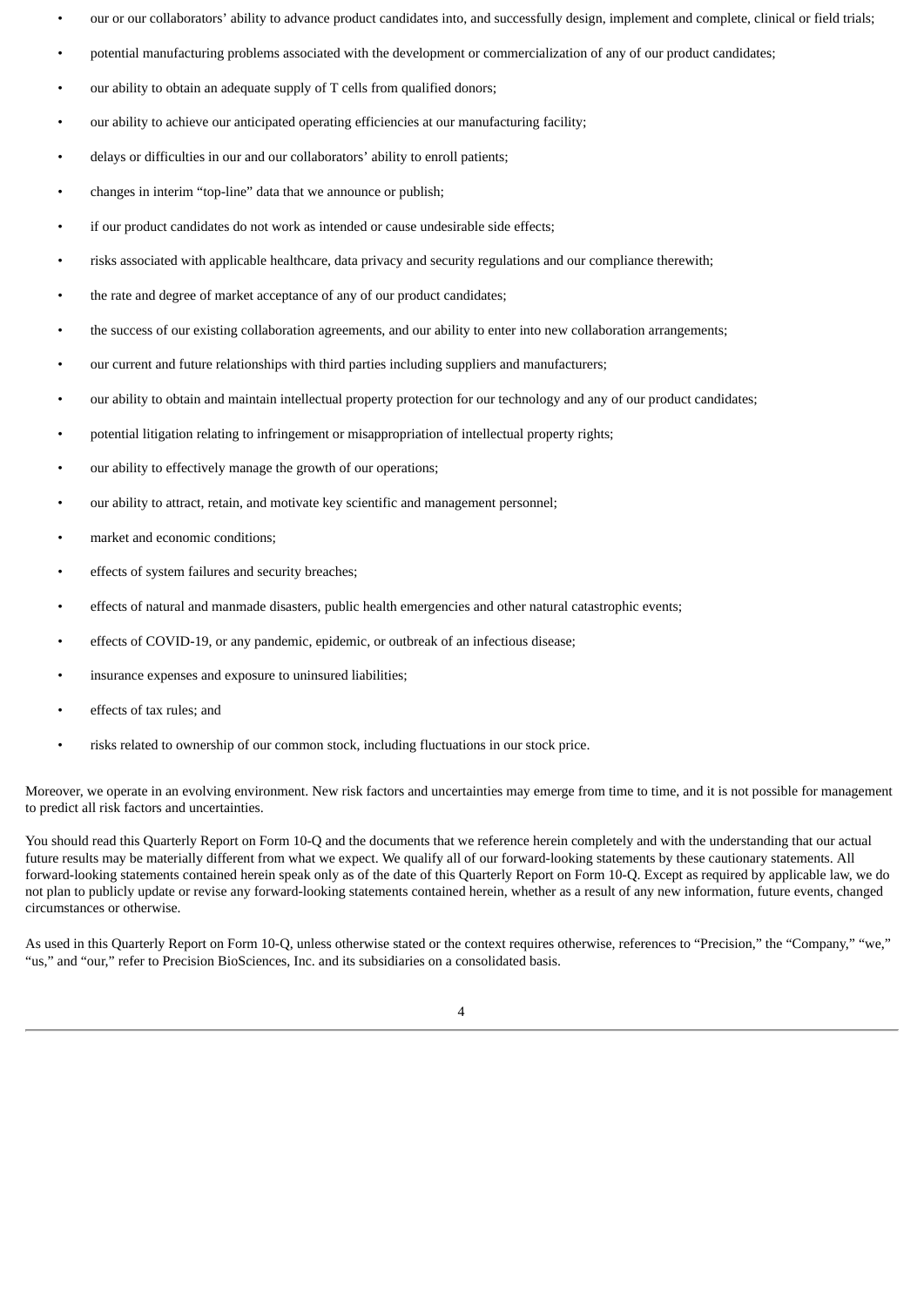#### **RISK FACTOR SUMMARY**

<span id="page-4-0"></span>Our business is subject to numerous risks and uncertainties, including those described in Part II. Item 1A. "Risk Factors" in this Quarterly Report on Form 10-Q. You should carefully consider these risks and uncertainties when investing in our common stock. Some of the principal risks and uncertainties include the following.

- We have incurred significant operating losses since our inception and expect to continue to incur losses for the foreseeable future. We have *never been profitable, and may never achieve or maintain profitability.*
- We will need substantial additional funding, and if we are unable to raise a sufficient amount of capital when needed on acceptable terms, or at all, we may be forced to delay, reduce or eliminate some or all of our research programs, product development activities and commercialization *efforts.*
- We have a limited operating history, which makes it difficult to evaluate our current business and future prospects and may increase the risk of *your investment.*
- ARCUS is a novel technology, making it difficult to predict the time, cost and potential success of product candidate development. We have not yet been able to assess the safety and efficacy of most of our product candidates in humans, and have only limited safety and efficacy *information in humans to date regarding one of our product candidates.*
- We are heavily dependent on the successful development and translation of ARCUS, and due to the early stages of our product development operations, we cannot give any assurance that any product candidates will be successfully developed and commercialized.
- Adverse public perception of genome editing may negatively impact the developmental progress or commercial success of products that we *develop alone or with collaborators.*
- We face significant competition in industries experiencing rapid technological change, and there is a possibility that our competitors may achieve regulatory approval before us or develop product candidates or treatments that are safer or more effective than ours, which may harm *our financial condition and our ability to successfully market or commercialize any of our product candidates.*
- Our future profitability, if any, depends in part on our and our collaborators' ability to penetrate global markets, where we would be subject to additional reaulatory burdens and other risks and uncertainties associated with international operations that could materially adversely affect *our business.*
- Product liability lawsuits against us could cause us to incur substantial liabilities and could limit commercialization of any products that we *develop alone or with collaborators.*
- The regulatory landscape that will apply to development of therapeutic product candidates by us or our collaborators is rigorous, complex, uncertain and subject to change, which could result in delays or termination of development of such product candidates or unexpected costs in *obtaining regulatory approvals.*
- Clinical trials are difficult to design and implement, expensive, time-consuming and involve an uncertain outcome, and the inability to successfully and timely conduct clinical trials and obtain requlatory approval for our product candidates would substantially harm our *business.*
- Even if we obtain reaulatory approval for any products that we develop alone or with collaborators, such products will remain subject to *ongoing regulatory requirements, which may result in significant additional expense.*
- Even if any product we develop alone or with collaborators receives marketina approval, such product may fail to achieve the dearee of market acceptance by physicians, patients, healthcare payors and others in the medical community necessary for commercial success.
- The ongoing novel coronavirus disease, COVID-19, has impacted our business and any other pandemic, epidemic or outbreak of an infectious *disease may materially and adversely impact our business, including our preclinical studies and clinical trials.*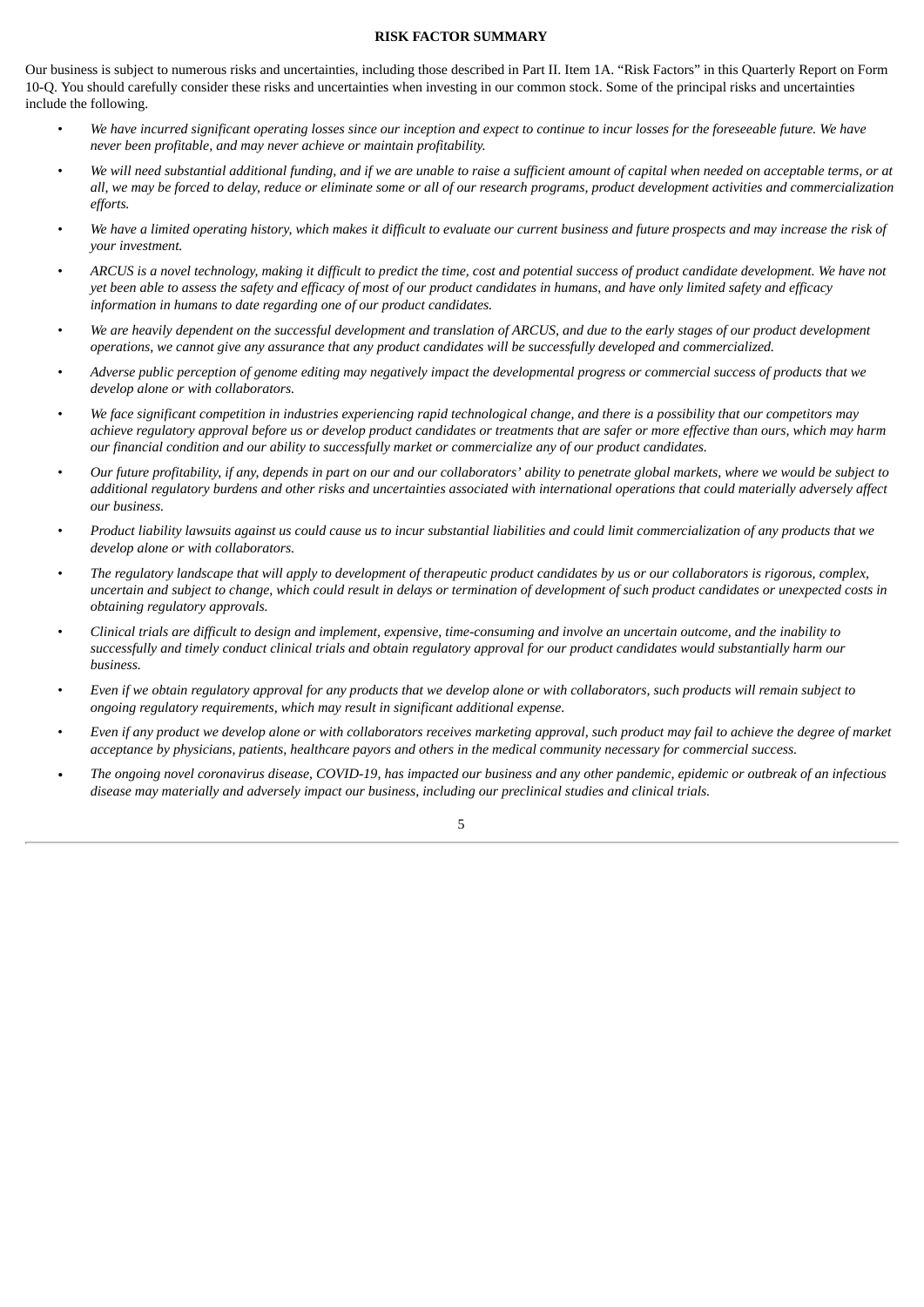## **PART I. FINANCIAL INFORMATION**

## **PRECISION BIOSCIENCES, INC. CONDENSED CONSOLIDATED BALANCE SHEETS (In thousands, except share and per share amounts) (Unaudited)**

<span id="page-5-2"></span><span id="page-5-1"></span><span id="page-5-0"></span>

|                                                                                                | March 31, 2021 | <b>December 31, 2020</b> |
|------------------------------------------------------------------------------------------------|----------------|--------------------------|
| <b>Assets</b>                                                                                  |                |                          |
| Current assets:                                                                                |                |                          |
| Cash and cash equivalents                                                                      | \$<br>193,460  | \$<br>89,798             |
| Accounts receivable                                                                            | 19,263         | 10,000                   |
| Prepaid expenses                                                                               | 6,381          | 5,762                    |
| Other current assets                                                                           | 35             | 4                        |
| Total current assets                                                                           | 219,139        | 105,564                  |
| Property, equipment, and software-net                                                          | 33,887         | 35,090                   |
| Intangible assets-net                                                                          | 1,358          | 1,373                    |
| Right-of-use assets                                                                            | 6,120          | 6,410                    |
| Other assets                                                                                   | 1,812          | 1,721                    |
| <b>Total assets</b>                                                                            | \$<br>262,316  | \$<br>150,158            |
| <b>Liabilities and Stockholders' Equity</b>                                                    |                |                          |
| Current liabilities:                                                                           |                |                          |
| Accounts payable                                                                               | \$<br>445      | \$<br>792                |
| Accrued compensation                                                                           | 2,634          | 5,745                    |
| Accrued clinical and research and development expenses                                         | 3,598          | 3,269                    |
| Deferred revenue                                                                               | 53,094         | 30,236                   |
| Lease liabilities                                                                              | 1,996          | 1,933                    |
| Other current liabilities                                                                      | 2,030          | 854                      |
| Total current liabilities                                                                      | 63,797         | 42,829                   |
| Deferred revenue                                                                               | 131,243        | 53,926                   |
| <b>Lease liabilities</b>                                                                       | 8,062          | 8,586                    |
| Other noncurrent liabilities                                                                   | 392            | 392                      |
| <b>Total liabilities</b>                                                                       | 203,494        | 105,733                  |
| Commitments and contingencies (Note 4)                                                         |                |                          |
| Stockholders' equity:                                                                          |                |                          |
| Preferred stock, \$0.0001 par value-10,000,000 shares authorized as of March 31, 2021 and      |                |                          |
| December 31, 2020; no shares issued and outstanding as of March 31, 2021 and December 31, 2020 |                |                          |
| Common stock; \$0.000005 par value-200,000,000 shares authorized as of March 31, 2021 and      |                |                          |
| December 31, 2020; 58,032,901 shares issued and 57,222,429 shares outstanding as of March 31,  |                |                          |
| 2021; 53,503,124 shares issued and 52,692,652 shares outstanding as of December 31, 2020       |                |                          |
| Additional paid-in capital                                                                     | 364,536        | 331,450                  |
| <b>Accumulated deficit</b>                                                                     | (304, 762)     | (286, 073)               |
| Treasury stock                                                                                 | (952)          | (952)                    |
| Total stockholders' equity                                                                     | 58,822         | 44,425                   |
| Total liabilities and stockholders' equity                                                     | \$<br>262,316  | \$<br>150,158            |

See notes to condensed consolidated financial statements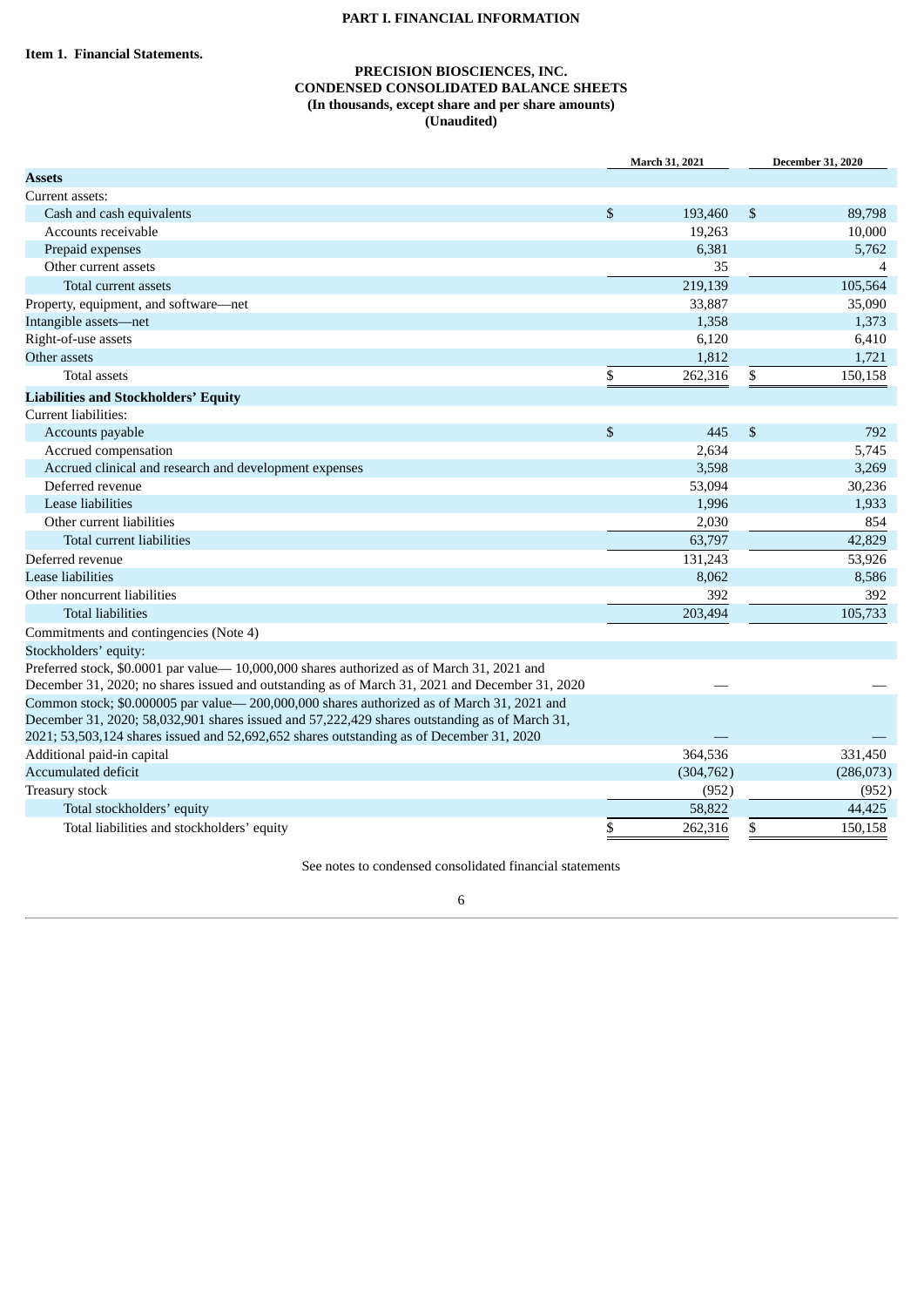## **PRECISION BIOSCIENCES, INC. CONDENSED CONSOLIDATED STATEMENTS OF OPERATIONS (In thousands, except share and per share amounts) (Unaudited)**

<span id="page-6-0"></span>

|                                                                          | For the Three Months Ended March 31. |  |            |
|--------------------------------------------------------------------------|--------------------------------------|--|------------|
|                                                                          | 2021                                 |  | 2020       |
| Revenue                                                                  | 16,349                               |  | 6,998      |
| Operating expenses                                                       |                                      |  |            |
| Research and development                                                 | 25,593                               |  | 24,879     |
| General and administrative                                               | 9,498                                |  | 9,615      |
| Total operating expenses                                                 | 35,091                               |  | 34,494     |
| Loss from operations                                                     | (18, 742)                            |  | (27, 496)  |
| Other income:                                                            |                                      |  |            |
| Interest income                                                          | 53                                   |  | 660        |
| Net loss and net loss attributable to common stockholders                | (18,689)                             |  | (26, 836)  |
| Net loss per share attributable to common stockholders-basic and diluted | (0.33)                               |  | (0.52)     |
| Weighted average shares of common stock outstanding-basic and diluted    | 56,625,024                           |  | 51,312,770 |
|                                                                          |                                      |  |            |

See notes to condensed consolidated financial statements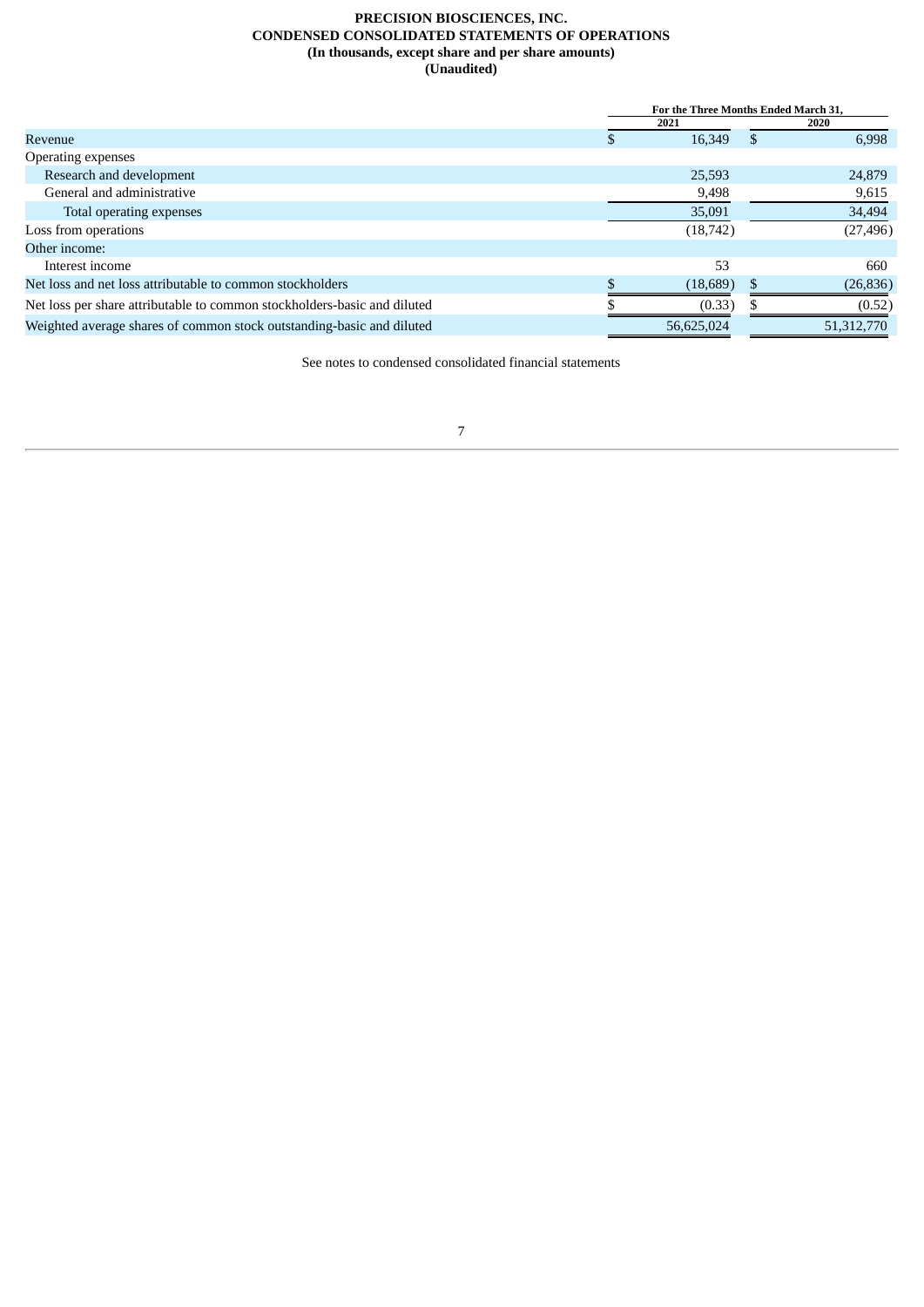## **PRECISION BIOSCIENCES, INC. CONDENSED CONSOLIDATED STATEMENTS OF CHANGES IN STOCKHOLDERS' EQUITY (In thousands, except share amounts) (Unaudited)**

<span id="page-7-0"></span>

|                                                                | <b>Common Stock</b> |    |                          |     | Additional<br>Paid-In |    | Accumulated    | <b>Treasury</b> |    | <b>Total</b><br>Stockholder's |
|----------------------------------------------------------------|---------------------|----|--------------------------|-----|-----------------------|----|----------------|-----------------|----|-------------------------------|
|                                                                | <b>Shares</b>       |    | Amount                   |     | Capital               |    | <b>Deficit</b> | Stock           |    | <b>Equity</b>                 |
| Balance- January 1, 2020                                       | 51,965,708          |    |                          |     | 316,333               |    | (177,067)      | (952)           | -S | 138,314                       |
| Stock option exercises                                         | 244,999             |    |                          |     | 212                   |    |                |                 |    | 212                           |
| Issuance of common stock under employee stock<br>purchase plan | 42,620              |    |                          |     | 239                   |    |                |                 |    | 239                           |
| Share-based compensation expense                               |                     |    |                          |     | 3,105                 |    |                |                 |    | 3,105                         |
| Net loss                                                       |                     |    |                          |     |                       |    | (26, 836)      |                 |    | (26, 836)                     |
| Balance-March 31, 2020                                         | 52,253,327          |    |                          |     | 319,889               |    | (203, 903)     | (952)           |    | 115,034                       |
|                                                                |                     |    |                          |     |                       |    |                |                 |    |                               |
| Balance- January 1, 2021                                       | 53,503,124          | £. | $\overline{\phantom{m}}$ | -\$ | 331,450               | -S | $(286,073)$ \$ | $(952)$ \$      |    | 44,425                        |
| Stock option exercises                                         | 676.791             |    |                          |     | 1,297                 |    |                |                 |    | 1,297                         |
| Issuance of common stock under employee stock<br>purchase plan | 90,796              |    |                          |     | 418                   |    |                |                 |    | 418                           |
| Share-based compensation expense                               |                     |    |                          |     | 3,632                 |    |                |                 |    | 3,632                         |
| Issuance of common stock to collaboration partners             | 3,762,190           |    |                          |     | 27,739                |    |                |                 |    | 27,739                        |
| Net loss                                                       |                     |    |                          |     |                       |    | (18, 689)      |                 |    | (18, 689)                     |
| Balance-March 31, 2021                                         | 58,032,901          |    |                          |     | 364,536               |    | (304, 762)     | (952)           |    | 58,822                        |

See notes to condensed consolidated financial statements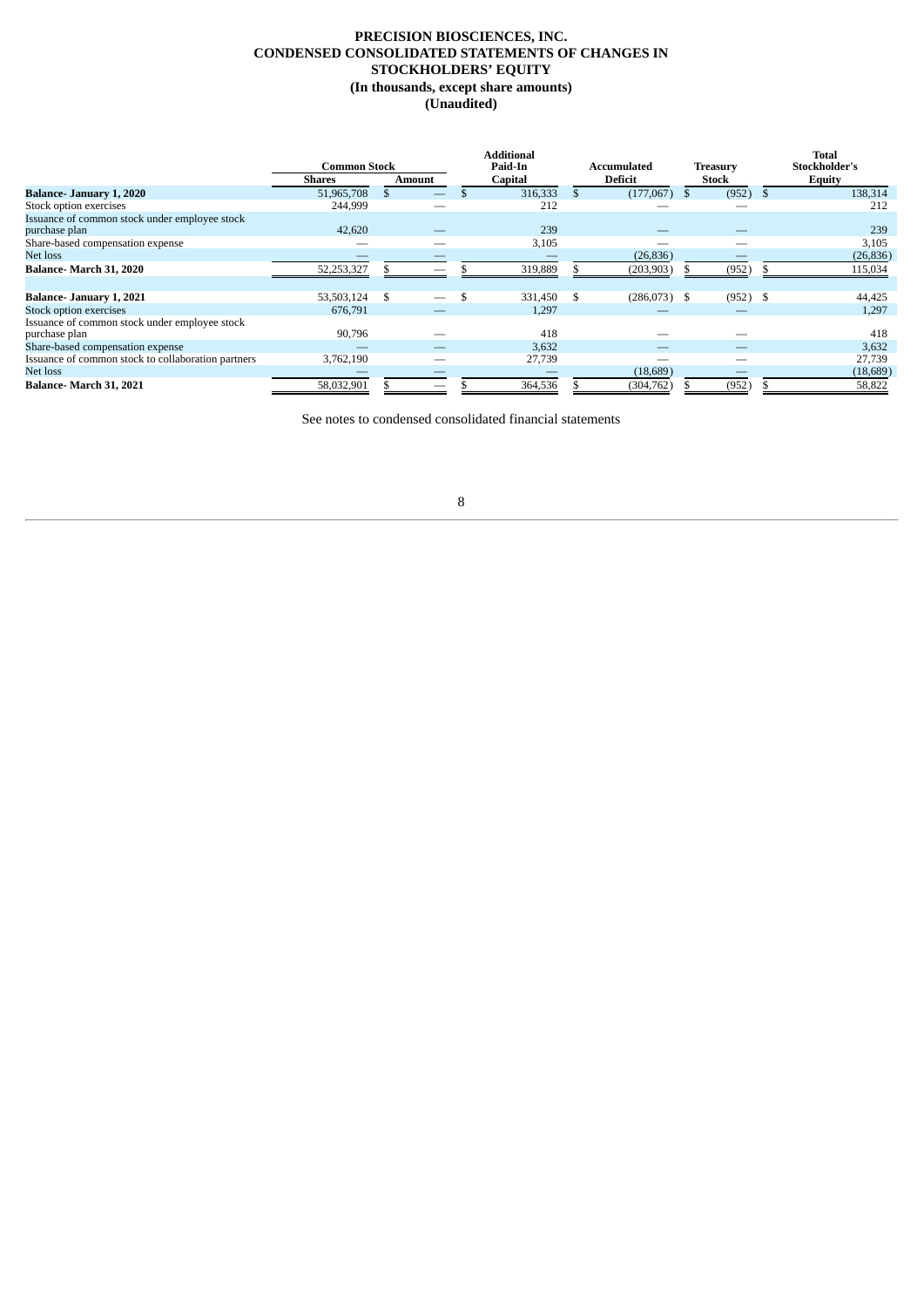## **PRECISION BIOSCIENCES, INC. CONDENSED CONSOLIDATED STATEMENTS OF CASH FLOWS (In thousands) (Unaudited)**

<span id="page-8-0"></span>

|                                                                                           | For the Three Months Ended March 31, |    |           |
|-------------------------------------------------------------------------------------------|--------------------------------------|----|-----------|
|                                                                                           | 2021                                 |    | 2020      |
| <b>Cash flows from operating activities:</b>                                              |                                      |    |           |
| Net loss                                                                                  | \$<br>(18, 689)                      | \$ | (26, 836) |
| Adjustments to reconcile net loss to net cash provided by (used in) operating activities: |                                      |    |           |
| Depreciation and amortization                                                             | 2,176                                |    | 2,155     |
| Share-based compensation                                                                  | 3,632                                |    | 3,105     |
| Loss on disposal of property, equipment, and software                                     | 23                                   |    |           |
| Amortization of right-of-use assets                                                       | 290                                  |    | 235       |
| Changes in operating assets and liabilities:                                              |                                      |    |           |
| Prepaid expenses                                                                          | (619)                                |    | 1,635     |
| Accounts receivable                                                                       | (9,263)                              |    | (2,894)   |
| Other assets and other current assets                                                     | (6)                                  |    | 1,411     |
| Accounts payable                                                                          | 221                                  |    | (266)     |
| Other current liabilities                                                                 | (2, 146)                             |    | (916)     |
| Deferred revenue                                                                          | 92,914                               |    | (3, 139)  |
| Lease liabilities and right-of-use assets                                                 | (461)                                |    | (400)     |
| Net cash provided by (used in) operating activities                                       | 68,072                               |    | (25, 910) |
| <b>Cash flows from investing activities:</b>                                              |                                      |    |           |
| Purchases of property, equipment and software                                             | (1, 125)                             |    | (1, 103)  |
| Net cash used in investing activities                                                     | (1, 125)                             |    | (1,103)   |
| <b>Cash flows from financing activities:</b>                                              |                                      |    |           |
| Proceeds from stock option exercises                                                      | 1,297                                |    | 212       |
| Proceeds from employee stock purchase plan                                                | 418                                  |    | 239       |
| Deferred offering costs                                                                   |                                      |    | (137)     |
| Proceeds from issuance of common stock to collaboration partners                          | 35,000                               |    |           |
| Net cash provided by financing activities                                                 | 36,715                               |    | 314       |
| Net increase (decrease) in cash and cash equivalents                                      | 103,662                              |    | (26, 699) |
| Cash and cash equivalents-beginning of period                                             | 89,798                               |    | 180,886   |
| Cash and cash equivalents -end of period                                                  | \$<br>193,460                        | \$ | 154,187   |
|                                                                                           |                                      |    |           |
| Supplemental disclosures of noncash financing and investing activities:                   |                                      |    |           |
| Property, equipment and software additions included in accounts payable,                  |                                      |    |           |
| accrued expenses and other current liabilities                                            | \$<br>637                            | \$ | 651       |
| Deferred offering costs included in accounts payable, accrued expenses                    |                                      |    |           |
| and other current liabilities                                                             | \$                                   | \$ | 66        |
|                                                                                           |                                      |    |           |
|                                                                                           |                                      |    |           |

See notes to condensed consolidated financial statements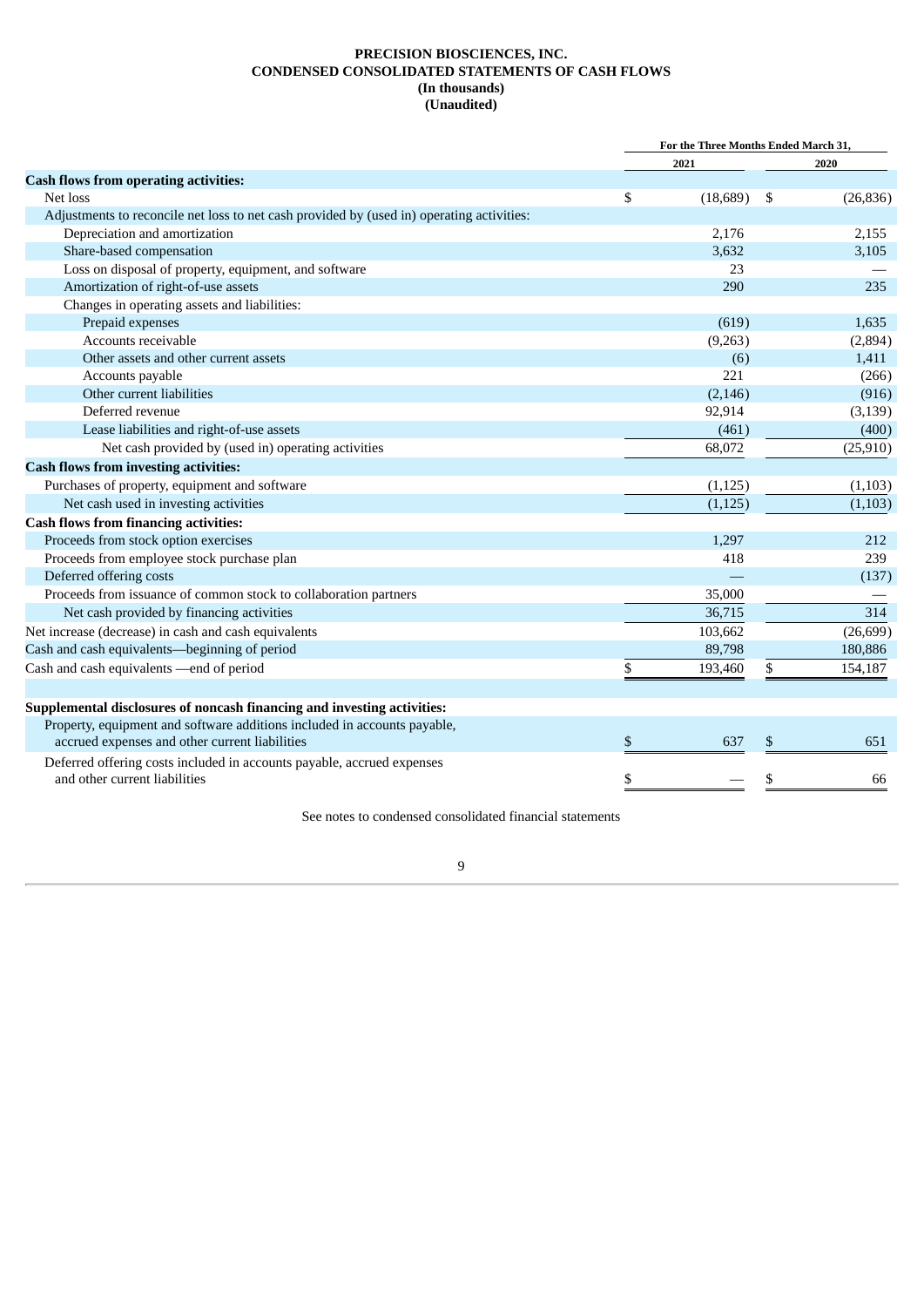## <span id="page-9-0"></span>**Precision BioSciences, Inc. Notes to Condensed Consolidated Financial Statements (Unaudited)**

## **NOTE 1: DESCRIPTION OF BUSINESS AND SUMMARY OF SIGNIFICANT ACCOUNTING POLICIES**

#### **Description of Business**

Precision BioSciences, Inc. (the "Company") was incorporated on January 26, 2006 under the laws of the State of Delaware and is based in Durham, North Carolina. The Company is dedicated to improving life through the application of its pioneering, proprietary ARCUS genome editing platform to treat human diseases and create healthy and sustainable food and agricultural solutions. The Company is actively developing product candidates through two reportable segments: Therapeutics and Food. The Therapeutics segment is focused on allogeneic chimeric antigen receptor T ("CAR T") cell immunotherapy and *in vivo* gene correction. The Food segment focuses on applying ARCUS to develop food and nutrition products through collaboration agreements with consumer-facing companies.

The Company's 100% owned subsidiary, Precision PlantSciences, Inc., was incorporated on January 4, 2012. Precision PlantSciences, Inc. amended its certificate of incorporation on January 16, 2018 to change its name to Elo Life Systems, Inc. Elo Life Systems Australia Pty Ltd was incorporated on May 29, 2018 as a 100% owned subsidiary of Elo Life Systems, Inc. Additionally, the Company's 100% owned subsidiary Precision BioSciences UK Limited was incorporated on June 17, 2019. The accompanying condensed consolidated financial statements include the accounts of the Company and its subsidiaries. Intercompany balances and transactions have been eliminated in consolidation.

Since its inception, the Company has devoted substantially all of its efforts to research and development activities, recruiting skilled personnel, developing manufacturing processes, establishing its intellectual property portfolio and providing general and administrative support for these operations. The Company is subject to a number of risks similar to those of other companies conducting high-risk, early-stage research and development of product candidates. Principal among these risks are dependence on key individuals and intellectual property, competition from other products and companies, and the technical risks associated with the successful research, development and clinical manufacturing of its product candidates. The Company's success is dependent upon its ability to continue to raise additional capital in order to fund ongoing research and development, obtain regulatory approval of its products, successfully commercialize its products, generate revenue, meet its obligations, and, ultimately, attain profitable operations.

Management believes that existing cash and cash equivalents at the time these financial statements were issued, expected operational receipts and available credit will allow the Company to continue its operations into 2023. In the absence of a significant source of recurring revenue, the continued viability of the Company beyond that point is dependent on its ability to continue to raise additional capital to finance its operations. There can be no assurance that the Company will be able to obtain sufficient capital to cover its costs on acceptable terms, if at all.

#### **Unaudited Interim Financial Information**

The accompanying unaudited condensed consolidated financial statements and notes have been prepared pursuant to the rules and regulations of the Securities and Exchange Commission ("SEC"). Certain information and note disclosures normally included in the annual financial statements, prepared in accordance with accounting principles generally accepted in the U.S. ("GAAP"), have been condensed or omitted pursuant to those rules and regulations. These unaudited condensed consolidated financial statements should be read in conjunction with the Company's audited consolidated financial statements and the notes thereto included in the Company's Annual Report on Form 10-K for the fiscal year ended December 31, 2020, filed with the SEC on March 18, 2021.

The unaudited condensed consolidated financial statements have been prepared on the same basis as the audited consolidated financial statements. In the opinion of management, all adjustments, consisting only of normal recurring adjustments necessary for a fair presentation of the Company's condensed consolidated financial position as of March 31, 2021 and condensed consolidated results of operations for the three months ended March 31, 2021 and 2020 and the condensed consolidated cash flows for the three months ended March 31, 2021 and 2020, have been made. The Company's condensed consolidated results of operations for the three months ended March 31, 2021 are not necessarily indicative of the results of operations that may be expected for the year ending December 31, 2021.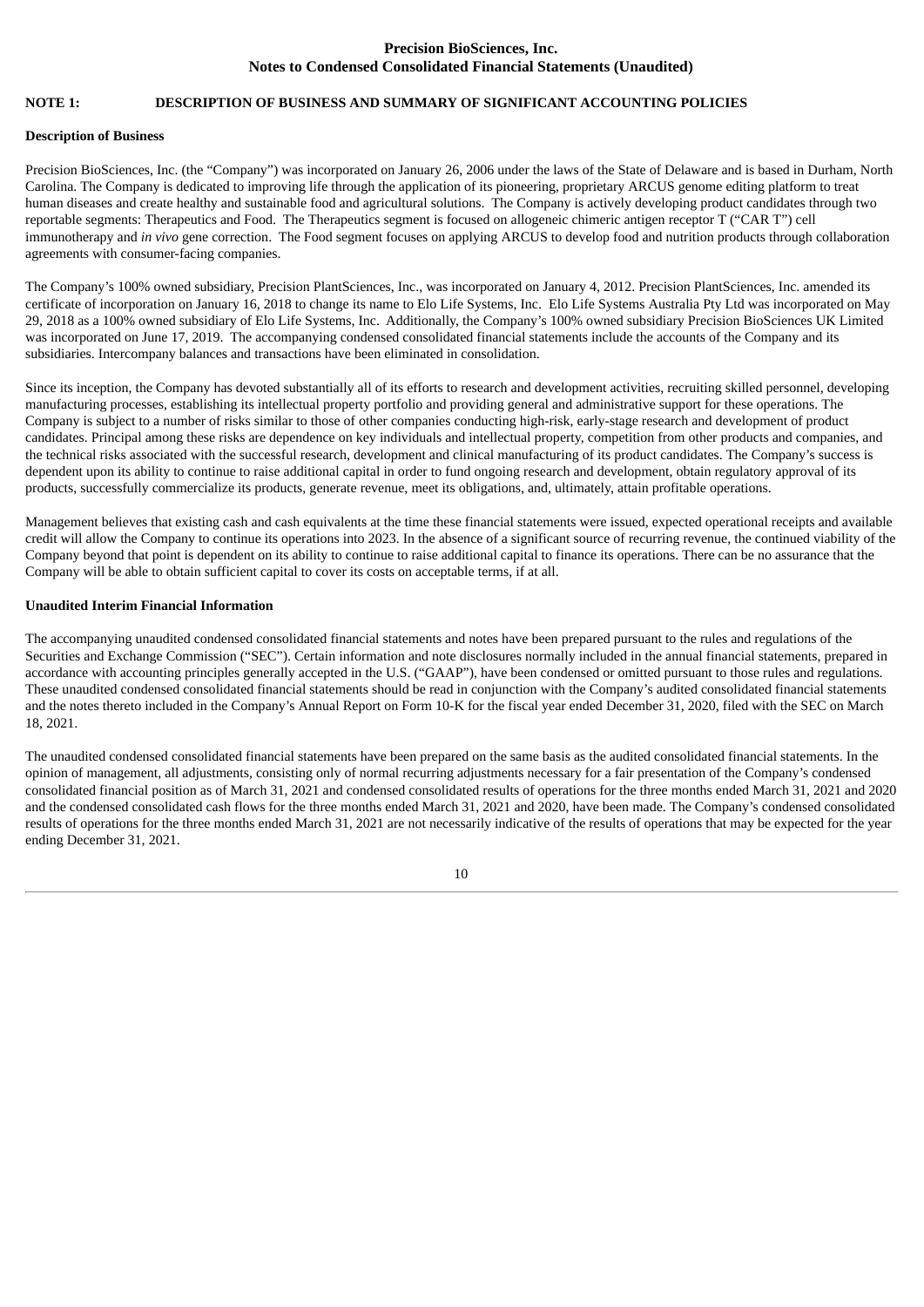#### **Summary of Significant Accounting Policies**

#### **Revenue Recognition for Contracts with Customers**

The Company's revenues are generated primarily through collaborative research, license, development and commercialization agreements.

ASC 606 applies to all contracts with customers, except for contracts that are within the scope of other standards. Under ASC 606, an entity recognizes revenue when its customer obtains control of promised goods or services, in an amount that reflects the consideration which the entity expects to receive in exchange for those goods or services. To determine revenue recognition for arrangements that an entity determines are within the scope of ASC 606, the entity performs the following five steps: (i) identify the contract(s) with a customer; (ii) identify the performance obligations in the contract; (iii) determine the transaction price; (iv) allocate the transaction price to the performance obligations in the contract; and (v) recognize revenue when (or as) the entity satisfies a performance obligation.

At contract inception, once the contract is determined to be within the scope of ASC 606, the Company evaluates the performance obligations promised in the contract that are based on goods and services that will be transferred to the customer and determines whether those obligations are both (i) capable of being distinct and (ii) distinct in the context of the contract. Goods or services that meet these criteria are considered distinct performance obligations. If both these criteria are not met, the goods and services are combined into a single performance obligation. The Company then recognizes as revenue the amount of the transaction price that is allocated to the respective performance obligation when (or as) the performance obligation is satisfied. Arrangements that include rights to additional goods or services that are exercisable at a customer's discretion are generally considered options. The Company assesses if these options provide a material right to the customer and if so, these options are considered performance obligations. The exercise of a material right is accounted for as a contract modification for accounting purposes.

The Company recognizes as revenue the amount of the transaction price that is allocated to the respective performance obligation when (or as) each performance obligation is satisfied at a point in time or over time, and if over time this is based on the use of an output or input method. For the three months ended March 31, 2021, the Company recorded cumulative catch up adjustments that increased revenue recognition by \$2.9 million, in addition to a contract liability adjustment, for changes in total estimated effort to be incurred in the future to satisfy the performance obligation and changes to the transaction price related to variable consideration for development milestones that were constrained in prior periods. During the three months ended March 31, 2021, the Company recorded \$11.0 million in revenue that was included in deferred revenue as of December 31, 2020.

Invoices issued as stipulated in contracts prior to revenue recognition are recorded as deferred revenue. Amounts expected to be recognized as revenue within the 12 months following the balance sheet date are classified as deferred revenue within current liabilities in the accompanying condensed consolidated balance sheets. Amounts not expected to be recognized as revenue within the 12 months following the balance sheet date are classified as noncurrent deferred revenue. Amounts recognized as revenue, but not yet invoiced are generally recognized as contract assets in the other current assets line item in the accompanying condensed consolidated balance sheets.

Milestone Payments – If an arrangement includes development and regulatory milestone payments, the Company evaluates whether the milestones are considered probable of being reached and estimates the amount to be included in the transaction price using the most likely amount method. If it is probable that a significant revenue reversal would not occur, the associated milestone value is included in the transaction price. Milestone payments that are not within the Company's or the licensee's control, such as regulatory approvals, are not considered probable of being achieved until those approvals are received and therefore revenue recognized is constrained as management is unable to assert that a reversal of revenue would not be probable. The transaction price is then allocated to each performance obligation on a relative standalone selling price basis, for which the Company recognizes revenue as or when the performance obligations under the contract are satisfied. At the end of each subsequent reporting period, the Company re-evaluates the probability of achievement of such development milestones and any related constraint, and, if necessary, adjusts its estimate of the overall transaction price. Any such adjustments are recorded on a cumulative catch-up basis, which would affect collaboration revenues and earnings in the period of adjustment.

Royalties – For arrangements that include sales-based royalties, including milestone payments based on a level of sales, which are the result of a customervendor relationship and for which the license is deemed to be the predominant item to which the royalties relate, the Company recognizes revenue at the later of (i) when the related sales occur, or (ii) when the performance obligation linked to some or all of the royalty has been satisfied or partially satisfied. To date, the Company has not recognized any royalty revenue resulting from any of its licensing arrangements.

Significant Financing Component – In determining the transaction price, the Company adjusts consideration for the effects of the time value of money if the timing of payments provides the Company with a significant benefit of financing. The Company does not assess whether a contract has a significant financing component if the expectation at contract inception is such that the period between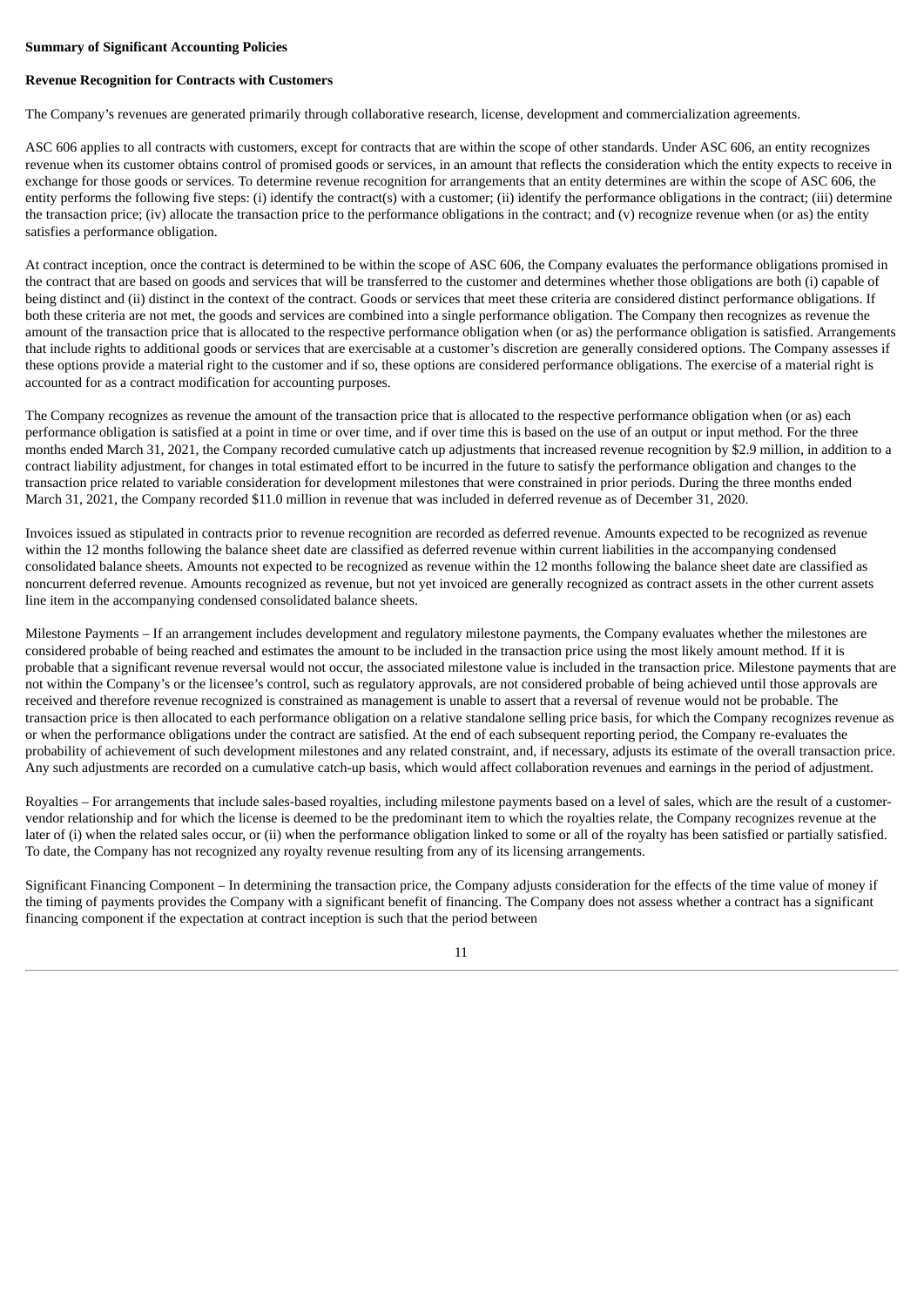payment by the licensees and the transfer of the promised goods or services to the licensees will be one year or less. The Company assessed each of its revenue arrangements in order to determine whether a significant financing component exists and concluded that a significant financing component does not exist in any of its arrangements.

Collaborative Arrangements – The Company has entered into collaboration agreements, which are within the scope of ASC 606, to discover, develop, manufacture and commercialize product candidates. The terms of these agreements typically contain multiple promises or obligations, which may include: (1) licenses, or options to obtain licenses, to use the Company's technology, (2) research and development activities to be performed on behalf of the collaboration partner, and (3) in certain cases, services in connection with the manufacturing of preclinical and clinical material. Payments the Company receives under these arrangements typically include one or more of the following: non-refundable, upfront license fees; option exercise fees; funding of research and/or development efforts; clinical and development, regulatory, and sales milestone payments; and royalties on future product sales.

The Company analyzes its collaboration arrangements to assess whether the collaboration agreements are within the scope of accounting standards codification ("ASC") ASC 808, Collaborative Arrangements ("ASC 808") to determine whether such arrangements involve joint operating activities performed by parties that are both active participants in the activities and exposed to significant risks and rewards dependent on the commercial success of such activities. This assessment is performed throughout the life of the arrangement based on changes in the responsibilities of all parties in the arrangement. For collaboration arrangements within the scope of ASC 808 that contain multiple elements, the Company first determines which elements of the collaboration are deemed to be within the scope of ASC 808 and those that are more reflective of a vendor-customer relationship and, therefore, are within the scope of ASC 606. For elements of collaboration arrangements that are accounted for pursuant to ASC 808, an appropriate recognition method is determined and applied consistently, generally by analogy to ASC 606. For those elements of the arrangement that are accounted for pursuant to ASC 606, the Company applies the five-step model described above.

For additional discussion of accounting for collaboration revenues, see Note 8, "Collaboration and License Agreements."

## **NOTE 2: STOCKHOLDERS' EQUITY**

#### **Capital Structure**

On April 1, 2019, the Company filed an amendment to its amended and restated certificate of incorporation pursuant to which, among other things, the Company increased its authorized shares to 210,000,000 shares of capital stock, of which 200,000,000 shares were designated as \$0.000005 par value common stock and 10,000,000 shares were designated as \$0.0001 par value preferred stock.

## **NOTE 3: SHARE-BASED COMPENSATION**

The Company previously granted stock options under its 2006 Stock Incentive Plan (the "2006 Plan") and its 2015 Stock Incentive Plan (the "2015 Plan"). As of March 31, 2021 there were 4,307,433 stock options outstanding under the 2006 Plan and 2015 Plan and no remaining stock options available to be granted under such plans.

On March 12, 2019, the Company's board of directors adopted, and, on March 14, 2019 the Company's stockholders approved, the Precision BioSciences, Inc. 2019 Incentive Award Plan ("2019 Plan") and the 2019 Employee Stock Purchase Plan ("2019 ESPP"), both of which became effective on March 27, 2019.

The 2019 Plan provides for the grant of incentive stock options, non-qualified stock options, stock appreciation rights, restricted stock, restricted stock units and other share-based awards. The number of shares available for issuance under the 2019 Plan initially equaled 4,750,000 shares of common stock. The 2019 Plan provides for an annual increase to the number of shares of common stock available for issuance on the first day of each calendar year beginning January 1, 2020 and ending on and including January 1, 2029 by an amount equal to the lesser of (i) 4% of the aggregate number of shares of common stock outstanding on the final day of the immediately preceding calendar year and (ii) such smaller number of shares of common stock as determined by the board of directors. As of March 31, 2021, the aggregate number of shares available for issuance under the 2019 Plan has been increased by 4,153,915 pursuant to this provision. Any shares that are subject to awards outstanding under the Company's 2006 Plan and 2015 Plan as of the effective date of the 2019 Plan that expire, lapse, or are terminated, exchanged for cash, surrendered, repurchased, or canceled without having been fully exercised or forfeited, to the extent so unused, will become available for award grants under the 2019 Plan. As of March 31, 2021, 4,105,617 shares were available to be issued under the 2019 Plan. The 2019 Plan had 5,495,916 stock options outstanding as of March 31, 2021.

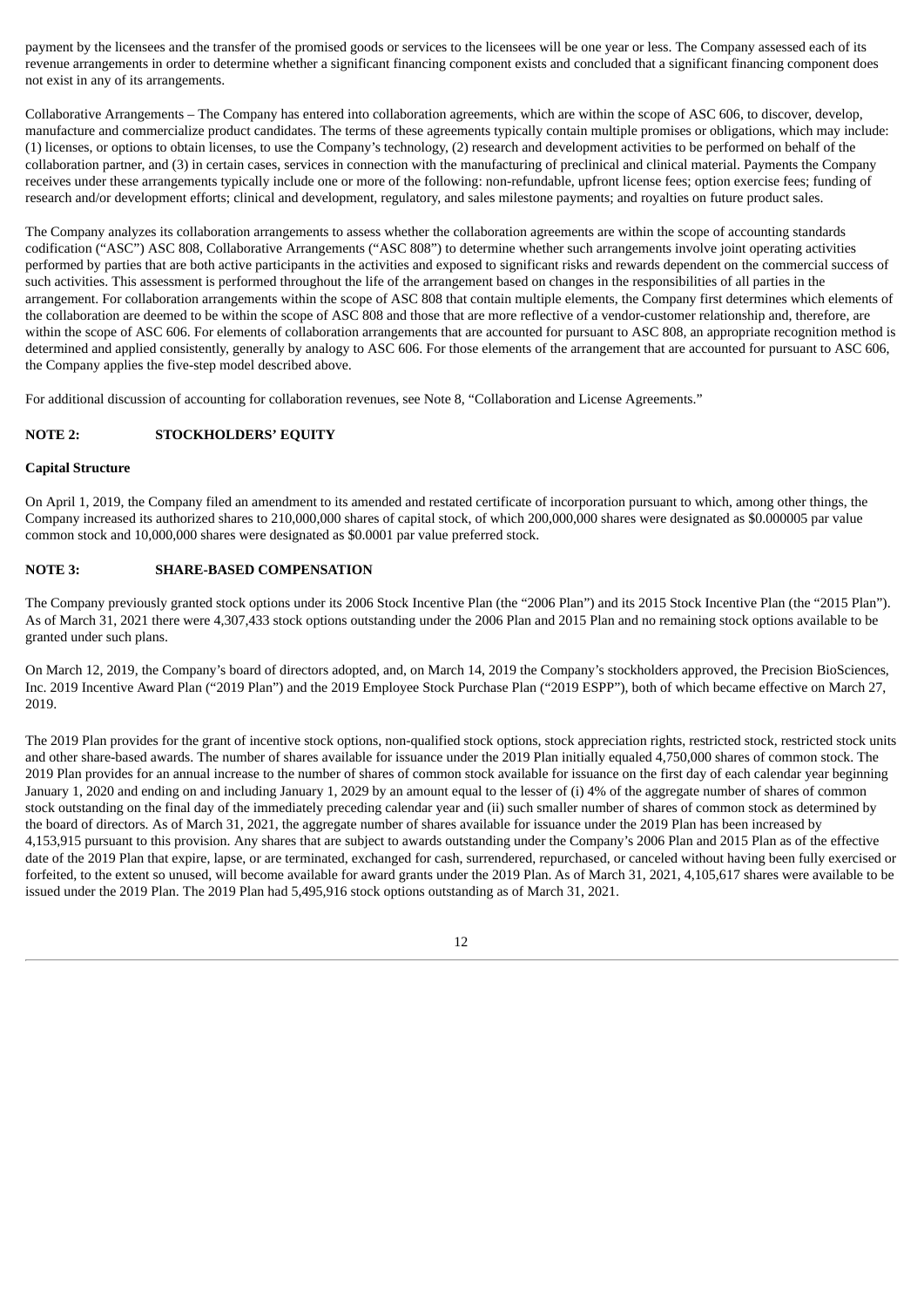Up to 525,000 shares of the Company's common stock were initially reserved for issuance under the 2019 ESPP. The 2019 ESPP provides for an annual increase to the number of shares available for issuance on the first day of each calendar year beginning January 1, 2020 and ending on and including January 1, 2029 by an amount equal to the lesser of (i) 1% of the shares outstanding on the final day of the immediately preceding calendar year and (ii) such smaller number of shares as is determined by our board of directors. As of March 31, 2021, the aggregate number of shares available for issuance under the 2019 ESPP has been increased by 1,038,478 shares pursuant to this provision. No more than 5,250,000 shares of our common stock may be issued under our 2019 ESPP. The purchase price of the shares under the 2019 ESPP, in the absence of a contrary designation, will be 85% of the lower of the fair market value of our common stock on the first trading day of the offering period or on the purchase date. As of March 31, 2021, the Company had issued 217,024 shares under the 2019 ESPP. As of March 31, 2021, 1,346,454 shares were available to be issued under the 2019 ESPP. The Company recognized share-based compensation expense related to the ESPP of less than \$0.1 million during each of the three months ended March 31, 2021 and 2020.

The Company recorded employee and nonemployee share-based compensation expense as follows (in thousands):

|             | Three Months Ended March 31, |       |
|-------------|------------------------------|-------|
|             | 2021                         | 2020  |
| Employee    | 3,278                        | 2,929 |
| Nonemployee | 354                          | 176   |
|             | 3,632                        | 3,105 |

Share-based compensation expense is included in the following line items in the condensed consolidated statements of operations (in thousands):

|                            | Three Months Ended March 31. |  |       |  |  |
|----------------------------|------------------------------|--|-------|--|--|
|                            | 2021                         |  | 2020  |  |  |
| Research and development   | 2,082                        |  | 1,855 |  |  |
| General and administrative | 1,550                        |  | 1,250 |  |  |
|                            | 3,632                        |  | 3,105 |  |  |

Determining the appropriate fair value model to measure the fair value of the stock option grants on the date of grant and the related assumptions requires judgment. The fair value of each stock option grant is estimated using a Black-Scholes option-pricing model on the date of grant as follows:

|                                                  | <b>Three Months Ended March 31.</b> |
|--------------------------------------------------|-------------------------------------|
|                                                  | 2021                                |
| Estimated dividend vield                         | $0.00\%$                            |
| Weighted-average expected stock price volatility | 73.69%                              |
| Weighted-average risk-free interest rate         | 0.66%                               |
| Expected life of options (in years)              | 6.43                                |
| Weighted-average fair value per option           | 8.32                                |

The expected volatility rates are estimated based on the actual volatility of comparable public companies over the expected term. The expected term represents the average time that stock options that vest are expected to be outstanding. The Company does not have sufficient history of exercising stock options to estimate the expected term of employee stock options and thus utilizes a weighted value considering actual history and estimated expected term based on the midpoint of final vest date and expiration date. The risk-free rate is based on the United States Treasury yield curve during the expected life of the option.

The following table summarizes activity in the Company's stock option plans for the three months ended March 31, 2021:

|                               | <b>Outstanding Option Shares</b> | <b>Weighted-Average Exercise Price</b> |       |
|-------------------------------|----------------------------------|----------------------------------------|-------|
| Balance as of January 1, 2020 | 10,544,270                       |                                        | 7.88  |
| Granted                       | 106,186                          |                                        | 12.66 |
| Exercised                     | (676, 791)                       |                                        | 1.92  |
| Forfeited/canceled            | (170, 316)                       |                                        | 10.92 |
| Balance as of March 31, 2021  | 9,803,349                        |                                        | 8.29  |

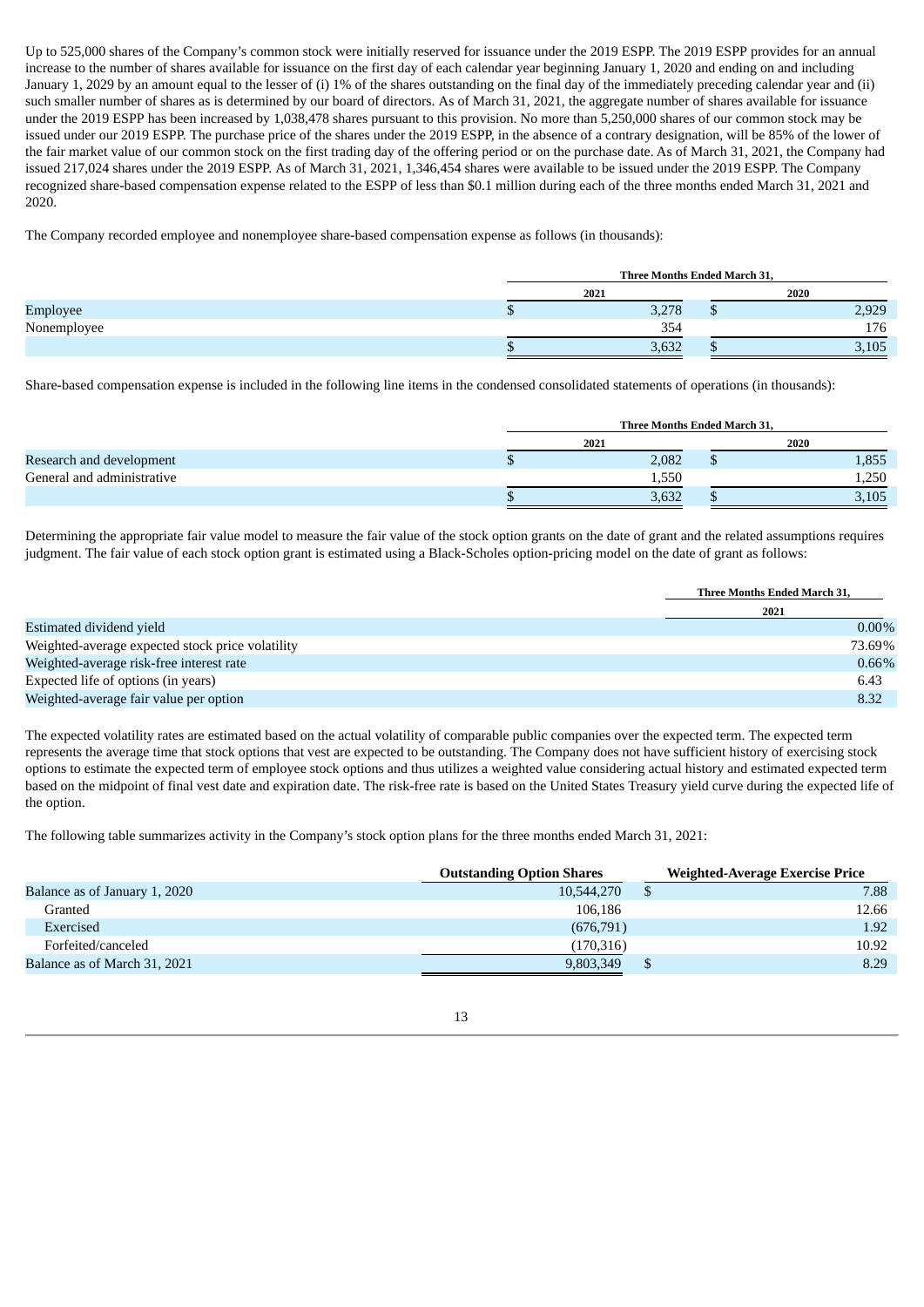The intrinsic value of stock options exercised was \$6.8 million and \$2.1 million during the three months ended March 31, 2021 and 2020, respectively.

There was approximately \$27.1 million of total unrecognized compensation cost related to unvested stock options as of March 31, 2021, which is expected to be recognized over a weighted-average period of 2.0 years.

#### **NOTE 4: COMMITMENTS AND CONTINGENCIES**

#### **Litigation**

The Company is not currently subject to any material legal proceedings.

#### **COVID-19 Pandemic**

In March 2020, the World Health Organization designated the outbreak of the novel strain of coronavirus known as COVID-19 as a global pandemic. The Company has taken steps in line with guidance from the U.S. Centers for Disease Control and Prevention ("CDC") and the State of North Carolina to protect the health and safety of its employees and the community.

The Company is working closely with its clinical sites, physician partners and the patient community to monitor and manage the ongoing impact of the COVID-19 pandemic. The Company remains committed to its clinical programs and development plans, however, disruptions, competing resource demands and safety concerns caused by the COVID-19 pandemic have caused delays in the Company's clinical trial site activation and impacted its ability to enroll patients. The Company may also experience other difficulties, disruptions or delays in conducting preclinical studies, initiating, enrolling, conducting or completing its planned and ongoing clinical trials or supply chain disruptions, and the Company may incur other unforeseen costs as a result. While the extent to which COVID-19 may continue to impact the Company's future results will depend on future developments, the pandemic and associated economic impacts could result in a material impact to the Company's future financial condition, results of operations and cash flows.

#### **Leases**

The Company has operating leases for real estate in North Carolina and does not have any finance leases.

Many of the Company's leases contain options to renew and extend lease terms and options to terminate leases early. Reflected in the right-of-use asset and lease liabilities on the Company's condensed consolidated balance sheet are the periods provided by renewal and extension options that the Company is reasonably certain to exercise, as well as the periods provided by termination options that the Company is reasonably certain to not exercise.

The Company has existing leases that include variable lease payments that are not included in the right-of-use asset and lease liabilities and are reflected as an expense in the period incurred. Such payments primarily include common area maintenance charges and fluctuations in rent payments that are driven by factors such as future changes in an index (e.g. the Consumer Price Index).

The Company has existing leases in which the non-lease components (e.g., common area maintenance, consumables, etc.) are paid separately from rent based on actual costs incurred and therefore are not included in the right-of-use assets and lease liabilities but rather reflected as an expense in the period incurred.

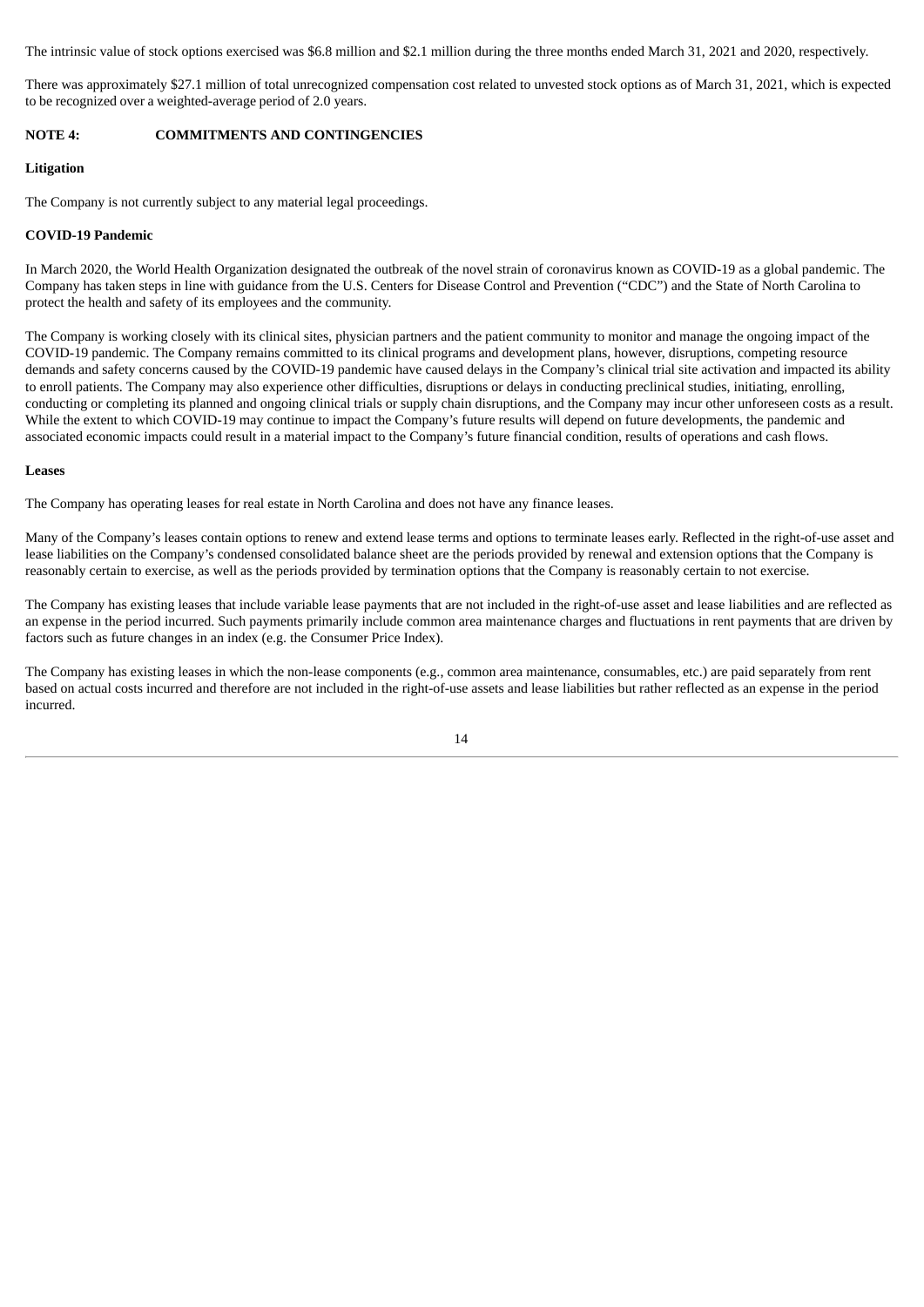The elements of lease expense were as follows:

| (in thousands)                                   | Three Months Ended March 31,<br>2021 |      |
|--------------------------------------------------|--------------------------------------|------|
| <b>Lease Cost</b>                                |                                      |      |
| Operating lease cost                             | \$                                   | 491  |
| Short-term lease cost                            |                                      | 87   |
| Variable lease cost                              |                                      | 236  |
| <b>Total Lease Cost</b>                          |                                      | 814  |
|                                                  |                                      |      |
| Other Information                                |                                      |      |
| Operating cash flows used for operating leases   |                                      | 665  |
|                                                  |                                      |      |
| <b>Operating Leases</b>                          |                                      |      |
| Weighted average remaining lease term (in years) |                                      | 4.5  |
|                                                  |                                      |      |
| <b>Operating Leases</b>                          |                                      |      |
| Weighted average discount rate                   |                                      | 7.9% |

Future lease payments under non-cancelable leases with terms of greater than one year as of March 31, 2021, were as follows:

| (in thousands)                                     | <b>March 31, 2021</b> |        |
|----------------------------------------------------|-----------------------|--------|
| 2021 (excluding the 3 months ended March 31, 2021) |                       | 2,022  |
| 2022                                               |                       | 2,769  |
| 2023                                               |                       | 2,848  |
| 2024                                               |                       | 2,134  |
| 2025                                               |                       | 1,086  |
| 2026 and beyond                                    |                       | 1,108  |
| Total lease payments                               |                       | 11,967 |
| Less: imputed interest                             |                       | 1,909  |
| Total operating lease liabilities                  |                       | 10,058 |

#### **Supply Agreements**

The Company enters into contracts in the normal course of business with contract manufacturing organizations ("CMOs") for the manufacture of clinical trial materials and contract research organizations ("CROs") for clinical trial services. These agreements provide for termination at the request of either party with less than one-year notice and are, therefore, cancelable contracts and, if canceled, are not anticipated to have a material effect on the condensed consolidated financial condition, results of operations, or cash flows of the Company.

## **NOTE 5: DEBT**

In May 2019, the Company entered into a loan and security agreement with Pacific Western Bank ("PWB"), as subsequently amended (the "Pacific Western Loan") pursuant to which the Company may request advances on a revolving line of credit of up to an aggregate principal of \$30.0 million (the "Revolving Line").

The Pacific Western Loan matures on June 23, 2023. All outstanding principal amounts are due on the maturity date. The Company must also maintain an aggregate balance of unrestricted cash at Bank (not including amounts in certain specified accounts) equal to or greater than \$10.0 million. The interest rate under the Pacific Western Loan is a variable annual rate equal to the greater of (a) 2.75% above the Prime Rate (as defined in the Pacific Western Loan), or (b) 6.00%.

There have been no borrowings under the Pacific Western Loan as of the date of this Quarterly Report on Form 10-Q. The Company was in compliance with its financial covenants under the Pacific Western Loan as of March 31, 2021.

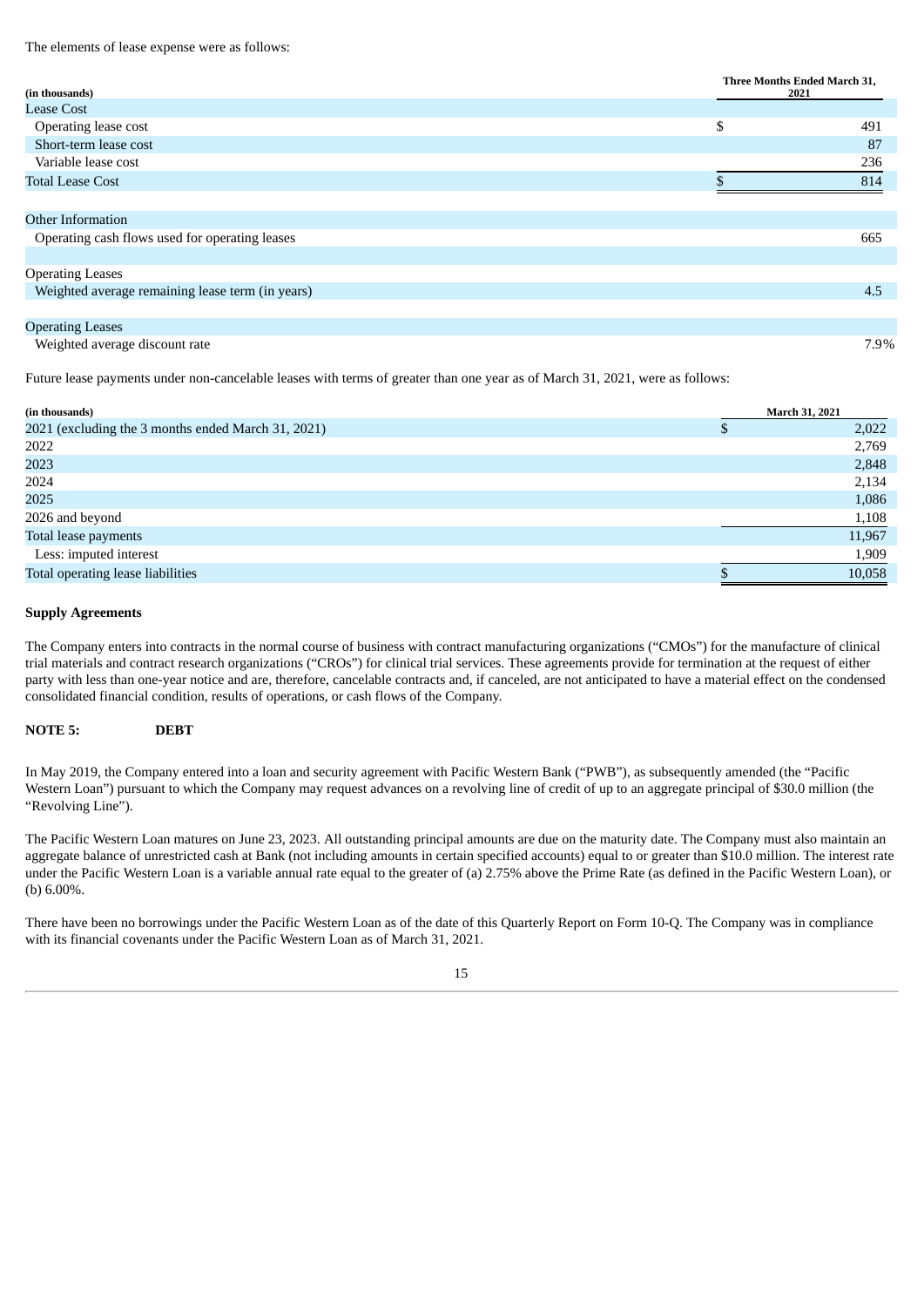#### **NOTE 6: INCOME TAXES**

The Company estimates an annual effective tax rate of 0% for the year ending December 31, 2021 as the Company incurred losses for the three months ended March 31, 2021 and is forecasting additional losses through the remainder of fiscal year ending December 31, 2021, resulting in an estimated net loss for both financial statement and tax purposes for the year ending December 31, 2021. Therefore, no federal or state income taxes are expected and none have been recorded at this time. Income taxes have been accounted for using the liability method in accordance with ASC 740.

Due to the Company's history of losses since inception, there is not enough evidence at this time to support that the Company will generate future income of a sufficient amount and nature to utilize the benefits of its net deferred tax assets. Accordingly, the deferred tax assets have been reduced by a full valuation allowance, since the Company does not currently believe that realization of its deferred tax assets is more likely than not.

As of March 31, 2021, the Company had no unrecognized income tax benefits that would reduce the Company's effective tax rate if recognized.

#### **NOTE 7: FAIR VALUE MEASUREMENTS**

The carrying amounts of the Company's financial instruments, including accounts receivable, accounts payable, and accrued expenses and other current liabilities, approximate their respective fair values due to their short-term nature. The Company uses a three-tier fair value hierarchy to classify and disclose all assets and liabilities measured at fair value on a recurring basis and to minimize the use of unobservable inputs when determining their fair value. The three tiers are defined as follows:

Level 1—Observable inputs based on unadjusted quoted prices in active markets for identical assets or liabilities

Level 2—Inputs, other than quoted prices in active markets, that are observable either directly or indirectly

Level 3—Unobservable inputs for which there is little or no market date, which require the Company to develop its own assumptions

The Company classifies investments in money market funds within Level 1 as the prices are available from quoted prices in active markets. Investments in repurchase agreements are classified within Level 2 as these instruments are valued using observable market inputs including reported trades, broker/dealer quotes, bids and/or offers.

As of March 31, 2021, the Company held cash equivalents which are composed of money market funds and repurchase agreements that were purchased through repurchase intermediary banks and collateralized by deposits in the form of government securities and obligations. As of December 31, 2020, the Company held an insignificant amount of cash equivalents.

The following represents assets measured at fair value on a recurring basis by the Company (in thousands):

|    |        |                                        | <b>Level 1</b> |      | <b>Level 2</b>           | <b>Level 3</b> |
|----|--------|----------------------------------------|----------------|------|--------------------------|----------------|
|    |        |                                        |                |      |                          |                |
| \$ | 18     | -\$                                    | 18             | - \$ | $\overline{\phantom{0}}$ |                |
|    | 45,000 |                                        |                |      | 45,000                   |                |
|    | 45,018 |                                        | 18             |      | 45,000                   |                |
|    |        |                                        | <b>Level 1</b> |      | <b>Level 2</b>           | <b>Level 3</b> |
|    |        |                                        |                |      |                          |                |
| đ  | 10     | S                                      | 10             | - \$ |                          |                |
|    |        |                                        |                |      |                          |                |
|    |        |                                        |                |      |                          |                |
|    |        | <b>Fair Value</b><br><b>Fair Value</b> |                |      |                          |                |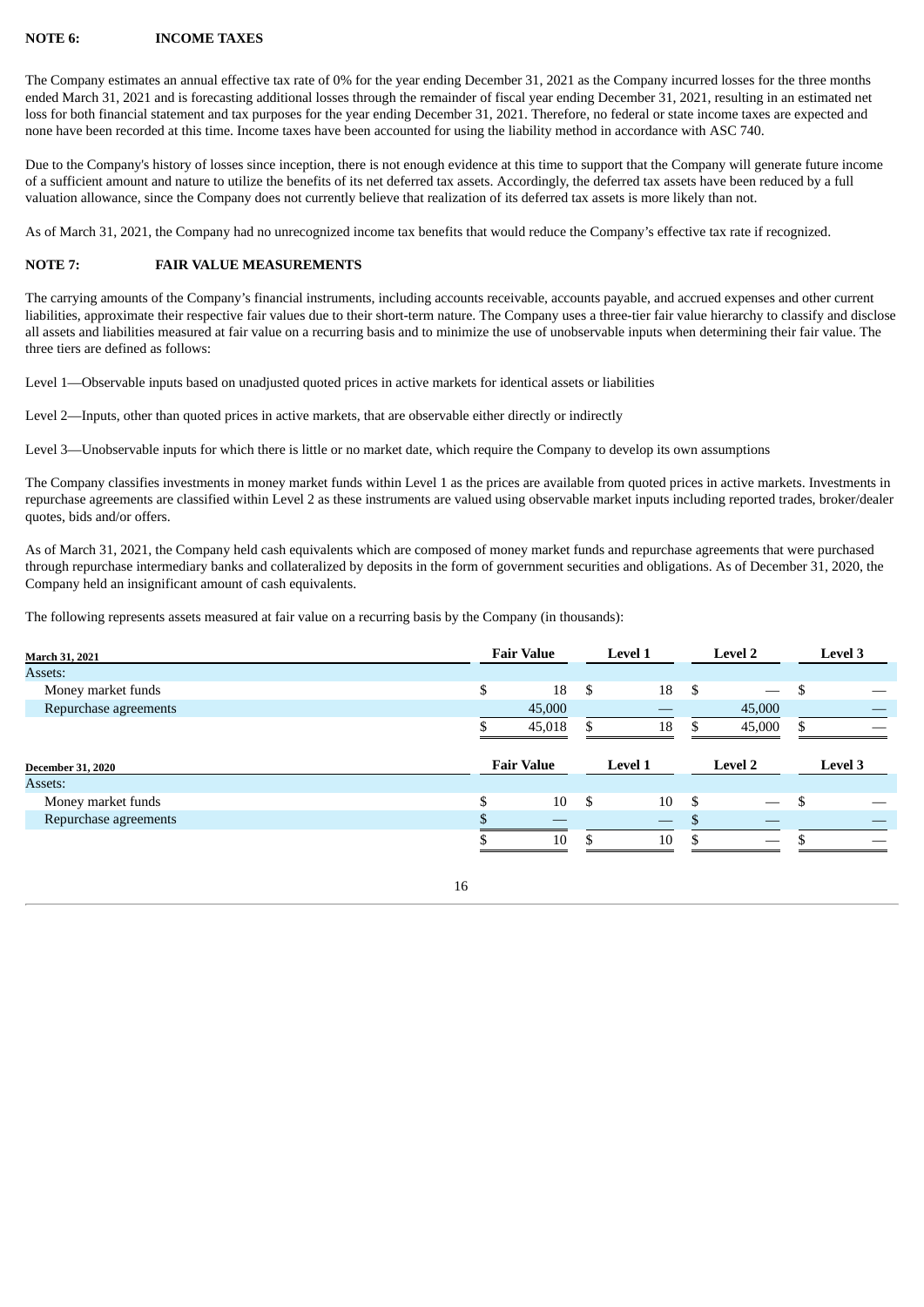## **NOTE 8: COLLABORATION AND LICENSE AGREEMENTS**

#### **Development and Commercial License Agreement with Servier**

On February 24, 2016, the Company entered into a development and commercial license agreement, as subsequently amended, with predecessor entities to Servier. This agreement established a collaboration between the Company and Servier to develop allogeneic CAR T cell therapies for up to six unique antigen targets selected by Servier. Servier selected one target at the agreement's inception and, in 2020, selected two additional hematological cancer targets beyond CD19 and two new solid tumor targets. The Company granted Servier a development license and agreed to perform early-stage R&D on the selected targets and develop the resulting therapeutic product candidates through Phase 1 clinical trials and manufacture clinical trial material for use in Phase 2 clinical trials.

The Company recognizes revenue from the upfront payment of \$105.0 million and variable consideration related to development milestones achieved on an input method in the form of research effort relative to expected research effort at the completion of the performance obligation, which is based on the actual time of R&D activities performed relative to expected time to be incurred in the future to satisfy the performance obligation. Management evaluates and adjusts the total expected research effort for the performance obligation on a quarterly basis based upon actual research accomplishments and the probability of continuing research efforts in the future. The transfer of control occurs over this time period and, in management's judgment, is the best measure of progress towards satisfying the performance obligation.

As further discussed in Note 10, Subsequent Events, on April 9, 2021, the Company entered into a Program Purchase Agreement (the "Program Purchase Agreement") with Servier, pursuant to which the Company terminated the development and commercial license agreement, as amended ("the Servier Agreement") by mutual agreement. Pursuant to the terms of the Program Purchase Agreement, the Company regained full global rights to research, develop, manufacture and commercialize products resulting from the Servier Agreement, with sole control over all activities.

During the three months ended March 31, 2021 and 2020, the Company recognized revenue under the development and commercial license agreement with Servier of approximately \$10.3 million and \$2.1 million, respectively. Deferred revenue related to the development and commercial license agreement with Servier amounted to \$81.3 million and \$82.9 million as of March 31, 2021 and December 31, 2020, respectively, of which \$29.4 million and \$28.9 million, respectively is included in current liabilities.

#### **Development and License Agreement with Eli Lilly**

On November 19, 2020, the Company, entered into a development and license agreement (the "Development and License Agreement") with Eli Lilly and Company ("Lilly") to collaborate to discover and develop *in vivo* gene editing products incorporating the Company's ARCUS nucleases. Lilly has initially nominated Duchenne muscular dystrophy and two other gene targets for other genetic disorders, and has the right to nominate up to three additional gene targets for genetic disorders. Additionally, under the terms of the Development and License Agreement, Lilly has the option to replace up to two gene targets upon Lilly's election and payment of a replacement target fee. Under the terms of the Development and License Agreement, Lilly will receive an exclusive license to research, develop, manufacture and commercialize the resulting licensed products to diagnose, prevent and treat any and all diseases by *in vivo* gene editing directed against the applicable gene target. The Development and License Agreement provides that the Company will be responsible for conducting certain pre-clinical research and investigational new drug application ("IND") enabling activities with respect to the gene targets nominated by Lilly to be subject to the collaboration, including manufacture of initial clinical trial material for the first licensed product. Lilly will be responsible for, and must use commercially reasonable efforts with respect to, conducting clinical development and commercialization activities for licensed products resulting from the collaboration, and may engage the Company for additional clinical and/or initial commercial manufacture of licensed products.

Upon closing of the Development and License Agreement on January 6, 2021, the Company received an upfront cash payment of \$100.0 million. The Company will also be eligible to receive milestone payments of up to an aggregate of \$420.0 million per licensed product as well as nomination fees for additional targets and certain research funding. If licensed products resulting from the collaboration are approved and sold, the Company will also be entitled to receive tiered royalties ranging from the mid-single digit percentages to the low-teens percentages on world-wide net sales of the licensed products, subject to customary potential reductions. Lilly's obligation to pay royalties to the Company expires on a country-by-country and licensed product-by-licensed product basis, upon the latest to occur of certain events related to expiration of patents, regulatory exclusivity or a period of ten years following first commercial sale of the licensed product. Simultaneously with the entry into the Development and License Agreement, the Company and Lilly entered into a Share Purchase Agreement (the "Share Purchase Agreement"), pursuant to which Lilly purchased 3,762,190 shares of the Company's common stock for a purchase price of \$35.0 million. Management concluded that the Lilly Share Purchase Agreement is to be combined with the Development and License Agreement (together, the "Combined Agreements") for accounting purposes. Of the total \$135.0 million upfront compensation, the Company applied equity accounting guidance to measure the \$27.7 million recorded in equity upon the issuance of the shares, and \$107.3 million was identified as the transaction price allocated to the revenue arrangement.

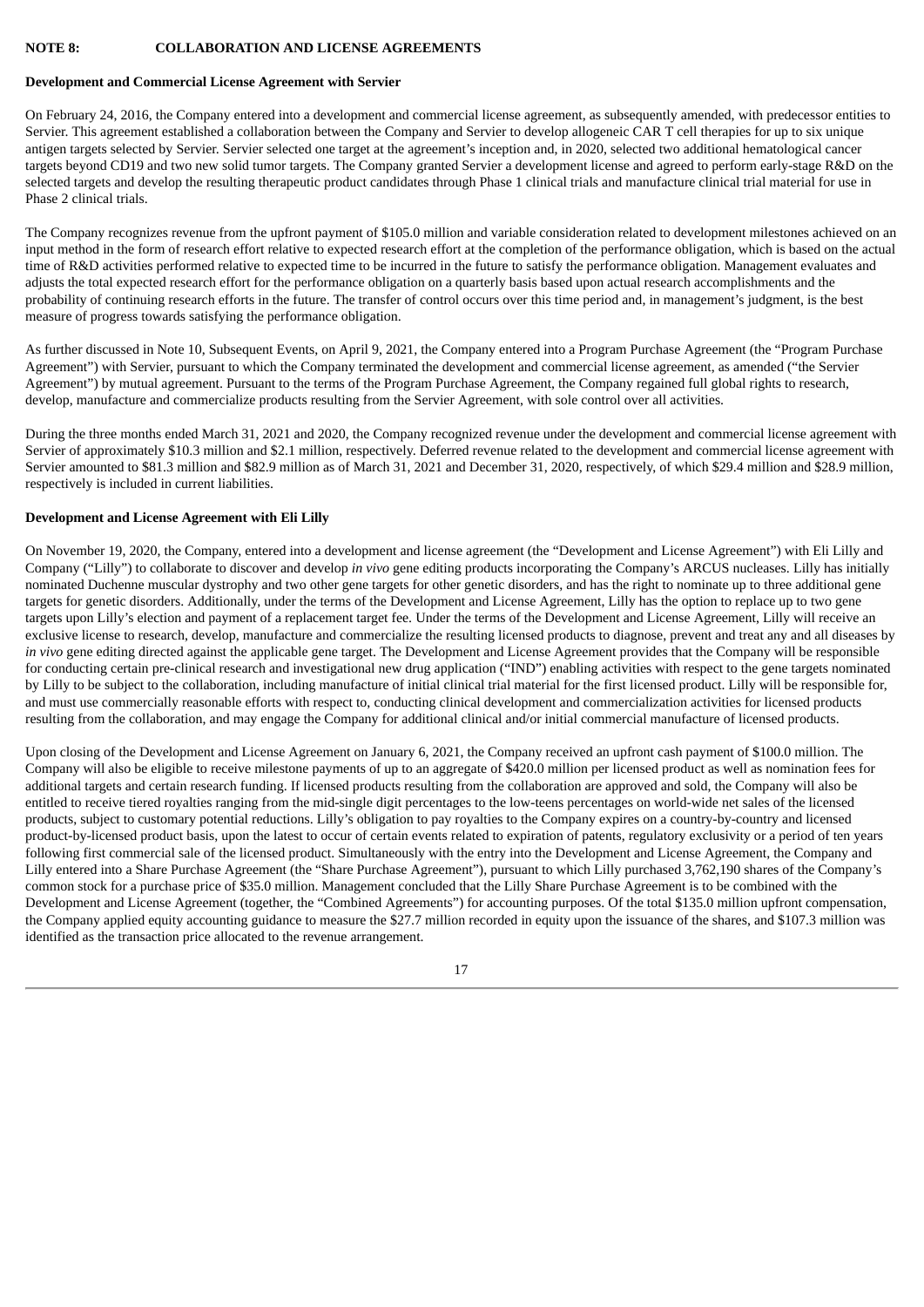The Company assessed this arrangement in accordance with ASC 606 and concluded that the promises in the agreement represent transactions with a customer. The Company has determined that the promises associated with the research and development activities for each of the targets are not distinct because they are all based on the ARCUS proprietary genome editing platform. The Company has concluded that the agreement with Lilly contains the following promises: (i) license of intellectual property; (ii) performance of R&D services, (iii) the manufacture of pre-clinical supply, (iv) Joint Steering Committee ("JSC") Participation, and (v) regulatory responsibilities. The Company determined that the license of intellectual property, R&D services, manufacture of pre-clinical development material, and regulatory responsibilities were not distinct from each other, as the license, R&D services, preclinical supply, and regulatory responsibilities are highly interdependent upon one another. The JSC participation was determined to be an immaterial promise as the time commitment and related cost associated with performance of JSC participation is expected to be inconsequential to the total consideration in the contract. As such, the Company determined that these promises should be combined into a single performance obligation.

The Company recognizes revenue from the \$100.0 million upfront cash payment, \$7.3 million allocated to the transaction price from the Stock Purchase Agreement, and variable consideration on an input method in the form of research effort relative to expected research effort at the completion of the performance obligation, which is based on the actual time of R&D activities performed relative to expected time to be incurred in the future to satisfy the performance obligation. Management evaluates and adjusts the total expected research effort for the performance obligation on a quarterly basis based upon actual research accomplishments and the probability of continuing research efforts in the future. The transfer of control occurs over this time period and, in management's judgment, is the best measure of progress towards satisfying the performance obligation.

During the three months ended March 31, 2021 the Company recognized revenue under the agreement with Lilly of approximately \$5.4 million. The Company recognized no revenue under the agreement with Lilly in 2020. Deferred revenue related to the agreement with Lilly amounted to \$102.4 million as of March 31, 2021, of which \$23.0 million was included in current liabilities as of March 31, 2021. No deferred revenue related to the Development and License Agreement with Lilly was recorded as of December 31, 2020.

## **Collaboration and License Agreement with Gilead**

On July 6, 2020 (the "Termination Notice Date"), Gilead Sciences ("Gilead") notified the Company of its termination of the Collaboration and License Agreement between Gilead and the Company, dated September 10, 2018, as subsequently amended by Amendment No. 1 to the Collaboration and License Agreement, dated March 10, 2020 (as amended, the "Gilead Agreement"). Pursuant to the termination notice, the Gilead Agreement terminated on September 4, 2020, upon which the Company regained full rights and all data it generated for the *in vivo* chronic hepatitis B virus ("HBV") program developed under the Gilead Agreement. The Company is exploring partnership or alternative opportunities to enable the continued development of ARCUS-based HBV therapies, the progression toward the submission of an IND for this product candidate and the reassessment of the timing of such IND submission.

Revenue associated with the combined performance obligation was recognized on a straight-line basis as the R&D services were provided through the Termination Notice Date. During the three months ended March 31, 2021 and 2020, the Company recognized no revenue and approximately \$3.3 million of revenue under the Gilead Agreement, respectively. The Company did not have deferred revenue related to the Gilead Agreement as of March 31, 2021 or December 31, 2020. No development or sales-based milestone payments were received under the Gilead Agreement.

#### **NOTE 9: SEGMENT REPORTING**

The Company has developed a genome editing platform and performed related research for human therapeutic and agricultural applications. The Company's Chief Operating Decision Maker ("CODM") evaluates the Company's financial performance based on two reportable segments: Therapeutics and Food. The Therapeutics segment is focused on the development of products in the field of immuno-oncology and of novel products outside immunooncology to treat human diseases. The Food segment is focused on applying ARCUS to develop food and nutrition products through collaboration agreements with consumer-facing companies. The CODM reviews segment performance and allocates resources based upon segment revenue and segment operating loss of the Therapeutics and Food reportable segments.

Segment operating loss is derived by deducting operational cash expenditures, net, from GAAP revenue. Operational cash expenditures are cash disbursements made that are directly attributable to the reportable segment (including directly attributable research and development and property, equipment, and software expenditures). The reportable segment operational cash expenditures include cash disbursements for compensation, laboratory supplies, purchases of property, equipment and software and procuring services from CROs, CMOs and research organizations.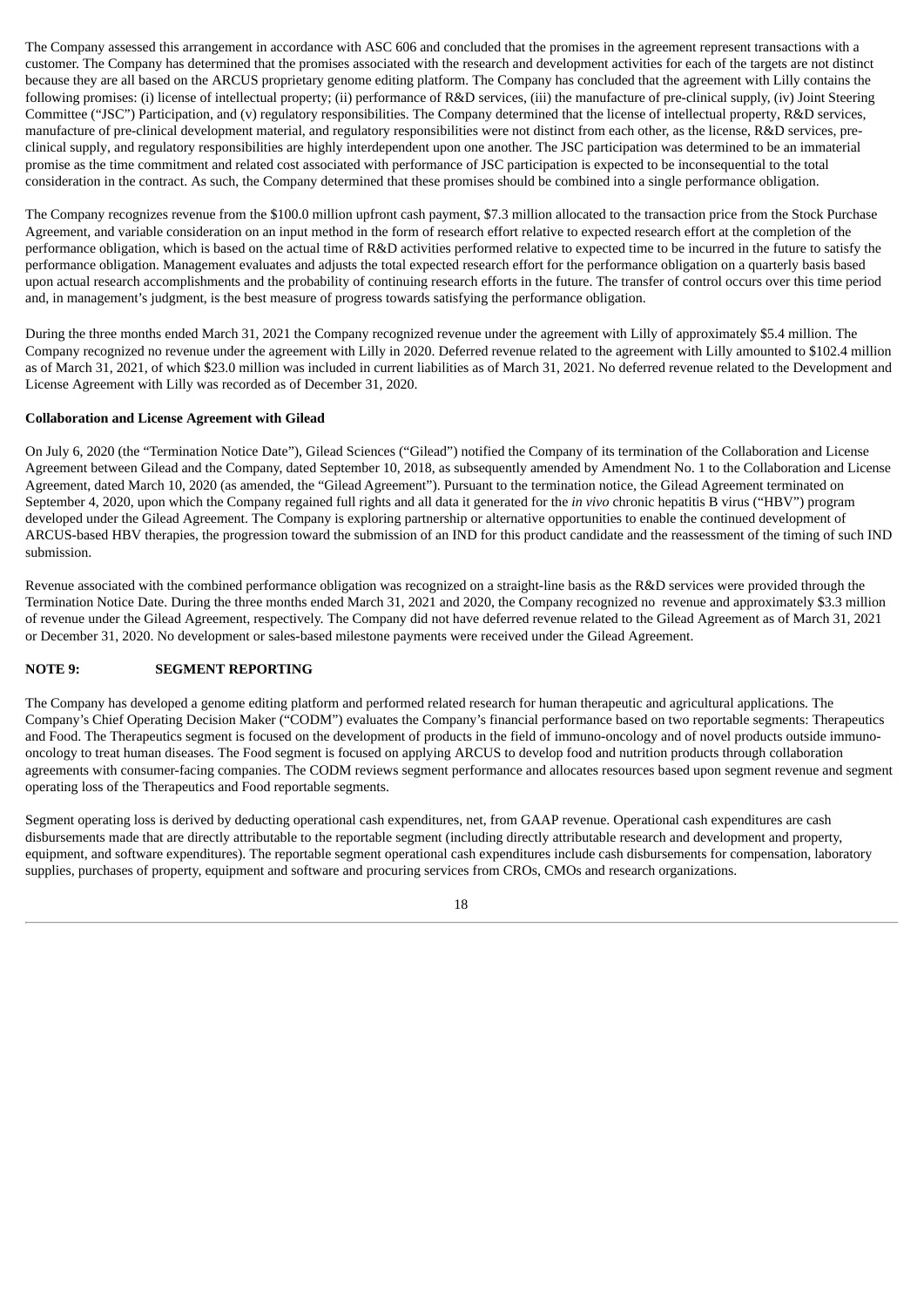Certain cost items are not allocated to the Company's reportable segments. These cost items primarily consist of compensation and general operational expenses associated with the Company's executive, business development, finance, operations, human resources and legal functions. The Company does not allocate non-cash income statement amounts to its reportable segments, such as share based compensation, depreciation and amortization, intangible asset impairment charges, non-cash interest expense and losses on the disposal of assets. When reconciling segment operating loss to consolidated loss from operations, the Company makes an adjustment to convert the cash expenditures to the accrual basis to reflect GAAP.

All segment revenue is earned in the United States and there are no intersegment revenues. Additionally, the Company reports assets on a consolidated basis and does not allocate assets to its reportable segments for purposes of assessing segment performance or allocating resources.

Presented below is the financial information with respect to the Company's reportable segments:

|                                                                                          | Three Months Ended March 31, |      |           |  |
|------------------------------------------------------------------------------------------|------------------------------|------|-----------|--|
| (in thousands)                                                                           | 2021                         | 2020 |           |  |
| <b>Revenue:</b>                                                                          |                              |      |           |  |
| Therapeutics                                                                             | \$<br>15,679                 | \$   | 5,473     |  |
| Food                                                                                     | 670                          |      | 1,525     |  |
| Total segment revenue                                                                    | 16,349                       |      | 6,998     |  |
| <b>Segment operational cash expenditures:</b>                                            |                              |      |           |  |
| <b>Therapeutics</b>                                                                      | \$<br>22,863                 | \$   | 19,257    |  |
| Food                                                                                     | 2,292                        |      | 2,818     |  |
| Total segment operational cash expenditures                                              | 25,155                       |      | 22,075    |  |
| <b>Segment operating loss:</b>                                                           |                              |      |           |  |
| Therapeutics                                                                             | \$<br>(7, 184)               | \$   | (13,784)  |  |
| Food                                                                                     | (1,622)                      |      | (1,293)   |  |
| Total segment operating loss                                                             | (8,806)                      |      | (15,077)  |  |
| Adjustments to reconcile segment operating loss to consolidated<br>loss from operations: |                              |      |           |  |
| Corporate general and administrative cash expenditures                                   | \$<br>(7, 944)               | \$   | (5,903)   |  |
| Interest income received                                                                 | (53)                         |      | (660)     |  |
| Depreciation and amortization                                                            | (2,176)                      |      | (2, 155)  |  |
| Amortization of right-of-use asset                                                       | (290)                        |      | (235)     |  |
| Share-based compensation                                                                 | (3,632)                      |      | (3, 105)  |  |
| Loss on disposal of assets                                                               | 23                           |      |           |  |
| Adjustments to reconcile cash expenditures to GAAP expenses                              | 4,136                        |      | (361)     |  |
| Total consolidated loss from operations                                                  | \$<br>(18,742)               | \$   | (27, 496) |  |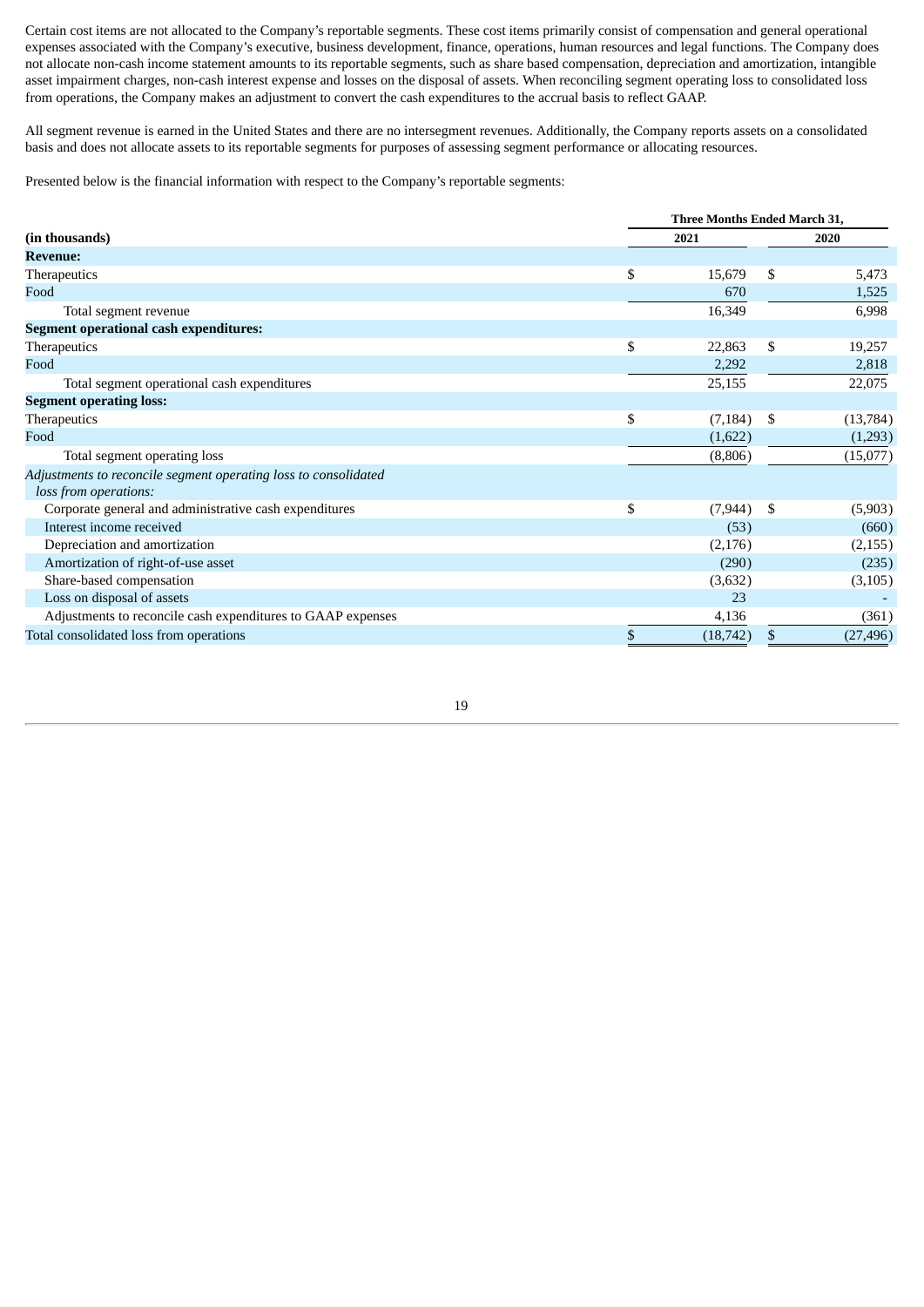## **NOTE 10: SUBSEQUENT EVENTS**

On April 9, 2021, the Company entered into a Program Purchase Agreement with Servier (the "Program Purchase Agreement"), pursuant to which the Company reacquired all of its global development and commercialization rights previously granted to Servier pursuant to the Servier Agreement, and terminated the Servier Agreement by mutual agreement pursuant to the terms described herein.

The Program Purchase Agreement terminates the Servier Agreement, pursuant to which the Company has developed certain allogeneic CAR T candidates, including PBCAR0191 and the stealth cell PBCAR19B, each targeting CD19, as well as four additional product targets. Pursuant to the termination and reacquisition, the Company has regained full global rights to research, develop, manufacture and commercialize products resulting from such programs, with sole control over all activities. With respect to products directed to CD19, Servier has certain rights of negotiation, which may be exercised during a specified time period if the Company elects to initiate a process or entertain third party offers for partnering such products.

The Program Purchase Agreement requires the Company to pay an upfront payment of \$20.0 million in a combination of cash (\$1.25 million) and waiver of earned, but as-yet unpaid milestones totaling \$18.75 million that would have been otherwise payable to the Company. The Program Purchase Agreement also requires the Company to make certain payments to Servier based on the achievement of regulatory and commercial milestones for each product, and a low- to mid-single-digit percentage royalty (subject to certain reductions) based on net sales of approved products, if any, resulting from any continued development and commercialization of the programs by the Company, for a period not to exceed ten years after first commercial sale of the applicable product in the United States or certain countries in Europe. If the Company enters into specified product partnering transactions, the Program Purchase Agreement requires the Company to pay to Servier a portion of certain consideration received pursuant to such product partnering transactions in lieu of the foregoing milestones (with the exception of a one-time clinical phase development milestone) and royalties.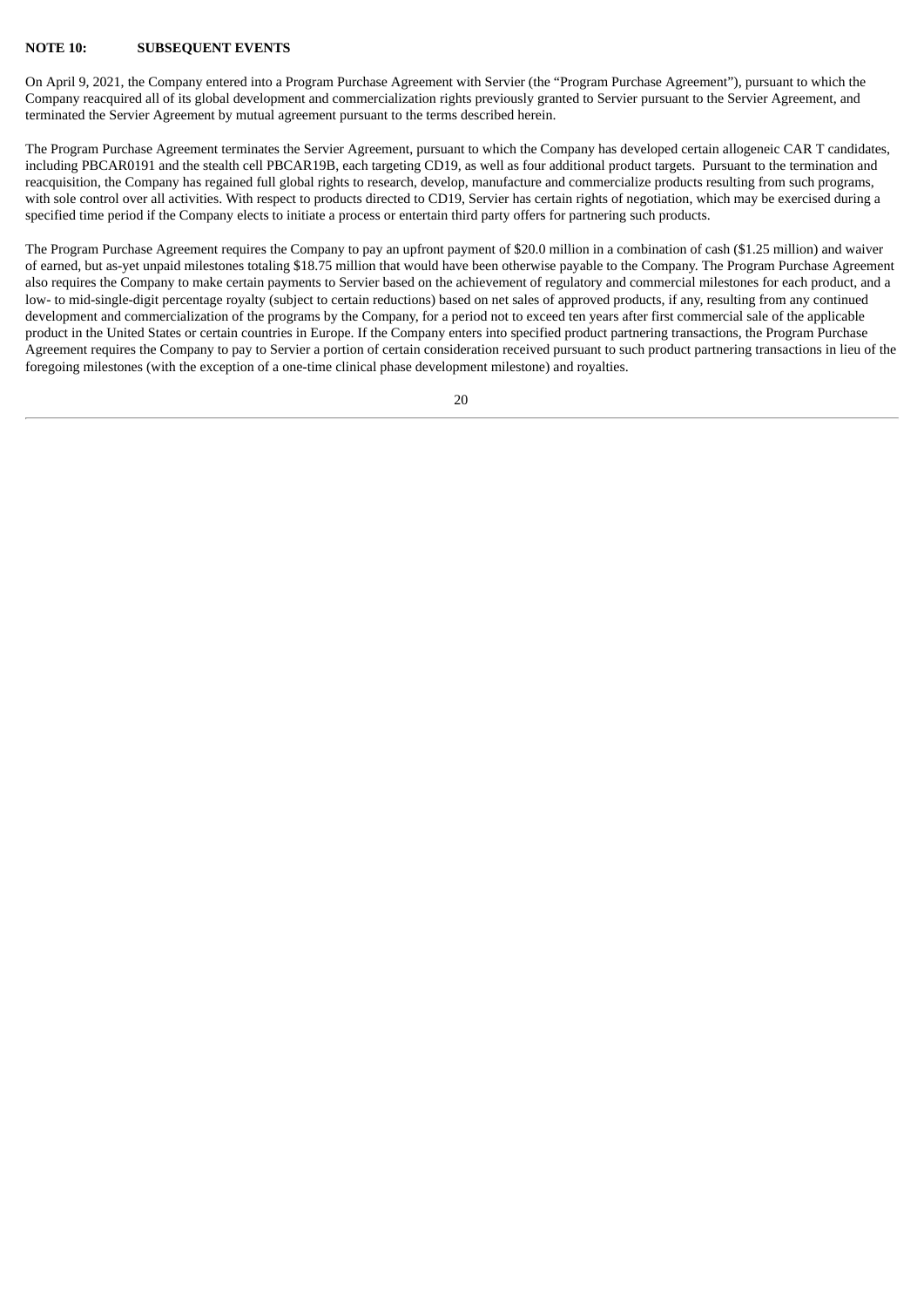#### <span id="page-20-0"></span>**Item 2. Management's Discussion and Analysis of Financial Condition and Results of Operations.**

The following discussion and analysis of our financial condition and results of operations should be read in conjunction with our condensed consolidated financial statements and the related notes to those statements included elsewhere in this Quarterly Report on Form 10-Q. Some of the information contained in this discussion and analysis or set forth elsewhere in this Quarterly Report on Form 10-Q, including information with respect to our plans and strategy for our business, includes forward-looking statements that involve risks and uncertainties. As a result of many important factors, including those set forth in Part II. Item 1A. "Risk Factors" of this Quarterly Report on Form 10-O, our actual results could differ materially from the results described in. or implied by, these forward-looking statements. As used in this Quarterly Report on Form 10-Q, unless the context otherwise requires, references to "we," "us." "our." "the Company" and "Precision" refer to Precision BioSciences. Inc. and its subsidiaries on a consolidated basis.

#### **Overview**

We are a life sciences company dedicated to improving life through the application of our pioneering, proprietary ARCUS genome editing platform. We leverage ARCUS in the development of our product candidates, which are designed to treat human diseases and create healthy and sustainable food and agricultural solutions. We are actively developing product candidates in three innovative areas: allogeneic CAR T cell immunotherapy, *in vivo* gene correction, and food. We are currently conducting a Phase 1/2a clinical trial of PBCAR0191 in adult patients with relapsed or refractory ("R/R") non-Hodgkin lymphoma ("NHL"), or R/R B-cell precursor acute lymphoblastic leukemia ("B-ALL"). PBCAR0191 is our first gene-edited allogeneic chimeric antigen receptor ("CAR") T cell therapy candidate targeting CD19. We have received orphan drug designation for PBCAR0191 from the U.S. Food and Drug Administration, ("FDA") for the treatment of acute lymphoblastic leukemia ("ALL"). In August 2020, the FDA granted Fast Track Designation for PBCAR0191 for the treatment of B-ALL. The NHL cohort will include patients with mantle cell lymphoma ("MCL"), an aggressive subtype of NHL, for which we have received orphan drug designation from the FDA. Made from donor-derived T cells modified using our ARCUS genome editing technology, PBCAR0191 recognizes the well characterized tumor cell surface protein CD19, an important and validated target in several B-cell cancers, and is designed to avoid graft-versus-host disease ("GvHD"), a significant complication associated with donor-derived, cell-based therapies. We believe that this trial, which is designed to assess the safety and tolerability of PBCAR0191 at increasing dose levels, as well as to evaluate anti-tumor activity, is the first U.S.-based clinical trial to evaluate an allogeneic CAR T therapy for R/R NHL. Furthermore, we believe that our proprietary, one-step engineering process for producing allogeneic CAR T cells with a potentially optimized cell phenotype, at large scale in a cost-effective manner, will enable us to overcome the fundamental clinical and manufacturing challenges that have limited the CAR T field to date.

In April 2020, we commenced patient dosing in a Phase 1/2a clinical trial with our second allogeneic CAR T cell therapy product candidate, PBCAR20A. PBCAR20A is wholly owned by us and targets the validated tumor cell surface target CD20. It is being investigated in R/R NHL, including those with R/R chronic lymphocytic leukemia ("CLL"), or R/R small lymphocytic lymphoma ("SLL"). A subset of the NHL patients will have the diagnosis of MCL and we have received orphan drug designation for PBCAR20A from the FDA for the treatment of this disease. In February 2021, the study began enrolling patients into dose level 3, a fixed dose of 480 x 106 cells with a max dose of 6.0 x 106 cells/kg. We expect to provide an interim update for the PBCAR20A study in 2021.

In June 2020, we commenced patient dosing in a Phase 1/2a clinical trial with our third allogenic CAR T cell therapy product candidate, PBCAR269A. PBCAR269A is wholly owned by us and is designed to target B-cell maturation antigen ("BCMA") for the treatment of R/R multiple myeloma and we have received orphan drug designation and Fast Track Designation from the FDA for this indication. The starting dose of PBCAR269A was 6 x 105 cells/kg. In February 2021, the study began enrolling patients into its highest dose cohort, dose level 3, 6.0 x 10<sup>6</sup> cells/kg. We expect to provide an interim update for the PBCAR269A study in 2021. We also expect to initiate the combination arm of our ongoing Phase 1/2a clinical study with PBCAR269A and nirogacestat, SpringWorks Therapeutics' investigational gamma secretase inhibitor ("GSI"), in the first half of 2021. In April 2021, we introduced PBCAR269B, a next-generation, BCMA-targeted candidate incorporating stealth cell technology, for the treatment of R/R multiple myeloma. We are conducting IND-enabling studies for PBCAR269B and expect to submit an IND in early 2022.

In November 2020, we announced a research collaboration and exclusive license agreement with Lilly to utilize ARCUS for the research and development of potential *in vivo* therapies for genetic disorders, with an initial focus on Duchenne muscular dystrophy ("DMD") and two other undisclosed gene targets. Under the agreement, Lilly has the right to nominate up to three additional gene targets for genetic disorders over the first four years of the Development and License Agreement, which may be extended to six years upon Lilly's election and payment of an extension fee. In January 2021, we entered into the Development and License Agreement and completed the transactions under the Stock Purchase Agreement. In connection with the closing of the transactions, we received an upfront cash payment of \$100.0 million under the Development and License agreement and \$35.0 million in exchange for 3,762,190 shares of our common stock under the Stock Purchase Agreement.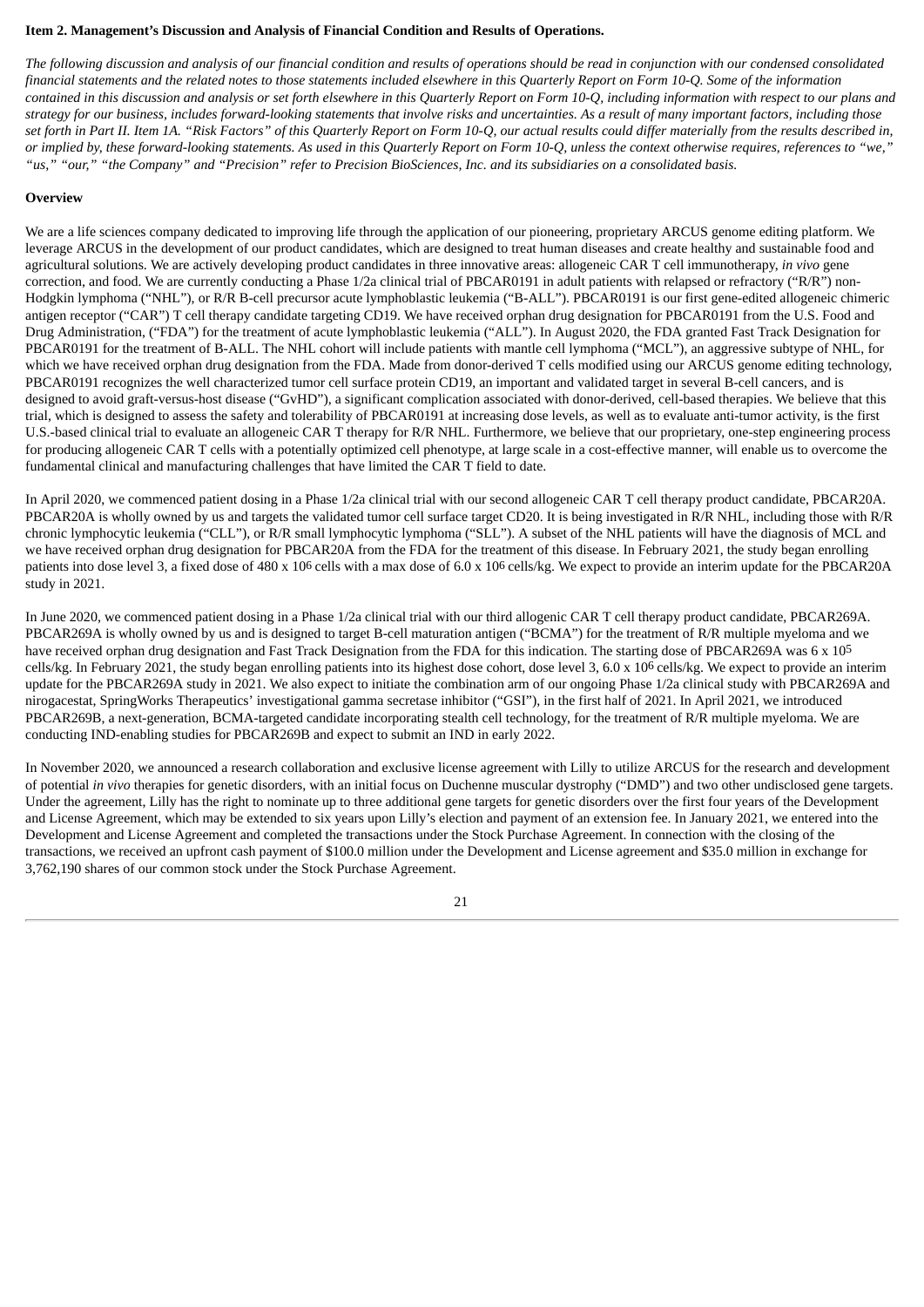In December 2020, we announced interim clinical results from our Phase 1/2a study of PBCAR0191 as a treatment of R/R NHL and R/R B-ALL. As of the November 16, 2020 cutoff, 27 patients including 16 patients with aggressive NHL and 11 patients with aggressive B-ALL were enrolled and evaluated. In this dose escalation and dose expansion study, PBCAR0191 had an acceptable safety profile with no cases of graft versus host disease, no cases of Grade ≥ 3 cytokine release syndrome, and no cases of Grade ≥ 3 neurotoxicity. PBCAR0191 demonstrated longest durability of response to 11 months in B-ALL. PBCAR0191 with enhanced lymphodepletion ("eLD") resulted in objective response rate of 83% (5/6) in NHL and B-ALL as compared to 33% (3/9) in NHL with standard lymphodepletion. Since the December 2020 interim data update, additional patients have been dosed with PBCAR0191 following eLD. We will continue to monitor the results for durability from this eLD regimen and expect to report updated interim results in June at ASCO 2021.

In January 2021, the FDA accepted our IND for PBCAR19B, our next-generation, stealth cell, CD19 allogenic CAR T candidate for patients with CD19 positive malignancies such as those with R/R NHL. The study is expected to begin by the end of May 2021. PBCAR19B will be administered at flat dose levels, beginning at  $2.7 \times 10^8$  cells, with the ability to dose up to  $8.1 \times 10^8$  cells per patient, following standard lymphodepletion. The primary objective of the study is to identify the maximum tolerated dose and any dose-limiting toxicities. Additionally, in January 2021, we announced we received a Notice of Allowance from the U.S. Patent and Trademark Office for a patent application covering PBCAR19B. The allowed composition claims of this patent application encompass genetically-modified human T cells comprising the PBCAR19B construct, which is inserted within the T cell receptor alpha constant locus. Once issued, patents arising from this patent family will have standard expiration dates in April 2040. In preclinical studies, PBCAR19B has shown to delay both T cell and natural killer cell mediated allogeneic rejection in vitro and may improve the persistence of allogeneic CAR T cells.

Also in January 2021, we disclosed our intention to spinout our wholly owned subsidiary, Elo Life Systems, Inc. ("Elo"). We are continuing to explore our strategic options, and expect that we will complete any such spinout, sale or other treatment of Elo in 2021.

In April 2021, we entered into the Program Purchase Agreement with Servier to reacquire all global development and commercialization rights for all CAR T partnered programs covered under the Servier Agreement. This includes our two clinical stage CD19-targeting allogeneic CAR T candidates, PBCAR0191 and PBCAR19B stealth cell, as well as four additional product targets. Under the terms of the Program Purchase Agreement, we paid \$1.25 million in cash to Servier and agreed to waive earned, but as-yet unpaid milestones totaling \$18.75 million that would have otherwise been payable to us. Servier is also eligible to receive milestones and low- to mid-single-digit royalties subject to product development achievement.

We expect to advance a program targeting the rare genetic disease primary hyperoxaluria type 1 ("PH1") as our lead wholly owned *in vivo* gene correction program. PH1 affects approximately 1-3 people per million in the United States and is caused by loss of function mutations in the AGXT gene, leading to the accumulation of calcium oxalate crystals in the kidneys. Patients suffer from painful kidney stones which may ultimately lead to renal failure. Using ARCUS, we are developing a potential therapeutic approach to PH1 that involves knocking out a gene called HAO1 which acts upstream of AGXT. Suppressing HAO1 has prevented the formation of calcium oxalate in preclinical models. We therefore believe that a one-time administration of an ARCUS nuclease targeting HAO1 may be a viable strategy for a durable treatment of PH1 patients. Pre-clinical research has continued to progress, and we expect to provide an update on the PH1 program in mid-2021.

Since our formation in 2006, we have devoted substantially all of our resources to developing ARCUS, conducting research and development activities, recruiting skilled personnel, developing manufacturing processes, establishing our intellectual property portfolio and providing general and administrative support for these operations. We have financed our operations primarily with proceeds from upfront payments from collaboration and licensing agreements, our initial public offering ("IPO"), and private placements of convertible preferred stock and convertible debt.

Since our inception, we have incurred significant operating losses and have not generated any revenue from the sale of products. Our ability to generate any product revenue or product revenue sufficient to achieve profitability will depend on the successful development and eventual commercialization of one or more of our product candidates or the product candidates of our collaborators for which we may receive milestone payments or royalties. Our net losses were \$18.7 million and \$26.8 million for the three months ended March 31, 2021 and 2020, respectively. As of March 31, 2021, we had an accumulated deficit of \$304.8 million.

We expect our operating expenses to increase substantially in connection with the expansion of our product development programs and capabilities. We will not generate revenue from product sales unless and until we successfully complete clinical development and obtain regulatory approval for one of our product candidates or the product candidates of our collaborators for which we may receive milestone payments or royalties. If we obtain regulatory approval for any of our product candidates, we expect to incur significant expenses related to developing our commercialization capability to support product sales, marketing and distribution. In addition, we expect to continue to incur additional costs associated with operating as a public company.

As a result of these anticipated expenditures, we will need additional financing to support our continuing operations. Until such time as we can generate significant revenue from product sales, if ever, we expect to finance our cash needs through a combination of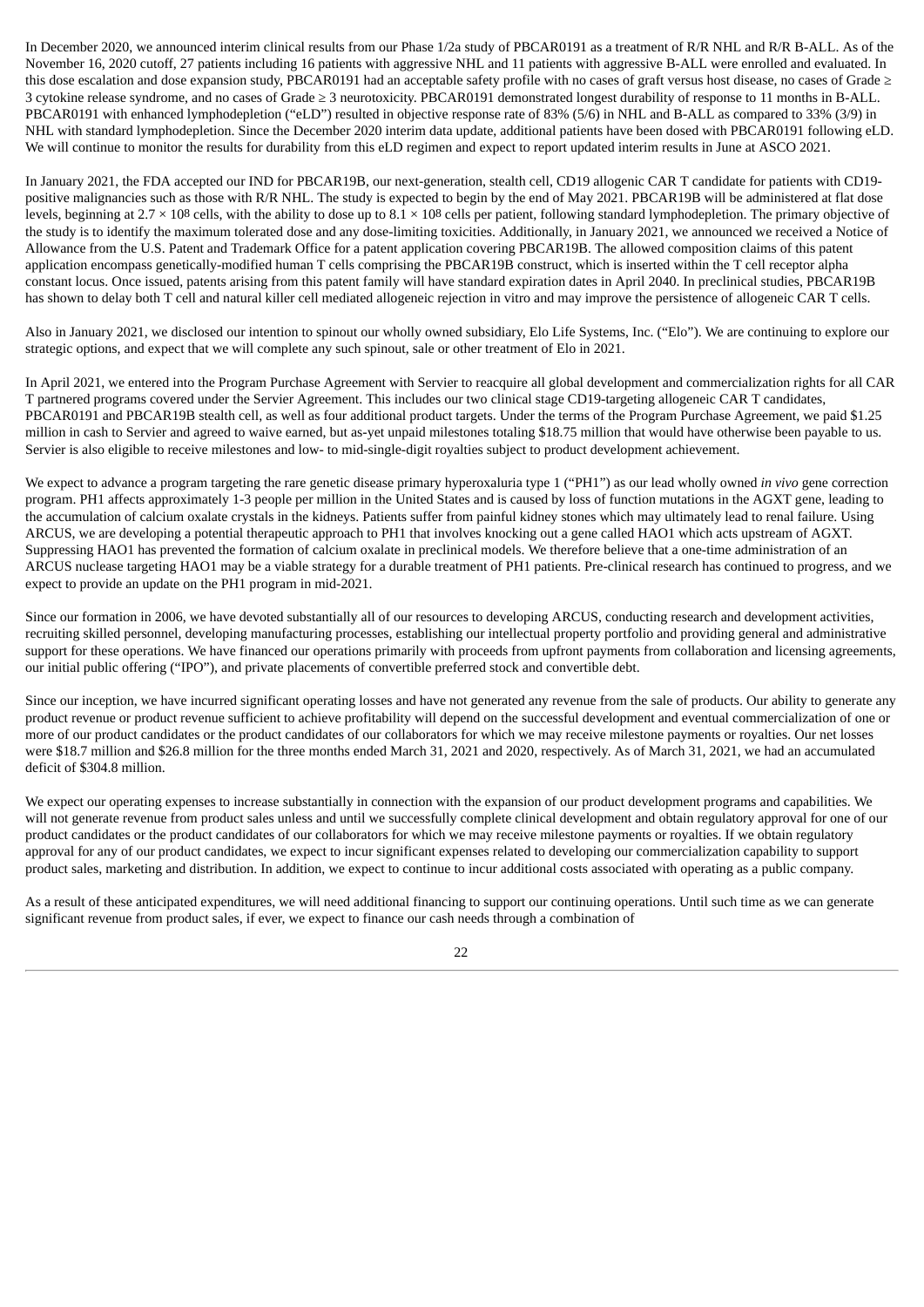public equity, debt financings or other sources, which may include current and new collaborations with third parties. Adequate additional financing may not be available to us on acceptable terms, or at all. Our inability to raise capital as and when needed would have a negative impact on our financial condition and our ability to pursue our business strategy. We cannot assure you that we will ever generate significant revenue to achieve profitability.

Because of the numerous risks and uncertainties associated with the development of therapeutic and agricultural products, we are unable to predict the timing or amount of increased expenses or when or if we will be able to achieve or maintain profitability. Even if we are able to generate revenue from product sales, we may not become profitable. If we fail to become profitable or are unable to sustain profitability on a continuing basis, then we may be required to raise additional capital on terms that are unfavorable to us or we may be unable to continue our operations at planned levels and be forced to reduce or terminate our operations.

We currently conduct our operations through two reportable segments: Therapeutics and Food. Our Therapeutics segment is focused on allogeneic CAR T immunotherapy and *in vivo* gene correction. Our Food segment focuses on applying ARCUS to develop food and nutrition products through collaboration agreements with consumer-facing companies.

#### **Impact of COVID-19 Pandemic**

We are closely monitoring how the ongoing COVID-19 pandemic continues to affect our employees, business, preclinical studies and clinical trials. The Company has taken steps in line with guidance from the U.S. CDC and the State of North Carolina to protect the health and safety of its employees and the community. We have implemented measures to mitigate exposure risks and support operations. We initiated a health and safety program addressing mandatory use of face masks, social distancing, sanitary handwashing practices, use of personal protective equipment stations, stringent cleaning and sanitization of all facilities and measures to reduce total occupancy in facilities. We have also implemented temperature and symptom screening procedures at each location, and we have continuously communicated to all our Precisioneers that if they are not comfortable coming to work, regardless of role, then they do not have to do so.

We are working closely with our clinical sites, physician partners and the patient community to monitor and manage the impact of the evolving COVID-19 pandemic. We remain committed to our clinical programs and development plans, however, disruptions, competing resource demands and safety concerns caused by the COVID-19 pandemic have caused, and are likely to continue to cause delays in our clinical trial site activation and impact our ability to enroll patients. We may also experience other difficulties, disruptions or delays in conducting preclinical studies or initiating, enrolling, conducting or completing our planned and ongoing clinical trials, and we may incur other unforeseen costs as a result. We expect that the COVID-19 pandemic may continue to impact our business, including our preclinical studies and clinical trials. At this time, there is still significant uncertainty relating to the trajectory of the COVID-19 pandemic and impact of related responses. The impact of COVID-19 on our preclinical studies and any further impact to our clinical trials will largely depend on future developments, which are highly uncertain and cannot be predicted with confidence, such as the ultimate geographic spread of the disease, the duration of the pandemic, travel restrictions and social distancing in the United States and other countries, business closures or business disruptions, the ultimate impact of COVID-19 on financial markets and the global economy, and the effectiveness of actions taken in the United States and other countries to contain and treat the disease. The Coronavirus, Aid, Relief and Economic Security Act ("CARES Act") was signed into law on March 27, 2020, which provides for, among other things, the deferral of the deposit and payment of certain taxes. Pursuant to the CARES Act, we continue to elect to defer payment of the employer's share of social security taxes since May 1, 2020. See *"Risk Factors— The outbreak of the ongoing* novel coronavirus disease, COVID-19 has impacted our business, or and any other pandemic, epidemic or outbreak of an infectious disease may materially and adversely impact our business, including our preclinical studies and clinical trials." In Part II, Item 1A. of this Quarterly Report on Form 10-Q.

#### **Therapeutics Segment Collaborations**

#### *Eli Lilly and Company*

In November 2020, we entered into a research collaboration and exclusive license agreement with Lilly to utilize ARCUS for the research and development of potential *in vivo* therapies for genetic disorders. Lilly has initially nominated DMD and two gene targets for other genetic disorders, and has the right to nominate up to three additional gene targets for genetic disorders over the first four years of the Development and License Agreement (the "Nomination Period"). Lilly may extend the Nomination Period for an additional two years from the date on which such initial Nomination Period ends, upon Lilly's election and payment of an extension fee. Under the terms of the Development and License Agreement, Lilly will receive an exclusive license to research, develop, manufacture and commercialize the resulting licensed products to diagnose, prevent and treat any and all diseases by *in vivo* gene editing directed against the applicable gene target. The Development and License Agreement provides that we will be responsible for conducting certain pre-clinical research and IND-enabling activities with respect to the gene targets nominated by Lilly to be subject to the collaboration, including manufacture of initial clinical trial material for the first licensed product. Lilly will be responsible for, and must use commercially reasonable efforts with respect to, conducting clinical development and commercialization activities for licensed products resulting from the collaboration, and may engage us for additional clinical and/or initial commercial manufacture of licensed products.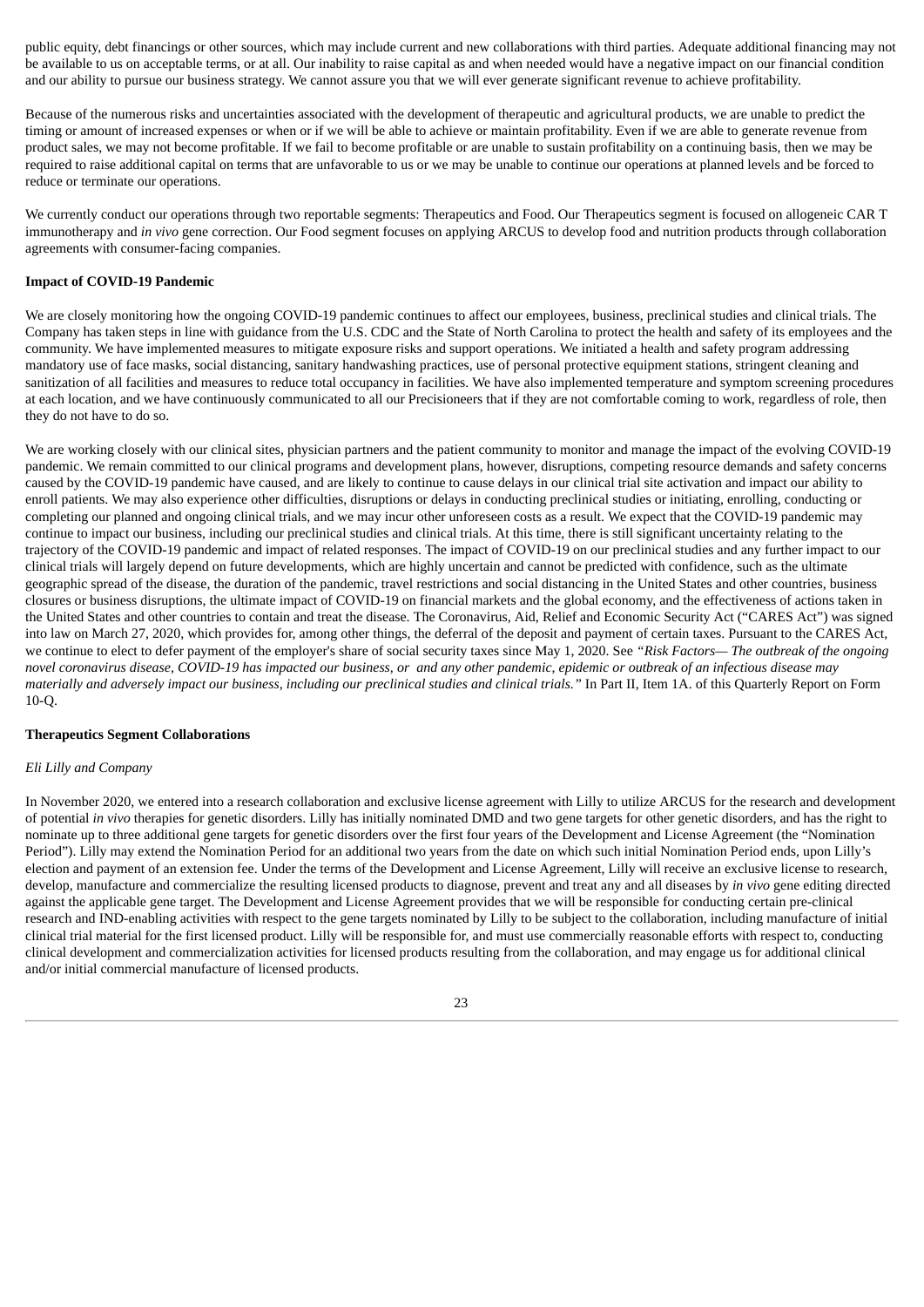In January 2021, we and Lilly closed the Development and License Agreement. In connection with the closing, we received an upfront cash payment of \$100.0 million in cash, as well as \$35.0 million from Lilly's purchase of 3,762,190 newly issued shares of our common stock pursuant to a stock purchase agreement as described below. We will also be eligible to receive milestone payments of up to an aggregate of \$420.0 million per licensed product as well as nomination fees for additional targets and certain research funding. If licensed products resulting from the collaboration are approved and sold, we will also be entitled to receive tiered royalties ranging from the mid-single digit percentages to the low-teens percentages on world-wide net sales of the licensed products, subject to customary potential reductions. Lilly's obligation to pay royalties to us expires on a country-by-country and licensed productby-licensed product basis, upon the latest to occur of certain events related to expiration of patents, regulatory exclusivity or a period of ten years following first commercial sale of the licensed product.

We have the right to elect to co-fund the clinical development of one licensed product, which may be selected from among the third or any subsequent licensed products to reach IND filing. If we elect to co-fund such licensed product, we would reimburse Lilly for a portion of the clinical development expenses for such product and, in exchange, each royalty tier with respect to net sales of such licensed product would be increased by a low single digit percentage. During the term of the Development and License Agreement, we may not (and may not license or collaborate with any third party to) research, develop, or commercialize any *in vivo* gene editing product directed against any gene targets that have been nominated and are subject to the Development and License Agreement.

Unless earlier terminated, the Development and License Agreement will remain in effect on a licensed product-by-licensed product and country-by-country basis until the expiration of a defined royalty term for each licensed product and country. Lilly has the right to terminate the Development and License Agreement for convenience by providing advance notice to us. Either party may terminate the Development and License Agreement (i) for material breach by the other party and a failure to cure such breach within the time period specified in the agreement or (ii) due to a challenge to its patents brought by the other party.

During the three months ended March 31, 2021 we recognized revenue under the agreement with Lilly of approximately \$5.4 million. We did not recognize any revenue under the agreement with Lilly in 2020. Deferred revenue related to the agreement with Lilly amounted to \$102.4 million as of March 31, 2021, of which \$23.0 million was included in current liabilities as of March 31, 2021. No deferred revenue related to the Lilly Agreement was recorded as of December 31, 2020.

#### *Servier*

In February 2016, we entered into the Servier Agreement, pursuant to which we agreed to develop allogeneic CAR T cell therapies for five unique antigen targets. One target was selected at the agreement's inception. Two additional hematological cancer targets beyond CD19 and two new solid tumor targets were selected in 2020. With the addition of these new targets, we received development milestone payments in 2020. Upon selection of an antigen target under the agreement, we agreed to perform early-stage research and development on individual T cell modifications for the selected target, develop the resulting therapeutic product candidates through Phase 1 clinical trials and prepare initial clinical trial material of such product candidates for use in Phase 2 clinical trials.

In April 2021, we entered into the Program Purchase Agreement with Servier to reacquire all global development and commercialization rights for all CAR T partnered programs covered under the Servier Agreement. This includes our two clinical stage CD19-targeting allogeneic CAR T candidates, PBCAR0191 and PBCAR19B stealth cell, as well as four additional product targets.

Under the terms of the Program Purchase Agreement, we paid \$1.25 million in cash to Servier and agreed to waive earned, but as-yet unpaid milestones totaling \$18.75 million that would have otherwise been payable to us. The Program Purchase Agreement also requires us to make certain payments to Servier based on the achievement of regulatory and commercial milestones for each product, and a low- to mid-single-digit percentage royalty (subject to certain reductions) based on net sales of approved products, if any, resulting from any continued development and commercialization of the programs, for a period not to exceed ten years after first commercial sale of the applicable product in the United States or certain countries in Europe. If we enter into specified product partnering transactions, the Program Purchase Agreement requires us to pay to Servier a portion of certain consideration received pursuant to such product partnering transactions in lieu of the foregoing milestones (with the exception of a one-time clinical phase development milestone) and royalties.

Under the Servier Agreement, we recognized \$10.3 million and \$2.1 million in revenue during the three months ended March 31, 2021 and 2020, respectively. The amount recorded as deferred revenue was \$81.3 million and \$82.9 million as of March 31, 2021 and December 31, 2020, respectively.

#### *SpringWorks Therapeutics*

In September 2020, we entered into a Clinical Trial Collaboration Agreement with SpringWorks. Pursuant to the agreement, PBCAR269A will be evaluated in combination with nirogacestat, SpringWorks' investigational GSI, in patients with R/R multiple myeloma. Under the terms of the agreement, we will bear all costs with the conduct of the clinical trial including providing PBCAR269A for use in the trial, and SpringWorks is responsible for providing nirogacestat at its sole cost and expense. We expect to initiate the combination arm of our ongoing Phase 1/2a clinical study with PBCAR269A and nirogacestat in the first half of 2021.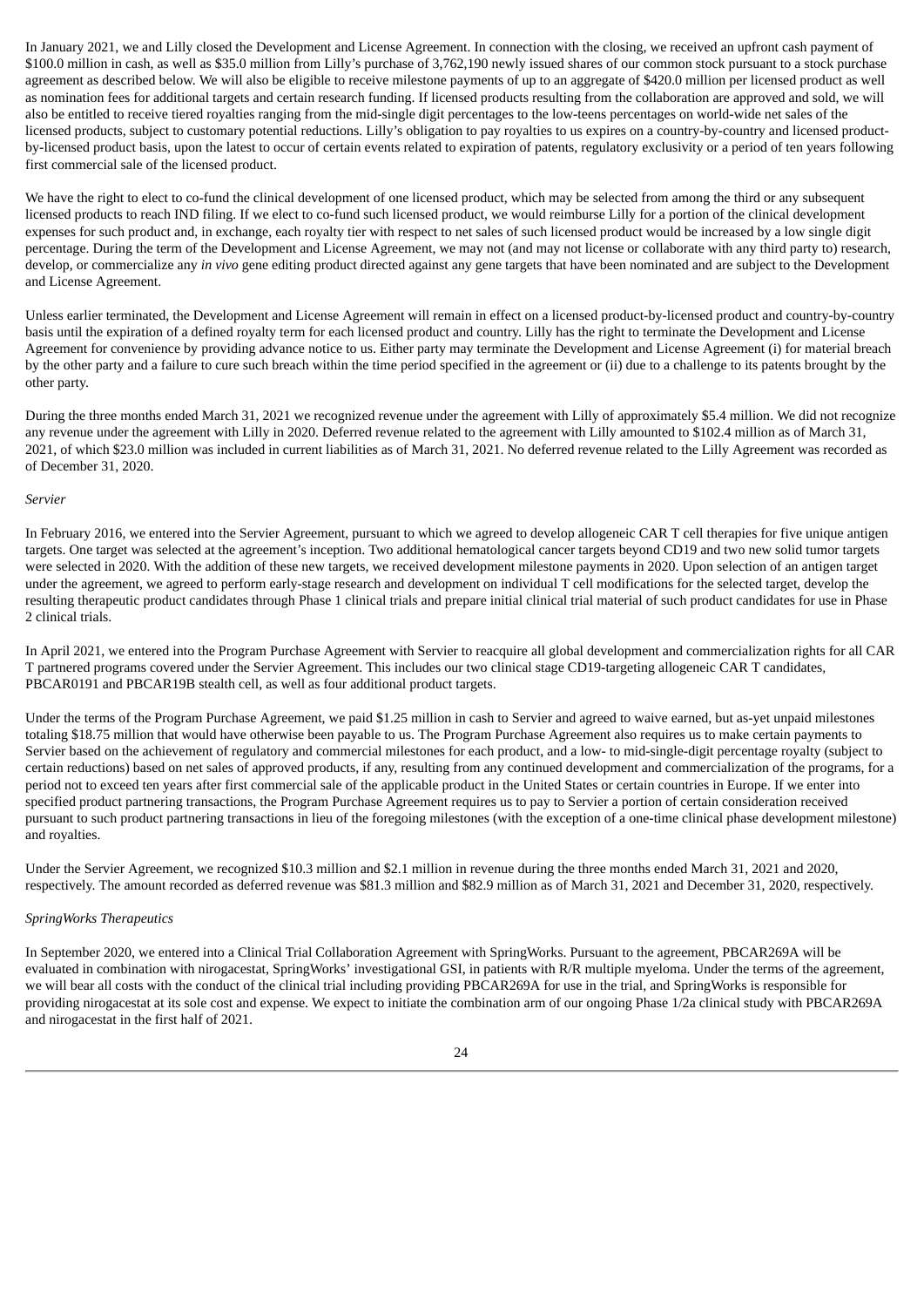#### *Gilead*

On July 6, 2020, Gilead Sciences ("Gilead") notified us of its termination of the collaboration and license agreement dated September 10, 2018, subsequently amended by Amendment No. 1 dated March 10, 2020 or (the "Gilead Agreement"), to develop genome editing tools using ARCUS to target viral DNA associated with the hepatitis B virus. Pursuant to the termination notice, the Gilead Agreement terminated on September 4, 2020. Upon termination, we regained full rights and all data we generated for the *in vivo* chronic hepatitis B program developed under the Gilead Agreement.

We recognized no revenue and \$3.3 million in revenue under the Gilead Agreement during the three months ended March 31, 2021 and 2020, respectively. We did not receive any milestone payments under the Gilead Agreement.

#### *Trustees of the University of Pennsylvania*

In January 2018, we entered into a research, collaboration and license agreement with the Trustees of the University of Pennsylvania ("Penn") to collaborate on the preclinical development for gene editing products involving the delivery of an ARCUS nuclease. On April 29, 2020, both parties agreed to coordinate a wind-down of all activities in their entirety under the agreement, effective as of June 30, 2020, however, in August 2020 and subsequently in January 2021, both parties agreed to extend certain portions of the agreement until 2022. We will not be required to make termination payments to Penn.

#### *Duke University*

In April 2006, we entered into the Duke License, pursuant to which Duke University ("Duke") granted us an exclusive (subject to certain non-commercial rights reserved by Duke), sublicensable, worldwide license under certain patents related to certain meganucleases and methods of making such meganucleases owned by Duke to develop, manufacture, use and commercialize products and processes that are covered by such patents, in all fields and in all applications. For additional discussion of the Duke License, see "Item 1. Business—License and Collaboration Agreements" in our Annual Report on Form 10-K for the fiscal year ended December 31, 2020.

#### **Food Segment Collaborations**

#### *Dole Food Company*

Through our wholly owned subsidiary, Elo, in June 2020, we entered into a Research, Development, and Commercialization Agreement with Dole with the aim to co-develop banana varieties resistant to Foc TR4, utilizing proprietary computational biology workflows and the ARCUS genome editing platform. The disease caused by Foc TR4, commonly known as Fusarium wilt, threatens the continued cultivation of the world's most popular variety of banana called Cavendish, which is of considerable economic significance as this variety is used to produce export bananas for key markets around the globe and Dole is one of the largest producers in the industry. Fungicides, or other traditional means of disease control have failed as the pandemic continues to spread across vital banana growing economies. Development of Foc TR4 varieties is critically important to save the banana industry, to protect the livelihoods of millions of banana growers and continue to provide consumers an affordable and nutritious fruit. Under the terms of the collaboration, Dole will fully fund research and development efforts executed by Elo, and Elo is eligible to receive royalties on any commercialized plant product.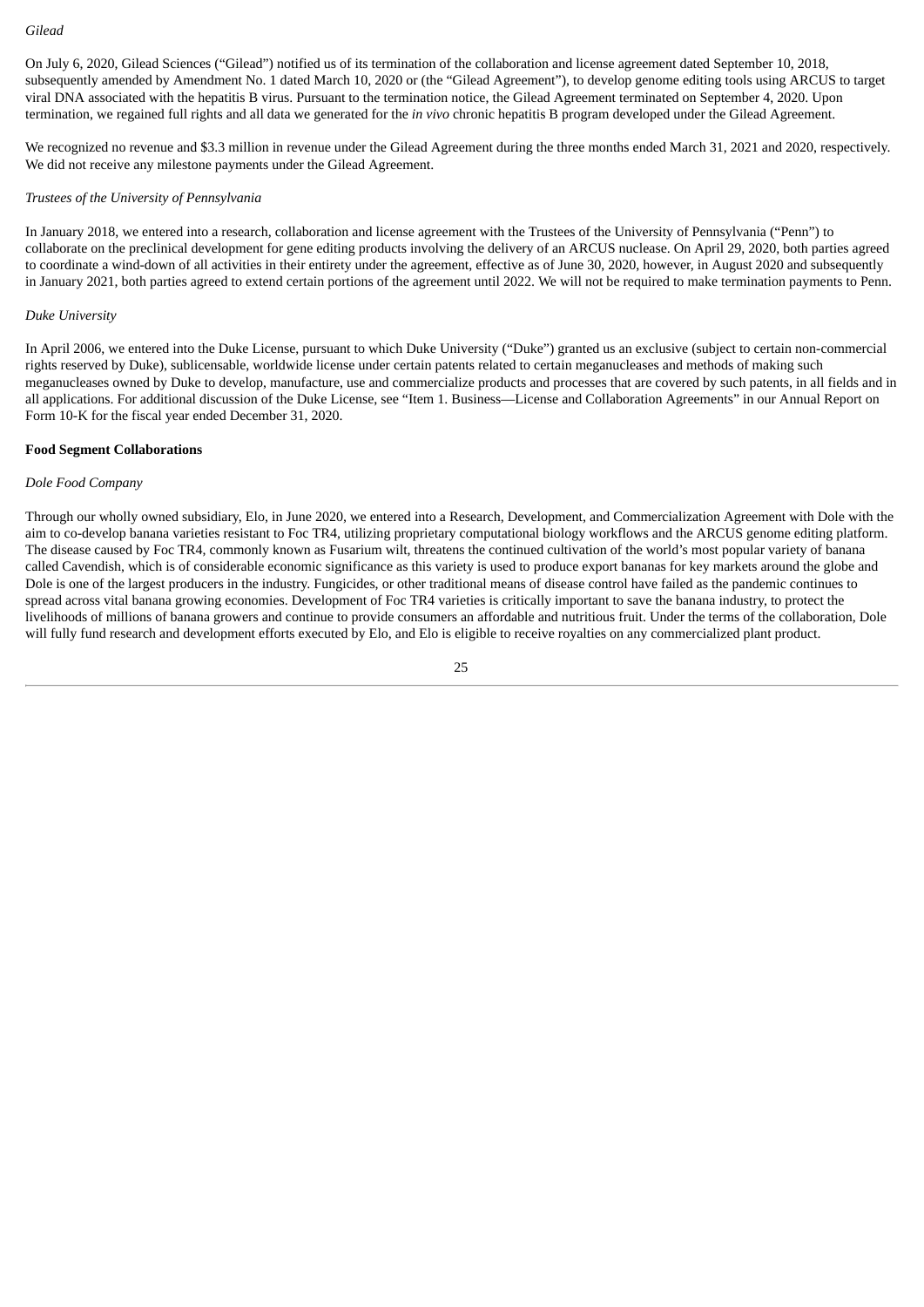#### **Components of Our Results of Operations**

#### *Revenue*

To date, we have not generated any revenue from product sales and do not expect to generate any revenue from product sales in the foreseeable future. We record revenue from collaboration agreements, including amounts related to upfront payments, milestone payments, annual fees for licenses of our intellectual property and research and development funding.

#### *Research and Development Expenses*

Research and development expenses consist primarily of costs incurred for our research activities, including our discovery efforts and the development of our product candidates. These include the following:

- salaries, benefits and other related costs, including share-based compensation expense, for personnel engaged in research and development functions;
- expenses incurred under agreements with third parties, including contract research organizations ("CROs") and other third parties that conduct preclinical research and development activities and clinical trials on our behalf;
- costs of developing and scaling our manufacturing process and manufacturing drug products for use in our preclinical studies and ongoing and future clinical trials, including the costs of contract manufacturing organizations ("CMOs") and our MCAT facility that will manufacture our clinical trial material for use in our preclinical studies and ongoing and potential future clinical trials;
- costs of outside consultants, including their fees and related travel expenses;
- costs of laboratory supplies and acquiring, developing and manufacturing preclinical study and clinical trial materials;
- license payments made for intellectual property used in research and development activities; and
- facility-related expenses, which include direct depreciation costs and expenses for rent and maintenance of facilities and other operating costs if specifically identifiable to research activities.

We expense research and development costs as incurred. We track external research and development costs, including the costs of laboratory supplies and services, outsourced research and development, clinical trials, contract manufacturing, laboratory equipment and maintenance and certain other development costs, by product candidate if and when the program IND is accepted by the FDA. Internal and external costs associated with infrastructure resources, other research and development costs, facility related costs and depreciation and amortization that are not identifiable to a specific product candidate are included in the platform development, early-stage research and unallocated expenses category.

Research and development activities are central to our business model. We expect that our research and development expenses will continue to increase substantially for the foreseeable future and will comprise a larger percentage of our total expenses as we continue our Phase 1/2a clinical trials for our CD19, CD20 and BCMA product candidates, commence our Phase 1 clinical trial of CD19B, and continue to discover and develop additional product candidates.

We cannot determine with certainty the duration and costs of ongoing and future clinical trials of our CD19, CD19B, CD20, and BCMA product candidates, or any other product candidate we may develop or if, when or to what extent we will generate revenue from the commercialization and sale of any product candidate for which we obtain marketing approval. We may never succeed in obtaining marketing approval for any product candidate. The duration, costs and timing of clinical trials and development of our CD19, CD19B, CD20, and BCMA product candidates, and any other our product candidate we may develop will depend on a variety of factors, including:

- the scope, rate of progress, expense and results of clinical trials of our CD19, CD19B, CD20, and BCMA product candidates, as well as of any future clinical trials of other product candidates and other research and development activities that we may conduct;
- increased costs of additional clinical sites to address slowed enrollment due to the impact of COVID-19;
- uncertainties in clinical trial design and patient enrollment rates;
- the actual probability of success for our product candidates, including their safety and efficacy, early clinical data, competition, manufacturing capability and commercial viability;
- significant and changing government regulation and regulatory guidance;
- the timing and receipt of any marketing approvals; and

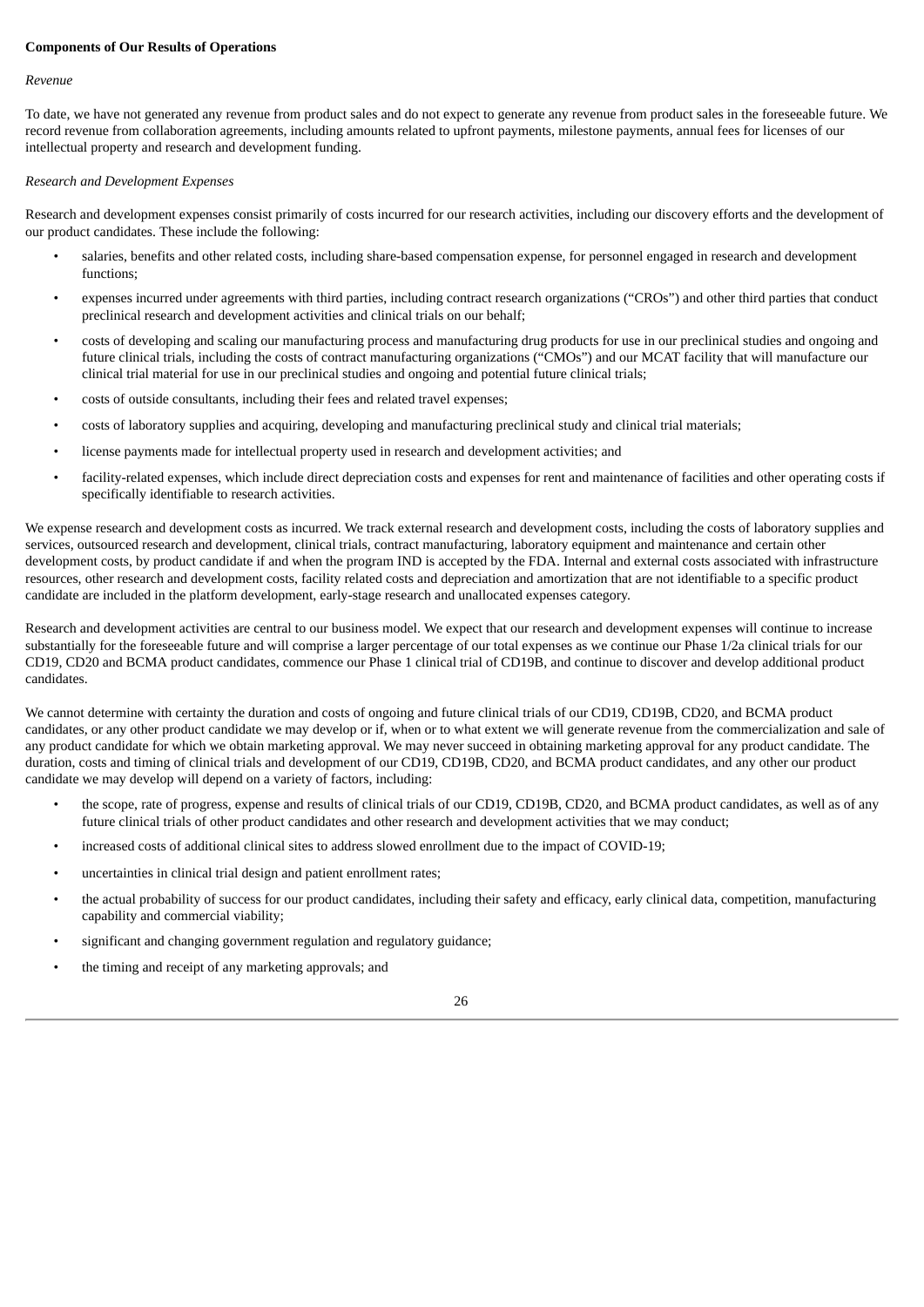• the expense of filing, prosecuting, defending and enforcing any patent claims and other intellectual property rights.

A change in the outcome of any of these variables with respect to the development of a product candidate could mean a significant change in the costs and timing associated with the development of that product candidate. For example, if the FDA or another regulatory authority were to require us to conduct clinical trials beyond those that we anticipate will be required for the completion of clinical development of a product candidate, or if we experience significant delays in our clinical trials due to slower than expected patient enrollment or other reasons, we would be required to expend significant additional financial resources and time on the completion of clinical development.

#### *General and Administrative Expenses*

General and administrative expenses consist primarily of salaries and other related costs, including share-based compensation, for personnel in our executive, finance, business development, operations and administrative functions. General and administrative expenses also include legal fees relating to intellectual property and corporate matters; professional fees for accounting, auditing, tax and consulting services; insurance costs; travel expenses; and facility-related expenses, which include direct depreciation costs and expenses for rent and maintenance of facilities and other operating costs that are not specifically attributable to research activities.

We expect that our general and administrative expenses will increase in the future as we continue research activities and development of product candidates.

#### *Interest Income*

Interest income consists of interest income earned on our cash and cash equivalents.

#### **Results of Operations**

#### *Comparison of the Three Months Ended March 31, 2021 and March 31, 2020*

The following table summarizes our results of operations for the three months ended March 31, 2021 and March 31, 2020, together with the changes in those items in dollars:

|                            | Three Months Ended March 31, |           |     |           |        |       |
|----------------------------|------------------------------|-----------|-----|-----------|--------|-------|
| (in thousands)             | 2021                         |           |     | 2020      | Change |       |
| Revenue                    | D                            | 16,349    | \$. | 6,998     |        | 9,351 |
| Operating expenses:        |                              |           |     |           |        |       |
| Research and development   |                              | 25,593    |     | 24,879    |        | 714   |
| General and administrative |                              | 9,498     |     | 9,615     |        | (117) |
| Total operating expenses   |                              | 35,091    |     | 34,494    |        | 597   |
| Loss from operations       |                              | (18, 742) |     | (27, 496) |        | 8,754 |
| Other income, net:         |                              |           |     |           |        |       |
| Interest income            |                              | 53        |     | 660       |        | (607) |
| Total other income, net    |                              | 53        |     | 660       |        | (607) |
| Net loss                   |                              | (18, 689) |     | (26, 836) |        | 8,147 |

*Revenue*

Revenue for the three months ended March 31, 2021 was \$16.3 million, compared to \$7.0 million for the three months ended March 31, 2020. The increase of \$9.3 million in revenue during the three months ended March 31, 2021 was primarily the result of a \$8.2 million increase in collaboration revenue recognized from Servier, a \$5.4 million increase in collaboration revenue recognized from Lilly, partially offset by a decrease of \$3.3 million in revenue from Gilead and a \$1.0 million decrease in revenue recognized from food segment partners.

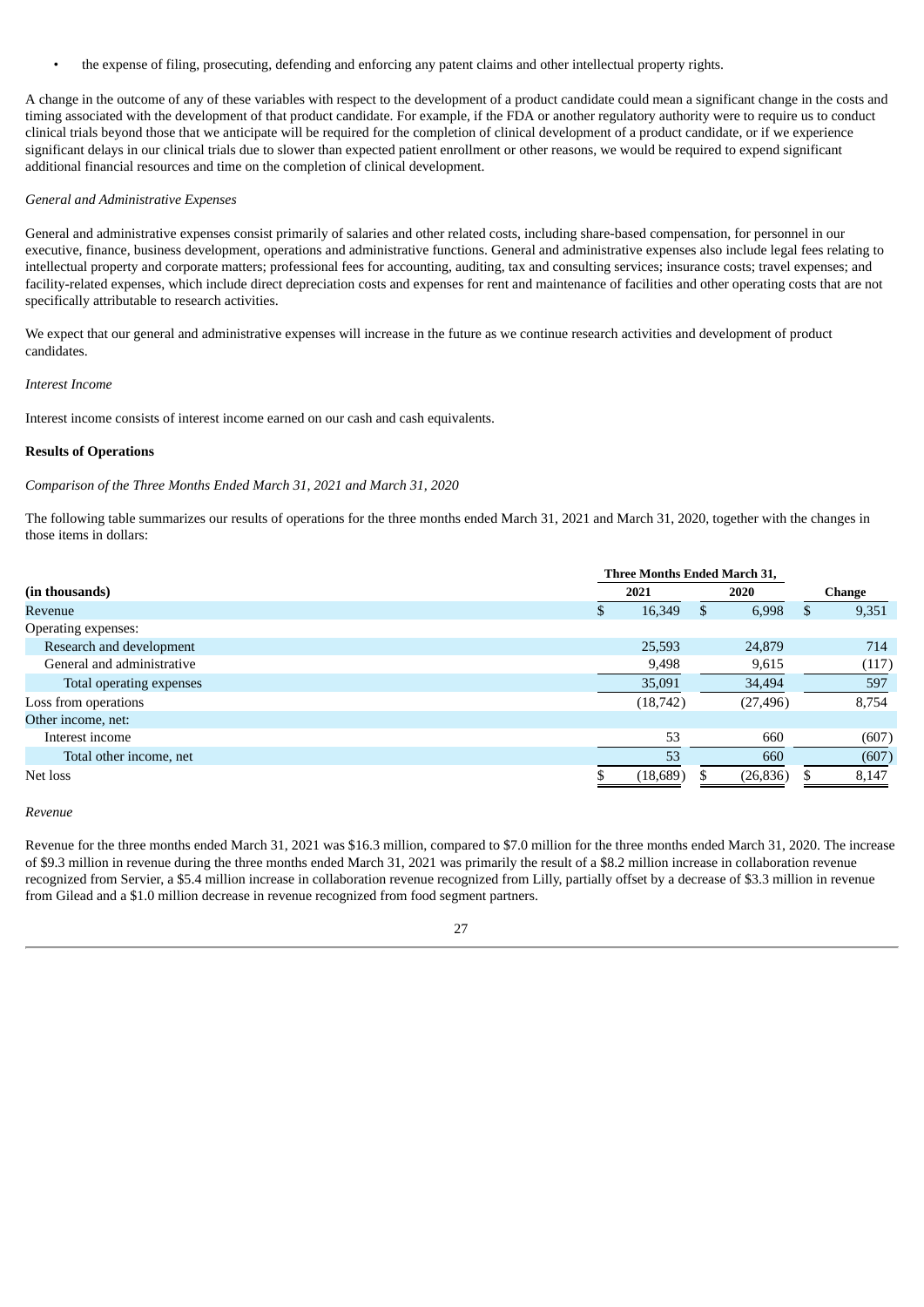|                                                                      | Three Months Ended March 31, |        |    |        |   |          |  |
|----------------------------------------------------------------------|------------------------------|--------|----|--------|---|----------|--|
| (in thousands)                                                       |                              | 2021   |    | 2020   |   | Change   |  |
| Direct research and development expenses by product candidate:       |                              |        |    |        |   |          |  |
| CD19 external development costs                                      | \$                           | 2,216  | \$ | 2,337  | S | (121)    |  |
| CD20 external development costs                                      |                              | 789    |    | 1,153  |   | (364)    |  |
| BCMA external development costs                                      |                              | 1,056  |    | 600    |   | 456      |  |
| CD19B external development costs                                     |                              | 1,259  |    |        |   | 1,259    |  |
| Platform development, early-stage research and unallocated expenses: |                              |        |    |        |   |          |  |
| Employee-related costs                                               |                              | 10,602 |    | 9,104  |   | 1,498    |  |
| Laboratory supplies and services                                     |                              | 3,784  |    | 3,658  |   | 126      |  |
| Sublicensing revenue payable to Duke                                 |                              | 1,111  |    |        |   | 1,111    |  |
| Outsourced research and development                                  |                              | 598    |    | 2,752  |   | (2, 154) |  |
| CMOs and research organizations                                      |                              | 284    |    | 1,651  |   | (1,367)  |  |
| Laboratory equipment and maintenance                                 |                              | 489    |    | 353    |   | 136      |  |
| Facility-related costs                                               |                              | 900    |    | 802    |   | 98       |  |
| Depreciation and amortization                                        |                              | 1,833  |    | 1,839  |   | (6)      |  |
| Licensing fees                                                       |                              | 546    |    | 568    |   | (22)     |  |
| Other research and development costs                                 |                              | 126    |    | 62     |   | 64       |  |
| Total research and development expenses                              | \$                           | 25,593 | \$ | 24,879 |   | 714      |  |

Research and development expenses for the three months ended March 31, 2021 were \$25.6 million, compared to \$24.9 million for the three months ended March 31, 2020. The increase of \$0.7 million was primarily due to increases of \$0.5 million and \$1.3 million in direct research and development expenses related to our BCMA and CD19B programs, respectively. The increase in direct research and development expenses for our BCMA program was primarily due to an increase in research organization expenses as we continue to enroll additional patients in the Phase 1/2a clinical trial that commenced in 2020. The increase in direct research and development expenses for our CD19B program was primarily due to increases in lab services expense, CMO expense and research organization expense as we prepare to commence our Phase 1 clinical trial of CD19B in mid-2021. These increases were partially offset by decreases of \$0.1 million and \$0.4 million related to our CD19 and CD20 programs, respectively, as we completed technology transfer of CD19 and CD20 to our manufacturing facility in 2020, in addition to a decrease of \$0.6 million in platform development, early-stage research and unallocated expense.

Platform development, early-stage research and unallocated expenses decreased primarily due to a \$2.2 million decrease in outsourced research and development expense and a \$1.4 million decrease in CMO and research organization expense. This was partially offset by a \$1.5 million increase in employee-related costs associated with increased headcount to support our technology platform development and manufacturing capabilities, a \$1.1 million sublicensing revenue payable to Duke, and a \$0.4 million increase in various other research and development costs in the three months ended March 31, 2021 compared to the same period in 2020.

#### *General and Administrative Expenses*

General and administrative expenses were \$9.5 million for the three months ended March 31, 2021 compared to \$9.6 million for the three months ended March 31, 2020. The decrease of \$0.1 million was primarily due to a \$0.4 million decrease in consulting fees, partially offset by a \$0.3 million increase in director and officer insurance expense.

#### *Interest Income*

Interest income was \$0.1 million for the three months ended March 31, 2021 compared to \$0.7 million for the three months ended March 31, 2020. The decrease of \$0.6 million of interest income was the result of lower interest rates in three months ended March 31, 2021, compared to the same period in 2020.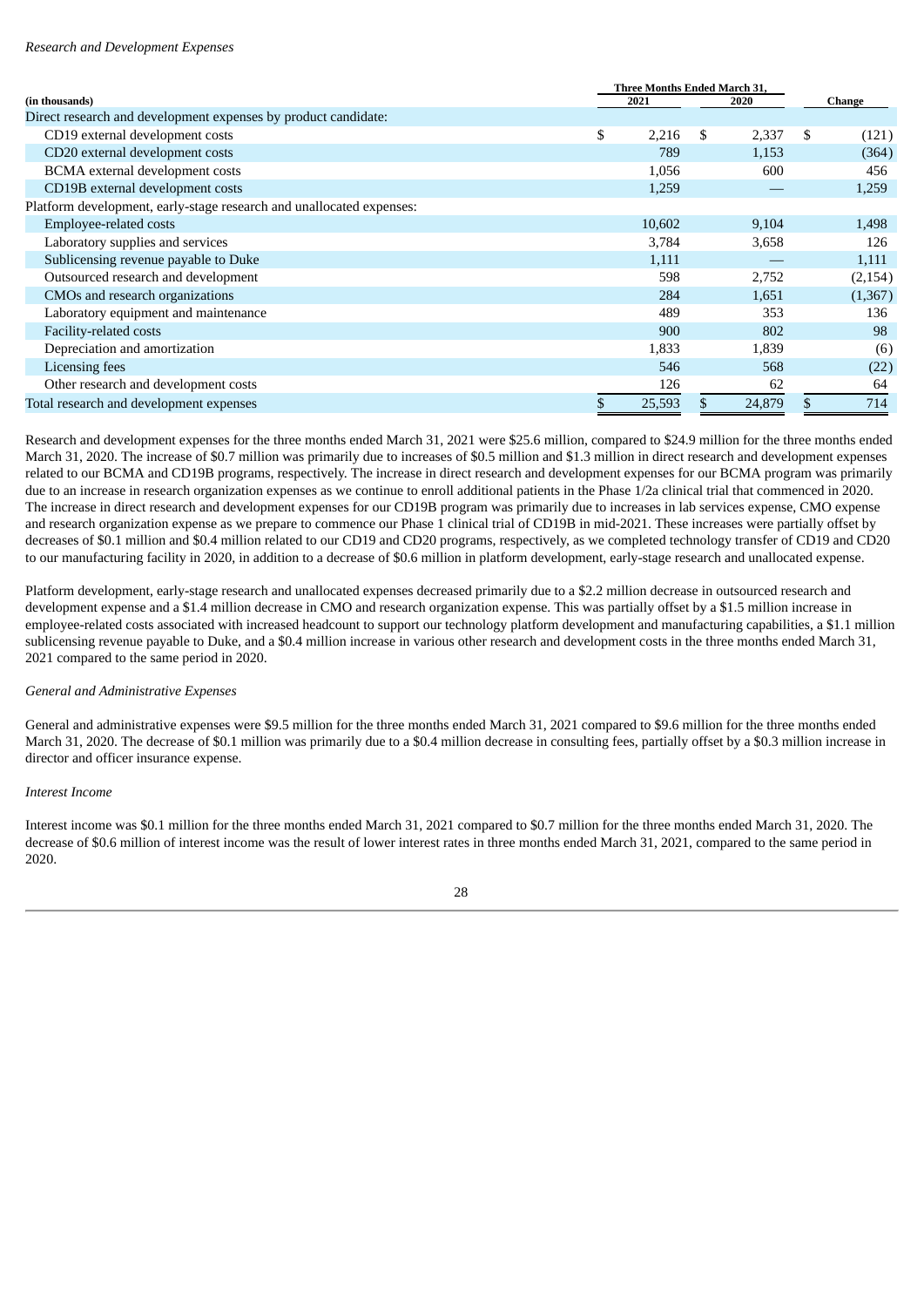#### *Segment Results*

The following tables summarize segment revenues and segment operating loss (see Note 9 to our condensed consolidated financial statements included elsewhere in this Quarterly Report on Form 10-Q for additional information regarding our segments):

|                                               | Three Months Ended March 31, |              |    |          |  |  |
|-----------------------------------------------|------------------------------|--------------|----|----------|--|--|
| (in thousands)                                |                              | 2021         |    | 2020     |  |  |
| <b>Revenue:</b>                               |                              |              |    |          |  |  |
| <b>Therapeutics</b>                           | \$                           | 15,679       | \$ | 5,473    |  |  |
| Food                                          |                              | 670          |    | 1,525    |  |  |
| Total segment revenue                         |                              | 16,349       |    | 6,998    |  |  |
| <b>Segment operational cash expenditures:</b> |                              |              |    |          |  |  |
| Therapeutics                                  | \$                           | 22,863       | \$ | 19,257   |  |  |
| Food                                          |                              | 2,292        |    | 2,818    |  |  |
| Total segment operational cash expenditures   |                              | 25,155       |    | 22,075   |  |  |
| <b>Segment operating loss:</b>                |                              |              |    |          |  |  |
| <b>Therapeutics</b>                           | \$                           | $(7,184)$ \$ |    | (13,784) |  |  |
| Food                                          |                              | (1,622)      |    | (1,293)  |  |  |
| Total segment operating loss                  |                              | (8,806)      |    | (15,077) |  |  |

We evaluate the operating performance of each segment based on segment operating loss. Segment operating loss is derived by deducting operational cash expenditures, net, from GAAP revenue. Operational cash expenditures are cash disbursements made that are specifically identifiable to the reportable segment (including specifically identifiable research and development and property, equipment and software expenditures). The reportable segment operational cash expenditures include cash disbursements for compensation, laboratory supplies, purchases of property, equipment and software and procuring services from CROs, CMOs and research organizations. We do not allocate general operational expenses or non-cash income statement amounts to our reportable segments.

#### *Therapeutics Segment*

Revenue for the three months ended March 31, 2021 was \$15.7 million, compared to \$5.5 million for the three months ended March 31, 2020. The increase of \$10.2 million was primarily the result of a \$8.2 million increase in collaboration revenue recognized from Servier and a \$5.4 million increase in revenue recognized from Lilly, partially offset by a \$3.3 million decrease in revenue recognized from Gilead.

Segment operational cash expenditures for the three months ended March 31, 2021 were \$22.9 million, compared to \$19.3 million for the three months ended March 31, 2020. The increase of \$3.6 million was primarily due to increases in employee headcount, clinical trial activity across CD19B and BCMA clinical trials and scientific service providers. Segment operating loss decreased by \$6.6 million to \$7.2 million for the three months ended March 31, 2021 compared to \$13.8 million for three months ended March 31, 2020 primarily due to the factors discussed above.

#### *Food Segment*

Revenue for the three months ended March 31, 2021 was \$0.7 million, compared to \$1.5 million for the three months ended March 31, 2020. The decrease of \$0.8 million was attributable to a \$1.5 million decrease in revenue recognized from an agriculture industry collaboration partner, partially offset by a \$0.7 million increase in revenue recognized from Dole.

Segment operational cash expenditures for the three months ended March 31, 2021 were \$2.3 million, compared to \$2.8 million for the three months ended March 31, 2020. The decrease of \$0.5 million was primarily due to a decrease in fixed asset purchases. Segment operating loss increased \$0.3 million to \$1.6 million for the three months ended March 31, 2021 compared to \$1.3 million for the three months ended March 31, 2020 primarily due to the factors discussed above.

#### **Liquidity and Capital Resources**

Since our inception, we have incurred significant operating losses. We expect to incur significant expenses and operating losses for the foreseeable future as we advance the preclinical and clinical development of our product candidates. We expect that our research and development and general and administrative costs will continue to increase, including in connection with conducting preclinical studies and clinical trials for our product candidates, contracting with CROs and CMOs, the addition of laboratory equipment to MCAT in support of preclinical studies and clinical trials, expanding our intellectual property portfolio and providing general and

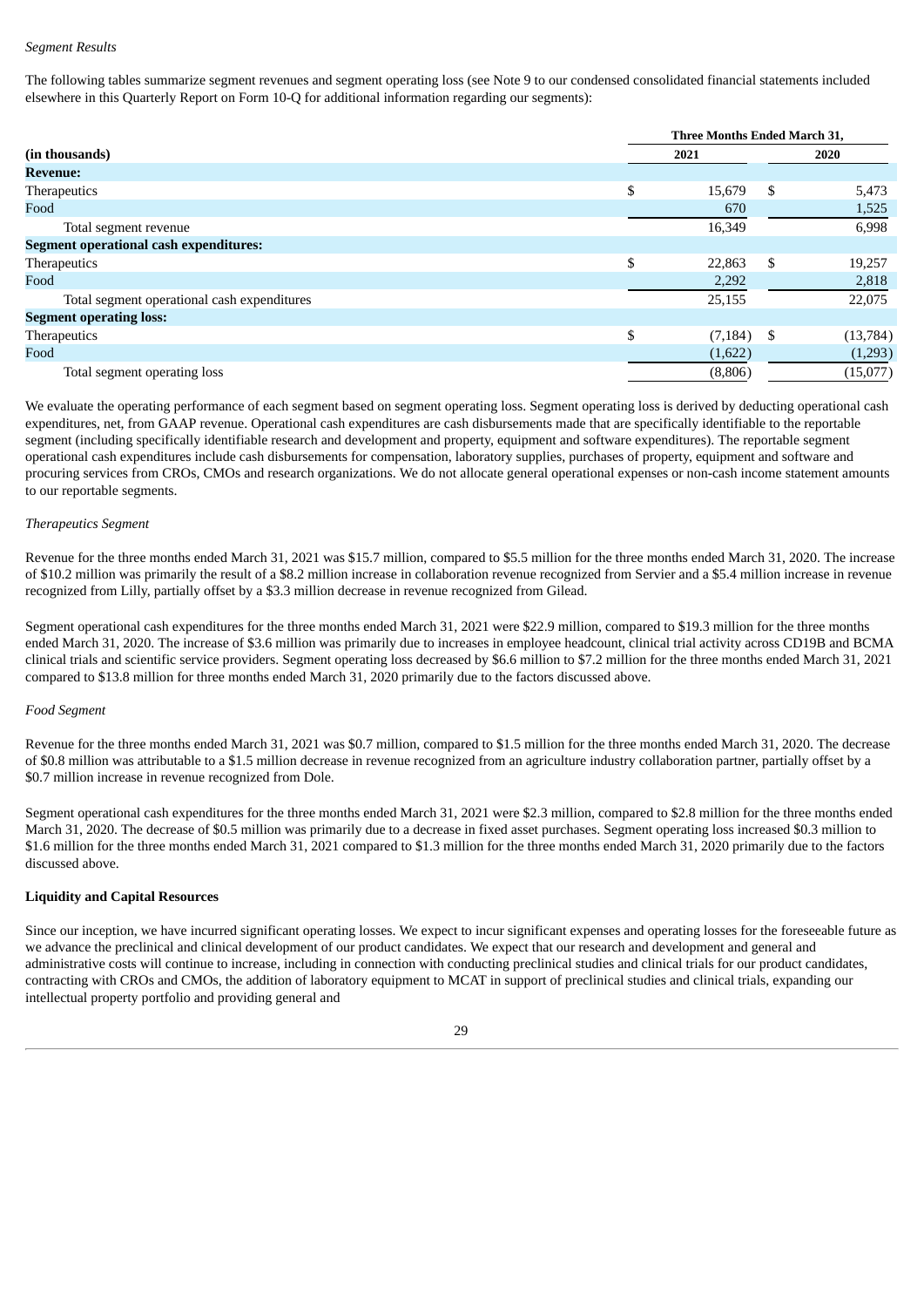administrative support for our operations. As a result, we will need additional capital to fund our operations, which we may obtain from additional equity or debt financings, collaborations, licensing arrangements or other sources.

There are no assurances that we will be successful in obtaining an adequate level of financing as and when needed to finance our operations on terms acceptable to us or at all, particularly in light of the economic downturn and ongoing uncertainty related to the COVID-19 pandemic. If we are unable to secure adequate additional funding as and when needed, we may have to significantly delay, scale back or discontinue the development and commercialization of one or more product candidates. In addition, the magnitude and duration of the COVID-19 pandemic and its impact on our liquidity and future funding requirements remains uncertain as of the filing date of this Quarterly Report on Form 10-Q, as the pandemic continues to evolve globally. See "Impact of COVID-19 Pandemic" above and "Risk Factors— The ongoing novel coronavirus disease, COVID-19 has impacted our business and any other pandemic, epidemic or outbreak of an infectious disease may materially and adversely impact our business, including our preclinical studies *and clinical trials"* in Part II, Item 1A. of this Quarterly Report on Form 10-Q for a further discussion of the potential impact of the COVID-19 pandemic on our business.

We do not currently have any approved products and have never generated any revenue from product sales. Through the date of filing this Quarterly Report on Form 10-Q, we have financed our operations primarily with proceeds from our IPO, private placements of our convertible preferred stock, convertible debt and common stock, and upfront payments from collaboration and licensing arrangements. As of March 31, 2021, we had raised approximately \$627.5 million of proceeds from third parties through a combination of financings including our IPO, preferred stock and convertible note financings, upfront and milestone payments from customers and funding from other strategic alliances and grants. We also currently have an effective shelf registration statement on Form S-3 (No. 333-238857) filed with the SEC on June 1, 2020 (the "Form S-3") under which we may offer from time to time in one or more offerings any combination of common and preferred stock, debt securities, warrants and units of up to \$200.0 million in the aggregate. As of March 31, 2021, we had not sold any securities under our shelf registration statement.

#### *Cash Flows*

Our cash and cash equivalents totaled \$193.5 million and \$154.2 million as of March 31, 2021 and 2020, respectively.

The following table summarizes our sources and uses of cash for the periods presented:

|                                                     |  | Three Months Ended March 31, |  |           |  |  |
|-----------------------------------------------------|--|------------------------------|--|-----------|--|--|
| (in thousands)                                      |  | 2021                         |  | 2020      |  |  |
| Net cash provided by (used in) operating activities |  | 68,072                       |  | (25,910)  |  |  |
| Net cash used in investing activities               |  | (1, 125)                     |  | (1,103)   |  |  |
| Net cash provided by financing activities           |  | 36,715                       |  | 314       |  |  |
| Increase (decrease) in cash and cash equivalents    |  | 103.662                      |  | (26, 699) |  |  |

#### *Cash Provided by (Used in) Operating Activities*

Our primary use of cash is to fund operating expenses, which consist primarily of research and development and general and administrative expenses. Our losses have resulted from expenses incurred in connection with our research and development activities, including our clinical programs, preclinical development activities, and general and administrative costs associated with our operations. Cash provided by (used in) operating activities during the years ended March 31, 2021 and March 31, 2020 resulted from our net loss adjusted for non-cash expenses and changes in working capital.

Cash provided by operating activities during the three months ended March 31, 2021 was \$68.1 million, compared to \$25.9 million used in operating activities during the three months ended March 31, 2020. The increase in cash flows for operating activities in the three months ended March 31, 2021 was primarily driven by the \$100.0 million upfront payment received from Lilly in January 2021, partially offset by increases in employee-related costs associated with increased headcount and increased costs related to our clinical programs with our ongoing clinical trials and preparation for our CD19B clinical trial.

#### *Cash Used in Investing Activities*

Cash used in investing activities primarily relates to leasehold additions, equipment and software. Net cash used in investing activities during the three months ended March 31, 2021 was \$1.1 million, compared to \$1.1 million in the three months ended March 31, 2020.

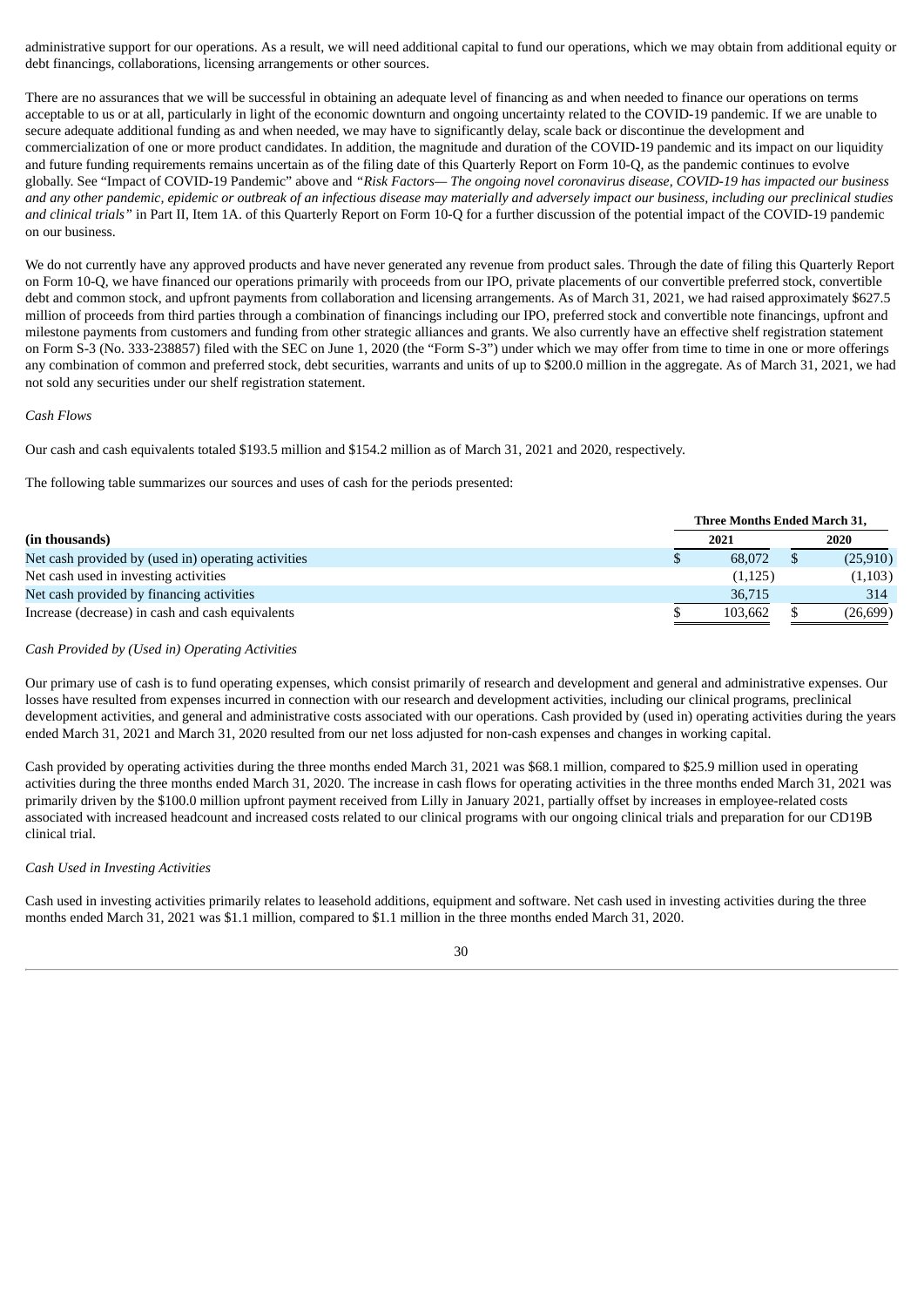#### *Cash Provided by Financing Activities*

Net cash provided by financing activities during the three months ended March 31, 2021 was \$36.7 million, compared to \$0.3 million during the three months ended March 31, 2020. The higher cash provided by financing activities during the three months ended March 31, 2021 compared to the year ended March 31, 2020, was primarily due to the \$35.0 million in proceeds received under the Stock Purchase Agreement with Lilly in January 2021 and an increase in proceeds received from stock option exercises.

#### *Debt Obligations*

In May 2019, we entered into a loan and security agreement with Pacific Western Bank, as subsequently amended pursuant to which we may request advances on a revolving line of credit of up to an aggregate principal of \$30.0 million.

The Pacific Western Loan matures on June 23, 2023. All outstanding principal amounts are due on the maturity date. The Company must also maintain an aggregate balance of unrestricted cash at Bank (not including amounts in certain specified accounts) equal to or greater than \$10.0 million. The interest rate under the Pacific Western Loan is a variable annual rate equal to the greater of (a) 2.75% above the Prime Rate (as defined in the Pacific Western Loan), or (b) 6.00%.

There have been no borrowings under the Pacific Western Loan as of the date of this Quarterly Report on Form 10-Q. The Company was in compliance with its financial covenants under the Pacific Western Loan as of March 31, 2021.

#### *Funding Requirements*

Our operating expenses increased substantially in the three months ended March 31, 2021 and are expected to continue to increase in the future in connection with the continuation of our current clinical trials, planned initiation of additional clinical trials and expected growth in our portfolio.

We believe that our cash and cash equivalents as of March 31, 2021, expected operational receipts and available credit will allow us to continue our operations into 2023. We have based these estimates on assumptions that may prove to be imprecise, and we could utilize our available capital resources sooner than we expect. Because of the numerous risks and uncertainties associated with research, development and commercialization of pharmaceutical and agricultural products, it is difficult to estimate with certainty the amount of our working capital requirements. Our future funding requirements will depend on many factors, including:

- the progress, costs and results of our clinical development for our CD19, CD19B, CD20, and BCMA programs as we progress clinical trials, including CRO costs;
- the progress, costs and results of our additional research and preclinical development programs;
- the outcome, timing and cost of meeting regulatory requirements established by the FDA and other comparable foreign regulatory authorities;
- the costs and timing of internal process development and manufacturing scale-up activities and contract with CMOs associated with our CD19, CD19B, CD20, and BCMA programs and other programs we advance through preclinical and clinical development;
- our ability to establish and maintain strategic collaborations, licensing or other agreements and the financial terms of such agreements;
- the scope, progress, results and costs of any product candidates that we may derive from ARCUS or any other product candidates we may develop alone or with collaborators;
- the extent to which we in-license or acquire rights to other products, product candidates or technologies;
- the costs and timing of preparing, filing and prosecuting patent applications, maintaining and protecting our intellectual property rights and defending against any intellectual property-related claims; and
- the costs and timing of future commercialization activities, including product manufacturing, marketing, sales and distribution, for any product candidates for which we or our collaborators obtain marketing approval.

Until such time, if ever, that we can generate product revenue sufficient to achieve profitability, we expect to finance our cash needs through a combination of public or private equity or debt financings, collaboration agreements, other third party funding, strategic alliances, licensing arrangements and marketing and/or distribution arrangements.

To the extent that we raise additional capital through the sale of equity or convertible debt securities, shareholders' ownership interest will be diluted, and the terms of these securities may include liquidation or other preferences that adversely affect the rights of our shareholders. Debt financing and preferred equity financing, if available, may involve agreements that include covenants limiting or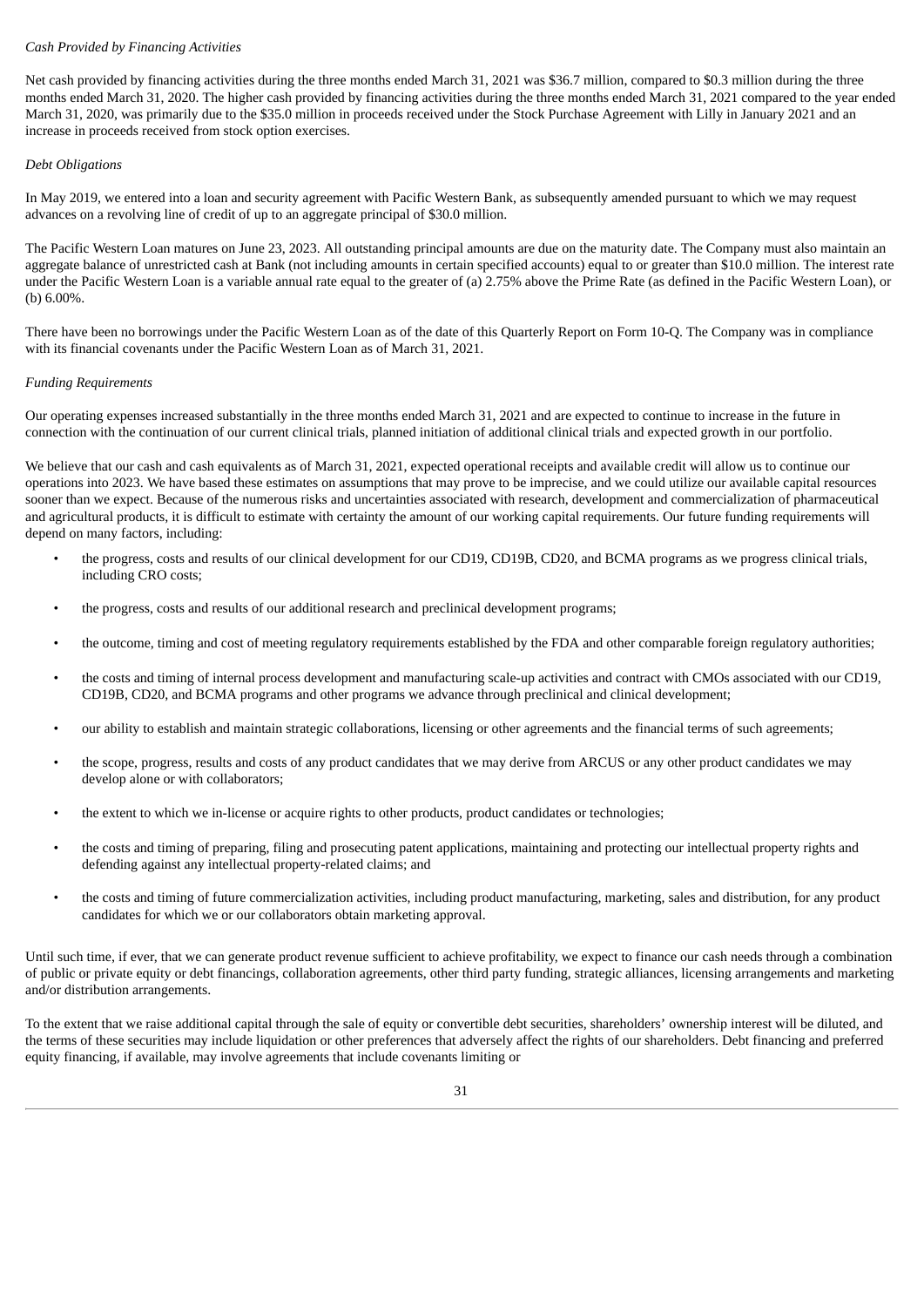restricting our ability to take specific actions, such as incurring additional debt, making capital expenditures or declaring dividends. If we raise additional funds through other third-party funding, collaboration agreements, strategic alliances, licensing arrangements or marketing and distribution arrangements, we may have to relinquish valuable rights to our technologies, future revenue streams, product development and research programs or product candidates or grant licenses on terms that may not be favorable to us. If we are unable to raise additional funds through equity or debt financings when needed, we may be required to delay, limit, reduce or terminate our product development or future commercialization efforts or grant rights to develop and market products or product candidates that we would otherwise prefer to develop and market ourselves*.*

#### **Contractual Obligations**

There have been no material changes to our contractual obligations from those described in our Annual Report on Form 10-K for the fiscal year ended December 31, 2020.

#### **Critical Accounting Policies and Use of Estimates**

Our critical accounting policies and estimates are described in "Item 7. Management's Discussion and Analysis of Financial Condition and Results of Operations—Critical Accounting Policies and Use of Estimates" in our Annual Report on Form 10-K. We have reviewed those critical accounting policies and estimates for the three months ended March 31, 2021, and there have been no significant changes in our critical accounting policies and estimates from those disclosed in our Annual Report on Form 10-K for the fiscal year ended December 31, 2020.

#### **Off-Balance Sheet Arrangements**

We did not have during the periods presented, and we do not currently have, any off-balance sheet arrangements, as defined under SEC rules.

#### **Emerging Growth Company Status**

We are an "emerging growth company," as defined in the JOBS Act, and we may take advantage of reduced reporting requirements that are otherwise applicable to public companies. Section 107 of the JOBS Act exempts emerging growth companies from being required to comply with new or revised financial accounting standards until private companies are required to comply with those standards. We have elected to take advantage of the extended transition period for complying with new or revised accounting standards. As an "emerging growth company," we are also exempted from having to provide an auditor attestation of internal control over financial reporting under Sarbanes-Oxley Act Section 404(b).

We will remain an "emerging growth company" until the earliest of (1) the last day of the fiscal year in which we have total annual gross revenues of \$1.07 billion or more, (2) December 31, 2024, (3) the date on which we have issued more than \$1.0 billion in nonconvertible debt during the previous three years or (4) the date on which we are deemed to be a large accelerated filer under the rules of the SEC, which means the market value of our common stock held by non-affiliates exceeds \$700 million as of the prior June 30th, we have been a public company for at least 12 months and have filed one Annual Report on Form 10-K.

#### <span id="page-31-0"></span>**Item 3. Quantitative and Qualitative Disclosures About Market Risk.**

We are exposed to market risks in the ordinary course of our business. These risks primarily include interest rate sensitivities. Our interest-earning assets consist of cash and cash equivalents, which are denominated in U.S. dollars. We had cash and cash equivalents of \$193.5 million, or 74% of our total assets, as of March 31, 2021 and \$89.8 million, or 60% of our total assets, as of December 31, 2020. Interest income earned on these assets was less than \$0.1 million for the three months ended March 31, 2021. Our interest income is sensitive to changes in the general level of interest rates, primarily U.S. interest rates, however, we do not anticipate fluctuations in interest rates to have a significant impact on our financial statements.

We are also exposed to foreign exchange rate risk with respect to our global subsidiaries from foreign currency transactions. We do not anticipate foreign exchange rate risk to have a material impact on our financial statements.

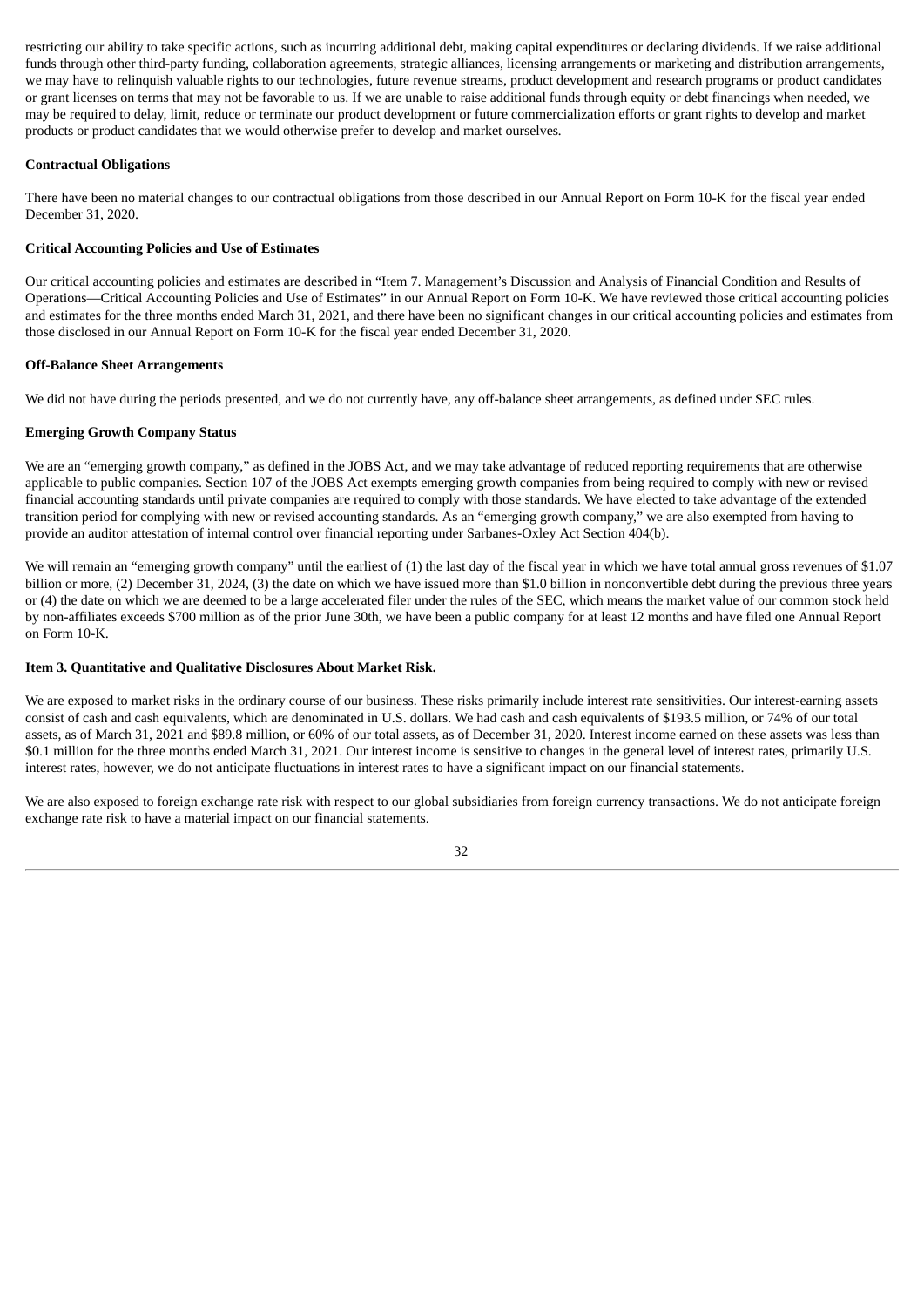#### <span id="page-32-0"></span>**Item 4. Controls and Procedures.**

#### **Limitations on Effectiveness of Controls and Procedures**

In designing and evaluating our disclosure controls and procedures, management recognizes that any controls and procedures, no matter how well designed and operated, can provide only reasonable assurance of achieving the desired control objectives. In addition, the design of disclosure controls and procedures must reflect the fact that there are resource constraints and that management is required to apply judgment in evaluating the benefits of possible controls and procedures relative to their costs.

#### **Evaluation of Disclosure Controls and Procedures**

Our management, with the participation of our Chief Executive Officer and Interim Chief Financial Officer, evaluated, as of the end of the period covered by this Quarterly Report on Form 10-Q, the effectiveness of our disclosure controls and procedures as defined in Rules 13a-15(e) and 15d-15(e) under the Exchange Act. Based on that evaluation, our Chief Executive Officer and Chief Financial Officer concluded that our disclosure controls and procedures were effective at the reasonable assurance level as of as of March 31, 2021.

#### **Changes in Internal Control over Financial Reporting**

There were no changes in our internal control over financial reporting (as defined in Rules 13a-15(f) and 15d-15(f) under the Exchange Act) during the three months ended March 31, 2021 that have materially affected, or are reasonably likely to materially affect, our internal control over financial reporting.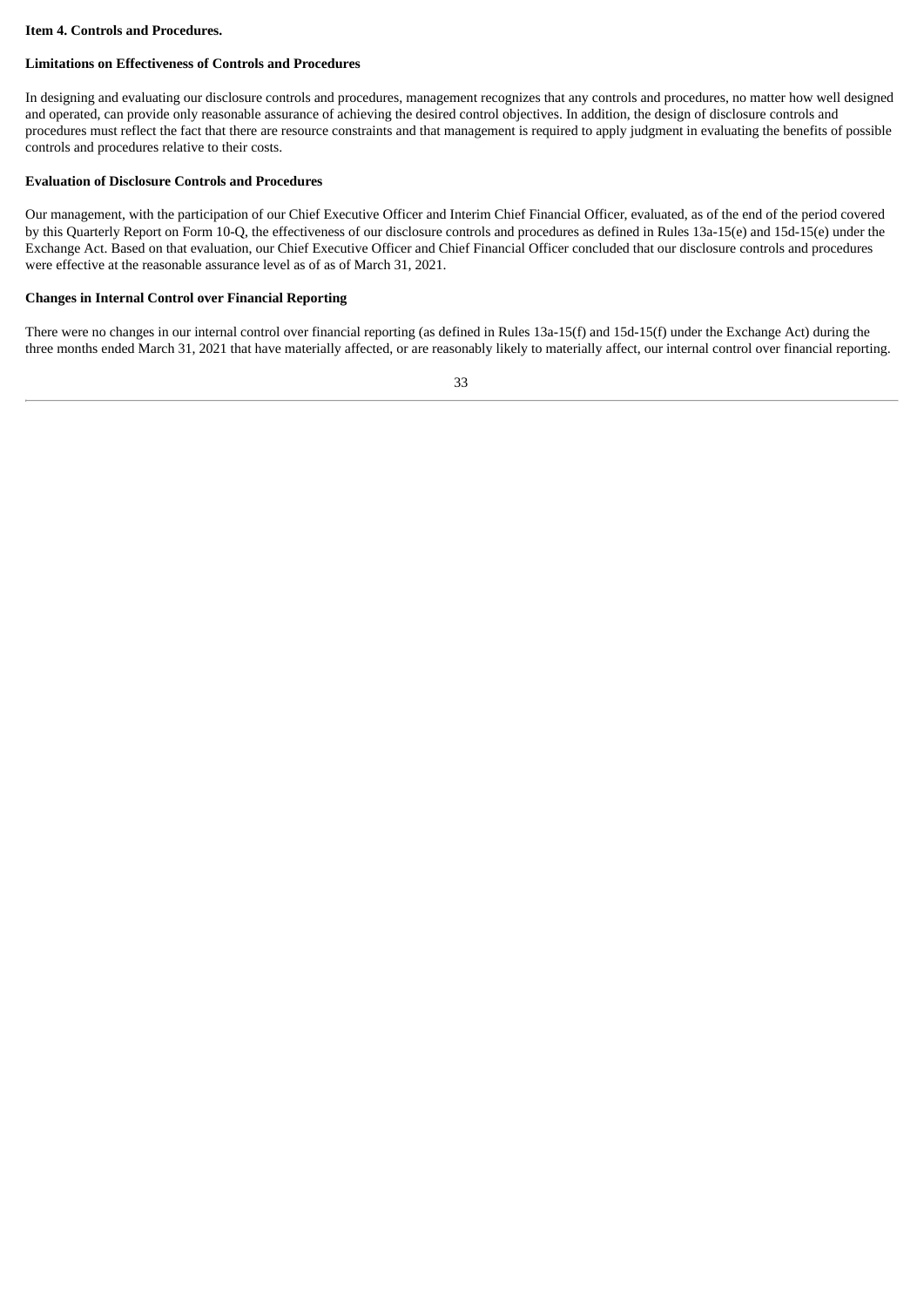#### **PART II—OTHER INFORMATION**

#### <span id="page-33-1"></span><span id="page-33-0"></span>**Item 1. Legal Proceedings.**

From time to time we may be involved in claims and proceedings arising in the course of our business. The outcome of any such claims or proceedings, regardless of the merits, is inherently uncertain. We are not currently party to any material legal proceedings.

#### <span id="page-33-2"></span>**Item 1A. Risk Factors.**

Investing in our common stock involves a high degree of risk. Before investing in our common stock, you should consider carefully the risks described below, together with the other information included or incorporated by reference in this Quarterly Report on Form 10-Q. The occurrence of any of the following risks could materially adversely affect our business, financial condition, results of operations and future growth prospects. In these circumstances, the market price of our common stock could decline, and you may lose all or part of your investment.

#### **Risks Related to Our Financial Condition, Limited Operating History and Need for Additional Capital**

#### We have incurred significant operating losses since our inception and expect to continue to incur losses for the foreseeable future. We have never been *profitable, and may never achieve or maintain profitability.*

We have never been profitable and do not expect to be profitable in the foreseeable future. Since inception, we have incurred significant operating losses. If our product candidates are not successfully developed and approved, we may never generate any revenue from product sales. Our net losses were \$18.7 million for the three months ended March 31, 2021 and \$109.0 million for the year ended December 31, 2020. As of March 31, 2021, we had an accumulated deficit of \$304.8 million. In addition, we have not commercialized any products and have never generated any revenue from product sales. Substantially all of our losses have resulted from expenses incurred in connection with our research and development activities, including our preclinical development activities, and from general and administrative costs associated with our operations. We have financed our operations primarily through our IPO, preferred stock and convertible note financings, payments from customers and funding from other strategic alliances and grants. The amount of our future net losses will depend, in part, on the amount and growth rate of our expenses and our ability to generate revenues.

All of our current or future product candidates will require substantial additional development time and resources before we may realize revenue from product sales, if at all. We expect to continue to incur significant expenses and operating losses for the foreseeable future. Our expenses have increased and we anticipate will continue to increase substantially if and as we:

- continue our current research and development programs, including conducting laboratory, preclinical and greenhouse studies for product candidates;
- continue to conduct or initiate clinical or field trials for product candidates;
- seek to identify, assess, acquire or develop additional research programs or product candidates;
- maintain, expand and protect our intellectual property portfolio;
- seek marketing approvals for any product candidates that may successfully complete development;
- establish a sales, marketing and distribution infrastructure to commercialize any products that may obtain marketing approval;
- further develop and refine the manufacturing process for our product candidates;
- change or add additional manufacturers or suppliers of biological materials or product candidates;
- further develop our genome editing technology;
- acquire or in-license other technologies;
- seek to attract and retain new and existing personnel:
- expand our facilities; and
- incur increased costs as a result of operating as a public company.

It will be several years, if ever, before we obtain regulatory approval for, and are ready for commercialization of, a therapeutic product candidate. Similarly, no product candidate from our food platform has advanced to field testing, and it will be several years, if ever, before we or our collaborators commercialize any such product candidate. New food and agriculture products using the precise editing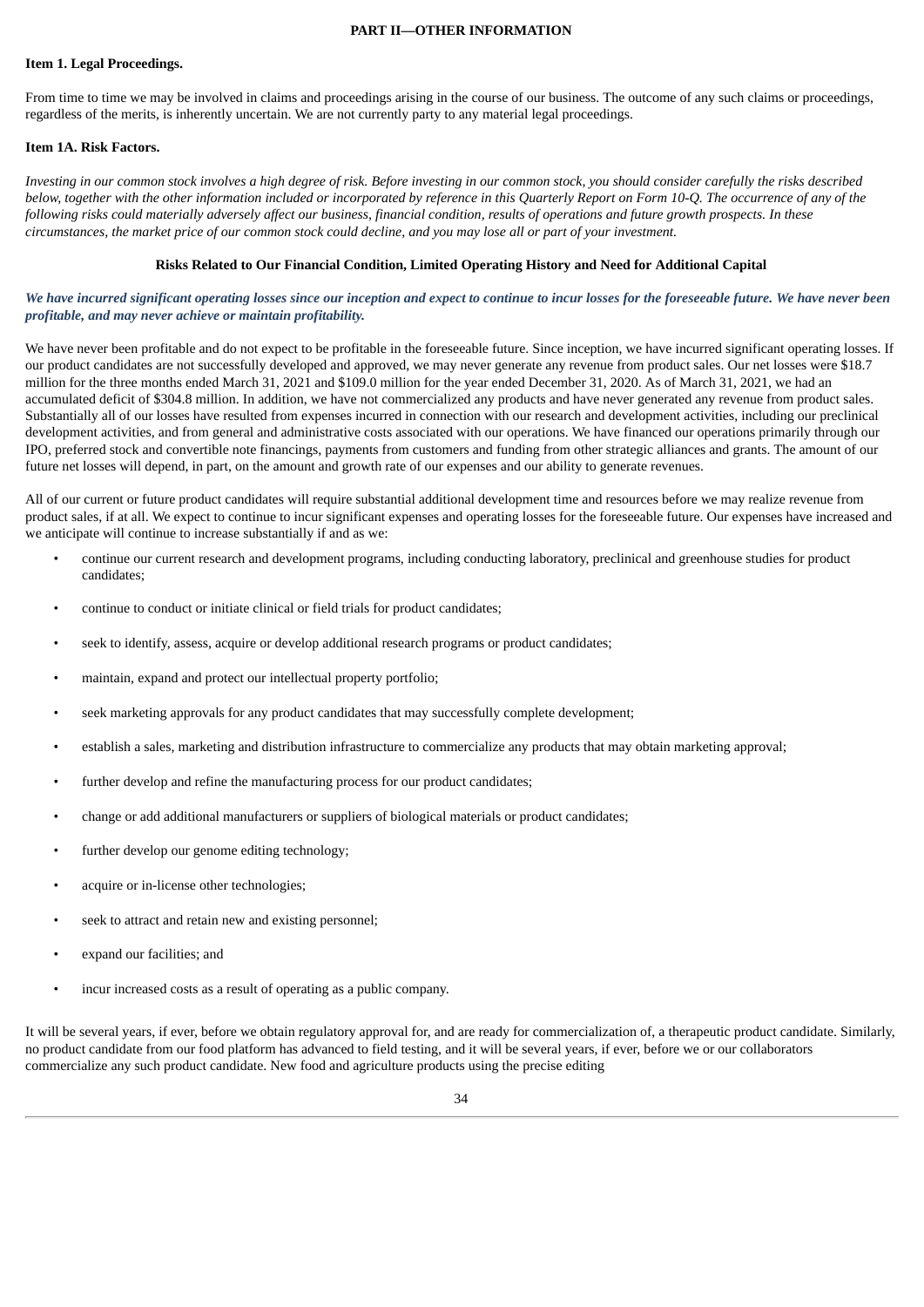approach generally take approximately three to five years to develop. Even if a therapeutic product candidate receives regulatory approval or a food or agriculture product advances through commercialization, future revenues for such product candidate will depend upon many factors, such as, as applicable, the size of any markets in which such product candidate is approved for sale, the market share captured by such product candidate, including as a result of the market acceptance of such product candidate and the effectiveness of manufacturing, sales, marketing and distribution operations related to such product candidate, the terms of any collaboration or other strategic arrangement we may have with respect to such product candidate and levels of reimbursement from third-party payors. If we are unable to develop and commercialize one or more product candidates either alone or with collaborators, or if revenues from any product candidate that receives marketing approval or is commercialized are insufficient, we may not achieve profitability. Even if we do achieve profitability, we may not be able to sustain or increase profitability. If we are unable to achieve and maintain profitability, the value of our common stock will be materially adversely affected.

#### We will need substantial additional funding, and if we are unable to raise a sufficient amount of capital when needed on acceptable terms, or at all, we may be forced to delay, reduce or eliminate some or all of our research programs, product development activities and commercialization efforts.

The process of identifying product candidates and conducting preclinical or greenhouse studies and clinical or field trials is time consuming, expensive, uncertain and takes years to complete. We expect our expenses to increase in connection with our ongoing activities, particularly as we identify, continue the research and development of, initiate and continue clinical or field trials of, and seek marketing approval for, product candidates. In addition, if any therapeutic product candidate that we develop alone or with collaborators obtains marketing approval, we may incur significant commercialization expenses related to product manufacturing, sales, marketing and distribution efforts. Furthermore, we have incurred, and expect to continue to incur additional costs associated with operating as a public company. Accordingly, we will need to obtain substantial additional funding in connection with our continuing operations. If we are unable to raise sufficient capital when needed, we may be forced to delay, reduce or eliminate current or future research programs, product development activities and/or commercialization efforts.

We believe that our cash and cash equivalents as of March 31, 2021, expected operational receipts and available credit will allow the Company to continue its operations into 2023. We have based this estimate on assumptions that may prove to be wrong, and we could use our capital resources sooner than we currently expect. Our operating plans and other demands on our cash resources may change as a result of many factors, including factors unknown to us, and we may need to seek additional funds sooner than planned, through public or private equity or debt financings or other sources, such as strategic collaborations. We do not currently expect future grant revenues to be a material source of revenue.

Attempting to secure additional financing may divert our management from our day-to-day activities, which may adversely affect our ability to develop product candidates. Our future capital requirements will depend on many factors, including:

- the timing, scope, progress, costs, results and analysis of results of research activities, preclinical or greenhouse studies and clinical or field trials for any of our product candidates;
- the costs of future activities, including product manufacturing, sales, marketing and distribution activities for any product candidates that receive regulatory approval;
- the success of our existing collaborative relationships;
- the extent to which we exercise any development or commercialization rights under collaborative relationships;
- our ability to establish and maintain additional collaborative relationships on favorable terms, or at all;
- the extent to which we expand our operations and the timing of such expansion, including with respect to facilities, employees and product development platforms;
- the costs of preparing, filing and prosecuting patent applications, maintaining and enforcing our intellectual property and proprietary rights and defending intellectual property-related claims;
- the extent to which we acquire or in-license other technologies or product candidates;
- the extent to which we acquire or invest in other businesses;
- the costs of continuing to operate as a public company; and
- the amount of revenues, if any, received from commercial sales of any products that we develop alone or with collaborators that receive regulatory approval.

Even if we believe we have sufficient funds for our current or future operating plans, we may continue to seek additional capital if market conditions are favorable or in light of specific strategic considerations. Adequate additional financing may not be available to us on acceptable terms, or at all. If we are unable to obtain sufficient funding on a timely basis or on favorable terms, we may be required to significantly delay, reduce or eliminate one or more of our research or product development programs and/or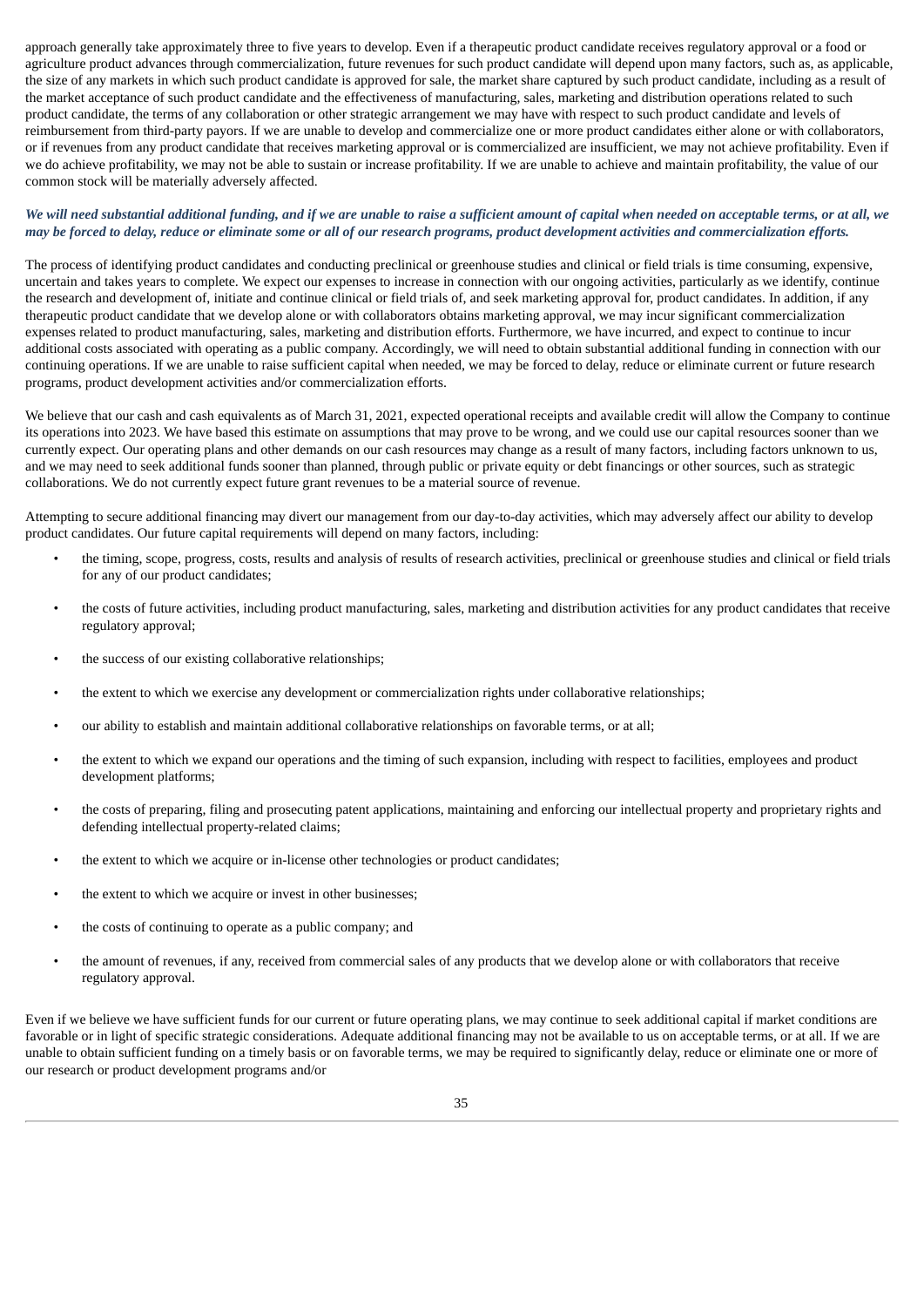commercialization efforts. We may also be unable to expand our operations or otherwise capitalize on business opportunities as desired. Any of these events could materially adversely affect our financial condition and business prospects.

#### *Provisions of our debt instruments may restrict our ability to pursue our business strategies.*

Pursuant to the Pacific Western Loan with PWB, we may request advances on a revolving line of credit ("the Revolving Line") of up to an aggregate principal of \$30.0 million, the maturity date of the Revolving Line is June 23, 2023. As of March 31, 2021, we had no borrowings under our Revolving Line. Under the loan and security agreement, we granted PWB a security interest in substantially all of our assets, excluding any of the intellectual property now or hereafter owned, acquired or received by us (but including any rights to payment from the sale or licensing of any such intellectual property).

The Pacific Western Loan requires us, and any debt instruments we may enter into in the future may require us, to comply with various covenants that limit our ability to, among other things:

- dispose of assets;
- change our name, location, executive office or executive management, business, fiscal year, or control;
- complete mergers or acquisitions;
- incur indebtedness;
- encumber assets;
- pay dividends or make other distributions to holders of our capital stock;
- make specified investments;
- make capitalized expenditures in excess of \$40 million in the aggregate during each fiscal year;
- maintain less than \$10.0 million of unrestricted cash at PWB; and
- engage in certain transactions with our affiliates.

These restrictions could inhibit our ability to pursue our business strategies. In addition, we are subject to financial covenants based on minimum cash balances.

#### Raising additional capital may cause dilution to our stockholders restrict our operations or require us to relinquish rights to our technologies or *product candidates.*

Until such time, if ever, as we can generate substantial product revenues, we expect to finance our cash needs through a combination of equity and/or debt financings and collaborations, licensing agreements or other strategic arrangements. To the extent that we raise additional capital through the sale of equity or convertible debt securities, your ownership interest will be diluted, and the terms of such securities may include liquidation or other preferences that adversely affect your rights as a common stockholder. To the extent that we raise additional capital through debt financing, it would result in increased fixed payment obligations and a portion of our operating cash flows, if any, being dedicated to the payment of principal and interest on such indebtedness. In addition, debt financing may involve agreements that include restrictive covenants that impose operating restrictions, such as restrictions on the incurrence of additional debt, the making of certain capital expenditures or the declaration of dividends. To the extent we raise additional capital through arrangements with collaborators or otherwise, we may be required to relinquish some of our technologies, research programs, product development activities, product candidates and/or future revenue streams, license our technologies and/or product candidates on unfavorable terms or otherwise agree to terms unfavorable to us. Furthermore, any capital raising efforts may divert our management from their day-to-day activities, which may adversely affect our ability to advance research programs, product development activities or product candidates.

## We have a limited operating history, which makes it difficult to evaluate our current business and future prospects and may increase the risk of your *investment.*

We are a genome editing company with a limited operating history. We formed our company in 2006 and spent the first nine years of our company's history developing and refining our core technology, and only during the past several years have we focused our efforts on advancing the development of product candidates.

Investment in biopharmaceutical and agricultural biotechnology product development is a highly speculative endeavor. It entails substantial upfront capital expenditures, and there is significant risk that any product candidate will fail to demonstrate adequate efficacy or an acceptable safety profile, obtain any required regulatory approvals or become commercially viable. Our genome editing platform and the technologies we are using are new and unproven. We have initiated a Phase 1/2a clinical trial in patients with R/R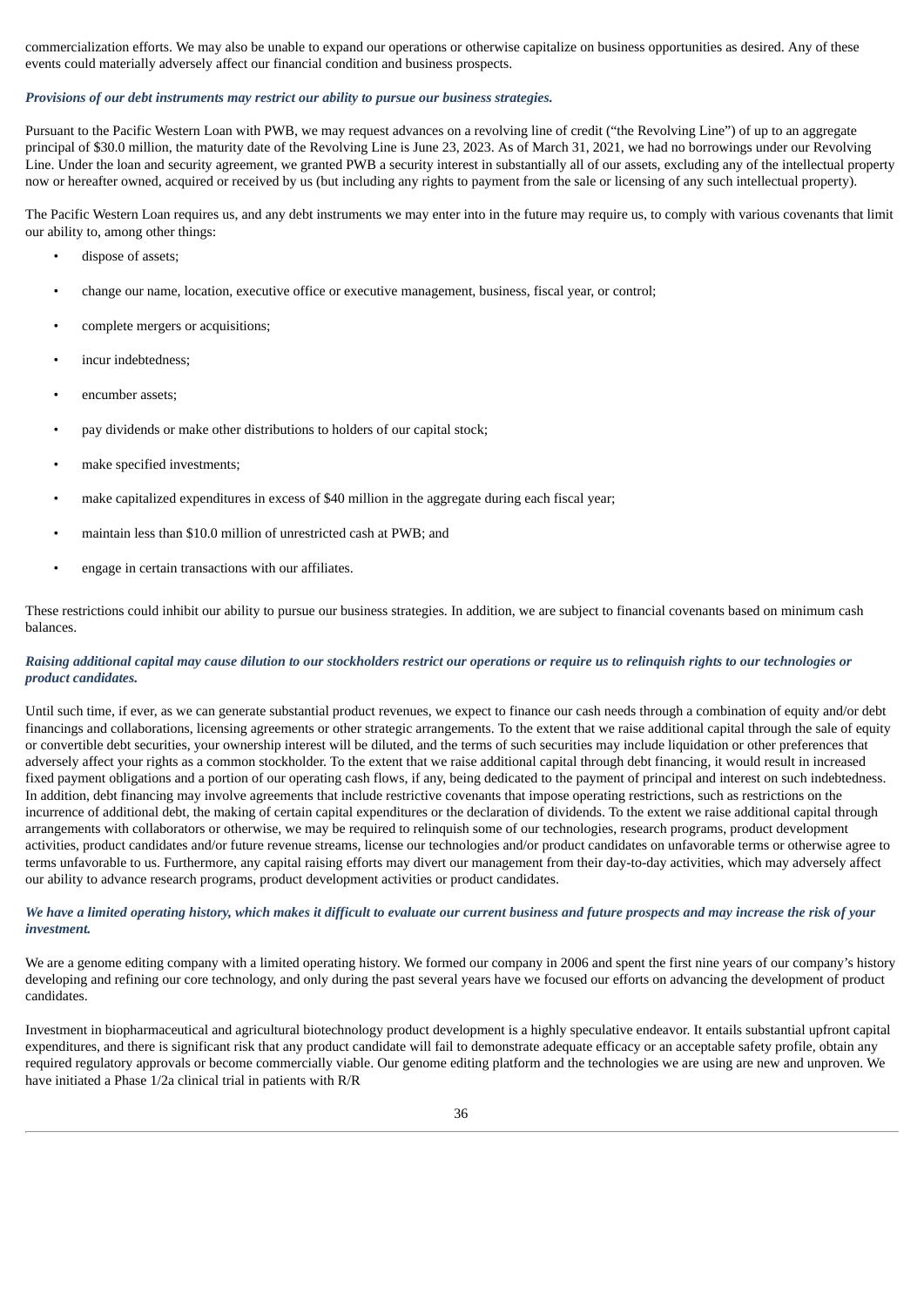NHL and R/R B-ALL, a separate Phase 1/2a clinical trial in patients with NHL, CLL and SLL as well as a Phase 1/2a clinical trial in patients with R/R multiple myeloma, but we have not commenced field trials for any of our product candidates from our food platform. We have not yet demonstrated an ability to successfully complete any clinical or field trials, obtain any required marketing approvals, manufacture products, conduct sales, marketing and distribution activities, or arrange for a third party to do any of the foregoing on our behalf. Consequently, any predictions made about our future success or viability may not be as accurate as they could be if we had a history of successfully developing and commercializing products.

Additionally, we encounter risks and difficulties frequently experienced by new and growing companies in rapidly developing and changing industries, including challenges in forecasting accuracy, determining appropriate investments of our limited resources, gaining market acceptance of our technology, managing a complex regulatory landscape and developing new product candidates, which may make it more difficult to evaluate our likelihood of success. Our current operating model may require changes in order for us to adjust to these challenges or scale our operations efficiently. Our limited operating history, particularly in light of the rapidly evolving nature of the biopharmaceutical and agricultural biotechnology industries and the genome editing field, may make it difficult to evaluate our technology and business prospects or to predict our future performance. Additionally, due to the stage of our operations, we expect that our financial condition and operating results may fluctuate significantly from quarter to quarter as a result of many factors as we build our business, and you should not rely upon the results of any particular quarterly or annual period as indications of future operating performance.

## We may expend our limited resources on pursuing particular research programs or product candidates that may be less successful or profitable than *other programs or product candidates.*

Research programs to identify new product candidates and product development platforms require substantial technical, financial and human resources. We may focus our efforts and resources on potential programs, product candidates or product development platforms that ultimately prove to be unsuccessful. Any time, effort and financial resources we expend on identifying and researching new product candidates and product development platforms may divert our attention from, and adversely affect our ability to continue, development and commercialization of existing research programs, product candidates and product development platforms. Clinical trials or field trials, as applicable, of any of our product candidates may never commence despite the expenditure of significant resources in pursuit of their development, and our spending on current and future research and development programs, product candidates and product development platforms may not yield any commercially viable products. As a result of having limited financial and managerial resources, we may forego or delay pursuit of opportunities that later prove to have greater commercial potential. For example, we continue to strategically assess our options in connection with a potential separation of our food segment, Elo, from Precision, which could be as early as during 2021. Our resource allocation decisions may cause us to fail to timely capitalize on viable commercial products or profitable market opportunities. Additionally, if we do not accurately evaluate the commercial potential or target market for a particular product candidate, we may relinquish valuable rights to that product candidate through collaboration, licensing or other strategic arrangements in cases in which it would have been more advantageous for us to retain sole development and commercialization rights to such product candidate.

## We expect to take advantage of a Research and Development Tax Incentive program in Australia, which could be amended or changed.

We may be eligible to receive a financial incentive from the Australian government as part of its Research and Development Tax Incentive program, or R&D Tax Incentive program. The R&D Tax Incentive program is one of the key elements of the Australian government's support for Australia's innovation system and, if eligible, provides the recipient with a 43.5% refundable tax offset for research and development activities in Australia. There have been recent proposals to change the structure of the innovation and research and development funding landscape in Australia, which may impact the research and development tax incentive receivable for the 2021 financial year and beyond. There can be no assurance that we will qualify and be eligible for such incentives or that the Australian government will continue to provide incentives, offset, grants and rebates on similar terms or at all.

#### **Risks Related to the Identification, Development and Commercialization of Our Product Candidates**

# ARCUS is a novel technology, making it difficult to predict the time, cost and potential success of product candidate development. We have not yet been able to assess the safety and efficacy of most of our product candidates in humans, and have only limited safety and efficacy information in humans to *date regarding one of our product candidates.*

Our success depends on our ability to develop and commercialize product candidates using our novel genome editing technology. The novel nature of our technology makes it difficult to accurately predict the developmental challenges we may face for product candidates as they proceed through research, preclinical or greenhouse studies and clinical or field trials. There have been a limited number of clinical trials of products created with genome editing technologies, three of which have utilized our technology. Because our therapeutic research programs are all in preclinical or early clinical stages, we have only been able to assess limited safety and efficacy data for one of our product candidates in a human trial. Current or future product candidates may not meet safety and efficacy requirements for continued development or ultimate approval in humans and may cause significant adverse events or toxicities. All of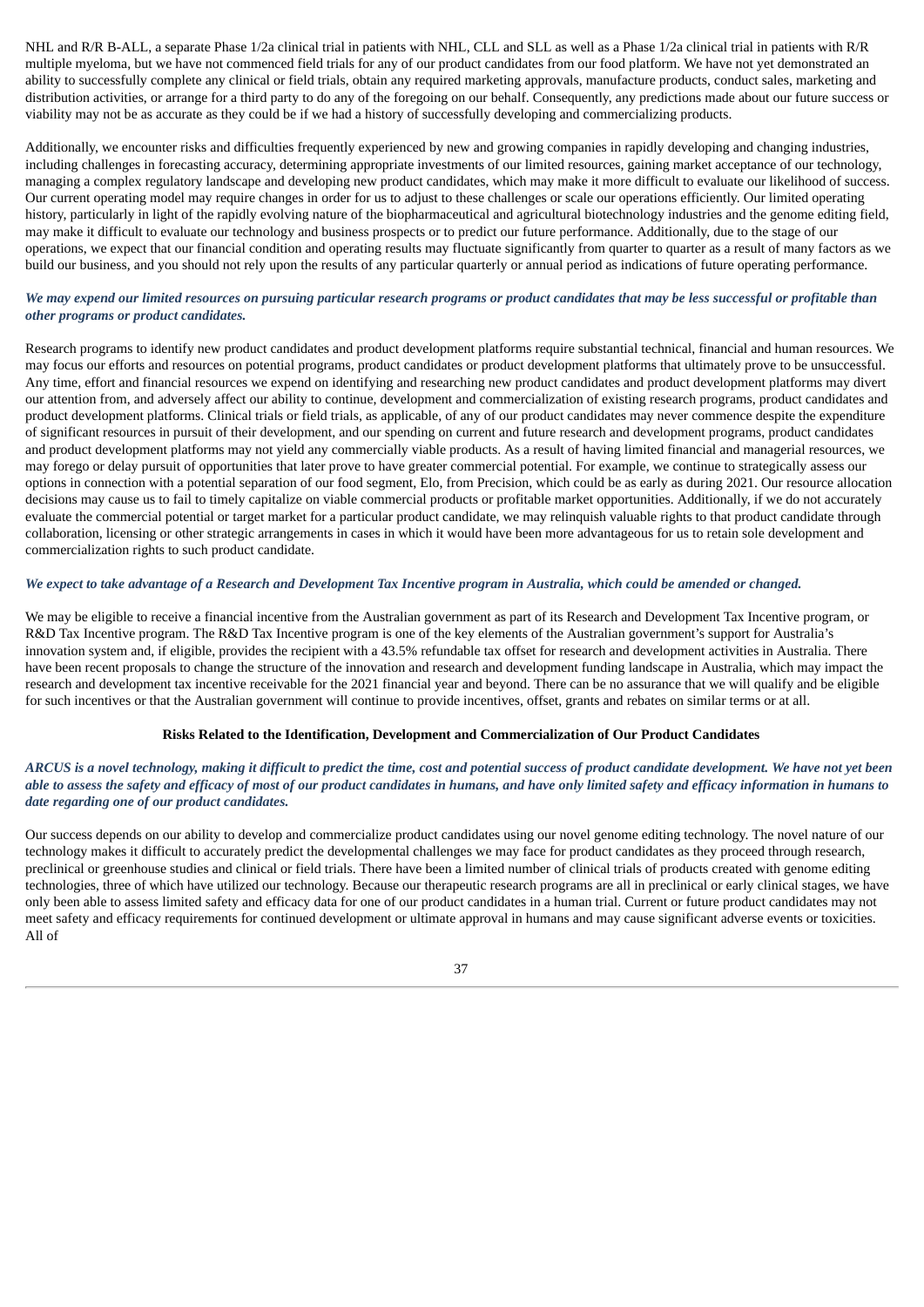our product candidates are designed to act at the level of DNA, and because animal DNA differs from human DNA, it will be difficult for us to test our therapeutic product candidates in animal models for either safety or efficacy, and any testing that we conduct may not translate to their effects in humans. Moreover, animal models may not exist for some of the targets, diseases or indications that we intend to pursue. Similarly, we and our collaborators have not yet completed field trials for any agricultural product candidates created with our technology. Our product candidates may not be able to properly implement desired genetic edits with sufficient accuracy to be viable therapeutic or agricultural products, and there may be long-term effects associated with them that we cannot predict at this time. Any problems we experience related to the development of our genome editing technology or any of our or our collaborators' research programs or product candidates may cause significant delays or unanticipated costs, and we may not be able to satisfactorily solve such problems. These factors may prevent us or our collaborators from completing our preclinical or greenhouse studies or any clinical or field trials that we or our collaborators have ongoing or may initiate, or profitably commercializing any product candidates on a timely basis, or at all. We may also experience delays in developing a sustainable, reproducible and scalable manufacturing process as we develop and prepare to commercialize product candidates. These factors make it more difficult for us to predict the time, cost and potential success of product candidate development. If our product development activities take longer or cost more than anticipated, or if they ultimately are not successful, it would materially adversely affect our business and results of operations.

## The genome editing field is relatively new and evolving rapidly, and other existing or future technologies may provide significant advantages over our *ARCUS platform, which could materially harm our business.*

To date, we have focused our efforts on optimizing our proprietary genome editing technology and exploring its potential applications. ARCUS is a novel genome editing technology using sequence-specific DNA-cutting enzymes, or nucleases, that is designed to perform modifications in the DNA of living cells and organisms. Other companies have previously undertaken research and development of genome editing technologies using zinc finger nucleases, transcription activator-like effector nucleases ("TALENs") and clustered regularly interspaced short palindromic repeats associated protein-9 nuclease ("CRISPR/Cas9"), although none has obtained marketing approval for a product candidate developed using such technologies. Other genome editing technologies in development or commercially available, or other existing or future technologies, may lead to treatments or products that may be considered better suited for use in human therapeutics or agriculture, which could reduce or eliminate our commercial opportunity.

## We are heavily dependent on the successful development and translation of ARCUS, and due to the early stages of our product development operations, *we cannot give any assurance that any product candidates will be successfully developed and commercialized.*

We are at an early stage of development of the product candidates currently in our programs and are continuing to develop our ARCUS technology. To date, we have invested substantially all of our efforts and financial resources to develop ARCUS and advance our current product development programs, including conducting preclinical studies, early stage clinical trials and other early research and development activities, and providing general and administrative support for these operations. We are also currently using our ARCUS technology to develop our lead *in vivo* gene correction programs targeting DMD and PH1. Our future success is dependent on our ability to successfully develop and, where applicable, obtain regulatory approval for, including marketing approval for, and then successfully commercialize, product candidates, either alone or with collaborators. We have not yet developed and commercialized any product candidates, and we may not be able to do so, alone or with collaborators.

# Our research and development programs may not lead to the successful identification, development or commercialization of any products.

The success of our business depends primarily upon our ability to identify, develop and commercialize products using our genome editing technology. With the exception of our CD19, CD20 and BCMA product candidates, all current product candidates and product development programs are still in the discovery, preclinical or greenhouse stages. We may be unsuccessful in advancing those product candidates into clinical development or field trials or in identifying any developing additional product candidates. Our ability to identify and develop product candidates is subject to the numerous risks associated with preclinical and early stage biotechnology development activities, including that:

- the use of ARCUS may be ineffective in identifying additional product candidates;
- we may not be able to assemble sufficient resources to acquire or discover additional product candidates;
- we may not be able to enter into collaborative arrangements to facilitate development of product candidates;
- competitors may develop alternatives that render our product candidates obsolete or less attractive;
- our product candidates may be covered by third parties' patents or other exclusive rights;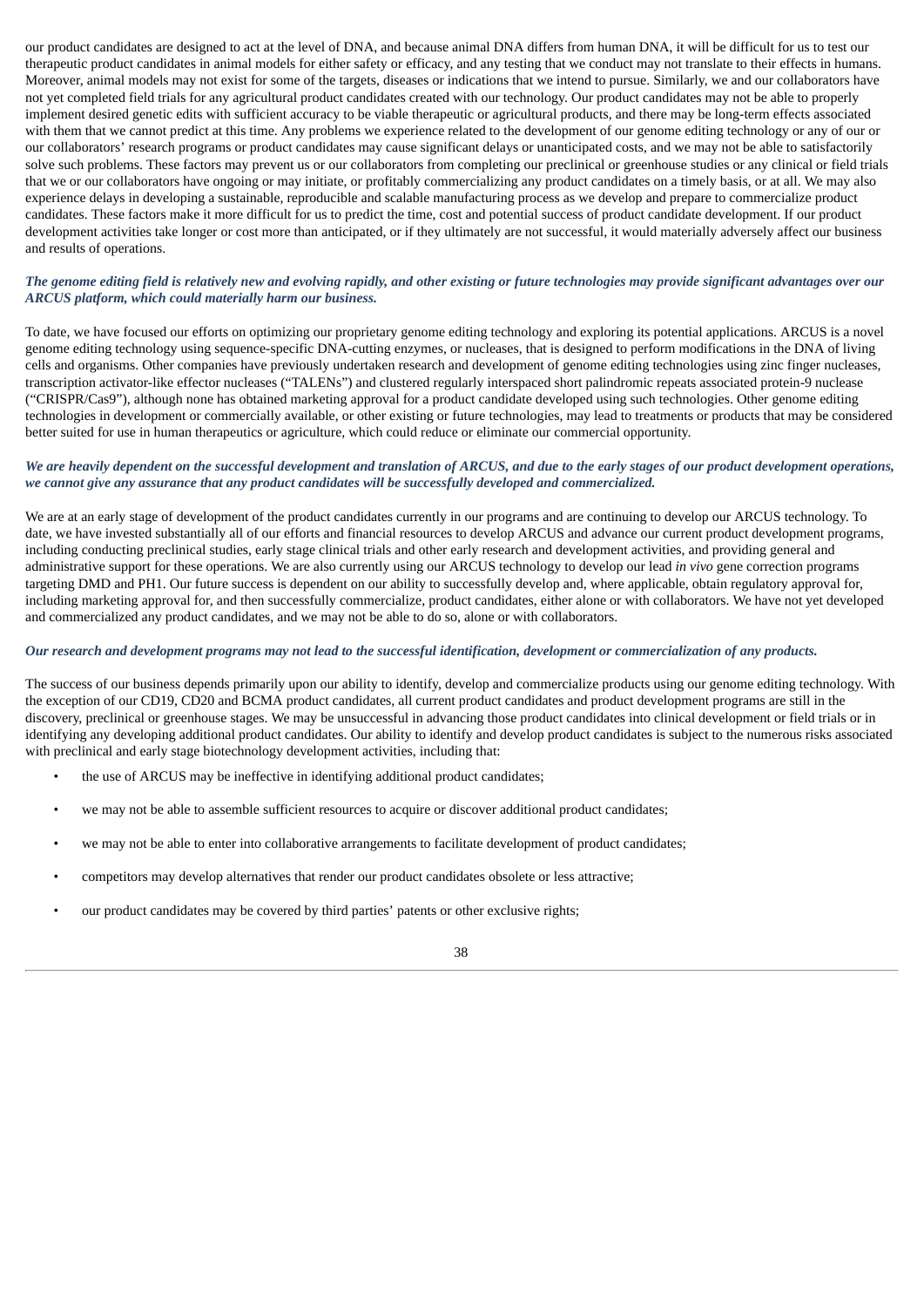- the regulatory pathway for a product candidate may be too complex, expensive or otherwise difficult to navigate successfully; or
- our product candidates may be shown to not be effective, have harmful side effects or otherwise pose risks not outweighed by such product candidate's benefits or have other characteristics that may make the products impractical to manufacture, unlikely to receive any required marketing approval, unlikely to generate sufficient market demand or otherwise not achieve profitable commercialization.

Our product candidates currently being investigated in clinical trials, or that are expected to be investigated in clinical trials, and other product candidates we may identify may never be approved. Failure to successfully identify and develop new product candidates and obtain regulatory approvals for our products would have a material adverse effect on our business and financial condition and could cause us to cease operations.

# If our product candidates do not achieve projected development milestones or commercialization in the announced or expected timeframes, the further *development or commercialization of such product candidates may be delayed, and our business will be harmed.*

We sometimes estimate, or may in the future estimate, the timing of the accomplishment of various scientific, clinical, manufacturing, regulatory and other product development objectives. These milestones may include our expectations regarding the commencement or completion of scientific studies or clinical or field trials, the submission of regulatory filings, the receipt of marketing approval or the realization of other commercialization objectives. The achievement of many of these milestones may be outside of our control. All of these milestones are based on a variety of assumptions, including assumptions regarding capital resources, constraints and priorities, progress of and results from development activities, the receipt of key regulatory approvals or actions, and other factors, including without limitation, impacts resulting from the COVID-19 pandemic, any of which may cause the timing of achievement of the milestones to vary considerably from our estimates. If we or our collaborators fail to achieve announced milestones in the expected timeframes, the commercialization of the product candidates may be delayed, our credibility may be undermined, our business and results of operations may be harmed, and the trading price of our common stock may decline.

# Adverse public perception of genome editing may negatively impact the developmental progress or commercial success of products that we develop *alone or with collaborators.*

The developmental and commercial success of our current product candidates, or any that we develop alone or with collaborators in the future, will depend in part on public acceptance of the use of genome editing technology for the prevention or treatment of human diseases or for application in food or agricultural products. Adverse public perception of applying genome editing technology for these purposes may negatively impact our ability to raise capital or enter into strategic agreements for the development of product candidates.

The commercial success of any food or agricultural products that we develop alone or with collaborators may be adversely affected by claims that biotechnology plant products are unsafe for consumption or use, pose risks of damage to the environment or create legal, social or ethical dilemmas. Additionally, the public may perceive any potential food or agricultural products created with ARCUS to constitute genetically modified organisms ("GMOs"), even if they do not constitute genetically modified organisms under relevant regulatory requirements, and may be unwilling to consume them because of negative opinions regarding consumption of genetically modified organisms. This may result in expenses, delays or other impediments to development programs in our food platform or the market acceptance and commercialization of any potential food or agricultural products.

Any therapeutic product candidates may involve editing the human genome. The commercial success of any such potential therapeutic products, if successfully developed and approved, may be adversely affected by claims that genome editing is unsafe, unethical or immoral. This may lead to unfavorable public perception and the inability of any therapeutic product candidates to gain the acceptance of the public or the medical community. Unfavorable public perceptions may also adversely impact our or our collaborators' ability to enroll clinical trials for therapeutic product candidates. Moreover, success in commercializing any therapeutic product candidates that receive regulatory approval will depend upon physicians prescribing, and their patients being willing to receive, treatments that involve the use of such product candidates in lieu of, or in addition to, existing treatments with which they are already familiar and for which greater clinical data may be available. Publicity of any adverse events in, or unfavorable results of, preclinical studies or clinical trials for any current or future product candidates, including, without limitation, patient deaths, or with respect to the studies or trials of our competitors or of academic researchers utilizing genome editing technologies, even if not ultimately attributable to our technology or product candidates, could negatively influence public opinion. Negative public perception about the use of genome editing technology in human therapeutics and food or agricultural products, whether related to our technology or a competitor's technology, could result in increased governmental regulation, delays in the development and commercialization of product candidates or decreased demand for the resulting products, any of which may have a negative impact on our business and financial condition.

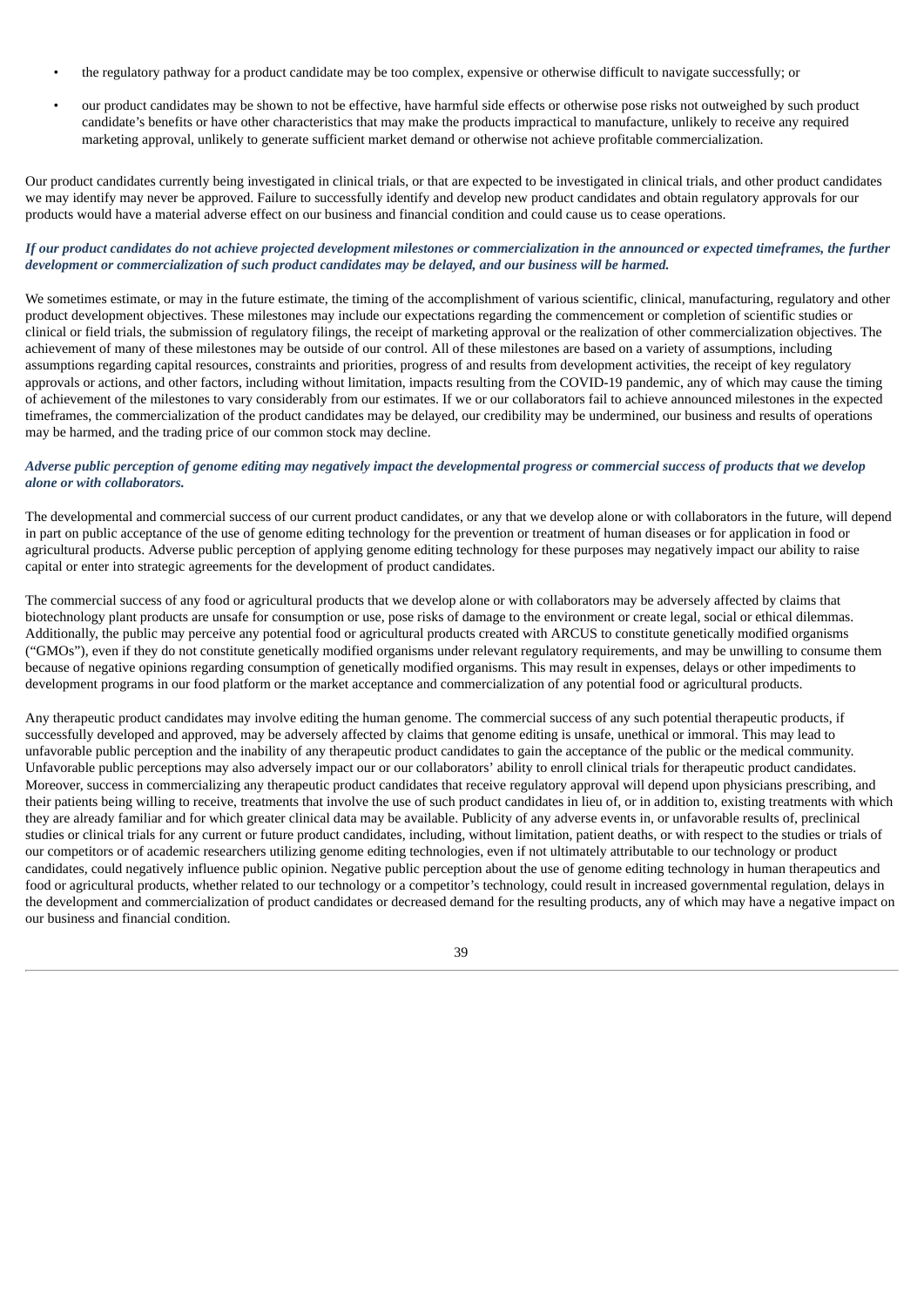# We face significant competition in industries experiencing rapid technological change, and there is a possibility that our competitors may achieve regulatory approval before us or develop product candidates or treatments that are safer or more effective than ours, which may harm our financial *condition and our ability to successfully market or commercialize any of our product candidates.*

The development and commercialization of new drug products is highly competitive, and the genome editing field is characterized by rapidly changing technologies, significant competition and a strong emphasis on intellectual property. We will face competition with respect to our current and future therapeutic product candidates from major pharmaceutical companies, specialty pharmaceutical companies and biotechnology companies worldwide. Potential competitors also include academic institutions, government agencies and other public and private research organizations that conduct research, seek patent protection and establish collaborative arrangements for research, development, manufacturing and commercialization of products. Competition for improving plant genetics comes from conventional and advanced plant breeding techniques, as well as from the development of advanced biotechnology traits. Other potentially competitive sources of improvement in crop yields include improvements in crop protection chemicals, fertilizer formulations, farm mechanization, other biotechnology and information management. Programs to improve genetics and crop protection chemicals are generally concentrated within a relatively small number of large companies, while non-genetic approaches are underway with a broader set of companies.

There are a number of large pharmaceutical and biotechnology companies that currently market and sell products or are pursuing the development of products for the treatment of the disease indications for which we have research programs. Some of these competitive products and therapies are based on scientific approaches that are similar to our approach, and others are based on entirely different approaches. We principally compete with others developing and utilizing genome editing technology in the human health and plant sciences sectors, including companies such as Allogene Therapeutics, Inc., Alnylam Pharmaceuticals, Inc., Caribou Biosciences, Inc., Cellectis S.A., CRISPR Therapeutics, AG, Dicerna Pharmaceuticals, Inc., Editas Medicine, Inc., Intellia Therapeutics, Inc., Sangamo Therapeutics, Inc., and Beam Therapeutics, Inc. Several companies, including Novartis Pharmaceuticals Corp. and Gilead Sciences, Inc. have obtained FDA approval for autologous immunotherapies, and a number of companies, including Cellectis S.A., Celgene Corp., Allogene Therapeutics and CRISPR Therapeutics AG, are pursuing allogeneic immunotherapies. We expect that our operations focused on developing products for *in vivo* gene correction will face substantial competition from others focusing on gene therapy treatments, especially those that may focus on conditions that our product candidates target. Moreover, any human therapeutics products that we develop alone or with collaborators will compete with existing standards of care for the diseases and conditions that our product candidates target and other types of treatments, such as small molecule, antibody or protein therapies. Our competitors in the agricultural biotechnology space include Pairwise Plants, LLC, Corteva Agriscience, Tropic Biosciences UK LTD, Calyxt, Inc., Benson Hill Biosystems and Cibus.

Many of our current or potential competitors, either alone or with their collaborators, have significantly greater financial resources and expertise in research and development, manufacturing, preclinical or greenhouse testing, conducting clinical or field trials, obtaining regulatory approvals and marketing approved products than we do. Mergers and acquisitions in the pharmaceutical, biotechnology and agricultural biotechnology industries may result in even more resources being concentrated among a smaller number of our competitors. Smaller or early-stage companies may also prove to be significant competitors, particularly through collaborative arrangements with large and established companies. These competitors also compete with us in recruiting and retaining qualified scientific and management personnel and establishing clinical trial sites and patient registration for clinical trials, as well as in acquiring technologies complementary to, or necessary for, our programs. Our commercial opportunity could be reduced or eliminated if our competitors develop and commercialize products that are safer, more effective, have fewer or less severe side effects, are more convenient or are less expensive than any products we develop alone or with collaborators or that would render any such products obsolete or non-competitive. Our competitors also may obtain FDA or other regulatory approval for their products more rapidly than we or our collaborators may obtain approval for any that we develop, which could result in our competitors establishing a strong market position before we are able to enter the market. Additionally, technologies developed by our competitors may render our product candidates uneconomical or obsolete, and we or our collaborators may not be successful in marketing any product candidates we may develop against competitors. The availability of our competitors' products could limit the demand, and the price we are able to charge, for any products that we develop alone or with collaborators.

Our future profitability, if any, depends in part on our and our collaborators' ability to penetrate global markets, where we would be subject to additional regulatory burdens and other risks and uncertainties associated with international operations that could materially adversely affect our business.

# Our future profitability, if any, will depend in part on our ability and the ability of our collaborators to commercialize any products that we or our collaborators may develop in markets throughout the world. Commercialization of products in various markets could subject us to risks and *uncertainties, including:*

- obtaining, on a country-by-country basis, the applicable marketing authorization from the competent regulatory authority;
- the burden of complying with complex and changing regulatory, tax, accounting, labor and other legal requirements in each jurisdiction that we or our collaborators pursue;

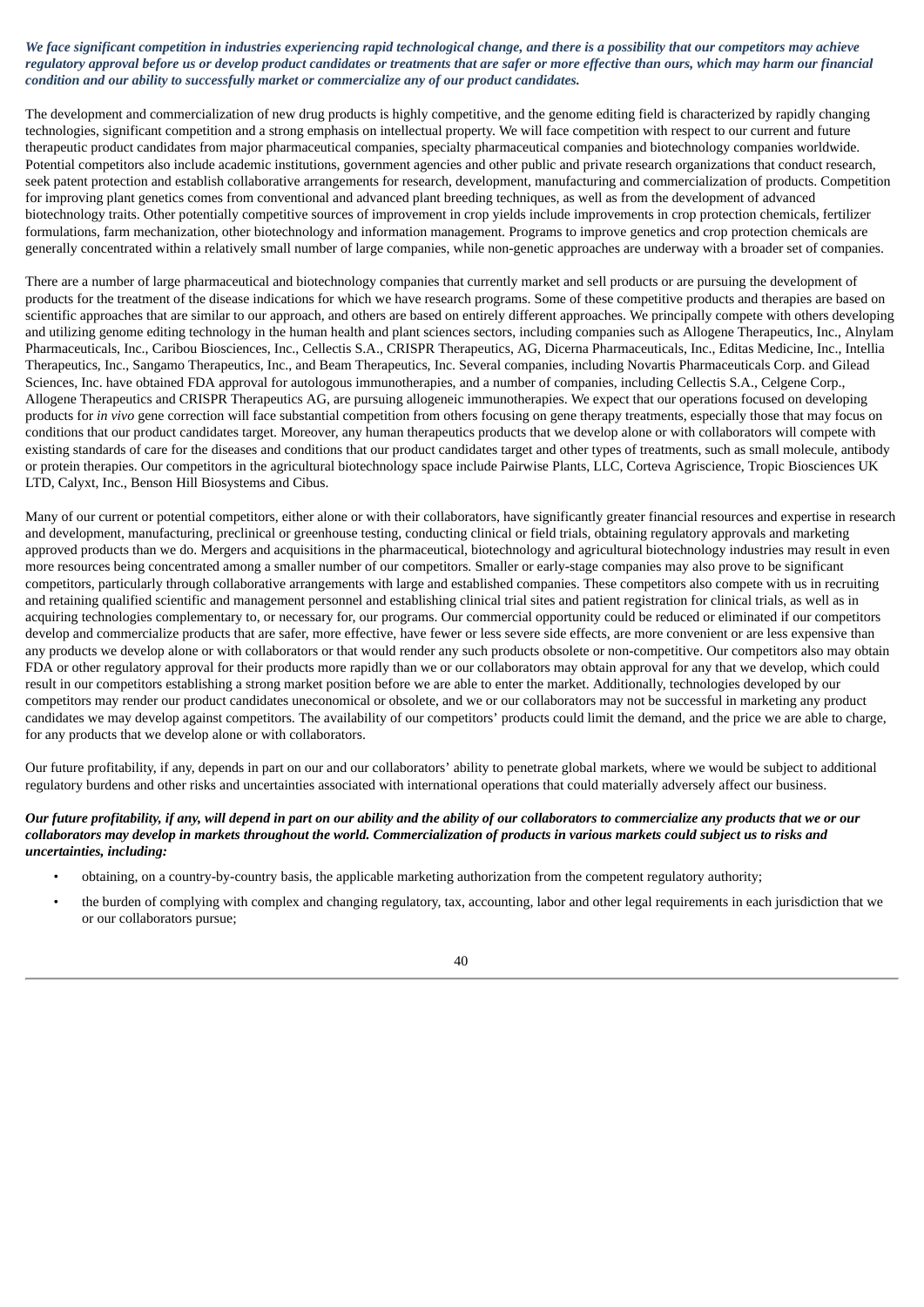- reduced protection for intellectual property rights;
- differing medical and agricultural practices and customs affecting acceptance in the marketplace;
- import or export licensing requirements;
- governmental controls, trade restrictions or changes in tariffs;
- economic weakness, including inflation, or political instability in particular non-U.S. economies and markets;
- production shortages resulting from any events affecting raw material supply or manufacturing capabilities abroad;
- longer accounts receivable collection times;
- longer lead times for shipping;
- language barriers;
- foreign currency exchange rate fluctuations;
- foreign reimbursement, pricing and insurance regimes; and
- the interpretation of contractual provisions governed by foreign laws in the event of a contract dispute.

We have limited or no prior experience in these areas, and our collaborators may have limited experience in these areas. Failure to successfully navigate these risks and uncertainties may limit or prevent market penetration for any products that we or our collaborators may develop, which would limit their commercial potential and our revenues.

## Product liability lawsuits against us could cause us to incur substantial liabilities and could limit commercialization of any products that we develop *alone or with collaborators.*

We face an inherent risk of product liability and professional indemnity exposure related to the testing in clinical or field trials of our product candidates. We will face an even greater liability risk if we commercially sell any products that we or our collaborators may develop for human use or consumption. Manufacturing defects, errors in product distribution or storage processes, improper administration or application and known or unknown side effects of product usage may result in liability claims against us or third parties with which we have relationships. These actions could include claims resulting from acts by our collaborators, licensees and subcontractors over which we have little or no control.

For example, our liability could be sought by patients participating in clinical trials for potential therapeutic product candidates as a result of unexpected side effects, improper product administration or the deterioration of a patient's condition, patient injury or even death. Criminal or civil proceedings might be filed against us by patients, regulatory authorities, biopharmaceutical companies and any other third party using or marketing any product candidates or products that we develop alone or with collaborators. On occasion, large judgments have been awarded in class action lawsuits based on products that had unanticipated adverse effects. If we cannot successfully defend ourselves against claims that product candidates or products we develop alone or with collaborators caused harm, we could incur substantial liabilities.

Regardless of merit or eventual outcome, liability claims may result in:

- significant time and costs to defend the related litigation;
- injury to our reputation and significant negative media attention;
- diversion of management's attention from pursuing our strategy;
- withdrawal of clinical trial participants;
- delay or termination of clinical trials;
- decreased demand for any products that we develop alone or with collaborators;
- substantial monetary awards to trial participants or patients;
- product recalls, withdrawals or labeling, marketing or promotional restrictions;
- loss of revenue; and
- the inability to further develop or commercialize any products.

Although the clinical trial process is designed to identify and assess potential side effects, clinical development does not always fully characterize the safety and efficacy profile of a new medicine, and it is always possible that a drug or biologic, even after regulatory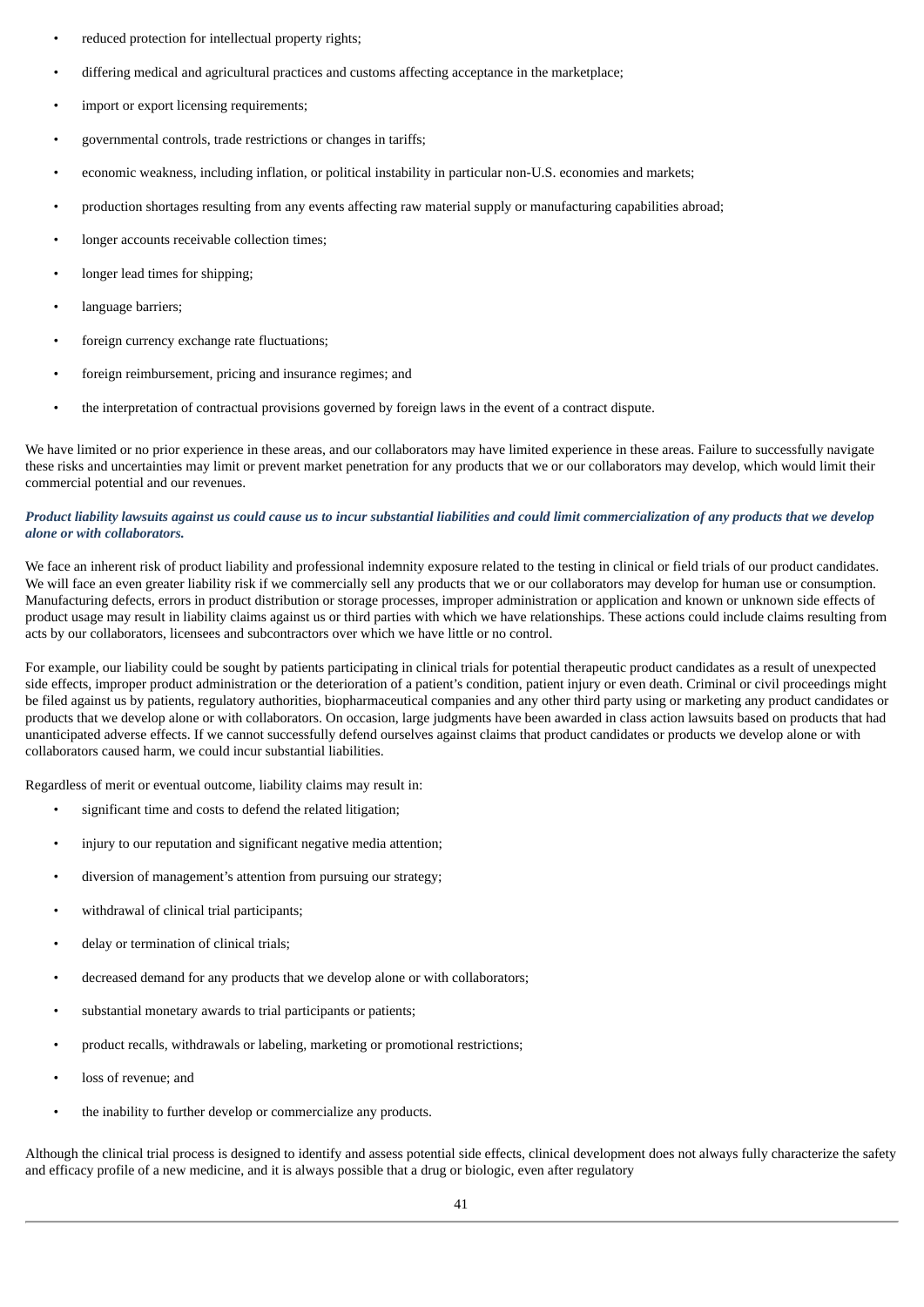approval, may exhibit unforeseen side effects. If our product candidates were to cause adverse side effects during clinical trials or after approval, we may be exposed to substantial liabilities. Physicians and patients may not comply with any warnings that identify known potential adverse effects and patients who should not use our product candidates. If any of our product candidates are approved for commercial sale, we will be highly dependent upon consumer perceptions of us and the safety and quality of such products. We could be adversely affected if we are subject to negative publicity associated with illness or other adverse effects resulting from patients' use or misuse of such products or any similar products distributed by other companies.

Although we maintain product liability insurance coverage, it may not be adequate to cover all liabilities that we may incur. We anticipate that we will need to increase our insurance coverage if we or our collaborators successfully commercialize any products. Insurance coverage is increasingly expensive. We may not be able to maintain insurance coverage at a reasonable cost or in an amount adequate to satisfy any liabilities to which we may become subject.

## **Additional Risks Related to the Identification, Development and Commercialization of Our Therapeutic Product Candidates**

# The regulatory landscape that will apply to development of therapeutic product candidates by us or our collaborators is rigorous, complex, uncertain and subject to change, which could result in delays or termination of development of such product candidates or unexpected costs in obtaining *regulatory approvals.*

Regulatory requirements governing products created with genome editing technology or involving gene therapy treatment have changed frequently and will likely continue to change in the future. Approvals by one regulatory agency may not be indicative of what any other regulatory agency may require for approval, and there has historically been substantial, and sometimes uncoordinated, overlap in those responsible for regulation of gene therapy products, cell therapy products and other products created with genome editing technology. For example, in the United States, the FDA has established the Office of Tissues and Advanced Therapies within its Center for Biologics Evaluation and Research ("CBER") to consolidate the review of gene therapy and related products, and the Cellular, Tissues, and Gene Therapies Advisory Committee to advise CBER on its review. Our product candidates will need to meet safety and efficacy standards applicable to any new biologic under the regulatory framework administered by the FDA.

In addition to the submission of an IND to the FDA, before initiation of a clinical trial in the United States, certain human clinical trials subject to the NIH Guidelines are subject to review and oversight by an institutional biosafety committee ("IBC"), a local institutional committee that reviews and oversees research utilizing recombinant or synthetic nucleic acid molecules at that institution. The IBC assesses the safety of the research and identifies any potential risk to public health or the environment, and such review may result in some delay before initiation of a clinical trial. While the NIH Guidelines are not mandatory unless the research in question is being conducted at or sponsored by institutions receiving NIH funding of recombinant or synthetic nucleic acid molecule research, many companies and other institutions not otherwise subject to the NIH Guidelines voluntarily follow them. We are subject to significant regulatory oversight by the FDA, and in addition to the government regulators, the applicable IBC and institutional review board ("IRB") of each institution at which we or our collaborators conduct clinical trials of our product candidates, or a central IRB if appropriate, would need to review and approve the proposed clinical trial.

The same applies in the European Union ("EU"). The European Medicines Agency ("EMA") has a Committee for Advanced Therapies ("CAT") that is responsible for assessing the quality, safety and efficacy of advanced-therapy medicinal products. Advanced-therapy medical products include gene therapy medicine, somatic-cell therapy medicines and tissue-engineered medicines. The role of the CAT is to prepare a draft opinion on an application for marketing authorization for a gene therapy medicinal product candidate that is submitted to the EMA. In the EU, the development and evaluation of a gene therapy medicinal product must be considered in the context of the relevant EU guidelines. The EMA may issue new guidelines concerning the development and marketing authorization for gene therapy medicinal products and require that we comply with these new guidelines. Similarly complex regulatory environments exist in other jurisdictions in which we might consider seeking regulatory approvals for our product candidates, further complicating the regulatory landscape. As a result, the procedures and standards applied to gene therapy products and cell therapy products may be applied to any of our gene therapy or genome editing product candidates, but that remains uncertain at this point.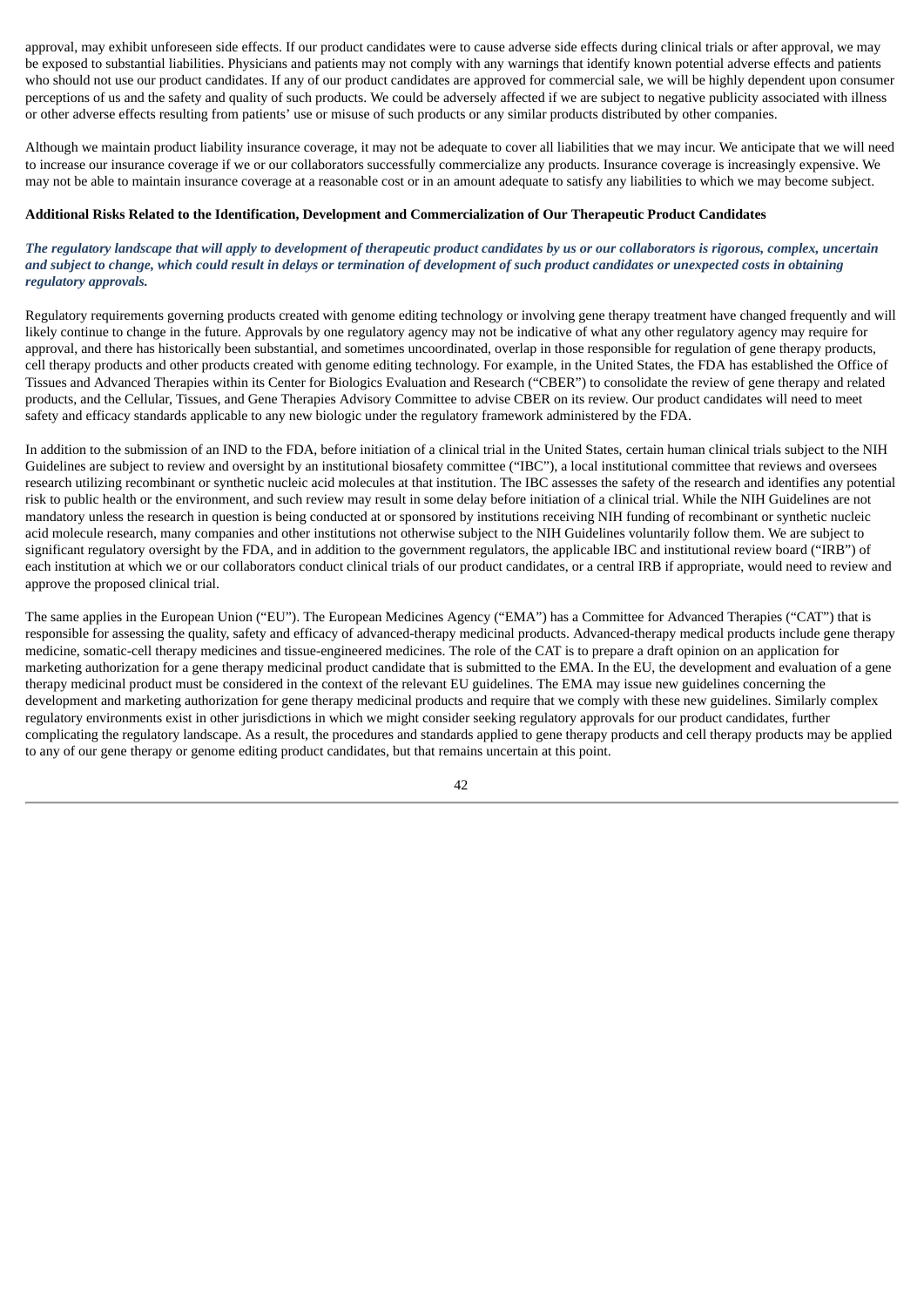The clinical trial requirements of the FDA, the EMA and other regulatory authorities and the criteria these regulators use to evaluate the safety and efficacy of a product candidate vary substantially according to the type, complexity, novelty and intended use and market of the potential products. The regulatory approval process for product candidates created with novel genome editing technology such as ours can be more lengthy, rigorous and expensive than the process for other better known or more extensively studied product candidates and technologies. Since we are developing novel treatments for diseases in which there is little clinical experience with new endpoints and methodologies, there is heightened risk that the FDA, the EMA or comparable regulatory bodies may not consider the clinical trial endpoints to provide clinically meaningful results, and the resulting clinical data and results may be more difficult to analyze. This may be a particularly significant risk for many of the genetically defined diseases for which we may develop product candidates alone or with collaborators due to small patient populations for those diseases, and designing and executing a rigorous clinical trial with appropriate statistical power is more difficult than with diseases that have larger patient populations. Regulatory agencies administering existing or future regulations or legislation may not allow production and marketing of products utilizing genome editing technology in a timely manner or under technically or commercially feasible conditions. Even if our product candidates obtain required regulatory approvals, such approvals may later be withdrawn as a result of changes in regulations or the interpretation of regulations by applicable regulatory agencies.

Changes in applicable regulatory guidelines may lengthen the regulatory review process for our product candidates, require additional studies or trials, increase development costs, lead to changes in regulatory positions and interpretations, delay or prevent approval and commercialization of such product candidates, or lead to significant post-approval limitations or restrictions. Additionally, adverse developments in clinical trials conducted by others of gene therapy products or products created using genome editing technology, such as products developed through the application of a CRISPR/Cas9 technology, or adverse public perception of the field of genome editing, may cause the FDA, the EMA and other regulatory bodies to revise the requirements for approval of any product candidates we may develop or limit the use of products utilizing genome editing technologies, either of which could materially harm our business. Furthermore, regulatory action or private litigation could result in expenses, delays or other impediments to our research programs or the development or commercialization of current or future product candidates.

As we advance product candidates alone or with collaborators, we will be required to consult with these regulatory and advisory groups and comply with all applicable guidelines, rules and regulations. If we fail to do so, we or our collaborators may be required to delay or terminate development of such product candidates. Delay or failure to obtain, or unexpected costs in obtaining, the regulatory approval necessary to bring a product candidate to market could decrease our ability to generate sufficient product revenue to maintain our business.

## We may not be able to submit INDs to commence additional clinical trials on the timelines we expect, and even if we are able to, the FDA may not *permit us to proceed.*

We plan to submit INDs to enable us to conduct clinical trials for additional product candidates in the future, and we expect to file IND amendments to enable us to conduct additional clinical trials under existing INDs. We cannot be sure that submission of an IND or IND amendment will result in us being allowed to proceed with clinical trials, or that, once begun, issues will not arise that could result in the suspension or termination such clinical trials. The manufacturing of allogeneic CAR T cell therapy remains an emerging and evolving field. Accordingly, we expect chemistry, manufacturing and controlsrelated topics, including product specifications, will be a focus of IND reviews, which may delay receipt of authorization to proceed under INDs. Additionally, even if such regulatory authorities agree with the design and implementation of the clinical trials set forth in an IND or clinical trial application, we cannot guarantee that such regulatory authorities will not change their requirements in the future.

# The regulatory approval processes of the FDA and comparable foreign authorities are lengthy, time consuming and inherently unpredictable, and if we are ultimately unable to obtain regulatory approval for our product candidates, our business will be substantially harmed.

We and any collaborators are not permitted to commercialize, market, promote or sell any product candidate in the United States without obtaining marketing approval from the FDA. Foreign regulatory authorities, such as the EMA, impose similar requirements. The time required to obtain approval by the FDA, the EMA and comparable foreign authorities is unpredictable, but typically takes many years following the commencement of clinical trials and depends upon numerous factors, including substantial discretion of the regulatory authorities and sufficient resources at the FDA. In addition, approval policies, regulations or the type and amount of clinical data necessary to gain approval may change during the course of a product candidate's clinical development and may vary among jurisdictions. To date, we have not submitted a biologics license application ("BLA") or other marketing authorization application to the FDA or similar drug approval submissions to comparable foreign regulatory authorities for any product candidate. We and any collaborators must complete additional preclinical or nonclinical studies and clinical trials to demonstrate the safety and efficacy of our product candidates in humans to the satisfaction of the regulatory authorities before we will be able to obtain these approvals.

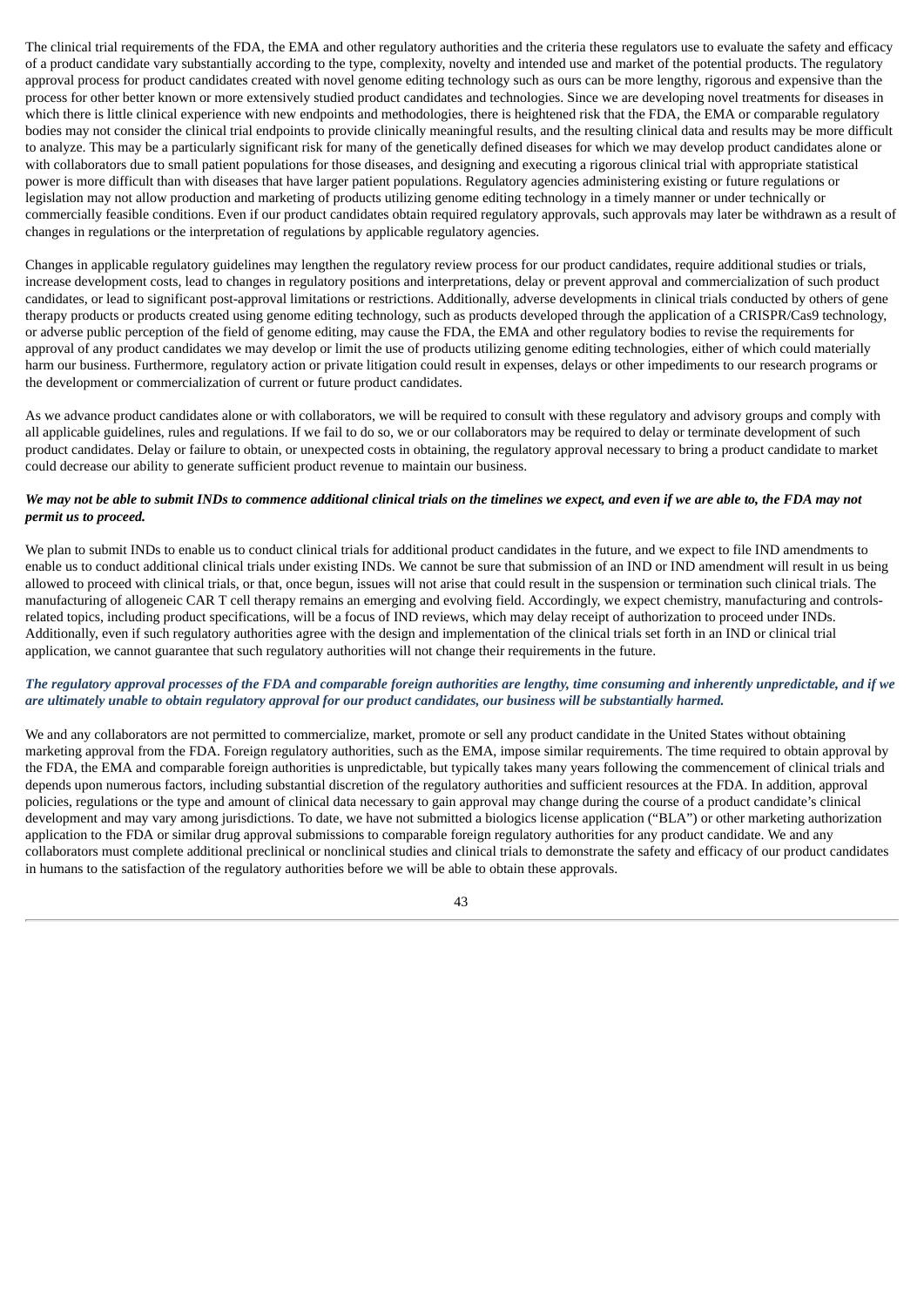Our product candidates could fail to receive regulatory approval for many reasons, including the following:

- the FDA or comparable foreign regulatory authorities may disagree with the design or implementation of our or our collaborators' clinical trials;
- we or our collaborators may be unable to demonstrate to the satisfaction of the FDA or comparable foreign regulatory authorities that a product candidate is safe and effective for its proposed indication;
- the results of clinical trials may not meet the level of statistical significance required by the FDA or comparable foreign regulatory authorities for approval;
- we or our collaborators may be unable to demonstrate that a product candidate's clinical and other benefits outweigh its safety risks;
- the FDA or comparable foreign regulatory authorities may disagree with our or our collaborators' interpretation of data from preclinical studies or clinical trials;
- the data collected from clinical trials of product candidates may not be sufficient to support the submission of a BLA or other submission or to obtain regulatory approval in the United States or elsewhere;
- the FDA or comparable foreign regulatory authorities may fail to approve the manufacturing processes or facilities of third-party manufacturers with which we or our collaborators contract for clinical and commercial supplies;
- the FDA or comparable foreign regulatory authorities may fail to approve the companion diagnostics we may contemplate developing with collaborators; and
- the approval policies or regulations of the FDA or comparable foreign regulatory authorities may significantly change in a manner rendering our or our collaborators' clinical data insufficient for approval.

This lengthy approval process as well as the unpredictability of future clinical trial results may result in our failing to obtain regulatory approval to market our product candidates, which would significantly harm our business, results of operations and prospects.

In addition, even if we were to obtain approval, regulatory authorities may approve any of our product candidates for fewer or more limited indications than we request, may impose significant limitations in the form of narrow indications, warnings, or a Risk Evaluation and Mitigation Strategy ("REMS"). Regulatory authorities may not approve the price we or our collaborators intend to charge for products we may develop, may grant approval contingent on the performance of costly post-marketing clinical trials, or may approve a product candidate with a label that does not include the labeling claims necessary or desirable for the successful commercialization of that product candidate. Any of the foregoing scenarios could materially harm the commercial prospects for our product candidates.

# Clinical trials are difficult to design and implement, expensive, time-consuming and involve an uncertain outcome, and the inability to successfully and timely conduct clinical trials and obtain regulatory approval for our product candidates would substantially harm our business.

Clinical testing is expensive and usually takes many years to complete, and its outcome is inherently uncertain. Failure can occur at any time during the clinical trial process, and product candidates in later stages of clinical trials may fail to show the desired safety and efficacy traits despite having progressed through preclinical studies and initial clinical trials. We have initiated a Phase 1/2a clinical trial in patients with R/R NHL or R/R B-ALL, a Phase 1/2a clinical trial in subjects with NHL, chronic lymphocytic leukemia and small lymphocytic lymphoma, and a Phase 1/2a clinical trial in subjects with R/R multiple myeloma. We do not know whether any current or planned clinical trials will need to be redesigned, recruit and enroll patients on time or be completed on schedule, or at all. Clinical trials have been and may in the future be delayed, suspended or terminated for a variety of reasons, including in connection with:

- the inability to generate sufficient preclinical, toxicology or other *in vivo* or *in vitro* data to support the initiation of clinical trials;
- applicable regulatory authorities disagreeing as to the design or implementation of the clinical trials;
- obtaining regulatory authorization to commence a trial;
- reaching an agreement on acceptable terms with prospective CROs and clinical trial sites, the terms of which can be subject to extensive negotiation and may vary significantly among different CROs and trial sites;
- obtaining IRB approval at each site;
- developing and validating the companion diagnostic to be used in a clinical trial, if applicable;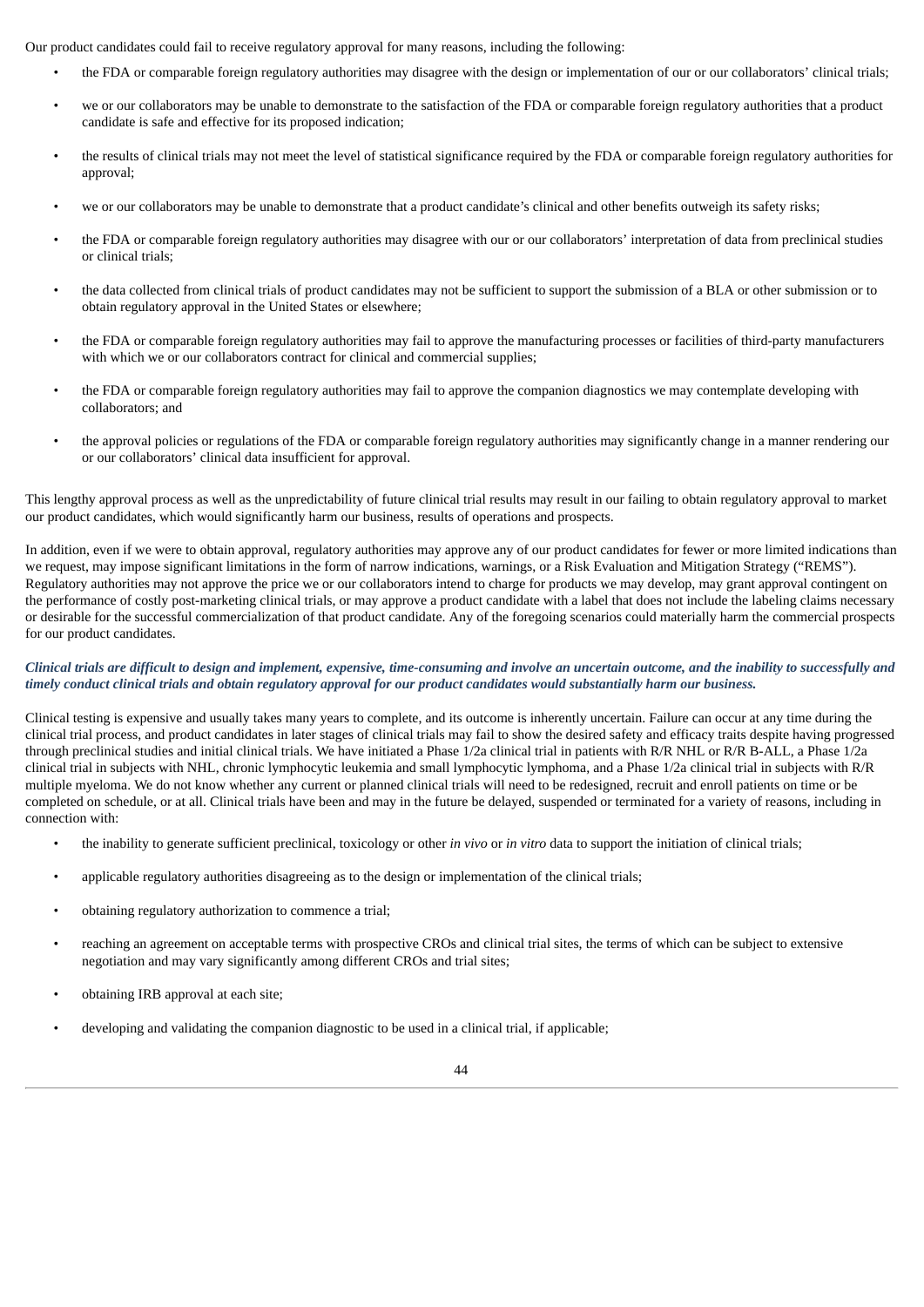- insufficient or inadequate supply or quality of product candidates or other materials, including identification of lymphocyte donors meeting regulatory standards necessary for use in clinical trials, or delays in sufficiently developing, characterizing or controlling a manufacturing process suitable for clinical trials;
- recruiting and retaining enough suitable patients to participate in a trial;
- having enough patients complete a trial or return for post-treatment follow-up;
- adding a sufficient number of clinical trial sites:
- inspections of clinical trial sites or operations by applicable regulatory authorities, or the imposition of a clinical hold;
- clinical sites deviating from trial protocol or dropping out of a trial;
- the inability to demonstrate the efficacy and benefits of a product candidate;
- discovering that product candidates have unforeseen safety issues, undesirable side effects or other unexpected characteristics;
- addressing patient safety concerns that arise during the course of a trial;
- receiving untimely or unfavorable feedback from applicable regulatory authorities regarding the trial or requests from regulatory authorities to modify the design of a trial;
- non-compliance with applicable regulatory requirements by us or third parties or changes in such regulations or administrative actions;
- suspensions or terminations by IRBs of the institutions at which such trials are being conducted, by the Data Safety Monitoring Board ("DSMB") for such trial or by the FDA or other regulatory authorities due to a number of factors, including those described above;
- third parties being unable or unwilling to satisfy their contractual obligations to us;
- changes in our financial priorities, greater than anticipated costs of completing a trial or our inability to continue funding the trial; or
- unforeseen events, such as natural or manmade disasters, public health emergencies, such as the COVID-19 pandemic, which has and may continue to impact our operations, or other natural catastrophic events.

Many of the factors that cause, or lead to, a delay in the commencement or completion of clinical trials may also ultimately lead to the denial of regulatory approval of our product candidates. Additionally, we or our collaborators may experience unforeseen events during or resulting from clinical trials that could delay or prevent receipt of marketing approval for or commercialization of product candidates. For example, clinical trials of product candidates may produce negative, inconsistent or inconclusive results, and we may decide, or regulators may require us, to conduct additional clinical trials or abandon development programs. Regulators may also revise the requirements for approving the product candidates, or such requirements may not be as we anticipate. If we or our collaborators are required to conduct additional clinical trials or other testing of product candidates beyond those that we or our collaborators currently contemplate, if we or our collaborators are unable to successfully complete clinical trials or other testing of such product candidates, if the results of these trials or tests are not positive or are only modestly positive or if there are safety concerns, we may:

- incur unplanned costs;
- be delayed in obtaining or fail to obtain marketing approval for product candidates;
- obtain marketing approval in some countries and not in others;
- obtain marketing approval for indications or patient populations that are not as broad as intended or desired;
- obtain marketing approval with labeling that includes significant use or distribution restrictions or safety warnings, including boxed warnings;
- be subject to additional post-marketing testing requirements;
- be subject to changes in the way the product is administered;
- have regulatory authorities withdraw or suspend their approval of the product or impose restrictions on its distribution;
- be sued; or
- experience damage to our reputation.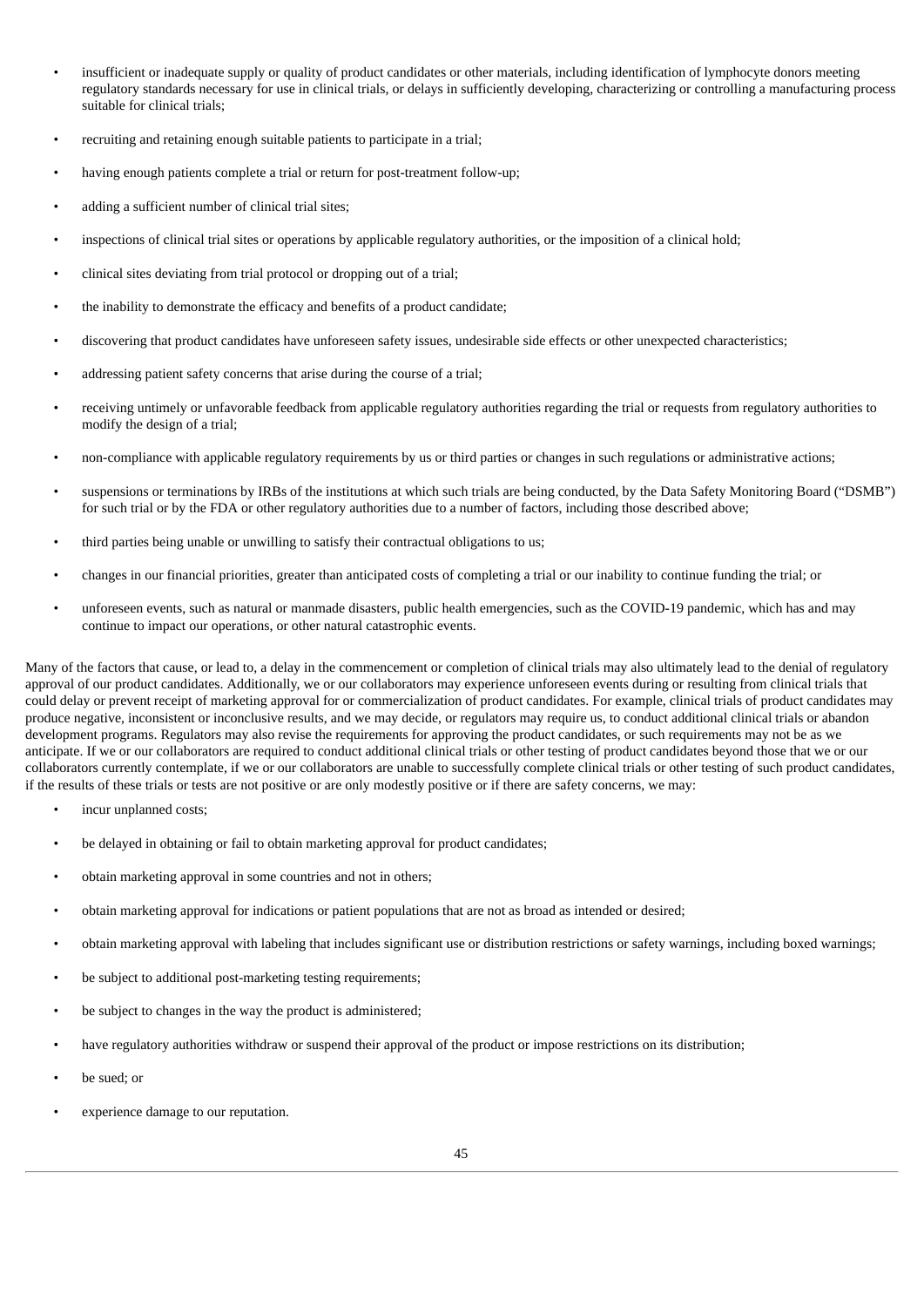If we or our collaborators experience delays in the commencement or completion of our clinical trials, or if we or our collaborators terminate a clinical trial prior to completion, we may experience increased costs, have difficulty raising capital and/or be required to slow down the development and approval process timelines. Furthermore, the product candidates that are the subject of such trials may never receive regulatory approval, and their commercial prospects and our ability to generate product revenues from them could be impaired or not realized at all.

Moreover, principal investigators for our clinical trials may serve as scientific advisors or consultants to us from time to time and receive compensation in connection with such services. Under certain circumstances, we may be required to report some of these relationships to the FDA or comparable foreign regulatory authorities. The FDA or comparable foreign regulatory authorities may conclude that a financial relationship between us and a principal investigator has created a conflict of interest or otherwise affected interpretation of the study. The FDA or comparable foreign regulatory authorities may therefore question the integrity of the data generated at the applicable clinical trial site and the utility of the clinical trial itself may be jeopardized. This could result in a delay in approval, or rejection, of our marketing applications by the FDA or comparable foreign regulatory authorities, as the case may be, and may ultimately lead to the denial of marketing approval of one or more of our product candidates.

## Any product candidates that we or our collaborators may develop will be novel and may be complex and difficult to manufacture, and if we experience manufacturing problems, it could result in delays in development and commercialization of such product candidates or otherwise harm our business.

Our product candidates involve or will involve novel genome editing technology and will require processing steps that are more complex than those required for most small molecule drugs, resulting in a relatively higher manufacturing cost. Moreover, unlike small molecules, the physical and chemical properties of biologics generally cannot be fully characterized. As a result, assays of the finished product may not be sufficient to ensure that such product will perform in the intended manner. Although we intend to employ multiple steps to control the manufacturing process, we may experience manufacturing issues with any of our product candidates that could cause production interruptions, including contamination, equipment or reagent failure, improper installation or operation of equipment, facility contamination, raw material shortages or contamination, natural disasters, disruption in utility services, human error, disruptions in the operations of our suppliers, inconsistency in cell growth and variability in product characteristics. We may encounter problems achieving adequate quantities and quality of clinical-grade materials that meet FDA, EMA or other comparable applicable standards or specifications with consistent and acceptable production yields and costs. For example, the FDA has required us to conduct testing of our allogeneic CAR T cell product candidates for the presence of certain human viruses prior to release of such products for clinical use. If the FDA concludes that further such viral testing of our product candidates is required and that any lots testing positive may not be used in clinical trials, we may need to produce new clinical trial materials, which could delay our clinical trials and result in higher manufacturing costs. Even minor deviations from normal manufacturing processes could result in reduced production yields, product defects and other supply disruptions. If microbial, viral or other contaminations are discovered in our product candidates or in the manufacturing facilities in which such product candidates are made, such manufacturing facilities may need to be closed for an extended period of time to investigate and remedy the contamination. Our manufacturing process for any allogeneic CAR T cell product candidate that we develop alone or with collaborators will be susceptible to product loss or failure due to the quality of the raw materials, failure of the products to meet specifications, logistical issues associated with the collection of white blood cells, or starting material, from healthy third-party donors, shipping such material to the manufacturing site, ensuring standardized production batch-to-batch in the context of mass production, freezing the manufactured product, shipping the final product globally and infusing patients with such product. Problems with the manufacturing process, even minor deviations from the normal process, could result in product defects or manufacturing failures that result in lot failures, delays in initiating or completing clinical trials, product recalls, product liability claims or insufficient inventory.

As product candidates are developed through preclinical to late-stage clinical trials towards approval and commercialization, we expect that various aspects of the development program, such as manufacturing methods, may be altered along the way in an effort to help optimize processes and results. Such changes carry the risk that they will not achieve the intended objectives, and any of these changes could cause our product candidates to perform differently and affect the results of future clinical trials or our reliance on results of trials that have previously been conducted using the product candidate in its previous form. If the manufacturing process is changed during the course of product development, we or our collaborators may be required to repeat some or all of the previously conducted trials or conduct additional bridging trials, which could increase our costs and delay or impede our ability to obtain marketing approval.

We expect our manufacturing strategy for one or more of our product candidates may involve the use of CMOs as well as our newly opened manufacturing facility, MCAT. The facilities used by us and our contract manufacturers to manufacture therapeutic product candidates must be approved by the FDA pursuant to inspections that will be conducted after we submit a BLA to the FDA. We do not control the manufacturing process of our contract manufacturers and are dependent on their compliance with cGMP for their manufacture of our product candidates. We may establish multiple manufacturing facilities as we expand our commercial footprint to multiple geographies, which will be costly and time consuming and may lead to regulatory delays. Even if we are successful, our manufacturing capabilities could be affected by cost-overruns, potential problems with scale-out, process reproducibility, stability issues, lot inconsistency, timely availability of reagents or raw materials, unexpected delays, equipment failures, labor shortages,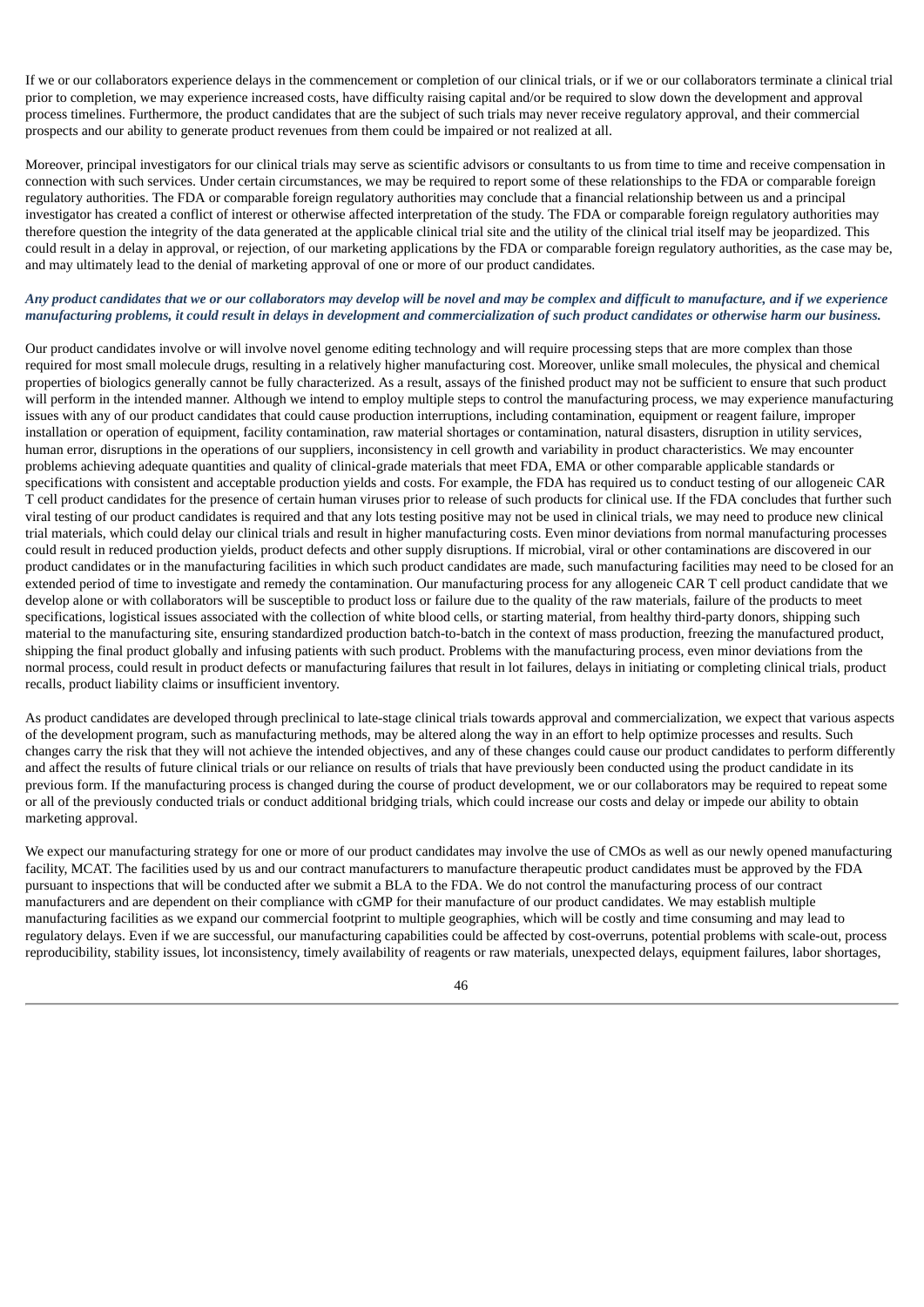natural disasters, utility failures, regulatory issues and other factors that could prevent us from realizing the intended benefits of our manufacturing strategy and have a material adverse effect on our business.

The FDA, the EMA and other foreign regulatory authorities may require us to submit samples of any lot of any product that may receive approval together with the protocols showing the results of applicable tests at any time. Under some circumstances, the FDA, the EMA or other foreign regulatory authorities may require that we not distribute a lot until the relevant agency authorizes its release. Slight deviations in the manufacturing process, including those affecting quality attributes and stability, may result in unacceptable changes in the product that could result in lot failures or product recalls. Lot failures or product recalls could cause us or our collaborators to delay product launches or clinical trials, which could be costly to us and otherwise harm our business. Problems in our manufacturing process also could restrict our or our collaborators' ability to meet market demand for products.

Any problems in our manufacturing process or facilities could make us a less attractive collaborator for potential partners, including larger pharmaceutical companies and academic research institutions, which could limit our access to additional attractive development opportunities.

# We will rely on donors of T cells to manufacture product candidates from our allogeneic CAR T immunotherapy platform, and if we do not obtain an adequate supply of T cells from qualified donors, development of those product candidates may be adversely impacted.

We are developing a pipeline of allogeneic T cell product candidates that are engineered from healthy donor T cells, which vary in type and quality. This variability in type and quality of a donor's T cells makes producing standardized product candidates more difficult and makes the development and commercialization pathway of those product candidates more uncertain. We have developed a screening process designed to enhance the quality and consistency of T cells used in the manufacture of our CAR T cell product candidates. If we are unable to identify and obtain T cells from donors that satisfy our criteria in sufficient quantity, to obtain such cells in a timely manner or to address variability in donor T cells, development of our CAR T cell product candidates may be delayed or there may be inconsistencies in the product candidates we produce, which could negatively impact development of such product candidates, harm our reputation and adversely impact our business and prospects.

# Failure to achieve operating efficiencies from MCAT may require us to devote additional resources and management time to manufacturing operations *and may delay our product development timelines.*

We have leased approximately 33,800 square feet of space for MCAT at a location approximately seven miles from our headquarters in Durham, North Carolina. We use this manufacturing center to create clinical trial material for certain of our current and planned clinical trials. We may not experience the anticipated operating efficiencies in our own manufacturing. Any delays in manufacturing may disrupt or delay the supply of our product candidates if we have not maintained a sufficient back-up supply of such product candidates through third-party manufacturers. Moreover, changing manufacturing facilities may also require that we or our collaborators conduct additional studies, make notifications to regulatory authorities, make additional filings to regulatory authorities, and obtain regulatory authority approval for the new facilities, which may be delayed or which we may never receive. We are also required to comply with the FDA's and applicable foreign regulatory authorities' cGMP requirements for the production of product candidates for clinical trials and, if approved, commercial supply, and will be subject to FDA and comparable foreign regulatory authority inspection. These requirements include the qualification and validation of our manufacturing equipment and processes. We may not be able to develop, acquire or maintain the internal expertise and resources necessary for compliance with these requirements. If we fail to achieve the operating efficiencies that we anticipate, our manufacturing and operating costs may be greater than expected, which could have a material adverse impact on our operating results.

We also may encounter problems hiring and retaining the experienced scientific, quality-control and manufacturing personnel needed to operate our manufacturing processes. If we experience unanticipated employee shortage or turnover in any of these areas, we may not be able to effectively manage our ongoing manufacturing operations and we may not achieve the operating efficiencies that we anticipate from the new facility, which may negatively affect our product development timeline or result in difficulties in maintaining compliance with applicable regulatory requirements.

Any such problems could result in the delay, prevention or impairment of clinical development and commercialization of our product candidates.

#### Any delays or difficulties in our or our collaborators ability to enroll patients in clinical trials, could delay or prevent receipt of regulatory approvals.

We or our collaborators may not be able to initiate or continue clinical trials on a timely basis or at all for any product candidates we or our collaborators identify or develop if we or our collaborators are unable to locate and enroll a sufficient number of eligible patients to participate in the trials as required by applicable regulations or as needed to provide appropriate statistical power for a given trial. Additionally, some of our competitors may have ongoing clinical trials for product candidates that would treat the same

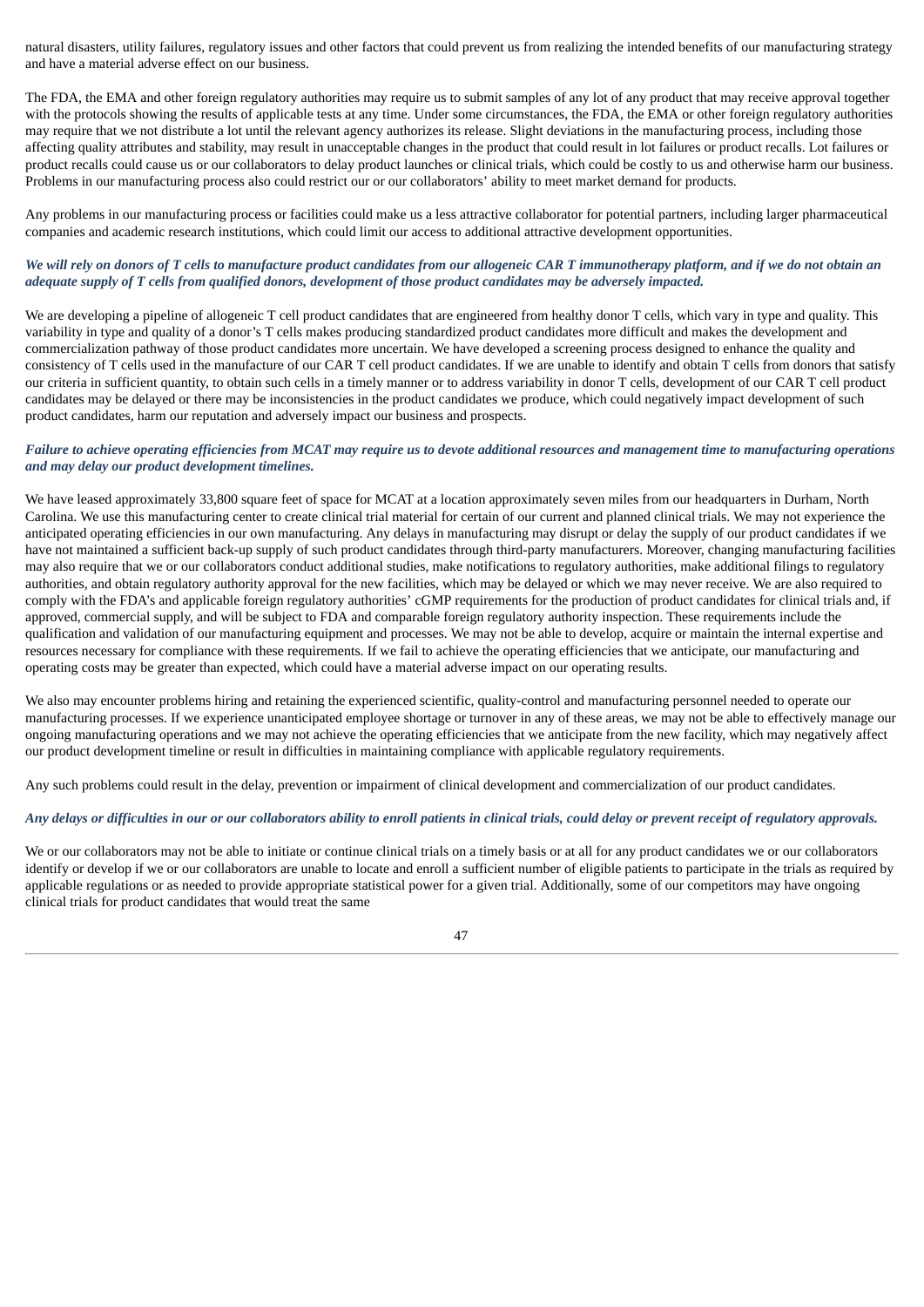indications as one or more of our product candidates, and patients who would otherwise be eligible for our clinical trials may instead enroll in our competitors' clinical trials.

Patient enrollment may also be affected by many factors, including:

- severity and difficulty of diagnosing of the disease under investigation;
- the difficulty in recruiting and/or identifying eligible patients suffering from rare diseases being evaluated under our trials;
- size of the patient population and process for identifying subjects;
- eligibility and exclusion criteria for the trial in question, including unforeseen requirements by the FDA or other regulatory authorities that we restrict one or more entry criteria for the study for safety reasons;
- our or our collaborators' ability to recruit clinical trial investigators with the appropriate competencies and experience;
- design of the trial protocol;
- availability and efficacy of approved medications or therapies, or other clinical trials, for the disease or condition under investigation;
- perceived risks and benefits of the product candidate under trial or testing, or of the application of genome editing to human indications;
- availability of genetic testing for potential patients;
- efforts to facilitate timely enrollment in clinical trials;
- patient referral practices of physicians;
- ability to obtain and maintain subject consent;
- risk that enrolled subjects will drop out before completion of the trial;
- ability to monitor patients adequately during and after treatment;
- proximity and availability of clinical trial sites for prospective patients; and
- unforeseen events, such as natural or manmade disasters, public health emergencies, such as the COVID-19 pandemic which has and may continue to impact our operations, or other natural catastrophic events.

We expect that some of our product candidates will focus on rare genetically defined diseases with limited patient pools from which to draw for enrollment in clinical trials. The eligibility criteria of our clinical trials will further limit the pool of available trial participants. In addition to the factors identified above, patient enrollment in any clinical trials we or our collaborators may conduct may be adversely impacted by any negative outcomes our competitors may experience, including adverse side effects, clinical data showing inadequate efficacy or failures to obtain regulatory approval.

Furthermore, our or our collaborators' ability to successfully initiate, enroll and conduct a clinical trial outside the United States is subject to numerous additional risks, including:

- difficulty in establishing or managing relationships with CROs and physicians;
- differing standards for the conduct of clinical trials;
- differing standards of care for patients with a particular disease;
- an inability to locate qualified local consultants, physicians and partners; and
- the potential burden of complying with a variety of foreign laws, medical standards and regulatory requirements, including the regulation of pharmaceutical and biotechnology products and treatments.

Enrollment delays in clinical trials, including those due to the COVID-19 pandemic, may result in increased development costs for any of our product candidates, which may cause the value of our company to decline and limit our ability to obtain additional financing. If we or our collaborators have difficulty enrolling a sufficient number of patients to conduct clinical trials as planned, we may need to delay, limit or terminate ongoing or planned clinical trials, any of which may have an adverse effect on our results of operations and prospects.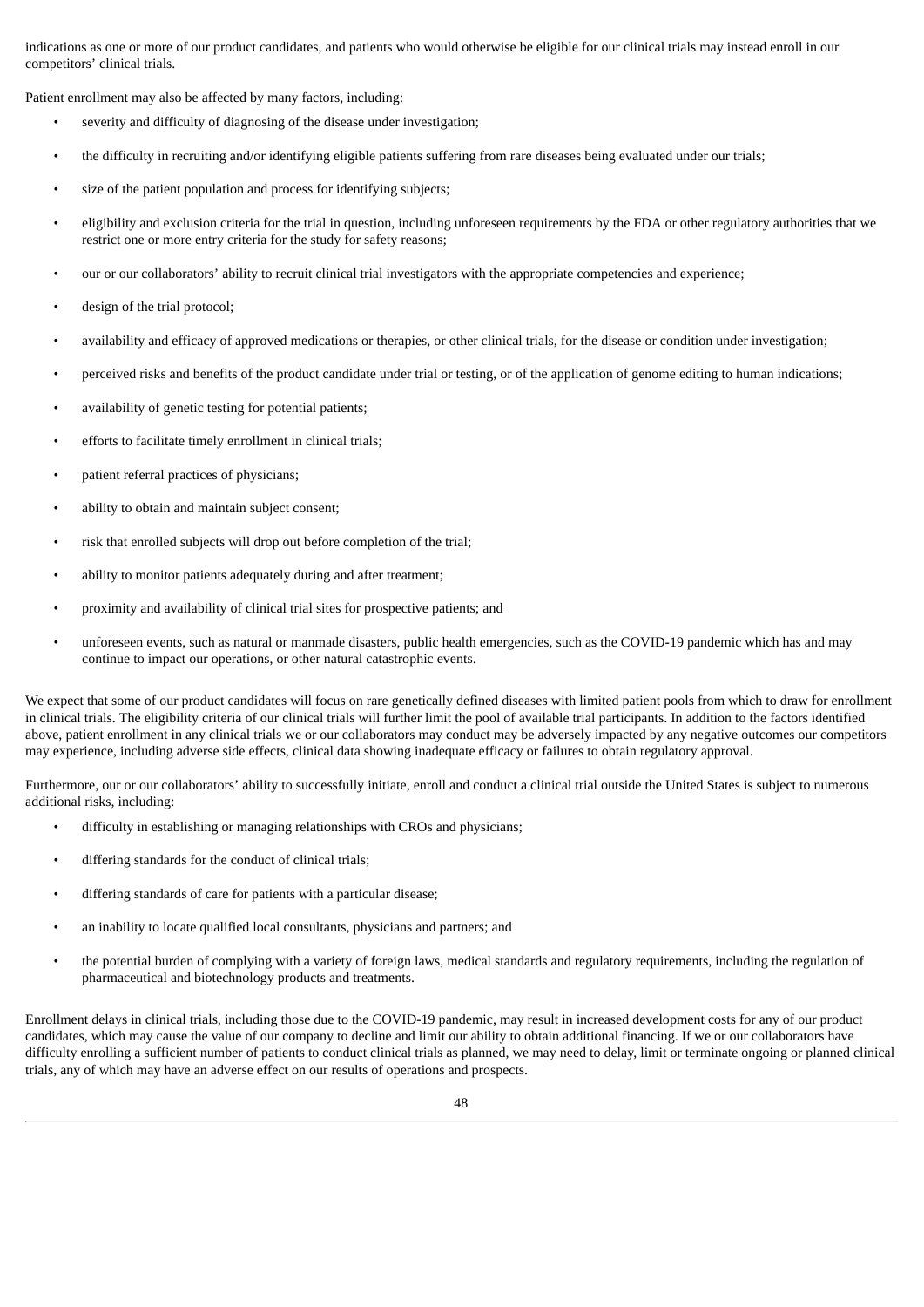# Results of preclinical studies and early clinical trials of product candidates may not be predictive of results of later studies or trials. Our product *candidates may not have favorable results in later clinical trials, if any, or receive regulatory approval.*

Preclinical and clinical drug development is expensive and can take many years to complete, and its outcome is inherently uncertain. Failure can occur at any time during the preclinical study or clinical trial process. Despite promising preclinical or clinical results, any product candidate can unexpectedly fail at any stage of preclinical or clinical development. The historical failure rate for product candidates in our industry is high.

The results from preclinical studies or early clinical trials of a product candidate may not be predictive of the results from later preclinical studies or clinical trials, and interim results of a clinical trial are not necessarily indicative of final results. Product candidates in later stages of clinical trials may fail to show the desired safety and efficacy characteristics despite having progressed through preclinical studies and initial clinical trials. Many companies in the biopharmaceutical and biotechnology industries have suffered significant setbacks at later stages of development after achieving positive results in early stages of development, and we may face similar setbacks. These setbacks have been caused by, among other things, preclinical findings made while clinical trials were underway or safety or efficacy observations made in clinical trials, including previously unreported adverse events. Moreover, non-clinical and clinical data are often susceptible to varying interpretations and analyses, and many companies that believed their product candidates performed satisfactorily in preclinical studies and clinical trials nonetheless failed to obtain regulatory approval. With the exception of our allogeneic anti-CD19, anti-CD20 and anti-BCMA CAR T product candidates, which have undergone limited testing in humans to date, our gene editing technology and our product candidates have never undergone testing in humans and have only been tested in a limited manner in animals, and results from animal studies may not be predictive of clinical trial results. Even if product candidates progress to clinical trials, these product candidates may fail to show the safety and efficacy in clinical development required to obtain regulatory approval, despite the observation of positive results in animal studies. Our or our collaborators' failure to replicate positive results from early research programs and preclinical or greenhouse studies may prevent us from further developing and commercializing those or other product candidates, which would limit our potential to generate revenues from them and harm our business and prospects.

For the foregoing reasons, we cannot be certain that any ongoing or future preclinical studies or clinical trials will be successful. Any safety or efficacy concerns observed in any one of our preclinical studies or clinical trials in a targeted area could limit the prospects for regulatory approval of product candidates in that and other areas, which could have a material adverse effect on our business and prospects.

## Interim, "top-line" and initial data from studies or trials that we announce or publish from time to time may change as more data become available and *are subject to audit and verification procedures that could result in material changes in the final data.*

From time to time, we may publish interim, initial or "top-line" data from preclinical or greenhouse studies or clinical or field trials, which is based on a preliminary analysis of then-available data, and the results and related findings and conclusions are subject to change following a more comprehensive review of the data related to the particular trial. We also make assumptions, estimations, calculations and conclusions as part of our analyses of data, and we may not have received or had the opportunity to fully and carefully evaluate all data. As a result, the top-line results that we report may differ from future results of the same studies, or different conclusions or considerations may qualify such results, once additional data have been received and fully evaluated. Initial or "top-line" data also remain subject to audit and verification procedures that may result in the final data being materially different from these initial data we previously published. As a result, interim, initial and "top-line" data should be viewed with caution until the final data are available.

Additionally, interim data from clinical trials that we may complete are subject to the risk that one or more of the clinical outcomes may materially change as patient enrollment continues and more patient data become available. Adverse differences between initial or interim data and final data could significantly harm our business prospects.

Further, others, including regulatory agencies, may not accept or agree with our assumptions, estimates, calculations, conclusions or analyses or may interpret or weigh the importance of data differently, which could impact the value of the particular program, the approvability or commercialization of the particular product candidate or product and our company in general. In addition, the information we choose to publicly disclose regarding a particular study or clinical trial is based on what is typically extensive information, and you or others may not agree with what we determine is the material or otherwise appropriate information to include in our disclosure. Any information we determine not to disclose may ultimately be deemed significant by you or others with respect to future decisions, conclusions, views, activities or otherwise regarding a particular product candidate or our business. If the top-line data that we report differ from actual results, or if others, including regulatory authorities, disagree with the conclusions reached, our ability to obtain approval for, and commercialize, product candidates may be harmed, which could significantly harm our business prospects.

Our product candidates may not work as intended or cause undesirable side effects that, could hinder or prevent receipt of regulatory approval or *realization of commercial potential for them or our other product candidates and substantially harm our*

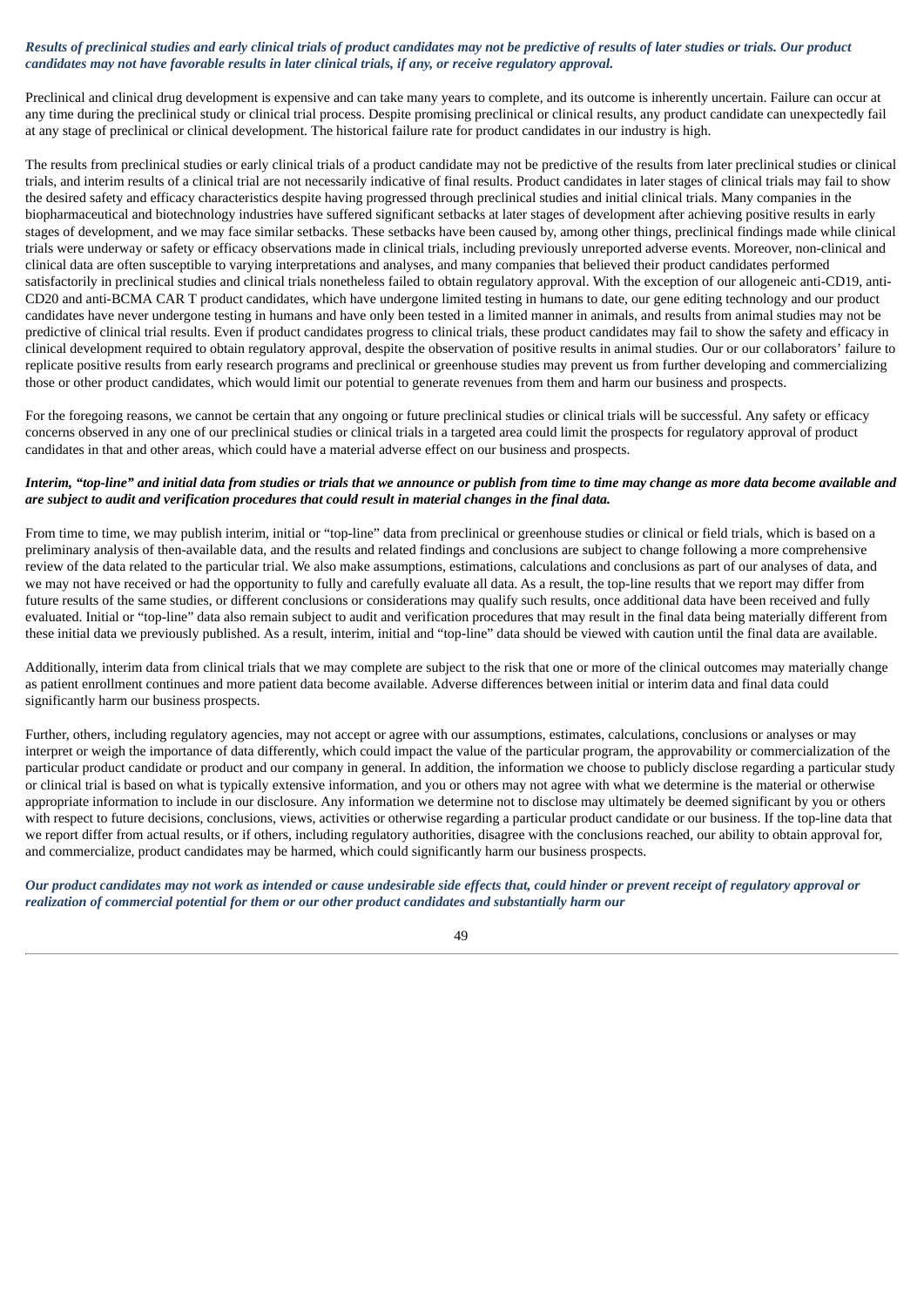#### *business.*

Our product candidates may be associated with off-target editing or other serious adverse events, undesirable side effects or unexpected characteristics. Results of clinical trials could reveal severe or recurring side effects, toxicities or unexpected events, including death. Off-target cuts could lead to disruption of a gene or a genetic regulatory sequence at an unintended site in the DNA. In those instances where we also provide a segment of DNA, it is possible that following off-target cut events, such DNA could be integrated into the genome at an unintended site, potentially disrupting another important gene or genomic element. There may also be delayed adverse events following exposure to therapeutics made with genome editing technologies due to persistent biologic activity of the genetic material or other components of products used to carry the genetic material. In addition to serious adverse events or side effects caused by product candidates we develop alone or with collaborators, the administration process or related procedures may also cause undesirable side effects. For example, one NHL patient in our Phase 1/2a clinical trial who was treated with PBCAR0191 and eLD suffered episodes of sepsis, which resulted in a fatal outcome.

Further, any side effects may not be appropriately recognized or managed by the treating medical staff. We or our collaborators expect to have to educate medical personnel using any product candidates we may develop to understand the side effect profiles for our clinical trials and upon any commercialization of such product candidates. Inadequate recognition or management of the potential side effects of such product candidates could result in patient injury or death.

If any such events occur, clinical trials or commercial distribution of any product candidates or products we develop alone or with collaborators could be suspended or terminated, and our business and reputation could suffer substantial harm. Treatment-related side effects could affect patient recruitment and the ability of enrolled patients to complete the trial or result in potential liability claims. Regulatory authorities could order us or our collaborators to cease further development of, deny approval of or require us to cease selling any product candidates or products for any or all targeted indications. If we or our collaborators elect, or are required, to delay, suspend or terminate any clinical trial or commercialization efforts, the commercial prospects of such product candidates or products may be harmed, and our ability to generate product revenues from them or other product candidates that we develop may be delayed or eliminated.

Additionally, if we successfully develop a product candidate alone or with collaborators and it receives marketing approval, the FDA could require us to adopt a REMS to ensure that the benefits of treatment with such product candidate outweigh the risks for each potential patient, which may include, among other things, a communication plan to health care practitioners, patient education, extensive patient monitoring or distribution systems and processes that are highly controlled, restrictive and more costly than what is typical for the industry. We or our collaborators may also be required to adopt a REMS or engage in similar actions, such as patient education, certification of health care professionals or specific monitoring, if we or others later identify undesirable side effects caused by any product that we develop alone or with collaborators. Such identification could also have several additional significant negative consequences, such as:

- regulatory authorities may suspend, withdraw or limit approvals of such product, or seek an injunction against its manufacture or distribution;
- regulatory authorities may require additional warnings on the label, including "boxed" warnings, or issue safety alerts, Dear Healthcare Provider letters, press releases or other communications containing warnings or other safety information about the product;
- we may be required to create a medication guide outlining the risks of such side effects for distribution to patients;
- we may be required to change the way a product is administered or conduct additional trials;
- the product may become less competitive;
- we or our collaborators may decide to remove the product from the marketplace;
- we may be subject to fines, injunctions or the imposition of civil or criminal penalties;
- we could be sued and be held liable for harm caused to patients; and
- our reputation may suffer.

Any of these events could prevent us or our collaborators from achieving or maintaining market acceptance of any potential product, or otherwise have a negative impact on our business.

#### We are subject to federal, state and non-U.S. healthcare laws and regulations relating to our business, and could face substantial penalties if we are determined not to have fully complied with such laws, which would have an adverse impact on our business.

Our business operations, as well as our current and anticipated future arrangements with investigators, healthcare professionals, consultants, third-party payors, customers and patients, expose or will expose us to broadly applicable foreign, federal, and state fraud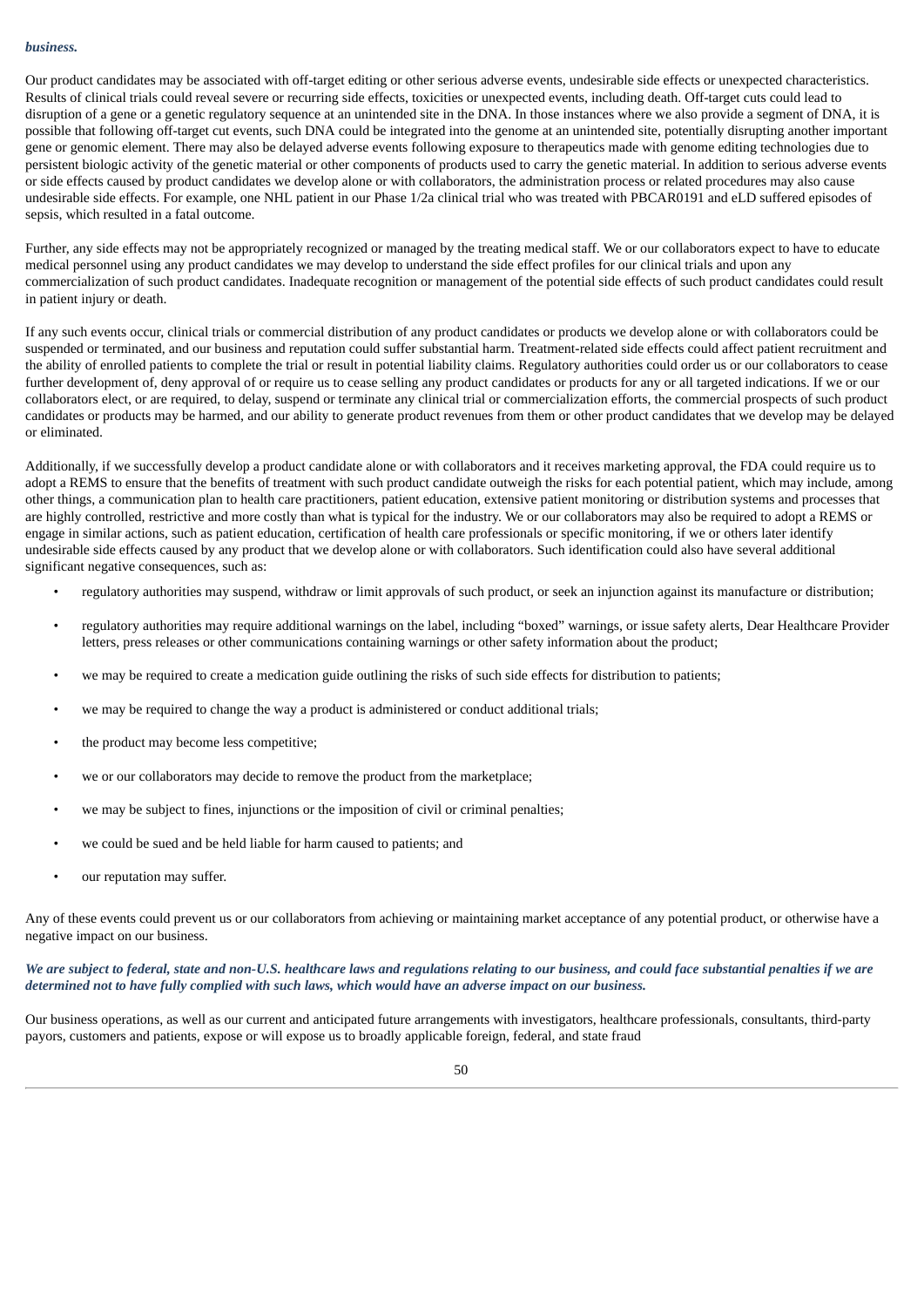and abuse and other healthcare laws and regulations. These laws constrain the business or financial arrangements and relationships through which we conduct our operations, including how we research, market, sell and distribute any potential products for which we may obtain marketing approval. Such laws include:

- the U.S. federal Anti-Kickback Statute, which prohibits, among other things, persons and entities from knowingly and willfully soliciting, offering, receiving or providing remuneration, directly or indirectly, in cash or in kind, to induce or reward, or in return for, either the referral of an individual for, or the purchase, order or recommendation of, any good or service, for which payment may be made under a U.S. healthcare program such as Medicare and Medicaid. A person or entity does not need to have actual knowledge of the U.S. federal Anti-Kickback Statute or specific intent to violate it in order to have committed a violation;
- U.S. federal civil and criminal false claims laws, including the civil False Claims Act, which can be enforced through civil whistleblower or qui tam actions, and civil monetary penalties laws, prohibits, among other things, individuals and entities from knowingly presenting, or causing to be presented, to the U.S. government, claims for payment or approval that are false or fraudulent, knowingly making, using or causing to be made or used, a false record or statement material to a false or fraudulent claim, or from knowingly making a false statement to avoid, decrease or conceal an obligation to pay money to the U.S. government. In addition, the government may assert that a claim including items or services resulting from a violation of the U.S. federal Anti-Kickback Statute constitutes a false or fraudulent claim for purposes of the civil False Claims Act;
- the U.S. Health Insurance Portability and Accountability Act of 1996 ("HIPAA"), which imposes criminal and civil liability for, among other things, knowingly and willfully executing, or attempting to execute, a scheme to defraud any healthcare benefit program, including private thirdparty payors, or knowingly and willfully falsifying, concealing or covering up a material fact or making any materially false statement, in connection with the delivery of, or payment for, healthcare benefits, items or services. Similar to the U.S. federal Anti-Kickback Statute, a person or entity does not need to have actual knowledge of the statute or specific intent to violate it in order to have committed a violation;
- the U.S. Physician Payments Sunshine Act, which requires certain manufacturers of drugs, devices, biologics and medical supplies for which payment is available under Medicare, Medicaid or the Children's Health Insurance Program (with certain exceptions) to report annually to CMS information related to payments or other "transfers of value" made to physicians (defined to include doctors, dentists, optometrists, podiatrists and chiropractors), certain other health care professionals beginning in 2022, and teaching hospitals, and requires applicable manufacturers and group purchasing organizations to report annually to the Centers for Medicare and Medicaid Services ("CMS"), ownership and investment interests held by the physicians described above and their immediate family members; and
- analogous state and non-U.S. laws and regulations, such as state anti-kickback and anti-corruption and false claims laws, which may apply to our business practices, including, but not limited to, research, distribution, sales and marketing arrangements and claims involving healthcare items or services reimbursed by non-governmental third-party payors, including private insurers, or by the patients themselves; state laws and non-U.S. laws and regulations that require pharmaceutical and device companies to comply with the industry's voluntary compliance guidelines and the relevant compliance guidance promulgated by the U.S. government or foreign governmental authorities, or otherwise restrict payments that may be made to healthcare providers and other potential referral sources; state and local laws and regulations and non-U.S. laws and regulations that require manufacturers to report information related to payments and other transfers of value to physicians and other healthcare providers or marketing expenditures and pricing information; state and local laws and non-U.S. laws and regulations which require the registration of pharmaceutical sales representatives.

Efforts to ensure that our current and future business arrangements with third parties will comply with applicable healthcare laws and regulations will involve substantial costs. It is possible that governmental authorities may conclude that our business practices, including our relationships with certain physicians, some of whom are compensated in the form of stock options for consulting services provided, do not comply with current or future statutes, regulations, agency guidance or case law involving applicable healthcare laws. If our operations are found to be in violation of any of these or any other health regulatory laws that may apply to us, we may be subject to significant penalties, including the imposition of significant civil, criminal and administrative penalties, damages, monetary fines, disgorgement, individual imprisonment, possible exclusion from participation in Medicare, Medicaid and other U.S. or foreign healthcare programs, additional reporting requirements and oversight if we become subject to a corporate integrity agreement or similar agreement to resolve allegations of non-compliance with these laws, contractual damages, reputational harm, diminished profits and future earnings, and curtailment or restructuring of our operations, any of which could adversely affect our ability to operate our business and our results of operations. Defending against any such actions can be costly, time-consuming and may require significant financial and personnel resources. Therefore, even if we are successful in defending against any such actions that may be brought against us, our business may be impaired. If any of the above occur, it could adversely affect our ability to operate our business and our results of operations.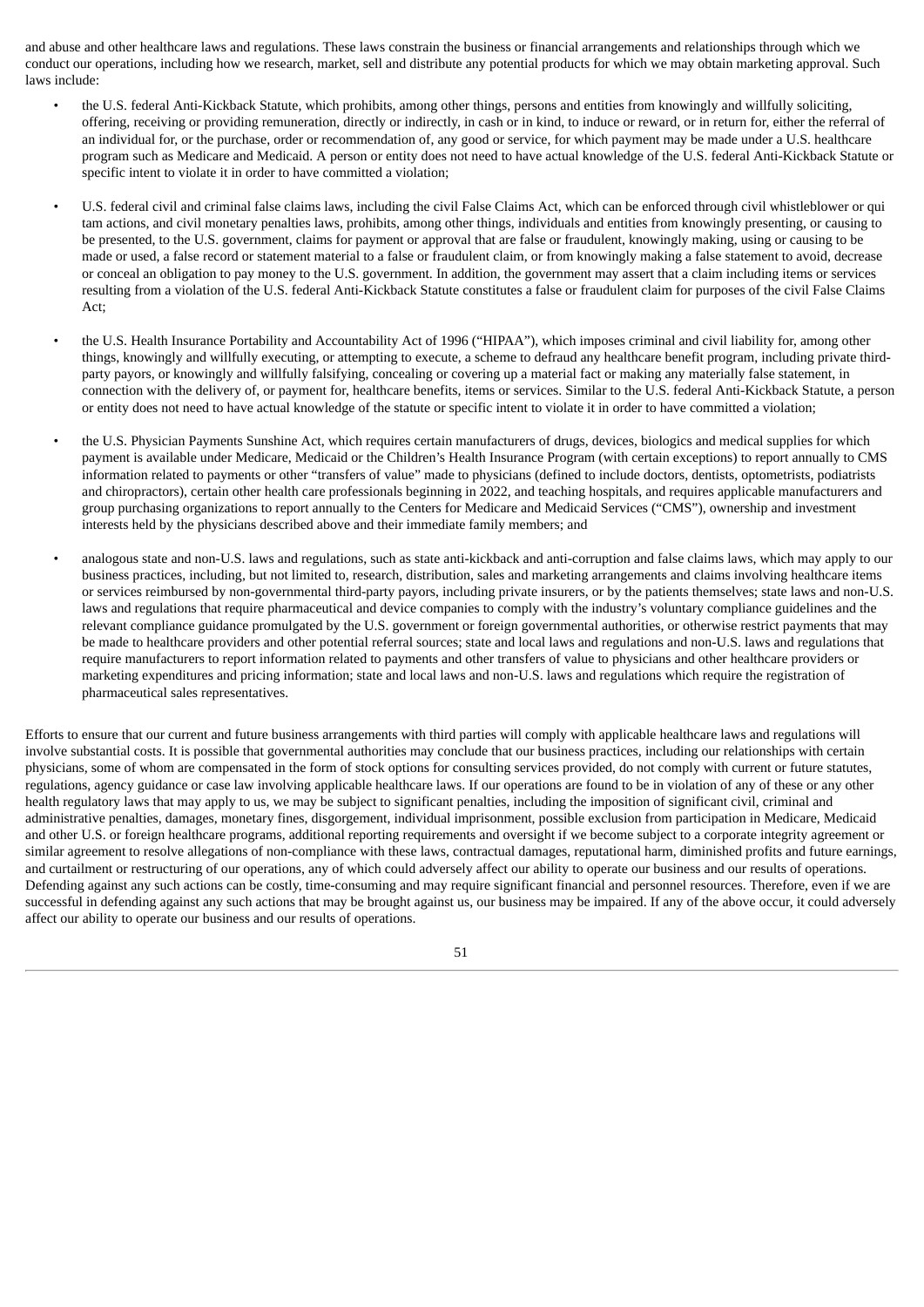# Actual or perceived failures to comply with applicable data protection, privacy and security laws, regulations, standards and other requirements, and the increasing use of social media, could adversely affect our business, results of operations, and financial condition.

The global data protection landscape is rapidly evolving, and we are or may become subject to numerous state, federal and foreign laws, requirements and regulations governing the collection, use, disclosure, retention, and security of personal data, such as information that we may collect in connection with clinical trials in the U.S. and abroad. Implementation standards and enforcement practices are likely to remain uncertain for the foreseeable future, and we cannot yet determine the impact future laws, regulations, standards, or perception of their requirements may have on our business. This evolution may create uncertainty in our business, affect our ability to operate in certain jurisdictions or to collect, store, transfer use and share personal information, necessitate the acceptance of more onerous obligations in our contracts, result in liability or impose additional costs on us. The cost of compliance with these laws, regulations and standards can be high and is likely to increase in the future. Any failure or perceived failure by us to comply with federal, state or foreign laws or regulation, our internal policies and procedures or our contracts governing our processing of personal information could result in negative publicity, government investigations and enforcement actions, claims by third parties and damage to our reputation, any of which could have a material adverse effect on our operations, financial performance and business.

As our operations and business grow, we may become subject to or affected by new or additional data protection laws and regulations and face increased scrutiny or attention from regulatory authorities. In the U.S., HIPAA, as amended by the Health Information Technology for Economic and Clinical Health Act of 2009 ("HITECH") and their implementing regulations, imposes, among other things, certain standards relating to the privacy, security, transmission and breach reporting of individually identifiable health information on covered entities (defined as health plans, health care clearinghouses and certain health care providers) and their respective business associates, individuals or entities that create, receive, maintain or transmit protected health information in connection with providing a service for or on behalf of a covered entity. HIPAA mandates the reporting of certain breaches of health information to HHS, affected individuals and if the breach is large enough, the media. Entities that are found to be in violation of HIPAA as the result of a breach of unsecured protected health information, a complaint about privacy practices or an audit by HHS, may be subject to significant civil, criminal and administrative fines and penalties and/or additional reporting and oversight obligations if required to enter into a resolution agreement and corrective action plan with HHS to settle allegations of HIPAA non-compliance. Even when HIPAA does not apply, according to the Federal Trade Commission or the FTC, failing to take appropriate steps to keep consumers' personal information secure constitutes unfair acts or practices in or affecting commerce in violation of Section 5(a) of the Federal Trade Commission Act. The FTC expects a company's data security measures to be reasonable and appropriate in light of the sensitivity and volume of consumer information it holds, the size and complexity of its business, and the cost of available tools to improve security and reduce vulnerabilities. Individually identifiable health information is considered sensitive data that merits stronger safeguards.

Certain states have also adopted comparable privacy and security laws and regulations, some of which may be more stringent than HIPAA. Such laws and regulations will be subject to interpretation by various courts and other governmental authorities, thus creating potentially complex compliance issues for us and our future customers and strategic partners. In addition, California recently enacted the California Consumer Privacy Act ("CCPA"), which went into effect on January 1, 2020. The CCPA creates individual privacy rights for California consumers and increases the privacy and security obligations of entities handling certain personal information. The CCPA provides for civil penalties for violations, as well as a private right of action for data breaches that is expected to increase data breach litigation. Further, the California Public Records Act ("CPRA"), recently passed in California. The CPRA will impose additional data protection obligations on covered businesses, including additional consumer rights processes, limitations on data uses, new audit requirements for higher risk data, and opt outs for certain uses of sensitive data. It will also create a new California data protection agency authorized to issue substantive regulations and could result in increased privacy and information security enforcement. The majority of the CPRA provisions are expected to go into effect on January 1, 2023. The CCPA, and the CPRA, may increase our compliance costs and potential liability, and many similar laws have been proposed at the federal level and in other states. In the event that we are subject to or affected by HIPAA, the CCPA, the CPRA or other domestic privacy and data protection laws, any liability from failure to comply with the requirements of these laws could adversely affect our financial condition.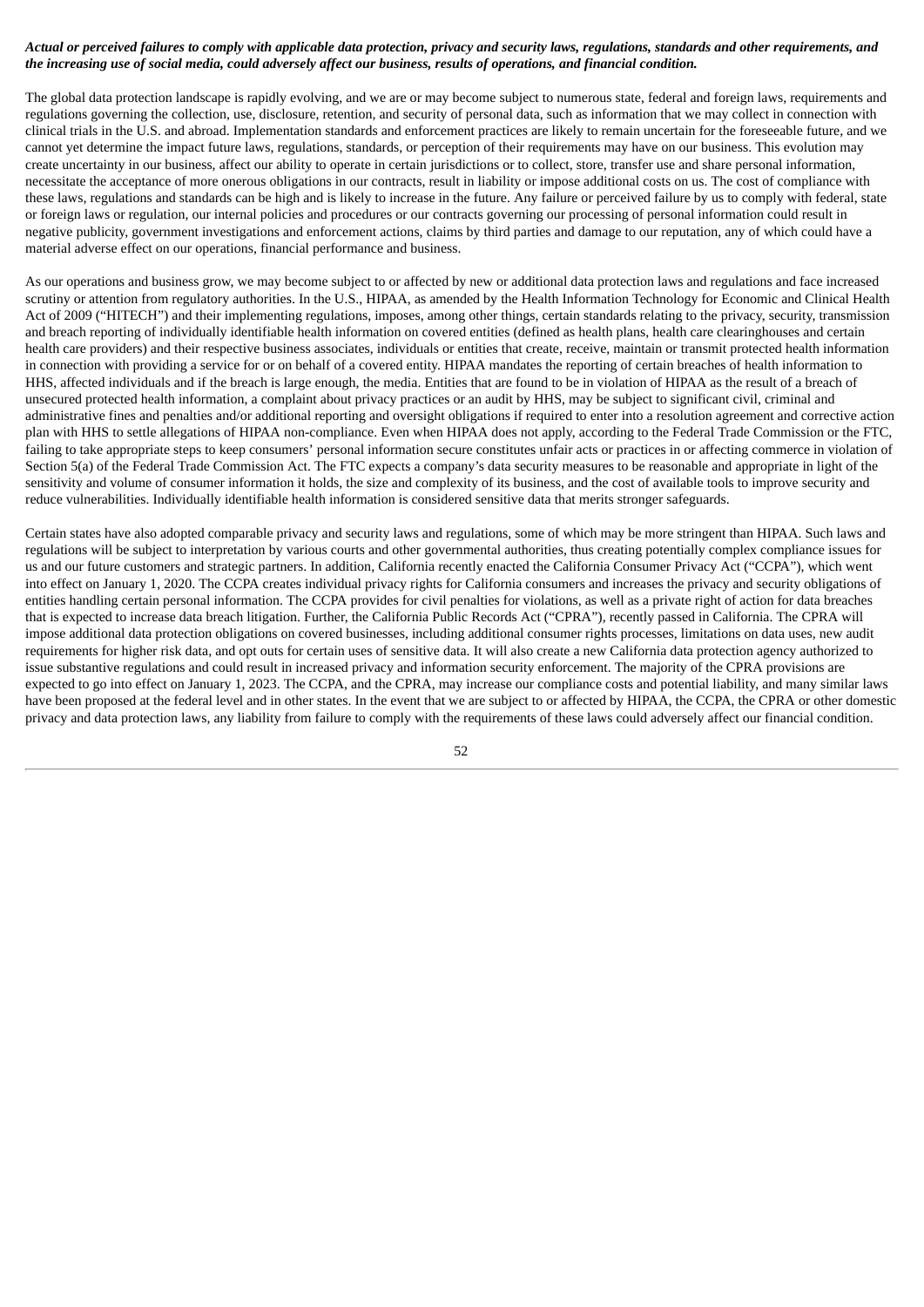In Europe, the GDPR, went into effect in May 2018 and introduces strict requirements for processing the personal data of individuals within the EEA. Companies that must comply with the GDPR face increased compliance obligations and risk, including more robust regulatory enforcement of data protection requirements. From January 1, 2021 we are subject to compliance with the GDPR and the UK GDPR, which, together with the amended UK Data Protection Act 2018, retains the GDPR in UK national law. The UK GDPR mirrors the fines under the GDPR, i.e., fines up to the greater of €20 million/ £17 million or 4% of global turnover. The relationship between the UK and the EU in relation to certain aspects of data protection law remains unclear, and it is unclear how UK data protection laws and regulations will develop in the medium to longer term, and how data transfers between EU member states will be regulated in the long run. Currently there is a four- to six-month grace period agreed in the EU and UK Trade and Cooperation Agreement, ending June 30, 2021 at the latest, whilst the parties discuss an adequacy decision. However, it is not clear whether (and when) an adequacy decision may be granted by the European Commission enabling data transfers from EU member states to the UK long term without additional measures. These changes will lead to additional costs and increase our overall risk exposure.

Recent legal developments in Europe have created complexity and uncertainty regarding transfers of personal data from the EEA and the UK to the U.S. Most recently, on July 16, 2020, the Court of Justice of the European Union ("CJEU") invalidated the EU-US Privacy Shield Framework, the Privacy Shield, under which personal data could be transferred from the EEA to US entities who had self-certified under the Privacy Shield scheme. While the CJEU upheld the adequacy of the standard contractual clauses (a standard form of contract approved by the European Commission as an adequate personal data transfer mechanism, and potential alternative to the Privacy Shield), it made clear that reliance on them alone may not necessarily be sufficient in all circumstances. Use of the standard contractual clauses must now be assessed on a case-by-case basis taking into account the legal regime applicable in the destination country, in particular applicable surveillance laws and rights of individuals and additional measures and/or contractual provisions may need to be put in place, however, the nature of these additional measures is currently uncertain. The CJEU went on to state that if a competent supervisory authority believes that the standard contractual clauses cannot be complied with in the destination country and the required level of protection cannot be secured by other means, such supervisory authority is under an obligation to suspend or prohibit that transfer.

These recent developments may require us to review and amend the legal mechanisms by which we make and/ or receive personal data transfers to/ in the U.S. As supervisory authorities issue further guidance on personal data export mechanisms, including circumstances where the standard contractual clauses cannot be used, and/or start taking enforcement action, we could suffer additional costs, complaints and/or regulatory investigations or fines, and/or if we are otherwise unable to transfer personal data between and among countries and regions in which we operate, it could affect the manner in which we provide our services, the geographical location or segregation of our relevant systems and operations, and could adversely affect our financial results.

Despite our efforts to monitor evolving social media communication guidelines and comply with applicable rules, there is risk that the use of social media by us or our employees to communicate about our product candidates or business may cause us to be found in violation of applicable requirements. In addition, our employees may knowingly or inadvertently make use of social media in ways that may not comply with our internal policies or other legal or contractual requirements, which may give rise to liability, lead to the loss of trade secrets or other intellectual property, or result in public exposure of personal information of our employees, clinical trial patients, customers and others. Our potential patient population may also be active on social media and use these platforms to comment on the effectiveness of, or adverse experiences with, our product candidates. Negative posts or comments about us or our product candidates on social media could seriously damage our reputation, brand image and goodwill.

Although we work to comply with applicable laws, regulations and standards, our contractual obligations and other legal obligations, these requirements are evolving and may be modified, interpreted and applied in an inconsistent manner from one jurisdiction to another, and may conflict with one another or other legal obligations with which we must comply. Any failure or perceived failure by us or our employees, representatives, contractors, consultants, CROs, collaborators, or other third parties to comply with such requirements or adequately address privacy and security concerns, even if unfounded, could result in additional cost and liability to us, damage our reputation, and adversely affect our business and results of operations.

We have received orphan drug designation for PBCAR0191 for the treatment of ALL and mantle cell lymphoma PBCAR20A for the treatment of MCL, and PBCAR269A for the treatment of multiple myeloma, and we may seek orphan drug designation for some or all of our other product candidates, but we may be unable to obtain such designations or to maintain the benefits associated with orphan drug designation, which may negatively impact our ability to develop or obtain regulatory approval for such product candidates and may reduce our revenue if we obtain such approval.

We may seek orphan drug designation for some or all of our product candidates in specific orphan indications in which there is a medically plausible basis for the use of these products. Under the Orphan Drug Act, the FDA may grant orphan designation to a drug or biologic intended to treat a rare disease or condition, defined as a disease or condition with a patient population of fewer than 200,000 in the United States, or a patient population greater than 200,000 in the United States when there is no reasonable expectation that the cost of developing and making available the drug or biologic in the United States will be recovered from sales in the United States for that drug or biologic. Orphan drug designation must be requested before submitting a BLA. In the United States, orphan drug designation entitles a party to financial incentives such as opportunities for grant funding towards clinical trial costs, tax

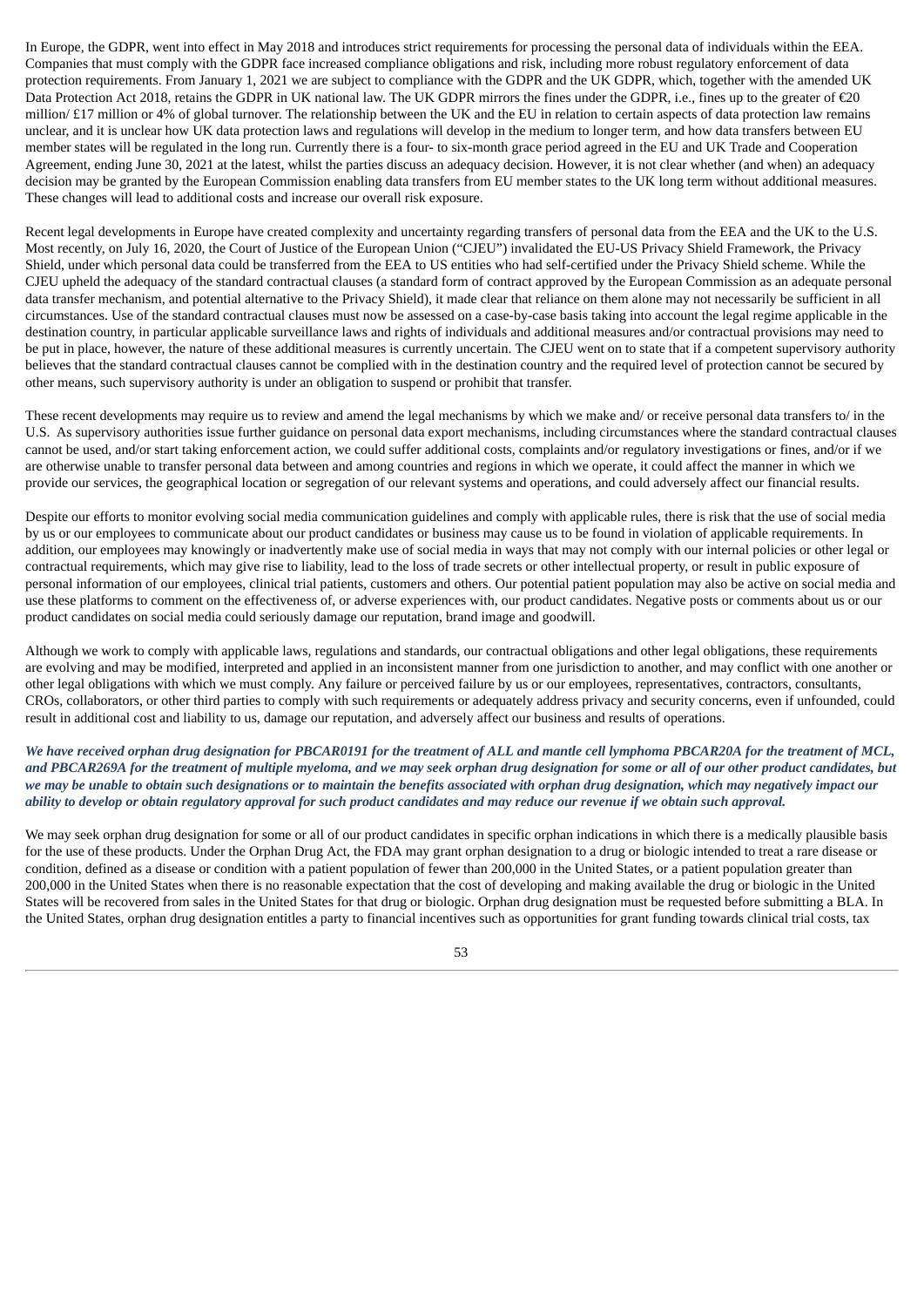advantages and user-fee waivers. After the FDA grants orphan drug designation, the generic identity of the drug and its potential orphan use are disclosed publicly by the FDA. Orphan drug designation does not convey any advantage in, or shorten the duration of, the regulatory review and approval process. Although we may seek orphan product designation for some or all of our other product candidates, we may never receive such designations.

If a product that has orphan drug designation subsequently receives the first FDA approval for a particular active ingredient for the disease for which it has such designation, the product is entitled to orphan product exclusivity, which means that the FDA may not approve any other applications, including a BLA, to market the same biologic for the same indication for seven years, except in limited circumstances such as a showing of clinical superiority to the product with orphan product exclusivity or if FDA finds that the holder of the orphan drug exclusivity has not shown that it can ensure the availability of sufficient quantities of the orphan drug to meet the needs of patients with the disease or condition for which the drug was designated. Even if we or our collaborators obtain orphan drug designation for a product candidate, we may not be the first to obtain marketing approval for any particular orphan indication due to the uncertainties associated with developing pharmaceutical products. Exclusive marketing rights in the United States may be limited if we or our collaborators seek approval for an indication broader than the orphan designated indication and may be lost if the FDA later determines that the request for designation was materially defective or if the manufacturer is unable to assure sufficient quantities of the product to meet the needs of patients with the rare disease or condition. Further, even if a product obtains orphan drug exclusivity, that exclusivity may not effectively protect the product from competition because different drugs with different active moieties can be approved for the same condition. Even after an orphan drug is approved, the FDA can subsequently approve the same drug with the same active moiety for the same condition if the FDA concludes that the later drug is safer, more effective, or makes a major contribution to patient care. Furthermore, the FDA can waive orphan exclusivity if we or our collaborators are unable to manufacture sufficient supply of the product.

Similarly, in the EU, a medicinal product may receive orphan designation under Article 3 of Regulation (EC) 141/2000. This applies to products that are intended for a life-threatening or chronically debilitating condition and either (1) such condition affects not more than five in 10,000 persons in the EU when the application is made, or (2) the product, without the benefits derived from orphan status, would be unlikely to generate sufficient returns in the EU to justify the necessary investment. Moreover, in order to obtain orphan designation in the EU it is necessary to demonstrate that there exists no satisfactory method of diagnosis, prevention or treatment of such condition authorized for marketing in the EU or, if such a method exists, the product will be of significant benefit to those affected by the condition. In the EU, orphan medicinal products are eligible for financial incentives such as reduction of fees or fee waivers and applicants can benefit from specific regulatory assistance and scientific advice. Products receiving orphan designation in the EU can receive 10 years of market exclusivity, during which time no similar medicinal product for the same indication may be placed on the market. An orphan product can also obtain an additional two years of market exclusivity in the EU for pediatric studies. However, the 10-year market exclusivity may be reduced to six years if, at the end of the fifth year, it is established that the product no longer meets the criteria for orphan designation—for example, if the product is sufficiently profitable not to justify maintenance of market exclusivity. Additionally, marketing authorization may be granted to a similar product for the same indication at any time if:

- the second applicant can establish that its product, although similar, is safer, more effective or otherwise clinically superior;
- the first applicant consents to a second orphan medicinal product application; or
- the first applicant cannot supply enough orphan medicinal product.

If we or our collaborators do not receive or maintain orphan drug designation for product candidates for which we seek such designation, it could limit our ability to realize revenues from such product candidates.

### We have received and may continue to seek fast track designation, and may seek breakthrough therapy designation, Regenerative Medicine Advanced Therapy ("RMAT") designation, or priority review from the FDA or access to the PRIME scheme from the EMA for some or all of our product candidates, but we may not receive such designations, and even if we do, it may not lead to a faster development or regulatory review or approval *process, and will not increase the likelihood that such product candidates will receive marketing approval.*

We have received fast track designation for PBCAR0191 for the treatment of B-ALL as well as PBCAR269A for R/R multiple myeloma. We may continue to seek fast track designation and may also seek breakthrough therapy designation, RMAT designation or priority review from the FDA, or access to the PRIME scheme from the EMA for some or all of our product candidates. If a drug is intended for the treatment of a serious or life-threatening condition or disease, and nonclinical or clinical data demonstrate the potential to address an unmet medical need, the product may qualify for FDA fast track designation, for which sponsors must apply. The FDA has broad discretion whether or not to grant this designation. If granted, fast track designation makes a drug eligible for more frequent interactions with FDA to discuss the development plan and clinical trial design, as well as rolling review of the application, which means that the company can submit completed sections of its marketing application for review prior to completion of the entire submission. Products with fast track designation may also be eligible for accelerated approval and priority review, if the relevant criteria are met.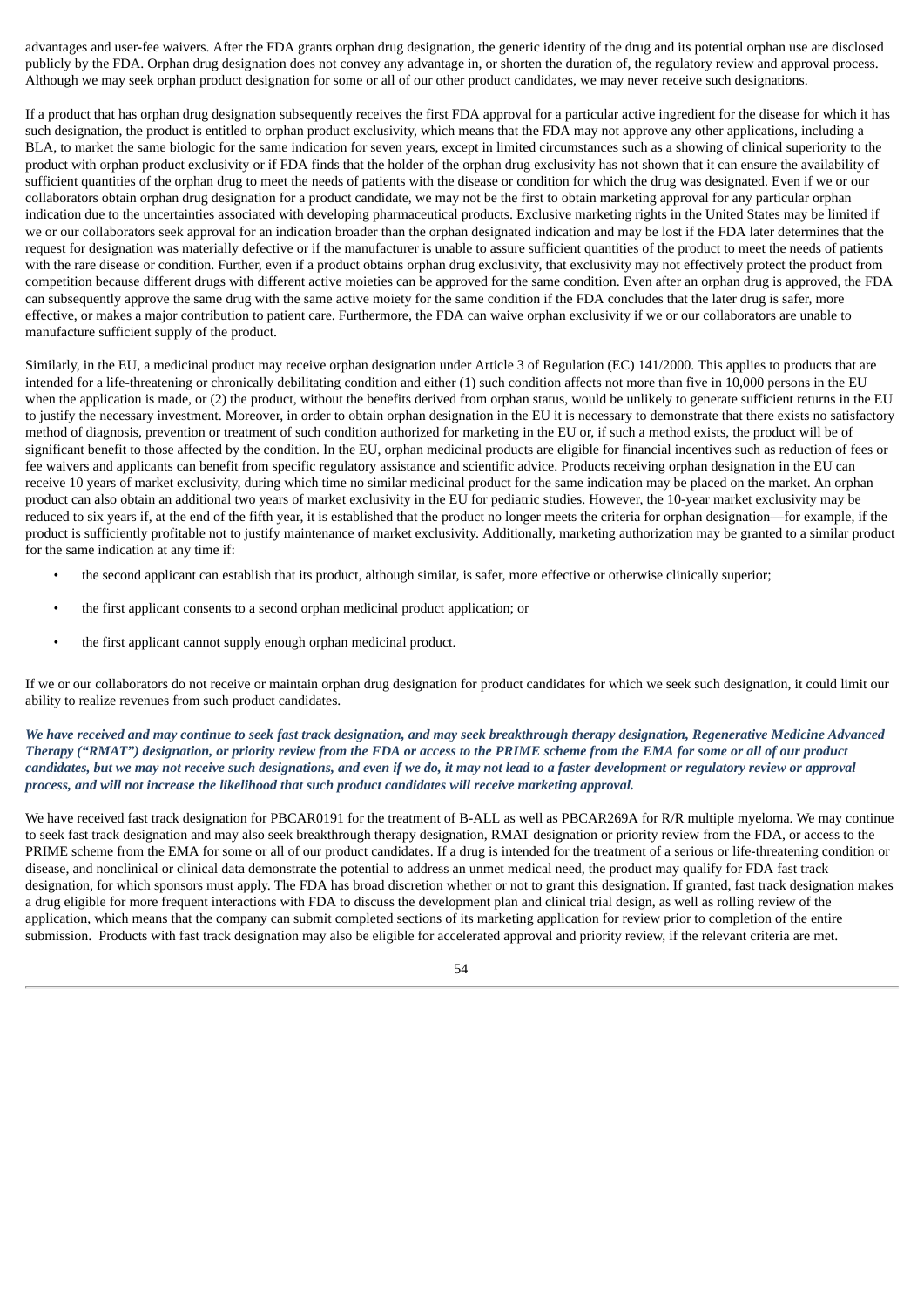Breakthrough therapy designation is intended to expedite the development and review of product candidates that treat serious or life-threatening diseases when "preliminary clinical evidence indicates that the drug may demonstrate substantial improvement over existing therapies on one or more clinically significant endpoints, such as substantial treatment effects observed early in clinical development." The designation of a product candidate as a breakthrough therapy provides the same potential benefits as a fast track designation, with more intensive FDA guidance on an efficient development program and an organizational commitment at FDA involving senior managers.

A company may also request RMAT designation of its product candidate, which designation may be granted if the drug meets the following criteria: (1) it qualifies as a RMAT, which is defined as a cell therapy, therapeutic tissue engineering product, human cell and tissue product, or any combination product using such therapies or products, with limited exceptions; (2) it is intended to treat, modify, reverse, or cure a serious or life-threatening disease or condition; and (3) preliminary clinical evidence indicates that the drug has the potential to address unmet medical needs for such a disease or condition. Like breakthrough therapy designation, RMAT designation provides potential benefits that include more frequent meetings with FDA to discuss the development plan for the product candidate, and potential eligibility for rolling review and priority review. Products granted RMAT designation may also be eligible for accelerated approval on the basis of a surrogate or intermediate endpoint reasonably likely to predict long-term clinical benefit, or reliance upon data obtained from a meaningful number of sites, including through expansion to additional sites. RMAT- designated products that receive accelerated approval may, as appropriate, fulfill their post-approval requirements through the submission of clinical evidence, clinical studies, patient registries, or other sources of real world evidence (such as electronic health records); through the collection of larger confirmatory data sets; or via post-approval monitoring of all patients treated with such therapy prior to approval of the therapy.

PRIME is a scheme provided by the EMA to enhance support for the development of medicines that target an unmet medical need. To qualify for PRIME, product candidates require early clinical evidence that the therapy has the potential to offer a therapeutic advantage over existing treatments or benefits patients without treatment options. Among the benefits of PRIME are the appointment of a rapporteur to provide continuous support and help build knowledge ahead of a marketing authorization application, early dialogue and scientific advice at key development milestones, and the potential to qualify products for accelerated review earlier in the application process.

Based on legislation adopted late in 2007, the EMA established an additional regulatory designation for products classified as an advanced therapy medicinal product (ATMP). The ATMP classification offers sponsors a variety of benefits similar to those associated with the PRIME scheme, including scientific and regulatory guidance, additional opportunities for dialogue with regulators, and presubmission review and certification of the CMC and nonclinical data proposed for submission in a forthcoming MA applications for micro-, small-, or medium-sized enterprises. To qualify for this designation, product candidates intended for human use must be based on gene therapy, somatic cell therapy, or tissue engineered therapy (i.e., engineered cells or tissues intended to regenerate, replace or repair human tissue).

There is no assurance that we will obtain additional fast track designation, or that we will obtain breakthrough therapy designation, RMAT designation or access to PRIME or ATMP for any of our product candidates. Fast track designation, breakthrough therapy designation, RMAT designation and PRIME and ATMP eligibility do not change the standards for product approval, and there is no assurance that any such designation or eligibility will result in expedited review or approval or that the approved indication will not be narrower than the indication covered by the fast track designation, breakthrough therapy designation, RMAT designation or PRIME or ATMP eligibility. Additionally, fast track designation, breakthrough therapy designation, RMAT designation and access to PRIME or ATMP can each be revoked if the criteria for eligibility cease to be met as clinical data emerges.

### If the product candidates that we or our collaborators may develop receive regulatory approval in the United States or another jurisdiction, they may never receive approval in other jurisdictions, which would limit market opportunities for such product candidate and adversely affect our business.

Approval of a product candidate in the United States by the FDA or by the requisite regulatory agencies in any other jurisdiction does not ensure approval of such product candidate by regulatory authorities in other countries or jurisdictions. The approval process varies among countries and may limit our or our collaborators' ability to develop, manufacture, promote and sell product candidates internationally. Failure to obtain marketing approval in international jurisdictions would prevent the product candidates from being marketed outside of the jurisdictions in which regulatory approvals have been received. In order to market and sell product candidates in the EU and many other jurisdictions, we and our collaborators must obtain separate marketing approvals and comply with numerous and varying regulatory requirements. The approval procedure varies among countries and may involve additional preclinical studies or clinical trials both before and after approval. In many countries, any product candidate for human use must be approved for reimbursement before it can be approved for sale in that country. In some cases, the intended price for such product is also subject to approval. Further, while regulatory approval of a product candidate in one country does not ensure approval in any other country, a failure or delay in obtaining regulatory approval in one country may have a negative effect on the regulatory approval process in others. If we or our collaborators fail to comply with the regulatory requirements in international markets or to obtain all required

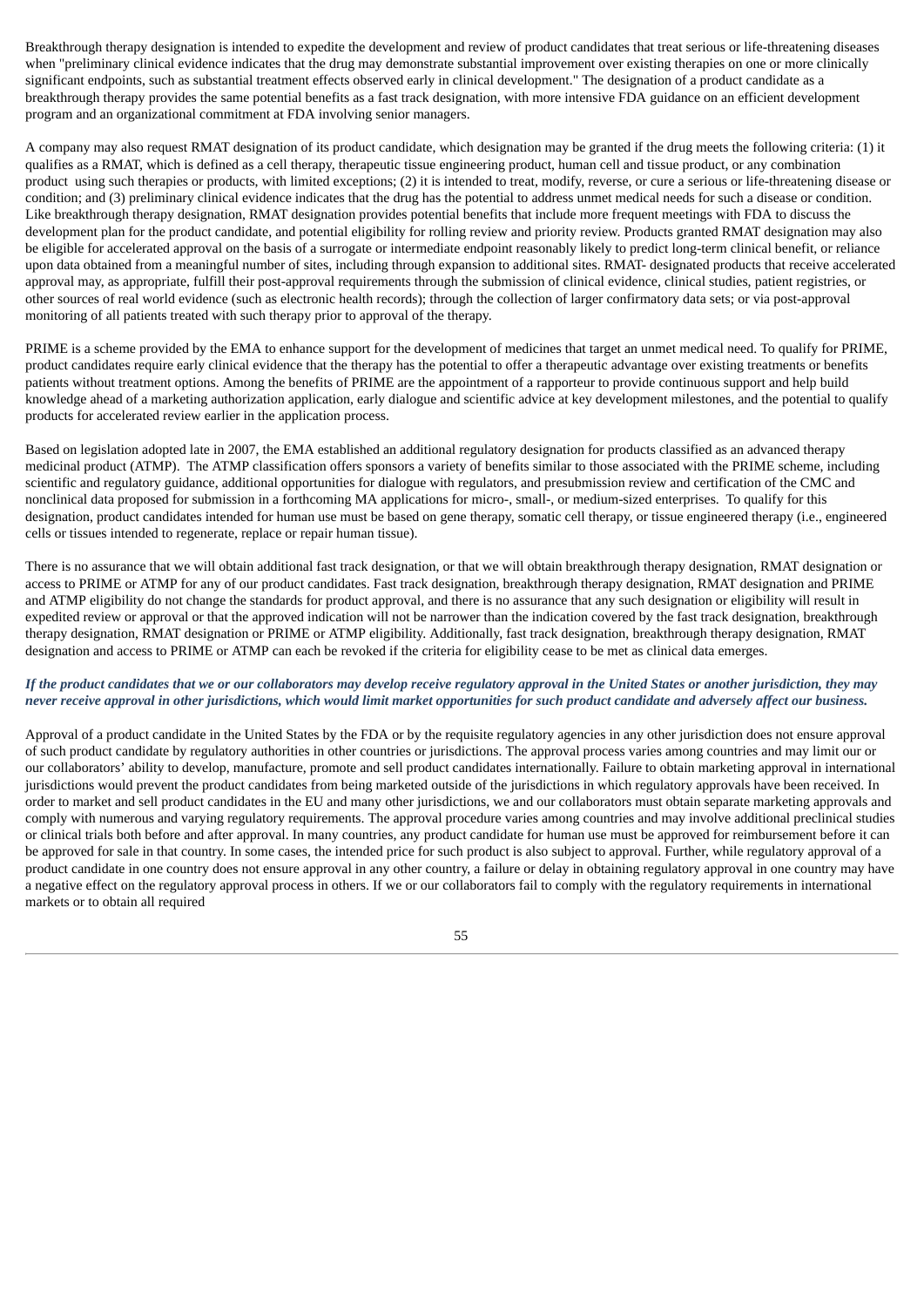marketing approvals, the target market for a particular potential product will be reduced, which would limit our ability to realize the full market potential for the product and adversely affect our business.

## Current and future legislation may increase the difficulty and cost for us to obtain marketing approval of and commercialize any product candidates we *or our collaborators develop and may adversely affect the prices for such product candidates.*

In the United States and certain non-U.S. jurisdictions, there have been, and we expect there will continue to be, a number of legislative and regulatory changes and proposed changes regarding the healthcare system that could, among other things, prevent or delay marketing approval of our product candidates, restrict or regulate post-approval activities and affect our or our collaborators' ability to profitably sell any product candidates that obtain marketing approval.

For example, in March 2010, the Patient Protection and Affordable Care Act, as amended by the Health Care and Education Reconciliation Act, collectively the Affordable Care Act, was enacted in the United States. Among the provisions of the Affordable Care Act of importance to our product candidates, the Affordable Care Act established an annual, nondeductible fee on any entity that manufactures or imports specified branded prescription drugs and biologic agents; increased the statutory minimum rebates a manufacturer must pay under the Medicaid Drug Rebate Program, extended manufacturers' Medicaid rebate liability to covered drugs dispensed to individuals who are enrolled in Medicaid managed care organizations, expanded eligibility criteria for Medicaid programs, expanded the entities eligible for discounts under the Public Health program, addressed a new methodology by which rebates owed by manufacturers under the Medicaid Drug Rebate Program are calculated for drugs that are inhaled, infused, instilled, implanted or injected, created a new Medicare Part D coverage gap discount program, in which manufacturers must now agree to offer 70% point-of-sale discounts off negotiated prices of applicable brand drugs to eligible beneficiaries during their coverage gap period, as a condition for the manufacturer's outpatient drugs to be covered under Medicare Part D, and created a licensure framework for follow-on biologic products.

Since its enactment, there have been judicial, executive and Congressional challenges to certain aspects of the Affordable Care Act. The U.S. Supreme Court is currently reviewing the constitutionality of the Affordable Care Act in its entirety, although it is unclear when or how the Supreme Court will rule.

In addition, other legislative changes have been proposed and adopted since the Affordable Care Act was enacted. On August 2, 2011, the Budget Control Act of 2011 was signed into law, which, among other things, included reductions to Medicare payments to providers of 2% per fiscal year, which went into effect on April 1, 2013 and, due to subsequent legislative amendments to the statute, will remain in effect through 2030, with the exception of a temporary suspension from May 1, 2020 through December 31, 2021, unless additional Congressional action is taken. On January 2, 2013, the American Taxpayer Relief Act of 2012 was signed into law, which, among other things, reduced Medicare payments to several providers, including hospitals, and increased the statute of limitations period for the government to recover overpayments to providers from three to five years.

Further, there has been heightened governmental scrutiny recently over pharmaceutical pricing practices in light of the rising cost of prescription drugs and biologics. Such scrutiny has resulted in several Congressional inquiries and proposed and enacted federal and state legislation designed to, among other things, bring more transparency to product pricing, review the relationship between pricing and manufacturer patient programs, and reform government program reimbursement methodologies, rebates and price negotiation for pharmaceutical products. The probability of success of any previously announced policies under the Trump administration and their impact on the United States prescription drug marketplace is unknown, particularly in light of the Biden administration. At the state level, legislatures have increasingly passed legislation and implemented regulations designed to control pharmaceutical product and medical device pricing, including price or patient reimbursement constraints, discounts, restrictions on certain product access and marketing cost disclosure and transparency measures, and, in some cases, designed to encourage importation from other countries and bulk purchasing. In addition, regional healthcare authorities and individual hospitals are increasingly using bidding procedures to determine what pharmaceutical products and medical devices to purchase and which suppliers will be included in their prescription drug and other healthcare programs.

We expect that other healthcare reform measures that may be adopted in the future, may result in more rigorous coverage criteria, new payment methodologies and in additional downward pressure on the price that we or our collaborators may receive for any approved or cleared product. Any reduction in reimbursement from Medicare or other government programs may result in a similar reduction in payments from private payors. We cannot predict the likelihood, nature or extent of government regulation that may arise from future legislation or administrative action, either in the United States or abroad. If we or our collaborators are slow or unable to adapt to new requirements or policies, or if we or our collaborators are not able to maintain regulatory compliance, any of our product candidates may lose any regulatory approval that may have been obtained and we may not achieve or sustain profitability, which would adversely affect our business.

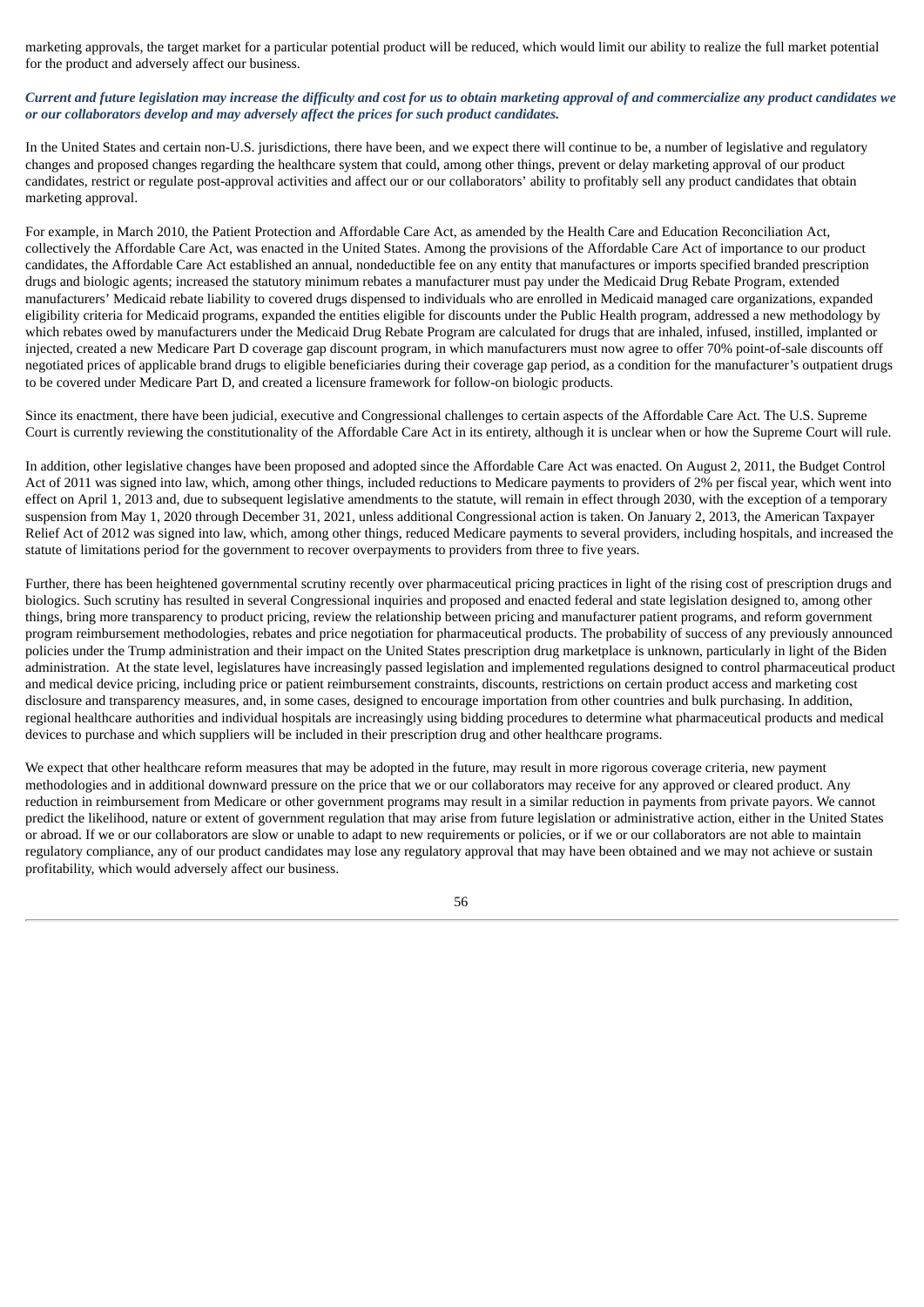# Even if we obtain reaulatory approval for any products that we develop alone or with collaborators, such products will remain subject to onaoina *regulatory requirements, which may result in significant additional expense.*

Even if products we develop alone or with collaborators receive regulatory approval, they will be subject to ongoing regulatory requirements for manufacturing, labeling, packaging, distribution, storage, advertising, promotion, sampling, record-keeping and submission of safety and other post-market information, among other things. Any regulatory approvals received for such products may also be subject to limitations on the approved indicated uses for which they may be marketed or to the conditions of approval, or contain requirements for potentially costly post-marketing testing and surveillance studies. For example, the holder of an approved BLA in the United States is obligated to monitor and report adverse events and any failure of a product to meet the specifications in the BLA. FDA guidance advises that patients treated with some types of gene therapy undergo follow-up observations for potential adverse events for as long as 15 years. Similarly, in the EU, pharmacovigilance obligations are applicable to all medicinal products. In addition to those, holders of a marketing authorization for gene or cell therapy products must detail, in their application, the measures they envisage to ensure follow-up of the efficacy and safety of these products. In cases of particular concern, marketing authorization holders for gene or cell therapy products in the EU may be required to design a risk management system with a view to identifying, preventing or minimizing risks and may be obliged to carry out post-marketing studies. In the United States, the holder of an approved BLA must also submit new or supplemental applications and obtain FDA approval for certain changes to the approved product, product labeling or manufacturing process. Similar provisions apply in the EU. Advertising and promotional materials must comply with FDA rules and are subject to FDA review, in addition to other potentially applicable federal and state laws. Similarly, in the EU any promotion of medicinal products is highly regulated and, depending on the specific jurisdiction involved, may require prior vetting by the competent national regulatory authority.

In addition, product manufacturers and their facilities are subject to payment of user fees and continual review and periodic inspections by the FDA and other regulatory authorities for compliance with cGMP requirements and adherence to commitments made in the BLA or foreign marketing application. If we, our collaborators or a regulatory agency discovers previously unknown problems with a product such as adverse events of unanticipated severity or frequency or problems with the facility where the product is manufactured or disagrees with the promotion, marketing or labeling of that product, a regulatory agency may impose restrictions relative to that product, the manufacturing facility or us or our collaborators, including requiring recall or withdrawal of the product from the market or suspension of manufacturing.

Moreover, if any of our product candidates are approved, our product labeling, advertising, promotion and distribution will be subject to regulatory requirements and continuing regulatory review. The FDA strictly regulates the promotional claims that may be made about drug products. In particular, a product may not be promoted for uses that are not approved by the FDA as reflected in the product's approved labeling.

If we or our collaborators fail to comply with applicable regulatory requirements following approval of any potential products we may develop, authorities may:

- issue an untitled enforcement letter or a warning letter asserting a violation of the law;
- seek an injunction, impose civil and criminal penalties, and impose monetary fines, restitution or disgorgement of profits or revenues;
- suspend or withdraw regulatory approval:
- suspend or terminate any ongoing clinical trials or implement requirements to conduct post-marketing studies or clinical trials;
- refuse to approve a pending BLA or comparable foreign marketing application (or any supplements thereto) submitted by us or our collaborators;
- restrict the labeling, marketing, distribution, use or manufacturing of products;
- seize or detain products or otherwise require the withdrawal or recall of products from the market;
- refuse to approve pending applications or supplements to approved applications that we or our collaborators submit;
- refuse to permit the import or export of products; or
- refuse to allow us or our collaborators to enter into government contracts.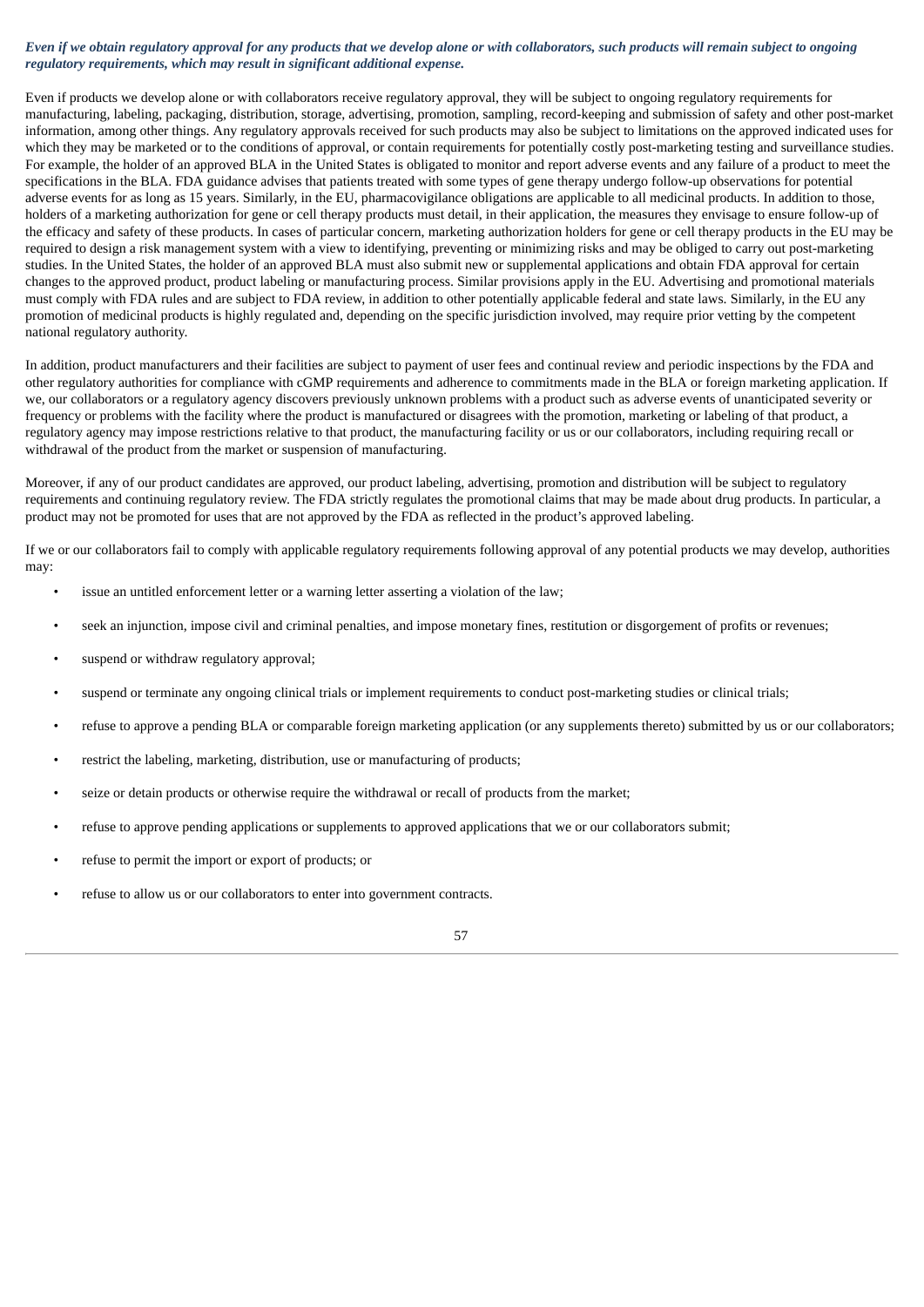Any government investigation of alleged violations of law could require us to expend significant time and resources in response and could generate negative publicity. The occurrence of any event or penalty described above may inhibit our or our collaborators' ability to commercialize products and our ability to generate revenues.

In addition, the FDA's policies, and policies of foreign regulatory agencies, may change, and additional regulations may be enacted that could prevent, limit or delay regulatory approval of product candidates. We cannot predict the likelihood, nature or extent of government regulation that may arise from future legislation or administrative or executive action, either in the United States or abroad. For example, the results of the 2020 Presidential election and recent change in administration may impact our business and industry. The Trump administration, for example, took several executive actions, including the issuance of a number of Executive Orders, that could impose significant burdens on, or otherwise materially delay, the FDA's ability to engage in routine oversight activities such as implementing statutes through rulemaking, issuance of guidance and review and approval of marketing applications. It is difficult to predict whether or how these requirements will be implemented or whether they will be rescinded or replaced under the Biden Administration. The policies and priorities of the Biden administration are unknown and could materially impact the regulation governing our products. If we or our collaborators are slow or unable to adapt to changes in existing requirements or the adoption of new requirements, or if we or our collaborators are unable to maintain regulatory compliance, marketing approval that has been obtained may be lost and we may not achieve or sustain profitability.

# Disruptions at the FDA and other government agencies caused by funding shortages or global health concerns could hinder their ability to hire, retain or deploy key leadership and other personnel, or otherwise prevent new or modified products from being developed, approved or commercialized in a *timely manner or at all, which could negatively impact our business.*

The ability of the FDA to review and approve new products can be affected by a variety of factors, including government budget and funding levels, statutory, regulatory and policy changes, the FDA's ability to hire and retain key personnel and accept the payment of user fees, and other events that may otherwise affect the FDA's ability to perform routine functions. Average review times at the FDA have fluctuated in recent years as a result. In addition, government funding of other government agencies that fund research and development activities is subject to the political process, which is inherently fluid and unpredictable. Disruptions at the FDA and other agencies may also slow the time necessary for new biologics or modifications to approved biologics to be reviewed and/or approved by necessary government agencies, which would adversely affect our business. For example, over the last several years, including for 35 days beginning on December 22, 2018, the U.S. government has shut down several times and certain regulatory agencies, such as the FDA, have had to furlough critical FDA employees and stop critical activities.

Separately, in response to the COVID-19 pandemic, on March 10, 2020 the FDA announced its intention to postpone most inspections of foreign manufacturing facilities and products. Subsequently, on March 18, 2020 the FDA temporarily postponed routine surveillance inspections of domestic manufacturing facilities. Subsequently, on July 10, 2020, the FDA announced its intention to resume certain on-site inspections of domestic manufacturing facilities subject to a risk-based prioritization system. The FDA intends to use this risk-based assessment system to identify the categories of regulatory activity that can occur within a given geographic area, ranging from mission critical inspections to resumption of all regulatory activities. Additionally, on April 15, 2021, the FDA issued a guidance document in which the FDA described its plans to conduct voluntary remote interactive evaluations of certain drug manufacturing facilities and clinical research sites. According to the guidance, the FDA intends to request such remote interactive evaluations in situations where an in-person inspection would not be prioritized, deemed mission-critical, or where direct inspection is otherwise limited by travel restrictions, but where the FDA determines that remote evaluation would be appropriate. Regulatory authorities outside the United States may adopt similar restrictions or other policy measures in response to the COVID-19 pandemic. If a prolonged government shutdown occurs, or if global health concerns continue to prevent the FDA or other regulatory authorities from conducting their regular inspections, reviews or other regulatory activities, it could significantly impact the ability of the FDA or other regulatory authorities to timely review and process our regulatory submissions, which could have a material adverse effect on our business.

# Even if any product we develop alone or with collaborators receives marketing approval, such product may fail to achieve the dearee of market acceptance by physicians, patients, healthcare payors and others in the medical community necessary for commercial success.

The commercial success of any potential therapeutic products we develop alone or with collaborators will depend upon their degree of market acceptance by physicians, patients, third-party payors and others in the medical community. Even if any potential therapeutic products we develop alone or with collaborators receive marketing approval, they may nonetheless fail to gain sufficient market acceptance by physicians, patients, healthcare payors and others in the medical community. The degree of market acceptance of any product we develop alone or with collaborators, if approved for commercial sale, will depend on a number of factors, including:

- the efficacy and safety of such product as demonstrated in clinical trials;
- the prevalence and severity of any side effects;
- the clinical indications for which the product is approved by FDA, the EMA or other regulatory authorities;

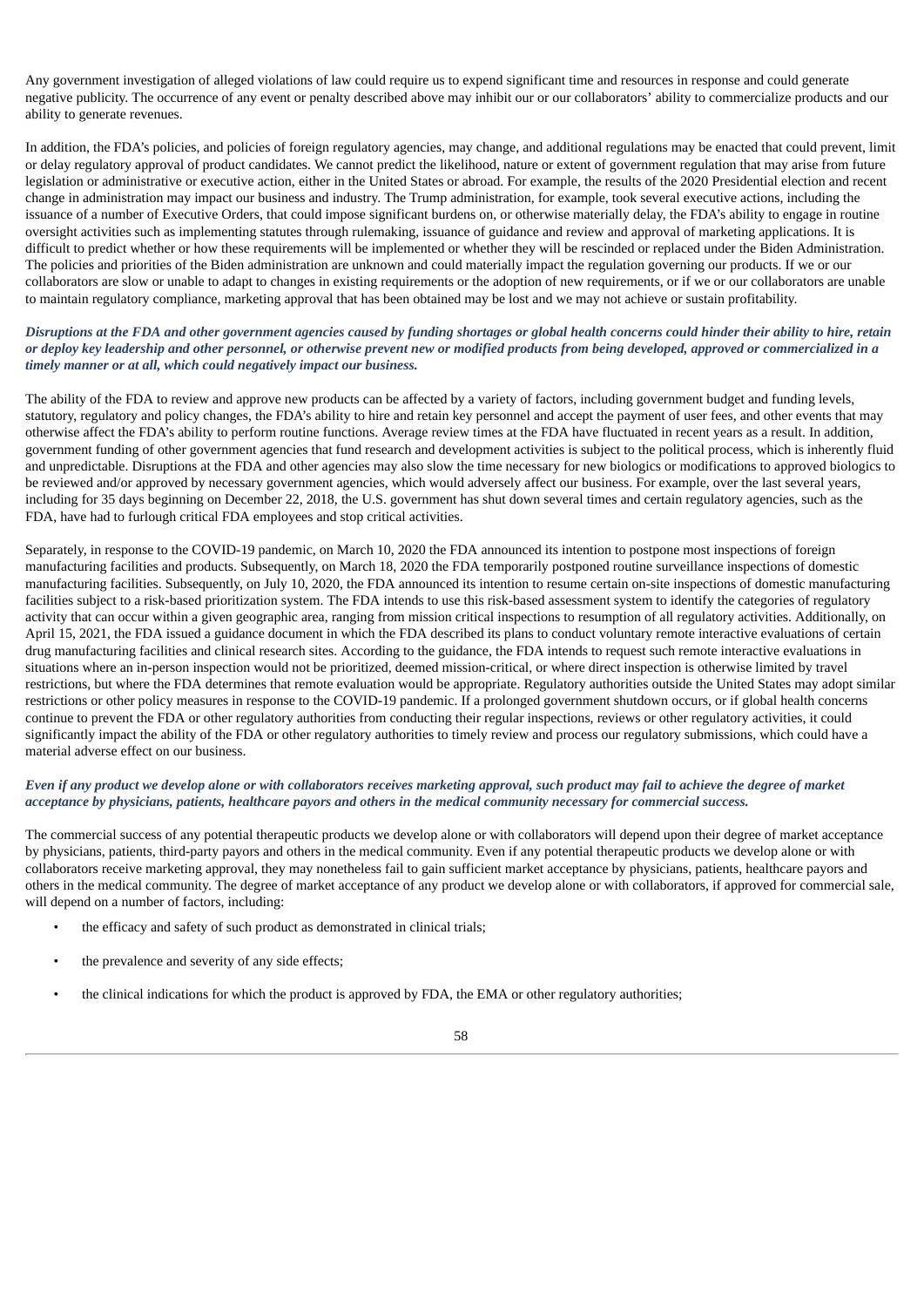- product labeling or product insert requirements of the FDA, the EMA or other regulatory authorities, including any limitations or warnings contained in a product's approved labeling;
- public attitudes regarding genome editing technologies;
- our and any collaborators' ability to educate the medical community about the safety and effectiveness of the product;
- the willingness of the target patient population to try new therapies and of physicians to prescribe these therapies, as well as their willingness to accept a therapeutic intervention that involves the editing of the patient's genome;
- the potential and perceived advantages compared to alternative treatments;
- convenience and ease of administration compared to alternative treatments;
- any restrictions on the use of such product together with other treatments or products;
- market introduction of competitive products;
- publicity concerning such product or competing products and treatments;
- the ability to offer such product for sale at a competitive price;
- the strength of marketing and distribution support; and
- sufficient third-party coverage and adequate reimbursement.

If any products we develop alone or with collaborators do not achieve an adequate level of acceptance, we may not generate significant product revenues, and we may not become profitable.

## If we are unable to establish sales and marketing capabilities or enter into agreements with third parties to sell and market any products we develop alone or with collaborators, the commercialization of such products may not be successful if and when they are approved.

We do not have a sales or marketing infrastructure and have no experience in the sale, marketing or distribution of biopharmaceutical or other commercial products. To achieve commercial success for any approved products for which we retain sales and marketing responsibilities, we must either develop a sales and marketing organization or outsource these functions to third parties. In the future, we may choose to build a focused sales, marketing and commercial support infrastructure to sell, or participate in sales activities with our collaborators for, certain product candidates if and when they are approved.

There are risks involved with both establishing our own commercial capabilities and entering into arrangements with third parties to perform these services. For example, restricted or closed distribution channels may make it difficult to distribute products to segments of the patient population, and the lack of complementary medicines to be offered by sales personnel may put us at a competitive disadvantage relative to companies with more extensive product lines.

Recruiting and training a sales force or reimbursement specialists are expensive and time consuming and could delay any product launch. If the commercial launch of a product for which we recruit a sales force and establish marketing and other commercialization capabilities is delayed or does not occur for any reason, we would have prematurely or unnecessarily incurred these commercialization expenses, and our investment would be lost if we cannot retain or reposition our commercialization personnel. Factors that may inhibit our efforts to commercialize products on our own include:

- unforeseen costs and expenses associated with creating an independent commercialization organization;
- our inability to recruit, train, retain and effectively manage adequate numbers of effective sales, marketing, customer service and other support personnel, including for reimbursement or medical affairs;
- the inability of sales personnel to educate adequate numbers of physicians on the benefits of our future medicines; and
- the inability of reimbursement professionals to negotiate arrangements for formulary access, reimbursement and other acceptance by payors.

If we choose to enter into arrangements with third parties to perform sales, marketing, commercial support or distribution services, we may not be successful in entering into such arrangements or may be unable to do so on terms that are favorable to us. Entering into such third-party arrangements may subject us to a variety of risks, including:

- product revenues or profitability to us being lower than if we were to market and sell any products we or our collaborators may develop ourselves;
- our inability to exercise direct control over sales and marketing activities and personnel;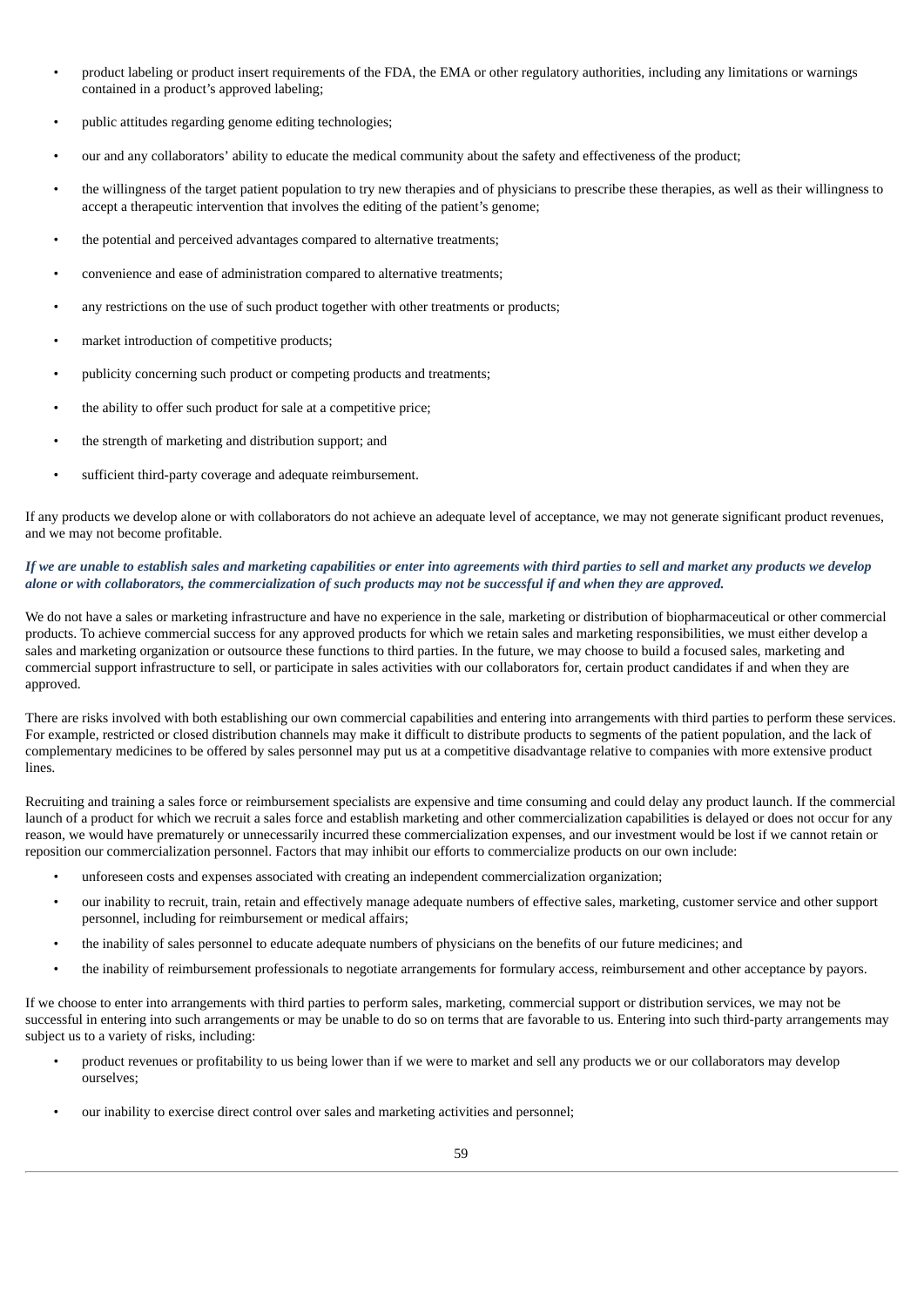- failure of the third parties to devote necessary resources and attention to, or other inability to, sell and market any products we or our collaborators may develop;
- potential disputes with third parties concerning sales and marketing expenses, calculation of royalties and sales and marketing strategies; and
- unforeseen costs and expenses associated with sales and marketing.

If we do not establish effective commercialization capabilities, either on our own or in collaboration with third parties, we will not be successful in commercializing any of our product candidates that may receive approval.

# If the market opportunities for any products we develop alone or with collaborators are smaller than our estimates, or if we are unable to successfully *identify enough patients, our revenues may be adversely affected.*

We focus some of our research and product development on treatments for rare genetic diseases. Our and our collaborators' projections of both the number of people who have these diseases, as well as the subset of people with these diseases who have the potential to benefit from treatment with product candidates we may develop, are based on estimates. These estimates may prove to be incorrect, and new studies may change the estimated incidence or prevalence of these diseases. The number of patients in the United States, Europe and elsewhere may turn out to be lower than expected, and patients may not be amenable to treatment with products that we may develop alone or with collaborators, or may become increasingly difficult to identify or gain access to, any of which would decrease our ability to realize revenue from any such products for such diseases.

# The successful commercialization of potential products will depend in part on the extent to which governmental authorities and health insurers establish coverage, and the adequacy of reimbursement levels and pricing policies, and failure to obtain or maintain coverage and adequate reimbursement for any potential products that may receive approval, could limit marketability of those products and decrease our ability to generate *revenue.*

The availability of coverage and adequacy of reimbursement by government healthcare programs such as Medicare and Medicaid, private health insurers and other third-party payors is essential for most patients to be able to afford prescription medications such as the potential therapeutic products we develop alone or with collaborators. The ability to achieve acceptable levels of coverage and reimbursement for any potential products that may be approved by governmental authorities will have an effect on our and our collaborators' ability to successfully commercialize such products. Even if products we develop alone or with collaborators obtain coverage by a third-party payor, the resulting reimbursement payment rates may not be adequate or may require copayments that patients find unacceptably high. If coverage and reimbursement in the United States, the EU or elsewhere is not available for any products we develop alone or with collaborators that may be approved, or any reimbursement that may become available is decreased or eliminated in the future, we and our collaborators may be unable to commercialize such products.

There is significant uncertainty related to the insurance coverage and reimbursement of newly approved drugs and biologics. In the United States, thirdparty payors, including private and governmental payors, such as the Medicare and Medicaid programs, play an important role in determining the extent to which new drugs and biologics will be covered. In August 2019, the CMS published its decision to cover autologous treatment for cancer with T-cells expressing at least one CAR when administered at healthcare facilities enrolled in the FDA risk evaluation and mitigation strategies and used for an FDAapproved indication or for other uses when the product has been FDA-approved and the use is supported in one or more CMS-approved compendia. The Medicare and Medicaid programs increasingly are used as models in the United States for how private payors and other governmental payors develop their coverage and reimbursement policies for drugs and biologics. Some third-party payors may require pre-approval of coverage for new or innovative devices or drug therapies before they will reimburse healthcare providers who use such therapies. We cannot predict at this time what third-party payors will decide with respect to the coverage and reimbursement for any product that we develop alone or with collaborators.

No uniform policy for coverage and reimbursement for products exists among third-party payors in the United States. Therefore, coverage and reimbursement for products can differ significantly from payor to payor. As a result, the coverage determination process is often a time-consuming and costly process that will require us or our collaborators to provide scientific and clinical support for the use of any potential products that may be approved to each payor separately, with no assurance that coverage and adequate reimbursement will be applied consistently or obtained in the first instance. Furthermore, rules and regulations regarding reimbursement change frequently, in some cases on short notice. Obtaining coverage and adequate reimbursement for products we develop alone or with collaborators may be particularly difficult because of the higher prices often associated with drugs administered under the supervision of a physician. In certain instances, payors may not separately reimburse for the product itself, but only for the treatments or procedures in which such product is used. A decision by a third-party payor not to cover or separately reimburse for products that we develop alone or with collaborators or procedures using such products, could reduce physician utilization of any such products that may receive approval.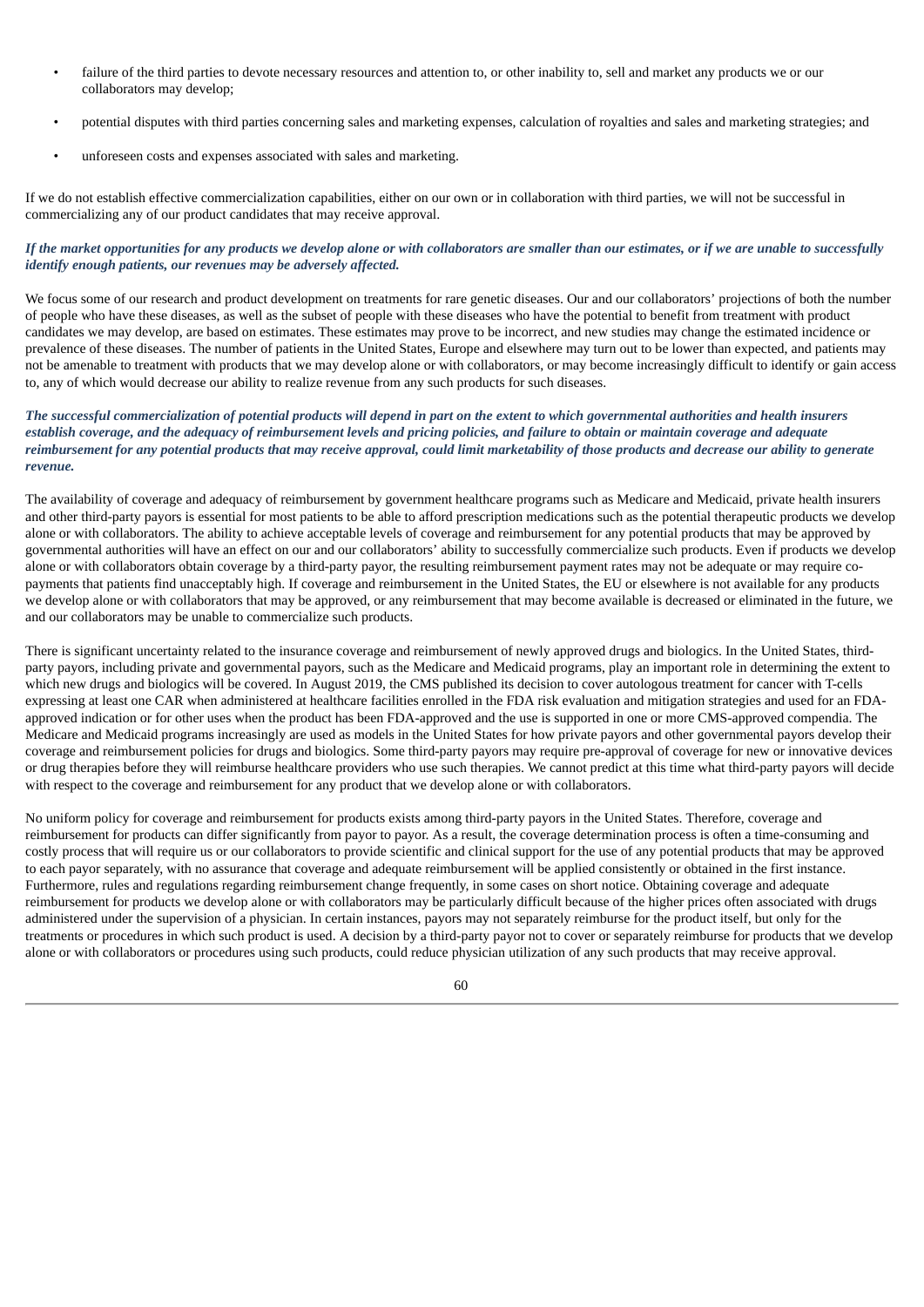Third-party payors are increasingly challenging prices charged for pharmaceutical products and services, and many third-party payors may refuse to provide coverage and reimbursement for particular drugs or biologics when an equivalent generic drug, biosimilar or a less expensive therapy is available. If approved, it is possible that a third-party payor may consider any products that we develop alone or with collaborators as substitutable and only offer to reimburse patients for the less expensive product. Pricing of existing third-party therapeutics may limit the amount we will be able to charge for any products that may receive approval even if we or our collaborators show improved efficacy or improved convenience of administration such products. These payors may deny or revoke the reimbursement status of a given product or establish prices for new or existing marketed products at levels that are too low to enable us to realize an appropriate return on our investment in the product. If reimbursement is not available or is available only at limited levels, we or our collaborators may not be able to successfully commercialize any of the products that we develop, even if approved, and we may not be able to obtain a satisfactory financial return on them. Moreover, increasing efforts by governmental and third-party payors in the United States and abroad to cap or reduce healthcare costs may cause such organizations to limit both coverage and the level of reimbursement for newly approved products and, as a result, they may not cover or provide adequate payment for any products we develop alone or with collaborators that may receive approval. We expect to experience pricing pressures in connection with the sale of any products that may receive approval due to the trend toward managed health care, the increasing influence of health maintenance organizations and additional legislative changes. The downward pressure on healthcare costs in general, particularly prescription drugs and biologics and surgical procedures and other treatments, has become intense. As a result, increasingly high barriers are being erected to the entry of new products.

Outside the United States, international operations are generally subject to extensive governmental price controls and other market regulations, and we believe the increasing emphasis on cost-containment initiatives in Europe and elsewhere have and will continue to put pressure on the pricing and usage of any products we develop alone or with collaborators that may receive approval. In many countries, the prices of medical products are subject to varying price control mechanisms as part of national health systems. Other countries allow companies to fix their own prices for medical products, but monitor and control company profits. Additional international price controls or other changes in pricing regulation could restrict the amount that we or our collaborators are able to charge for products that we develop that may receive approval. Accordingly, in markets outside the United States, the reimbursement for such products may be reduced compared with the United States and may be insufficient to generate commercially reasonable revenue and profits.

## Our product candidates for which we intend to seek approval as biologic products may face competition sooner than anticipated.

If we are successful in achieving regulatory approval to commercialize any biologic product candidate we develop alone or with collaborators, it may face competition from biosimilar products. In the United States, our product candidates are regulated by the FDA as biologic products subject to approval under the BLA pathway. The Biologics Price Competition and Innovation Act of 2009 ("BPCIA") created an abbreviated pathway for the approval of biosimilar and interchangeable biologic products following the approval of an original BLA. The abbreviated regulatory pathway establishes legal authority for the FDA to review and approve biosimilar biologics, including the possible designation of a biosimilar as "interchangeable" based on its similarity to an existing brand product. Under the BPCIA, an application for a biosimilar product may not be submitted until four years following the date that the reference product was first licensed by the FDA. In addition, the approval of a biosimilar product may not be made effective by the FDA until 12 years after the reference product was first licensed by the FDA. During this 12-year period of exclusivity, another company may still market a competing version of the reference product if the FDA approves a full BLA for the competing product containing the sponsor's own preclinical data and data from adequate and well-controlled clinical trials to demonstrate the safety, purity and potency of their product. The law is complex and is still being interpreted and implemented by the FDA. As a result, its ultimate impact, implementation, and meaning are subject to uncertainty.

We believe that any of our product candidates that are approved as biological products under a BLA should qualify for the 12-year period of exclusivity. However, there is a risk that this exclusivity could be shortened due to congressional action or otherwise, or that the FDA will not consider such product candidates to be reference products for competing products, potentially creating the opportunity for generic competition sooner than anticipated. If competitors are able to obtain marketing approval for biosimilars referencing any products that we develop alone or with collaborators that may be approved, such products may become subject to competition from such biosimilars, with the attendant competitive pressure and potential adverse consequences.

#### Additional Risks Related to the Identification, Development and Commercialization of Our Food and Agricultural Product Candidates

#### The regulatory landscape that may govern any potential food or agricultural products that we or our collaborators may develop is uncertain and may *adversely impact the development and commercialization activities of our food platform.*

In the United States, the United States Department of Agriculture ("USDA") regulates, among other things, the introduction (including the importation, interstate movement or release into the environment) of organisms and products altered or produced through genetic engineering determined to be plant pests or for which there is reason to believe are plant pests. Such organisms and products are considered "regulated articles." However, a petitioner may submit a request for a determination by the USDA of "nonregulated status"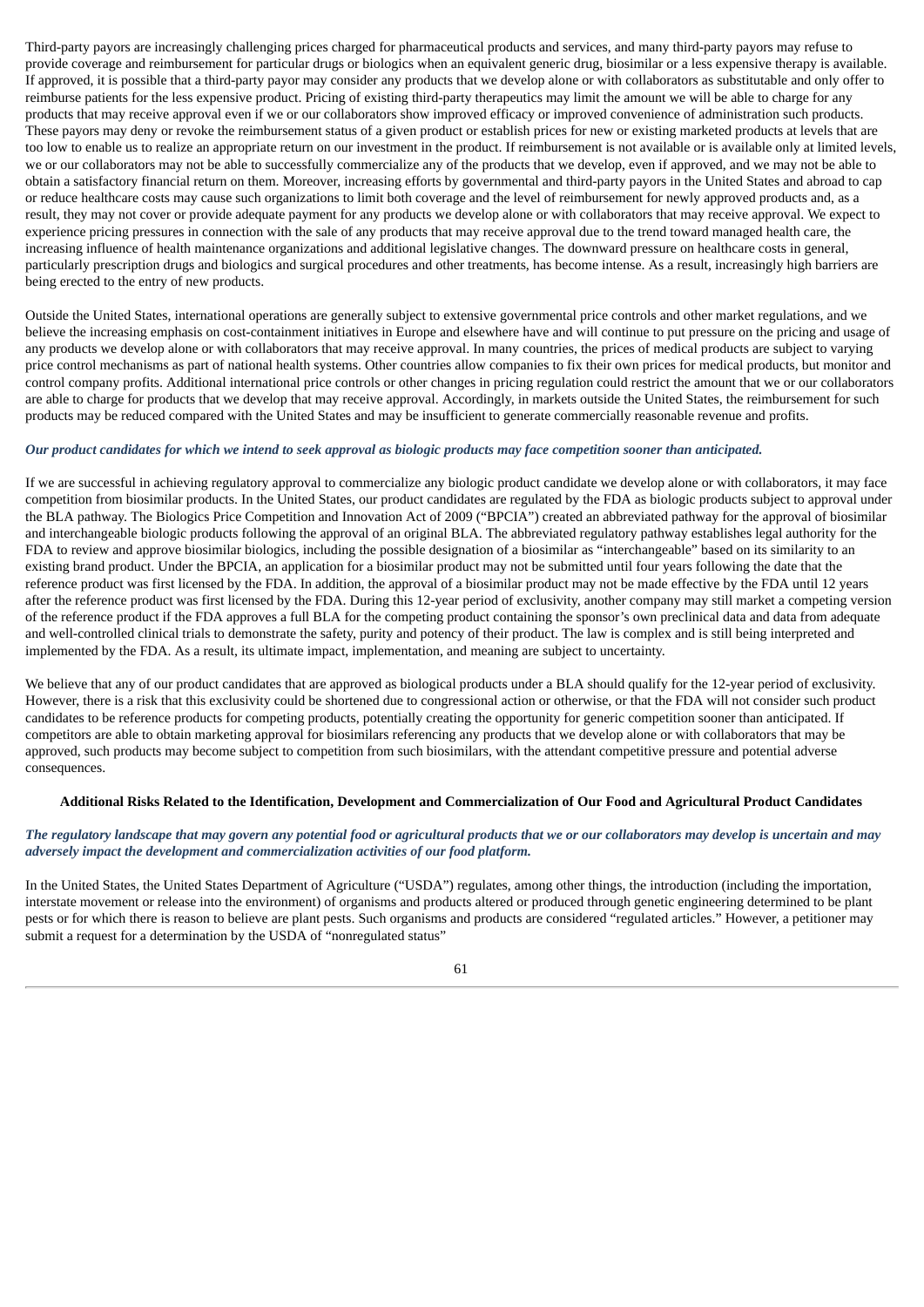for a particular article. A petition for determination of nonregulated status must include detailed information, including relevant experimental data and publications, field trial reports and a description of the genotypic differences between the regulated article and the non-modified recipient organism, among other things. Neither we nor, to our knowledge, our collaborators have obtained a determination from the USDA that any product candidates are not "regulated articles" under these regulations. We cannot predict whether the USDA, advocacy groups or other third parties will contend that these products are regulated articles. The USDA's regulations also require that companies obtain a permit or file a notification before engaging in the introduction (including the importation, interstate movement or release into the environment such as in field trials) of "regulated articles." Additionally, a change in the way the USDA interprets its regulations, or a change in its regulations, could subject our or our collaborators' products to more burdensome regulations, thereby substantially increasing the time and costs associated with developing product candidates. Complying with the USDA's Part 340 regulations, including permitting requirements, is a costly, time-consuming process and could delay or prevent the commercialization of any potential food or agricultural products we or our collaborators may develop.

Any potential food or agricultural products that we or our collaborators develop may also be subject to extensive FDA food product regulations. Under sections 201(s) and 409 of the Federal Food, Drug, and Cosmetic Act ("FDCA") any substance that becomes or is reasonably expected to become a component of food is a food additive and is therefore subject to FDA premarket review and approval, unless the substance is generally recognized, among qualified experts, as having been adequately shown to be safe under the conditions of its intended use (generally recognized as safe, or GRAS), or unless the use of the substance is otherwise excluded from the definition of a food additive, and any food that contains an unsafe food additive is considered adulterated under section 402(a)(2)(C) of the FDCA. The FDA may classify some or all of the potential food or agricultural products that we or our collaborators may develop as containing a food additive that is not GRAS or otherwise determine that such products contain significant compositional differences from existing plant products that require further review. Such classification would cause these potential products to require pre-market approval, which could delay the commercialization of these products. In addition, the FDA is currently evaluating its approach to the regulation of gene-edited plants. For example, on January 19, 2017, the FDA issued a notice in the Federal Register requesting public comment on the use of genome editing techniques to produce new plant varieties that are used for human or animal food or foods that are derived from such new plant varieties produced using genome editing. Among other things, the notice asked for data and information in response to questions about the safety of foods from gene-edited plants, such as whether categories of gene-edited plants present food safety risks different from other plants produced through traditional plant breeding. If the FDA enacts new regulations or policies with respect to gene-edited plants, such policies could result in additional compliance costs and delay or even prevent the commercialization of any of our product candidates, which could negatively affect our profitability. Any delay in the regulatory consultation process, or a determination that any potential products we or our collaborators may develop do not meet regulatory requirements by the FDA or other regulators, could cause a delay in, or prevent, the commercialization of our products, which may lead to reduced acceptance by the public and an increase in competitor products that may directly compete with ours, or could otherwise negatively impact our business, prospects and results of operations.

On December 21, 2018, the USDA finalized a rule implementing the National Bioengineered Food Disclosure Standard, with an implementation date of January 1, 2020. Under this rule, the label of a bioengineered ("BE") food must include a disclosure that the food is a BE food or contains a BE ingredient, with certain exceptions. This rule defines BE food as "a food that contains genetic material that was has been modified through in vitro recombinant deoxyribonucleic acid ("DNA") techniques and for which the modification could not otherwise be obtained through conventional breeding or found in nature," except in the case of an incidental additive present in food at an insignificant level and that does not have any technical or functional effect in the food. Under this rule, products developed by our collaborators based on our ARCUS technology may be required to be labeled "BE," in which case consumer perception of these products may be adversely affected.

In the European Economic Area, or EEA (which is comprised of the 27 Member States of the European Union, or EU, plus Norway, Liechtenstein, and Iceland), genetically modified foods ("GM foods") can only be authorized for sale on the market once they have been subject to rigorous safety assessments. The procedures for evaluation and authorization of GM foods are notably governed by Regulation (EC) 1829/2003 on GM food and feed and Directive 2001/18/EC (as amended and transposed into EEA member states' law and regulations) on the release of GMOs into the environment. If the GMO is not to be used in food or feed, then an application must be made under Directive 2001/18/EC. If the GMO is to be used in food or feed (but it is not cultivated in the EEA) then a single application for both food and feed purposes under Regulation 1829/2003 should be made. If the GMO is used in feed or food and it is cultivated in the EEA, an application for both cultivation and food/feed purposes needs to be carried out under Regulation (EC) 1829/2003. A different EU regulation, Regulation (EC) 1830/2003, regulates the labeling of products that contain GMOs that are placed on the EEA market. Directive 2001/18/EC was amended by Directive (EU) 2015/412 which gives EEA member states more flexibility to allow, restrict or prohibit cultivating GMOs in their territory, on a range of environmental grounds, even if such crops were previously authorized at EEA level. Under Directive 2015/412, EEA member state restrictions or prohibitions can only cover cultivation, and not the free circulation and import of genetically modified seeds and plant propagation material, and should be in conformity with the internal market rules of the EU Treaties.

Further EU legislation may be applicable to GM foods such as Directive 2009/41/EC on contained use of genetically modified micro-organisms and Regulation (EC) 1946/2003 on transboundary movements of GMOs.

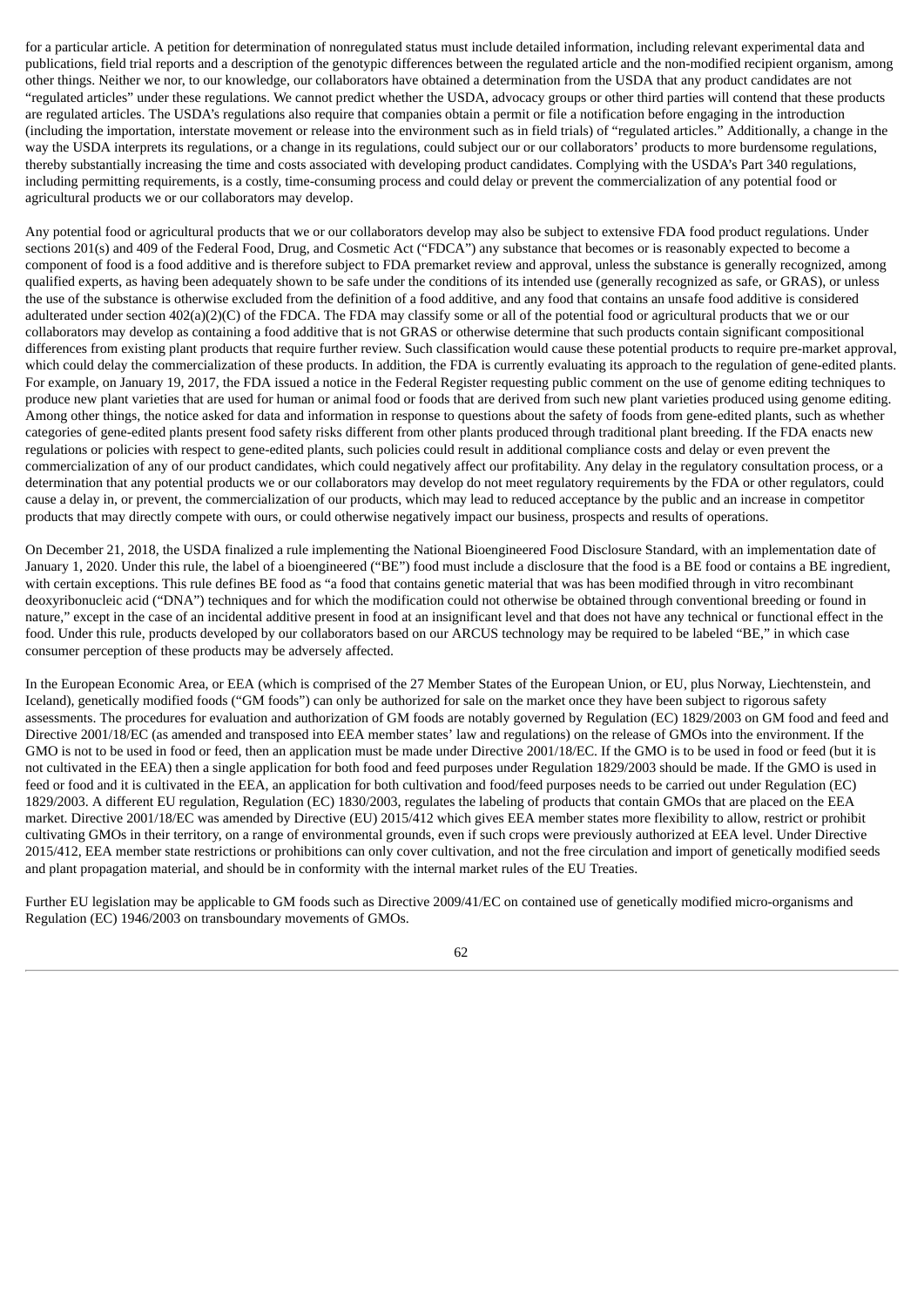We cannot predict whether or when any governmental authority will change its regulations with respect to any potential food or agricultural products that we develop alone or with collaborators. Advocacy groups have engaged in publicity campaigns and filed lawsuits in various countries against companies and regulatory authorities seeking to halt biotechnology approval activities or influence public opinion against genetically engineered products. In addition, governmental reaction to negative publicity concerning genetically edited agricultural products could result in greater regulation of genetic research and derivative products or regulatory costs that render our or our collaborators' development of potential food or agricultural products cost prohibitive. Our collaborators may use or integrate our products or technology into other products in ways that could subject those collaborators or products to additional regulation.

## The overall agricultural industry is susceptible to agricultural price changes, and we may be exposed to risks from changes in commodity prices.

Changes in the prices of agricultural products could result in changes in demand for and prices of food and agricultural products that we or our collaborators may develop. We may be susceptible to these changes as a result of factors beyond our control, such as general economic conditions, seasonal fluctuations, weather conditions, demand, food safety concerns, product recalls and government regulations, subsidies or market export tariffs. If demand for agricultural products that we or our collaborators may develop is negatively impacted, our potential revenues under collaboration agreements for such products may decline, which could adversely affect our results of operations.

# The successful commercialization of any food or agricultural products we develop will depend in part on our collaborators' ability to produce highquality plant, vegetative propagation material and seeds cost-effectively on a large scale and to accurately forecast demand for such potential products, *and they may be unable to do so.*

The production of commercial-scale quantities of food or agricultural products or seeds for them requires the multiplication of the plants, vegetative propagation material or seeds through a succession of plantings and seed harvests. The cost-effective production of high-quality, high-volume quantities of such products or seeds may depend in part on our collaborators' abilities to scale production processes to produce plants and seeds in sufficient quantity to meet demand. Our collaborators' existing or future plant and seed production techniques may not enable timely meeting of large-scale production goals cost-effectively for any potential food or agricultural products that we and our collaborators may develop. Although we have worked with some of the largest plant biotechnology companies to edit gene targets and develop potential product candidates in a variety of crop plants, no commercial food or agricultural products have ever been developed using our technology.

In addition, because of the length of time it takes to produce commercial quantities of marketable plants and seeds, our collaborators will need to make seed production decisions well in advance of food product sales. The ability to accurately forecast demand can be adversely affected by a number of factors outside of their control, including changes in market conditions, environmental factors, such as pests and diseases, and adverse weather conditions.

# The commercial success of any consumer-centric food or agricultural products that we or our collaborators may develop is reliant on the needs of food *manufacturers and the recognition of shifting consumer preferences.*

The commercial success of any consumer-centric products depends in part on the ability of the food manufacturer to accurately determine the shifting needs and desires of the ultimate consumer. We will not control the marketing, distribution labeling or any other aspects of the sale and commercialization of the manufacturers' food products. Consumer preferences may be a significant driver in the success of food manufacturers in their efforts to sell food and agricultural products, including products that we or our collaborators may develop. While current trends indicate that consumer preferences may be moving towards "healthier" options, we cannot predict whether such trends will continue or which types of food products will be demanded by consumers in the future. Additionally, as health and nutritional science continues to progress, consumer perception of what foods, nutrients and ingredients are considered "healthy" may shift. We and our collaborators may not be dynamic enough in responding to consumer trends and creating products that will be demanded by consumers in the future. In addition, if consumer demand is lower than our estimates or those of our collaborators, our ability to realize revenues from potential food or agricultural products may be limited. Failure by our collaborators to successfully recognize consumer trends could lower demand for potential food or agricultural products that we or our collaborators may develop, which could harm our business, results of operations and financial condition.

### Some of the potential food products we develop alone or with collaborators may be distributed into markets or countries in which they have not received *regulatory approval, which may result regulatory challenges or lawsuits.*

The scale of the agricultural industry may make it difficult to monitor and control the distribution of any potential food products that we develop alone or with collaborators. As a result, such products may be sold inadvertently within jurisdictions where they are not approved for distribution. Such sales may lead to regulatory challenges or lawsuits against us, which could result in significant expenses and divert our management's attention, which could harm our business, results of operations and financial condition.

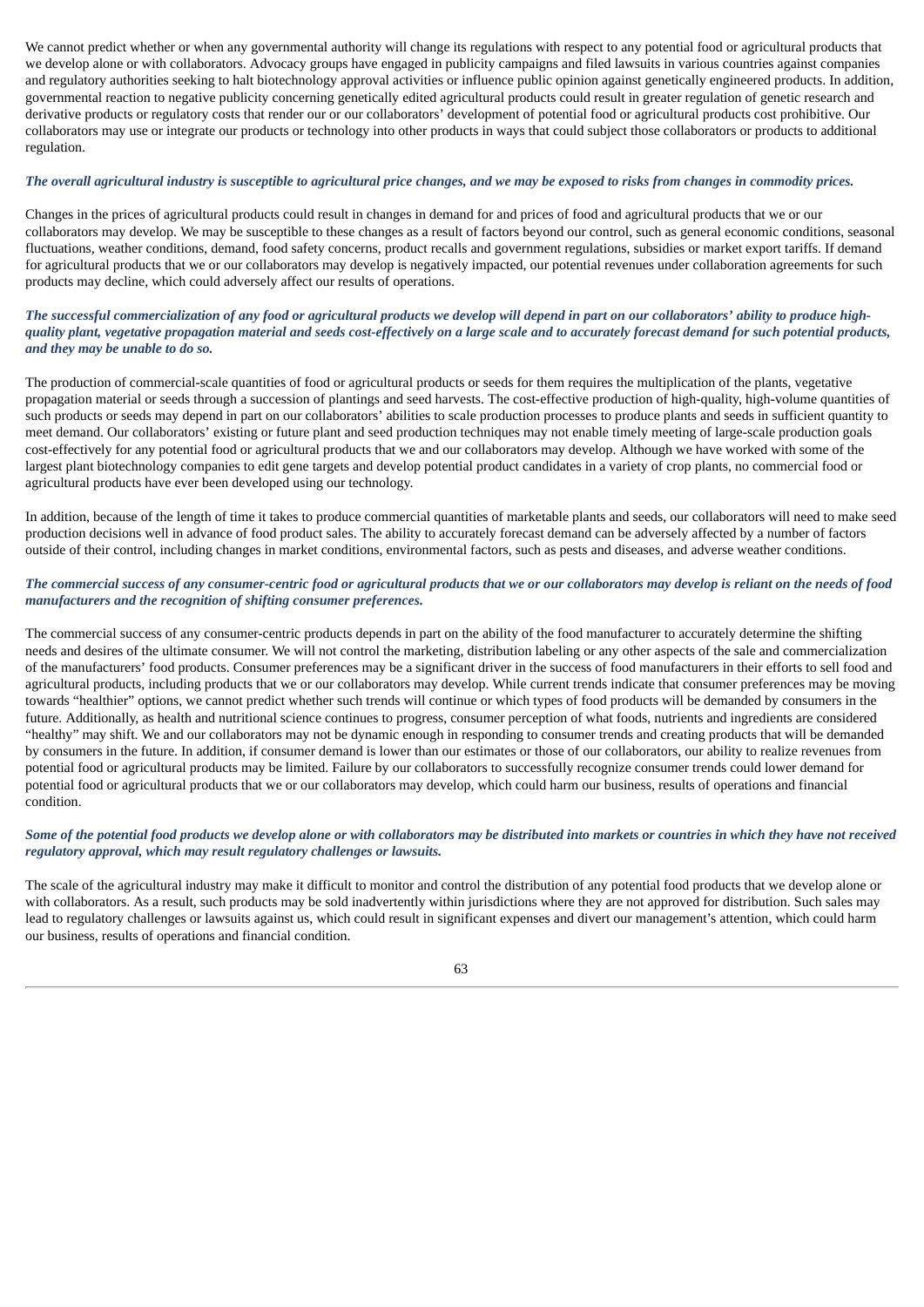#### **Risks Related to Our Organization, Structure and Operations**

# The ongoing novel coronavirus disease, COVID-19 has impacted our business, and any other pandemic, epidemic or outbreak of an infectious disease *may materially and adversely impact our business, including our preclinical studies and clinical trials.*

In March 2020, the World Health Organization designated the outbreak of the novel strain of coronavirus known as COVID-19 as a global pandemic, and COVID-19 has spread to multiple global regions, including the United States and Europe. The ongoing pandemic and government measures taken in response have also had a significant impact, both direct and indirect, on businesses and commerce, as worker shortages have occurred; supply chains have been disrupted; facilities and production have been suspended; and demand for certain goods and services, such as medical services and supplies, has spiked, while demand for other goods and services, such as travel, has fallen. In response to the spread of COVID-19 and in accordance with local guidelines, we have implemented measures to mitigate exposure risks and support operations. The health and safety program we have initiated requiring mandatory use of face masks, social distancing, sanitary handwashing practices, use of personal protective equipment stations, stringent cleaning and sanitization of all facilities and measures to reduce total occupancy in facilities, as well as temperature and symptom screening procedures at each location may not sufficiently protect our employees. We have communicated to our employees that based on their comfort level, regardless of role, they may elect not to come to work. Any resurgence of outbreaks or new regulatory orders or guidance or self-imposed protective measures we impose could require reversal of our previously eased restrictions to our on-site activities and, as a result, adversely impact our business, including our preclinical studies and clinical trials.

As a result of the COVID-19 pandemic or other pandemic, epidemic or outbreak of an infectious disease, we have and may continue to experience disruptions that could severely impact our business, preclinical studies and clinical trials, including:

- delays or difficulties in enrolling patients in our clinical trials;
- delays or difficulties in clinical site initiation, including difficulties in recruiting clinical site investigators and clinical site staff;
- diversion of healthcare resources away from the conduct of clinical trials, including the diversion of hospitals serving as our clinical trial sites and hospital staff supporting the conduct of our clinical trials;
- interruption of key clinical trial activities, such as clinical trial site data monitoring, due to limitations on travel imposed or recommended by federal or state governments, employers and others or interruption of clinical trial subject visits and study procedures, which may impact the integrity of subject data and clinical study endpoints;
- interruption or delays in the operations of the FDA or other regulatory authorities, which may impact review and approval timelines;
- interruption of, or delays in receiving, supplies of our product candidates from our contract manufacturing organizations due to staffing shortages, production slowdowns or stoppages and disruptions in delivery systems;
- interruptions in preclinical studies due to restricted or limited operations at our laboratory facility;
- limitations on employee resources that would otherwise be focused on the conduct of our preclinical studies and clinical trials, including because of sickness of employees or their families or the desire of employees to avoid contact with large groups of people; and
- interruption or delays to our sourced discovery and clinical activities.

The COVID-19 pandemic continues to evolve. Disruptions, competing resource demands and safety concerns caused by the COVID-19 pandemic have caused, and may continue to cause, delays in our clinical trial site activation and our ability to enroll patients. We may also experience other difficulties, disruptions or delays in conducting preclinical studies or initiating, enrolling, conducting or completing our planned and ongoing clinical trials, and we may incur other unforeseen costs as a result. The extent to which the outbreak impacts our business, preclinical studies and clinical trials will depend on future developments, which are highly uncertain and cannot be predicted with confidence, such as the ultimate geographic spread of the disease, the duration of the pandemic, travel restrictions and social distancing in the United States and other countries, business closures or business disruptions and the effectiveness of actions taken in the United States and other countries to contain and treat the disease. If we or any of the third parties with whom we engage were to experience shutdowns or any further business disruptions, our ability to conduct our business in the manner and on the timelines presently planned could be materially and negatively impacted. Additionally, the magnitude of the economic impact brought by and the duration of the COVID-19 pandemic is difficult to assess or predict and may continue to result in significant disruption of global financial markets, which may reduce our ability to access capital and negatively affect our liquidity.

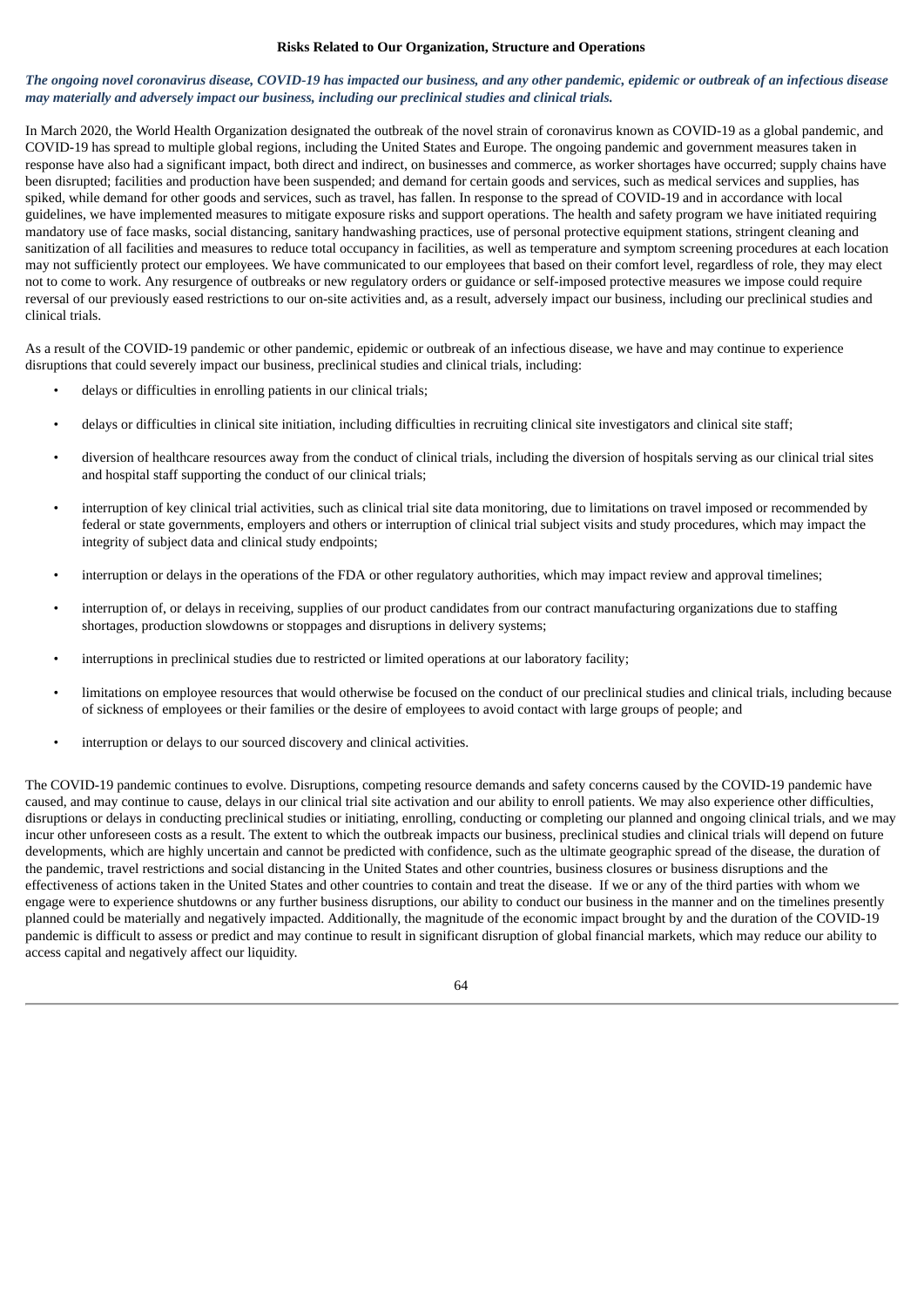#### We will need to expand our organization, and we may experience difficulties in managing this growth, which could disrupt our operations,

As of March 31, 2021, we had 237 full-time employees. We will need to significantly expand our organization, and our future financial performance, ability to develop and commercialize product candidates alone or with collaborators and ability to compete effectively will depend in part on our ability to effectively manage any future growth. We may have difficulty identifying, hiring and integrating new personnel. Many of the biotechnology companies that we compete against for qualified personnel and consultants have greater financial and other resources, different risk profiles and a longer history than we do. If we are unable to continue to attract and retain high-quality personnel and consultants, the rate and success at which we can identify and develop product candidates, enter into collaborative arrangements and otherwise operate our business will be limited.

Future growth would impose significant additional responsibilities on our management, including the need to identify, recruit, maintain, motivate and integrate additional employees, consultants and contractors.

Management may need to divert a disproportionate amount of its attention away from our day-to-day activities and devote a substantial amount of time to managing these growth activities. Due to our limited financial resources and the limited experience of our management team in managing a company with such anticipated growth, we may not be able to effectively manage the expected expansion of our operations or recruit and train additional qualified personnel. Moreover, the expected physical expansion of our operations may lead to significant costs and may divert our management and business development resources from other projects, such as the development of product candidates. If we are not able to effectively manage the expansion of our operations, it may result in weaknesses in our infrastructure, increase our expenses more than expected, give rise to operational mistakes, loss of business opportunities, loss of employees and reduced productivity. Our future financial performance, ability to successfully commercialize any of our product candidates and our ability to compete effectively will depend, in part, on our ability to effectively manage any future growth.

#### We may engage in transactions that could disrupt our business, cause dilution to our stockholders or reduce our financial resources.

In the future, we may enter into transactions to acquire or in-license rights to product candidates, products or technologies or to acquire other businesses. If we do identify suitable candidates, we may not be able to enter into such transactions on favorable terms, or at all. Any such acquisitions or in-licenses may not strengthen our competitive position, and these transactions may be viewed negatively by customers or investors. We may decide to incur debt in connection with an acquisition or in-license, which may negatively impact our financial condition and restrict our operations, or issue our common stock or other equity securities to the stockholders of the acquired company, which would reduce the percentage ownership of our existing stockholders. We could incur losses resulting from undiscovered liabilities of the acquired business that are not covered by the indemnification we may obtain from the sellers of the acquired business. In addition, we may not be able to successfully integrate the acquired personnel, technologies and operations into our existing business in an effective, timely and non-disruptive manner. Such transactions may also divert management attention from day-to-day responsibilities, increase our expenses and reduce our cash available for operations and other uses. We cannot predict the number, timing or size of future acquisitions or inlicenses or the effect that they might have on our operating results.

### Our future success depends on our key executives, as well as attracting, retaining and motivating qualified personnel.

We are highly dependent on the research and development experience, technical skills, leadership and continued service of certain members of our management and scientific teams. Although we have formal employment agreements with our executive officers, these agreements do not prevent them from terminating their employment with us at any time. The loss of the services of any of these persons could impede the achievement of our research, development and commercialization objectives.

Recruiting and retaining qualified scientific, clinical, manufacturing and, if we retain commercialization responsibility for any product candidate we develop alone or with collaborators, sales and marketing personnel will also be critical to our success. For instance, we have commenced a transition plan for our Chief Executive Officer and recently appointed a Chief Medical Officer to succeed our departed Chief Medical Officer. We may not be able to attract new or successor personnel on acceptable terms or at all given the competition among numerous pharmaceutical and biotechnology companies for similar personnel. We also experience competition for the hiring of scientific and clinical personnel from universities and research institutions. In addition, we rely on consultants and advisors, including scientific and clinical advisors, to assist us in formulating our research and development and commercialization strategies. Our consultants and advisors may be employed by employers other than us and may have commitments under consulting or advisory contracts with other entities that may limit their availability to us. The inability to recruit, integrate, motivate and retain additional skilled and qualified personnel, or the loss of services of certain executives, key employees, consultants or advisors, may impede the progress of our research, development and commercialization objectives and have a material adverse effect on our business.

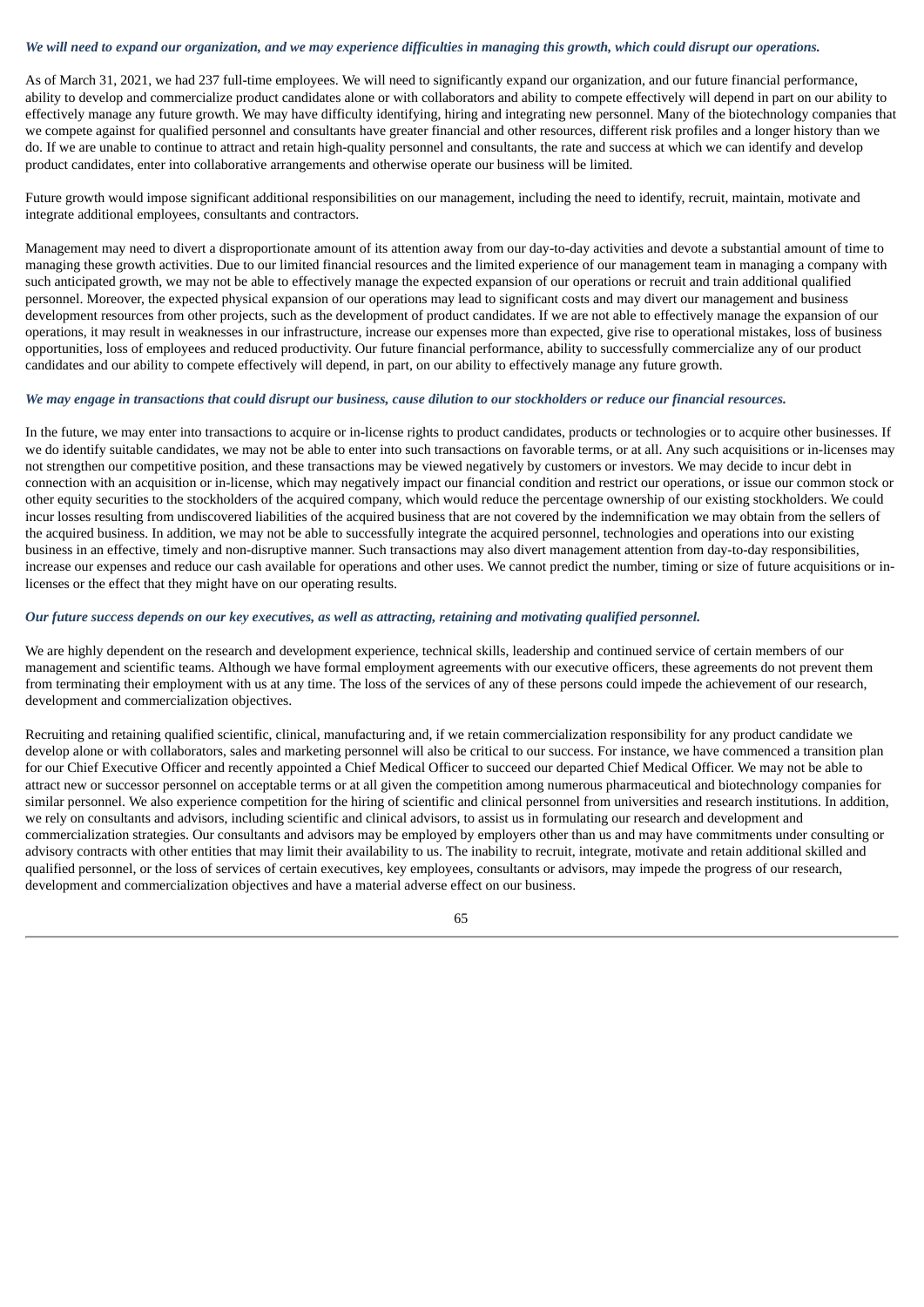# We are subject to increased costs as a result of operatina as a public company, and our management will be required to devote substantial time to maintaining compliance initiatives and corporate governance practices, including establishing and maintaining proper and effective internal control *over financial reporting.*

As a public company, we have incurred and will continue to incur significant legal, accounting and other expenses that we did not incur as a private company. We are subject to the Securities Exchange Act of 1934, as amended, or the Exchange Act, including the reporting requirements thereunder, the Sarbanes-Oxley Act of 2002, the Dodd-Frank Wall Street Reform and Consumer Protection Act, the listing requirements of The Nasdaq Stock Market LLC ("Nasdaq") and other applicable securities rules and regulations, including requirements related to the establishment and maintenance of effective disclosure and financial controls and corporate governance practices. Our management and other personnel will need to continue to devote a substantial amount of time to these compliance initiatives. Moreover, these rules and regulations have increased our legal and financial compliance costs, making some activities more difficult, time consuming or costly, and increasing demand on our systems and resources.

Pursuant to Section 404 of the Sarbanes-Oxley Act of 2002 ("Section 404") we are required to furnish a report by our management on our internal control over financial reporting. However, while we remain an emerging growth company, we will not be required to include an attestation report on internal control over financial reporting issued by our independent registered public accounting firm. To achieve compliance with Section 404 of the Sarbanes-Oxley Act within the prescribed period, we will be engaged in a process to document and evaluate our internal control over financial reporting, which is both costly and challenging. We may need to hire more employees in the future or engage outside consultants to comply with these requirements, which will further increase our costs and expenses. If we fail to implement the requirements of Section 404 of the Sarbanes-Oxley Act in the required timeframe, we may be subject to sanctions or investigations by regulatory authorities, including the SEC and Nasdaq. Furthermore, if we are unable to conclude that our internal control over financial reporting is effective, our investors may lose confidence in the accuracy and completeness of our financial reports, the market price of our common stock could decline, and we could be subject to sanctions or investigations by regulatory authorities. Failure to implement or maintain an effective internal control system could also restrict our future access to the capital markets.

### *Our business and operations would suffer in the event of system failures or security breaches.*

Despite the implementation of security measures, our computer systems, as well as those of third parties with which we have relationships, are vulnerable to damage from computer viruses, unauthorized access, natural and manmade disasters, terrorism, war and telecommunication and electrical failures. Attacks upon information technology systems are increasing in their frequency, levels of persistence, sophistication and intensity, and are being conducted by sophisticated and organized groups and individuals with a wide range of motives and expertise. As a result of the COVID-19 pandemic, we may also face increased cybersecurity risks due to our reliance on internet technology and the number of our employees who are working remotely, which may create additional opportunities for cybercriminals to exploit vulnerabilities. Furthermore, because the technologies used to obtain unauthorized access to, or to sabotage, systems change frequently and often are not recognized until launched against a target, we may be unable to anticipate these techniques or implement adequate preventative measures. We may also experience security breaches that may remain undetected for an extended period. While we do not believe that we have experienced any such system failure, accident or security breach to date, if such an event were to occur and cause interruptions in our or their operations, it could result in delays and/or material disruptions of our research and development programs. For example, the loss of trial data from completed, ongoing or planned trials could result in delays in our regulatory approval efforts and significantly increase our costs to recover or reproduce the data. To the extent that any disruption or security breach were to result in a loss of or damage to data or applications, or inappropriate disclosure of personal, confidential or proprietary information, we could incur liability and the development of our product candidates could be delayed.

The U.S. federal and various state and foreign governments have enacted or proposed requirements regarding the collection, distribution, use, security and storage of personally identifiable information and other data relating to individuals, and U.S. federal and state consumer protection laws are being applied to enforce regulations related to the online collection, use and dissemination of data. In the ordinary course of our business, we and third parties with which we have relationships will continue to collect and store sensitive data, including intellectual property, clinical trial data, proprietary business information, personal data and personally identifiable information of our clinical trial subjects and employees, in data centers and on networks. The secure processing, maintenance and transmission of this information is critical to our operations. Despite our and our collaborators' security measures, our information technology and infrastructure may be vulnerable to attacks by hackers or internal bad actors, breaches due to employee error, technical vulnerabilities, malfeasance or other disruptions. A number of proposed and enacted federal, state and international laws and regulations obligate companies to notify individuals of security breaches involving particular personally identifiable information, which could result from breaches experienced by us or by third parties, including collaborators, vendors, contractors or other organizations with which we have formed strategic relationships. Although, to our knowledge, neither we nor any such third parties have experienced any material security breach, and even though we may have contractual protections with such third parties, any such breach could compromise our or their networks and the information stored there could be accessed, publicly disclosed, lost or stolen. Any such access, disclosure, notifications, follow-up actions related to such a security breach or other loss of information could result in legal claims or proceedings, liability under laws that protect the privacy of personal information and

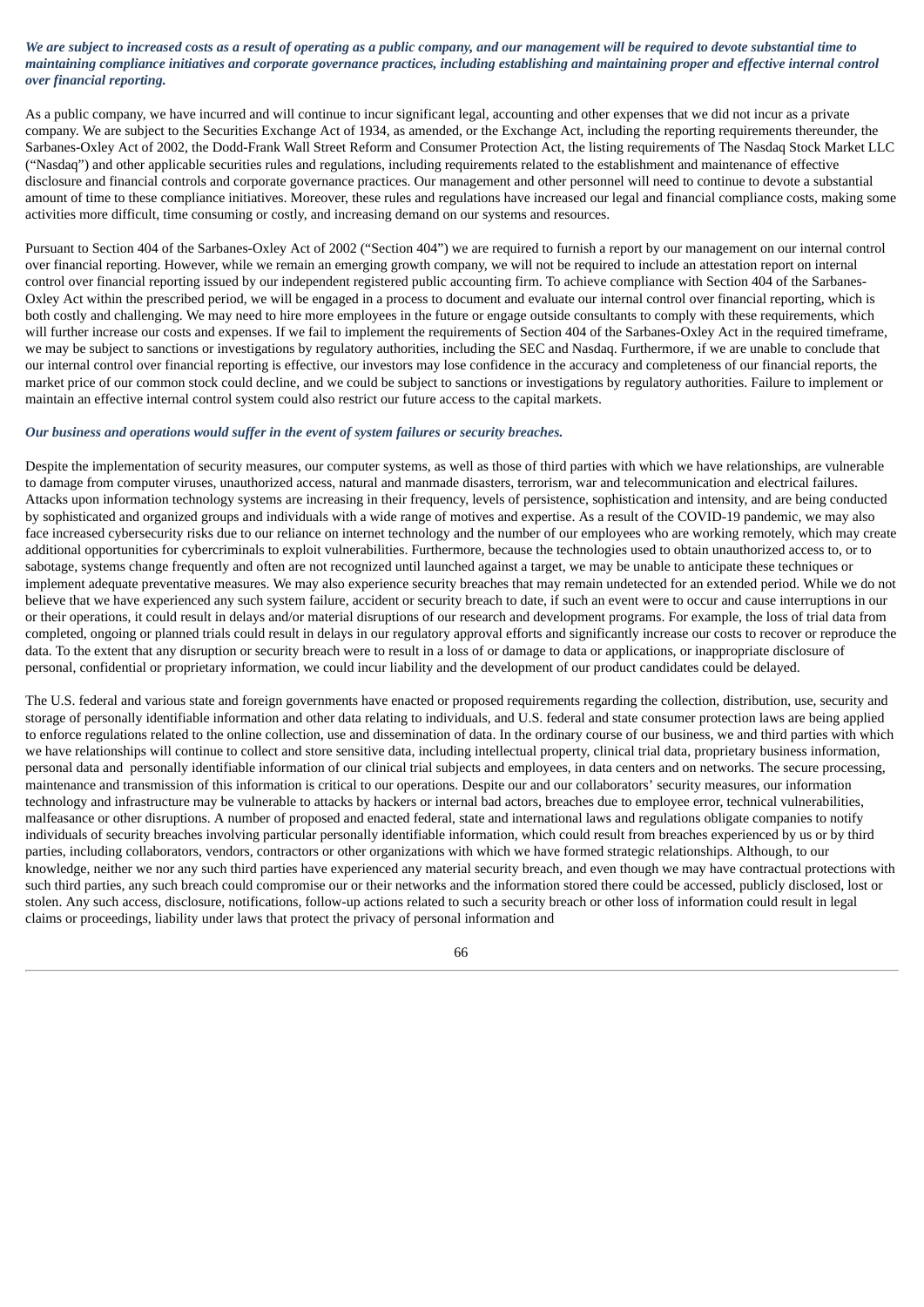significant costs, including regulatory penalties, fines and legal expenses, and such an event could disrupt our operations, cause us to incur remediation costs, damage our reputation and cause a loss of confidence in us and our or such third parties' ability to conduct clinical trials, which could adversely affect our reputation and delay our research and development programs.

# Our insurance policies are expensive and protect us only from some business risks, which leaves us exposed to significant uninsured liabilities.

We do not carry insurance for all categories of risk that our business may encounter. If we obtain marketing approval for any product candidates that we or our collaborators may develop, we intend to acquire insurance coverage to include the sale of commercial products, but we may be unable to obtain such insurance on commercially reasonable terms or in adequate amounts. We do not carry specific biological or hazardous waste insurance coverage, and our property, casualty and general liability insurance policies specifically exclude coverage for damages and fines arising from biological or hazardous waste exposure or contamination.

Accordingly, in the event of contamination or injury, we could be held liable for damages or be penalized with fines in an amount exceeding our resources, and clinical trials or regulatory approvals for any of our product candidates could be suspended. We also expect that operating as a public company will make it more expensive for us to obtain director and officer liability insurance, and we may be required to accept reduced policy limits and coverage or incur substantially higher costs to obtain the same or similar coverage. As a result, it may be more difficult for us to attract and retain qualified individuals to serve on our board of directors, our board committees or as our executive officers.

Insurance coverage is becoming increasingly expensive, and in the future we may not be able to maintain insurance coverage at a reasonable cost or in sufficient amounts to protect us against losses. We do not know if we will be able to maintain existing insurance with adequate levels of coverage, and any liability insurance coverage we acquire in the future may not be sufficient to reimburse us for any expenses or losses we may suffer. A successful liability claim or series of claims brought against us could require us to pay substantial amounts and cause our share price to decline and, if judgments exceed our insurance coverage, could adversely affect our results of operations and business, including preventing or limiting the development and commercialization of any product candidates that we or our collaborators may develop.

## If we or any of our contract manufacturers or other suppliers fail to comply with environmental, health and safety laws and regulations, we could *become subject to fines or penalties or incur significant costs.*

We and any of our contract manufacturers and suppliers are subject to numerous federal, state and local environmental, health and safety laws, regulations and permitting requirements, including those governing laboratory procedures; the generation, handling, use, storage, treatment and disposal of hazardous and regulated materials and wastes; the emission and discharge of hazardous materials into the ground, air and water; and employee health and safety. Our operations involve the use of hazardous and flammable materials, including chemicals and biological and radioactive materials. Our operations also produce hazardous waste. We generally contract with third parties for the disposal of these materials and wastes. We cannot eliminate the risk of contamination or injury from these materials. In the event of contamination or injury resulting from our use of hazardous materials, we could be held liable for any resulting damages, and any liability could exceed our resources. Under certain environmental laws, we could be held responsible for costs relating to any contamination at our current or past facilities and at third-party facilities. We also could incur significant costs associated with civil or criminal fines and penalties.

Compliance with applicable environmental laws and regulations may be expensive, and current or future environmental laws and regulations may impair our research and product development efforts. In addition, we cannot entirely eliminate the risk of accidental injury or contamination from these materials or wastes.

Although we maintain workers' compensation insurance to cover us for costs and expenses we may incur due to injuries to our employees resulting from the use of hazardous materials, this insurance may not provide adequate coverage against potential liabilities. We do not carry specific biological or hazardous waste insurance coverage, and our property, casualty and general liability insurance policies (under which we currently have an aggregate of approximately \$10 million in coverage) specifically exclude coverage for damages and fines arising from biological or hazardous waste exposure or contamination. Accordingly, in the event of contamination or injury, we could be held liable for damages or be penalized with fines in an amount exceeding our resources, and our clinical trials or regulatory approvals for any product candidate we develop alone or with collaborators could be suspended, which could have a material adverse effect on our business and financial condition.

In addition, we may incur substantial costs in order to comply with current or future environmental, health and safety laws, regulations and permitting requirements, and any third-party contract manufacturers and suppliers we engage will also be subject to such current and future regulations and requirements. These current or future laws, regulations and permitting requirements may impair our research, development or production efforts. Failure to comply with these laws, regulations and permitting requirements, either by us or by any third-party contract manufacturers and suppliers we engage, also may result in substantial fines, penalties or other sanctions or business disruption.

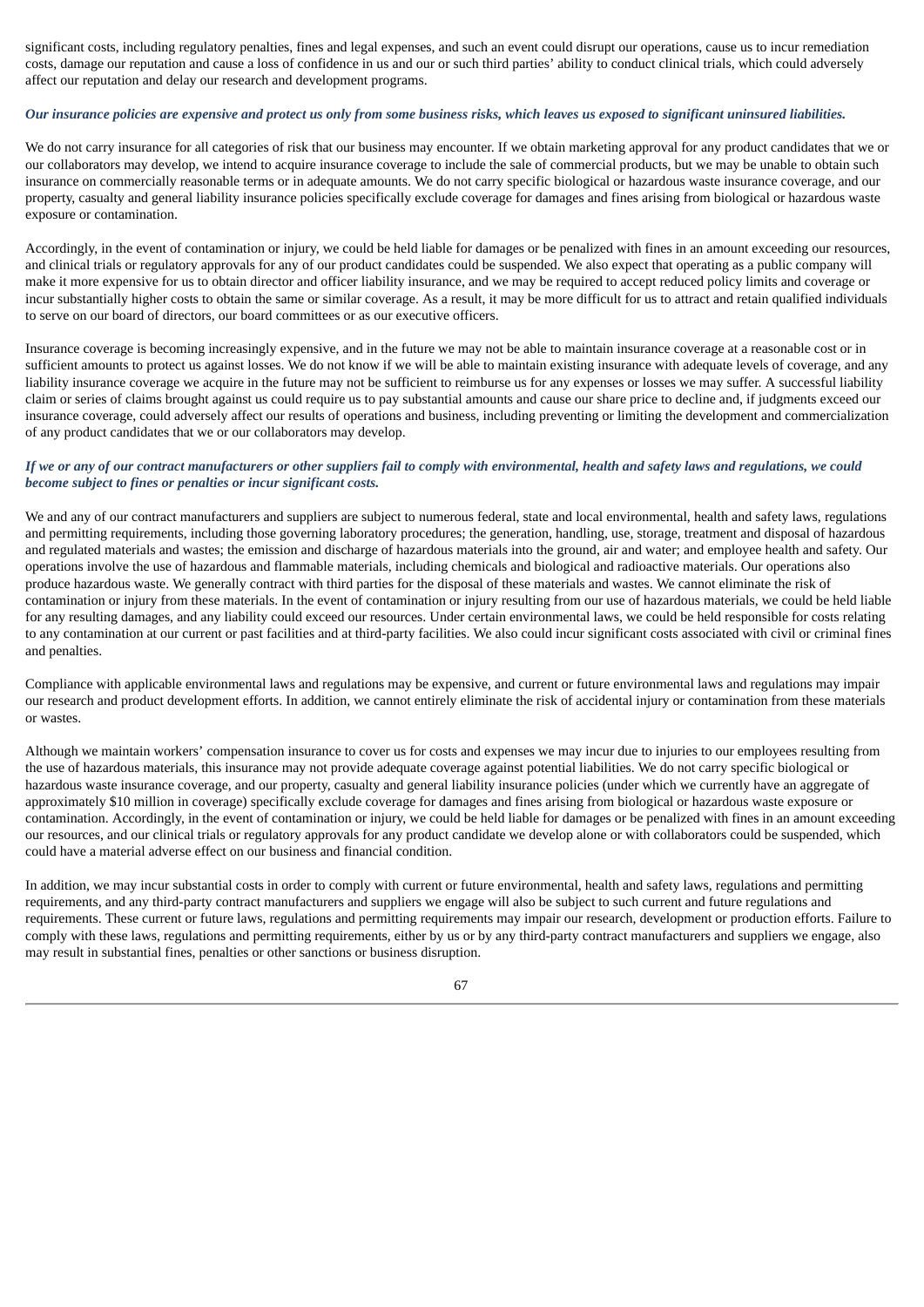# Our business operations, including our current and future relationships with third parties, may expose us to penalties for potential misconduct or *improper activity, including non-compliance with regulatory standards and requirements.*

Complex laws constrain our business and the financial arrangements and relationships through which we conduct our operations, including how we may research, market, sell and distribute product candidates alone or with collaborators. We are exposed to the risk of fraud or other misconduct by our employees, consultants and collaborators and, if we or our collaborators commence clinical trials and proceed to commercialization, our principal investigators and commercial partners, as well as healthcare professionals, third-party payors, patient organizations and customers. For example, misconduct by these parties could include intentional failures to comply with FDA regulations or the regulations applicable in the EU and other jurisdictions, provide accurate information to the FDA, the European Commission and other regulatory authorities, comply with healthcare fraud and abuse laws and regulations in the United States and abroad, report financial information or data accurately or disclose unauthorized activities to us. In particular, sales, marketing and business arrangements in the healthcare industry are subject to extensive laws and regulations intended to prevent fraud, misconduct, kickbacks, false and/or misleading statements, corruption of government officials, self-dealing and other abusive practices. These laws and regulations restrict or prohibit a wide range of pricing, discounting, marketing, promotion, sales commission and customer incentive programs and other business arrangements. Such misconduct also could involve the improper use or misrepresentation of information obtained in the course of clinical trials, creating fraudulent data in preclinical studies or clinical trials, illegal misappropriation of study materials or other property, or improper interactions with the FDA or other regulatory authorities, which could result in regulatory sanctions and cause serious harm to our or our collaborators' reputations.

Ensuring that our internal operations and current and future business arrangements with third parties comply with applicable healthcare laws and regulations will involve substantial costs. Additionally, we are subject to the risk that a person or government could allege such fraud or other misconduct, even if none occurred. It is possible that governmental authorities will conclude that our business practices do not comply with current or future statutes, regulations, agency guidance or case law involving applicable fraud and abuse or other healthcare laws and regulations. If our operations are found to be in violation of any of the laws described above or any other governmental laws and regulations that may apply to us, we may be subject to significant penalties, including civil, criminal and administrative penalties, damages, fines, exclusion from government-funded healthcare programs, such as Medicare and Medicaid or similar programs in other countries or jurisdictions, additional reporting requirements and oversight if subject to a corporate integrity agreement or similar agreement to resolve allegations of non-compliance with these laws, disgorgement, individual imprisonment, contractual damages, reputational harm, diminished profits and the curtailment or restructuring of our operations. If any of the physicians or other providers or entities with whom we expect to do business are found to not be in compliance with applicable laws, they may be subject to similar penalties, such as criminal, civil or administrative sanctions, including exclusions from government-funded healthcare programs and imprisonment, which could affect our ability to operate our business. Further, defending against any such actions can be costly and time-consuming and may require significant personnel resources. Therefore, even if we are successful in defending against any such actions that may be brought against us, our business may be impaired.

We have adopted policies applicable to all of our employees, but it is not always possible to identify and deter employee misconduct, and the precautions we take to detect and prevent such activity may not be effective in controlling unknown or unmanaged risks or losses or in protecting us from government investigations or other actions or lawsuits stemming from a failure to comply with applicable laws or regulations. Additionally, we are subject to the risk that a person could allege such fraud or other misconduct, even if none occurred. If any such actions are instituted against us, and we are not successful in defending ourselves or asserting our rights, those actions could result in the imposition of any of the penalties discussed above and have a significant impact on our business and financial condition.

## We are subject to complex tax rules relating to our business, and any audits, investigations or tax proceedings could have a material adverse effect on *our business, results of operations and financial condition.*

We are subject to income and non-income taxes in the United States. Income tax accounting often involves complex issues, and judgment is required in determining our provision for income taxes and other tax liabilities. In May 2018 we formed a subsidiary in Australia, in June 2019 we formed a subsidiary in the United Kingdom, and we may operate in other non-US jurisdictions in the future. We could become subject to income and non-income taxes in non-US jurisdictions as well. In addition, many jurisdictions have detailed transfer pricing rules, which require that all transactions with non-resident related parties be priced using arm's length pricing principles within the meaning of such rules. The application of withholding tax, goods and services tax, sales taxes and other non-income taxes is not always clear and we may be subject to tax audits relating to such withholding or non-income taxes. We believe that our tax positions are reasonable and our tax reserves are adequate to cover any potential liability. We are currently not subject to any tax audits. However, the Internal Revenue Service or other taxing authorities may disagree with our positions. If the Internal Revenue Service or any other tax authorities were successful in challenging our positions, we may be liable for additional tax and penalties and interest related thereto or other taxes, as applicable, in excess of any reserves established therefor, which may have a significant impact on our results and operations and future cash flow.

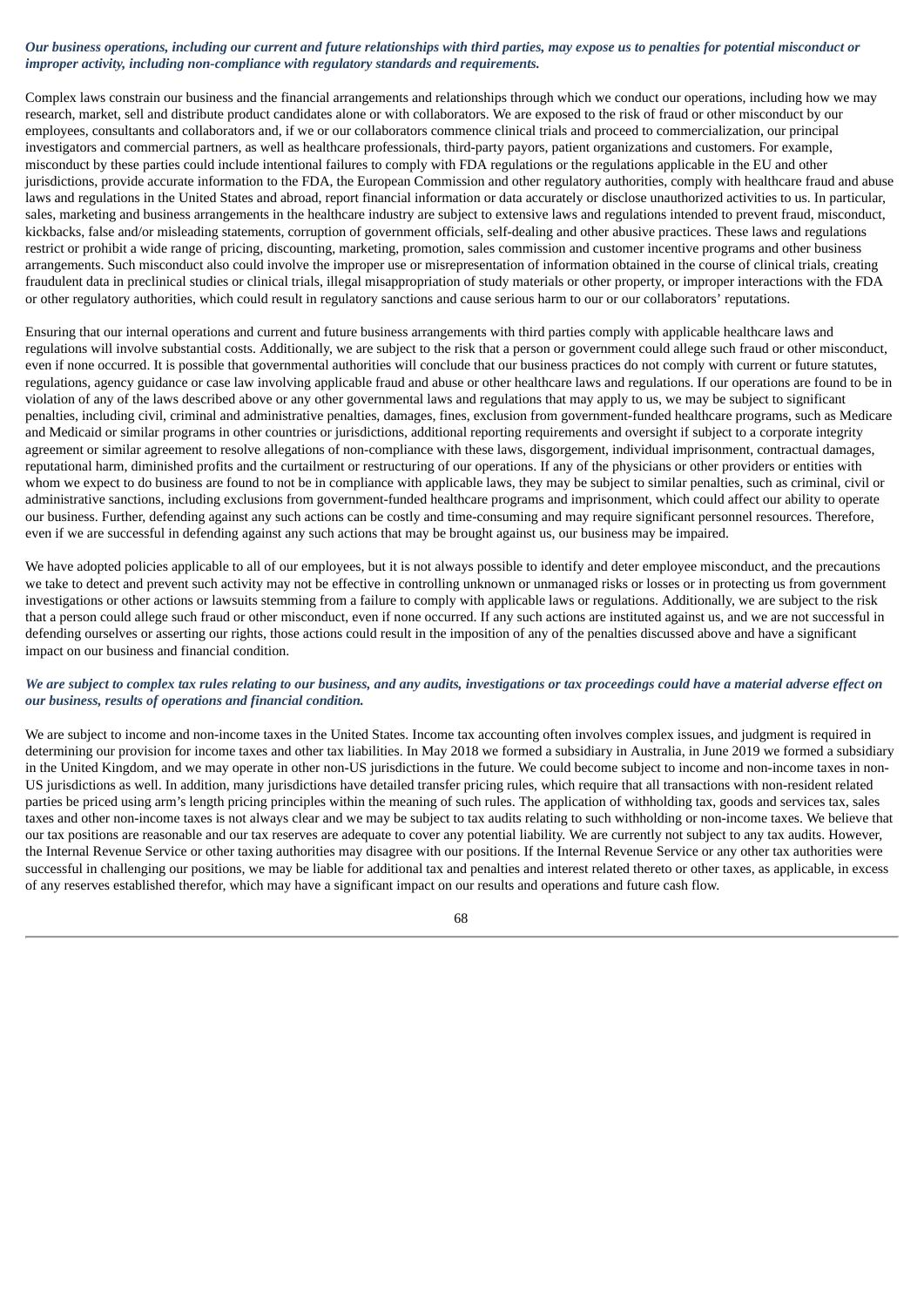#### *We may not be able to utilize all, or any, of our net operating loss carryforwards.*

We have incurred substantial losses during our history, do not expect to become profitable in the near future, and we may never achieve profitability. As of December 31, 2020, we had U.S. federal, state, and foreign net operating loss carryforwards of \$172.7 million, \$116.5 million, and \$0.6 million, respectively. Our federal net operating loss carryforwards of \$19.7 million will begin to expire in 2030 while the remaining federal net operating loss carryforwards of \$153.0 million carry forward indefinitely. The state net operating loss carryforwards begin to expire in 2025. In addition, as of December 31, 2020, we have U.S. federal and state research and development tax credits of \$9.9 million and an amount less than \$0.1 million available to offset future U.S. federal and state income taxes, which begin to expire in 2027 and 2030, respectively. At December 31, 2020 and December 31, 2019, we had federal Orphan Drug credits of \$6.0 million and \$1.8 million, respectively, which begin to expire in 2038.

Changes in tax laws or regulations may adversely impact our ability to utilize all, or any, of our net operating loss carryforwards. For example, legislation enacted in 2017, informally titled the Tax Cuts and Jobs Act, significantly revised the Internal Revenue Code of 1986, as amended. Future guidance from the Internal Revenue Service and other tax authorities with respect to the Tax Cuts and Jobs Act may affect us, and certain aspects of the Tax Cuts and Jobs Act could be repealed or modified in future legislation. For example, the CARES Act modified certain provisions of the Tax Cuts and Jobs Act. Under the CARES Act, net operating losses arising in a tax year beginning after December 31, 2017, and before January 1, 2021, generally may now be carried back five years. Under the Tax Cuts and Jobs Act, as modified by the CARES Act, unused losses generated in taxable years ending after December 31, 2017 will not expire and may be carried forward indefinitely, but the deductibility of such net operating losses in tax years beginning after December 31, 2020, is limited to 80% of taxable income. It is uncertain if and to what extent various states will conform to the to the Tax Cuts and Jobs Act or the CARES Act.

As of March 31, 2021, we have a valuation allowance for the full amount of our net deferred tax assets as the realization of the net deferred tax assets is not determined to be more likely than not. In addition, Sections 382 and 383 of the Code limit a corporation's ability to utilize its net operating loss carryforwards and certain other tax attributes (including research credits) to offset any future taxable income or tax if the corporation experiences a cumulative ownership change of more than 50% over any rolling three-year period. State net operating loss carryforwards (and certain other tax attributes) may be similarly limited. A Section 382 ownership change can therefore result in significantly greater tax liabilities than a corporation would incur in the absence of such a change, and any increased liabilities could adversely affect the corporation's business, results of operations, financial condition and cash flow. We have not yet determined if any prior change in the ownership of our equity or any change in such ownership in connection with our IPO, would trigger a Section 382 ownership change. It is possible that such a Section 382 ownership change has already occurred in prior periods. Furthermore, additional ownership changes may occur in the future as a result of events over which we will have little or no control, including purchases and sales of our equity by our 5% stockholders, the emergence of new 5% stockholders, additional equity offerings or redemptions of our stock or certain changes in the ownership of any of our 5% stockholders. As a result, our pre-2018 net operating loss carryforwards (and research tax credits) may expire prior to being used, and our net operating loss carryforwards and tax credits generated in 2018 and thereafter will be subject to a percentage limitation, upon an ownership change. Similar provisions of state tax law may also apply to limit our use of accumulated state tax attributes. As a result, even if we attain profitability, we may be unable to use all or a material portion of our NOLs and other tax attributes, which could adversely affect our future cash flows.

### **Risks Related to Our Reliance on Third Parties**

### We have entered into significant arrangements with collaborators and expect to depend on collaborations with third parties for certain research, development and commercialization activities, and if any such collaborations are not successful, it may harm our business and prospects.

We have sought in the past, and anticipate that we will continue to seek in the future, third-party collaborators for the research, development and commercialization of certain product candidates and the research and development of certain technologies. For example, we are party to the Development and License Agreement with Lilly. Under this agreement, we are focused on research and development of *in vivo* gene editing products that utilize or incorporate our ARCUS nucleases. In addition, our food platform is based on a consumer-centric model, whereby our research and development activities and potential revenues are based on the needs and commercial success of our collaborators. Our likely collaborators for other product research and development arrangements include large and mid-size pharmaceutical and biotechnology companies biotechnology and food, beverage, nutrition and agricultural biotechnology companies, and our likely collaborators for other technology research and development arrangements include universities and other research institutions.

Working with collaborators poses several significant risks. We have limited control over the amount and timing of resources that our collaborators dedicate to the product candidates or technologies we may seek to develop with them. A variety of factors may impact resource allocation decisions of collaborators, such as study or trial results, changes in the collaborator's strategic focus, turnover in personnel responsible for the development activities, financial capacity or external factors such as a business combination or change in control that diverts resources or creates competing priorities. Collaboration agreements may not lead to development or

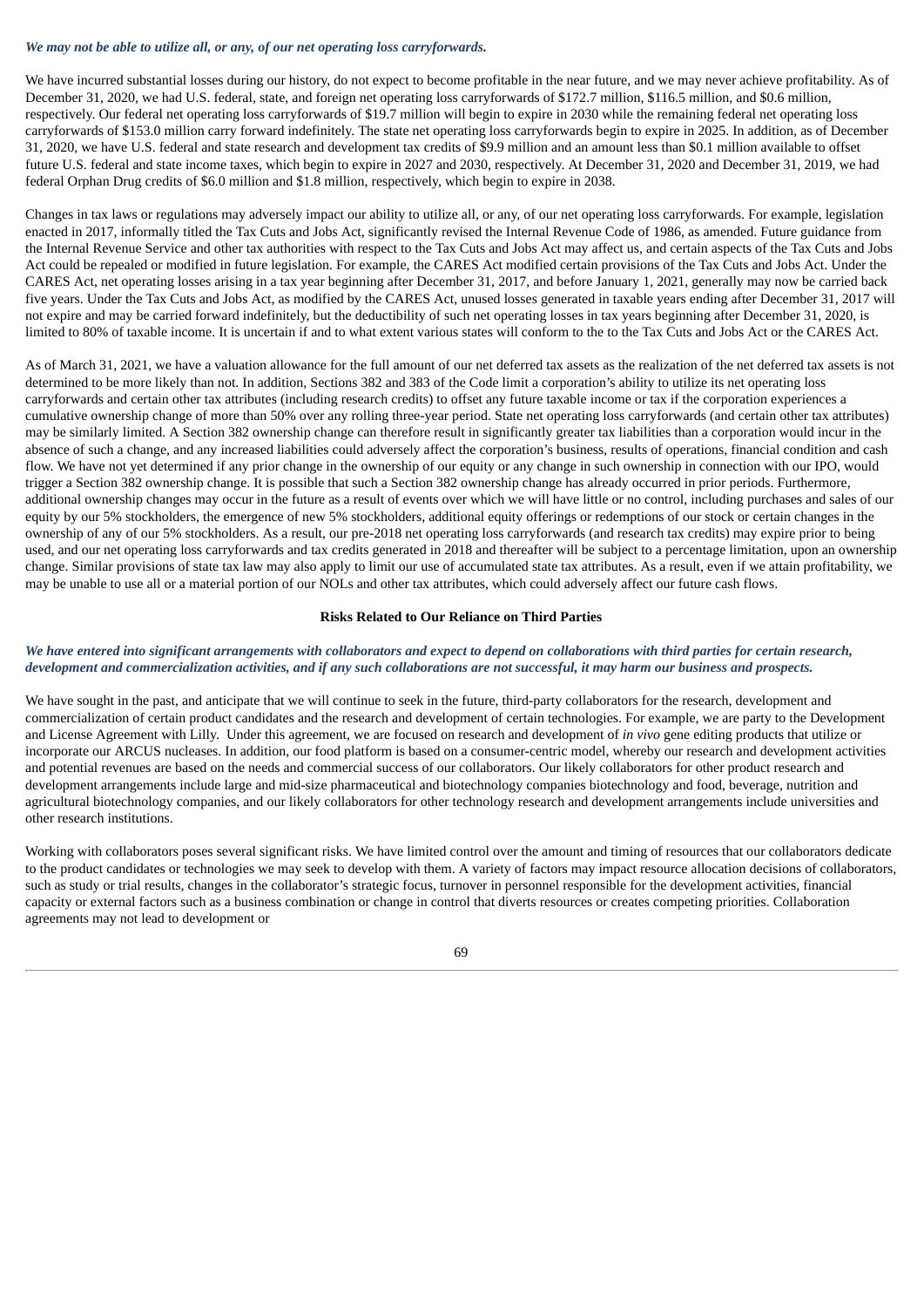commercialization of product candidates or the development of technologies in the most efficient manner or at all. Resource allocation and other developmental decisions made by our collaborators may result in the delay or termination of research programs, studies or trials, repetition of or initiation of new studies or trials or provision of insufficient funding or resources for the completion of studies or trials or the successful marketing and distribution of any product candidates that may receive approval. Collaborators could independently develop, or develop with third parties, product candidates or technologies that compete directly or indirectly with our product candidates or technologies if the collaborators believe that competitive products or technologies are more likely to be successfully developed or can be commercialized under terms that are more economically attractive than ours. Collaborators may not properly obtain, maintain, enforce or defend our intellectual property or proprietary rights or may use our proprietary information in such a way that could jeopardize or invalidate our proprietary information or expose us to potential litigation. Disputes may arise between us and our collaborators that result in the delay or termination of the research, development or commercialization activities or that result in costly litigation or arbitration that diverts management attention and resources.

Our ability to generate revenues from these arrangements will depend on our collaborators' abilities to successfully perform the functions assigned to them in these arrangements. If our collaborations do not result in the successful development and commercialization of product candidates or technologies, or if one of our collaborators terminates its agreement with us, we may not receive any future funding or milestone or royalty payments under the collaboration. If we do not receive the funding we expect under these agreements, our development of product candidates or technologies could be delayed, and we may need additional resources to develop such product candidates or technologies. For example, we waived earned, but unpaid milestone payments in connection with the termination of the Servier Agreement. Further, as a result of the termination of the Gilead Agreement, we are no longer entitled to receive certain milestone payments, our submission of an IND for our *in vivo* chronic HBV program has been delayed and we are currently exploring alternative opportunities to enable to continued development of ARCUS-based HBV therapies. In connection with this termination, and if any of our other collaborators terminates its agreement with us, we may be unable to find a suitable replacement collaborator or any replacement collaborator or attract new collaborators and may need to raise additional capital to pursue further development or commercialization of the applicable product candidates or technologies. These events could delay development programs, negatively impact the perception of our company in business and financial communities or cause us to have to cease development of the product candidate covered by the collaboration arrangement. Failure to develop or maintain relationships with any current collaborators could result in the loss of opportunity to work with that collaborator or reputational damage that could impact our relationships with other collaborators in the relatively small industry communities in which we operate. Moreover, all of the risks relating to product development, regulatory approval and commercialization described in this Quarterly Report on Form 10-Q apply to the activities of our collaborators. If our existing collaboration agreements or any collaborative or strategic relationships we may establish in the future are not effective and successful, it may damage our reputation and business prospects, delay or prevent the development and commercialization of product candidates and inhibit or preclude our ability to realize any revenues.

## If we are not able to establish collaborations on commercially reasonable terms, we may have to alter our research, development and commercialization *plans.*

Our research and product development programs and the potential commercialization of any product candidates we develop alone or with collaborators will require substantial additional cash to fund expenses, and we expect that we will continue to seek collaborative arrangements with others in connection with the development and potential commercialization of current and future product candidates or the development of ancillary technologies. We face significant competition in establishing relationships with appropriate collaborators. In addition, there have been a significant number of recent business combinations among large pharmaceutical companies that have resulted in a reduced number of potential future collaborators. Whether we reach a definitive agreement for a collaboration will depend, among other things, upon our assessment of the collaborator's resources and expertise, the terms and conditions of the proposed collaboration and the proposed collaborator's evaluation of a number of factors. Those factors may include, among other things and as applicable for the type of potential product or technology, an assessment of the opportunities and risks of our technology, the design or results of studies or trials, the likelihood of approval, if necessary, by the USDA, the FDA or similar regulatory authorities outside the United States, the potential market for the subject product candidate, the costs and complexities of manufacturing and delivering such product candidate to patients, the potential of competing products and technologies and industry and market conditions generally.

Current or future collaborators may also consider alternative product candidates or technologies for similar indications that may be available to collaborate on and whether such a collaboration could be more attractive than the one with us. Additionally, we may be restricted under existing collaboration agreements from entering into future agreements on certain terms or for certain development activities with potential collaborators. For example, we have granted exclusive rights or options to Servier for certain targets, and during the terms of our respective collaboration agreements with them we will be restricted from granting rights to other parties to use our ARCUS technology to pursue potential products that address those targets. Similarly, our collaboration agreements have in the past and may in the future contain non-competition provisions that could limit our ability to enter into strategic collaborations with future collaborators.

Collaborations are complex and time-consuming to negotiate and document. We may not be able to negotiate collaborations on a timely basis, on acceptable terms, or at all. If we do enter into additional collaboration agreements, the negotiated terms may force us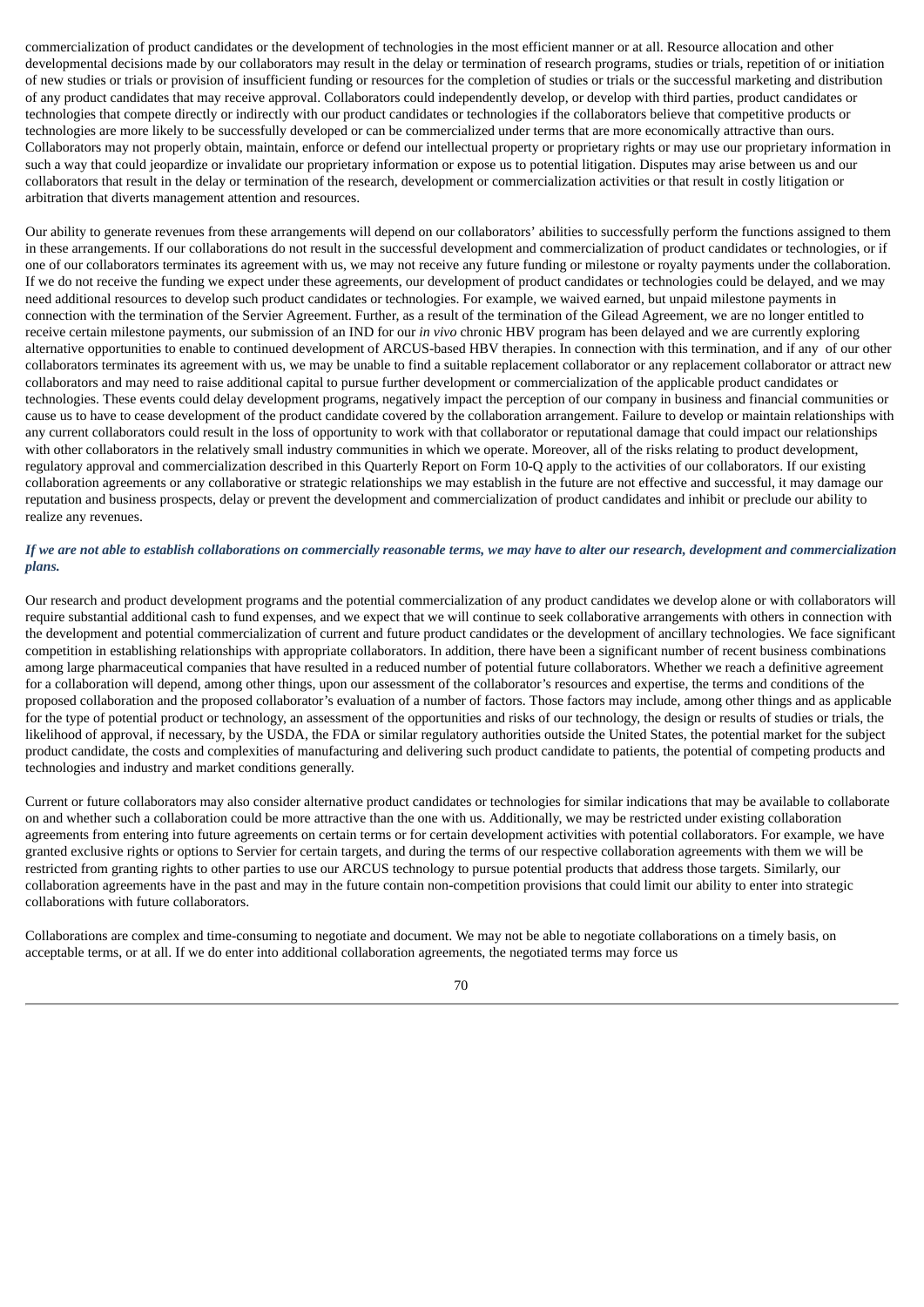to relinquish rights that diminish our potential profitability from development and commercialization of the subject product candidates or others. If we are unable to enter into additional collaboration agreements, we may have to curtail the research and development of the product candidate or technology for which we are seeking to collaborate, reduce or delay research and development programs, delay potential commercialization timelines, reduce the scope of any sales or marketing activities or undertake research, development or commercialization activities at our own expense. If we elect to increase our expenditures to fund research, development or commercialization activities on our own, we may need to obtain additional capital, which may not be available to us on acceptable terms or at all.

We expect to rely on third parties to conduct, supervise and monitor our clinical trials and some aspects of our research and preclinical testing, and if those third parties do not successfully carry out their contractual duties, comply with regulatory requirements, or otherwise perform in a satisfactory manner, we may not be able to obtain regulatory approval or commercialize product candidates, or such approval or commercialization may be delayed, *and our business may be substantially harmed.*

We may rely on medical institutions, universities, clinical investigators, contract laboratories and other third parties, such as CROs, to conduct preclinical studies and future clinical trials for our product candidates. Nevertheless, we will be responsible for ensuring that each of our studies and trials is conducted in accordance with the applicable protocol, legal and regulatory requirements and scientific standards, and our reliance on such third parties will not relieve us of our regulatory responsibilities.

Although we intend to design the trials for our product candidates either alone or with collaborators, third parties may conduct all of the trials. As a result, many important aspects of our research and development programs, including their conduct and timing, will be outside of our direct control. Our reliance on third parties to conduct future studies and trials will also result in less direct control over the management of data developed through studies and trials than would be the case if we were relying entirely upon our own staff. Communicating with outside parties can also be challenging, potentially leading to mistakes and difficulties in coordinating activities. Outside parties may have staffing difficulties, fail to comply with contractual obligations, experience regulatory compliance issues, undergo changes in priorities, become financially distressed or form relationships with other entities, some of which may be our competitors. We also face the risk of potential unauthorized disclosure or misappropriation of our intellectual property by CROs or other third parties, which may reduce our trade secret protection and allow our potential competitors to access and exploit our proprietary technology. For any violations of laws and regulations during the conduct of our preclinical studies and future clinical trials, we could be subject to warning letters or enforcement action that may include civil penalties up to and including criminal prosecution.

For example, we will remain responsible for ensuring that each of our clinical trials is conducted in accordance with the general investigational plan and protocols for the trial. Moreover, the FDA requires us to comply with regulations, commonly referred to as Good Clinical Practices ("GCPs") for conducting, monitoring, recording and reporting the results of clinical trials to assure that data and reported results are credible and accurate and that the rights, integrity and confidentiality of trial participants are protected. If we, our collaborators, our CROs or other third parties fail to comply with applicable GCPs, the clinical data generated in our clinical trials may be deemed unreliable and FDA or comparable foreign regulatory authorities may require us to perform additional clinical trials before approving our marketing applications. We also are required to register certain ongoing clinical trials and post the results of such completed clinical trials on a government-sponsored database, ClinicalTrials.gov, within certain timeframes. Failure to do so can result in fines, adverse publicity and civil and criminal sanctions.

If our CROs or other third parties do not successfully carry out their contractual duties or obligations, fail to meet expected deadlines, or if the quality or accuracy of the clinical data they obtain is compromised due to the failure to adhere to our clinical protocols or regulatory requirements or for any other reasons, trials for product candidates may be extended, delayed or terminated, and we or our collaborators may not be able to obtain regulatory approval for, or successfully commercialize, any product candidate that we develop. If we are required to repeat, extend the duration of or increase the size of any trials we conduct, it could significantly delay commercialization and require significantly greater expenditures. As a result of any of these factors, our financial results and the commercial prospects for any product candidate that we or our collaborators may develop would be harmed, our costs could increase and our ability to generate revenues could be delayed.

We expect to rely on third parties to supply raw materials or manufacture product supplies that are necessary for the conduct of preclinical studies, clinical trials and manufacturing of our product candidates, and failure by third parties to provide us with sufficient quantities of products, or to do so *at acceptable quality levels or prices and on a timely basis, could harm our business.*

We are dependent on third parties for the supply of various biological materials, such as cells, cytokines and antibodies, and the manufacture of product supplies, such as media, plasmids, mRNA and AAV viral vectors, that are necessary to produce our product candidates. The supply of these materials could be reduced or interrupted at any time. In such case, identifying and engaging an alternative supplier or manufacturer could result in delay, and we may not be able to find other acceptable suppliers or manufacturers on acceptable terms, or at all. Switching suppliers or manufacturers may involve substantial costs and is likely to result in a delay in our desired clinical and commercial timelines. If we change suppliers or manufacturers for commercial production, applicable regulatory agencies may require us to conduct additional studies or trials. If key suppliers or manufacturers are lost, or if the supply of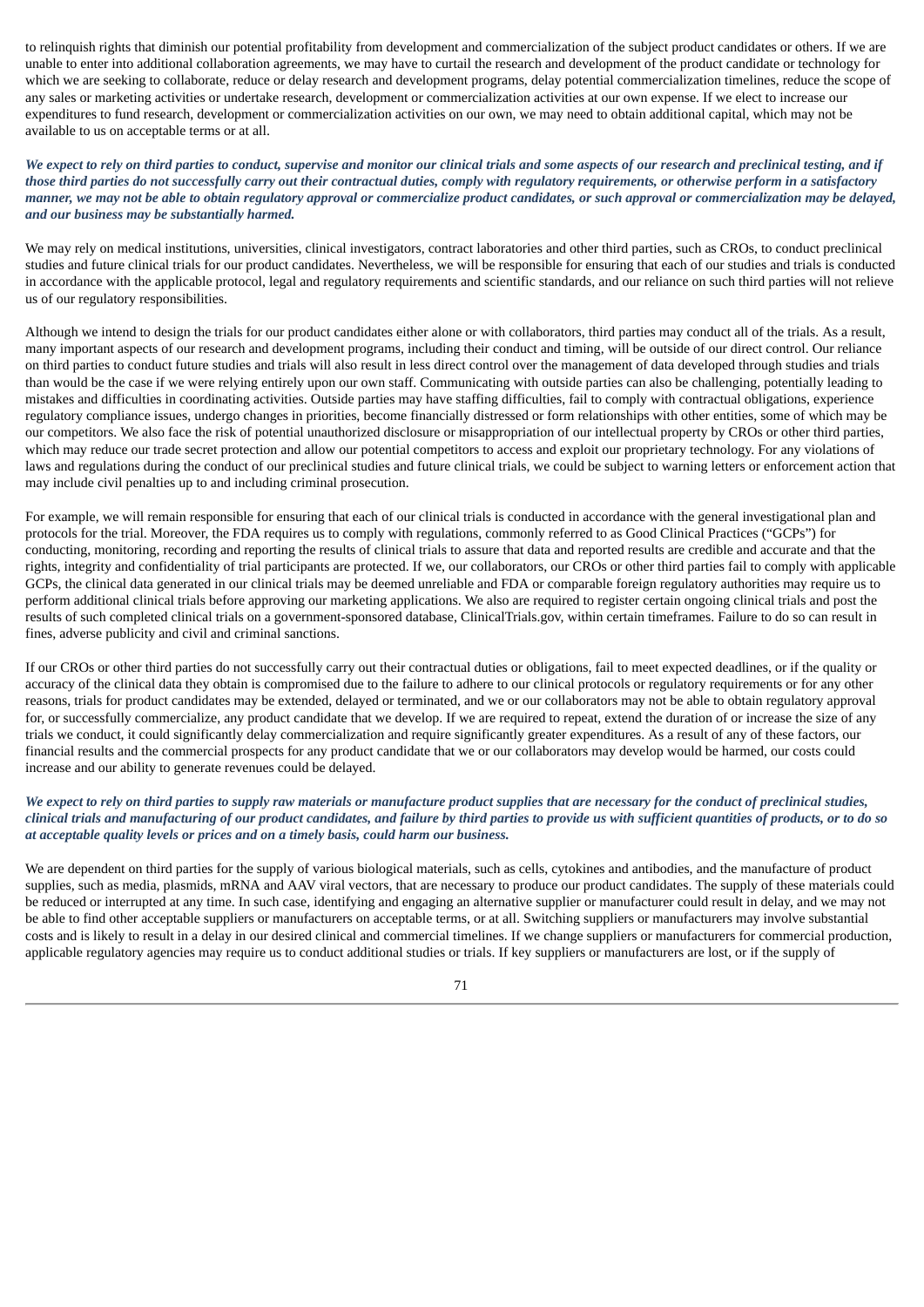the materials is diminished or discontinued, we or our collaborators may not be able to develop, manufacture and market product candidates in a timely and competitive manner, or at all. If any of our product candidates receives approval, we will likely need to seek alternative sources of supply of raw materials or manufactured product supplies and there can be no assurance that we will be able to establish such relationships to provide such supplies on commercially reasonable terms or at acceptable quality levels, if at all. If we are unable to identify and procure additional sources of supply that fit our required needs, we could face substantial delays or incur additional costs in procuring such materials. In addition, manufactured product supplies are subject to stringent manufacturing processes and rigorous testing. Delays in the completion and validation of facilities and manufacturing processes of these materials could adversely affect the ability to complete studies or trials and commercialize any product candidates that may receive approval. Furthermore, if our suppliers or manufacturers encounter challenges relating to employee turnover, the supply and manufacturing of our materials could be delayed or adversely affected as such parties seek to hire and train new employees. These factors could cause the delay of studies or trials, regulatory submissions, required approvals or commercialization of product candidates that we or our collaborators may develop, cause us to incur higher costs and prevent us from commercializing products successfully. Furthermore, if our suppliers or manufacturers fail to meet contractual requirements, and we are unable to secure one or more replacements capable of production at a substantially equivalent cost, our or our collaborators' studies or trials may be delayed and we could lose potential revenue.

### We may rely on third parties for at least a portion of the manufacturing process of product candidates, and failure by those parties to adequately *perform their obligations could harm our business.*

While we expect to use our MCAT facility for certain of our clinical-scale manufacturing and processing needs, we may continue to rely on outside vendors for at least a portion of the manufacturing process of product candidates that we or our collaborators may develop. The facilities used by our contract manufacturers to manufacture product candidates must be approved by the FDA or other foreign regulatory agencies pursuant to inspections that will be conducted after we submit an application to the FDA or other foreign regulatory agencies. To the extent that we or our collaborators engage third parties for manufacturing services, we will not control the manufacturing process of, and will be completely dependent on, our contract manufacturing providers for compliance with cGMP requirements for manufacture of the product candidates. We have not yet caused any product candidates to be manufactured or processed on a commercial scale and may not be able to do so. We will make changes as we work to optimize the manufacturing process, and we cannot be sure that even minor changes in the process will result in products that are safe and effective. If our contract manufacturers cannot successfully manufacture material that conforms to our specifications and the strict regulatory requirements of the FDA or other regulatory authorities, they will not be able to secure and/or maintain regulatory approval for their manufacturing facilities. In addition, we have no control over the ability of our contract manufacturers to maintain adequate quality control, quality assurance and qualified personnel. If the FDA or a comparable foreign regulatory authority does not approve these facilities for the manufacture of product candidates or if it withdraws any such approval in the future, we may need to find alternative manufacturing facilities, which would significantly impact our ability to develop, obtain regulatory approval for or market any of our or our collaborators' potential products.

#### **Risks Related to Intellectual Property**

### Our ability to compete may decline if we do not adequately protect our proprietary rights, and if our proprietary rights do not provide a competitive *advantage.*

Our commercial success depends upon obtaining and maintaining proprietary rights to our intellectual property estate, including rights relating to ARCUS and to our product candidates, as well as successfully defending these rights against third-party challenges and successfully enforcing these rights to prevent third-party infringement. We will only be able to protect ARCUS and product candidates from unauthorized use by third parties to the extent that valid and enforceable patents cover them. Our ability to obtain and maintain patent protection for ARCUS and our product candidates is uncertain due to a number of factors, including that:

- we may not have been the first to invent the technology covered by our pending patent applications or issued patents;
- we may not be the first to file patent applications covering product candidates, including their compositions or methods of use, as patent applications in the United States and most other countries are confidential for a period of time after filing;
- our compositions and methods may not be patentable;
- our disclosures in patent applications may not be sufficient to meet the statutory requirements for patentability;
- any or all of our pending patent applications may not result in issued patents;
- others may independently develop identical, similar or alternative technologies, products or compositions or methods of use thereof;
- others may design around our patent claims to produce competitive technologies or products that fall outside of the scope of our patents;

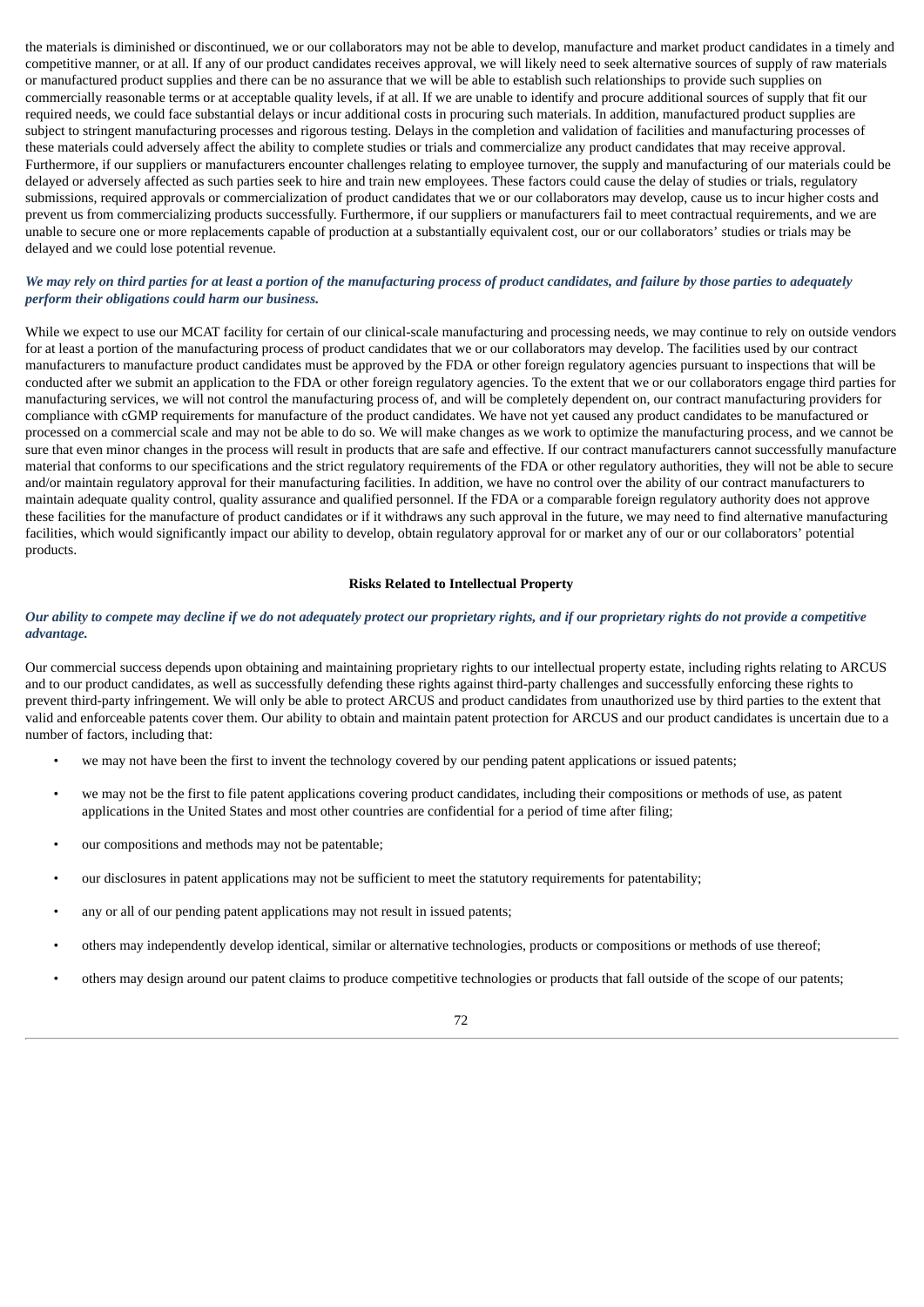- we may fail to identify patentable aspects of our research and development output before it is too late to obtain patent protection;
- we may not seek or obtain patent protection in countries that may eventually provide us a significant business opportunity;
- any patents issued to us may not provide a basis for commercially viable products, may not provide any competitive advantages or may be successfully challenged by third parties;
- others may identify prior art or other bases upon which to challenge and ultimately invalidate our patents or otherwise render them unenforceable; and
- the growing scientific and patent literature relating to engineered endonucleases, including our own patents and publications, may make it increasingly difficult or impossible to patent new engineered nucleases in the future.

Even if we have or obtain patents covering ARCUS or any product candidates or compositions, we and our collaborators may still be barred from making, using and selling such product candidates or technologies because of the patent rights of others. Others may have filed, and in the future may file, patent applications covering compositions, products or methods that are similar or identical to ours, which could materially affect our ability to successfully develop any product candidates or to successfully commercialize any approved products alone or with collaborators. In addition, because patent applications can take many years to issue, there may be currently pending applications unknown to us that may later result in issued patents that we or our collaborators may infringe. These patent applications may have priority over patent applications filed by us.

The issuance of a patent is not conclusive as to its inventorship, scope, validity or enforceability, and our owned and licensed patents may be challenged in the courts or patent offices in the United States and abroad. Such challenges may result in loss of exclusivity or freedom to operate or in patent claims being narrowed, invalidated or held unenforceable, in whole or in part, which could limit our ability to stop others from using or commercializing similar or identical technology and products, or limit the duration of the patent protection of our technology and products. For example, in August 2019, the PTAB, of the United States Patent and Trademark Office ("the USPTO") initiated two patent interferences, administrative proceedings within the USPTO, involving a family of patents that have been issued to us and a pending patent application filed by a third party. An interference is conducted by the PTAB when opposing parties have applied for patent claims to the same invention or substantially the same invention. The interference is conducted to determine which party, if either, is entitled to claims to the subject matter of the interference. In October 2020, we announced the PTAB has issued judgements in our favor in two patent interference proceedings that challenged nine U.S. patents we owned. The patents, which issued in 2018, relate to allogeneic CAR T cells produced by inserting a gene encoding a CAR into the TRAC locus, as well as methods of using those cells for cancer immunotherapy. In the interference proceedings, a third party argued that it had invented the technology in 2012. The PTAB, however, found that the third-party patent application did not satisfy the written description requirement and rejected these claims while maintaining the claims in all nine of our patents. Any adverse outcome in future interference proceedings could affect our competitive position, including, without limitation, loss of some or all of our involved patent claims, limiting our ability to stop others from using or commercializing similar or identical technology and products, which could harm our business, financial condition and results of operations. Protecting our patent rights in connection with such proceeding may also be expensive and may involve the diversion of significant management time.

Furthermore, we cannot guarantee that any patents will be issued from any pending or future owned or licensed patent applications. Thus, even if our patent applications issue as patents, they may not issue in a form that will provide us with meaningful protection, prevent competitors from competing with us or otherwise provide us with any competitive advantage. In addition, third parties may be able to develop products that are similar to, or better than, ours in a way that is not covered by the claims of our patents, or may have blocking patents that could prevent us from marketing our products or practicing our own patented technology. Moreover, patents have a limited lifespan. In the United States, the natural expiration of a patent is generally 20 years after it is filed. Various extensions may be available; however the life of a patent, and the protection it affords, is limited. Without patent protection for current or future product candidates, we may be open to competition from generic versions of such potential products. Given the amount of time required for the development, testing and regulatory review of new product candidates, patents protecting such candidates might expire before or shortly after such candidates are commercialized. As a result, our owned and licensed patent portfolio may not provide us with sufficient rights to exclude others from commercializing products similar or identical to those we or our collaborators may develop.

Obtaining and maintaining a patent portfolio entails significant expense, including periodic maintenance fees, renewal fees, annuity fees and various other governmental fees on patents and patent applications. These expenditures can be at numerous stages of prosecuting patent applications and over the lifetime of maintaining and enforcing issued patents. We may or may not choose to pursue or maintain protection for particular intellectual property in our portfolio. If we choose to forgo patent protection or to allow a patent application or patent to lapse purposefully or inadvertently, our competitive position could suffer. There are situations, however, in which failure to make certain payments or noncompliance with certain requirements in the patent process can result in abandonment or lapse of a patent or patent application, resulting in partial or complete loss of patent rights in the relevant jurisdiction. In such an event, our competitors might be able to enter the market, which would have a material adverse effect on our business.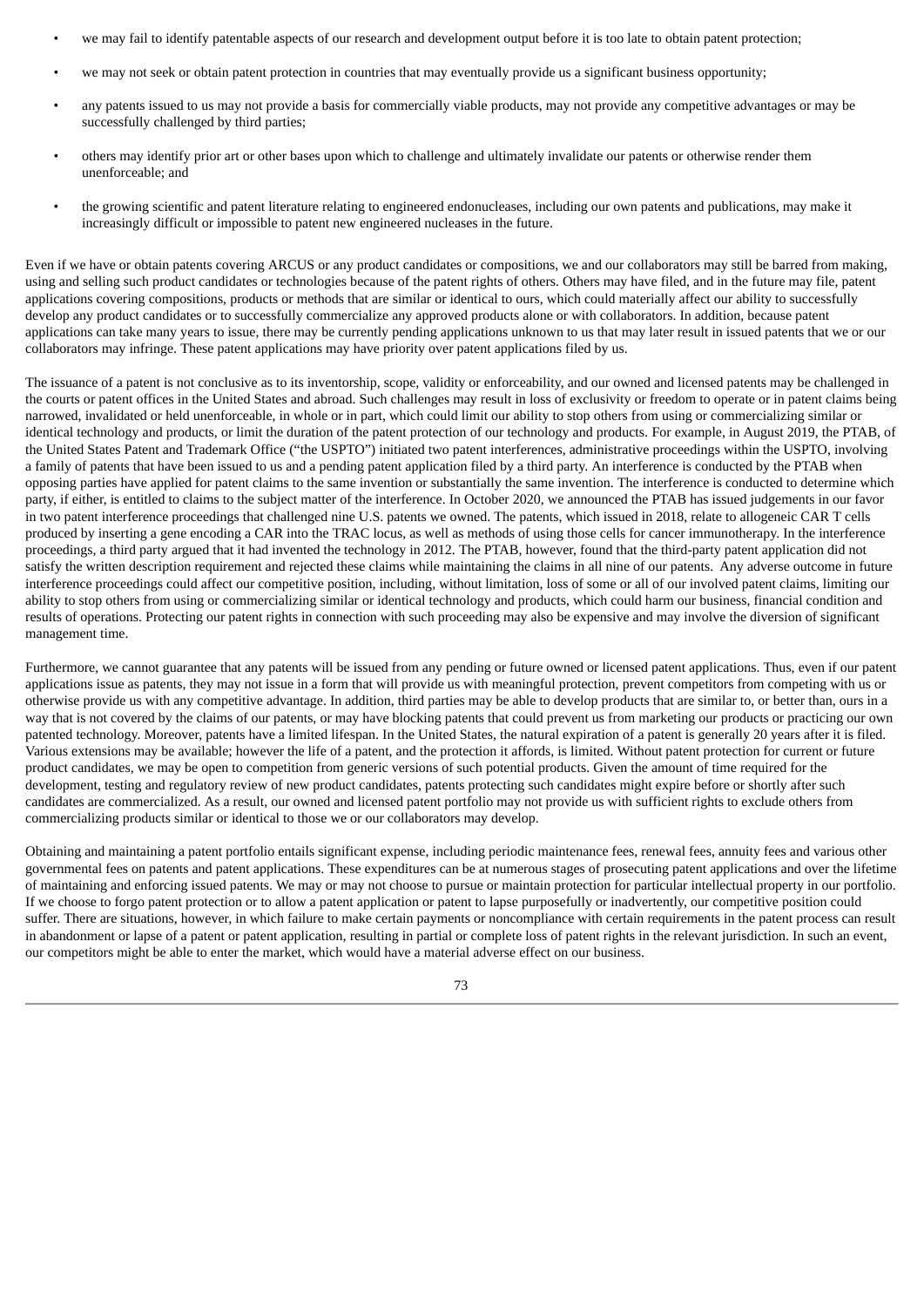Legal action that may be required to enforce our patent rights can be expensive and may involve the diversion of significant management time. There can be no assurance that we will have sufficient financial or other resources to file and pursue infringement claims, which typically last for years before they are concluded. In addition, these legal actions could be unsuccessful and result in the invalidation of our patents, a finding that they are unenforceable or a requirement that we enter into a licensing agreement with or pay monies to a third party for use of technology covered by our patents. We may or may not choose to pursue litigation or other actions against those that have infringed on our patents, or have used them without authorization, due to the associated expense and time commitment of monitoring these activities. If we fail to successfully protect or enforce our intellectual property rights, our competitive position could suffer, which could harm our results of operations.

Many biotechnology companies and academic institutions are currently pursuing a variety of different nuclease systems for genome editing technologies using zinc finger nucleases, TALENs, and CRISPR/Cas9 and the use of those nucleases in cancer immunotherapy, gene therapy and genome editing. Although those nucleases are physically and chemically different from our ARCUS nucleases, those companies and institutions may seek patents that broadly cover aspects of cancer immunotherapy, gene therapy and genome editing using nucleases generally. Such patents, if issued, valid and enforceable, could prevent us from marketing our product candidates, if approved, practicing our own patented technology, or might require us to take a license which might not be available on commercially reasonable terms or at all. While we expect that we will continue to be able to patent our ARCUS nucleases for the foreseeable future, as the scientific and patent literature relating to engineered endonucleases increases, including our own patents and publications, it may become more difficult or impossible to patent new engineered endonucleases in the future.

### If we fail to comply with our obligations in the agreements under which we license intellectual property rights from third parties or otherwise experience disruptions to our business relationships with our licensors, we could lose license rights that are important to our business.

We are a party to a number of intellectual property license agreements that are important to our business and expect to enter into additional license agreements in the future. Our existing license agreements impose, and we expect that future license agreements will impose, various diligence, milestone payment, royalty and other obligations on us. We may need to outsource and rely on third parties for many aspects of the development, sales and marketing of any products covered under our current and future license agreements. Delay or failure by these third parties could adversely affect the continuation of our license agreements with our licensors. If we fail to comply with any of our obligations under these agreements, or we are subject to a bankruptcy, our licensors may have the right to terminate the license, in which event we would not be able to market any products covered by the license.

In addition, disputes may arise regarding the payment of the royalties due to licensors in connection with our exploitation of the rights we license from them. Licensors may contest the basis of royalties we retained and claim that we are obligated to make payments under a broader basis. In addition to the costs of any litigation we may face as a result, any legal action against us could increase our payment obligations under the respective agreement and require us to pay interest and potentially damages to such licensors.

In some cases, patent prosecution of our licensed technology is controlled solely by the licensor. If such licensor fails to obtain and maintain patent or other protection for the proprietary intellectual property we license from such licensor, we could lose our rights to such intellectual property or the exclusivity of such rights, and our competitors could market competing products using such intellectual property. In that event, we may be required to expend significant time and resources to develop or license replacement technology. If we are unable to do so, we or our collaborators may be unable to develop or commercialize the affected product candidates, which could harm our business significantly. In other cases, we control the prosecution of patents resulting from licensed technology. In the event we breach any of our obligations related to such prosecution, we may incur significant liability to our licensing partners.

For example, our license agreement with Duke, which we refer to as the Duke License, imposes various payment, royalty and other obligations on us in order to maintain the license. If we fail to make royalty payments or milestone payments required under the Duke License, Duke may terminate the agreement. If we or our affiliates obtain a license from a third party to practice the Duke technology, we must use commercially reasonable efforts to secure a covenant not to sue Duke, or any of its faculty, students, employees or agents, for any research and development efforts conducted at Duke that resulted in the creation of any of its inventions or intellectual property rights arising therefrom. Additionally, because development of the Duke technology was funded in part by the U.S. government, it is subject to certain government rights and obligations, including the requirement that any products sold in the United States based upon such technology be substantially manufactured in the United States.

In addition, our cross-license agreement with Cellectis, or the Cellectis License, imposes various obligations on us in order to maintain the license. In particular, if we participate in or provide assistance to a third party challenging the validity, enforceability and/or patentability of any claim of any patent licensed to us by Cellectis under this agreement, Cellectis may terminate the agreement. The Cellectis License does not provide exclusive rights to use the licensed intellectual property and technology or rights in all relevant fields in which we may wish to develop or commercialize our technology and products in the future. As a result, we are not able to prevent competitors from developing and commercializing competitive products and technology that may use this technology. Additionally, we do not have the right to control the preparation, filing, prosecution, maintenance, enforcement and defense of patents

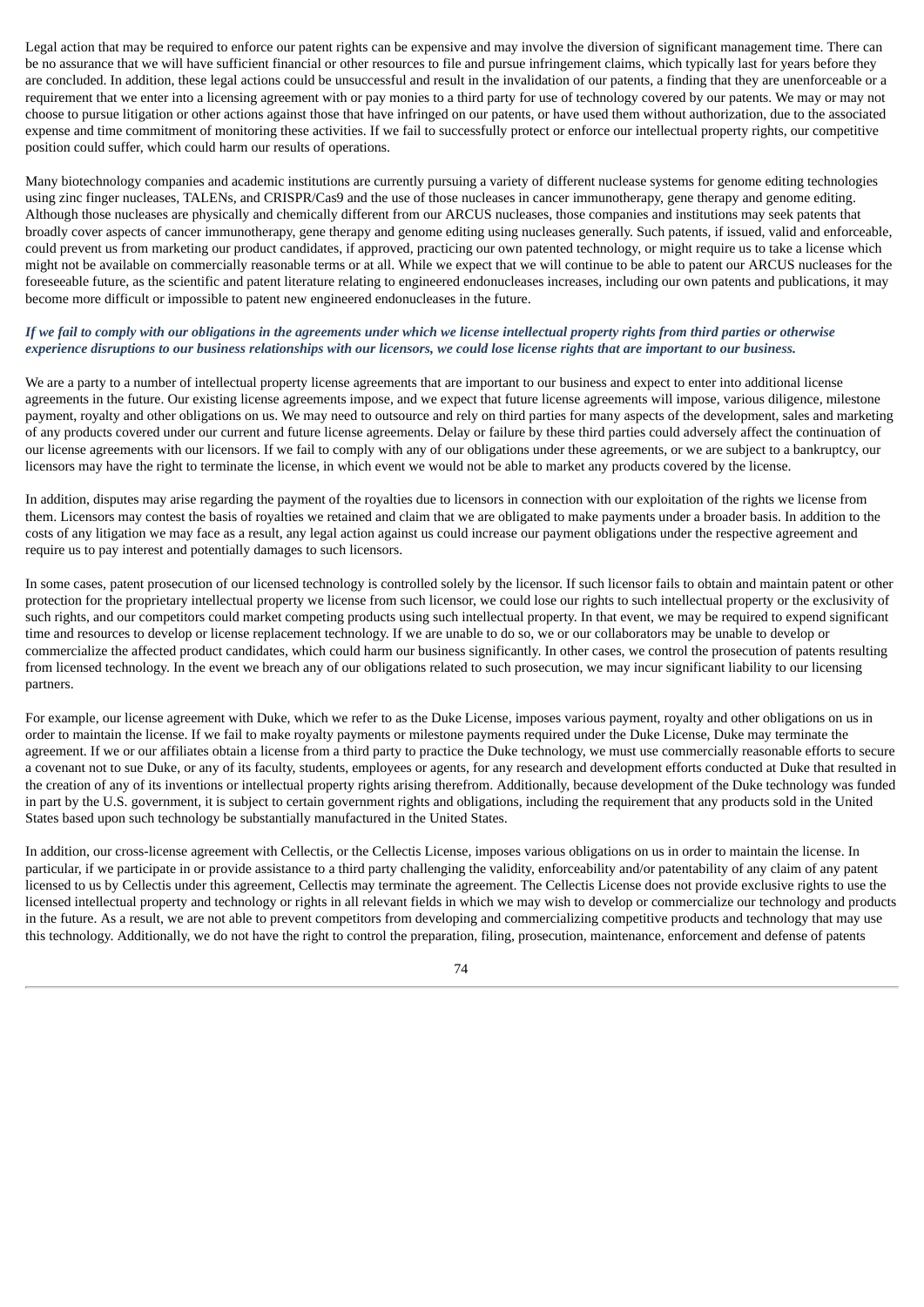and patent applications covering the technology that we license from Cellectis. Therefore, we cannot be certain that these patents and patent applications will be prepared, filed, prosecuted, maintained and defended in a manner consistent with the best interests of our business. If Cellectis or other licensors fail to prosecute, maintain, enforce and defend the patents subject to such licenses, or lose rights to those patents or patent applications, the rights we have licensed may be reduced or eliminated, and our right to develop and commercialize any of our products that are the subject of such licensed rights could be adversely affected.

If we fail to comply with our obligations under the Duke License or the Cellectis License, or arrangements with any other licensors, our counterparties may have the right to terminate these agreements, in which event we might not be able to develop, manufacture or market any product candidate that is covered by these agreements, which could materially adversely affect the value of any such product candidate. Termination of these agreements or reduction or elimination of our rights under these agreements may result in our having to negotiate new or reinstated agreements with less favorable terms, or cause us to lose our rights under these agreements, including our rights to important intellectual property or technology.

Disputes may arise regarding intellectual property subject to a license agreement, including:

- the scope of rights granted under the license agreement and other interpretation-related issues;
- the amounts of royalties, milestones or other payments due to our licensors;
- the extent to which our technology and processes infringe on intellectual property of the licensor that is not subject to the license agreement;
- the sublicensing of patent and other rights under our collaborative development relationships;
- our diligence obligations under the license agreement and what activities satisfy those diligence obligations;
- the ownership of inventions and know-how resulting from the joint creation or use of intellectual property by our licensors and us and our collaborators; and
- the priority of invention of patented technology.

Such disputes may be costly to resolve and may divert management's attention away from day-to-day activities. If disputes over intellectual property that we have licensed from third parties prevent or impair our ability to maintain our licensing arrangements on acceptable terms, we or our collaborators may be unable to successfully develop and commercialize the affected product candidates.

## Some of our in-licensed intellectual property has been discovered through government funded research and thus may be subject to federal regulations such as "march-in" rights, certain reporting requirements and a preference for U.S.-based companies, and compliance with such regulations may limit *our exclusive rights and our ability to contract with non-U.S. manufacturers.*

Certain intellectual property rights that have been in-licensed pursuant to the Duke License have been generated through the use of U.S. government funding and are therefore subject to certain federal regulations. As a result, the U.S. government may have certain rights to intellectual property embodied in our current or future product candidates pursuant to the Bayh-Dole Act of 1980, or the Patent and Trademark Law Amendment. These U.S. government rights include a non-exclusive, non-transferable, irrevocable worldwide license to use inventions for any governmental purpose. In addition, the U.S. government has the right, under certain limited circumstances, to require the licensor to grant exclusive, partially exclusive or non-exclusive licenses to any of these inventions to a third party if it determines that (1) adequate steps have not been taken to commercialize the invention, (2) government action is necessary to meet public health or safety needs or (3) government action is necessary to meet requirements for public use under federal regulations (also referred to as "march-in rights"). The U.S. government also has the right to take title to these inventions if the licensor fails to disclose the invention to the government or fails to file an application to register the intellectual property within specified time limits. Intellectual property generated under a government funded program is also subject to certain reporting requirements, compliance with which may require us to expend substantial resources. In addition, the U.S. government requires that any products embodying any of these inventions or produced through the use of any of these inventions be manufactured substantially in the United States, and the Duke License requires that we comply with this requirement. This preference for U.S. industry may be waived by the federal agency that provided the funding if the owner or assignee of the intellectual property can show that reasonable but unsuccessful efforts have been made to grant licenses on similar terms to potential licensees that would be likely to manufacture the products substantially in the United States or that under the circumstances domestic manufacture is not commercially feasible. This preference for U.S. industry may limit our ability to contract with non-U.S. product manufacturers for products covered by such intellectual property. To the extent any of our owned or licensed future intellectual property is also generated through the use of U.S. government funding, the provisions of the Bayh-Dole Act may similarly apply.

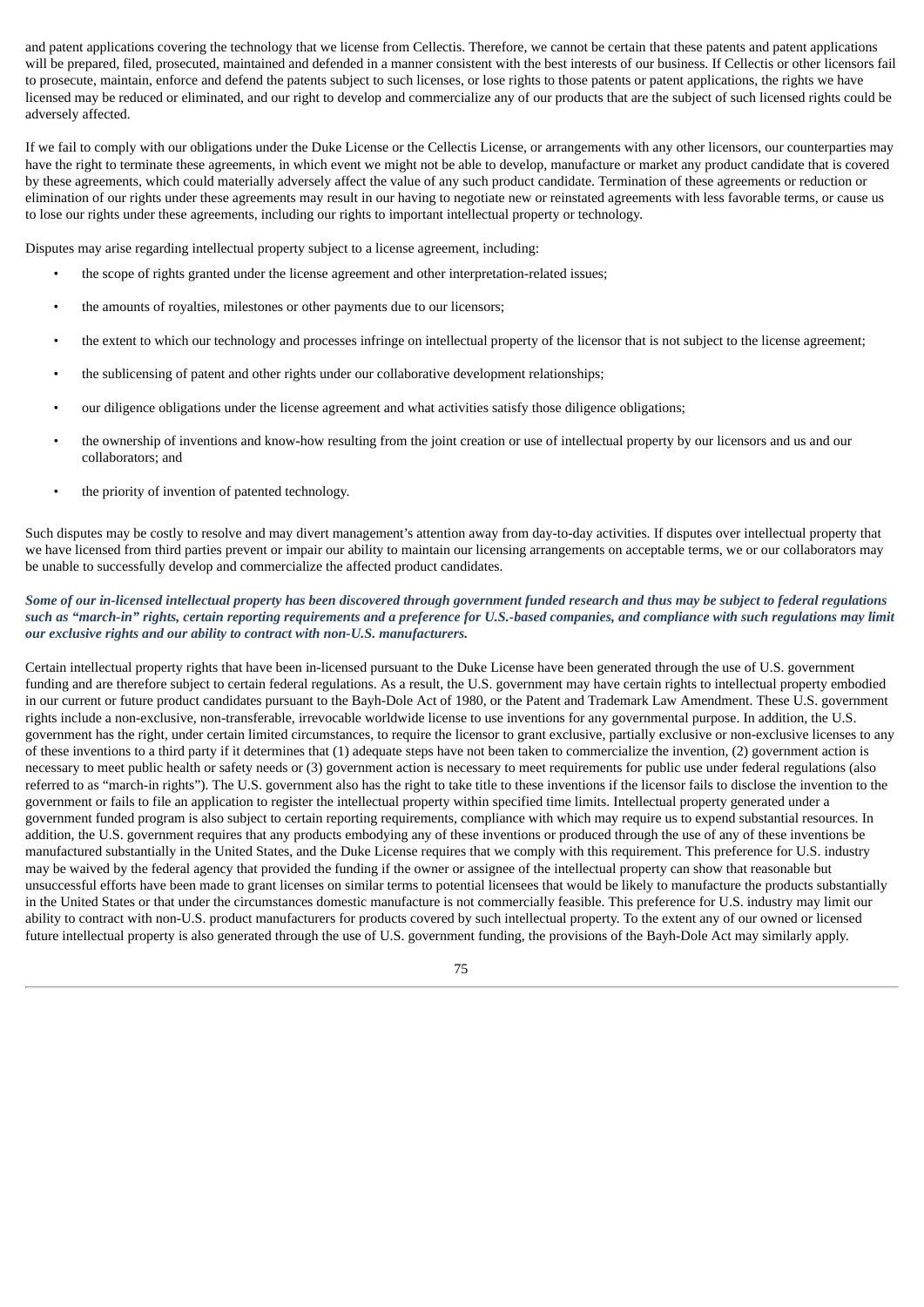#### If we do not obtain patent term extension in the United States under the Hatch-Waxman Act and in foreian countries under similar leaislation with respect to our product candidates, thereby potentially extending the term of marketing exclusivity for such product candidates, our business may be *harmed.*

In the United States, a patent that covers an FDA-approved drug or biologic may be eligible for a term extension designed to restore the period of the patent term that is lost during the premarket regulatory review process conducted by the FDA. Depending upon the timing, duration and conditions of FDA marketing approval of our product candidates, one or more of our U.S. patents may be eligible for limited patent term extension under the Drug Price Competition and Patent Term Restoration Act of 1984, or the Hatch-Waxman Act, which permits a patent term extension of up to five years for a patent covering an approved product as compensation for effective patent term lost during product development and the FDA regulatory review process. In the European Union, our product candidates may be eligible for term extensions based on similar legislation. In either jurisdiction, however, we may not receive an extension if we fail to apply within applicable deadlines, fail to apply prior to expiration of relevant patents or otherwise fail to satisfy applicable requirements. Even if we are granted such extension, the duration of such extension may be less than our request. If we are unable to obtain a patent term extension, or if the term of any such extension is less than our request, the period during which we can enforce our patent rights for that product will be in effect shortened and our competitors may obtain approval to market competing products sooner. The resulting reduction of years of revenue from applicable products could be substantial.

## Patents and patent applications involve highly complex legal and factual questions, which, if determined adversely to us, could negatively impact our *patent position.*

The patent positions of biopharmaceutical and biotechnology companies and other actors in our fields of business can be highly uncertain and typically involve complex scientific, legal and factual analyses. In particular, the interpretation and breadth of claims allowed in some patents covering biopharmaceutical compositions may be uncertain and difficult to determine, and are often affected materially by the facts and circumstances that pertain to the patented compositions and the related patent claims. The standards of the USPTO and its foreign counterparts are sometimes uncertain and could change in the future. Consequently, the issuance and scope of patents cannot be predicted with certainty. Patents, if issued, may be challenged, invalidated or circumvented. U.S. patents and patent applications may also be subject to interference or derivation proceedings, and U.S. patents may be subject to reexamination proceedings, post-grant review and/or *inter partes* review in the USPTO. International patents may also be subject to opposition or comparable proceedings in the corresponding international patent office, which could result in either loss of the patent or denial of the patent application or loss or reduction in the scope of one or more of the claims of the patent or patent application. In addition, such interference, derivation, reexamination, post-grant review, *inter partes* review and opposition proceedings may be costly. Accordingly, rights under any issued patents may not provide us with sufficient protection against competitive products or processes.

Furthermore, even if not challenged, our patents and patent applications may not adequately protect our technology and any product candidates or products that we develop alone or with collaborators or prevent others from designing their products to avoid being covered by our claims. If the breadth or strength of protection provided by the patent applications we hold with respect to product candidates or potential products is threatened, it could dissuade companies from collaborating with us to develop, and could threaten our or their ability to successfully commercialize, such product candidates. Furthermore, for U.S. applications in which any claim is entitled to a priority date before March 16, 2013, an interference proceeding can be provoked by a third party or instituted by the USPTO in order to determine who was the first to invent any of the subject matter covered by such patent claims.

In addition, changes in, or different interpretations of, patent laws in the United States and other countries may permit others to use our discoveries or to develop and commercialize our technology and product candidates or products without providing any compensation to us, or may limit the scope of patent protection that we are able to obtain. The laws of some countries do not protect intellectual property rights to the same extent as U.S. laws, and those countries may lack adequate rules and procedures for defending our intellectual property rights.

If the patent applications we hold or have in-licensed with respect to our current and future research and development programs and product candidates fail to issue, if their validity, breadth or strength of protection is threatened, or if they fail to provide meaningful exclusivity for our technology or any products and product candidates that we or our collaborators may develop, it could dissuade companies from collaborating with us to develop product candidates, encourage competitors to develop competing products or technologies and threaten our or our collaborators' ability to commercialize future product candidates. Any such outcome could have a material adverse effect on our business.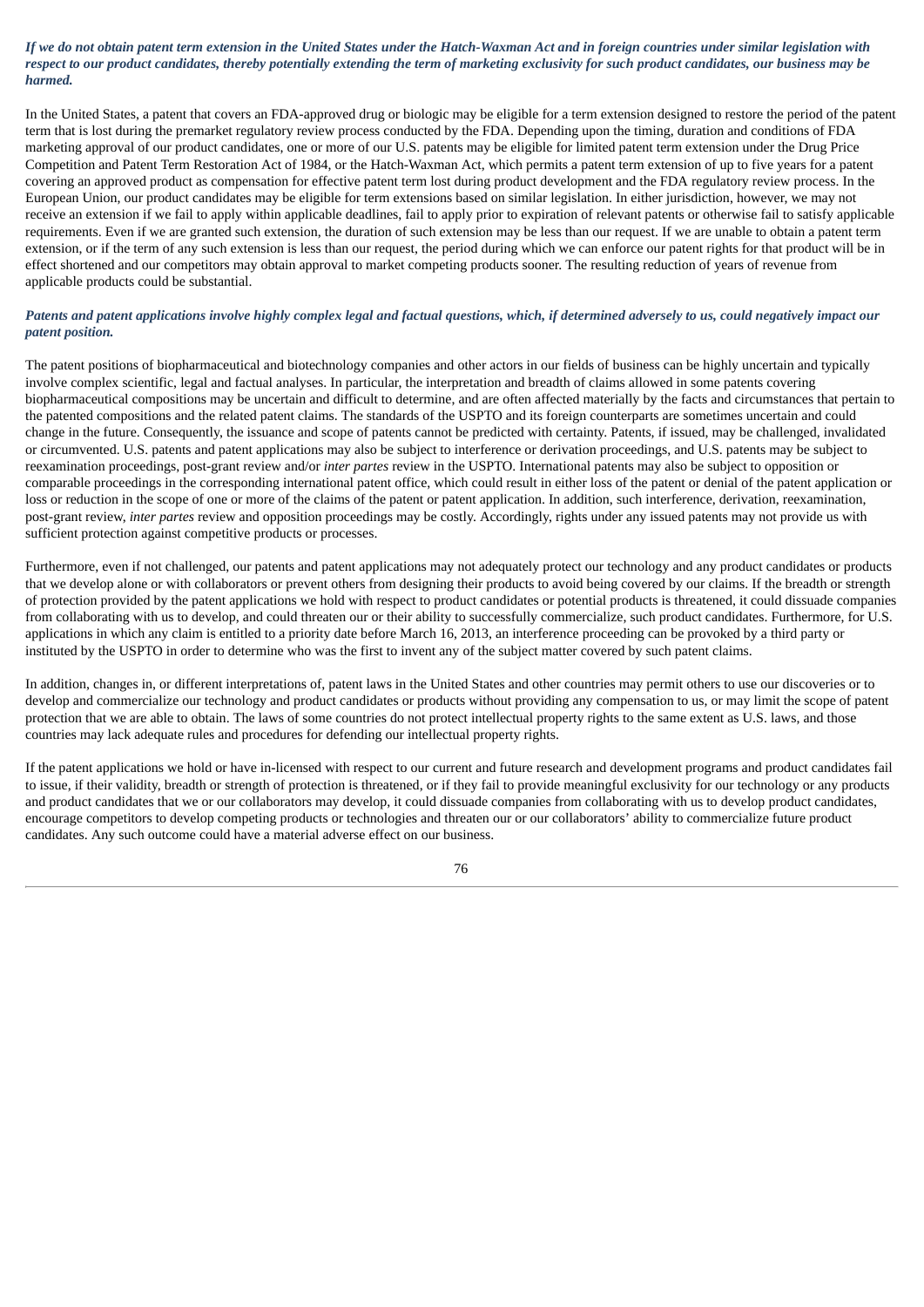## Third parties may assert claims against us alleging infringement of their patents and proprietary rights, or we may need to become involved in lawsuits to defend or enforce our patents, either of which could result in substantial costs or loss of productivity, delay or prevent the development and commercialization of product candidates, prohibit our use of proprietary technology or sale of potential products or put our patents and other *proprietary rights at risk.*

Our commercial success depends in part upon our ability to develop, manufacture, market and sell product candidates without alleged or actual infringement, misappropriation or other violation of the patents and proprietary rights of third parties. Litigation relating to infringement or misappropriation of patent and other intellectual property rights in the pharmaceutical, biotechnology and agricultural biotechnology industries is common, including patent infringement lawsuits, interferences, oppositions and reexamination proceedings before the USPTO and corresponding international patent offices. The various markets in which we plan to operate are subject to frequent and extensive litigation regarding patents and other intellectual property rights. In addition, many companies in intellectual property-dependent industries, including the biotechnology, agricultural biotechnology and pharmaceutical industries, have employed intellectual property litigation as a means to gain an advantage over their competitors. Numerous United States, EU and other internationally issued patents and pending patent applications, which are owned by third parties, exist in the fields in which we and our collaborators are developing product candidates, and as the biotechnology, agricultural biotechnology and pharmaceutical industries expand and more patents are issued, the risk increases that our product candidates may be subject to claims of infringement of the intellectual property rights of third parties. For example, we are aware of certain patents held by third parties relating to the modification of T cells, including the production of CAR T cells. Although conducting clinical trials and other development activities with respect to our CAR T product candidates is not considered an act of infringement in the United States, if and when any of our CAR T product candidates may be approved by the FDA, those third parties may seek to enforce their patents by filing a patent infringement lawsuit against us. As a result of any patent infringement claims, or in order to avoid any potential infringement claims, we may choose to seek, or be required to seek, a license from the third party, which may require payment of substantial royalties or fees, or require us to grant a cross-license under our intellectual property rights, similar to the cross license we granted Cellectis as part of our patent litigation settlement. These licenses may not be available on reasonable terms or at all. Even if a license can be obtained on reasonable terms, the rights may be nonexclusive, which would give our competitors access to the same intellectual property rights. If we are unable to enter into a license on acceptable terms, we or our collaborators could be prevented from commercializing one or more product candidates, or forced to modify such product candidates, or to cease some aspect of our business operations, which could harm our business significantly. We or our collaborators might also be forced to redesign or modify our technology or product candidates so that we no longer infringe the third-party intellectual property rights, which may result in significant cost or delay to us, or which redesign or modification could be impossible or technically infeasible. Even if we were ultimately to prevail, any of these events could require us to divert substantial financial and management resources that we would otherwise be able to devote to our business.

Further, if a patent infringement suit is brought against us, our collaborators or our third-party service providers, our development, manufacturing or sales activities relating to the product or product candidate that is the subject of the suit may be delayed or terminated. In addition, defending such claims has in the past and may in the future cause us to incur substantial expenses and, if successful, could cause us to pay substantial damages if we are found to be infringing a third party's patent rights. These damages potentially include increased damages and attorneys' fees if we are found to have infringed such rights willfully. Some claimants may have substantially greater resources than we do and may be able to sustain the costs of complex intellectual property litigation to a greater degree and for longer periods of time than we could. In addition, patent holding companies that focus solely on extracting royalties and settlements by enforcing patent rights may target us. In addition, if the breadth or strength of protection provided by the patents and patent applications we own or in-license is threatened, it could dissuade companies from collaborating with us to license, develop or commercialize current or future product candidates.

We have been and may in the future be subject to third-party claims and similar adversarial proceedings or litigation in other jurisdictions regarding our infringement of the patent rights of third parties. Even if such claims are without merit, a court of competent jurisdiction could hold that these third-party patents are valid, enforceable and infringed, and the holders of any such patents may be able to block our or our collaborators' ability to further develop or commercialize the applicable product candidate unless we obtain a license under the applicable patents, or until such patents expire or are finally determined to be invalid or unenforceable. Similarly, if any third-party patents were held by a court of competent jurisdiction to cover aspects of our technologies, compositions, formulations, or methods of treatment, prevention or use, the holders of any such patents may be able to prohibit our use of those technologies, compositions, formulations, methods of treatment, prevention or use or other technologies, effectively blocking our or our collaborators' ability to develop and commercialize the applicable product candidate until such patent expires or is finally determined to be invalid or unenforceable or unless we or our collaborators obtain a license.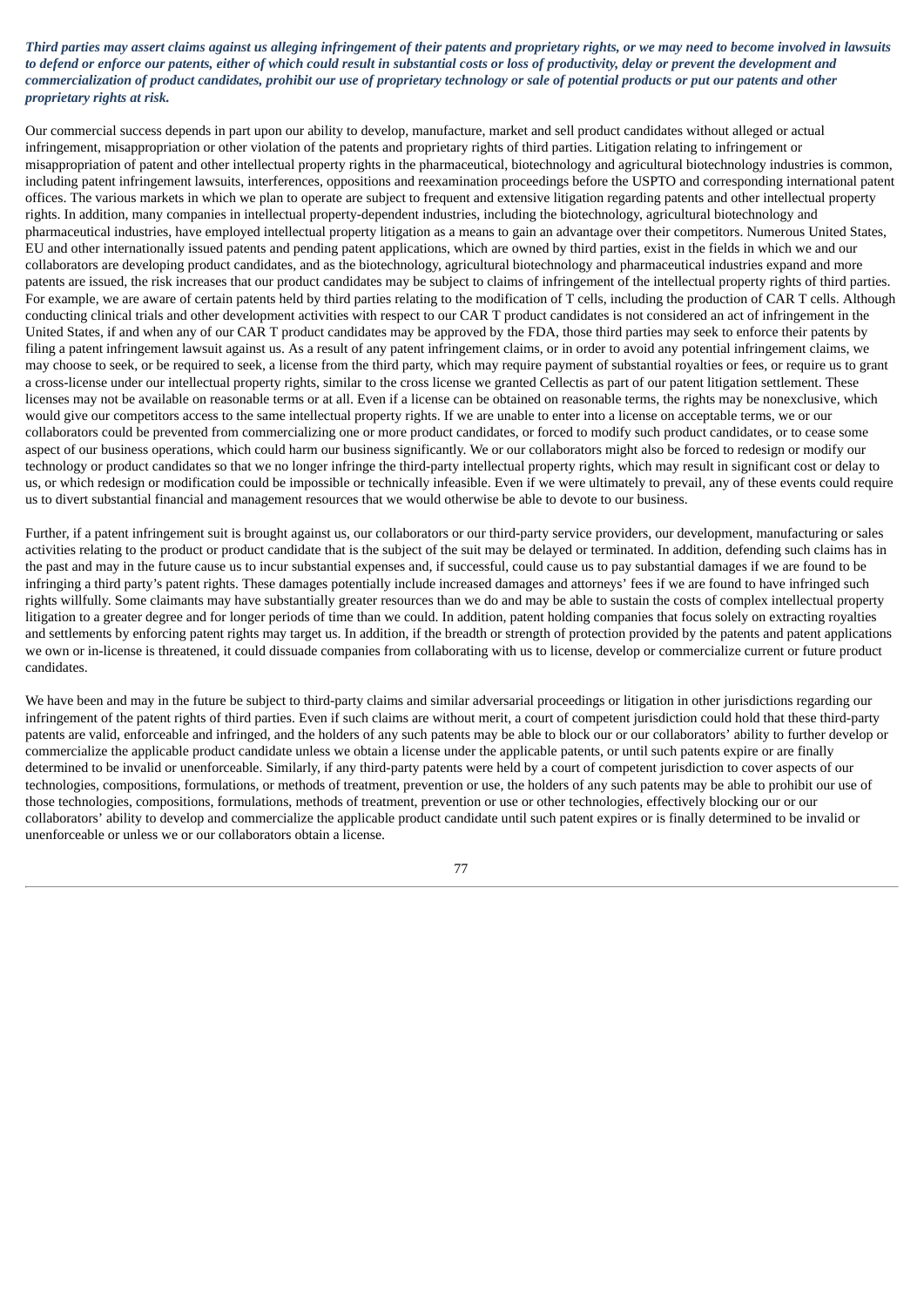Some of our competitors may be able to sustain the costs of complex intellectual property litigation more effectively than we can because they have substantially greater resources. In addition, intellectual property litigation, regardless of its outcome, may cause negative publicity, adversely impact prospective customers, cause product shipment delays or prohibit us from manufacturing, marketing or otherwise commercializing our products, services and technology. Any uncertainties resulting from the initiation and continuation of any litigation could have a material adverse effect on our ability to raise additional funds or otherwise have a material adverse effect on our business, results of operation, financial condition or cash flows.

If we or one of our licensors were to initiate legal proceedings against a third party to enforce a patent covering our technology or a product candidate, the defendant could counterclaim that our patent is invalid or unenforceable. In patent litigation in the United States and Europe, defendant counterclaims alleging invalidity or unenforceability are common. Grounds for a validity challenge could be an alleged failure to meet any of several statutory requirements, for example, lack of novelty, obviousness or non-enablement. Third parties might allege unenforceability of our patents because during prosecution of the patent an individual connected with such prosecution withheld relevant information, or made a misleading statement. The outcome of proceedings involving assertions of invalidity and unenforceability during patent litigation is unpredictable. With respect to the validity of patents, for example, we cannot be certain that there is no invalidating prior art of which we and the patent examiner were unaware during prosecution, but that an adverse third party may identify and submit in support of such assertions of invalidity. If a defendant were to prevail on a legal assertion of invalidity or unenforceability, we would lose at least part, and perhaps all, of the patent protection on our technology or product candidates. Our patents and other intellectual property rights also will not protect our technology if competitors design around our protected technology without infringing our patents or other intellectual property rights. Even if resolved in our favor, litigation or other legal proceedings relating to intellectual property claims may cause us to incur significant expenses and could distract our technical and management personnel from their normal responsibilities. In addition, because of the substantial amount of discovery required in connection with intellectual property litigation, there is a risk that some of our confidential information could be compromised by disclosure during this type of litigation. There could also be public announcements of the results of hearings, motions or other interim proceedings or developments, and if securities analysts or investors view these announcements in a negative light, the price of our common stock could be adversely affected. Such litigation or proceedings could substantially increase our operating losses and reduce our resources available for development activities. We may not have sufficient financial or other resources to adequately conduct such litigation or proceedings.

#### *Developments in patent law could have a negative impact on our business.*

From time to time, the United States Supreme Court ("the Supreme Court"), other federal courts, the United States Congress, or Congress, the USPTO and similar international authorities may change the standards of patentability, and any such changes could have a negative impact on our business. For example, the America Invents Act ("the AIA"), which was passed in September 2011, resulted in significant changes to the U.S. patent system. An important change introduced by the AIA is that, as of March 16, 2013, the United States transitioned from a "first-to-invent" to a "first-to-file" system for deciding which party should be granted a patent when two or more patent applications are filed by different parties claiming the same invention. Under a "first-to-file" system, assuming the other requirements for patentability are met, the first inventor to file a patent application generally will be entitled to a patent on the invention regardless of whether another inventor had made the invention earlier. A third party that files a patent application in the USPTO after that date but before us could therefore be awarded a patent covering an invention of ours even if we made the invention before it was made by the third party. Circumstances could prevent us from promptly filing patent applications on our inventions.

The AIA limited where a patentee may file a patent infringement suit and provided opportunities for third parties to challenge any issued patent in the USPTO. Those provisions apply to all of our U.S. patents, regardless of when issued. Because of a lower evidentiary standard in USPTO proceedings compared to the evidentiary standard in U.S. federal courts necessary to invalidate a patent claim, a third party could potentially provide evidence in a USPTO proceeding sufficient for the USPTO to hold a claim invalid even though the same evidence would be insufficient to invalidate the claim if first presented in a district court action. Accordingly, a third party may attempt to use the USPTO procedures to invalidate our patent claims that would not have been invalidated if first challenged by the third party as a defendant in a district court action. These provisions could increase the uncertainties and costs surrounding the prosecution of our or our licensors' patent applications and the enforcement or defense of our or our licensors' issued patents.

Additionally, the Supreme Court has ruled on several patent cases in recent years either narrowing the scope of patent protection available in certain circumstances or weakening the rights of patent owners in certain situations, and there are other open questions under patent law that courts have yet to decisively address. In addition to increasing uncertainty with regard to our ability to obtain patents in the future, this combination of events has created uncertainty with respect to the value of our patents and patent applications. Depending on decisions by Congress, the federal courts and the USPTO, the laws and regulations governing patents could change in unpredictable ways and could weaken our ability to obtain new patents or to enforce our existing patents and patents that we might obtain in the future. In addition, the European patent system is relatively stringent in the type of amendments that are allowed during prosecution, but the complexity and uncertainty of European patent laws has also increased in recent years. Complying with these laws and regulations could limit our ability to obtain new patents in the future that may be important for our business.

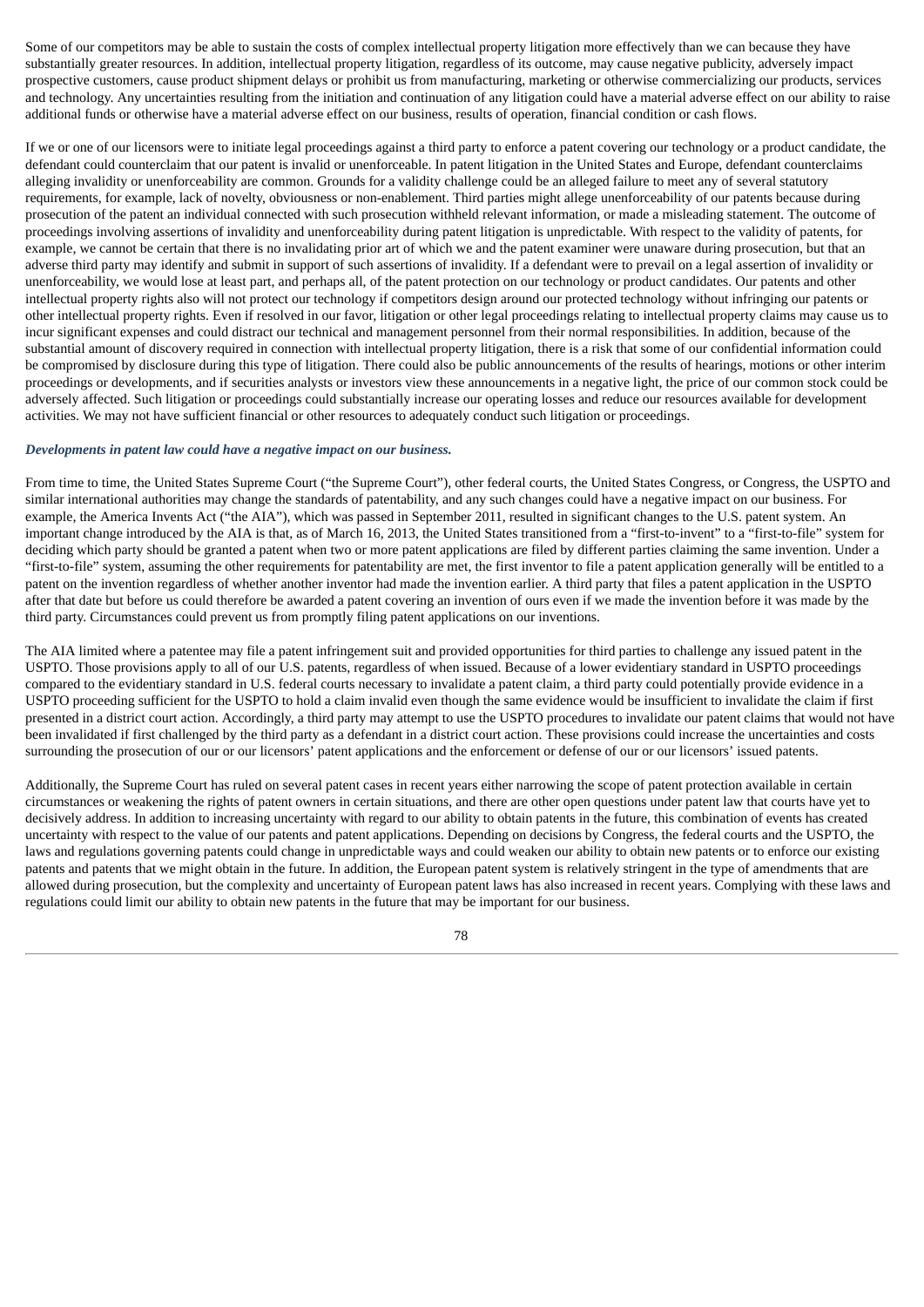## If we were unable to protect the confidentiality of our trade secrets and enforce our intellectual property assignment agreements, our business and *competitive position would be harmed.*

In addition to patent protection, because we operate in the highly technical field of development of product candidates and products using genome editing, we rely significantly on trade secret protection in order to protect our proprietary technology and processes. Trade secrets are difficult to protect. Our policy is to enter into confidentiality and intellectual property assignment agreements with our employees, consultants, outside scientific collaborators, sponsored researchers and other advisors. These agreements generally require that the other party keep confidential and not disclose to third parties all confidential information developed by the party or made known to the party by us during the course of the party's relationship with us. These agreements also generally provide that inventions conceived by the party in the course of rendering services to us will be our exclusive property. However, we may be unsuccessful in executing such an agreement with each party who in fact conceives or develops intellectual property that we regard as our own. Our assignment agreements may not be self-executing or may be breached, and we may be forced to bring claims against third parties, or defend claims they may bring against us, to determine the ownership of what we regard as our intellectual property. In addition, these agreements may be held unenforceable and may not effectively assign intellectual property rights to us. If our trade secrets and other unpatented or unregistered proprietary information are disclosed, we are likely to lose such trade secret protection.

In addition, certain provisions in our intellectual property agreements may be susceptible to multiple interpretations. The resolution of any contract interpretation disagreement that may arise could affect the scope of our rights to the relevant intellectual property or technology, or affect financial or other obligations under the relevant agreement, either of which could have a material adverse effect on our business, financial condition, results of operations and prospects.

In addition, agreements with third parties typically restrict the ability of such third parties to publish data potentially relating to our trade secrets. Our academic collaborators typically have rights to publish data, provided that we are notified in advance and may delay publication for a specified period of time in order to secure our intellectual property rights arising from the arrangement. In other cases, publication rights are controlled exclusively by us, although in some cases we may share these rights with other parties. We also conduct joint research and product development activities that may require us to share trade secrets under the terms of our research and development collaborations or similar agreements. In addition to contractual measures, we try to protect the confidential nature of our proprietary information using physical and technological security measures. Such measures may not provide adequate protection for our proprietary information. For example, our security measures may not prevent an employee or consultant with authorized access from misappropriating our trade secrets and providing them to a competitor, and the recourse we have available against such misconduct may not provide an adequate remedy to protect our interests fully. Enforcing a claim that a party illegally disclosed or misappropriated a trade secret can be difficult, expensive and time consuming, and the outcome is unpredictable. In addition, courts outside the United States may be less willing to protect trade secrets. Furthermore, our proprietary information may be independently developed by others in a manner that could prevent legal recourse by us. Competitors could purchase any products we may develop and commercialize and attempt to reverse engineer and replicate some or all of the competitive advantages we derive from our development efforts, willfully infringe our intellectual property rights or design around our protected technology. In addition, our key employees, consultants, suppliers or other individuals with access to our proprietary technology and know-how may incorporate that technology and knowhow into projects and inventions developed independently or with third parties. As a result, disputes may arise regarding the ownership of the proprietary rights to such technology or know-how, and any such dispute may not be resolved in our favor. If any of our confidential or proprietary information, including our trade secrets, were to be disclosed or misappropriated, or if any such information was independently developed by a competitor, our competitive position could be harmed and such disclosure or misappropriation could have a material adverse effect on our business.

## We will not seek to protect our intellectual property rights in all jurisdictions throughout the world, and we may not be able to adequately enforce our *intellectual property rights even in the jurisdictions where we seek protection.*

Filing, prosecuting and defending patents on product candidates in all countries and jurisdictions throughout the world would be prohibitively expensive, and our intellectual property rights in some countries outside the United States could be less extensive than those in the United States, assuming that rights are obtained in the United States. In-licensing patents covering product candidates in all countries throughout the world may similarly be prohibitively expensive, if such opportunities are available at all. In addition, the laws of some foreign countries do not protect intellectual property rights to the same extent as federal and state laws in the United States. Consequently, we may not be able to prevent third parties from practicing our inventions in all countries outside the United States, or from selling or importing products made using our inventions in and into the United States or other jurisdictions.

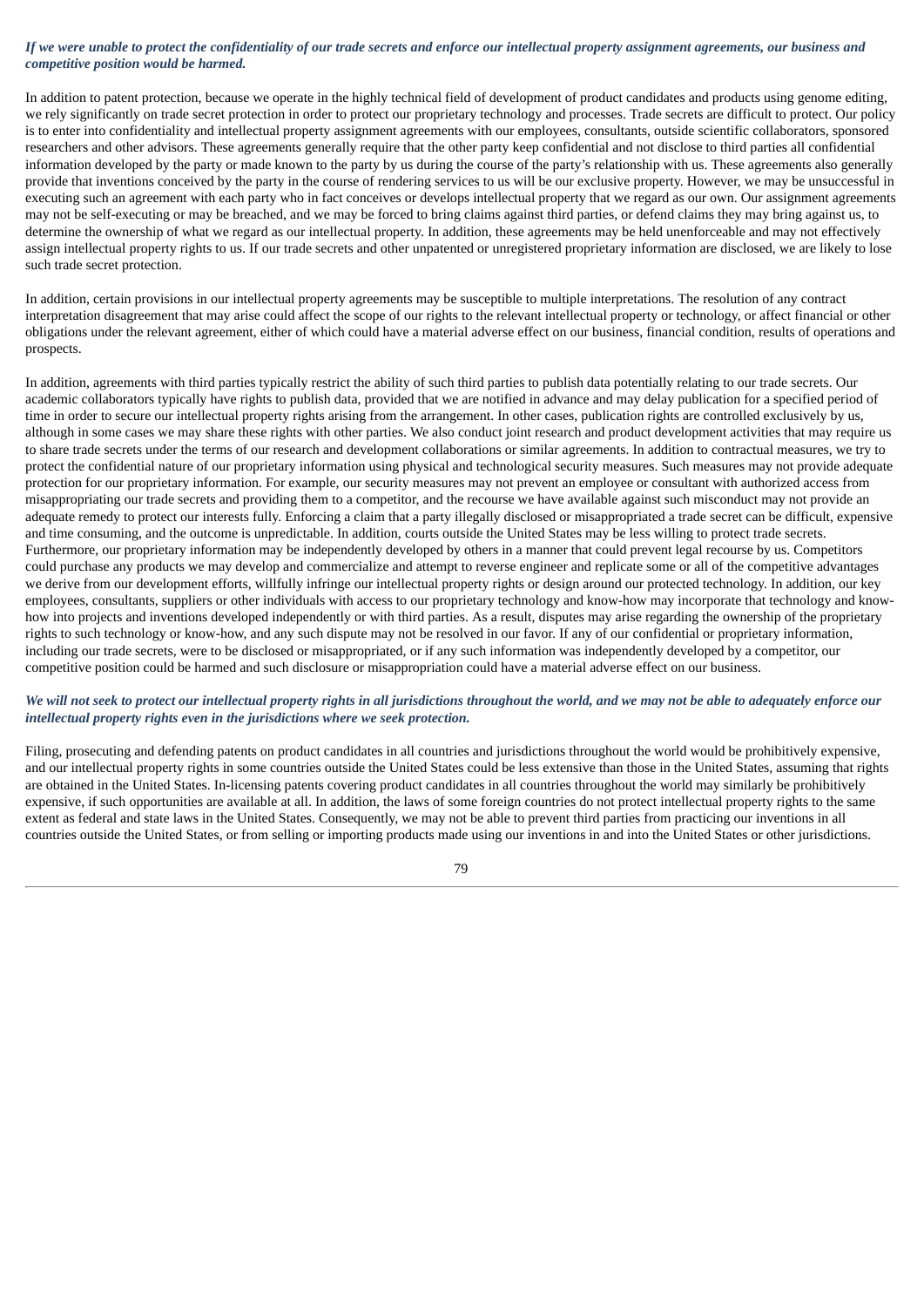We generally apply for patents in those countries where we intend to make, have made, use, offer for sale or sell products and where we assess the risk of infringement to justify the cost of seeking patent protection. However, we do not seek protection in all countries where we sell products and we may not accurately predict all the countries where patent protection would ultimately be desirable. If we fail to timely file a patent application in any such country or major market, we may be precluded from doing so at a later date. Competitors may use our technologies in jurisdictions where we do not pursue and obtain patent protection to develop their own products and may export otherwise infringing products to territories where we have patent protection, but where our ability to enforce our patent rights is not as strong as in the United States. These products may compete with any products that we or our collaborators may develop, and our patents or other intellectual property rights may not be effective or sufficient to prevent such competition.

The laws of some other countries do not protect intellectual property rights to the same extent as the laws of the United States. For example, European patent law restricts the patentability of methods of treatment of the human body more than U.S. law does. Patent protection must ultimately be sought on a country-by-country basis, which is an expensive and time-consuming process with uncertain outcomes. Accordingly, we may choose not to seek patent protection in certain countries, and we will not have the benefit of patent protection in such countries. In addition, the legal systems of some countries, particularly developing countries, do not favor the enforcement of patents and other intellectual property protection, especially those relating to biopharmaceuticals or biotechnologies. As a result, many companies have encountered significant difficulties in protecting and defending intellectual property rights in certain jurisdictions outside the United States. Such issues may make it difficult for us to stop the infringement of our patents, if obtained, or the misappropriation of our other intellectual property rights. For example, many other countries, including countries in the EU, have compulsory licensing laws under which a patent owner must grant licenses to third parties. In addition, many countries limit the enforceability of patents against third parties, including government agencies or government contractors. In these countries, patents may provide limited or no benefit. In those countries, we and our licensors may have limited remedies if patents are infringed or if we or our licensors are compelled to grant a license to a third party, which could materially diminish the value of those patents and could limit our potential revenue opportunities. Accordingly, our and our licensors' efforts to enforce intellectual property rights around the world may be inadequate to obtain a significant commercial advantage from the intellectual property that we own or license.

Furthermore, proceedings to enforce our patent rights in foreign jurisdictions could result in substantial costs and divert our efforts and attention from other aspects of our business, subject our patents to the risk of being invalidated or interpreted narrowly, subject our patent applications to the risk of not issuing or provoke third parties to assert claims against us. We may not prevail in any lawsuits that we initiate, and the damages or other remedies awarded to us, if any, may not be commercially meaningful, while the damages and other remedies we may be ordered to pay such third parties may be significant. Accordingly, our efforts to enforce our intellectual property rights around the world may be inadequate to obtain a significant commercial advantage from the intellectual property that we develop or license.

#### We may not be successful in obtaining or maintaining necessary rights to product components and processes for our development pipeline through *acquisitions and in-licenses.*

We have rights, through licenses from third parties and under patents that we own, to the intellectual property to develop the product candidates we are currently developing alone or with collaborators. Because our programs may involve additional product candidates that may require the use of proprietary rights held by third parties, the growth of our business may depend in part on our ability to acquire, in-license or use these proprietary rights. In addition, product candidates may require specific formulations to work effectively and efficiently, and these rights may be held by others. We may be unable to acquire or in-license any compositions, methods of use, processes or other third-party intellectual property rights from third parties that we identify. The licensing and acquisition of third-party intellectual property rights is a competitive area, and a number of more established companies, or companies that have greater resources than we do, may also be pursuing strategies to license or acquire third-party intellectual property rights that we may consider necessary or attractive to develop or commercialize product candidates. These established companies may have a competitive advantage over us due to their size and greater cash resources and clinical development and commercialization capabilities. We may not be able to successfully complete such negotiations and ultimately acquire the rights to the intellectual property surrounding product candidates that we may seek to acquire.

For example, we sometimes collaborate with academic institutions to accelerate our preclinical research or development under written agreements with these institutions. Typically, these institutions provide us with an option to negotiate a license to any of the institution's rights in technology resulting from the strategic alliance. Regardless of such right of first negotiation, we may be unable to negotiate a license within the specified time frame or under terms that are acceptable to us, and the institution may license such intellectual property rights to third parties, potentially blocking our ability to pursue our development and commercialization plans.

In addition, companies that perceive us to be a competitor may be unwilling to assign or license to us intellectual property rights that we require in order to successfully develop and commercialize potential products. We also may be unable to obtain such a license or assignment on terms that would allow us to make an appropriate return on our investment. In either event, our business and prospects for growth could suffer.

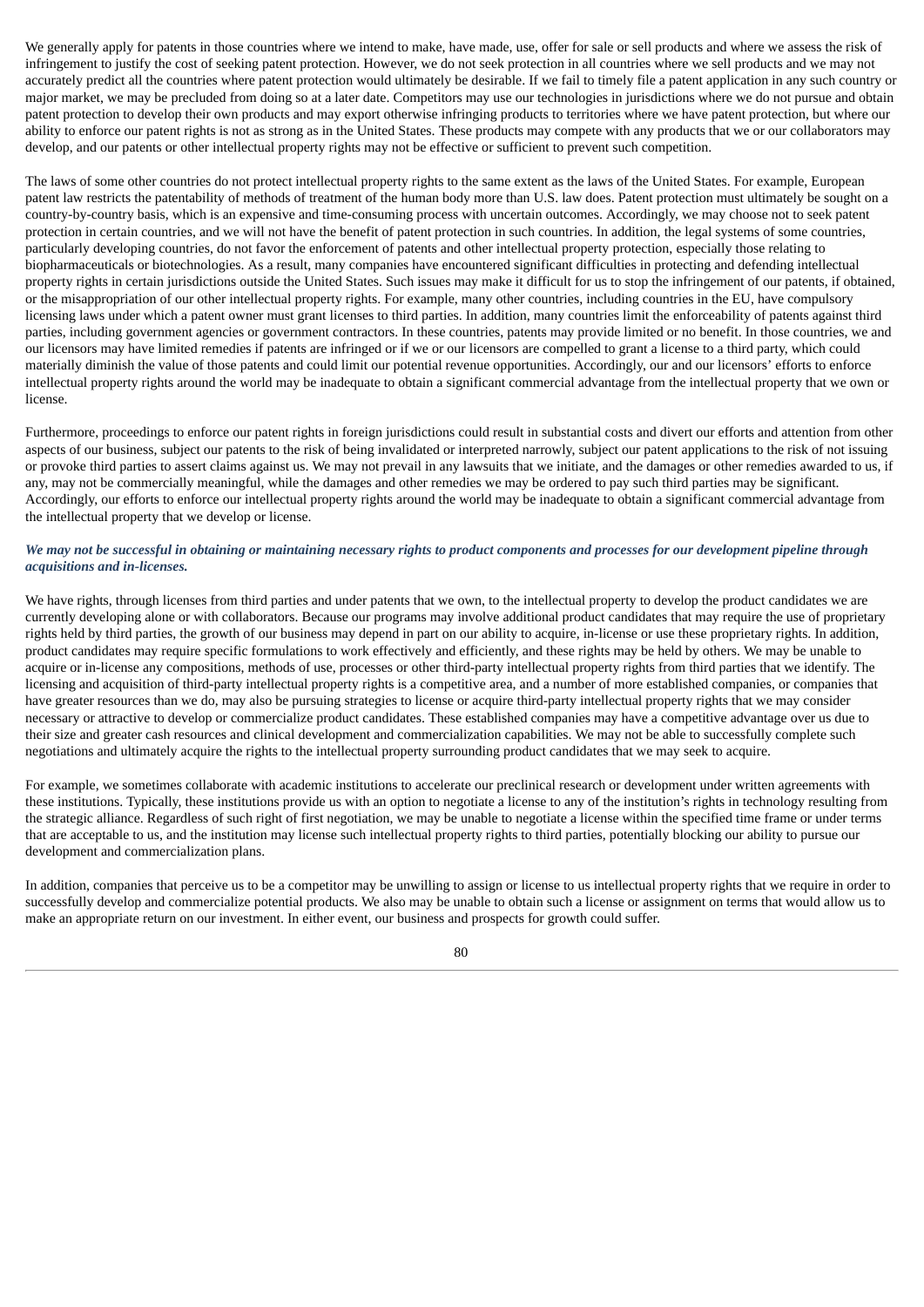## If our trademarks and trade names are not adeauately protected, then we may not be able to build name recoanition in our markets of interest and our *business may be adversely affected.*

If our trademarks and trade names are not adequately protected, then we may not be able to build name recognition in our markets of interest and our business may be adversely affected. We may not be able to protect our rights to our trademarks and trade names, which we need to build name recognition among potential collaborators or customers in our markets of interest. At times, competitors may adopt trade names or trademarks similar to ours, thereby impeding our ability to build brand identity and possibly leading to market confusion. In addition, there could be potential trade name or trademark infringement claims brought by owners of other registered trademarks or trademarks that incorporate variations of our unregistered trademarks or trade names. Over the long term, if we are unable to successfully register our trademarks and trade names and establish name recognition based on our trademarks and trade names, then we may not be able to compete effectively and our business may be adversely affected. Our efforts to enforce or protect our proprietary rights related to trademarks, trade secrets, domain names, copyrights and other intellectual property may be ineffective and could result in substantial costs and diversion of resources and could adversely impact our financial condition or results of operations.

#### **Risks Related to Owning Our Common Stock**

#### *We could be subject to securities class action litigation.*

In the past, securities class action litigation has often been brought against a company following a decline in the market price of its securities. This risk is especially relevant to us as a clinical-stage biopharmaceutical company, as our stock price can significantly fluctuate as a result of public announcements regarding the progress of our development efforts for our discovery platform and our product candidates. If we face such litigation, it could result in substantial costs and a diversion of management's attention and resources, which could harm our business.

#### *We do not currently intend to pay dividends on our common stock.*

We do not intend to pay any dividends to holders of our common stock for the foreseeable future. We currently intend to invest our future earnings, if any, to fund our growth. In addition, pursuant to our loan and security agreement with PWB we are prohibited from paying cash dividends without the prior written consent of PWB and future debt instruments may materially restrict our ability to pay dividends on our common stock. Therefore, you are not likely to receive any dividends on your common stock for the foreseeable future, and the success of an investment in our common stock will depend upon any future appreciation in its value. Consequently, you may need to sell all or part of your common stock after price appreciation, which may never occur, as the only way to realize any future gains on your investment.

#### Provisions in our amended and restated certificate of incorporation and restated bylaws or Delaware law might discourage, delay or prevent a change in control of our company or changes in our management and therefore depress the trading price of our common stock.

Provisions in our amended and restated certificate of incorporation and our restated bylaws may discourage, delay or prevent a merger, acquisition or other change in control of our company that stockholders may consider favorable, including transactions in which you might otherwise receive a premium for your shares. These provisions could also limit the price that investors might be willing to pay in the future for shares of our common stock, thereby depressing the market price of our common stock. In addition, because our board of directors is responsible for appointing the members of our management team, these provisions may frustrate or prevent any attempts by our stockholders to replace or remove our current management by making it more difficult for stockholders to replace members of our board of directors. Among other things, these provisions include those establishing:

- a classified board of directors with three-year staggered terms, which may delay the ability of stockholders to change the membership of a majority of our board of directors;
- no cumulative voting in the election of directors, which limits the ability of minority stockholders to elect director candidates;
- the exclusive right of our board of directors to elect a director to fill a vacancy created by the expansion of the board of directors or the resignation, death or removal of a director, which prevents stockholders from filling vacancies on our board of directors;
- the ability of our board of directors to authorize the issuance of shares of preferred stock and to determine the terms of those shares, including preferences and voting rights, without stockholder approval, which could be used to significantly dilute the ownership of a hostile acquirer;
- the ability of our board of directors to alter our bylaws without obtaining stockholder approval;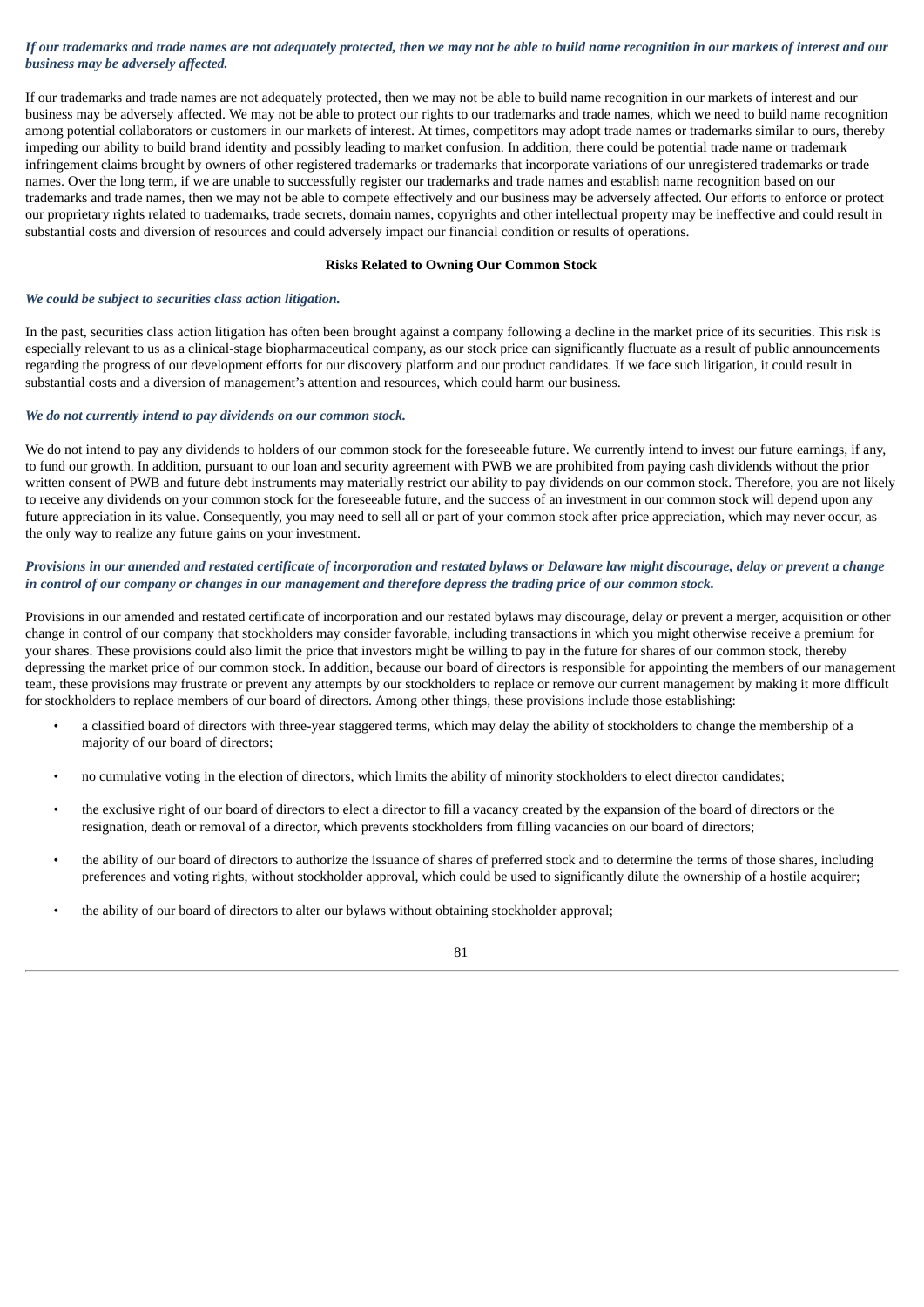- the required approval of the holders of at least two-thirds of the shares entitled to vote at an election of directors to adopt, amend or repeal our bylaws or repeal the provisions of our amended and restated certificate of incorporation regarding the election and removal of directors;
- a prohibition on stockholder action by written consent, which forces stockholder action to be taken at an annual or special meeting of our stockholders;
- the requirement that a special meeting of stockholders may be called only by the chairman of the board of directors, our chief executive officer (or our president, in the absence of a chief executive officer) or a majority of our board of directors, which may delay the ability of our stockholders to force consideration of a proposal or to take action, including the removal of directors; and
- advance notice procedures that stockholders must comply with in order to nominate candidates to our board of directors or to propose matters to be acted upon at a stockholders' meeting, which may discourage or deter a potential acquirer from conducting a solicitation of proxies to elect the acquirer's own slate of directors or otherwise attempting to obtain control of us.

Moreover, because we are incorporated in Delaware, we are governed by the provisions of Section 203 of the General Corporation Law of the State of Delaware, which prohibits a person who owns in excess of 15% of our outstanding voting stock from merging or combining with us for a period of three years after the date of the transaction in which the person acquired in excess of 15% of our outstanding voting stock, unless the merger or combination is approved in a prescribed manner.

## Our amended and restated certificate of incorporation and our amended and restated bylaws include exclusive forum provisions for substantially all disputes between us and our stockholders, which could limit our stockholders' ability to obtain a favorable judicial forum for disputes with us or our *directors, officers or employees.*

Our amended and restated certificate of incorporation provides that, unless we consent in writing to the selection of an alternative forum to the fullest extent permitted by law, the Court of Chancery of the State of Delaware will be the sole and exclusive forum for (1) any derivative action or proceeding brought on our behalf, (2) any action asserting a claim for breach of a fiduciary duty owed by any of our directors, officers or other employees to us or our stockholders, (3) any action asserting a claim arising pursuant to any provision of the General Corporation Law of the State of Delaware, our amended and restated certificate of incorporation or our amended and restated bylaws, or (4) any action asserting a claim governed by the internal affairs doctrine. Under our amended and restated certificate of incorporation, this exclusive forum provision will not apply to claims which are vested in the exclusive jurisdiction of a court or forum other than the Court of Chancery of the State of Delaware, or for which the Court of Chancery of the State of Delaware does not have subject matter jurisdiction. For instance, the provision would not apply to actions arising under federal securities laws, including suits brought to enforce any liability or duty created by the Exchange Act or the rules and regulations thereunder. Further, our amended and restated bylaws provide that, unless we consent in writing to the selection of an alternative forum, to the fullest extent permitted by law, the federal district courts of the United States will be the exclusive forum for the resolution of any complaint asserting a cause of action arising under the Securities Act and that any person or entity purchasing or otherwise acquiring or holding any interest in shares of our capital stock are deemed to have notice of and consented to this provision. These exclusive forum provisions may limit a stockholder's ability to bring a claim in a judicial forum that it finds favorable for disputes with us or our directors, officers or other employees, which may discourage such lawsuits against us and our directors, officers and other employees. For example, stockholders who do bring a claim in the Court of Chancery could face additional litigation costs in pursuing any such claim, particularly if they do not reside in or near the State of Delaware. The Court of Chancery may also reach different judgments or results than would other courts, including courts where a stockholder considering an action may be located or would otherwise choose to bring the action, and such judgments or results may be more favorable to us than to our stockholders.

## We are an "emeraina arowth company" and a "smaller reportina company," and the reduced disclosure reauirements applicable to emeraina arowth *companies and smaller reporting companies may make our common stock less attractive to investors.*

We are an "emerging growth company," as defined in the JOBS Act. We will remain an emerging growth company until the earlier of (1) December 31, 2024, (2) the last day of the fiscal year in which we have total annual gross revenue of \$1.07 billion or more, (3) the date on which we have issued more than \$1.0 billion in nonconvertible debt during the previous three years, or (4) the date on which we are deemed to be a large accelerated filer under the rules of the SEC which means the market value of our common stock that is held by non-affiliates exceeds \$700 million as of the prior June 30th. For so long as we remain an emerging growth company, we are permitted and intend to rely on exemptions from certain disclosure requirements that are applicable to other public companies that are not emerging growth companies. These exemptions include:

• being permitted to present only two years of "Management's Discussion and Analysis of Financial Condition and Results of Operations" disclosure in this Quarterly Report on Form 10-Q;

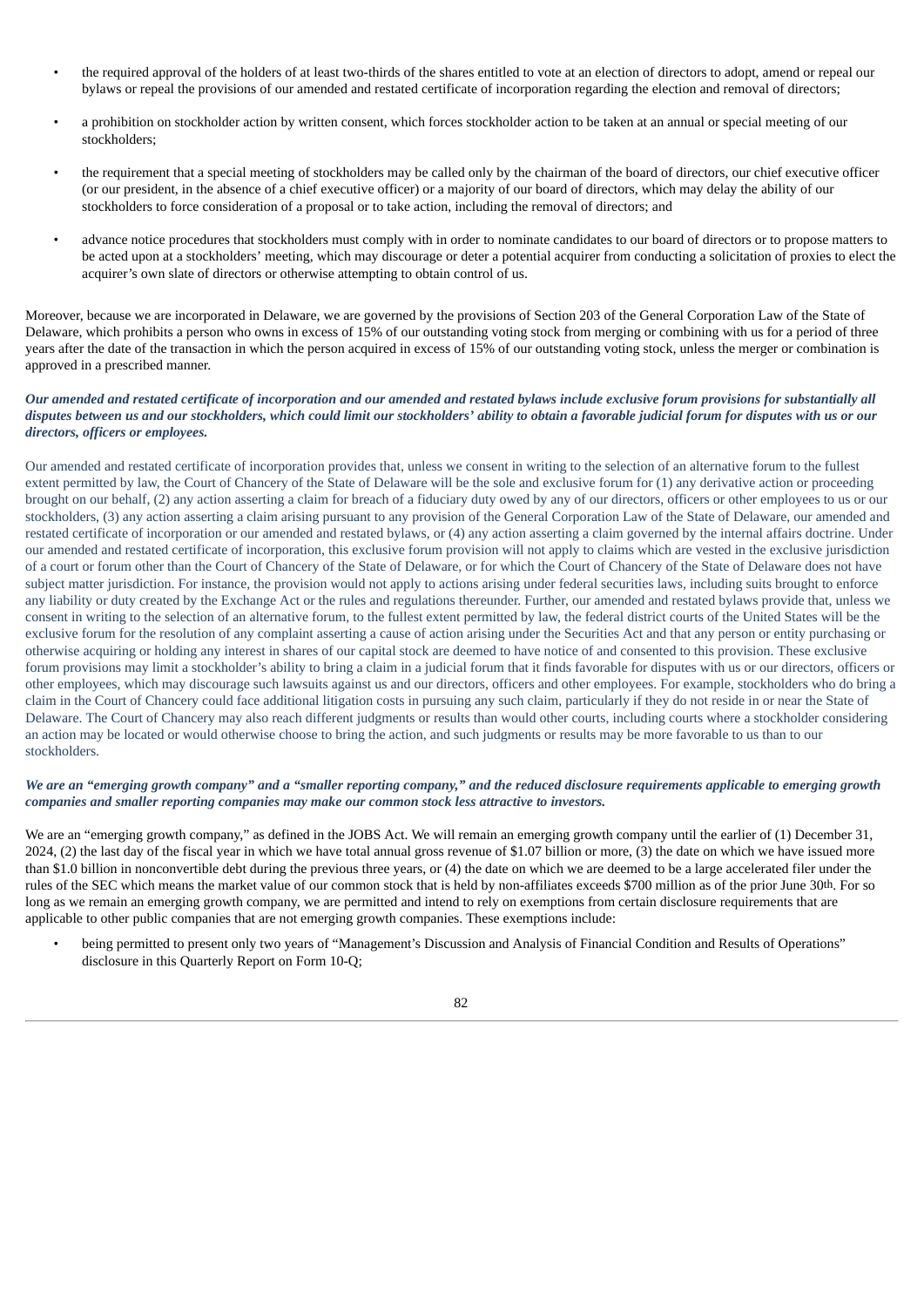- not being required to comply with the auditor attestation requirements of Section 404 of the Sarbanes-Oxley Act of 2002, as amended;
- not being required to comply with any requirement that may be adopted by the Public Company Accounting Oversight Board regarding mandatory audit firm rotation or a supplement to the auditor's report providing additional information about the audit and the financial statements;
- reduced disclosure obligations in our SEC filings regarding executive compensation; and
- exemptions from the requirements of holding a nonbinding advisory vote on executive compensation and stockholder approval of any golden parachute payments not previously approved.

In addition, the JOBS Act provides that an emerging growth company can take advantage of an extended transition period for complying with new or revised accounting standards. This allows an emerging growth company to delay the adoption of these accounting standards until they would otherwise apply to private companies. We have elected to take advantage of this extended transition period.

We are also a smaller reporting company, and we will remain a smaller reporting company until the fiscal year following the determination that our voting and non-voting common stock held by non-affiliates is more than \$250 million measured on the last business day of our second fiscal quarter, or our annual revenues are more than \$100 million during the most recently completed fiscal year and our voting and non-voting common stock held by non-affiliates is more than \$700 million measured on the last business day of our second fiscal quarter. Similar to emerging growth companies, smaller reporting companies are able to provide simplified executive compensation disclosure and have certain other reduced disclosure obligations, including, among other things, being required to provide only two years of audited financial statements and not being required to provide selected financial data, supplemental financial information or risk factors.

We may choose to take advantage of some, but not all, of the available exemptions for emerging growth companies and smaller reporting companies. We cannot predict whether investors will find our common stock less attractive if we rely on these exemptions. If some investors find our common stock less attractive as a result, there may be a less active trading market for our common stock and our stock price may be reduced or more volatile.

## **General Risk Factors**

## We or third parties with whom we have relationships may be adversely affected by natural or manmade disasters, public health emergencies and other natural catastrophic events, and our business continuity and disaster recovery plans may not adequately protect us from a serious disaster.

Natural or manmade disasters could severely disrupt our operations and have a material adverse effect on our business, results of operations, financial condition and prospects. If a natural disaster, public health emergency, power outage or other event occurred that prevented us from using all or a significant portion of our facilities, that damaged our infrastructure or that otherwise disrupted operations, it may be difficult or, in certain cases, impossible for us to continue our business for a substantial period of time, and our research and development activities could be setback or delayed. The disaster recovery and business continuity plans we have in place may prove inadequate in the event of a serious disaster or similar event. We may incur substantial expenses as a result of the limited nature of our disaster recovery and business continuity plans, which could have a material adverse effect on our business, and such an event could disrupt our operations, cause us to incur remediation costs, damage our reputation and cause a loss of confidence in us and our or third parties' ability to conduct clinical trials, which could adversely affect our reputation and delay our research and development programs.

#### Unstable market and economic conditions may have serious adverse consequences on our business, financial condition and stock price.

Global credit and financial markets have experienced extreme volatility and disruptions in the past several years, including severely diminished liquidity and credit availability, declines in consumer confidence, declines in economic growth, increases in unemployment rates and uncertainty about economic stability, and similar deterioration in the credit and financial markets and confidence in economic conditions may occur in the future. Our general business strategy may be adversely affected by any such economic downturn, volatile business environment or unpredictable and unstable market conditions. If the current equity and credit markets deteriorate, or do not improve, it may make any necessary debt or equity financing more difficult, more costly and more dilutive. Failure to secure any necessary financing in a timely manner and on favorable terms could have a material adverse effect on our growth strategy, financial performance and stock price and could require us to delay or abandon clinical development plans. In addition, there is a risk that one or more of our current service providers, manufacturers or others with whom we have strategic relationships may not survive any difficult economic times, which could directly affect our ability to attain our operating goals.

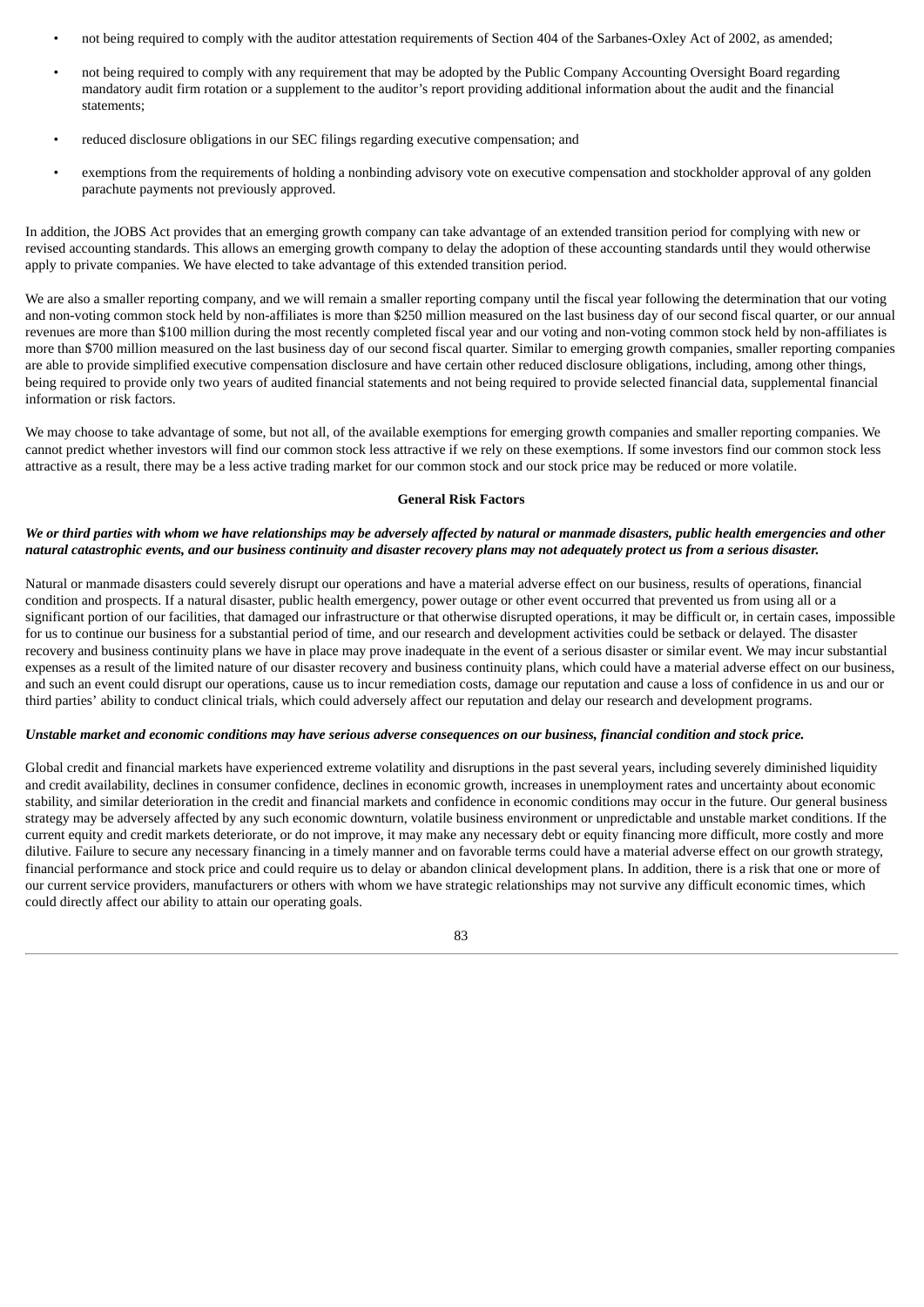As of March 31, 2021, we had cash and cash equivalents of \$193.5 million. While we are not aware of any downgrades, material losses or other significant deterioration in the fair value of our cash equivalents since March 31, 2021, deterioration of the global credit and financial markets could negatively impact our current portfolio of cash equivalents or our ability to meet our financing objectives. Furthermore, our stock price may decline due in part to the volatility of the stock market and any general economic downturn.

## The market price of our common stock may be volatile and fluctuate substantially, which could result in substantial losses for purchasers of our *common stock.*

The market price of our common stock is likely to be highly volatile and may fluctuate substantially due to many factors, including:

- inconsistent trading volume levels of our common stock;
- announcements or expectations regarding debt or equity financing efforts;
- sales of common stock by us, our insiders or our other stockholders;
- actual or anticipated fluctuations in our financial condition and operating results;
- failure to meet or exceed financial estimates and projections of the investment community or that we provide to the public;
- results from or delays in our studies or trials, or those of our collaborators, competitors or companies perceived to be similar to us;
- delay, failure or discontinuation of any of our product development and research programs, or those of our collaborators, competitors or companies perceived to be similar to us;
- announcements about new research programs or product candidates from us or our collaborators, our competitors or companies perceived to be similar to us;
- announcements by us, our collaborators, our competitors or companies perceived to be similar to us relating to significant acquisitions, strategic partnerships or alliances, joint ventures, collaborations or capital commitments;
- actual or anticipated changes in our growth rate relative to our competitors or companies perceived to be similar to us;
- fluctuations in the valuation of our collaborators, our competitors or companies perceived to be comparable to us;
- a lack of, limited or withdrawal of coverage by security analysts, or positive or negative recommendations by them;
- actual or expected changes in estimates as to financial results, development timelines or recommendations by securities analysts;
- publication of research reports about us, genome editing or the biopharmaceutical and agricultural biotechnology industries;
- developments or changing views regarding the use of genomic products, including those that involve genome editing;
- our ability to effectively manage our growth;
- the recruitment or departure of key personnel;
- the results of any efforts by us to identify, develop, acquire or in-license additional product candidates, products or technologies;
- unanticipated serious safety concerns related to the use of any of our product candidates, or those of our competitors or companies perceived to be similar to us;
- the termination of a collaboration agreement, licensing agreement or other strategic arrangement or the inability to establish additional strategic arrangements on favorable terms, or at all;
- regulatory actions with respect to any of our product candidates, or those of our competitors or companies perceived to be similar to us;
- developments or disputes concerning patent applications, issued patents or other proprietary rights;
- regulatory or legal developments in the United States and other countries;
- changes in physician, hospital, healthcare provider or agricultural practices that may make our or our collaborators' products less useful;
- changes in the structure of healthcare payment systems;
- significant lawsuits, such as products liability, patent or stockholder litigation;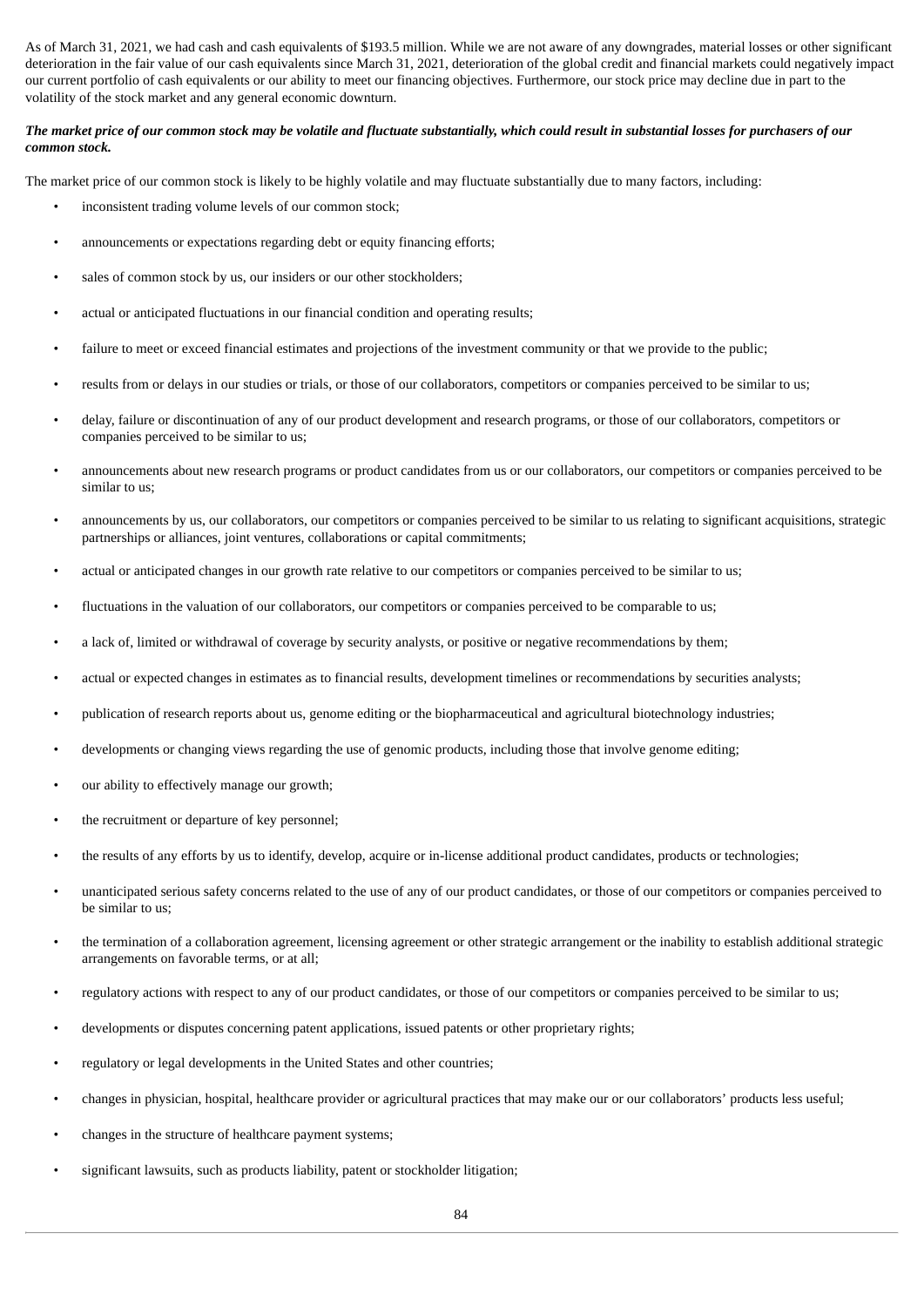- short sales of our common stock; and
- general economic, industry and market conditions.

These and other market and industry factors may cause the market price and demand for our common stock to fluctuate substantially, regardless of our actual operating performance. These factors may have a material adverse effect on the market price and liquidity of our common stock, which may limit or prevent you from readily selling your shares of common stock and may affect our ability to obtain financing or enter into desired strategic relationships.

## If securities or industry analysts issue an adverse or misleading opinion regarding our common stock, our stock price and trading volume could *decline.*

The trading market for our common stock relies in part on the research and reports that industry or securities analysts publish about us or our business. We do not control these analysts. If any of the analysts who cover us issue an adverse or misleading opinion regarding us, our business model, our intellectual property or our stock performance, or if our preclinical studies and clinical trials and operating results fail to meet the expectations of analysts, our stock price would likely decline. If one or more of these analysts ceases coverage of us or fails to publish reports on us regularly, we could lose visibility in the financial markets, which in turn could cause our stock price or trading volume to decline.

## **Item 2. Unregistered Sales of Equity Securities and Use of Proceeds.**

None.

**Item 3. Defaults Upon Senior Securities.**

None.

**Item 4. Mine Safety Disclosures.**

Not applicable.

## **Item 5. Other Information.**

None.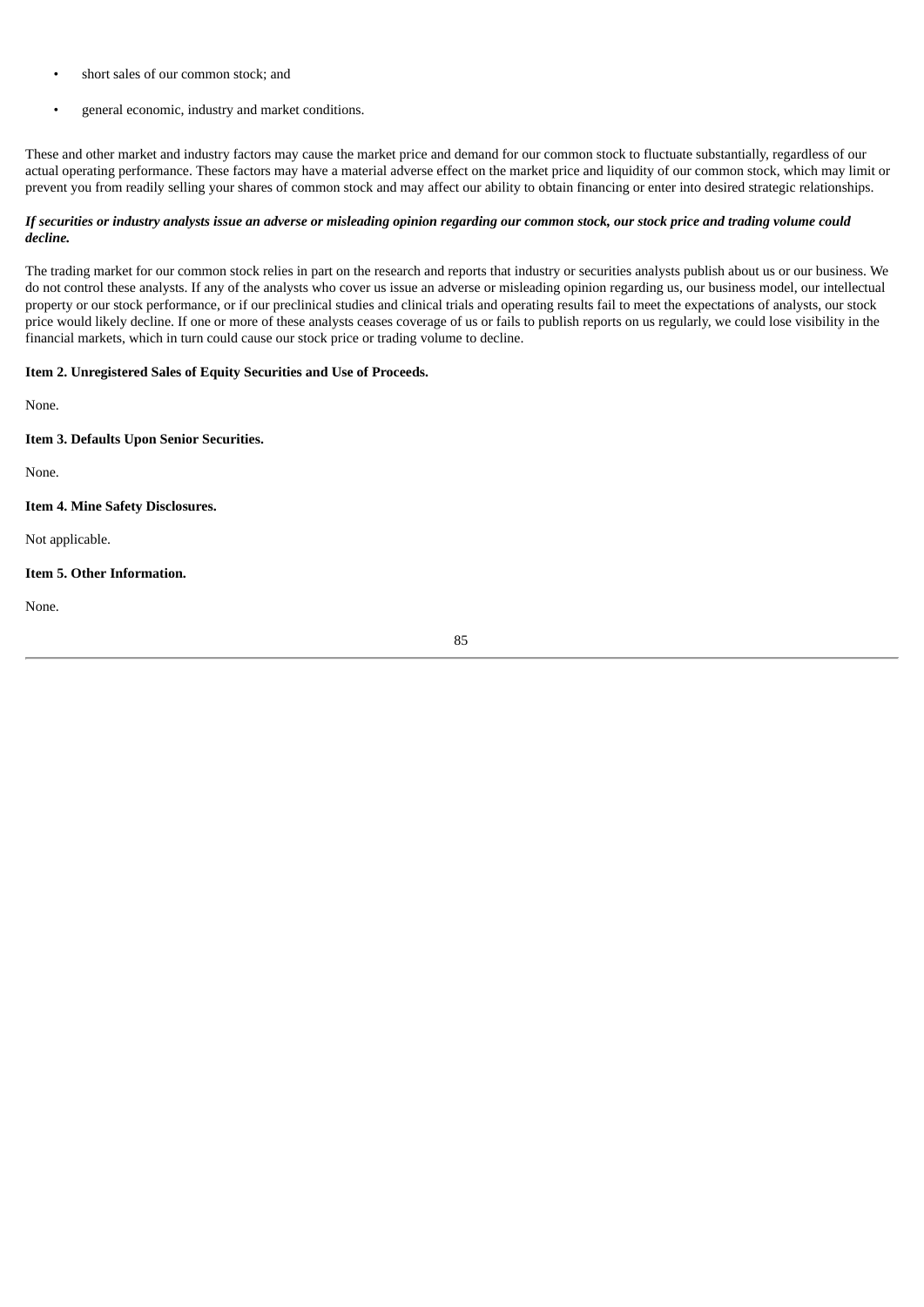## **Item 6. Exhibits.**

| <b>Exhibit</b><br>Number | <b>Description</b>                                                                                                                                                                                                       | Form  | File No.  | <b>Exhibit</b> | <b>Filing</b><br><b>Date</b> | <b>Filed/Furnished</b><br>Herewith |
|--------------------------|--------------------------------------------------------------------------------------------------------------------------------------------------------------------------------------------------------------------------|-------|-----------|----------------|------------------------------|------------------------------------|
| 3.1                      | <b>Amended and Restated Certificate of Incorporation of</b>                                                                                                                                                              | $8-K$ | 001-38841 | 3.1            | 4/1/2019                     |                                    |
|                          | Precision BioSciences, Inc.                                                                                                                                                                                              |       |           |                |                              |                                    |
| 3.2                      | <b>Amended and Restated Bylaws of Precision BioSciences, Inc.</b>                                                                                                                                                        | $8-K$ | 001-38841 | 3.2            | 4/1/2019                     |                                    |
| 10.1 <sub>†</sub>        | <b>Program Purchase Agreement by and between Les</b><br>Laboratoires Servier, Institut de Recherches Internationales<br>Servier and Precision BioSciences, Inc., dated April 9, 2021.                                    |       |           |                |                              | ∗                                  |
| 10.2#                    | <b>Employment Agreement between Precision BioSciences, Inc.</b><br>and Alan List, dated April 26, 2021                                                                                                                   |       |           |                |                              |                                    |
| 10.3#+                   | <b>Consulting Agreement between Precision BioSciences, Inc.</b><br>and Christopher Heery, M.D., dated April 23, 2021.                                                                                                    |       |           |                |                              |                                    |
| 10.4#                    | <b>Non-Employee Director Compensation Plan (as amended)</b>                                                                                                                                                              |       |           |                |                              |                                    |
| 10.5                     | Fourth Amendment to Lease, dated May 4, 2021, to Lease<br>Agreement between Precision BioSciences, Inc. and Durham<br>TW Alexander, LLC, dated October 2, 2018, as amended.                                              |       |           |                |                              |                                    |
| 31.1                     | <b>Certification of Principal Executive Officer Pursuant to Rules</b><br>13a-14(a) and 15d-14(a) under the Securities Exchange Act<br>of 1934, as Adopted Pursuant to Section 302 of the Sarbanes-<br>Oxley Act of 2002. |       |           |                |                              |                                    |
| 31.2                     | <b>Certification of Principal Financial Officer Pursuant to Rules</b><br>13a-14(a) and 15d-14(a) under the Securities Exchange Act<br>of 1934, as Adopted Pursuant to Section 302 of the Sarbanes-<br>Oxley Act of 2002. |       |           |                |                              | $\ast$                             |
| 32.1                     | Certification of Principal Executive Officer Pursuant to 18<br>U.S.C. Section 1350, as Adopted Pursuant to Section 906 of<br>the Sarbanes-Oxley Act of 2002.                                                             |       |           |                |                              | **                                 |
| 32.2                     | Certification of Principal Financial Officer Pursuant to 18<br>U.S.C. Section 1350, as Adopted Pursuant to Section 906 of<br>the Sarbanes-Oxley Act of 2002.                                                             |       |           |                |                              | **                                 |
| 101.INS                  | <b>XBRL Instance Document</b>                                                                                                                                                                                            |       |           |                |                              |                                    |
| 101.SCH                  | <b>XBRL Taxonomy Extension Schema Document</b>                                                                                                                                                                           |       |           |                |                              |                                    |
| 101.CAL                  | <b>XBRL Taxonomy Extension Calculation Linkbase Document</b>                                                                                                                                                             |       |           |                |                              |                                    |
| 101.DEF                  | XBRL Taxonomy Extension Definition Linkbase Document                                                                                                                                                                     |       |           |                |                              |                                    |
| 101.LAB                  | XBRL Taxonomy Extension Label Linkbase Document                                                                                                                                                                          |       |           |                |                              |                                    |
| 101.PRE                  | <b>XBRL Taxonomy Extension Presentation Linkbase</b><br>Document                                                                                                                                                         |       |           |                |                              |                                    |
| *<br>Filed herewith.     |                                                                                                                                                                                                                          |       |           |                |                              |                                    |
|                          |                                                                                                                                                                                                                          |       |           |                |                              |                                    |

\*\* Furnished herewith.

† Portions of this exhibit have been omitted pursuant to Item 601(b)(10)(iv) of Regulation S-K.

# Denotes a management contract or compensation plan or arrangement.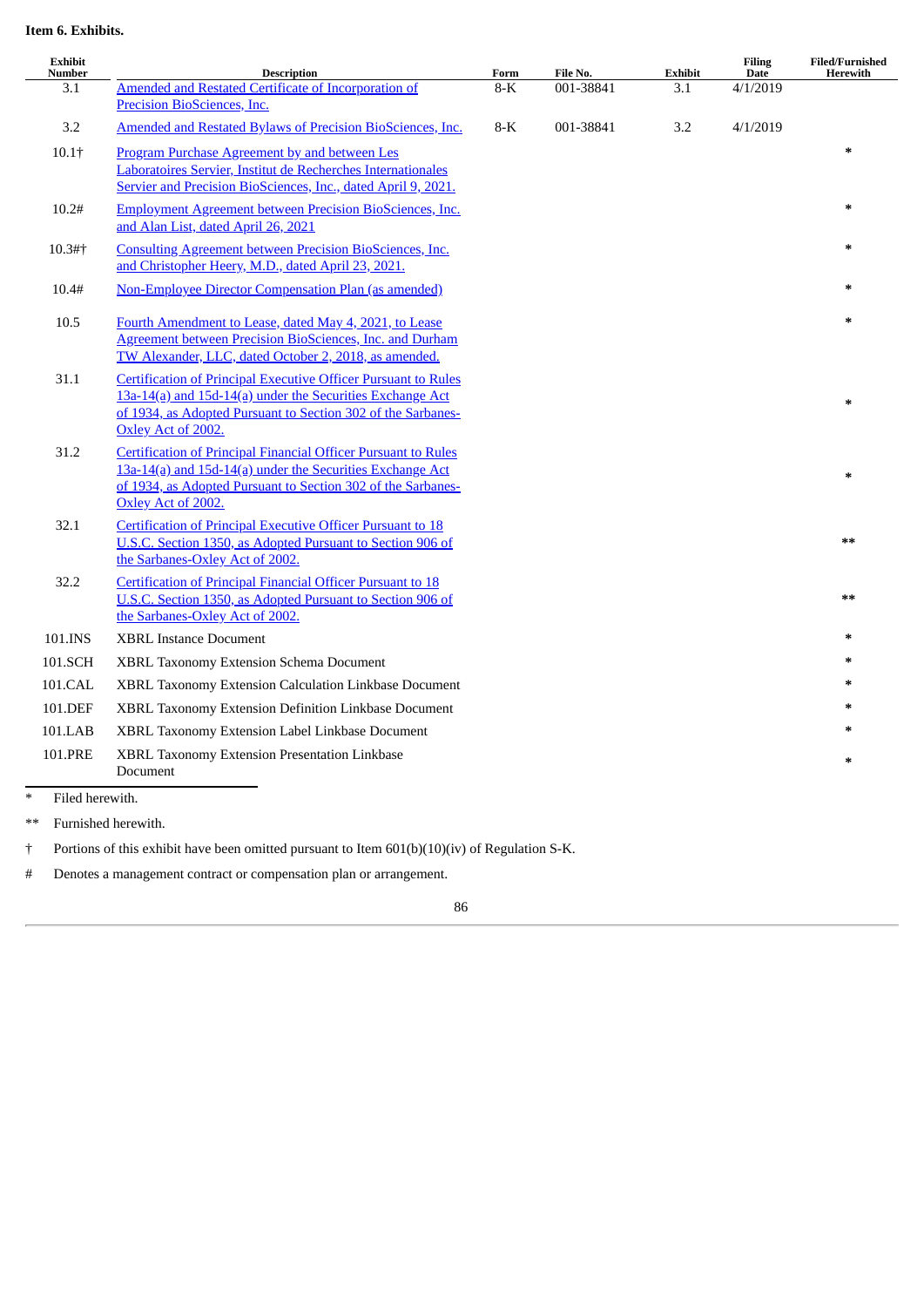#### **SIGNATURES**

Pursuant to the requirements of the Securities Exchange Act of 1934, the registrant has duly caused this report to be signed on its behalf by the undersigned thereunto duly authorized.

#### **Precision BioSciences, Inc.**

Date: May 13, 2021 **By:** /s/ Matthew Kane

**Matthew Kane President, Chief Executive Officer and Director (principal executive officer and authorized signatory)**

Date: May 13, 2021 By: /s/ John Alexander Kelly /s/ John Alexander Kelly

**John Alexander Kelly Interim Chief Financial Officer (principal financial officer)**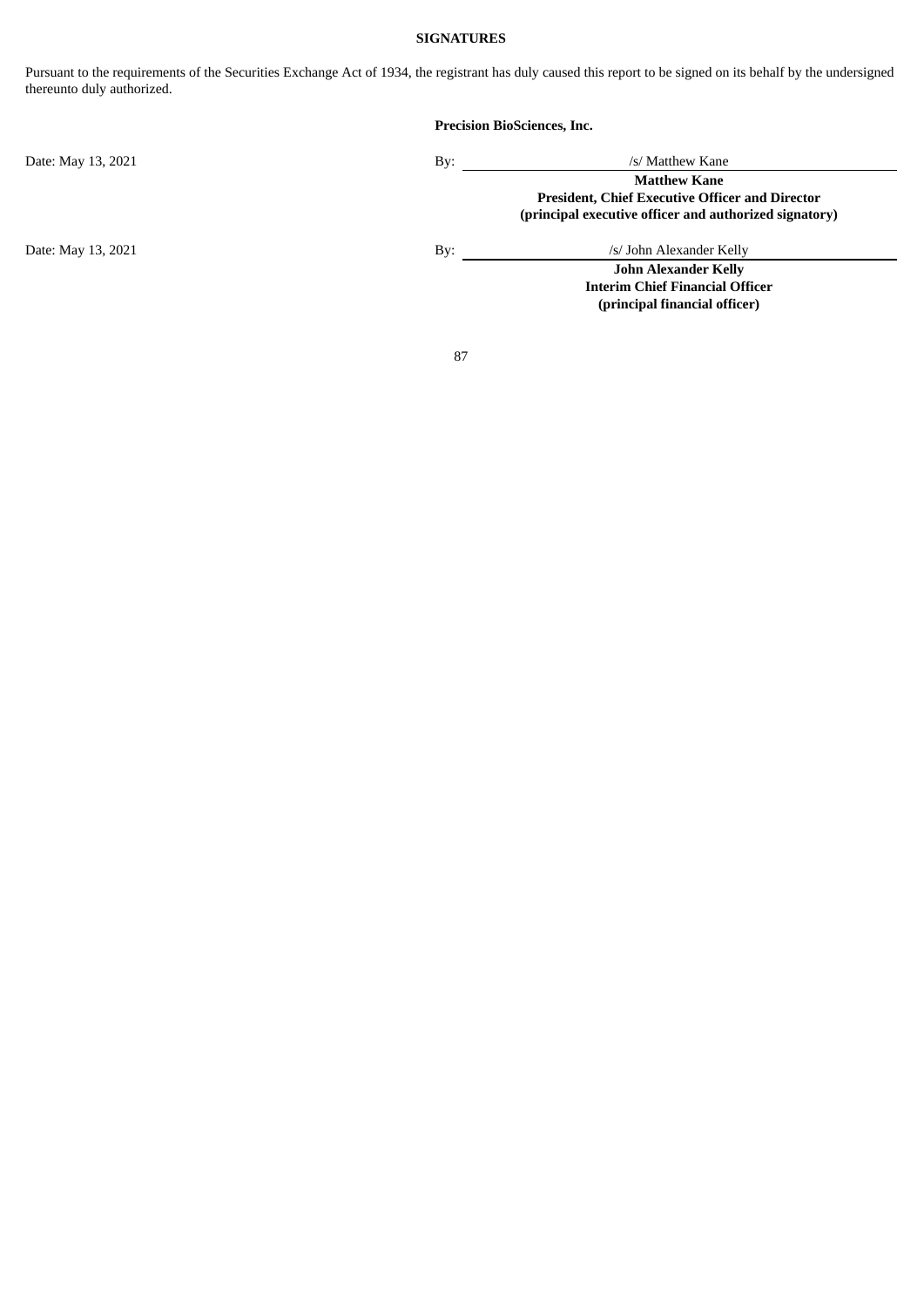<span id="page-87-0"></span>**Certain information marked as [\*\*\*] has been excluded from this exhibit because it is both not material and is the type that the registrant treats as private or confidential**

## **PROGRAM PURCHASE AGREEMENT**

THIS PROGRAM PURCHASE AGREEMENT (this "Agreement"), effective as of April 9, 2021 (the "Effective Date"), is made and entered into by and among LES LABORATOIRES SERVIER, a corporation incorporated under the laws of France having a principal place of business at 50 rue Carnot, 92150 Suresnes, France ("LLS") and INSTITUT DE RECHERCHES INTERNATIONALES SERVIER, a corporation incorporated under the laws of France having its principal place of business at 50 rue Carnot, 92150 Suresnes, France ("IRIS") (LLS and IRIS together jointly and severally, "Servier"), and PRECISION BIOSCIENCES, INC., a Delaware corporation with its principal place of business at 302 E Pettigrew St A-100, Durham, NC 27701, U.S.A. ("Precision"). Precision and Servier may each be referred to herein individually as a "Party" and collectively as the "Parties."

## **RECITALS**

**WHEREAS**, the Parties previously entered into that certain Development and Commercial License Agreement, effective February 24, 2016 (as previously amended by that certain Amendment No. 1 to Development and Commercial License Agreement, effective as of February 24, 2017, that certain Amendment No. 2 to Development and Commercial License Agreement, effective as of August 21, 2017, that certain Amendment No. 3 to Development and Commercial License Agreement, effective as of February 5, 2018, that certain Amendment No. 4 to Development and Commercial License Agreement, effective as of May 23, 2018 ("Amendment No. 4"), that certain Amendment No. 5 to Development and Commercial License Agreement, effective as of September 18, 2019, and that certain Amendment No. 6 to the Development and Commercial License Agreement, effective as of October 2, 2020 (the "DCLA").

**WHEREAS**, Servier desires to divest the Reversion Program (as defined in Section 1.12).

**WHEREAS**, Precision desires to re-acquire the rights under the Reversion Program.

**WHEREAS**, the Parties desire to terminate the DCLA by mutual consent in accordance with Section 14.2.6 of the DCLA as amended by this Agreement, under the terms and conditions set forth herein.

NOW THEREFORE, in consideration of the mutual promises and covenants set forth below and other good and valuable consideration, the receipt and sufficiency of which is hereby acknowledged, the Parties agree as follows: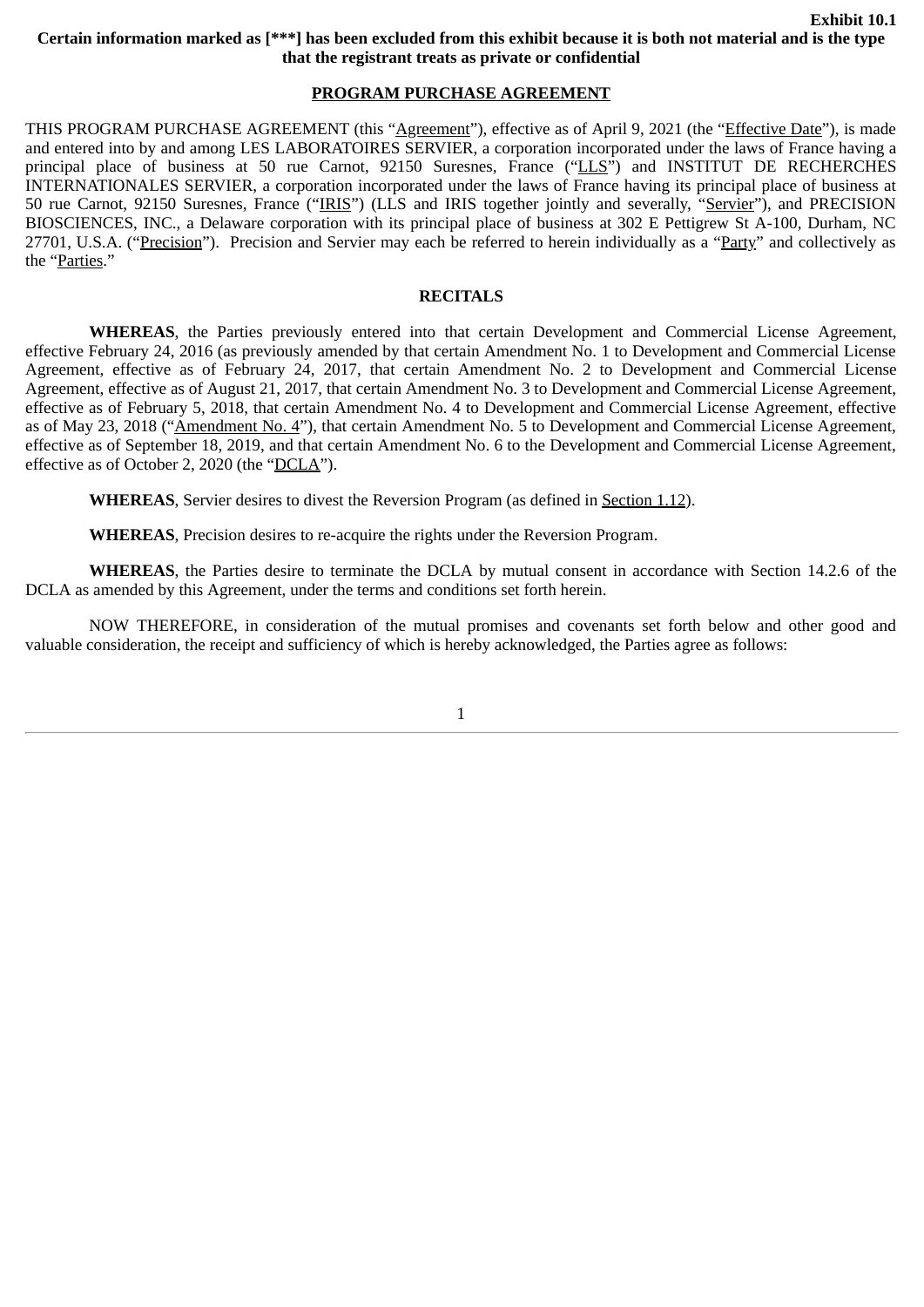## **1. DEFINITIONS**

The following terms as used in this Agreement shall have the meanings set forth in this Article 1. Capitalized terms used in this Agreement without being defined herein shall have the meaning set out in the DCLA.

- 1.1. "Biosimilar Product" means, with respect to a Product, and on a Product-by-Product and country-by-country basis, any product (including a "generic product," "biogeneric," "follow-on biologic," "follow-on biological product," "follow-on protein product," "similar biological medicinal product," or "biosimilar product") approved by way of an abbreviated regulatory mechanism by the relevant Regulatory Authority in a country in reference to such Product, that is sold in the same country (or is commercially available in the same country via import from another country) as such Product by any Third Party and that (a) in the United States, is subject to a license by the FDA under Section 351(k) of the PHSA as a product that is "biosimilar" (as defined in Section 351(i)(2) of the PHSA) to, or "interchangeable" (as defined in Section 351(i)(3) of the PHSA) with, such Product, (b) in the EU, has been licensed as a similar biological medicinal product by the EMA pursuant to Directive 2001/83/EC, as may be amended, or any subsequent or superseding law, statute or regulation, or (c) in any country outside the United States and the EU, has received Marketing Approval in an abbreviated licensure procedure by the applicable Regulatory Authority in such country as a product that is "interchangeable," "bioequivalent," "biosimilar" or other term of similar meaning, with respect to the Product and in reliance upon the prior Marketing Approval (or data therein) of such Product, as is necessary to permit substitution of such product for the Product under applicable Law in such country.
- 1.2. "First Commercial Sale" means with respect to a particular Product in a particular country or other jurisdiction, the first arms'-length sale of such Product by Precision or any of its Affiliates or under their authority, e.g. a distributor (the "Selling Entity") or by the Product Partner with respect to a Product Partnering Transaction, in each case to a Third Party for use in the Field in such country or other jurisdiction after such Product has been granted (a) Marketing Approval and, if necessary to sell the Product to a Third Party, a Reimbursement Approval if such sale is in any country in the EU or (b) Marketing Approval only if such sale is not in a country in the EU. For avoidance of doubt, no sale or other disposition of a Product shall be deemed the "First Commercial Sale" if such sale or other disposition would not be included in the calculation of Net Sales.
- 1.3. "First Indication" means, [\*\*\*]
- 1.4. "Independently Active Therapeutic Ingredient" means, with respect to a Combination Product, an active therapeutic ingredient having a different Target or mode of action, or which is otherwise treated or designated by the applicable Regulatory Authority as a separate active ingredient, than the applicable Product.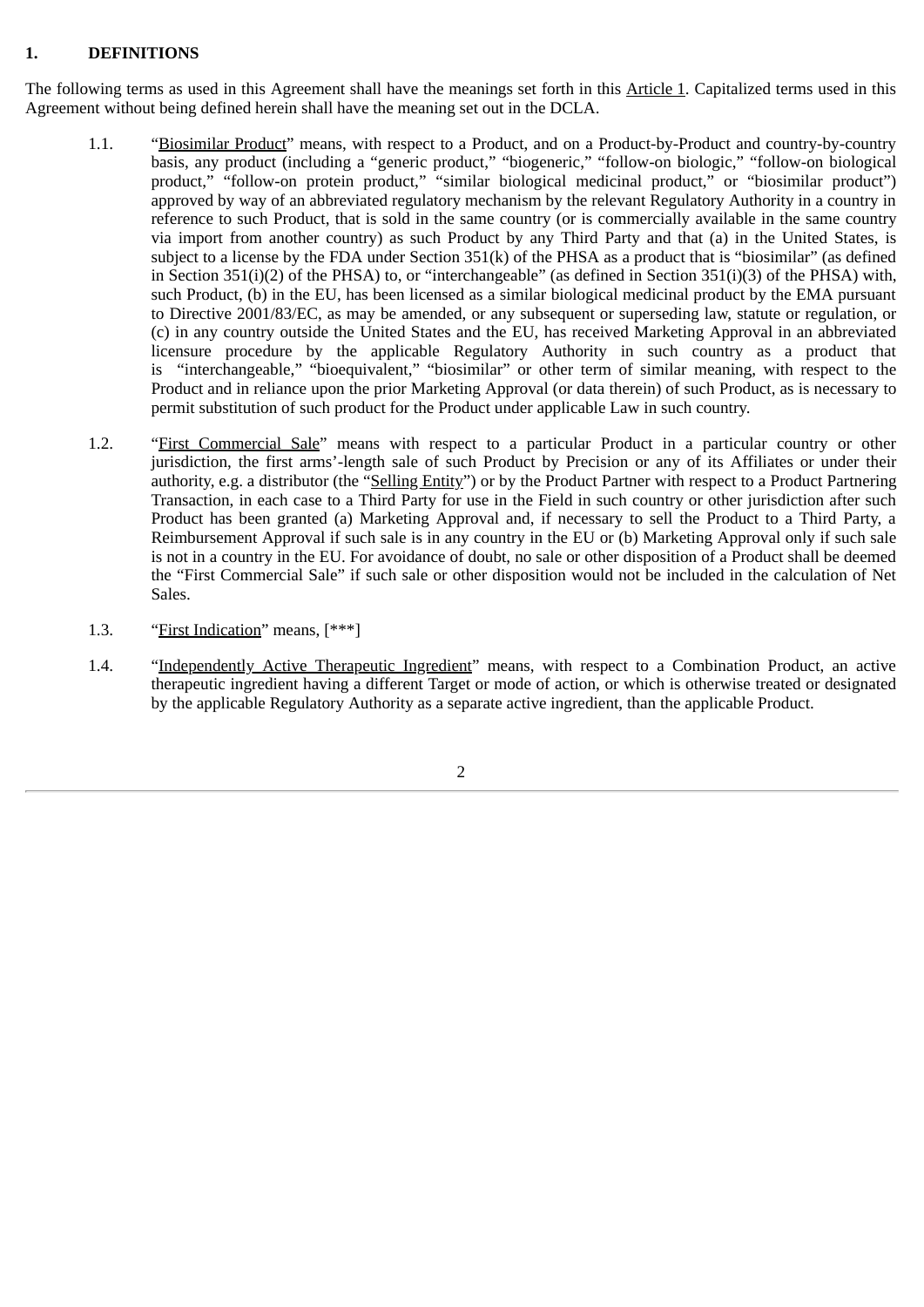1.5. "Net Sales" means the [\*\*\*] of monies invoiced by Precision or any Selling Entity, for the sale, use or other disposition of a Product to Third Parties less the following amounts in Sections 1.5.1 through 1.5.13 below (the "Permitted Deductions"):

[\*\*\*]

The amounts invoiced by Precision, or any Selling Entity for [\*\*\*] shall not be included in the computation of Net Sales hereunder and Net Sales shall be the [\*\*\*]

Further, the following shall not be considered Net Sales: [\*\*\*]

In the event a Product is co-packaged, co-formulated, sold in conjunction with or otherwise sold in a manner that includes one or more Independently Active Therapeutic Ingredients in addition to a Product (such Product, a "Combination Product"), then Net Sales, for purposes of determining royalty payments on such Combination Product, will be calculated by  $[***]$ 

- 1.6. "Other Targets" means [\*\*\*]
- 1.7. [\*\*\*]
- 1.8. "Product" means any of the following: (a) the CAR-T product known as PBCAR0191 Directed to CD19, (b) the CAR-T product known as PBCAR19B Directed to CD19, (c) the CAR-T product known as [\*\*\*], (d) the CAR-T product known as  $[***]$ , (e) the CAR-T product known as  $[***]$ , (f) the CAR-T product known as [\*\*\*], in each case as described in the applicable Development Plan as of immediately prior to the Effective Date of this Agreement as such product may be further developed thereafter  $[***]$  and (g) the first one (1) CAR-T product for which IND Acceptance occurs constituting a Variant (not described in Section 1.8 (a) to (f)) Directed to CD19 or Directed to any Other Target.
- 1.9. "Product Partnering Transaction" means a transaction pursuant to which Precision or any of its Affiliates grants to a Third Party (such Third Party, a "Product Partner") [\*\*\*]
- 1.10. "Proceeds" means sums received by Precision from a Product Partner as consideration for any Product Partnering Transaction, including [\*\*\*]. Proceeds received as consideration for any Product Partnering Transaction that are not clearly allocated to a Product or other Targets subject to such Partnering Transaction shall be allocated  $[***]$ . In the event that Servier disputes in good faith  $[***]$  during such  $[***]$  period, the Parties shall endeavor to solve the dispute amicably and promptly by [\*\*\*]. If a Party provides written notice to the other Party regarding any such dispute and such dispute is not resolved through [\*\*\*] such dispute shall be resolved in accordance with the procedures set forth in Schedule 4.
- 1.11. "Reimbursement Approval" means with respect to a particular Product and a particular country or regulatory jurisdiction, any pricing and reimbursement approvals by the applicable Regulatory Authority or other Governmental Authority in such country or regulatory jurisdiction that are necessary for a sale or transfer of such Product to any applicable Regulatory Authority or other Governmental Authority, or for a sale or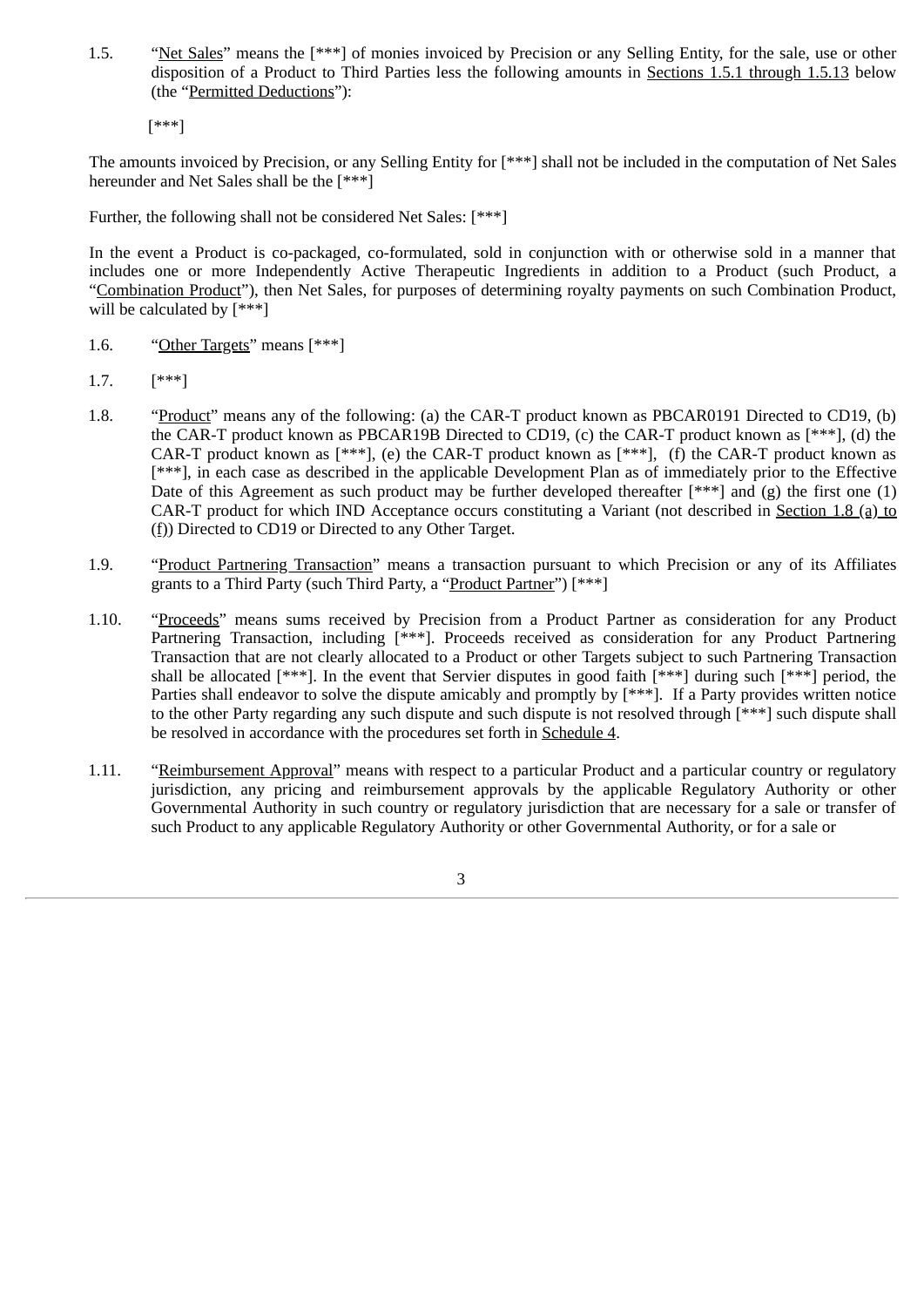transfer of such Product to be reimbursable or credited by, charged to or otherwise paid for by, in whole or in part, any applicable Regulatory Authority or other Government Authority in such country or regulatory jurisdiction at the relevant time.

- 1.12. "Reversion Program" means (a) any product that (i) was a Licensed Product Candidate immediately prior to the Effective Date of this Agreement and (ii) is no longer a Licensed Product Candidate as a result of this Agreement, (b) any Included Target that was an Included Target immediately prior to the Effective Date of this Agreement and is no longer an Included Target as a result of this Agreement, and (c) any other engineered human T cells with Chimeric Antigen Receptors Directed to any Target that was an Included Target immediately prior to the Effective Date of this Agreement and is no longer an Included Target as a result of such termination ((a), (b) and (c) being listed in Schedule 1 to this Agreement), and (d) all rights and obligations under the DCLA, including rights granted to Servier under Article IV of the DCLA.
- 1.13. "Royalty Term" shall have the meaning set forth in Section 3.7.
- 1.14. "Second Indication" means, [\*\*\*]
- 1.15. "Selling Entity" has the meaning set forth in Section 1.2.
- 1.16. "Third Party License Agreement" means any agreement (including any settlement agreement) entered into after the Effective Date with a Third Party, whereby royalties are to be paid to such Third Party based on the grant of rights under Patent Rights Controlled by such Third Party in a country or countries, which Patent Rights are Necessary to Commercialize the Product. For purposes of this definition, "Necessary to Commercialize" means, with respect to a particular Product and Patent Rights Controlled by a Third Party in a particular country or countries, [\*\*\*]. In the event Servier in good faith disputes the determination by Precision that such Patent Rights are Necessary to Commercialize, such dispute shall be resolved in accordance with Section 8.4.
- 1.17. "Upfront Fee" has the meaning set forth in Section 3.1.
- 1.18. "Waiver Fee" has the meaning set forth in Section 3.2.

## **1. AMENDMENT TO SECTION 14.2 OF THE DCLA**

The following new sub-section is hereby added to Section 14.2 of the DCLA (Early Termination):

14.2.6 By Mutual Consent. This Agreement may be terminated by the mutual written consent of the Parties.

## **2. EFFECTS OF TERMINATION OF THE DCLA**

2.1. The Parties hereby terminate the DCLA, as amended by this Agreement, by mutual consent in accordance with Section 14.2.6 of the DCLA and under the terms and conditions set forth herein.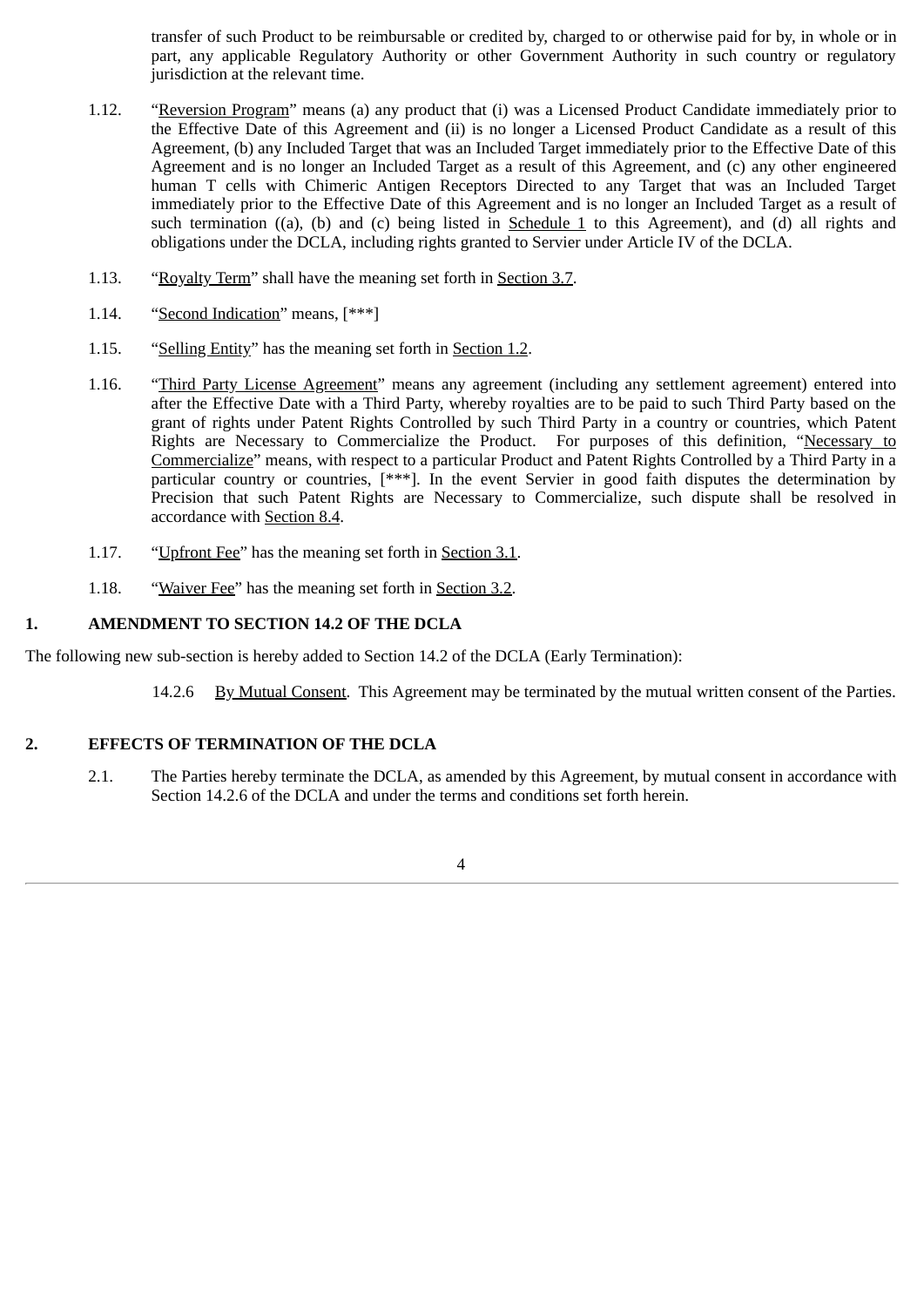- 2.2. All licenses and options to license granted to either Party under the DCLA, including all sublicenses thereunder, are hereby immediately terminated.
- 2.3. Except with respect to the surviving obligations set forth in Article 5 of this Agreement, each of the Parties is hereby released from its obligations under the DCLA, including with respect to the Reversion Program.
- 2.4. Within [\*\*\*] following the Effective Date of this Agreement, Servier shall, at the request of Precision, (i) deliver to Precision (and if delivery is not feasible, certify the destruction of) any and all tangible Confidential Information of Precision in Servier's possession, (ii) remove Confidential Information of Precision relating to the manufacturing and Regulatory Filings for the Product known as PBCAR19B from all databases and systems, without regard for whether such removal is practicable, and (iii) to the extent practicable, remove any other Confidential Information of Precision from all databases and systems and in those instances where removal is not practicable, segregate or otherwise indicate that such Confidential Information is restricted. Servier represents and warrants that it has no Confidential Information of Precision in its lab notebooks. Servier shall have the right to retain one (1) copy of Precision's Confidential Information described in sub-part (iii) above in its archives solely for the purpose of maintaining compliance with its obligations hereunder.
- 2.5. The Parties hereby acknowledge and agree that no payment or other liability or obligation has accrued under the DCLA (other than such payments as subject to the Waiver Fee set forth in Section 3.2 and the surviving obligations set forth in Article 5 of this Agreement) prior to or on the Effective Date of this Agreement.
- 2.6. The Parties hereby acknowledge and agree that Section 2.6 of the DCLA was removed from the DCLA pursuant to Amendment No. 4, therefore the license set forth in Section 2.6.1 of the DCLA has never been entered into between the Parties and Precision has no right to request in writing to enter into an agreement pursuant to which Precision may use Isolex Platform Technology in connection with Products.
- 2.7. Servier represents and warrants that Servier and its Affiliates do not Control any Patents or Know-How (that came to be Controlled as a result of activities in connection with the DCLA) that are reasonably necessary or useful in connection with the Development, manufacture, use or Commercialization of Products in the Territory and that on the Effective Date of this Agreement, Precision Controls all Know-How, Inventions, Patents, all materials, documents, licenses, Third Party agreements, preclinical and clinical data, safety data and all other supporting data, Regulatory Filings, and manufacturing processes with respect to the Reversion Program. Accordingly, the Parties hereby acknowledge and agree that Section 14.3.1(a) of the DCLA is not applicable and Precision hereby releases Servier from all its obligations under Section 14.3.1(a) of the DCLA; provided, however, to the extent the representation and warranty in the first sentence of this Section 2.7 is found untrue by an arbitral award rendered in accordance with Section 8.4, then effective upon the Effective Date Servier agrees to (i) grant and hereby grants to Precision and its Affiliates a royalty-free, non-exclusive, worldwide, transferrable, irrevocable license (with the right to grant sublicenses through multiple tiers) under any such Patents or Know-How (that came to be Controlled as a

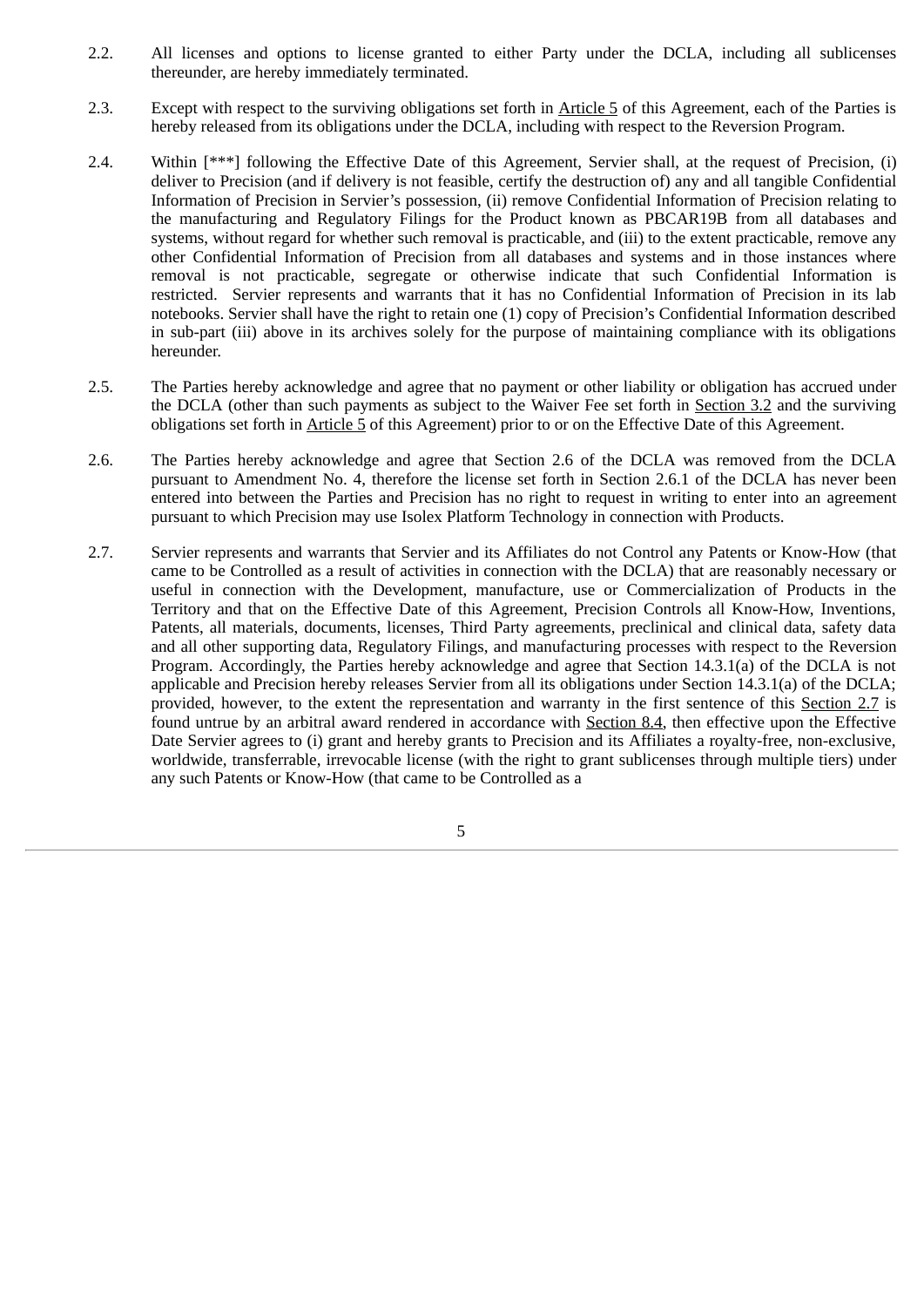result of activities in connection with the DCLA) to make, have made, use, sell, offer for sale, import and otherwise Develop and Commercialize Products (or any other engineered human T Cells with Chimeric Antigen Receptors Directed to CD19 or any Other Targets) in the Field in the Territory and (ii) make such assignments as necessary to accomplish the intended effect of Section 14.3.1(a) of the DCLA.

## **3. PAYMENTS**

- 3.1. Upfront Payment. In consideration of Servier's contribution to the progress of the Reversion Program as of the Effective Date, Precision shall pay to Servier, on or prior to the date that is [\*\*\*] after the Effective Date or, if such date is not a Business Day, on the next Business Day, a one time, non-refundable, non-creditable fee equal to one million two hundred and fifty thousand USD (\$1,250,000) (the "Upfront Fee"). Servier shall invoice Precision for the Upfront Fee on the Effective Date.
- 3.2. Waiver Fee. In consideration of Servier's contribution to the progress of the Reversion Program as of the Effective Date, Precision shall forever waive Servier's obligations to pay the amounts set forth below otherwise payable by Servier under Section 8.3.1(a) of the DCLA in the absence of termination of the DCLA (the "Waiver Fee").

| Phase I Success for the Licensed Product Candidate PBCAR0191                         | $S$ [***]          |
|--------------------------------------------------------------------------------------|--------------------|
| Additional milestone payment upon Phase I Success for the Licensed Product Candidate |                    |
| PBCAR0191                                                                            | $S$ [***]          |
| First Gene Editing Event for the Licensed Product Candidate Directed to [***]        | $S$ [***]          |
| First Gene Editing Event for the Licensed Product Candidate Directed to [***]        | $\int \frac{1}{2}$ |
| <b>Total Waiver Fee</b>                                                              | \$18,750,000       |

3.3. Milestone Payments. In addition, Precision or any of its Affiliates shall, solely to the extent Precision or such Affiliate has not entered into a Product Partnering Transaction with respect to the applicable Product (in which case solely the payment obligations set forth in Section 3.5 shall apply with respect to the scope of such Product Partnering Transaction), and conditioned upon achievement of the applicable milestone or event, for each Product, make the following payments to Servier in consideration of Servier's contribution to the progress of the Reversion Program as of the Effective Date:

| <b>REGULATORY AND COMMERCIAL MILESTONES</b> for the first Product Directed |             |
|----------------------------------------------------------------------------|-------------|
| to CD19                                                                    |             |
| [***]                                                                      | $$$ [***]   |
| [***]                                                                      | $S$ [***]   |
| <b>[***</b>                                                                | $S$ [***]   |
| [***]                                                                      | $S$ [***]   |
| [***]                                                                      | $S$ [***]   |
| [***]                                                                      | $$[^{***}]$ |
| [***]                                                                      | \$<br>[***` |
| Sub-total                                                                  | $C$ [***]   |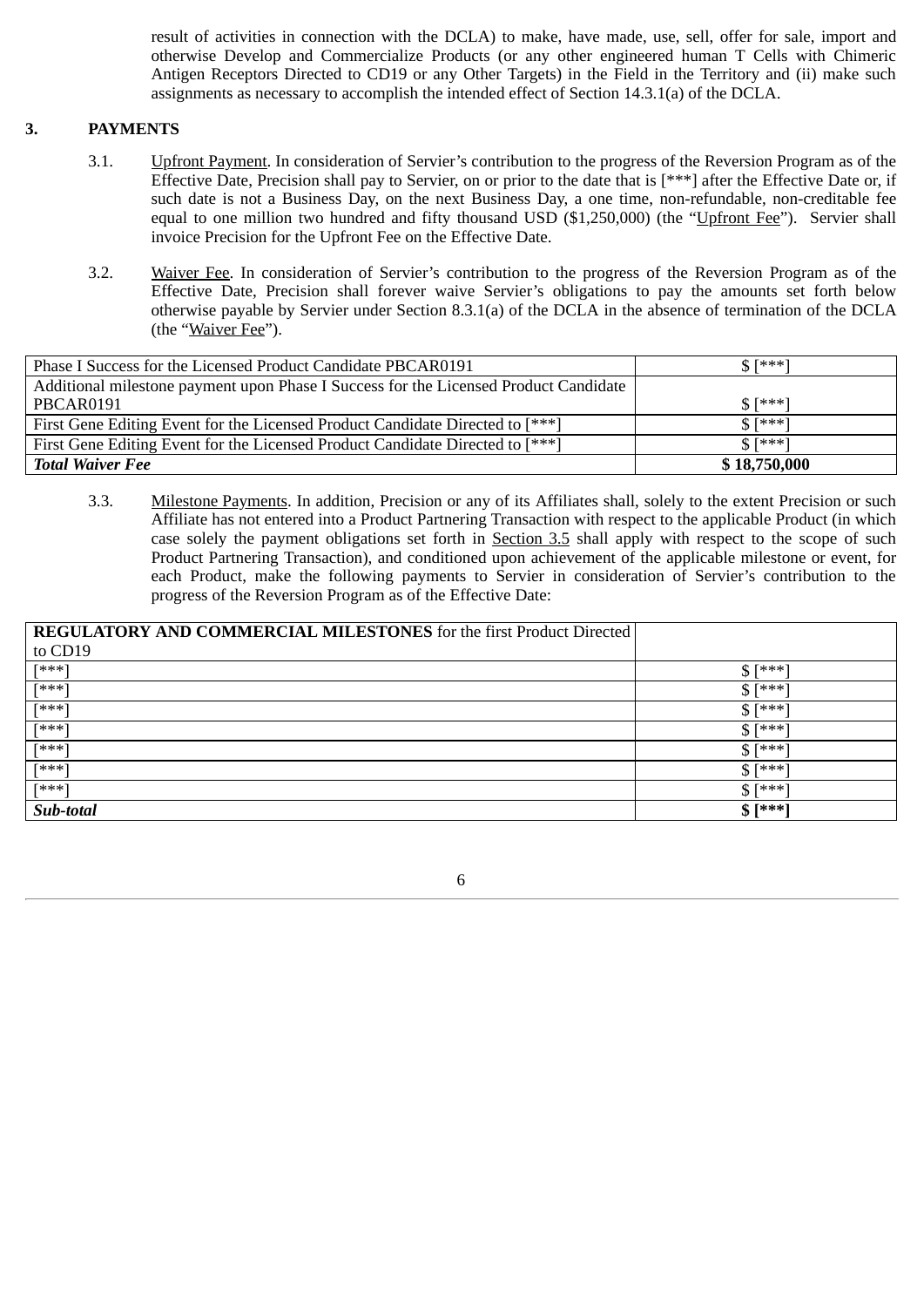| <b>SALES MILESTONE PAYMENTS</b> for the first Product Directed to CD19                  |              |
|-----------------------------------------------------------------------------------------|--------------|
| \$[***] of global Net Sales of the first Product Directed to CD19 to achieve such sales | $S$ [***]    |
| level in a Calendar Year                                                                |              |
| \$[***] of global Net Sales of the first Product Directed to CD19 to achieve such sales | $S$ [***]    |
| level in a Calendar Year                                                                |              |
| \$[***] of global Net Sales of the first Product Directed to CD19 to achieve such sales | $S$ [***]    |
| level in a Calendar Year                                                                |              |
| Sub-total                                                                               | $\int$ [***) |

For clarity, the maximum total milestones payable for all Products Directed to CD19 shall be  $\{$ [\*\*\*], regardless of whether such milestones are achieved by one or both of the Products Directed to CD19.

| <b>REGULATORY AND COMMERCIAL MILESTONES for each Product Directed to</b>   |           |
|----------------------------------------------------------------------------|-----------|
| <b>Other Targets</b>                                                       |           |
| [***]                                                                      | $S$ [***] |
| [***]                                                                      | $S$ [***] |
| [***]                                                                      | $S$ [***] |
| [***`                                                                      | $S$ [***] |
| [***]                                                                      | $S$ [***] |
| [***]                                                                      | $S$ [***] |
| Sub-total                                                                  | $S[***]$  |
|                                                                            |           |
| <b>SALES MILESTONE PAYMENTS</b> for each Product Directed to Other Targets |           |

| Sub-total                                                           | $$ [***]$ |
|---------------------------------------------------------------------|-----------|
| \$[***] of global Net Sales of the Product in a Calendar Year       | $S$ [***] |
| \$[***] of global Net Sales of the Product in a Calendar Year       | $S$ [***] |
| \$[***] of global Net Sales of the Product in a Calendar Year       | $S[***]$  |
| SALES MILESTONE PAYMENTS for each product Directed to Other Targets |           |

For clarity, the maximum total milestones payable for all Products Directed to Other Targets shall be  $[$  \*\*\* ]

Each milestone payment set forth in this Section 3.3 shall be payable by Precision upon the first achievement of the applicable milestone, and Precision shall provide notice to Servier of such achievement within [\*\*\*] following such achievement. Following Servier's receipt of a notice described in the immediately preceding sentence, Servier shall provide Precision with a corresponding invoice and Precision shall pay to Servier the applicable milestone payment described above within [\*\*\*] after receipt of such invoice.

3.4. Royalties. In addition, in consideration of Servier's contribution to the progress of the Reversion Program as of the Effective Date, on a Product-by-Product basis, Precision or any of its Affiliates shall, solely to the extent Precision or such Affiliate has not entered into a Product Partnering Transaction with respect to the applicable Product (in which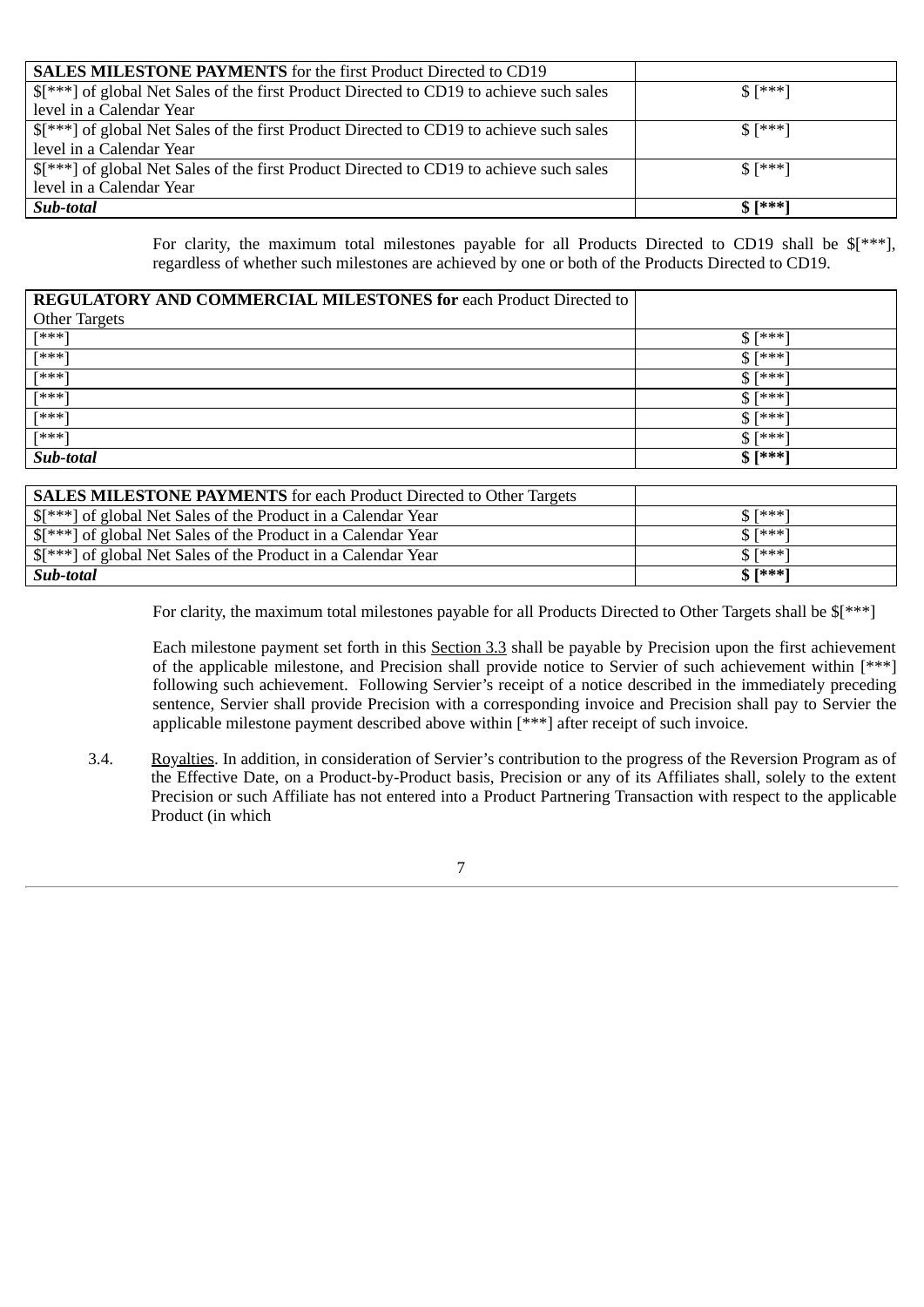case solely the payment obligations set forth in Section 3.5 shall apply with respect to the scope of such Product Partnering Transaction), pay to Servier non-creditable, non-refundable royalty payments at the following royalty rates on the applicable portion of cumulative Calendar Year global Net Sales of the applicable Product:

| <b>ROYALTIES</b>                   |        |
|------------------------------------|--------|
| For each Product Directed to [***] | [***]% |
| For each Product Directed to [***] | [***]% |
| For each Product Directed to [***] | [***]% |
| For each Product Directed to [***] | [***]% |

3.5. In consideration of Servier's contribution to the progress of the Reversion Program as of the Effective Date, should Precision enter into a Product Partnering Transaction with respect to a particular Product, Precision shall (i) provide Servier with a written notice no later than [\*\*\*] after entering into such Product Partnering Transaction and (ii) in lieu of any payments under Section 3.3 or Section 3.4 with respect to the scope of such Product Partnering Transaction, make the following payments to Servier:

| <b>ORY MILL</b><br><b>ESTONE</b><br>to CD19<br>anv<br>I .A'<br>Product<br>Directed<br>- 1 |      |
|-------------------------------------------------------------------------------------------|------|
| <b>「***</b>                                                                               | ⊺*** |

For clarity, the above payment for a Product Directed to CD19 shall be payable one time upon the first achievement of such milestone by any Product Directed to CD19, in accordance with the invoice procedures set forth in Section 3.3, even if Precision has entered into a Product Partnering Transaction for such Product prior to the achievement of such milestone, but such milestone shall not be payable under this Section 3.5 if it has already been paid by Precision under Section 3.3.

| Proceeds with respect to a Product Partnering Transaction with respect to a Product | [***]% of any Proceeds, which |
|-------------------------------------------------------------------------------------|-------------------------------|
| Directed to [***]                                                                   | Proceeds [***]                |
| Proceeds with respect to a Product Partnering Transaction with respect to a Product | [***]% of any Proceeds, which |
| Directed to [***]                                                                   | Proceeds [***]                |
| Proceeds with respect to a Product Partnering Transaction with respect to a Product | [***]% of any Proceeds, which |
| Directed to [***]                                                                   | Proceeds [***]                |
| Proceeds with respect to a Product Partnering Transaction with respect to a Product | [***]% of any Proceeds, which |
| Directed to [***]                                                                   | Proceeds [***]                |

- 3.6. Diligence obligation. Should Precision enter into a Product Partnering Transaction with respect to a Product Directed to CD19 or a Product Directed to any Other Target, [\*\*\*].
- 3.7. Royalty Term. Precision's obligation to make (a) royalty payments pursuant to Section 3.4 with respect to a particular Product and (b) Proceeds payments pursuant to Section 3.5 with respect to a Product Partnering Transaction with respect to a particular Product, shall each expire, on a Product-by-Product basis, ten (10) years after the first to occur of the First Commercial Sale of such Product in the U.S. or any Major EU Country; provided, however, if such Product is first sold in a country other than the U.S. or any Major EU Country prior to the First Commercial Sale in the U.S. or any Major EU Country, Precision's obligation to make (i) royalty payments pursuant to Section 3.4

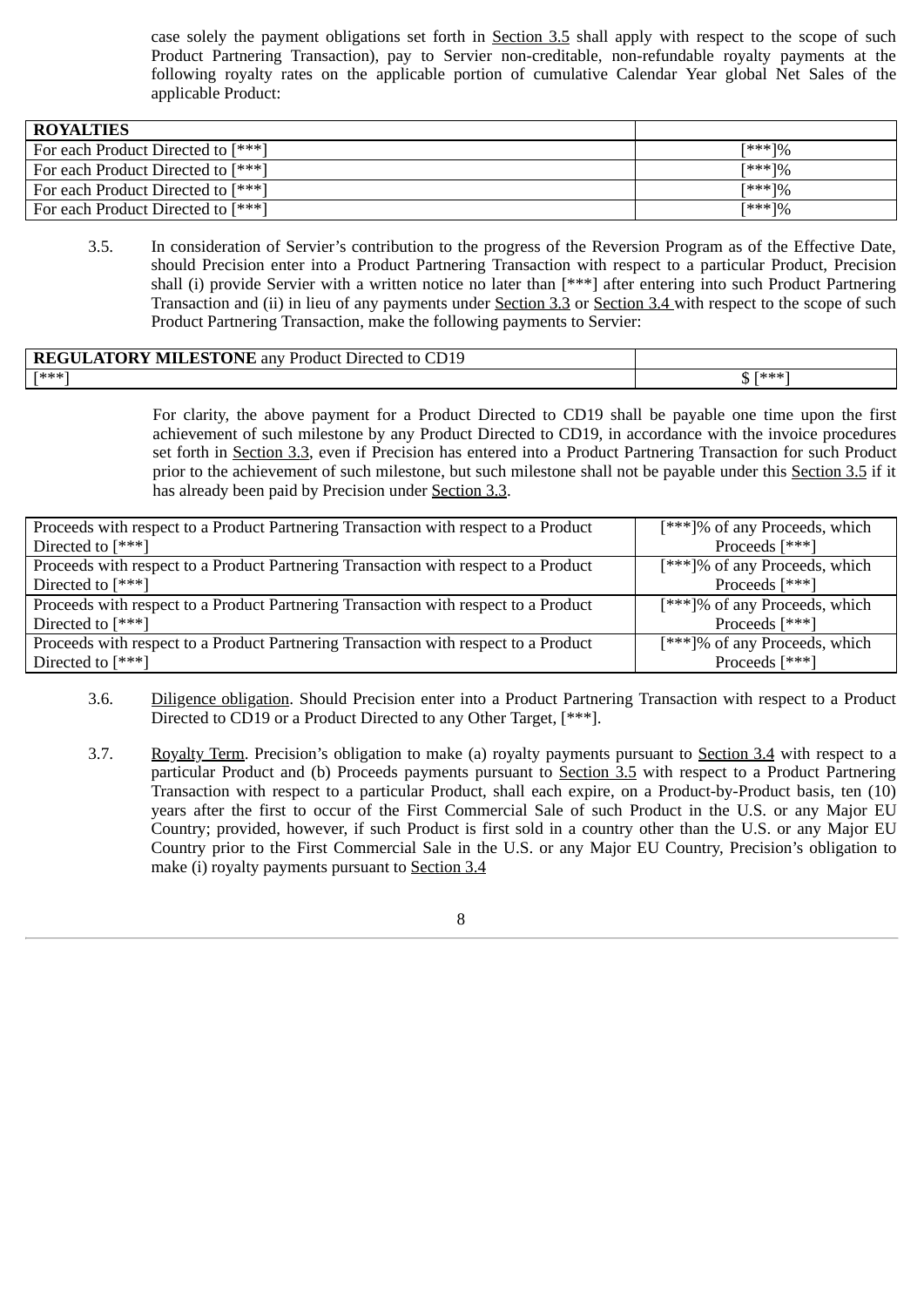with respect to such Product in such other country and (ii) Proceeds payments pursuant to Section 3.5 with respect to a Product Partnering Transaction for such Product with respect to such other country shall expire ten (10) years after the First Commercial Sale of such Product in such other country (all of the foregoing, as applicable with respect to a particular Product, the "Royalty Term").

- 3.8. Royalty Stacking. Subject to the terms herein, if Precision or its Affiliate enters into one or more Third Party License Agreement(s) with respect to a particular Product in a particular country or countries, then Precision's obligation to pay royalties to Servier pursuant to Section 3.4 with respect to sales of such Product in such country or countries in a particular Calendar Quarter shall be reduced by [\*\*\*] of the amount of the royalties paid by Precision or its Affiliate to such Third Party pursuant to such Third Party License Agreement for such sales, provided that no royalty payment to Servier for a Product hereunder shall be reduced, pursuant to this Section 3.8, to less than  $[***]$  of the royalty payment that would otherwise be due to Servier in the absence of a reduction pursuant to this Section 3.8.
- 3.9. Biosimilar Products. On a country-by-country and Product-by-Product basis, upon the first commercial sale of one or more Biosimilar Products with respect to a Product in any country in the Territory during the Royalty Term, the royalty rates pursuant to Section 3.4 with respect to sales of such Product will be permanently reduced in such country by [\*\*\*] (in addition to any reductions in Section 3.8) from the date of first commercial sale of such Biosimilar Product(s) in such country.
- 3.10. Royalty Payment Timing; Royalty Reports. Within [\*\*\*] following the end of each Calendar Quarter during which (a) royalty payments accrue pursuant to Section 3.4 with respect to a particular Product or (b) Proceeds payments accrue pursuant to **Section 3.5** with respect to a Product Partnering Transaction with respect to a particular Product, Precision shall provide Servier with a Sales Report and any other information reasonably required by Servier for the purpose of calculating royalties, Proceeds payments and sales milestone payments due under this Agreement. Any royalty payments and Proceeds payments due to Servier will be paid on the date of delivery of such Sales Report. In the event that either Party determines that the calculation of Net Sales for a Calendar Quarter deviates from the amounts previously reported to Servier for any reason (such as, on account of additional amounts collected or Product returns), Precision and Servier shall reasonably cooperate to reconcile any such deviations to the extent necessary under applicable legal or financial reporting requirements.
- 3.11. Audit. Until the expiration of all royalty payment obligations hereunder and for a period of  $[***]$  thereafter, Precision shall keep complete and accurate records pertaining to the sale or other disposition of Products by Precision and its Affiliates in sufficient detail to permit Servier to confirm the accuracy of the royalties and sales milestone payments due hereunder. Servier shall have the right to cause an independent internationally recognized accounting firm reasonably acceptable to Precision to audit such records for the sole purpose of confirming Net Sales and royalties for a period covering not more than the preceding [\*\*\*]. Precision may require such accounting firm to execute a reasonable confidentiality agreement with Precision prior to commencing the audit. Such audits may be conducted during normal business hours upon reasonable prior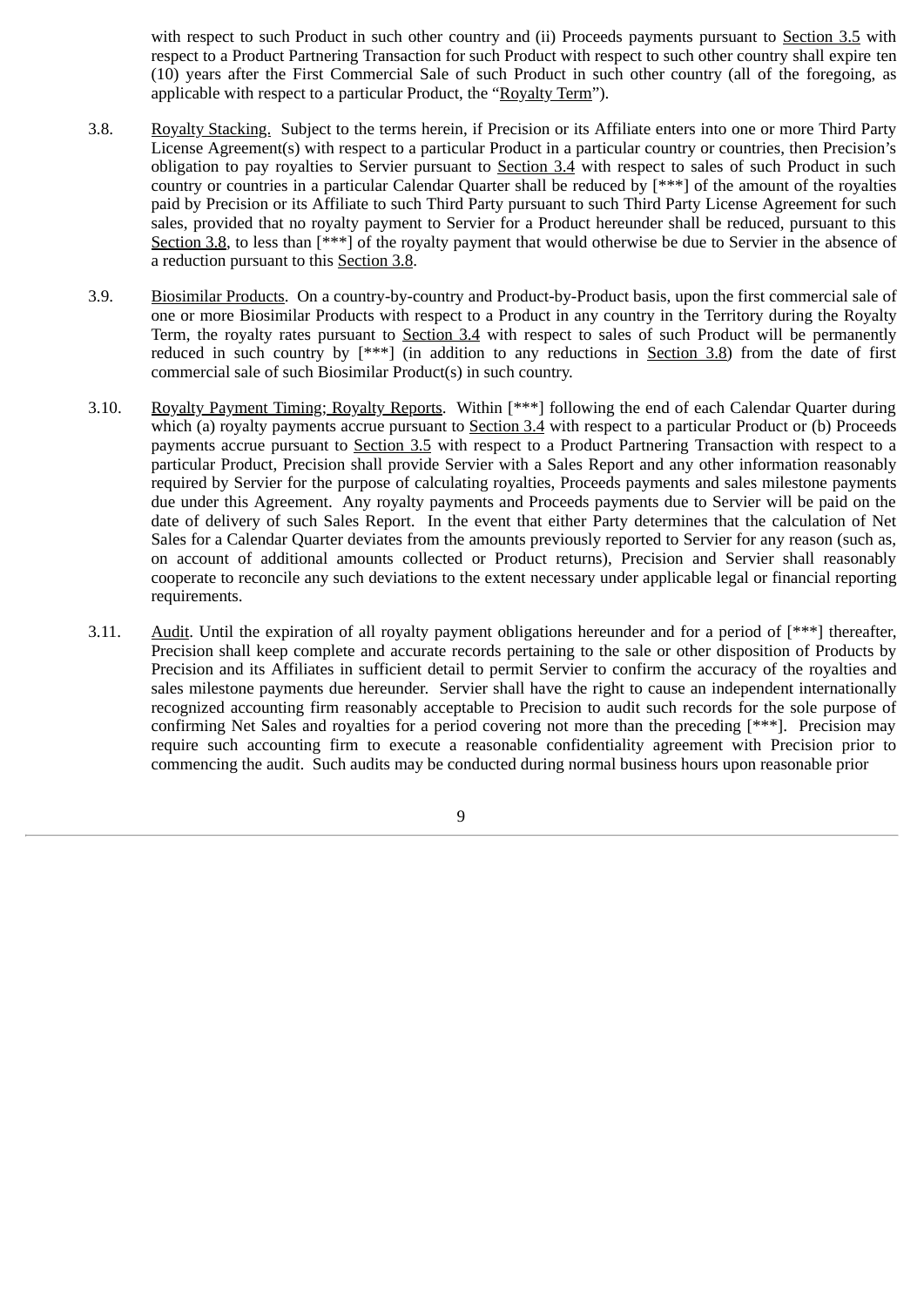written notice to Precision, but no more frequently than once per year. No accounting period of Precision shall be subject to audit more than one time by Servier, unless after an accounting period has been audited by Servier, Precision restates its financial results for such accounting period, in which event Servier may conduct a second audit of such accounting period in accordance with this Section 3.11. Adjustments (including remittances of underpayments or overpayments disclosed by such audit) shall be made by the Parties to reflect the results of such audit, which adjustments shall be paid (plus interest as set forth in Section 3.13) promptly following receipt of an invoice therefor. Servier shall bear the full cost and expense of such audit unless such audit discloses an underpayment by Precision of [\*\*\*] or more of the amounts due under this Agreement for the audited period, in which case Precision shall bear and reimburse Servier for the full cost and expense of such audit.

- 3.12. Taxes. All payments under this Agreement shall be made without any deduction or withholding for or on account of any tax, except as set forth in this Section 3.12. The Parties agree to cooperate with one another and use reasonable efforts to minimize under applicable Law obligations for any and all income or other taxes required by applicable Law to be withheld or deducted from any of the royalty and other payments made by or on behalf of a Party hereunder ("Withholding Taxes"). Precision shall, if required by applicable Law, deduct from any amounts that it is required to pay to the recipient Party hereunder an amount equal to such Withholding Taxes; provided that Precision shall give Servier reasonable notice prior to paying any such Withholding Taxes. Such Withholding Taxes shall be paid to the proper taxing authority for Servier's account and, if available, evidence of such payment shall be secured and sent to Servier within [\*\*\*] after such payment. Precision shall, at Servier's sole cost and expense, as mutually agreed by the Parties, do all such lawful acts and sign all such lawful deeds and documents as the Recipient Party may reasonably request to enable the Parties to avail themselves of any applicable legal provision or any double taxation treaties with the goal of paying the sums due to Servier hereunder without deducting any Withholding Taxes. For US federal income tax purposes, Precision will report the payments made under this Agreement in the manner required by the US Internal Revenue Code (the "Code"). The Parties agree that this Agreement does not constitute a financial option for US federal income tax purposes as described in section 1234 of the Code.
- 3.13. Late Payments. If Servier does not receive payment of any sum due to it under this Agreement on or before the due date, interest shall thereafter accrue on the sum due to Servier from the due date until the date of payment, such interest to be calculated at a rate equal to the lesser of (a)  $[***]$  percent  $([***]%)$  for each month during the period from the time any payment was due until paid in full, and (b) the highest rate permitted by applicable Laws.
- 3.14. Reporting. All financial reporting hereunder shall be, if applicable, on the basis of U.S. GAAP, consistently applied.
- 3.15. Currency; Exchange Rate. All payments to be made under this Agreement shall be made in USD by bank wire transfer in immediately available funds to a bank account designated by written notice from Servier. With respect to sales not denominated in USD, Precision shall convert each applicable quarterly sales in foreign currency into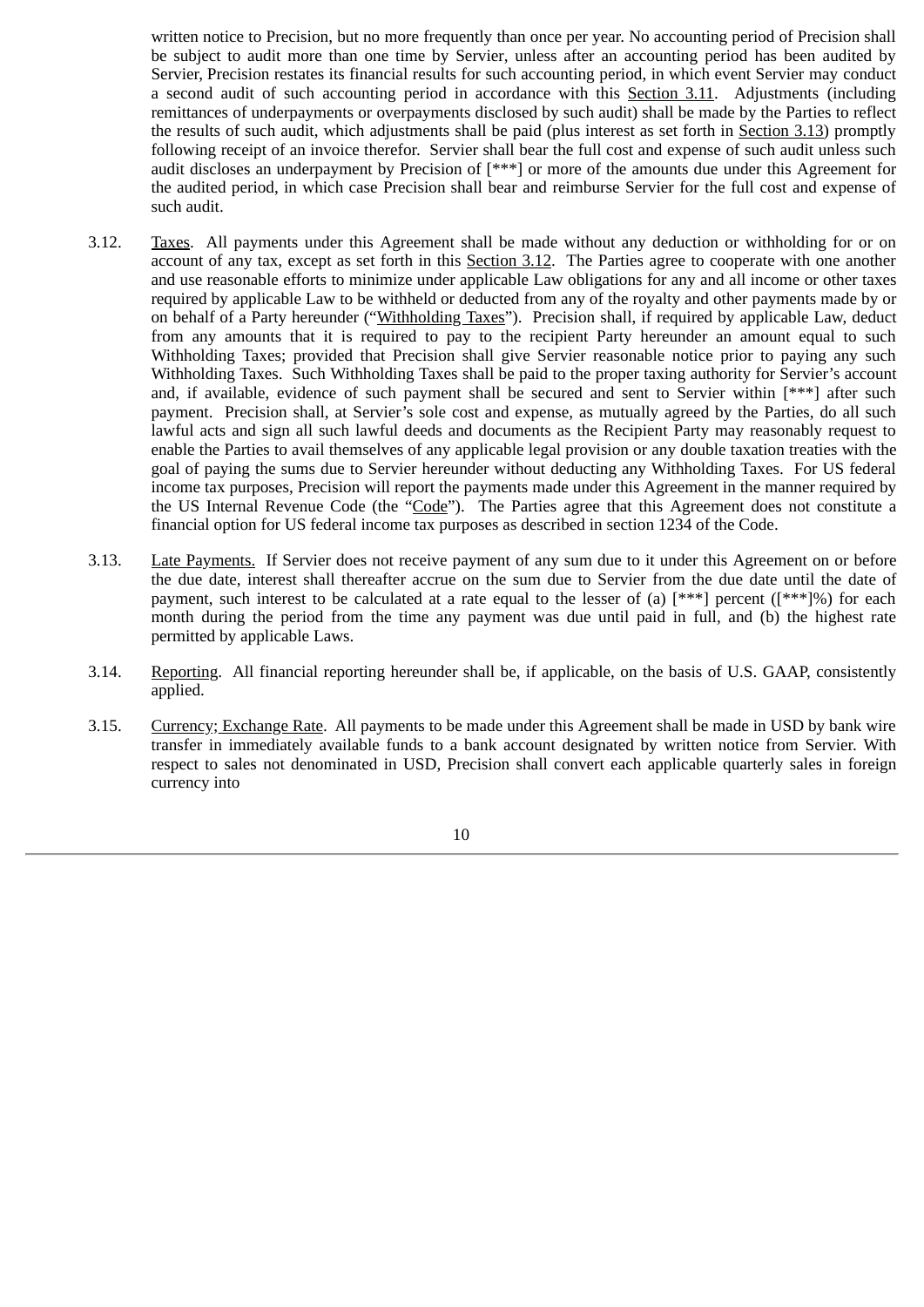USD by using the then current and reasonable standard exchange rate methodology applied by Precision in its worldwide accounting practices, consistent with U.S. GAAP, consistently applied. Based on the resulting sales in USD, the then applicable royalties shall be calculated. The initial wire transfer instructions for Servier are set forth on Schedule 2.

## **4. RIGHT OF FIRST NEGOTIATION**

- 4.1. During the ROFN Term, in the event that Precision desires to engage in a bona fide process designed to enter into [\*\*\*] or receives a bona fide written offer from a Third Party to enter into negotiations for [\*\*\*] with respect to any Product Directed to CD19 (each a "ROFN Product"), Precision agrees to provide Servier with written notice of its intent to engage in such process, or that it intends to accept or negotiate with respect to such offer, as applicable (the "Precision ROFN Notice"). [\*\*\*] Servier shall notify Precision in writing (the "Servier ROFN Election Notice") within [\*\*\*] of Servier's receipt of the Precision ROFN Notice if Servier desires to exercise its right to negotiate with Precision the terms of [\*\*\*] with respect to such ROFN Product (such license is referred to herein as the "Commercialization License"). The "ROFN Term" shall commence upon [\*\*\*] and end upon [\*\*\*] Following Precision's receipt of the Servier ROFN Election Notice, and solely in the event that [\*\*\*] the Parties agree to negotiate in good faith regarding the main terms of a Commercialization License for a period of [\*\*\*] following delivery of the Servier ROFN Election Notice by Servier (which may be extended upon mutual agreement of the Parties) (the "Negotiation Period"). For the avoidance of doubt, each Party is free to negotiate for any and all terms of a Commercialization License that such Party believes in good faith are appropriate and in such Party's best interest. Neither Party is required under this Article 4 to agree upon any terms of or to enter into any agreement for a Commercialization License.
- 4.2. [\*\*\*]
- 4.3. [\*\*\*]
- 4.4. [\*\*\*]

## 5. **AMENDMENT TO SECTION 14.3.4 OF THE DCLA**

Section 14.3.4 of the DCLA is hereby amended as follows:

14.3.4 Survival. The following Articles and Sections of this Agreement, as well as remedies for breach of this Agreement, shall survive expiration or termination of this Agreement for any reason: ARTICLE I (solely to the extent required to enforce any other surviving rights or obligations of the Parties), Section 4.5, Section 9.1, Section 12.1, Section 12.2, Section 12.4.2, Section 12.4.5, ARTICLE XIII and Section 14.3.4.

Without limiting the foregoing, survival of Section 12.1 of the DCLA additionally means that all information disclosed by Precision to Servier under this Agreement shall be treated as Confidential Information of Precision under the provisions of Section 12.1 of the DCLA for the term of this Agreement. For the avoidance of doubt, Section 13.4.1 of the DCLA shall apply to activities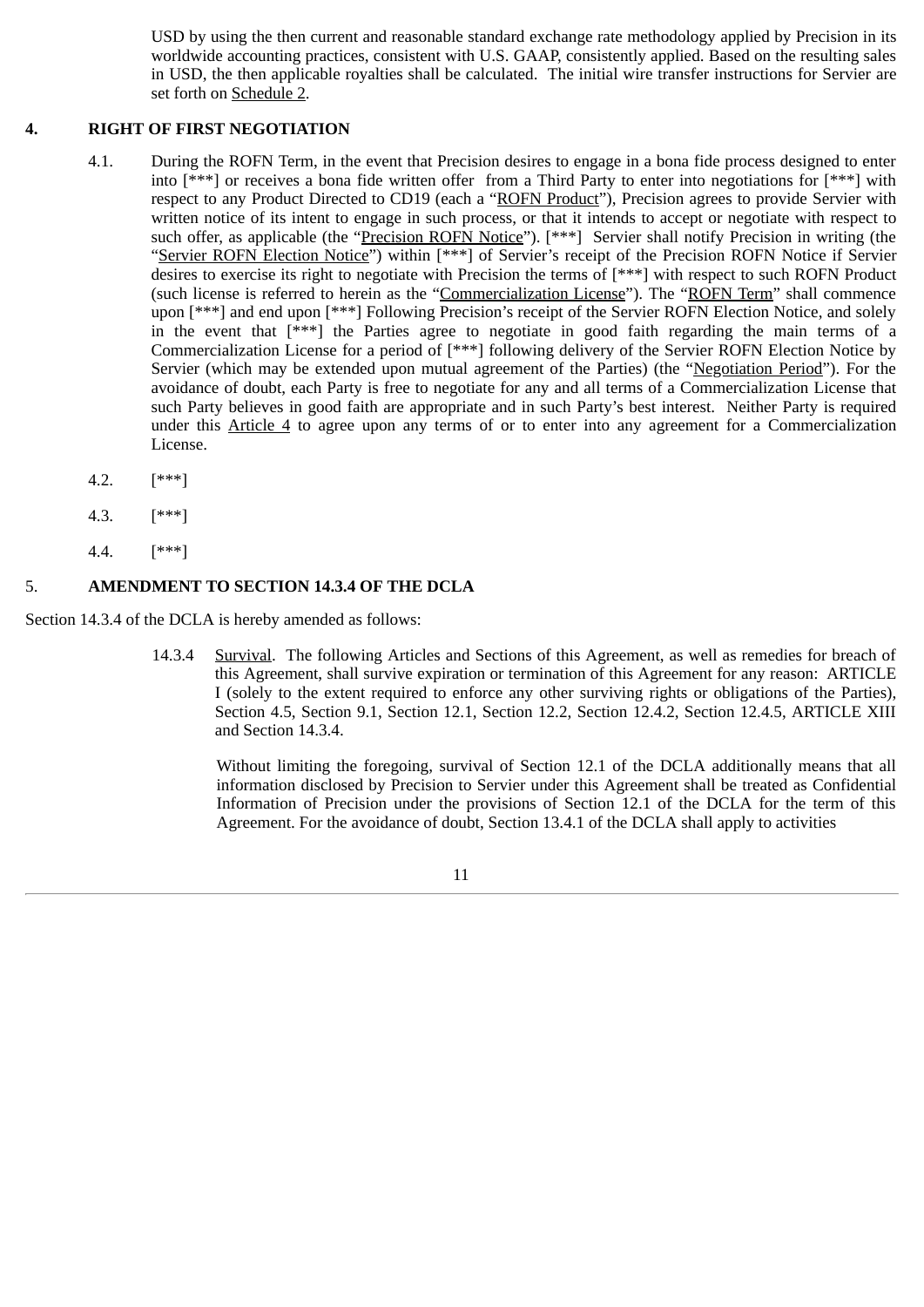arising out of this Agreement as if fully set forth herein, provided that the reference to Article XII in Section 13.4.1 of the DCLA shall be replaced by Section 12.1, Section 12.2, Section 12.4.2, and Section 12.4.5.

## **6. PRESS RELEASE; DISCLOSURES OF TERMS OF AGREEMENT**

- 6.1. Precision shall have the right to issue an initial press release with respect to this Agreement promptly after the Effective Date. Precision shall submit to Servier the draft initial press release for review and comments at least [\*\*\*] prior to issuing such initial press release. Precision shall take into account any comments Servier may have in relation to the initial press release to the extent such comments relate to Servier's Confidential Information. The Parties have agreed upon certain paragraphs attached hereto as Schedule 3, which with respect to Precision may be incorporated into any press release, including Precision's initial press release regarding the Products, in Precision's sole discretion. Servier shall refrain from making any statement, public or otherwise, regarding any Products or the Reversion Program unless Servier is required to make such statement pursuant to applicable Law, such statement is limited to the fact that Servier is no longer Developing or Commercializing the Products, or Precision shall have approved any such statement in writing. For clarity, subsequent public announcements, publications and press releases regarding Precision's Development and Commercialization of the Products and conduct of the Reversion Program may be made by Precision in its sole discretion unless such subsequent public announcements, publications and press releases regarding Precision's Development and Commercialization of the Products and conduct of the Reversion Program contain Servier's Confidential Information or any reference to Servier.
- 6.2. Notwithstanding the foregoing, (a) either Party may disclose the relevant terms of this Agreement: (i) to the extent required or advisable to comply with the rules and regulations promulgated by the U.S. Securities and Exchange Commission or any equivalent governmental agency, provided that in the event that a copy of this Agreement will be filed with any such agency, such Party shall submit a confidential treatment request in connection with such disclosure and shall submit with such confidential treatment request only such redacted form of this Agreement, which redacted form of this Agreement shall be provided to the other Party for review and comment within no less than [\*\*\*] from the date of notice to the non-disclosing Party and which comments shall be considered in good faith by the disclosing Party; and (ii) upon request from a Governmental Authority (such as a tax authority), provided the disclosing Party uses reasonable efforts to ensure the Governmental Authority maintains such terms as confidential; and (b) Precision may disclose the relevant terms of this Agreement to the extent necessary for Precision to exercise rights under this Agreement, to any actual or potential licensee, or acquirer of Precision.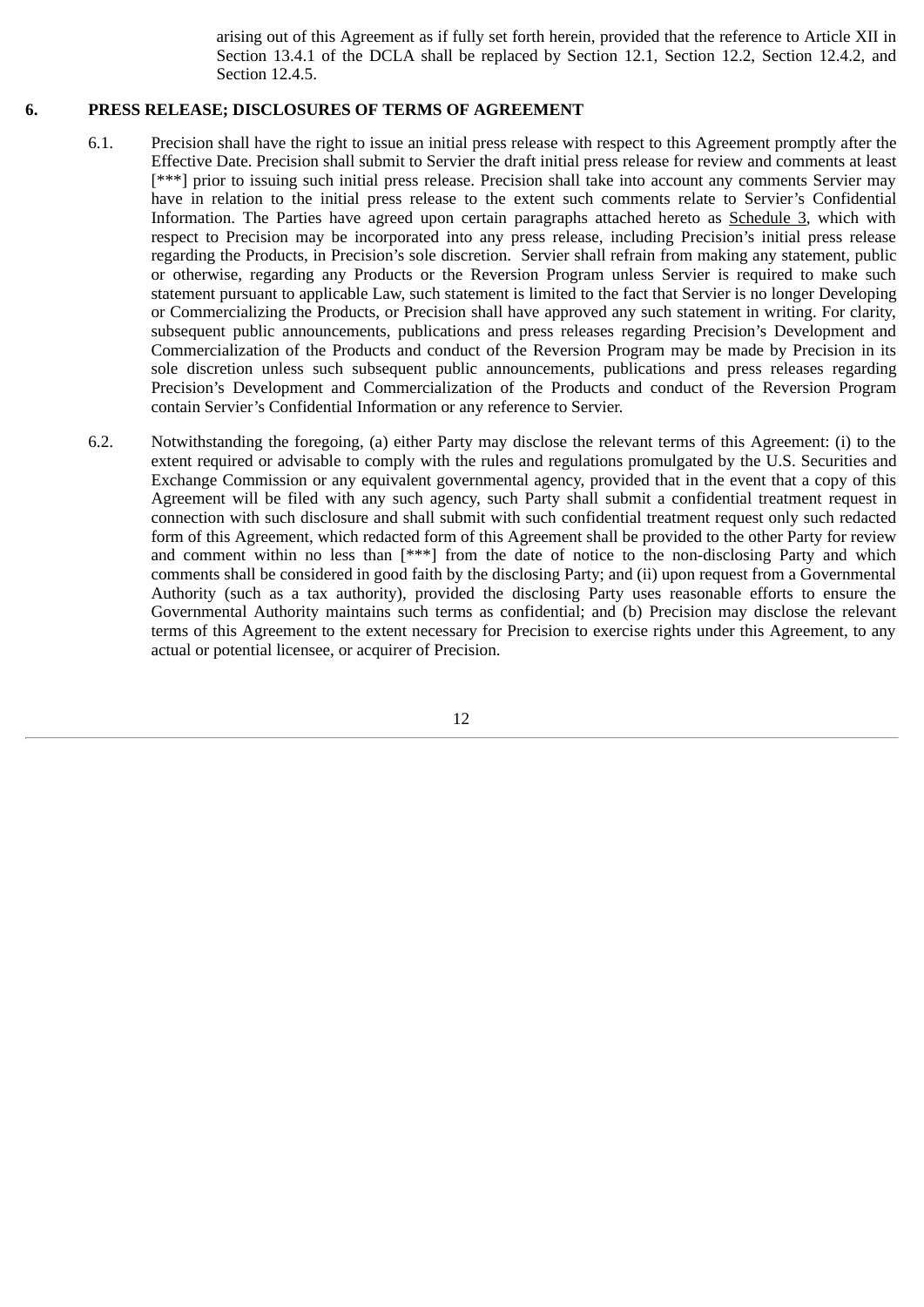## **7. TERM AND TERMINATION**

7.1. Term. This Agreement shall become effective as of the Effective Date and shall be perpetual, irrevocable and non-terminable. Neither Party shall have any right to cancel, revoke or terminate this Agreement or any license or right granted by either Party to the other Party in or pursuant to this Agreement.

## **8. MISCELLANEOUS**

- 8.1. Assignment. This Agreement is binding upon and will inure to the benefit of the Parties and their respective permitted assignees or successors in interest, including those that may succeed by assignment, transfer or otherwise to the ownership of the assets necessary to the conduct of the business to which this Agreement relates. This Agreement may not be assigned or otherwise transferred by either Party without the prior written consent of the other Party; provided, however, that either Party may, without such consent, assign or otherwise transfer this Agreement, together with all of its rights and obligations hereunder, to any of its Affiliates, or (a) by Servier to a successor in interest in connection with the transfer or sale of all or substantially all of its business to which this Agreement relates (including by transfer or sale of all or any portion of Servier's assets, equity or business), or in the event of its merger or consolidation or similar business combination transaction, and (b) by Precision to a successor in interest (i) in connection with an assignment or transfer of all or substantially all of Precision's or any of its Affiliates' then-current business related to the Products collectively to a single or multiple assignee(s) or its/their Affiliates in a single transaction or series of related transactions (including by transfer or sale of all or any portion of Precision's assets, equity or business), or (ii) in the event of its merger, consolidation, Change of Control of Precision or similar business combination transaction. Any purported assignment in violation of the preceding sentences in this Section 8.1 shall be void. Any permitted assignee or successor shall assume and be bound by all obligations of its assignor or predecessor under this Agreement, including with respect to Precision, payment obligations under Sections 3.2 through 3.5 of this Agreement.
- 8.2. Headings; Rules of Construction. Headings are inserted for convenience and shall not affect the meaning or interpretation of this Agreement. Each Party agrees that this Agreement shall be interpreted without regard to any presumption or rule requiring construction against the Party causing this Agreement to be drafted. Except as otherwise explicitly specified to the contrary in this Agreement, (a) the words "hereof," "herein," "hereby," "hereunder" and words of similar import shall refer to this Agreement as a whole and not to any particular section or subsection of this Agreement and reference to a particular section of this Agreement shall include all subsections thereof, (b) references to a section, exhibit or schedule means a section of, or exhibit or schedule to, this Agreement unless such reference appears in amended text of the DCLA or refers specifically to a section of the DCLA, (c) definitions shall be equally applicable to both the singular and plural forms of the terms defined, and references to the masculine, feminine or neuter gender shall include each other gender, (d) the words "include," "includes" and "including" shall be deemed to be followed by the words "without limitation," (e) references to a rule, statute or regulation (including CPR rules and procedures) include all rules and regulations thereunder and any successor statute, rule or regulation, in each case as amended or otherwise modified from time to time, (f)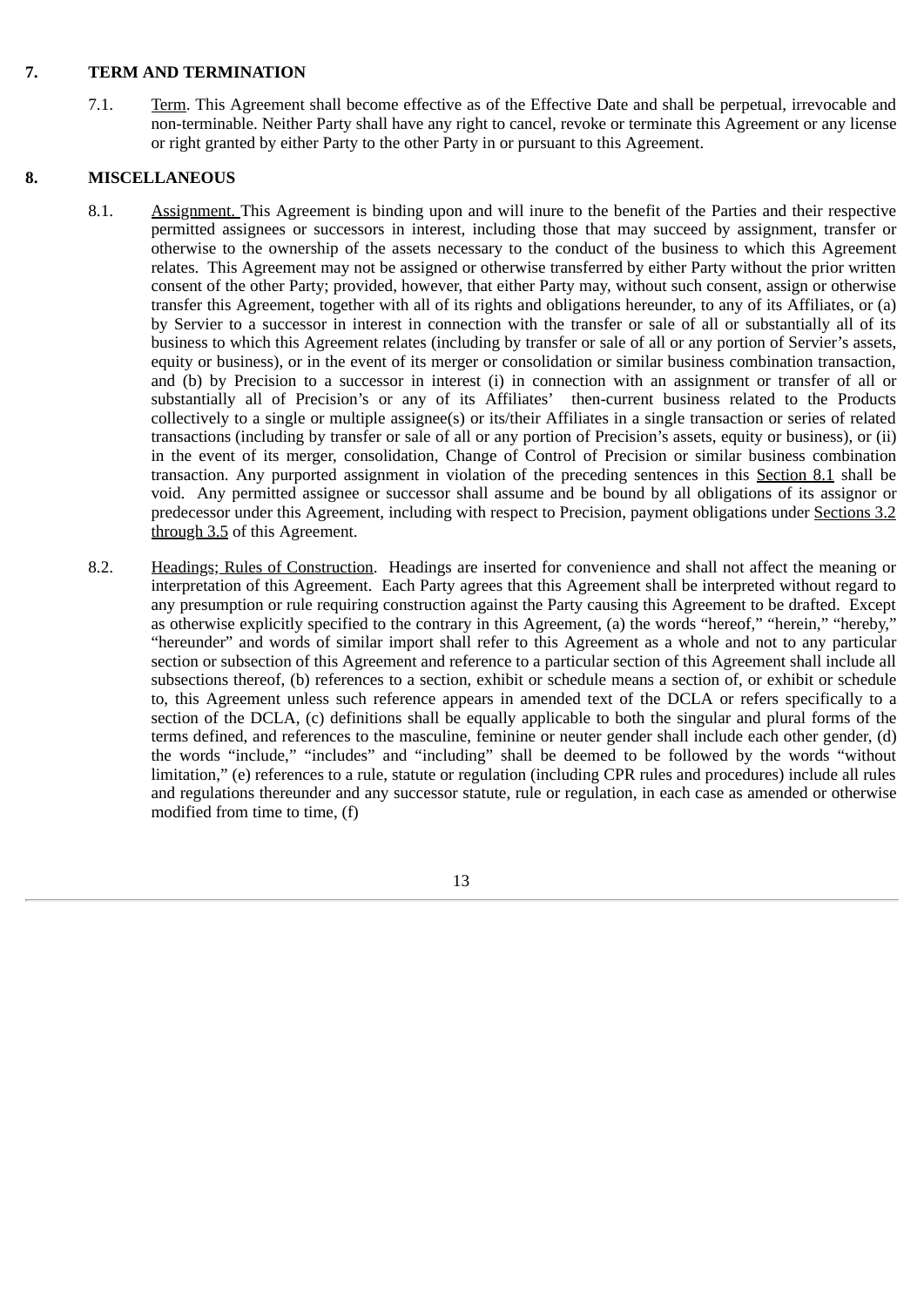references to a particular Governmental Authority include any successor agency or body to such Governmental Authority and (g) references to "days" means calendar days, unless specified as Business Days.

8.3. Notices. Any notice or other communication given by one Party to the other Party under this Agreement must be in writing and shall be sufficient if (a) delivered personally or (b) sent by registered or certified mail, return receipt requested, reputable overnight business courier, email or fax, in each case properly addressed to the receiving Party as set forth below. The effective date of any notice or other communication given hereunder shall be the actual date of receipt by the receiving Party.

If to Precision:

Precision BioSciences, Inc. 302 East Pettigrew Street, Suite A-100 Durham, NC 27701 Facsimile: (480) 393-5553

Attention: Cindy Atwell, Senior Vice President, Business Development and Alliance Management

with a copy (which copy shall not constitute legal notice to Precision) to:

Smith, Anderson, Blount, Dorsett, Mitchell & Jernigan, LLP 150 Fayetteville Street, Suite 2300 Raleigh, NC 27601 Facsimile: (919) 821-6800 Attention: John R. Therien, Esq.

If to Servier:

Head of Alliance Management Les Laboratoires Servier Institut de Recherches Internationales Servier 50 rue Carnot 92284 Suresnes, France Email: [\*\*\*] Attention: Alliance Management Director

with a copy (which copy shall not constitute legal notice to Servier) to:

Contracts Department Director Les Laboratoires Servier Institut de Recherches Internationales Servier 50 rue Carnot 92284 Suresnes, France Email: [\*\*\*] Attention: Matthieu Guerineau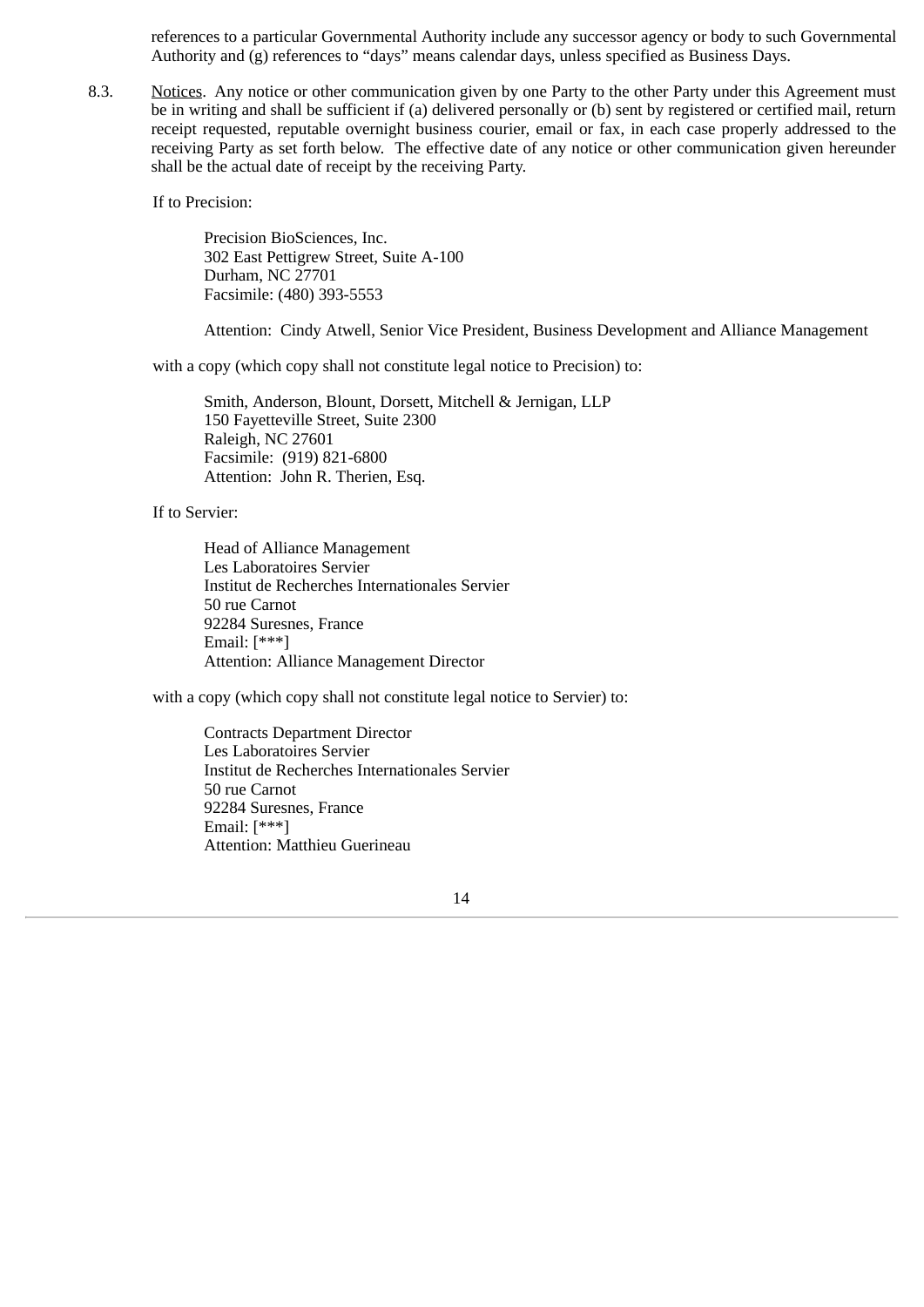- 8.4. Dispute Resolution. In the event of a dispute arising out of or in connection with this Agreement, the Parties shall endeavor to solve the problem amicably and promptly by negotiation between Executive Officers of the respective Parties, in each case who have authority to settle the dispute, claim or controversy. If a Party provides written notice to the other Party regarding any such dispute and such dispute is not resolved through such negotiation procedures within [\*\*\*] after receipt of such written notice by the other Party, any and all disputes arising out of or in connection with this Agreement shall be finally settled by confidential arbitration in accordance with the rules of arbitration of the International Chamber of Commerce by one or more arbitrators appointed in accordance with said rules. Arbitration proceedings shall be held in New York, New York, USA. The language shall be in English.
- 8.5. Governing Law. Any dispute, claim or controversy arising under or related to this Agreement, including the construction, validity and performance of this Agreement, shall be governed in all respects by the substantive laws of the state of New York, excluding its provisions regarding conflicts of law.
- 8.6. Rights in Bankruptcy. All rights, powers and remedies of the Non-Debtor Party provided herein are in addition to and not in substitution for any and all other rights, powers and remedies now or hereafter existing at law or in equity (including under the Bankruptcy Laws) in the event of the commencement of a case under the Bankruptcy Laws by or against the Debtor Party. The Non-Debtor Party, in addition to the rights, power and remedies expressly provided herein, shall be entitled to exercise all other such rights and powers and resort to all other such remedies as may now or hereafter exist at law or in equity (including under the Bankruptcy Laws) in such event.
- 8.7. Severability. Whenever possible, each term and provision of this Agreement shall be interpreted in such manner as to be valid and effective under applicable Laws, but, if any term or provision of this Agreement is held to be invalid or unenforceable under applicable Laws, such term or provision shall be invalid and ineffective only to the extent of such invalidity or unenforceability, without invalidating or making unenforceable the remainder of this Agreement. In the event of such invalidity or unenforceability, the Parties shall use reasonable efforts to seek and agree on an alternative valid and enforceable provision that preserves the original purpose and intent of the Agreement.
- 8.8. Independent Contractors. It is understood that the Parties are independent contractors and engage in the operation of their own respective businesses, and neither Party hereto is to be considered the agent or partner of the other Party for any purpose whatsoever. Neither Party has any authority to enter into any contracts or assume any obligations for the other Party or make any representations or warranties on behalf of the other Party.
- 8.9. Entire Agreement. This Agreement and the surviving provisions of the DCLA constitute the entire agreement between the Parties and shall cancel and supersede any and all prior and contemporaneous negotiations, correspondence, understandings and agreements, whether oral or written, between the Parties respecting the subject matter hereof, including the Confidentiality Agreement and that certain non-binding term sheet exchanged by the Parties prior to the Effective Date. To the extent there is a conflict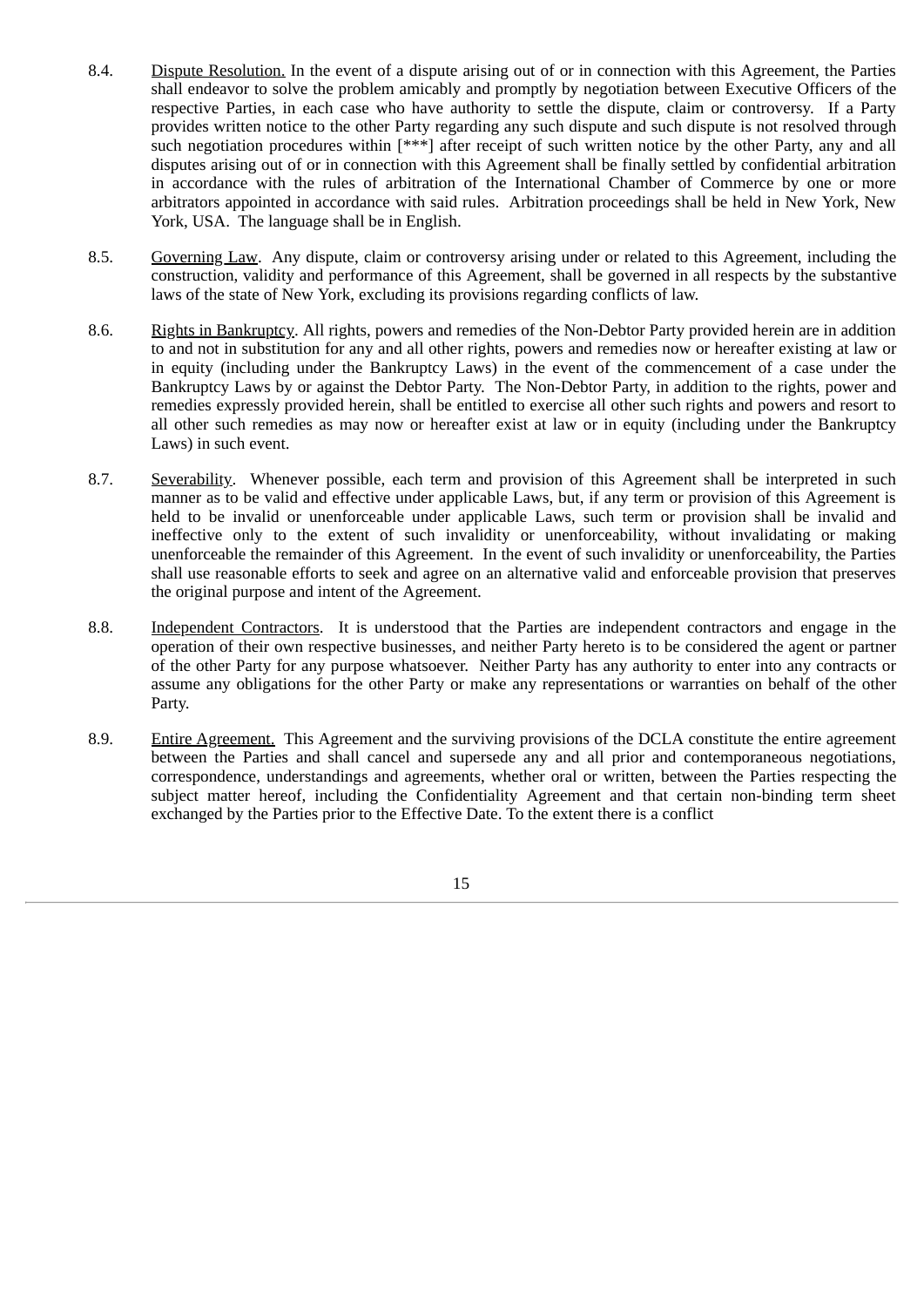between this Agreement and the surviving provisions of the DCLA, this Agreement shall prevail.

- 8.10. Further Assurances. The Parties shall do and cause to be done, and shall cause their respective Affiliates to do and cause to be done, all such acts, matters, and things, and shall execute and deliver, and shall cause their respective Affiliates to execute and deliver, all such additional documents, instruments, conveyances, and assurances, and take such further actions, as may be required to carry out the provisions hereof and give effect to the transaction contemplated herein.
- 8.11. Amendment; Waiver. Any amendment or modification to this Agreement shall only be made in writing and shall only be valid when signed by an authorized representative of each Party. No term or provision of this Agreement, including the Parties' respective obligations, may be waived except by a writing signed by the Party against which such waiver is sought to be enforced.
- 8.12. Compliance with Laws. Each Party will comply with all applicable Laws in performing its obligations and exercising its rights hereunder.
- 8.13. Counterparts. This Agreement may be executed in more than one counterpart, each of which shall be deemed an original, but all of such counterparts taken together shall constitute one and the same agreement. This Agreement may be executed and delivered electronically or by facsimile and upon such delivery such electronic or facsimile signature will be deemed to have the same effect as if the original signature had been delivered to the other Party.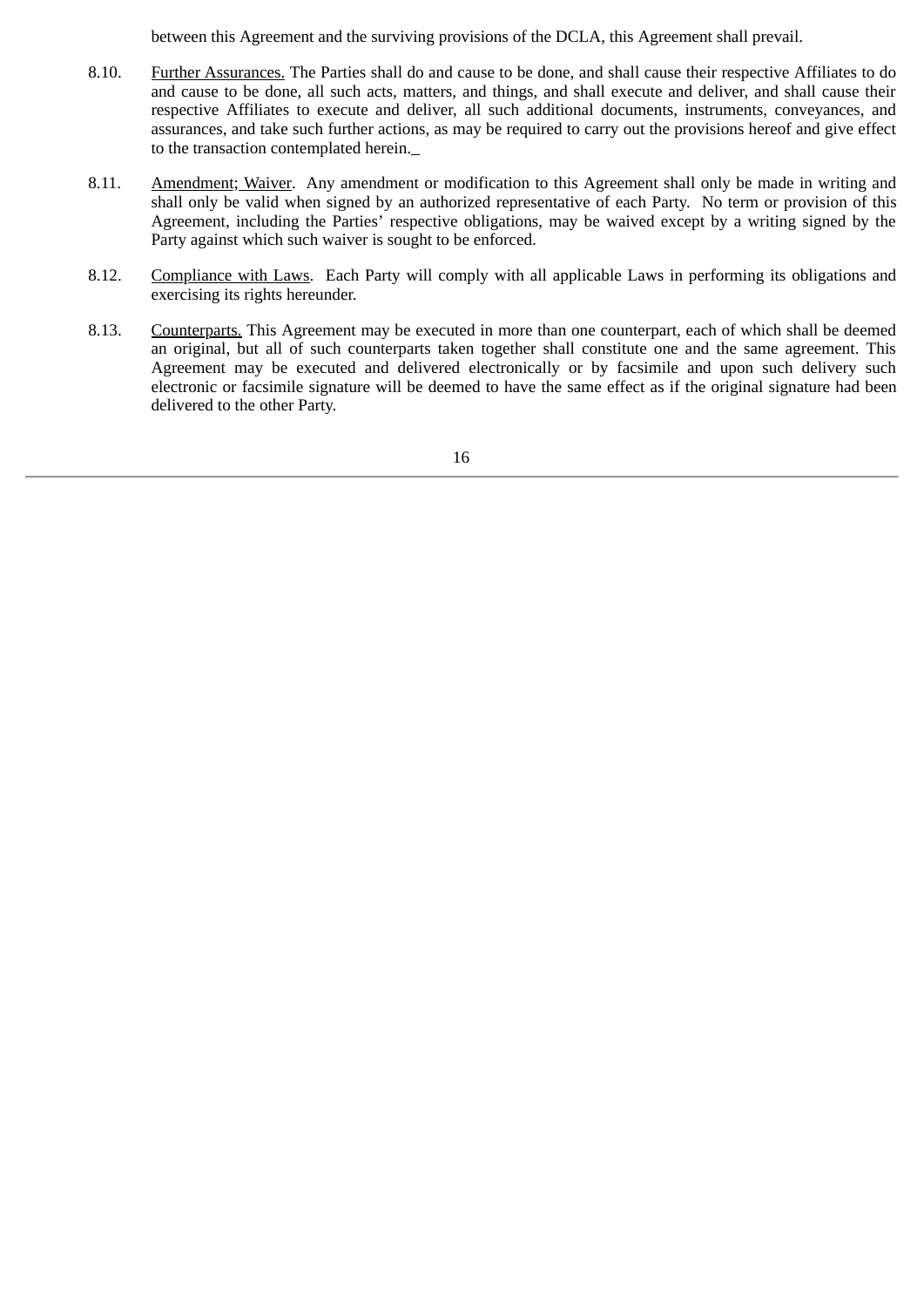**IN WITNESS WHEREOF**, the Parties have caused this Program Purchase Agreement to be executed by their duly authorized representatives.

# **For Precision BioSciences, Inc. For Les Laboratoires Servier**

By: /s/ Matthew Kane By: /s/ Eric Falcand Name: Matt KANE By: /s/ Eric FALCAND Name: Matt KANE Name: Eric FALCAND<br>Title: CEO Title: CEO Title: Proxy

Title: Proxy

## **For Institut de Recherches Internationales Servier**

By: /s/ Claude Bertrand Name: Claude BERTRAND Title: Executive Vice President R&D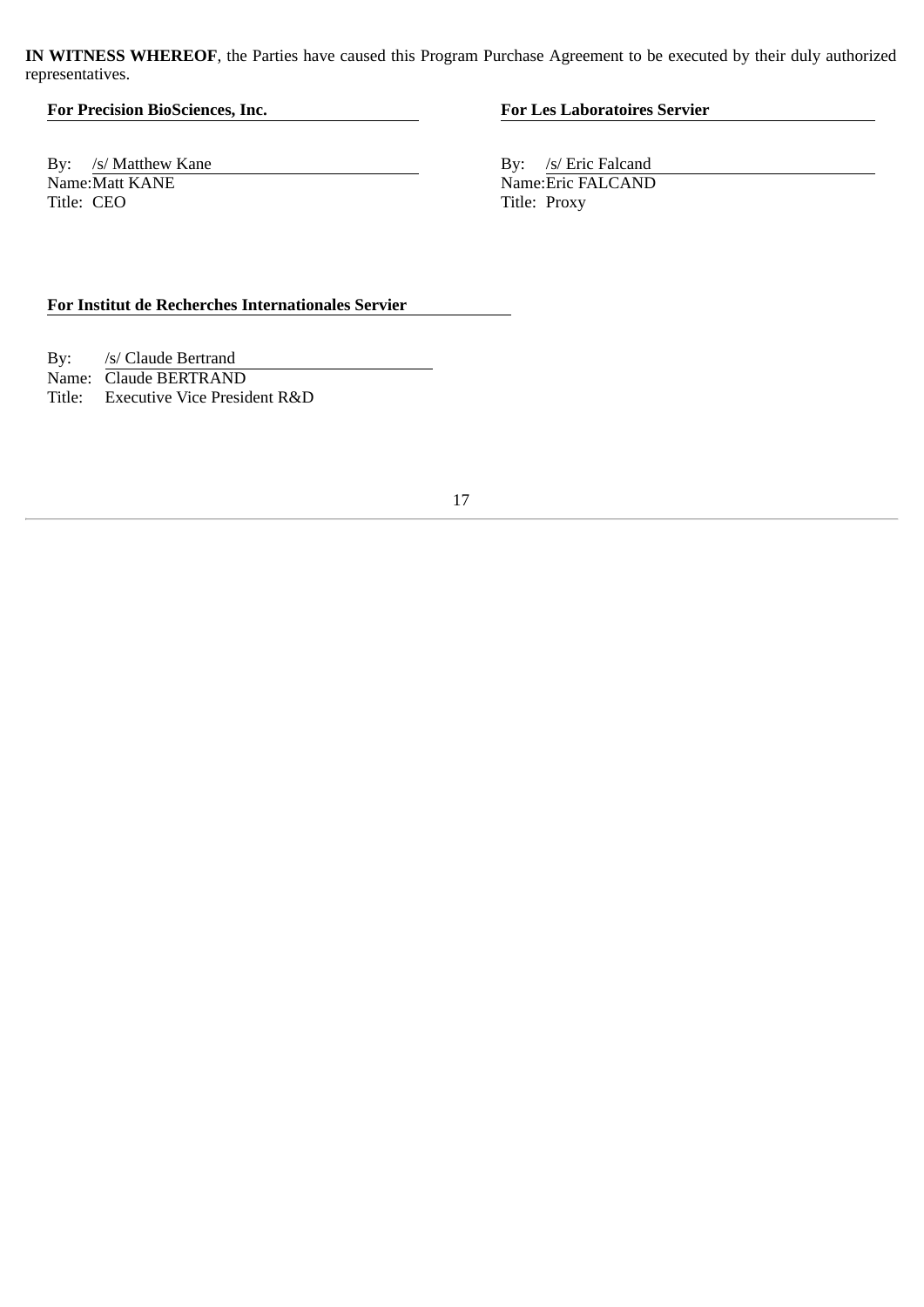# **SCHEDULE 1 – REVERSION PROGRAM (Section 1.12(a), (b) and (c))**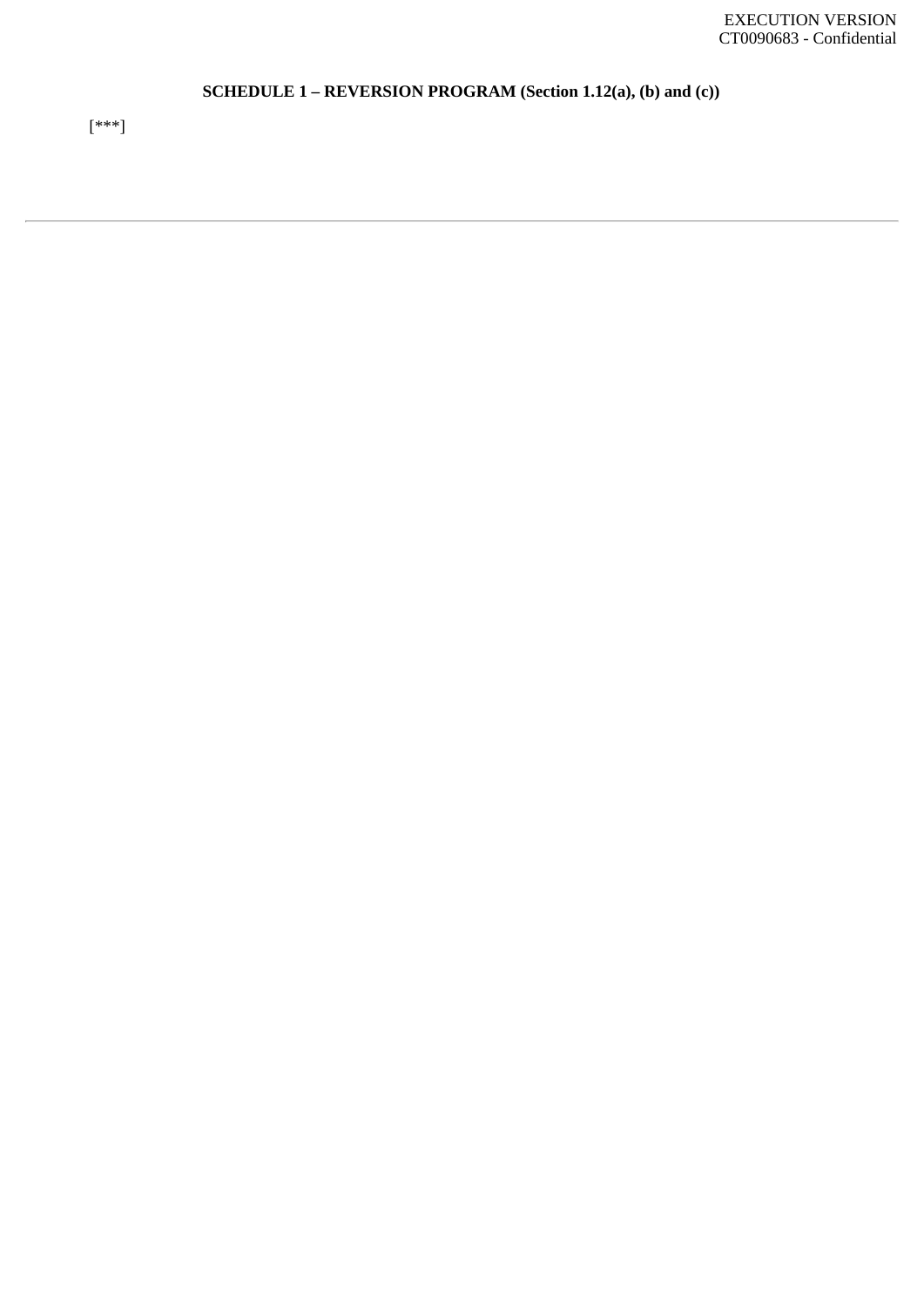# **SCHEDULE 2 - WIRE TRANSFER INSTRUCTION**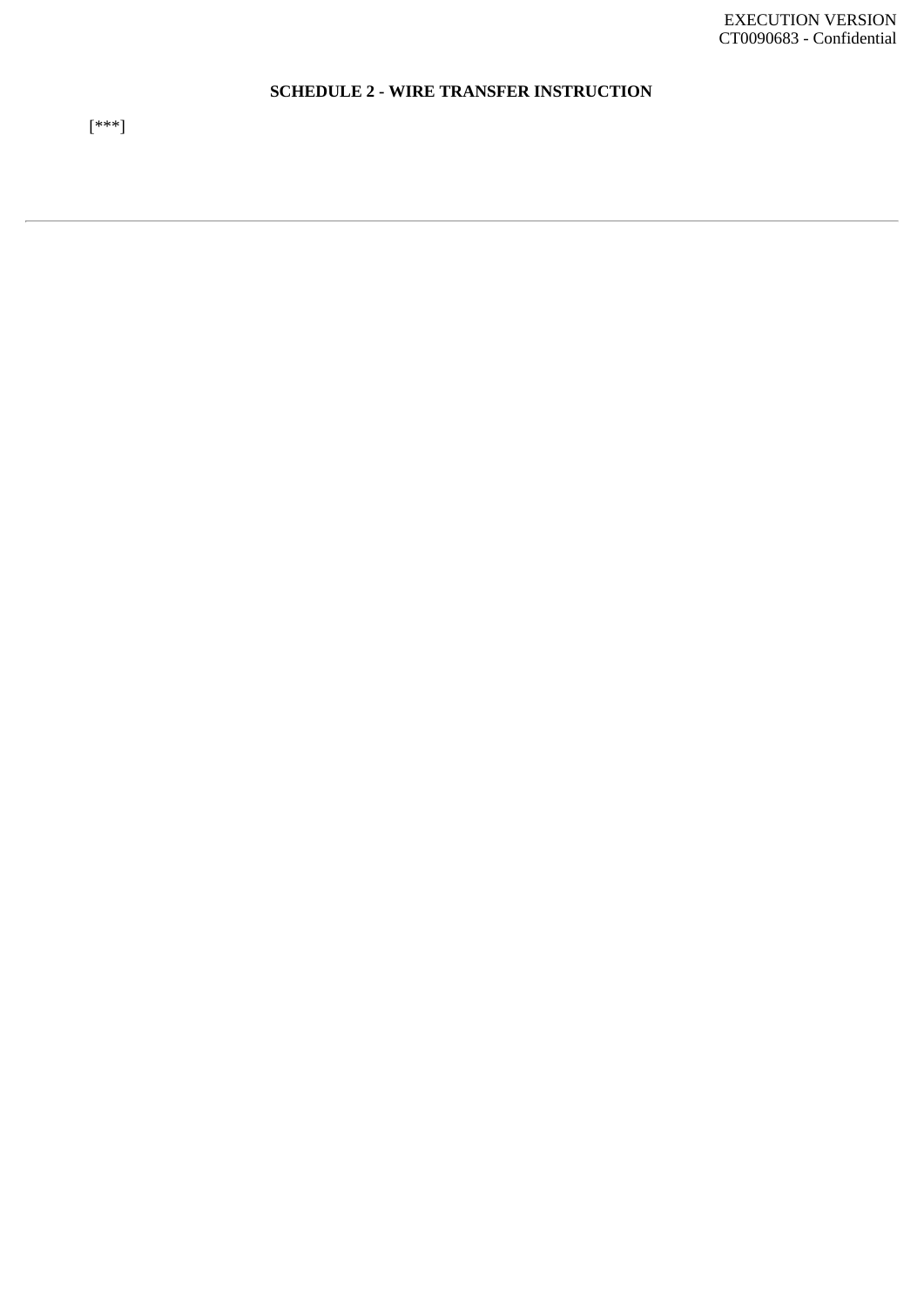# **SCHEDULE 3 – APPROVED PARAGRAPHS AND QUOTATION**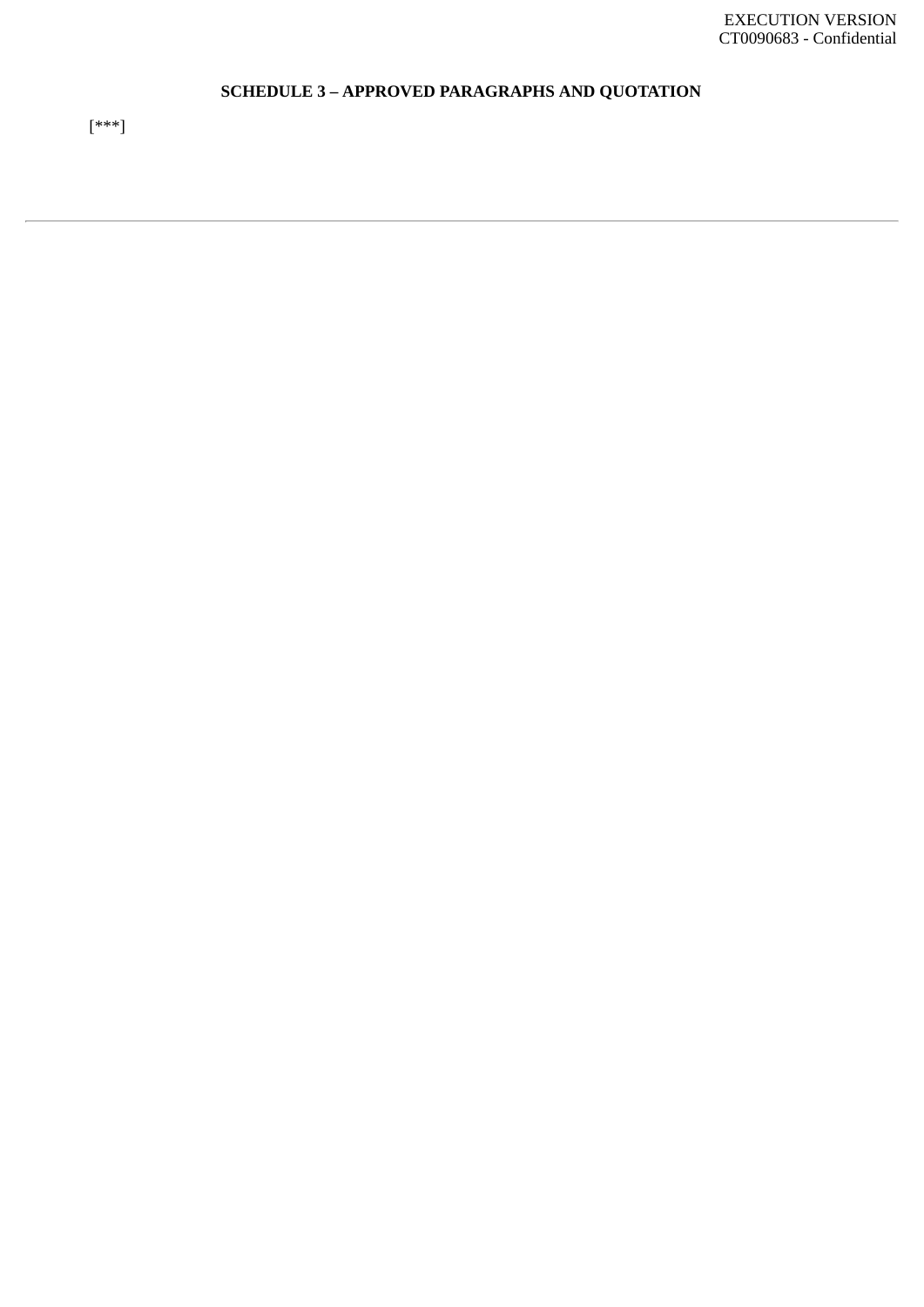# **SCHEDULE 4 – ARBITRATION PROCEDURES FOR PROCEEDS ALLOCATION**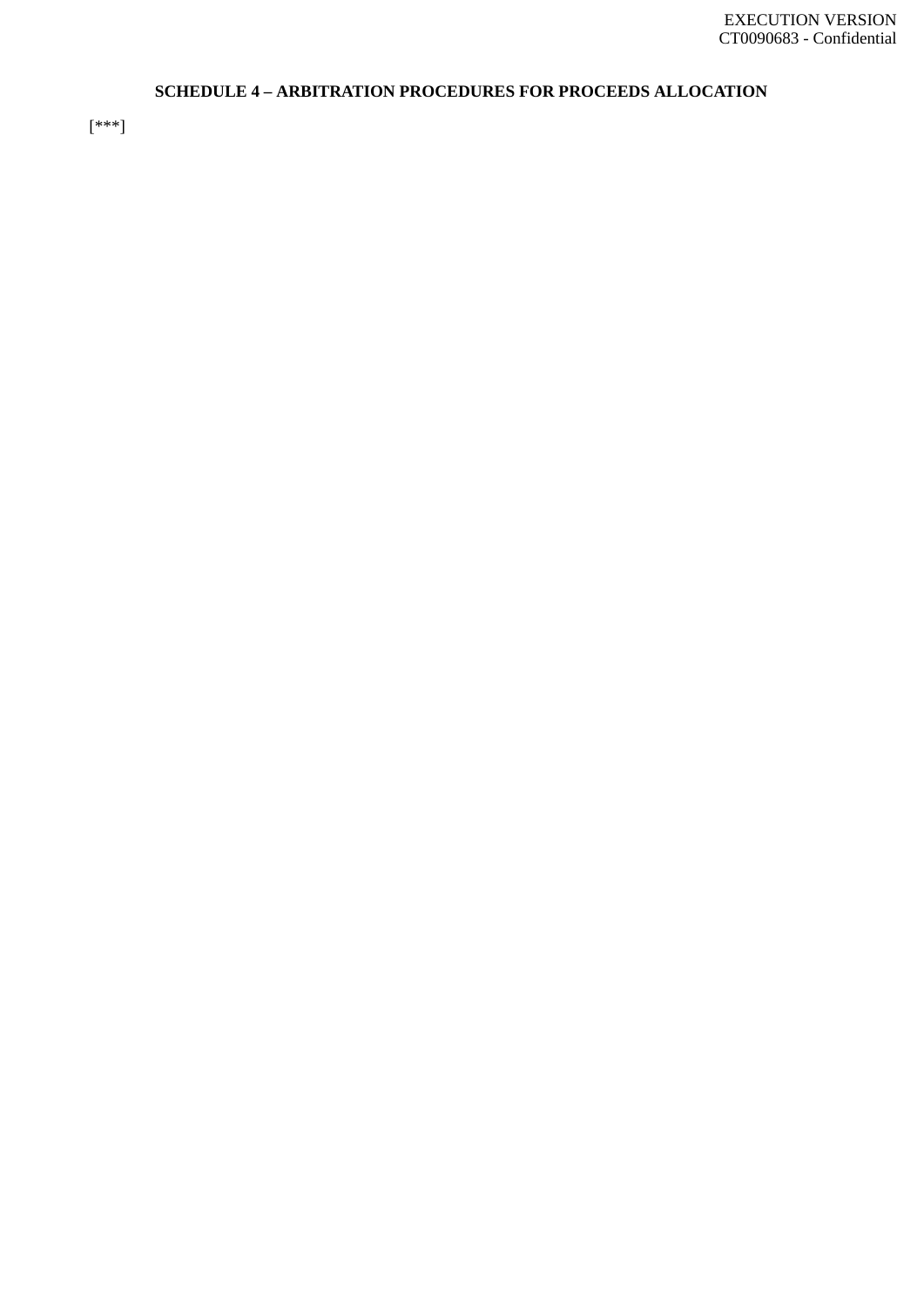#### **EXECUTIVE EMPLOYMENT AGREEMENT**

This Executive Employment Agreement (the "Agreement") is made and entered into as of this 26th day of April, 2021 (the "Effective Date"), by and between Precision BioSciences, Inc. (the "Company"), and Dr. Alan List ("Executive"). The Company and Executive are sometimes referred to in this Agreement individually as a "Party" and collectively as the "Parties."

## **BACKGROUND**

The Company wishes to employ Executive on the terms set forth in this Agreement, and Executive wishes to accept such employment on the same terms.

NOW, THEREFORE, in consideration of the foregoing, of the mutual promises herein, and of other good and valuable consideration, the receipt and sufficiency of which are hereby acknowledged, the parties hereto, intending legally to be bound, hereby agree as follows:

**1. <b>EMPLOYMENT.** As of the Effective Date, the Company hereby employs Executive and Executive hereby accepts employment as Chief Medical Officer of the Company upon the terms and conditions of this Agreement.

**2. NATURE OF EMPLOYMENT/DUTIES.** Executive shall serve as Chief Medical Officer of the Company and shall have such responsibilities and authority as the Company may designate from time to time consistent with Executive's title and position.

**2.1** Executive shall perform all duties and exercise all authority in accordance with, and otherwise comply with, all Company policies, procedures, practices and directions.

**2.2** Executive shall devote substantially all working time, best efforts, knowledge and experience to perform successfully Executive's duties and advance the Company's interests. During Executive's employment, Executive may, with the Board's consent (which shall not be unreasonably withheld), engage in other business activities for compensation (including board memberships), provided that, such activities do not present a conflict of interest nor violate the Restrictive Covenant Agreement (defined in Section 6), nor otherwise prohibit Executive from fulfilling Executive's obligations hereunder.

**2.3** The parties have mutual interest in engaging in good faith discussions concerning a possible evolution of Executive's role at the Company in the future, either as an employee or advisor, with a focus on clinical development strategy.

## **3. COMPENSATION.**

**3.1 Base Salary.** Executive's annual base salary for all services rendered shall be four hundred fifththree thousand and 00/100 Dollars (\$453,000) (less applicable taxes and withholdings) payable in accordance with the Company's payroll practices as they may exist from time to time ("Base Salary"). Base Salary may be reviewed and adjusted by the Company, at its discretion, in accordance with the Company's policies, procedures, and practices as they may exist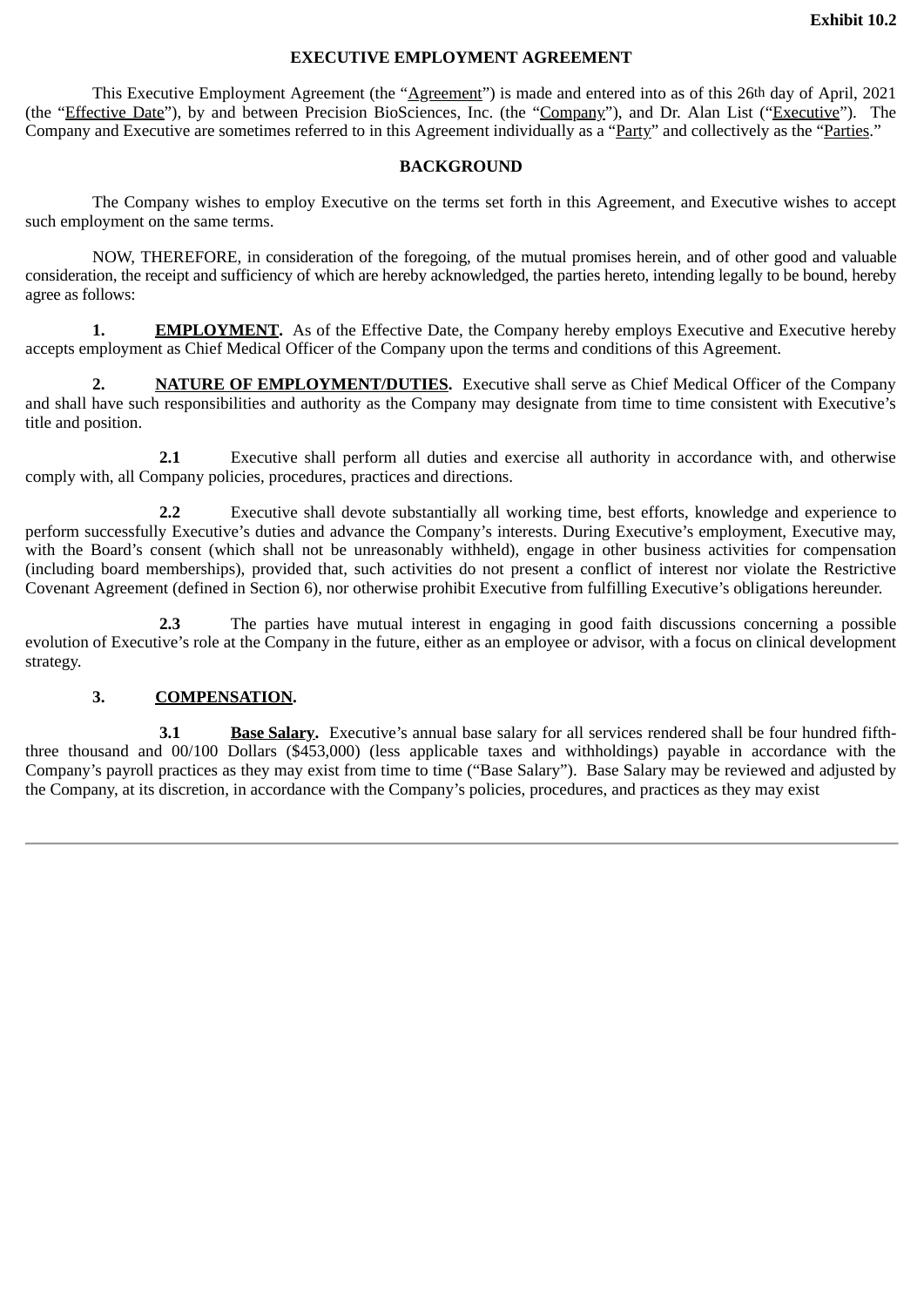from time to time, provided that the Base Salary shall not be decreased unless the decrease is an across-the-board decrease for all senior management employees of the Company.

**3.2 Business Expenses.** Executive shall be reimbursed for reasonable and necessary expenses actually incurred by Executive in performing services under this Agreement in accordance with and subject to the terms and conditions of the applicable Company reimbursement policies, procedures, and practices as they may exist from time to time. All such reimbursements shall be made no later than the end of the calendar year following the year in which the expense was incurred.

**3.3 Bonus.** Executive may participate in any Company bonus plan the Company may adopt for senior management subject to the terms, conditions, and any eligibility requirements that may exist in such plan or plans. Executive's annual incentive compensation under such bonus plan (the "Annual Bonus") shall be targeted at forty percent (40%) of Executive's Base Salary (such target, as may be increased by the Board from time to time, the "Target Annual Bonus"). The Annual Bonus payable under the bonus plan shall be based on the achievement of performance goals to be determined by the Board. The payment of any Annual Bonus pursuant to the bonus plan shall be subject to Executive's continued employment with the Company through the date of payment.

**3.4 Equity**. Executive shall be eligible to participate in any equity compensation plan or similar program adopted by the Company when approved by the Board and, if applicable, the Company's shareholders, for executives at Executive's level. Executive will receive a stock option grant after joining the Company. The amount awarded, if any, to the Executive under any such plan shall be in the discretion of the Board or any committee administering such plan and shall be subject to the terms and conditions of any plan or program adopted or approved by the Board. Any such grants will be effective when made and shall be subject to terms and conditions to be imposed by the Board under the Company's plans, programs or applicable award agreement.

**3.5 Benefits.** Executive may participate in all medical, dental and disability insurance, 401(k), personal leave and other employee benefit plans and programs of the Company for which Executive is eligible, provided, however, that Executive's participation in benefit plans and programs is subject to the applicable terms, conditions and eligibility requirements of these plans and programs, some of which are within the plan administrator's discretion, as they may exist from time to time. The Company shall pay annual dues and expenses for Executive's membership and participation in such professional organizations as may be approved by the Board.

**4. TERM OF EMPLOYMENT AND TERMINATION.** The Company and Executive acknowledge that Executive's employment is and shall continue to be at-will, as defined under applicable law, and that Executive's employment with the Company may be terminated by either Party at any time for any or no reason (subject to the notice requirements of this Section 4). This "at-will" nature of Executive's employment shall remain unchanged during Executive's tenure as an employee and may not be changed, except in an express writing signed by Executive and a duly authorized officer of the Company. The term of this Agreement and Executive's employment hereunder shall commence on the Effective Date and continue until terminated as set forth in this Section 4. The date on which Executive's employment terminates, as determined by the Company, regardless of the reason, shall be referred to herein as the "Separation Date." Upon termination of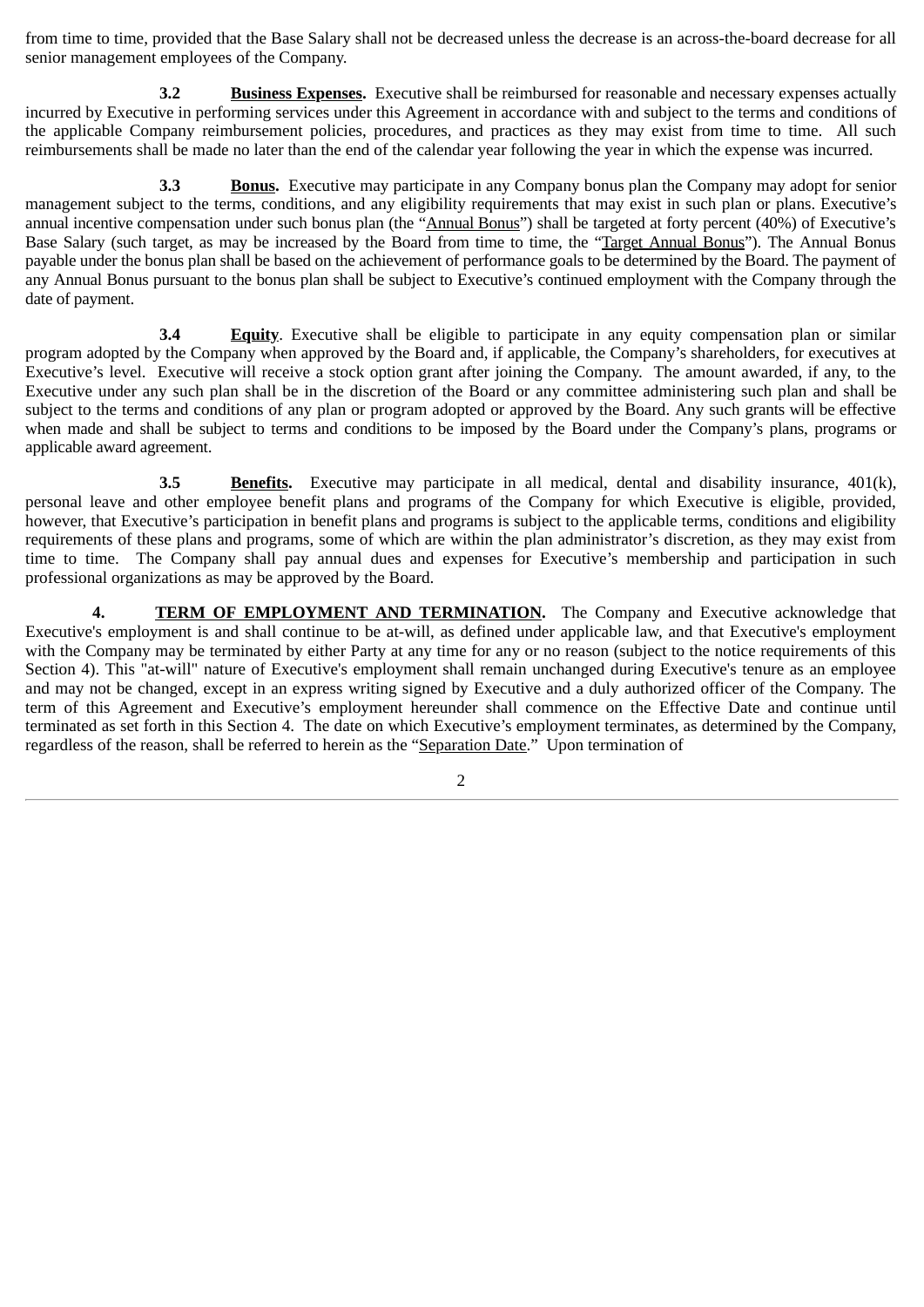Executive's employment for any reason, Executive shall be deemed to have resigned from all offices and directorships, if any, then held with the Company or any of its subsidiaries.

**4.1 Without Cause, Upon Notice.** Either the Company or Executive may terminate Executive's employment and this Agreement without Cause at any time upon giving the other party thirty (30) days written notice.

**4.2 For Cause.** The Company may terminate Executive's employment and this Agreement immediately without notice at any time for "Cause," which shall mean the following:

**4.2.1** Executive's material failure to perform his duties or to carryout the reasonable and lawful instructions of the Chief Executive Officer or the Board of Directors (other than any such failure resulting from incapacity due to physical or mental illness);

**4.2.2** The Company concludes that Executive has, whether during or prior to his employment with the Company, engaged in dishonesty, illegal conduct, or gross misconduct, whether or not related to Executive's employment with the Company;

**4.2.3** Executive's embezzlement, misappropriation, or fraud, whether or not related to the Executive's employment with the Company;

**4.2.4** Executive is criminally charged, convicted, enters a plea, or agrees to any deferred judgment, deferred prosecution agreement or non-prosecution agreement, for any federal or state crime other than a traffic-related misdemeanor;

**4.2.5** Executive is excluded, suspended, debarred, disqualified, indicted or otherwise criminally or civilly charged by any government entity with commission of the kinds of conduct for which a person may be excluded, suspended, debarred. or disqualified, under the Generic Drug Enforcement Act of 1992, as amended (21 USC § 335a, et seq.), section 1128 of the Social Security Act (42 USC § 1320a-7), or under any similar law or regulation of any state or country;

4.2.6 Executive's failure to cooperate with the Company in any investigation or

formal proceeding;

**4.2.7** Executive's material breach of any material obligation under this Agreement, the Restrictive Covenant Agreement (as defined in Section 6), or any other written agreement between the Executive and the Company; or

**4.2.8** any material failure by Executive to comply with the Company's written policies or rules, including but not limited to the Company's conflict of interest policies or rules, as they may be in effect from time to time.

Provided, however, that prior to termination based on Sections 4.2.1, 4.2.6 or 4.2.7, Executive shall be given written notice of the facts allegedly constituting Cause and a ten (10) day opportunity to cure.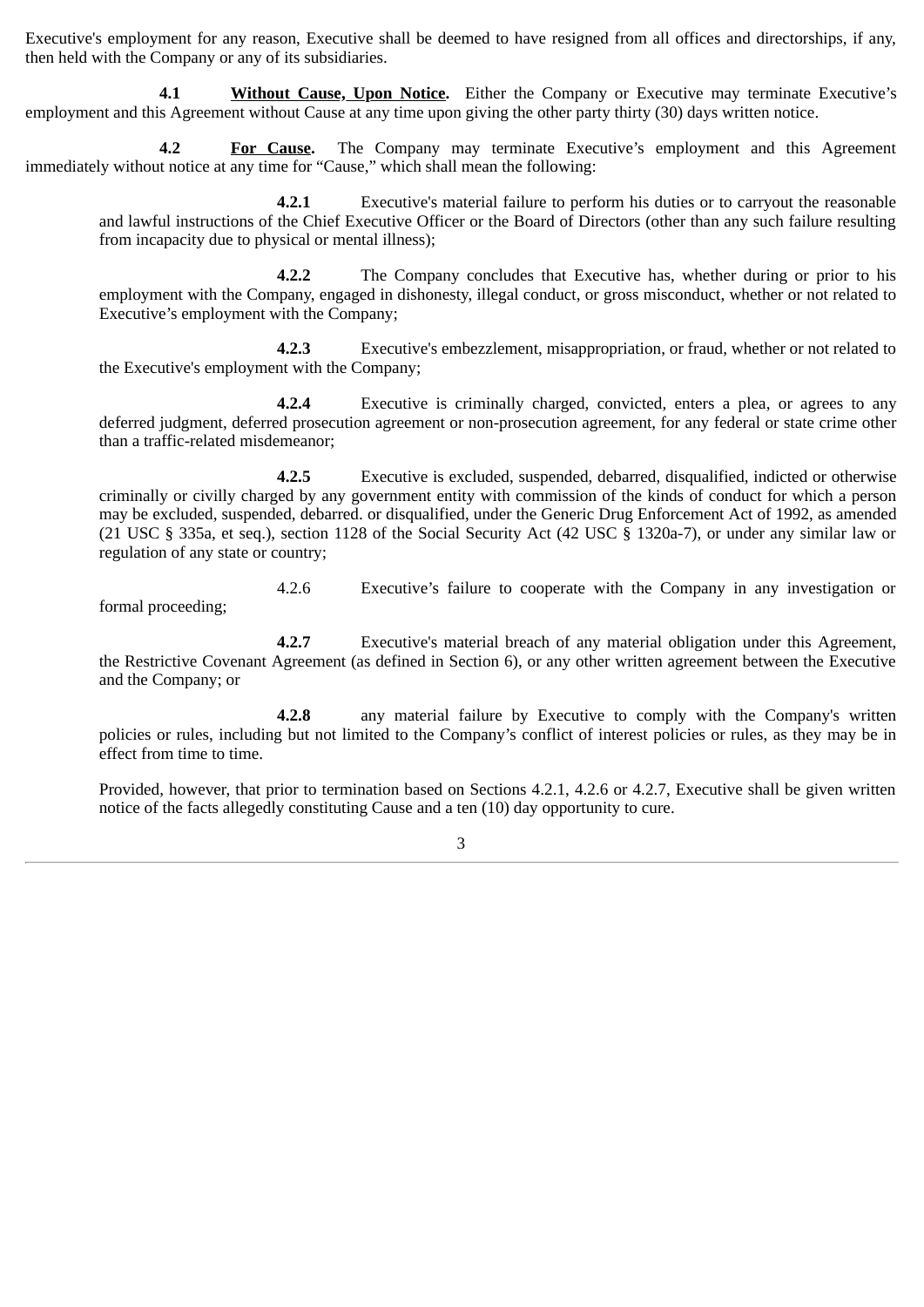**4.3 By Death or Disability.** Executive's employment and this Agreement shall terminate upon Executive's Disability or death. For purposes of this Agreement, "Disability" shall mean Executive's inability, due to physical or mental incapacity, to perform the essential functions of Executive's job, with or without reasonable accommodation, for one hundred eighty (180) days out of any three hundred sixty-five (365) day period; provided however, in the event that the Company temporarily replaces the Executive, or transfers the Executive's duties or responsibilities to another individual on account of the Executive's inability to perform such duties due to a mental or physical incapacity which is, or is reasonably expected to become, a Disability, then the Executive's employment shall not be deemed terminated by the Company. Any question as to the existence of the Executive's Disability as to which the Executive and the Company cannot agree shall be determined in writing by a qualified independent physician mutually acceptable to the Executive and the Company. If the Executive and the Company cannot agree as to a qualified independent physician, each shall appoint such a physician and those two physicians shall select a third who shall make such determination in writing. The determination of Disability made in writing to the Company and the Executive shall be final and conclusive for all purposes of this Agreement. The Company shall give Executive written notice of termination for Disability and the termination shall be effective as of the date specified in such notice.

**4.4 For Good Reason.** Executive may terminate Executive's employment for "Good Reason," which shall mean the occurrence of any of the following, in each case without the Executive's written consent:

**4.4.1** a material reduction in Executive's Base Salary other than a general reduction in Base Salary that affects all similarly situated executives;

**4.4.2** an involuntary relocation of the Executive's principal place of employment by more than thirty five (35) miles; or

**4.4.3** the Company's failure to obtain an agreement from any successor to the Company to assume and agree to perform this Agreement in the same manner and to the same extent that the Company would be required to perform if no succession had taken place, except where such assumption occurs by operation of law.

Executive cannot terminate Executive's employment for Good Reason unless Executive has provided written notice to the Company of the existence of the circumstances providing grounds for termination for Good Reason within thirty (30) days of the initial existence of such grounds and the Company has had at least thirty (30) days from the date on which such notice is provided to cure such circumstances. If the Executive does not terminate Executive's employment for Good Reason within sixty (60) days after the first occurrence of the applicable grounds, then the Executive will be deemed to have waived Executive's right to terminate for Good Reason with respect to such grounds.

**5. COMPENSATION AND BENEFITS UPON TERMINATION**. If Executive's employment terminates for any reason, Executive shall not be entitled to any payments, benefits, damages, award or compensation other than as provided in this Agreement or otherwise agreed to in writing by the Company or as provided by applicable law. Upon termination of Executive's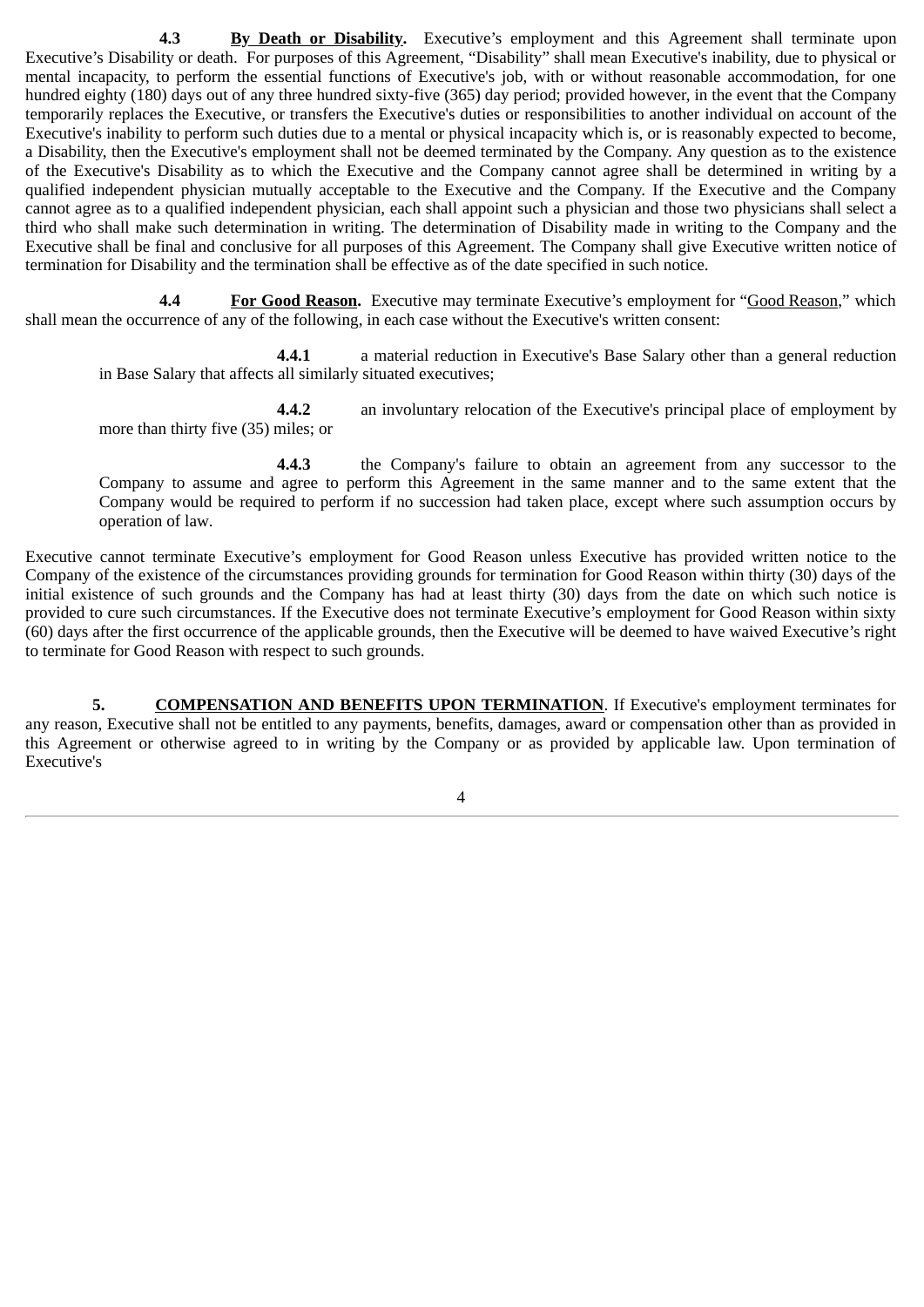employment pursuant to any of the circumstances listed in Section 4, Executive (or Executive's estate) shall be entitled to receive the sum of: (i) the portion of Executive's Base Salary earned through the Separation Date, but not yet paid to Executive; (ii) any expense reimbursements owed to Executive pursuant to Section 3.2; and (iii) any amount accrued and arising from Executive's participation in, or benefits accrued under any employee benefit plans, programs or arrangements, which amounts shall be payable in accordance with the terms and conditions of such employee benefit plans, programs or arrangements (collectively, the "Accrued Obligations"). Except as otherwise expressly required by law (e.g., COBRA) or as specifically provided herein, all of Executive's rights to salary, severance, benefits, bonuses and other compensatory amounts hereunder (if any) shall cease upon the termination of Executive's employment hereunder. In the event that Executive's employment is terminated by the Company for any reason, Executive's sole and exclusive remedy shall be to receive the payments and benefits described in this Section 5.

**5.1 By the Company for Cause or because of Executive's Death or Disability, or by Executive Without Cause, Upon Notice.** If Executive's employment and this Agreement are terminated by the Company for Cause or because of Executive's death or Disability, or by Executive pursuant to Section 4.1 (Without Cause, Upon Notice), then the Company's obligation to compensate Executive ceases on the Separation Date except for the Accrued Obligations.

**5.2 By the Company Without Cause or by Executive for Good Reason**. If the Company terminates Executive's employment and this Agreement pursuant to Section 4.1 (Without Cause, Upon Notice) or Executive terminates Executive's employment and this Agreement pursuant to Section 4.4 (for Good Reason), subject to Executive's continued compliance with Executive's obligations under the Restrictive Covenant Agreement then the Company shall pay Executive the Accrued Obligations and subject to Section 5.5 (Required Release), Executive shall be entitled to the following:

**5.2.1** pay Executive an amount equal to nine (9) months of Executive's then current monthly base salary (less applicable taxes and withholdings (the "Severance Period"), payable in substantially equal monthly installments on the same payroll schedule applicable to Executive immediately prior to Executive's separation from service and commencing on the first such payroll date on or following the date on which the release of claims required by Section 5.5 becomes effective and non-revocable, but not later than ninety (90) days following termination from employment; provided however that if the 90th day following Executive's termination from employment occurs in the year following the year in which Executive's termination occurs, then the payments shall commence no earlier than January 1 of such subsequent year and provided further that if such payments commence in such subsequent year, the first such payment shall be a lump sum in an amount equal to the payments that would have come due since Executive's separation from service, and

**5.2.2** If Executive timely and properly elects health continuation coverage under the Consolidated Omnibus Budget Reconciliation Act of 1985 ("COBRA"), during the Severance Period, the Company shall reimburse Executive for the difference between the monthly COBRA premium paid by the Executive and the monthly premium amount paid by Executive immediately prior to the date that Executive's employment terminated. Such reimbursement shall be paid to the Executive on or before the tenth (10th) day of the month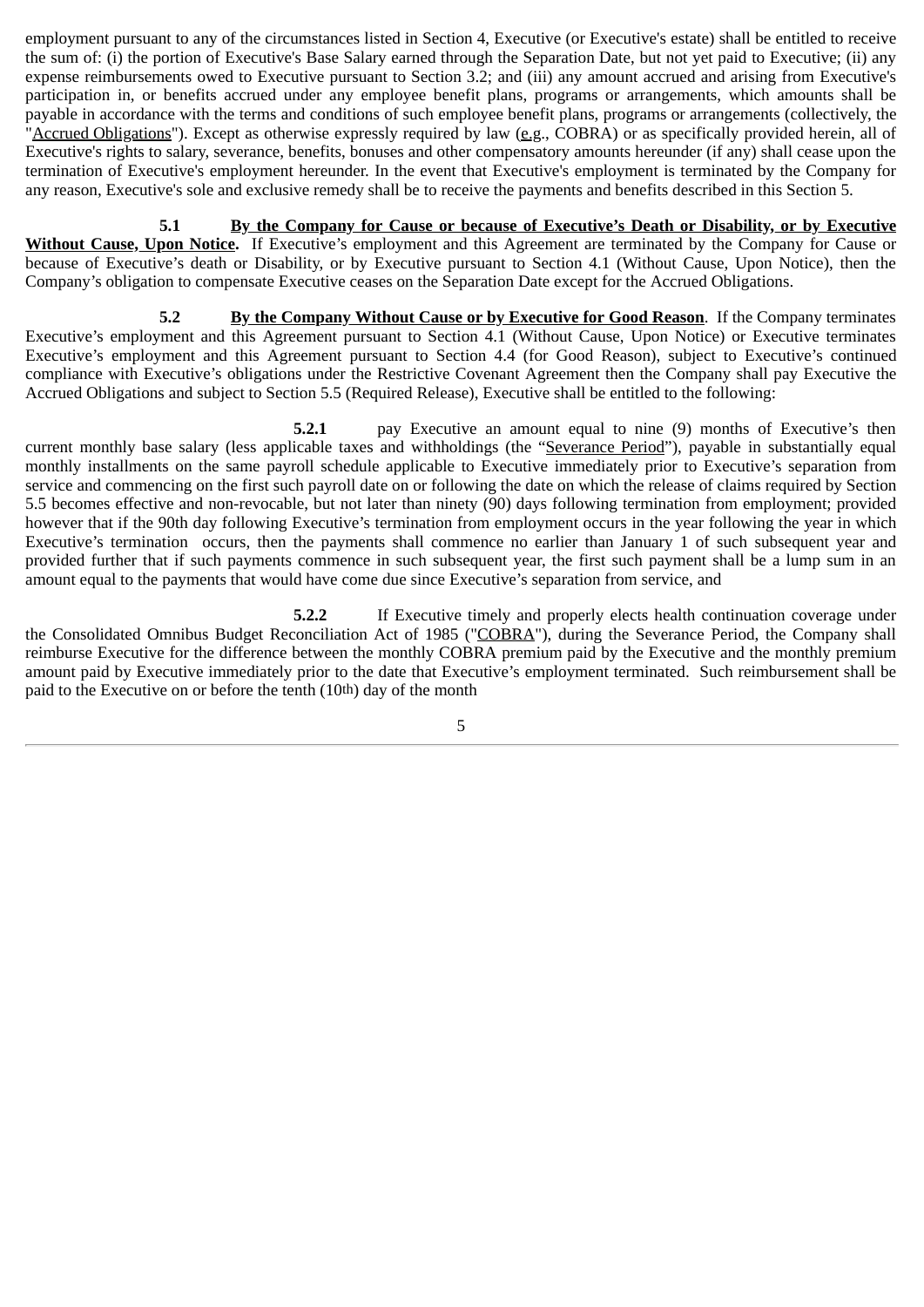immediately following the month in which the Executive timely remits the premium payment, with such reimbursements to commence when the payments under Section 5.2.1 commence. Executive shall be eligible to receive such reimbursement until the earliest of: (i) the twelfth-month anniversary of the Separation Date; (ii) the date the Executive is no longer eligible to receive COBRA continuation coverage; and (iii) the date on which the Executive becomes eligible to receive substantially similar coverage from another employer or other source. Notwithstanding the foregoing, if the Company's making payments under this Section 5.2.2 would violate the nondiscrimination rules applicable to non-grandfathered plans under the Affordable Care Act (the "ACA"), or result in the imposition of penalties under the ACA and the related regulations and guidance promulgated thereunder), the parties agree to reform this Section 5.2.2 in a manner as is necessary to comply with the ACA. Executive shall provide the Company with notice of subsequent employment and comparable coverage within thirty (30) days of commencement of such comparable coverage.

**5.3 Following a Change in Control, by the Company Without Cause or by Executive for Good Reason.** If within three (3) month prior to or twelve (12) months following the occurrence of a Change in Control, as defined herein, either the Company terminates Executive's employment and this Agreement pursuant to Section 4.1 (Without Cause, Upon Notice) or Executive terminates Executive's employment and this Agreement pursuant to Section 4.4 (for Good Reason), then in lieu of any benefits under Section 5.2, and subject to Executive's continued compliance with Executive's obligations under the Restrictive Covenant Agreement, the Company shall pay Executive the Accrued Obligations and, subject to Section 5.5 (Required Release), Executive shall be entitled to the following:

**5.3.1** The Company shall pay Executive an amount equal to twelve (12) months of Executive's then current monthly base salary (less applicable taxes and withholdings) (the "CIC Severance Period") plus one (1) times Executive's target bonus for the year during which the Separation Date occurs, payable in lump sum seventy-five (75) days following the Separation Date;

**5.3.2** If Executive timely and properly elects health continuation coverage under COBRA, during the CIC Severance Period, the Company shall reimburse Executive for the difference between the monthly COBRA premium paid by the Executive and the monthly premium amount paid by Executive immediately prior to the date that Executive's employment terminated. Such reimbursement shall be paid to the Executive on or before the tenth (10th) day of the month immediately following the month in which Executive timely remits the premium payment, with such reimbursements to commence in the month following the month the release under Section 5.4 becomes effective and non-revocable. Executive shall be eligible to receive such reimbursement until the earliest of: (i) the twelfth-month anniversary of the Separation Date; (ii) the date the Executive is no longer eligible to receive COBRA continuation coverage; and (iii) the date on which the Executive becomes eligible to receive substantially similar coverage from another employer or other source. Notwithstanding the foregoing, if the Company's making payments under this Section 5.3.2 would violate the nondiscrimination rules applicable to non-grandfathered plans under the ACA, or result in the imposition of penalties under the ACA and the related regulations and guidance promulgated thereunder), the parties agree to reform this Section 5.3.2 in a manner as is necessary to comply with the ACA. Executive shall provide the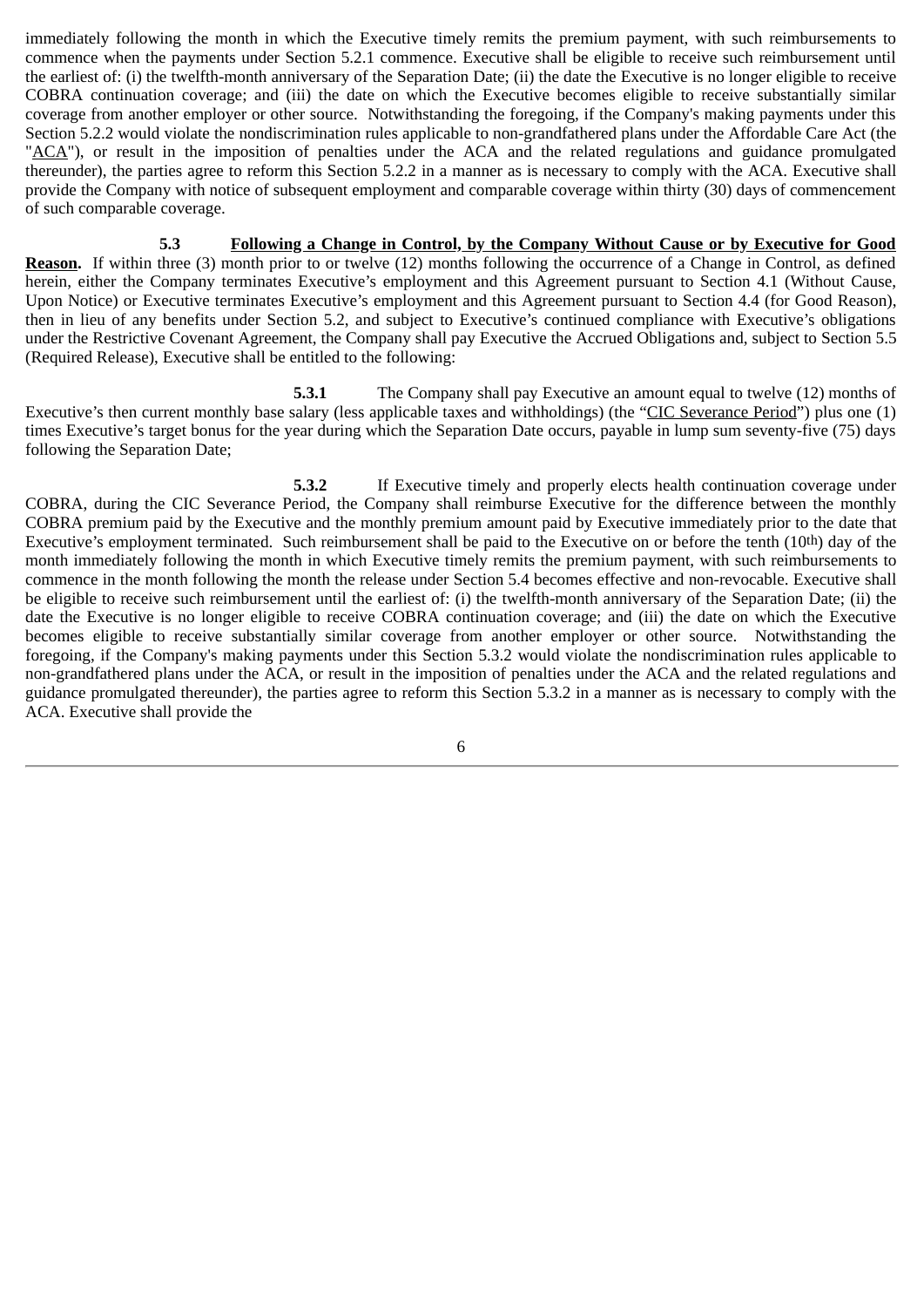Company with notice of subsequent employment and comparable coverage within thirty (30) days of commencement of such comparable coverage; and

**5.3.3** All unvested time-based equity grants shall vest in full as of the Separation Date, provided that such equity shall remain subject to the other terms and conditions of the applicable Company incentive award plan(s) and individual award agreement(s).

## **5.4 Definition of Change in Control**.

## **5.4.1 "**Change in Control" means and includes each of the following:

(a) A transaction or series of transactions (other than an offering of Common Stock to the general public through a registration statement filed with the Securities and Exchange Commission or a transaction or series of transactions that meets the requirements of clauses (i) and (ii) of subsection (c) below) whereby any "person" or related "group" of "persons" (as such terms are used in Sections 13(d) and 14(d)(2) of the Securities Exchange Act of 1934, as amended (the "Exchange Act")) (other than the Company, any of its Subsidiaries, an employee benefit plan maintained by the Company or any of its Subsidiaries or a "person" that, prior to such transaction, directly or indirectly controls, is controlled by, or is under common control with, the Company) directly or indirectly acquires beneficial ownership (within the meaning of Rule 13d-3 under the Exchange Act) of securities of the Company possessing more than 50% of the total combined voting power of the Company's securities outstanding immediately after such acquisition; provided, however, that for purposes of this Agreement, "Subsidiary" means any entity (other than the Company), whether domestic or foreign, in an unbroken chain of entities beginning with the Company if each of the entities other than the last entity in the unbroken chain beneficially owns, at the time of the determination, securities or interests representing at least 50% of the total combined voting power of all classes of securities or interests in one of the other entities in such chain; or

(b) During any period of two consecutive years, individuals who, at the beginning of such period, constitute the Board of Directors (the "Board") together with any new director(s) of the Board (other than a director designated by a person who shall have entered into an agreement with the Company to effect a transaction described in subsections (a) or (c)) whose election by the Board or nomination for election by the Company's stockholders was approved by a vote of at least two-thirds of the directors then still in office who either were directors at the beginning of the two-year period or whose election or nomination for election was previously so approved, cease for any reason to constitute a majority thereof; or

(c) The consummation by the Company (whether directly involving the Company or indirectly involving the Company through one or more intermediaries) of (x) a merger, consolidation, reorganization, or business combination or (y) a sale or other disposition of all or substantially all of the Company's assets in any single transaction or series of related transactions or (z) the acquisition of assets or stock of another entity, in each case other than a transaction:

<sup>7</sup>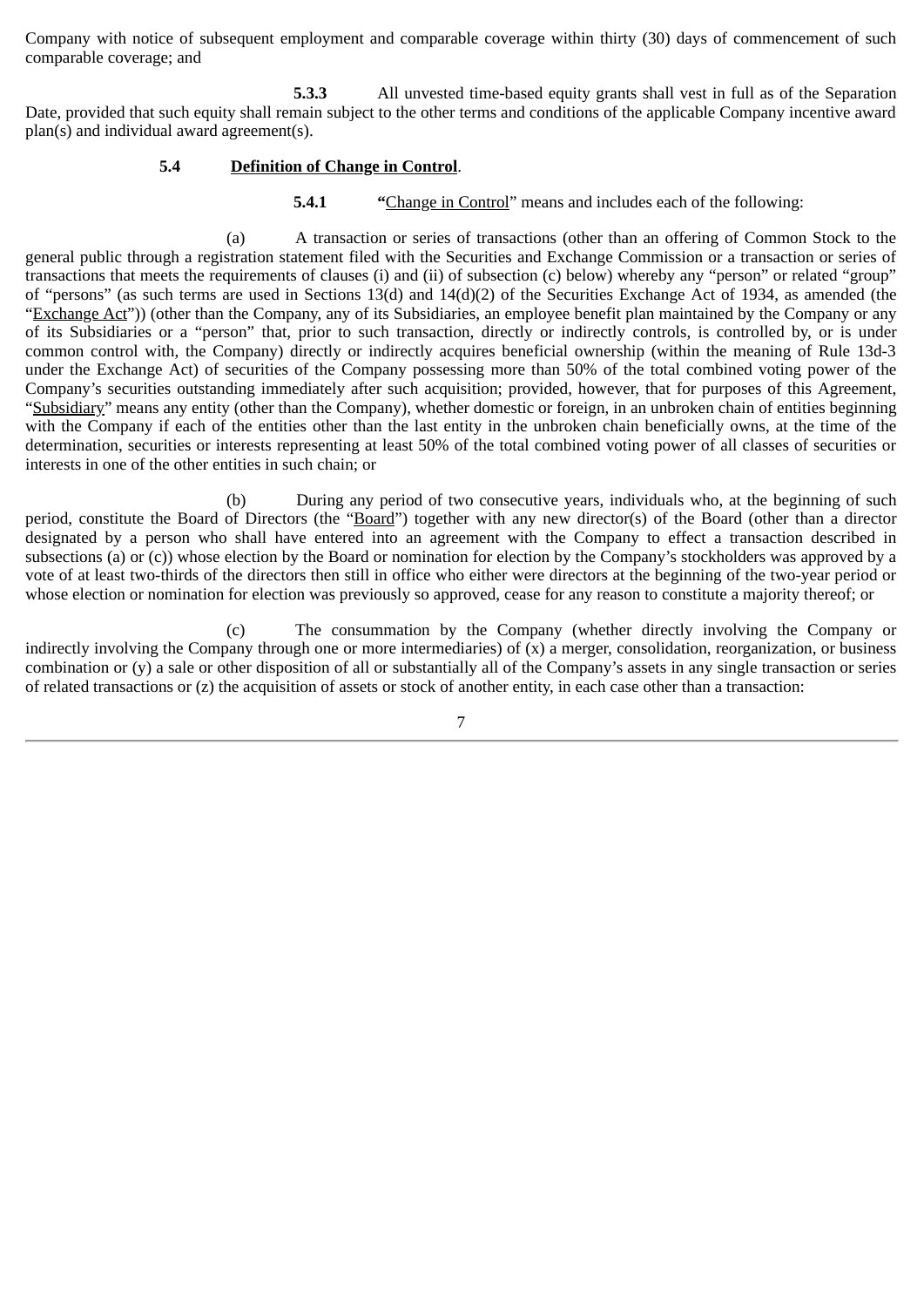(i) which results in the Company's voting securities outstanding immediately before the transaction continuing to represent (either by remaining outstanding or by being converted into voting securities of the Company or the person that, as a result of the transaction, controls, directly or indirectly, the Company or owns, directly or indirectly, all or substantially all of the Company's assets or otherwise succeeds to the business of the Company (the Company or such person, the "Successor Entity")) directly or indirectly, at least a majority of the combined voting power of the Successor Entity's outstanding voting securities immediately after the transaction, and

(ii) after which no person or group beneficially owns voting securities representing 50% or more of the combined voting power of the Successor Entity; provided, however, that no person or group shall be treated for purposes of this clause (ii) as beneficially owning 50% or more of the combined voting power of the Successor Entity solely as a result of the voting power held in the Company prior to the consummation of the transaction.

**5.4.2** Notwithstanding the foregoing, if a Change in Control constitutes a payment event under this Agreement that provides for the deferral of compensation that is subject to Section 409A of the Internal Revenue Code of 1986, as amended (the "Code"), and the regulations thereunder (collectively, "Section 409A"), to the extent required to avoid the imposition of additional taxes under Section 409A, the transaction or event described in subsection (a), (b) or (c) with respect to such payment (or portion thereof) shall only constitute a Change in Control for purposes of the payment timing if such transaction also constitutes a "change in control event," as defined in Treasury Regulation Section 1.409A-3(i)(5).

**5.4.3** The Company shall have full and final authority, which shall be exercised in its discretion, to determine conclusively whether a Change in Control has occurred pursuant to the above definition, the date of the occurrence of such Change in Control and any incidental matters relating thereto; provided that any exercise of authority in conjunction with a determination of whether a Change in Control is a "change in control event" as defined in Treasury Regulation Section 1.409A-3(i)(5) shall be consistent with such regulation.

**5.5 Required Release.** Notwithstanding any provision of this Agreement to the contrary, the Company's obligation to provide the payments and reimbursements under Sections 5.2.1, 5.2.2, 5.3.1 and 5.3.2 is conditioned upon Executive's execution of a standard form of an enforceable release of claims and Executive's compliance with the Restrictive Covenant Agreement. If Executive chooses not to execute such a release or fails to comply with the Restrictive Covenant Agreement, then the Company's obligation to compensate Executive ceases on the Separation Date except as to amounts due at the time. The release of claims shall be provided to Executive within ten (10) days of Executive's separation from service and Executive must execute it within the time period specified in the release (which shall not be longer than fortyfive (45) days from the date of receipt). Such release shall not be effective until any applicable revocation period has expired.

**5.6 Benefits in Lieu of Other Severance.** Executive is not entitled to receive any compensation or benefits upon Executive's termination except as: (i) set forth in this Agreement; (ii) otherwise required by law; or (iii) otherwise required by any employee benefit plan in which Executive participates. Moreover, the terms and conditions afforded Executive under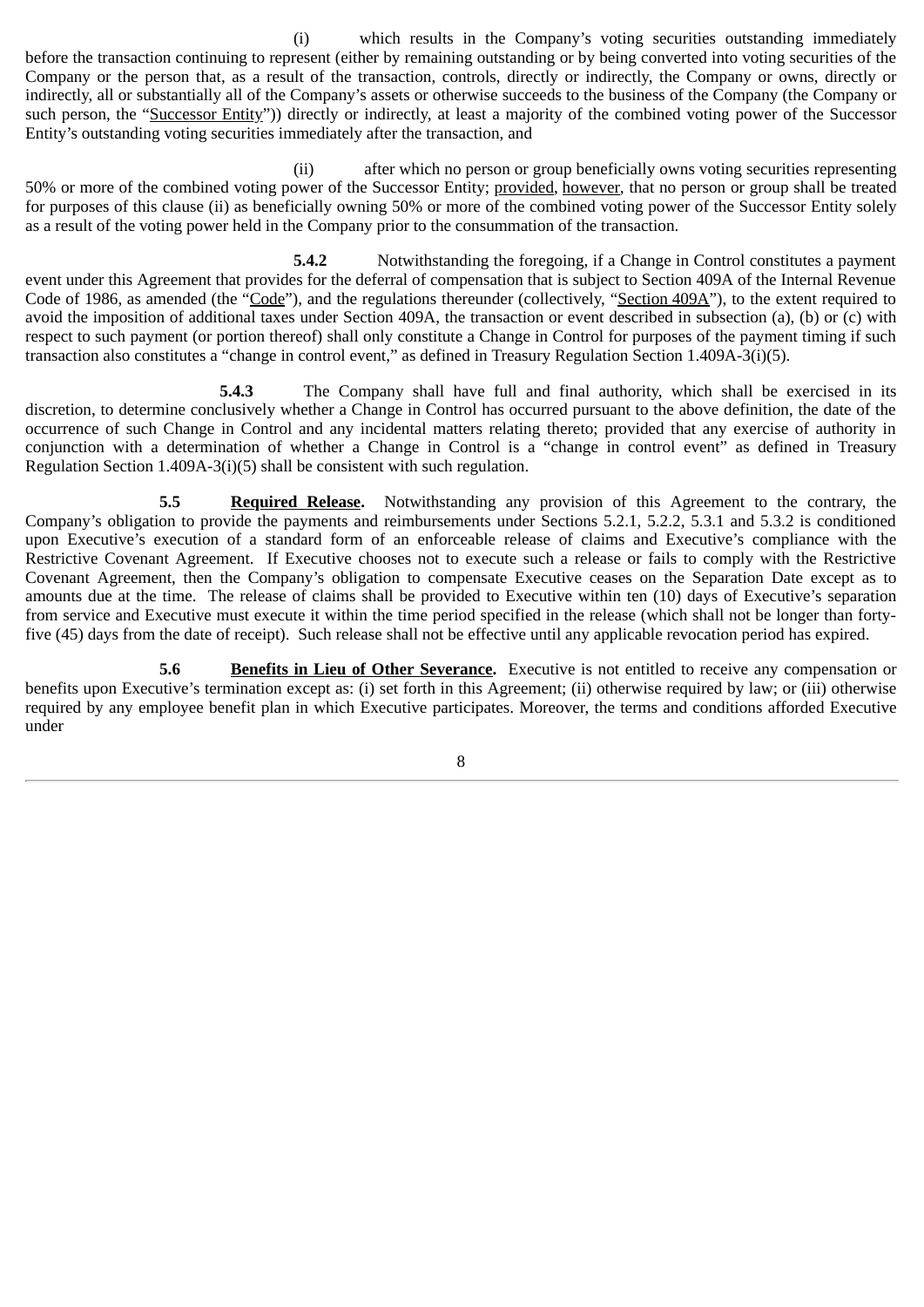this Agreement are in lieu of any severance benefits to which Executive otherwise might be entitled pursuant to any severance plan, policy and practice of the Company. However, in the event Executive departs the Company, either upon Executive's termination or if employment is terminated by the Company pursuant to Section 4.1, Executive will be provided with the opportunity to review and comment upon the content of the press release, and the Company will consider such comments in good faith.

**6. RESTRICTIVE COVENANTS**. As a condition of employment, Executive will be obligated under the Proprietary Information, Inventions, Non-Competition and Non-Solicitation Agreement, executed simultaneously herewith (the "Restrictive Covenant Agreement"). Executive agrees to abide by the terms of the Restrictive Covenant Agreement, or any other subsequent agreement with the Company relating to proprietary information, inventions, intellectual property, non-competition or non-solicitation, the terms of which are hereby incorporated by reference into this Agreement. Executive acknowledges that the provisions of the Restrictive Covenant Agreement, or any subsequent similar agreement, will survive the termination of Executive's employment and/or the termination of this Agreement.

7. **COMPANY PROPERTY.** Upon the termination of Executive's employment or upon Company's earlier request, Executive shall: (i) deliver to the Company all records, memoranda, data, documents and other property of any description which refer or relate in any way to trade secrets or confidential information, including all copies thereof, which are in Executive's possession, custody or control; (ii) deliver to the Company all Company property (including, but not limited to, keys, credit cards, customer files, contracts, proposals, work in process, manuals, forms, computer-stored work in process and other computer data, research materials, other items of business information concerning any Company customer, or Company business or business methods, including all copies thereof) which is in Executive's possession, custody or control; (iii) bring all such records, files and other materials up to date before returning them; and (iv) fully cooperate with the Company in winding up Executive's work and transferring that work to other individuals designated by the Company.

**8. CONSULTING AGREEMENT.** Upon the Effective Date, the Consulting Agreement by and between the parties dated April 14, 2020 and as amended by its terms on August 31, 2020 (the "Consulting Agreement"), shall be terminated in all material respects and shall be of no further force or effect and this Agreement shall supersede the Consulting Agreement and neither the Company nor Executive shall have any further rights or obligations thereunder. For the avoidance of doubt, in entering into this Agreement, Employee acknowledges, agrees and represents that the Consulting Agreement has been terminated in its entirety; such termination is due to the Employee's voluntary termination of the Consulting Agreement pursuant to Section 10(C) of such agreement, with all notice obligations under Section 10(C) of the Consulting Agreement being deemed satisfied in full. Employee expressly acknowledges and agrees that the rights and obligations contained in each of Sections 4 ("Ownership of Inventions / Work Product"), and 8 ("Confidential Information") of the Consulting Agreement survives the termination of the Consulting Agreement and shall continue in effect pursuant to its terms. The stock options granted pursuant to the Consulting Agreement shall continue to vest in accordance with the terms and conditions to of the Company's plans, programs or applicable award agreement.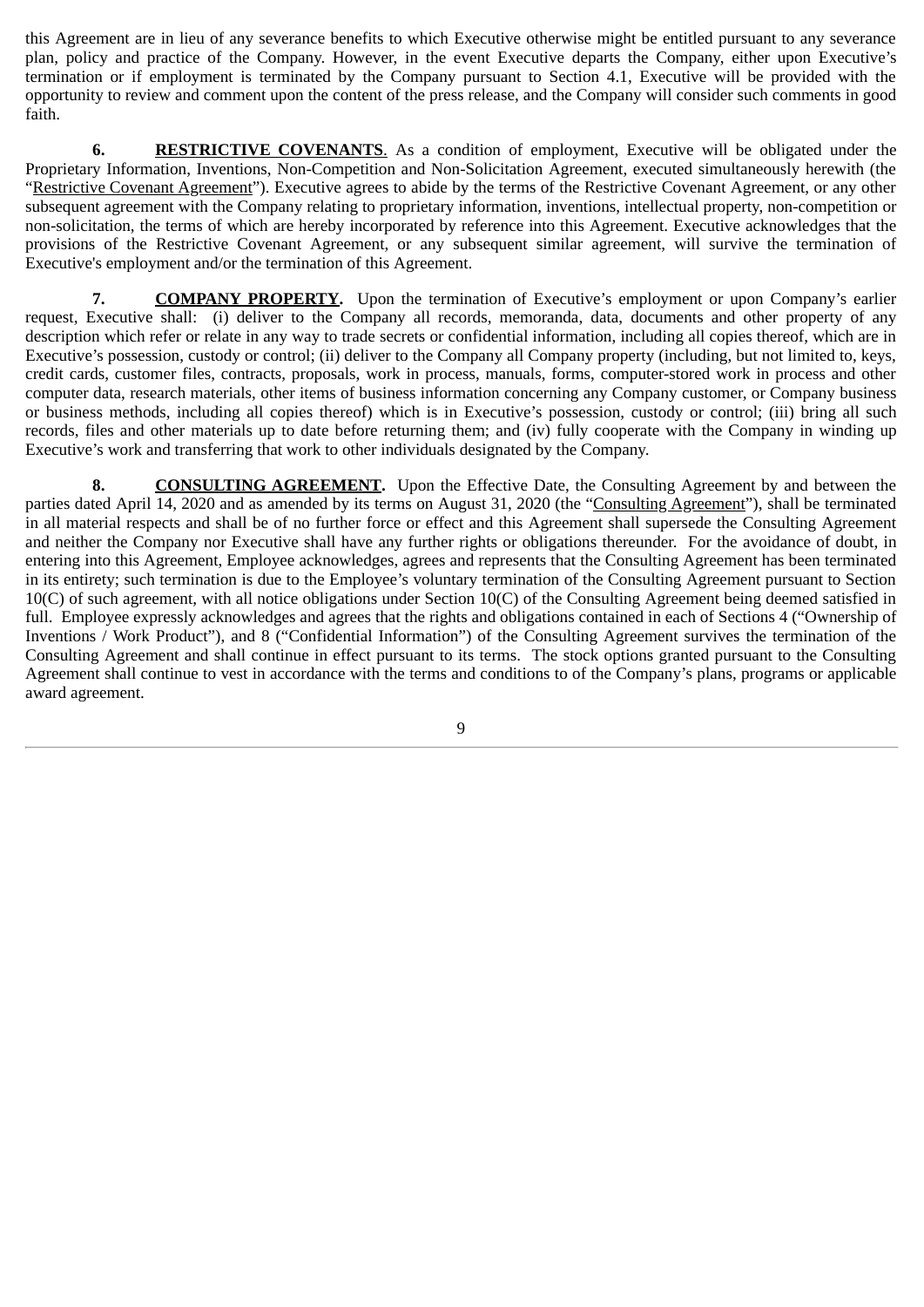**9. EMPLOYEE REPRESENTATION.** Executive represents and warrants that Executive's employment and obligations under this Agreement will not (i) breach any duty or obligation Executive owes to another or (ii) violate any law, recognized ethics standard or recognized business custom.

**10. AMENDMENTS; WAIVERS**. This Agreement may not be modified, amended, or terminated except by an instrument in writing, signed by Executive and a duly authorized officer of Company. By an instrument in writing similarly executed, Executive or a duly authorized officer of the Company may waive compliance by the other Party with any specifically identified provision of this Agreement that such other Party was or is obligated to comply with or perform; *provided, however*, that such waiver shall not operate as a waiver of, or estoppel with respect to, any other or subsequent failure. No failure to exercise and no delay in exercising any right, remedy, or power hereunder will preclude any other or further exercise of any other right, remedy, or power provided herein or by law or in equity.

**11. ENTIRE AGREEMENT.** Except as expressly provided in this Agreement, this Agreement: (i) supersedes and cancels all other understandings and agreements, oral or written, with respect to Executive's employment with the Company; (ii) supersedes all other understandings and agreements, oral or written, between the parties with respect to the subject matter of this Agreement; and (iii) constitutes the sole agreement between the parties with respect to this subject matter. Each party acknowledges that: (i) no representations, inducements, promises or agreements, oral or written, have been made by any party or by anyone acting on behalf of any party, which are not embodied in this Agreement; and (ii) no agreement, statement or promise not contained in this Agreement shall be valid. No change or modification of this Agreement shall be valid or binding upon the parties unless such change or modification is in writing and is signed by the parties.

**12. SEVERABILITY.** If a court of competent jurisdiction holds that any provision or sub-part thereof contained in this Agreement is invalid, illegal, or unenforceable, that invalidity, illegality, or unenforceability shall not affect any other provision in this Agreement.

**13. ASSIGNMENT AND SUCCESSORS.** The Company may assign its rights and obligations under this Agreement to any of its affiliates or to any successor to all or substantially all of the business or the assets of the Company (by merger or otherwise), and may assign or encumber this Agreement and its rights hereunder as security for indebtedness of the Company and its affiliates. This Agreement shall be binding upon and inure to the benefit of the Company, Executive and their respective successors, assigns, personnel and legal representatives, executors, administrators, heirs, distributees, devisees, and legatees, as applicable. None of Executive's rights or obligations may be assigned or transferred by Executive, other than Executive's rights to payments hereunder, which may be transferred only by will or operation of law.

**14. GOVERNING LAW.** This Agreement shall be construed, interpreted, and governed in accordance with and by North Carolina law and the applicable provisions of federal law ("Applicable Federal Law"). Any and all claims, controversies, and causes of action arising out of or relating to this Agreement, whether sounding in contract, tort, or statute, shall be governed by the laws of the state of North Carolina, including its statutes of limitations, except for Applicable Federal Law, without giving effect to any North Carolina conflict-of-laws rule that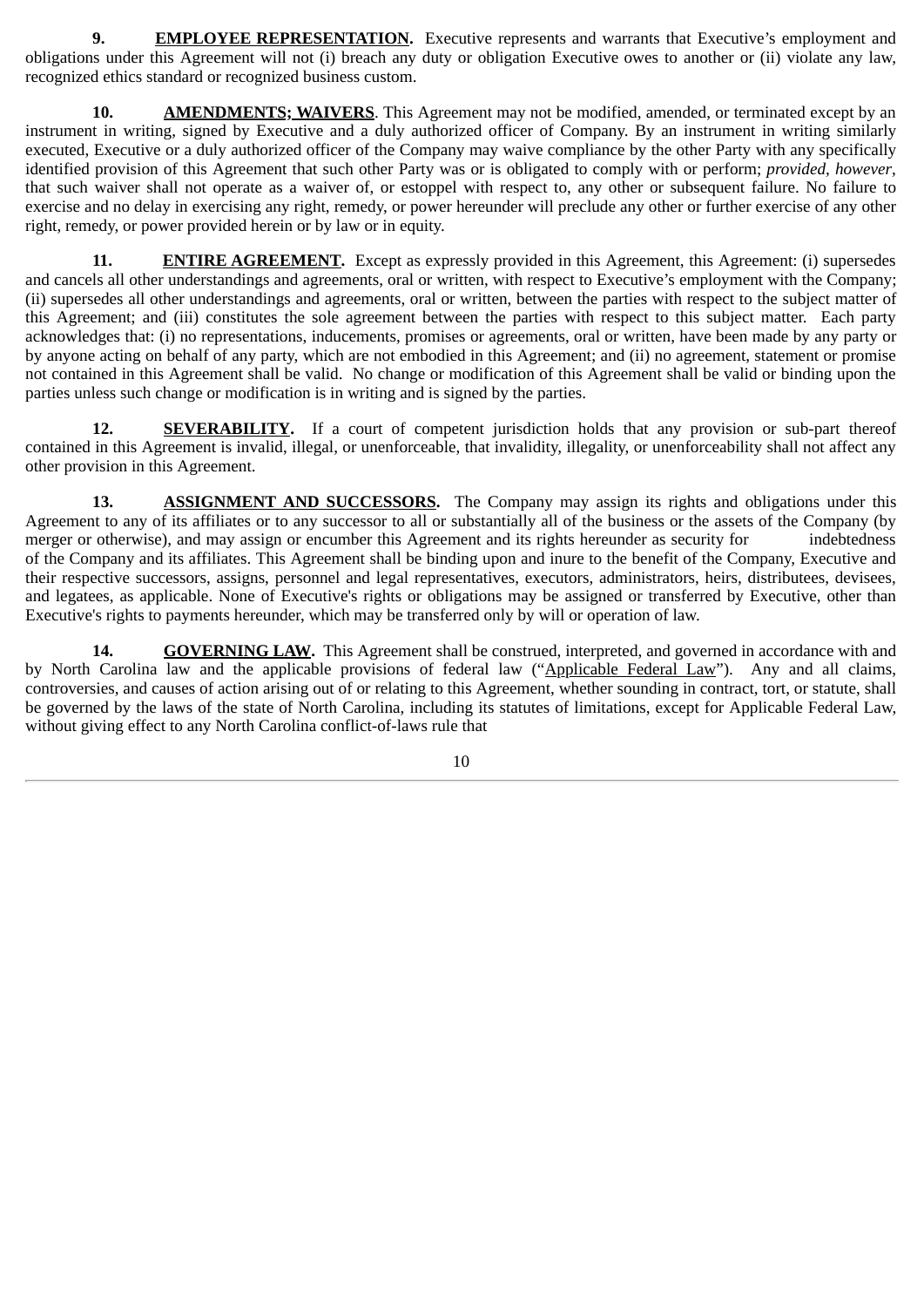would result in the application of the laws of a different jurisdiction. Both Executive and the Company acknowledge and agree that the state or federal courts located in North Carolina have personal jurisdiction over them and over any dispute arising under this Agreement, and both Executive and the Company irrevocably consent to the jurisdiction of such courts.

**15. COUNTERPARTS.** This Agreement may be executed in counterparts, each of which shall be an original, with the same effect as if the signatures affixed thereto were upon the same instrument.

**16. NOTICES**. Any notice, request, claim, demand, document and other communication hereunder to any Party shall be effective upon receipt (or refusal of receipt) and shall be in writing and delivered personally or sent by facsimile or certified or registered mail, postage prepaid, as follows:

**16.1** If to the Company, to the Chief Executive Officer of the Company at the Company's headquarters,

**16.2** If to Executive, to the last address that the Company has in its personnel records for Executive, or

**16.3** At any other address as any Party shall have specified by notice in writing to the other Party.

**17. SECTION 409A OF THE INTERNAL REVENUE CODE.** The parties intend that the provisions of this Agreement comply with Section 409A of the Internal Revenue Code of 1986, as amended (the "Code"), and the regulations thereunder (collectively, "Section 409A") and all provisions of this Agreement shall be construed in a manner consistent with the requirements for avoiding taxes or penalties under Section 409A. If any provision of this Agreement (or of any award of compensation, including equity compensation or benefits) would cause Executive to incur any additional tax or interest under Section 409A, the Company shall, upon the specific request of Executive, use its reasonable business efforts to in good faith reform such provision to comply with Code Section 409A; provided, that to the maximum extent practicable, the original intent and economic benefit to Executive and the Company of the applicable provision shall be maintained, and the Company shall have no obligation to make any changes that could create any additional economic cost or loss of benefit to the Company. The Company shall timely use its reasonable business efforts to amend any plans and programs in which Executive participates to bring it in compliance with Section 409A. Notwithstanding the foregoing, the Company shall have no liability with regard to any failure to comply with Section 409A so long as it has acted in good faith with regard to compliance therewith.

**17.1 Separation from Service.** A termination of employment shall not be deemed to have occurred for purposes of any provision of this Agreement providing for the payment of any amounts or benefits upon or following a termination of employment unless such termination also constitutes a "Separation from Service" within the meaning of Section 409A and, for purposes of any such provision of this Agreement, references to a "termination," "termination of employment," "separation from service" or like terms shall mean Separation from Service.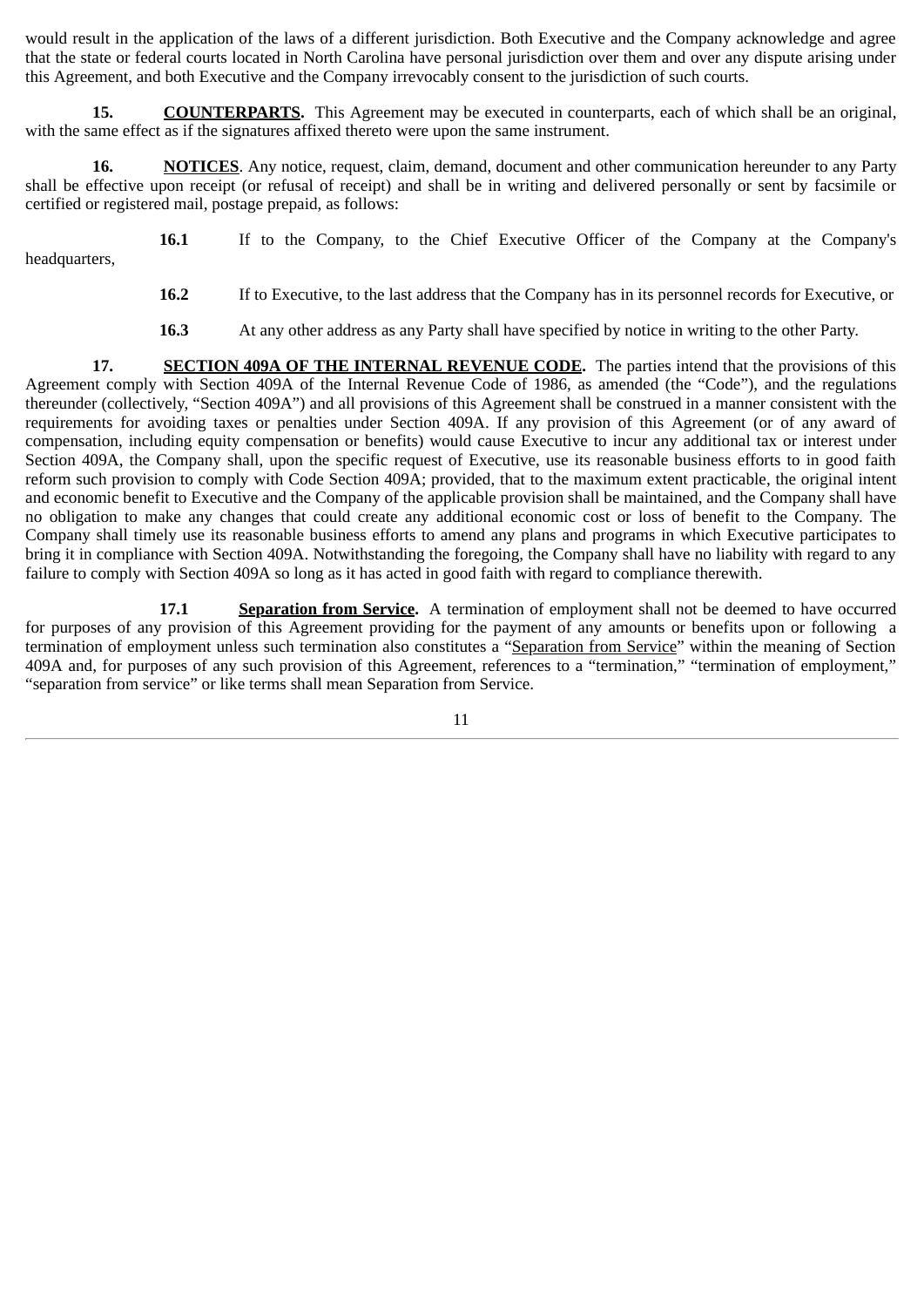**17.2 Separate Payments.** Each installment payment required under this Agreement shall be considered a separate payment for purposes of Section 409A.

17.3 **Delayed Distribution to Specified Employee.** If the Company determines in accordance with Sections 409A and 416(i) of the Code and the regulations promulgated thereunder, in the Company's sole discretion, that Executive is a Specified Employee of the Company on the date Executive's employment with the Company terminates and that a delay in benefits provided under this Agreement is necessary to comply with Code Section  $409A(A)(2)(B)(i)$ , then any severance payments and any continuation of benefits or reimbursement of benefit costs provided by this Agreement, and not otherwise exempt from Section 409A, shall be delayed for a period of six (6) months following the date of termination of Executive's employment (the "409A Delay Period"). In such event, any severance payments and the cost of any continuation of benefits provided under this Agreement that would otherwise be due and payable to Executive during the 409A Delay Period shall be paid to Executive in a lump sum cash amount in the month following the end of the 409A Delay Period. For purposes of this Agreement, "Specified Employee" shall mean an employee who, on an Identification Date ("Identification Date" shall mean each December 31) is a specified employee as defined in Section 416(i) of the Code without regard to paragraph (5) thereof. If Executive is identified as a Specified Employee on an Identification Date, then Executive shall be considered a Specified Employee for purposes of this Agreement during the period beginning on the first April 1 following the Identification Date and ending on the following March 31.

**17.4 Reimbursements**. To the extent required by Section 409A, each reimbursement or in-kind benefit provided under this Agreement shall be provided in accordance with the following: (a) the amount of expenses eligible for reimbursement, or in-kind benefits provided, during each calendar year cannot affect the expenses eligible for reimbursement, or in-kind benefits to be provided, in any other calendar year; (b) any reimbursement of an eligible expense shall be paid to Executive on or before the last day of the calendar year following the calendar year in which the expense was incurred; and (c) any right to reimbursements or in-kind benefits under this Agreement shall not be subject to liquidation or exchange for another benefit.

**18. <b>PARACHUTE PAYMENTS**. Notwithstanding any other provisions of this Agreement or any Company equity plan or agreement, in the event that any payment or benefit by the Company or otherwise to or for the benefit of Executive, whether paid or payable or distributed or distributable pursuant to the terms of this Agreement or otherwise (all such payments and benefits, including the payments and benefits under Section 5 hereof, being hereinafter referred to as the "Total Payments"), would be subject (in whole or in part) to the excise tax imposed by Section 4999 of the Code (the "Excise Tax"), then the Total Payments shall be reduced (in the order provided in Section 16.1) to the minimum extent necessary to avoid the imposition of the Excise Tax on the Total Payments, but only if (i) the net amount of such Total Payments, as so reduced (and after subtracting the net amount of federal, state and local income and employment taxes on such reduced Total Payments and after taking into account the phase out of itemized deductions and personal exemptions attributable to such reduced Total Payments), is greater than or equal to (ii) the net amount of such Total Payments without such reduction (but after subtracting the net amount of federal, state and local income and employment taxes on such Total Payments and the amount of the Excise Tax to which Executive would be subject in respect of such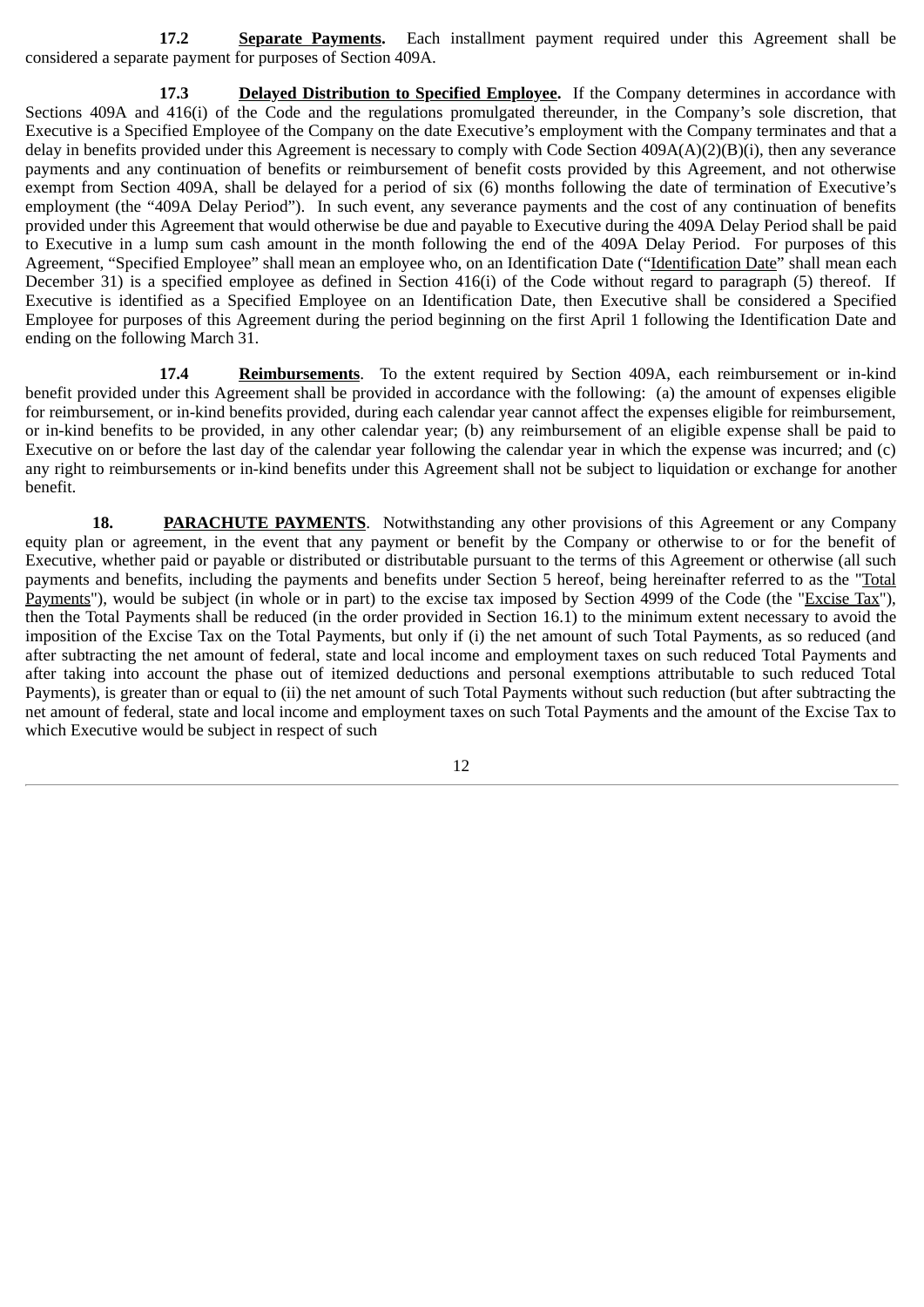unreduced Total Payments and after taking into account the phase out of itemized deductions and personal exemptions attributable to such unreduced Total Payments).

**18.1 Order of Reduction**. The Total Payments shall be reduced in the following order: (i) reduction on a pro-rata basis of any cash severance payments that are exempt from Section 409A of the Code ("Section 409A"), (ii) reduction on a pro-rata basis of any non-cash severance payments or benefits that are exempt from Section 409A, (iii) reduction on a pro-rata basis of any other payments or benefits that are exempt from Section 409A, and (iv) reduction of any payments or benefits otherwise payable to Executive on a pro-rata basis or such other manner that complies with Section 409A; provided, in case of clauses (ii), (iii) and (iv), that reduction of any payments attributable to the acceleration of vesting of Company equity awards shall be first applied to Company equity awards that would otherwise vest last in time.

**18.2 Determinations.** All determinations regarding the application of this Section 17 shall be made by an accounting firm or consulting group with experience in performing calculations regarding the applicability of Section 280G of the Code and the Excise Tax selected by the Company (the "Independent Advisors"). For purposes of determinations, no portion of the Total Payments shall be taken into account which, in the opinion of the Independent Advisors, (i) does not constitute a "parachute payment" within the meaning of Section 280G(b)(2) of the Code (including by reason of Section 280G(b) (4)(A) of the Code) or (ii) constitutes reasonable compensation for services actually rendered, within the meaning of Section 280G(b)(4)(B) of the Code, in excess of the "base amount" (as defined in Section 280G(b)(3) of the Code) allocable to such reasonable compensation. The costs of obtaining such determination and all related fees and expenses (including related fees and expenses incurred in any later audit) shall be borne by the Company.

**18.3 Additional Reductions.** In the event it is later determined that a greater reduction in the Total Payments should have been made to implement the objective and intent of this Section 17, the excess amount shall be returned promptly by Executive to the Company.

[The remainder of this page is intentionally left blank.]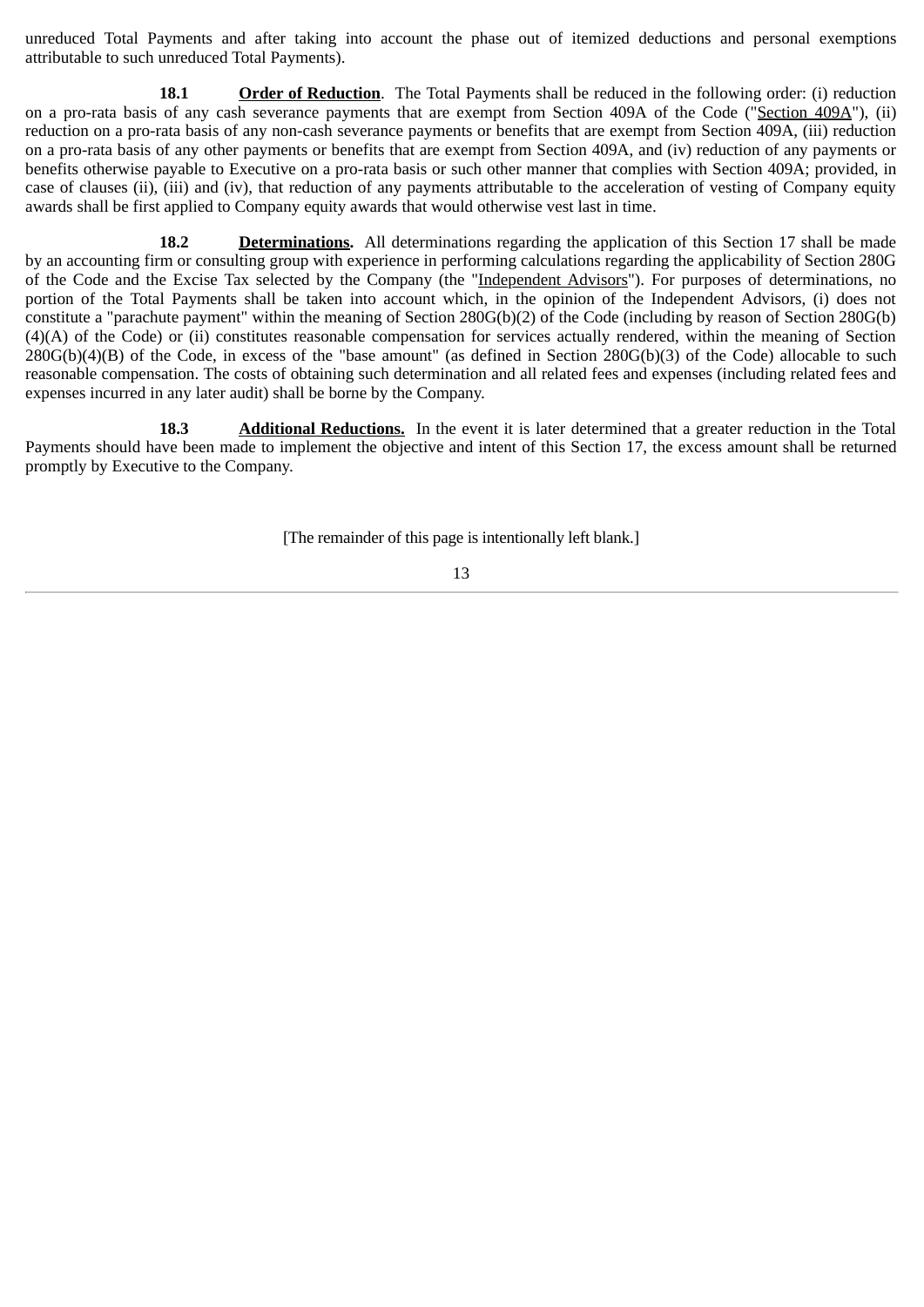IN WITNESS WHEREOF, the parties have entered into this Agreement on the day and year first written above.

DR. ALAN LIST

/s/ Alan List, M.D.

# PRECISION BIOSCIENCES, INC.

| By: | /s/ Matthew R. Kane |
|-----|---------------------|
|     |                     |

Title: CEO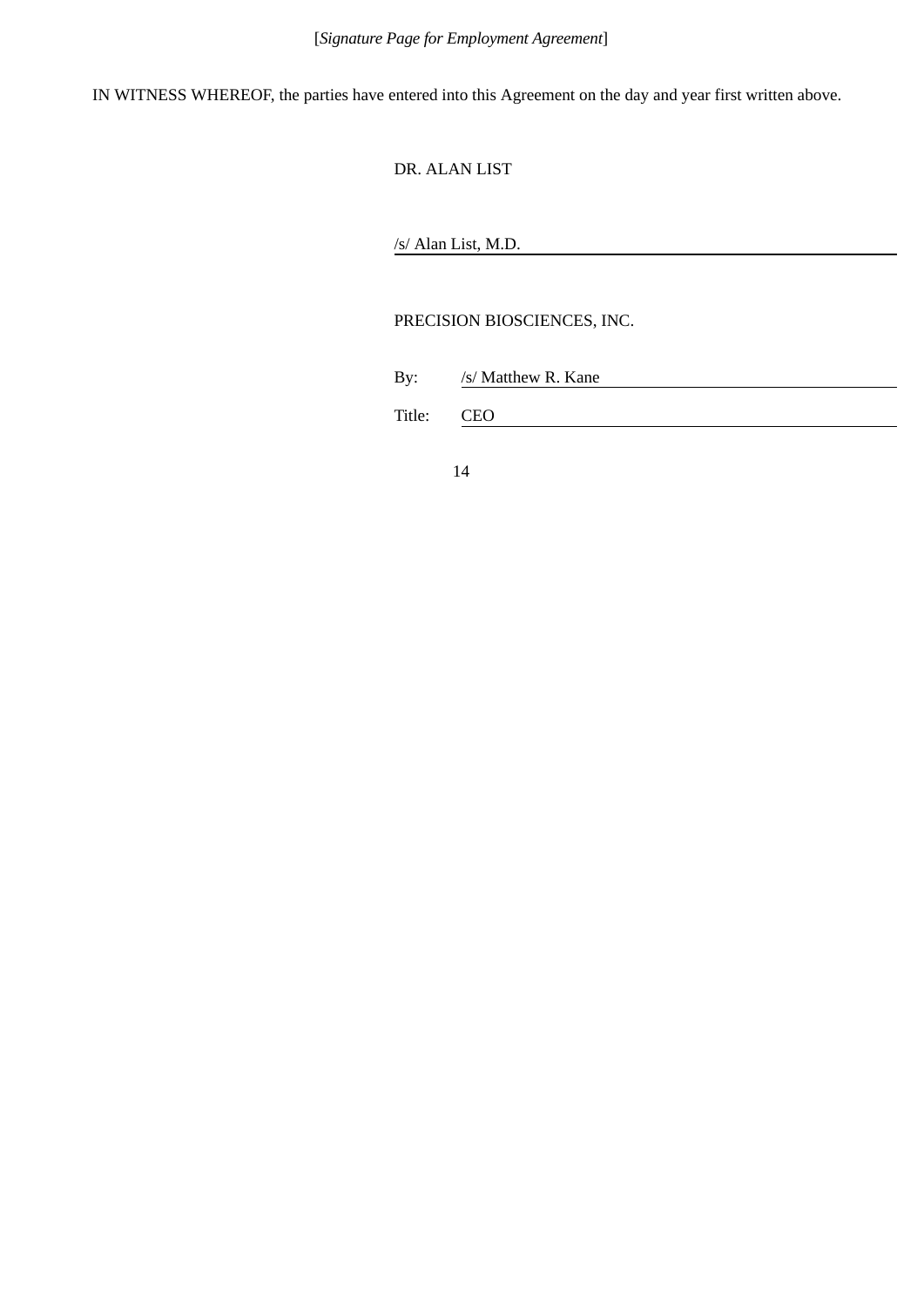# **Certain information marked as [\*\*\*] has been excluded from this exhibit because it is both not material and is the type that the registrant treats as private or confidential**

# **CONSULTING AGREEMENT**

This CONSULTING AGREEMENT ("**Agreement**") is made by and between Precision BioSciences,Inc., a Delaware corporation having a place of business at 302 East Pettigrew Street, Dibrell Building,Suite A-100, Durham, NC 27701 ("**Company**"), and Dr. Chris Heery, an individual having an address at[\*\*\*] as of April 23, 2021 (the "**Effective Date**").

The Company desires to retain the services of the Independent Contractor, and the Independent Contractor desires to perform certain services for the Company. In consideration of the mutual covenants and promises contained herein and other good and valuable consideration, the receipt andsufficiency of which is hereby acknowledged by the parties hereto, the parties agree as follows:

# 1. ENGAGEMENT OF SERVICES.

The Company hereby engages the Independent Contractor, and the Independent Contractor accepts the engagement to provide the Company with such consulting, advisory and related services as may reasonably be requested by the Company from time to time ("**Services**"). All Services will be performed by Independent Contractor in a diligent and professional manner.

# 2. COMPENSATION.

In consideration of the Services to be performed by the Independent Contractor under this Agreement,the Company will pay the Independent Contractor the flat rate of \$600 per hour, but not to exceed a maximum under this Agreement of \$35,000, for time spent on mutually accepted Services. The Independent Contractor shall submit written, signed reports of the time spent performing Services, itemizing in reasonable detail the dates on which Services were performed, the number of hours spent on such dates and a brief description of the Services rendered. The Company shall pay the Independent Contractor the amounts due on a monthly basis pursuant to submitted reports, within 30 days of receipt thereof. Independent Contractor will also be entitled to continued vesting through July 23, 2021 of any outstanding unvested stock options held by the Independent Contractor as of April 23, 2021 and the right to exercise any vested stock options (after giving effect to the foregoing continued vesting) held by the Independent Contractor as of July 23, 2021 shall be extended until April 23, 2022, subject in all events to earlier termination in connection with a corporate transaction or event in accordance with the terms of such stock options.

# 3. EXPENSES.

The Independent Contractor will be reimbursed for ordinary and necessary expenses incurred by theIndependent Contractor in the performance of Services hereunder that have been expressly approvedin advance by the Company ("**Expenses**"), provided that the Independent Contractor has furnished such documentation for authorized expenses as the Company may reasonably request. The Independent Contractor shall submit written documentation and receipts where available, itemizing the dates on which expenses are incurred. The Company shall pay the Independent Contractor the amounts due pursuant to submitted reports, within 30 days receipt thereof.

# 4. OWNERSHIP OF INVENTIONS / WORK PRODUCT.

A. The Independent Contractor agrees that any inventions, discoveries, improvements, processes, technology, know-how, software, designs, documentation, results, data, compilations of data and samples (whether or not patentable and whether or not reduced to practice) arising or made directly or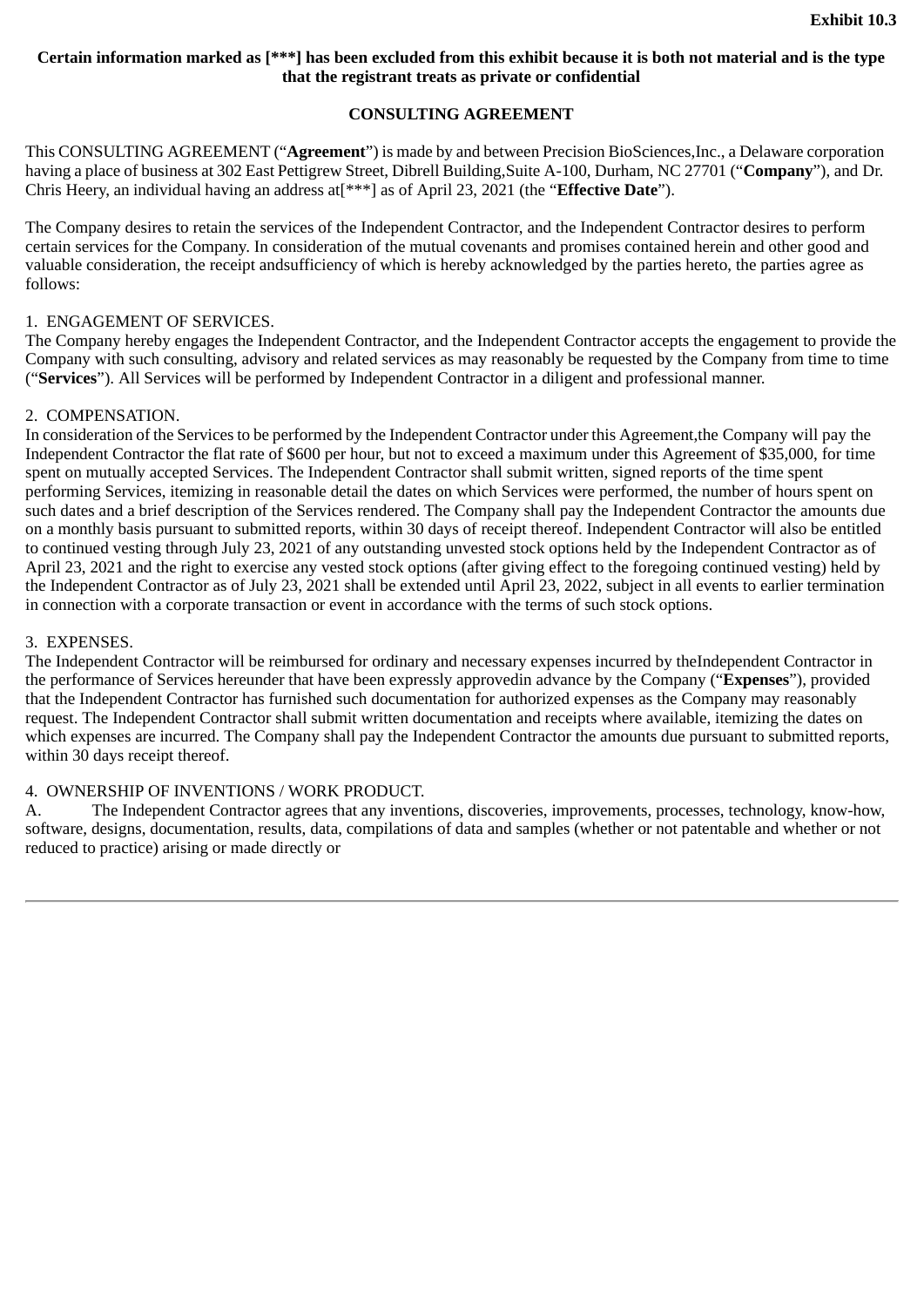indirectly by or on behalf of the Independent Contractor (solely or jointly with others) in the courseof performance of Services under this Agreement or that are based on, derived from, or related to information received from the Company, and any and all patents and other intellectual property rightstherein or issuing thereon (collectively, "**Inventions**"), shall be the property of the Company. The Independent Contractor further agrees that all works of authorship which are made by or on behalf of the Independent Contractor (solely or jointly with others) in the course of performance of Services under this Agreement and which are protectable by copyright are "works made for hire," as that termis defined in the 1976 Copyright Act as amended (title 17 of the *United States Code*) ("**Works of Authorship**"; and together with Inventions, "**Work Product**"). The Independent Contractor agreesto assign and hereby unconditionally and irrevocably assigns to the Company all right, title and interest in and to the Inventions and, to the extent such right, title and interest does not vest in the Company as "works made for hire", all right, title and interest in and to the Works of Authorship. Inorder to permit the Company to claim rights to which it may be entitled under this Section 4 or applicable laws, and to ensure that there is no conflict with any business or activities of the Company,all inventions, discoveries, improvements, processes, technology, know-how, software, designs, documentation, results, data, compilations of data and samples(whether or not patentable and whetheror not reduced to practice) and all works of authorship which the Independent Contractor may conceive or make (solely or jointly with others) during the term of this Agreement and during the sixmonths following the termination of this Agreement and related to the Services performed under thisAgreement shall be promptly disclosed to the Company in confidence.

B. Whenever requested by the Company, the Independent Contractor shall execute patent applications and copyright registrations and such other documents considered necessary by the Company or its counsel to apply for and obtain letters patent and copyright registrations in the UnitedStates, foreign countries, or both, as the Company may deem advisable, or to otherwise protect the Work Product for the benefit of the Company coming within the Company's rights as provided for inSection 4.A. The Independent Contractor shall also make such assignments and execute such other instruments as may be necessary to convey to the Company the ownership and exclusive right in andto the Work Product and all related intellectual property rights. The Company shall bear all of the documented expenses incurred by the Independent Contractor in connection with the obtaining of such rights. The Independent Contractor further agrees to cooperate to the extent and in the manner requested by the Company in the prosecution or defense of any such patent or copyright or other intellectual property claims or any litigation or other proceeding involving any Work Product in anycountry of the world, but all time and documented expenses thereof shall be paid by the Company. The foregoing covenant and the rights of the Company under this Section 4 include, without limitation, any improvements of properties, rights, systems, inventions, works of authorship and the like presently held by the Company or any affiliate thereof.

C. If Independent Contractor has any rights in or to any Work Product that cannot be assigned to Company under applicable law, then Independent Contractor agrees to grant and hereby unconditionally and irrevocably grants to Company an exclusive, irrevocable, perpetual, worldwide,fully paid and royalty-free license, with rights to sublicense through multiple levels of sublicenses, tomake, have made, sell, offer for sale, use, import, reproduce, create derivative works of, distribute, publicly perform and publicly display and otherwise exploit by all means now known or later developed, such rights without any duty to report or provide any accounting for such exploitation, and agrees, at Company's request and expense, to consent to and join in any action to enforce such rights. If Independent Contractor has any rights in or to Work Product that cannot be assigned or licensed to Company under applicable law, then Independent Contractor agrees to waive and hereby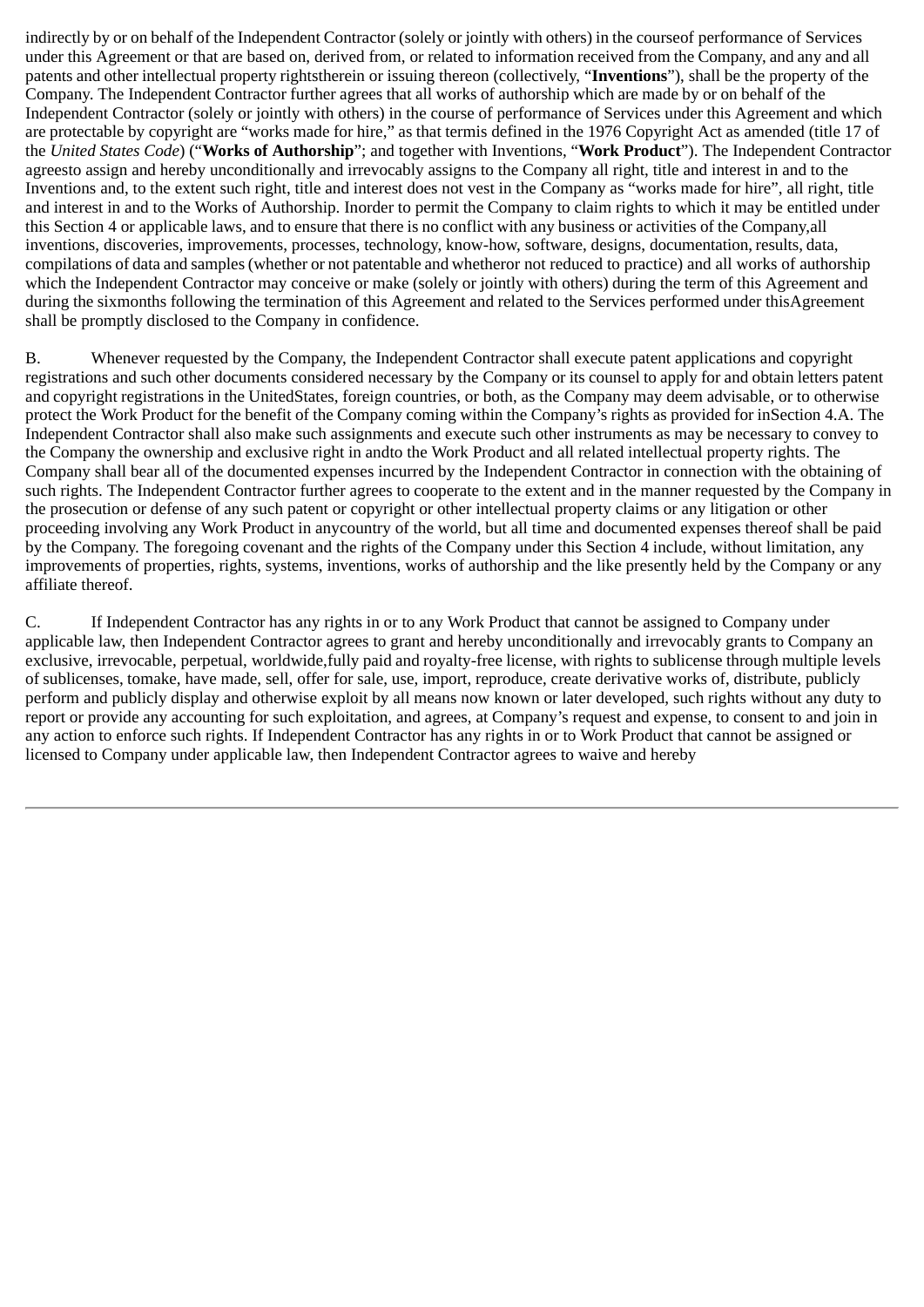unconditionally and irrevocably waives the enforcement of such rights, and all claims and causes of action of any kind against Company and its affiliates, licensees, successors and assigns with respect to such rights.

D. In the event that any deliverable under this Agreement incorporates or requires for its use intellectual property rights of the Independent Contractor, the Independent Contractor agrees to grantand hereby grants to Company a worldwide, perpetual, irrevocable, fully paid, royalty-free, non- exclusive license, with rights to sublicense through multiple levels of sublicenses, under suchintellectual property rights to use and otherwise exploit all such deliverables for any purpose.

## 5. REPRESENTATIONS AND WARRANTIES.

The Independent Contractor represents and warrants that the Independent Contractor has the right andunrestricted ability to enter this Agreement and to perform all of its obligations contained herein. Without limiting the foregoing, the Independent Contractor represents and warrants that it has the right to assign the entire right, title and interest in and to the Work Product to the Company pursuantto Section 4.

## 6. NO DEBARMENT.

The Independent Contractor represents and warrants that neither Independent Contractor nor any of its employees nor any other person engaged by it to perform the Services:

A. Is presently debarred, disqualified or convicted for a crime for which a person or entity can be debarred under the Generic Drug Enforcement Act of 1992 (21USC335a) or under any similar law or regulation of any country (collectively, the "**Acts**");

B. Is presently indicted or otherwise criminally or civilly charged by any government entity withcommission of the kinds of conduct for which a person or entity can be debarred ordisqualified under the Acts;

C. Will employ or otherwise engage any individual who has been (i) debarred or disqualified or (ii) convicted of a crime for which a person or entity can be debarred or disqualified under theActs, in any capacity in connection with the Services.

The Independent Contractor shall immediately notify the Company if it becomes aware of any circumstances that may cause the foregoing representation and warranty to become untrue, includingif the Independent Contractor or any such other person comes under investigation by any governmental agency for debarment or disqualification or is debarred or disqualified.

## 7. INDEPENDENT CONTRACTOR RELATIONSHIP.

The Independent Contractor's relationship with the Company is that of an independent contractor, and nothing in this Agreement is intended to, or should be construed to, create a partnership, agency,joint venture or employment relationship. The Independent Contractor shall not be entitled to any ofthe benefits that the Company may make available to its employees, including, but not limited to, group health or life insurance, profit sharing, or retirement benefits, except as expressly stated in thisAgreement. The Independent Contractor is not authorized to make any representation, contract, or commitment on behalf of the Company unless specifically requested or authorized in writing to do soby an executive officer of the Company. The Independent Contractor is solely responsible for, and will file, on a timely basis, all tax returns and payments required to be filed with, or made to, any federal, state, or local tax authority with respect to the performance of services and receipt of fees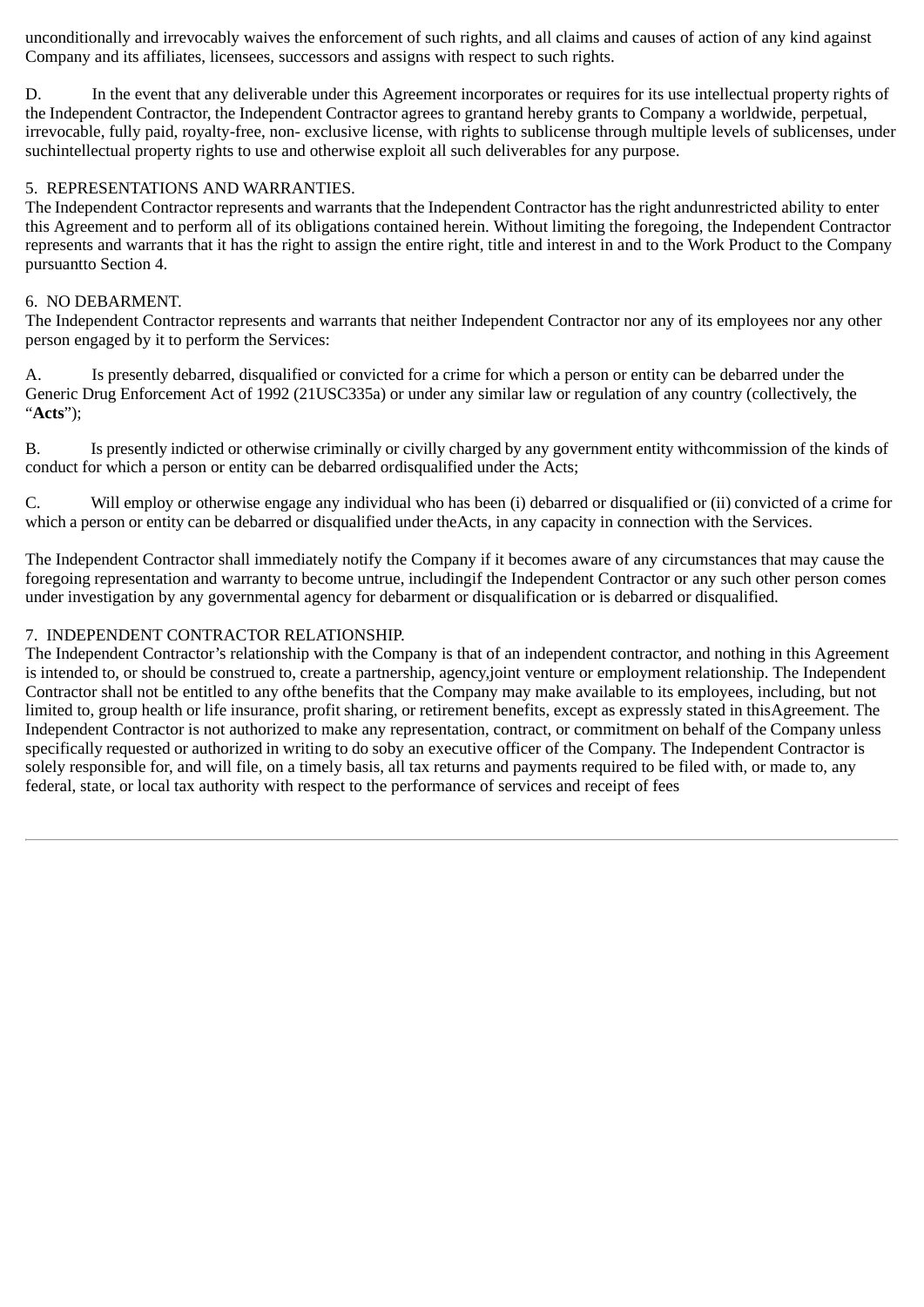under this Agreement. The Independent Contractor is solely responsible for, and must maintain adequate records of, expenses incurred in the course of performing services under this Agreement. The Company will not withhold for the payment of any social security, federal, state, or any other employee payroll taxes payable with respect to the Independent Contractor. The Company will, as applicable, regularly report amounts paid to the Independent Contractor by filing Form 1099-MISC with the Internal Revenue Service as required by law.

## 8. CONFIDENTIAL INFORMATION.

A. The Independent Contractor agrees to hold all Confidential Information in strict confidence, not to disclose Confidential Information to any third parties, and shall use the Confidential Information solely for performing the Independent Contractor's obligations under this Agreement. "ConfidentialInformation" as used in this Agreement shall mean all information disclosed by the Company to the Independent Contractor that is not generally known in the Company's trade or industry and shall include, without limitation, (a) concepts and ideas relating to the research, development, use, and distribution of technologies and products made or developed by the Company; (b) trade secrets, drawings, inventions, know-how, methods, materials, grants, grant proposals, collaborative work, partners, employees, and software programs; (c) information regarding plans for research, development, new service offerings or products, marketing and selling, business plans, business forecasts, budgets and unpublished financial statements, licenses and distribution arrangements, prices and costs, suppliers and customers; (d) existence of any business discussions, negotiations or agreements; (e) any information regarding the skills and compensation of employees, contractors or other agents of the Company or its subsidiaries or affiliates; and (f) all Work Product. Confidential Information also includes proprietary or confidential information of any third party that may disclosesuch information to the Company or the Independent Contractor in the course of the Company's business. The Independent Contractor's obligations set forth in this Section shall not apply with respect to any portion of the Confidential Information that the Independent Contractor can document (i) was in the public domain at the time it was communicated to the Independent Contractor by the Company; (ii) entered the public domain through no fault of the Independent Contractor, subsequentto the time it was communicated to the Independent Contractor by the Company; (iii) was in the Independent Contractor's possession free of any obligation of confidence at the time it was communicated to the Independent Contractor by the Company; or (iv) was rightfully communicatedto the Independent Contractor by a third party free of any obligation of confidence subsequent to thetime it was communicated to the Independent Contractor by the Company. In addition, the Independent Contractor may disclose the Company's Confidential Information in response to a validorder by a court or other governmental body, or as otherwise required by law, provided that the Independent Contractor provides reasonable notice to the Company such that the Company can pursue its rights in seeking protection of such information. All Confidential Information furnished to the Independent Contractor by the Company is the sole and exclusive property of the Company or itssuppliers or customers. Upon request by the Company at any time, the Independent Contractor agreesto promptly deliver to the Company the originals and any copies of such Confidential Information.

B. The Independent Contractor represents that its performance of the terms of the Agreement does not and will not conflict with the terms of any agreement to keep in confidence proprietaryinformation and trade secrets acquired in confidence or in trust prior to his/her advisory relationshipwith the Company or to refrain from competing, directly or indirectly, with the business of any otherperson or entity. The Independent Contractor will not disclose to the Company, or induce the Company to use, any confidential or proprietary information or material belonging to any third party.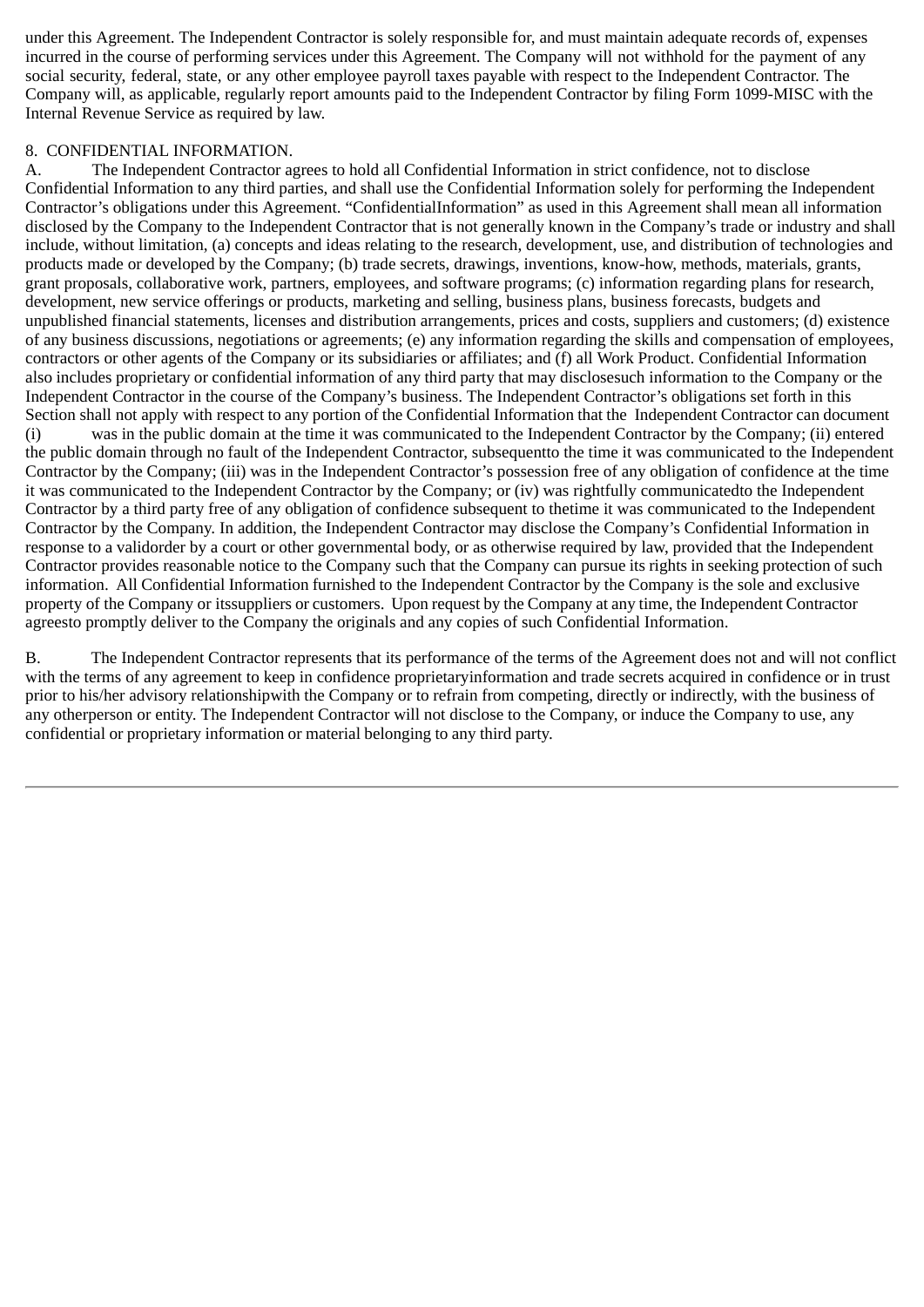C. The Independent Contractor recognizes that Company may have confidential information from third parties which is subject to a duty on Company's part to maintain such information in confidenceand, in some cases to use it only for certain purposes. Independent Contractor agrees that they owe Company and such third party, both during the term of this Agreement and thereafter, a duty to holdall such confidential information in strict confidence and not to disclose it to any person, firm, or entity or use such information for the benefit of anyone other than Company or such third party.

# 9. NO CONFLICT OF INTEREST.

The Independent Contractor represents that he/she has the right and authority to enter into this Agreement and by doing such will not be in breach of any existing agreements. The Independent Contractor will not accept work, enter into a contract, or accept an obligation from any third party that is inconsistent with the Independent Contractor's obligations under this Agreement.

# 10.TERM AND TERMINATION.

A. TERM: The term of this Agreement shall commence as of the Effective Date and end on July 31, 2021, unless this Agreement is earlier terminated as provided below. The Independent Contractor's obligation of confidentiality with respect to any particular item of Confidential Information obtained under this Agreement shall continue, notwithstanding the termination or expiration of this Agreement, until the Confidential Information falls into one of the categories listed in clauses (ii) and (iv) of Section 8.A.

B. TERMINATION BY COMPANY: The Company may terminate this Agreement at any time, with or without cause, and without prejudice to any right or remedy it may have due to any failure of the Independent Contractor to perform its obligations under this Agreement, including failure to perform Services in a diligent and professional manner, upon thirty (30) days written notice of termination to the Independent Contractor. In the event that the Companyterminates the Independent Contractor's services hereunder, the Company shall (i) promptly pay theIndependent Contractor all monies due through the date of notice of termination and (ii) pay the Independent Contractor for non-cancellable Expenses incurred hereunder prior to the date of notice of termination. Unless the Company terminates the Agreement due to failure of the Independent Contractor to perform its obligations under this Agreement, including failure to perform Services in a diligent and professional manner, termination of the Independent Contractor's services hereunder will not affect the extension of the right of the Independent Contractor to exercise any vested stock options held by the Independent Contractor thirty (30) days after written notice of termination until April 23, 2022.

C. TERMINATION BY INDEPENDENT CONTRACTOR: The Independent Contractor may terminate this Agreement at any time, with or without cause, upon thirty (30) days written noticeof termination to the Company.

D. EFFECT OF TERMINATION; SURVIVAL: Upon notice of termination pursuant to Section 10.B or 10.C, unless otherwise requested in writing by the Company with respect to the thirty (30) day termination notice period, the Independent Contractor shall stop all work under thisAgreement and incur no further expenses hereunder. If the Independent Contractor performsadditional Services or incurs additional Expenses at the Company's written request in such thirty (30)day period, the Company shall pay the Independent Contractor for such Services and reimburse the Independent Contractor for such Expenses in accordance with Sections 2 and 3. The rights and obligations contained in Sections 4 ("Ownership of Inventions / Work Product"), 5 ("Representationsand Warranties"), 8 ("Confidential Information"), 9 ("No Conflict of Interest"), 11 ("Indemnification"), 14 ("Governing Law") 17 ("Injunctive Relief for Breach") and 18 ("Release") shall survive anytermination or expiration of this Agreement.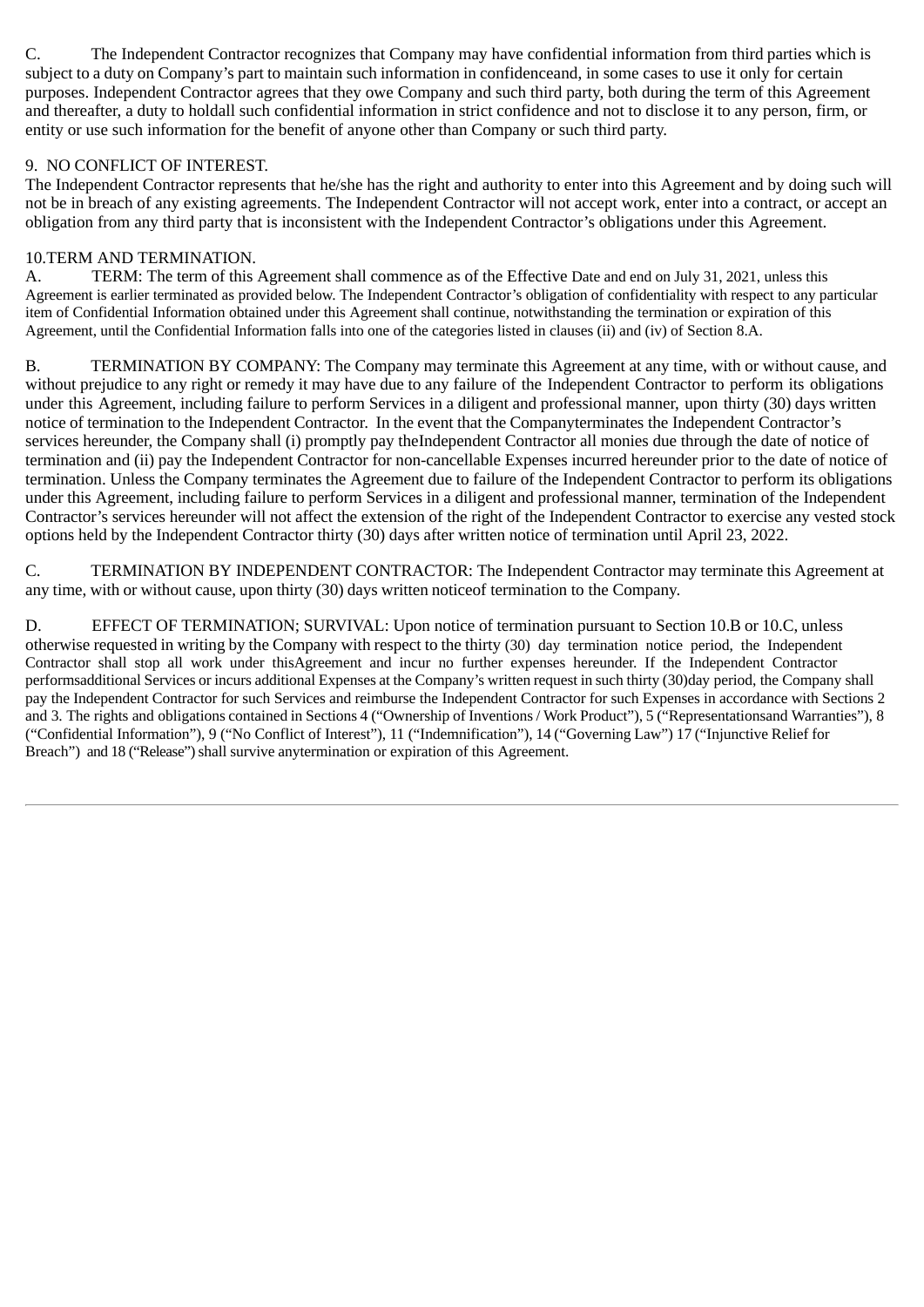# 11.INDEMNIFICATION

The Independent Contractor shall indemnify and hold the Company harmless from all claims, losses,damages, expenses, fees (including reasonable attorneys' fees), costs and judgments that may be asserted against or incurred by the Company that result from the acts or omissions of the IndependentContractor and its agents.

The Company shall indemnify and hold the Independent Contractor harmless from all claims, losses, damages, expenses, fees (including reasonable attorneys' fees), costs and judgments that may be asserted against or incurred by the Independent Contractor that result from the acts or omissions of the Company and its agents. (As explained in Paragraph 7, the Independent Contractor is not an agent of the Company.)

## 12.SUCCESSORS AND ASSIGNS.

The Independent Contractor may not subcontract or otherwise delegate its obligations under this Agreement or assign this Agreement without the Company's prior written consent, and any attempt without such consent shall be null and void. This Agreement will be for the benefit of the Company'ssuccessors and assigns, and subject to the foregoing sentence, will be binding on the Independent Contractor's assignees.

# 13.NOTICES.

Any notice required or permitted by this Agreement shall be in writing and shall be delivered as follows with notice deemed given as indicated: (i) by personal delivery when delivered personally; (ii) by overnight courier upon written verification of receipt; (iii) by telecopy or facsimile transmission upon acknowledgment of receipt of electronic transmission; or (iv) by certified or registered mail, return receipt requested, upon verification of receipt. Notice shall be sent to the addresses set forth below or such other address as either party may specify in writing.

# 14.GOVERNING LAW.

This Agreement shall be governed by and constructed in accordance with the laws of the State of North Carolina, excluding that body of law known as choice of law, and shall be binding upon the parties hereto in the United States and worldwide. The state courts located in Wake County, North Carolina, or the federal district court for the Eastern District of North Carolina located in Raleigh, North Carolina, shall have exclusive jurisdiction to adjudicate any dispute arising out of thisAgreement. The parties consent to personal jurisdiction of such courts and service of process being affected by registered mail sent to the address set forth at the beginning of this Agreement.

# 15.SEVERABILITY.

Should any provisions of this Agreement be held by a court of law to be illegal, invalid orunenforceable, the legality, validity and enforceability of the remaining provisions of this Agreementshall not be affected or impaired thereby.

## 16.WAIVER.

The waiver by the Company of a breach of any provision of this Agreement by the Independent Contractor shall not operate or be construed as a waiver of any other or subsequent breach by the Independent Contractor.

# 17.INJUNCTIVE RELIEF FOR BREACH.

The Independent Contractor's obligations under this Agreement are of a unique character that gives them particular value; breach or any threatened breach of any of such obligations will result in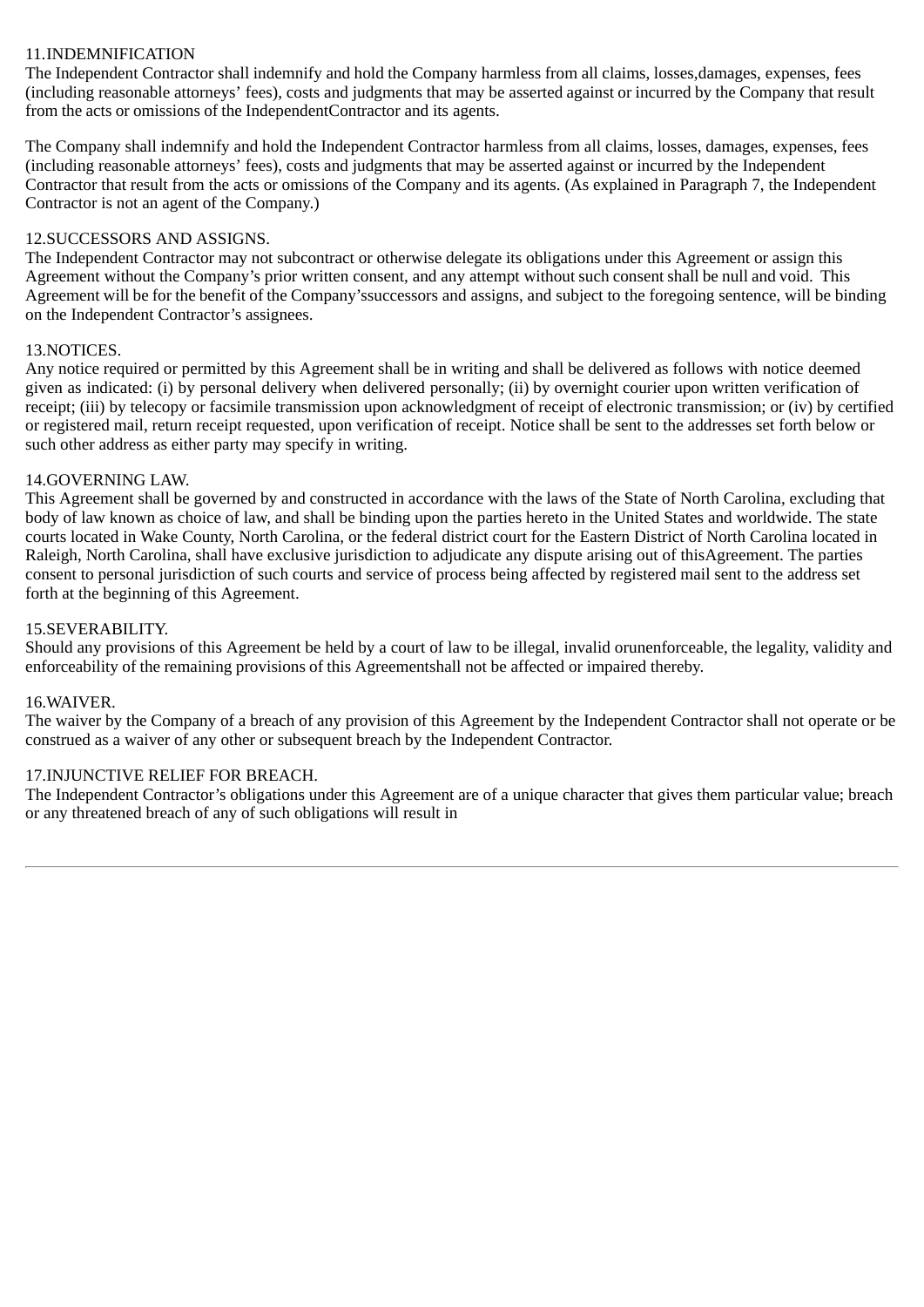irreparable and continuing damage to the Company for which there will be no adequate remedy at law; and, in the event of such breach, the Company will be entitled to injunctive relief and/or a decree for specific performance, and such other and further relief as may be proper (including monetary damages if appropriate).

## 18.RELEASE.

In consideration of the benefits conferred by this Agreement, EMPLOYEE (ON BEHALF OF EMPLOYEE AND EMPLOYEE'S ASSIGNS, HEIRS, AND OTHER REPRESENTATIVES) RELEASES THE COMPANY, ITS PREDECESSORS, SUCCESSORS, AND ASSIGNS AND ITS AND/OR THEIR PAST, PRESENT, AND FUTURE OWNERS, PARENTS, SUBSIDIARIES, AFFILIATES, PREDECESSORS, SUCCESSORS, ASSIGNS, OFFICERS, DIRECTORS, EMPLOYEES, EMPLOYEE BENEFIT PLANS (TOGETHER WITH ALL PLAN ADMINISTRATORS, TRUSTEES, FIDUCIARIES, AND INSURERS), AND AGENTS ("RELEASEES") FROM ALL CLAIMS AND WAIVES ALL RIGHTS, KNOWN OR UNKNOWN, EMPLOYEE MAY HAVE OR CLAIM TO HAVE RELATING TO EMPLOYEE'S EMPLOYMENT WITH THE COMPANY, ITS PREDECESSORS, SUBSIDIARIES, OR AFFILIATES OR EMPLOYEE'S SEPARATION THEREFROM arising before the execution of this Agreement. The release of claims set forth in this paragraph does not apply to: (i) claims for workers' compensation benefits or unemployment benefits filed with the applicable state agencies, or to (ii) claims for vested retirement benefits, or (iii) claims based on acts that take place after this Agreement is signed.

## 19.ENTIRE AGREEMENT.

This Agreement constitutes the entire agreement between the parties relating to this subject matter and supersedes all prior or contemporaneous oral or written agreements concerning such subject matter. The terms of this Agreement will govern all services undertaken by the Independent Contractor for the Company. This Agreement may only be changed by mutual agreement of authorized representatives of the parties in writing. This Agreement and any related amendments may be executed and delivered by facsimile or PDF and in one or more counterparts, each of which shall be deemed an original and all of which together shall constitute one document.

[*signature page follows on the next page*]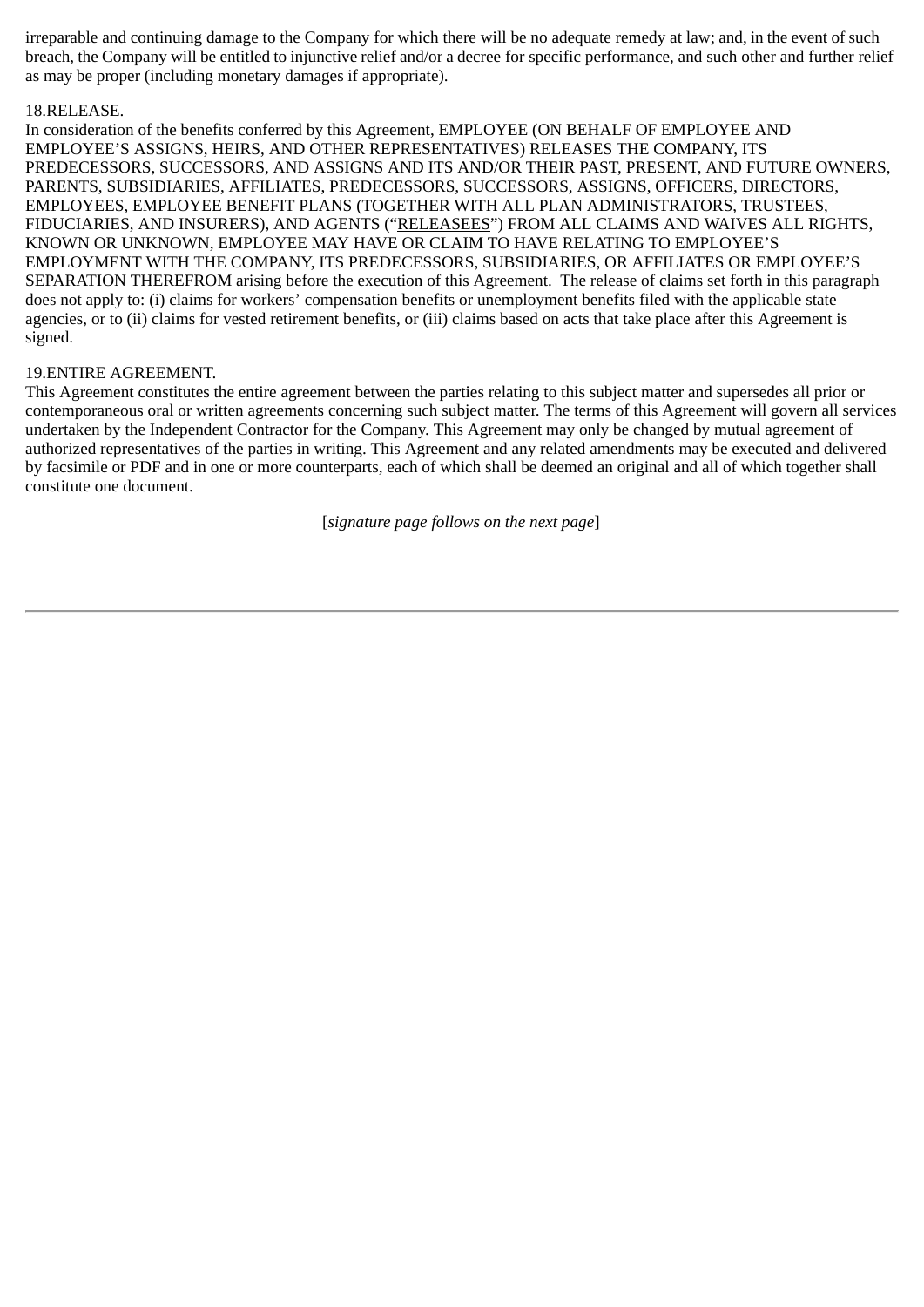IN WITNESS WHEREOF, the parties have executed this Agreement as of the date first writtenabove.

# **Precision BioSciences, Inc. Independent Contractor**

By: /s/ Matthew R. Kane By: /s/ Christopher Heery, M.D. Title: Independent Contractor Title: Independent Contractor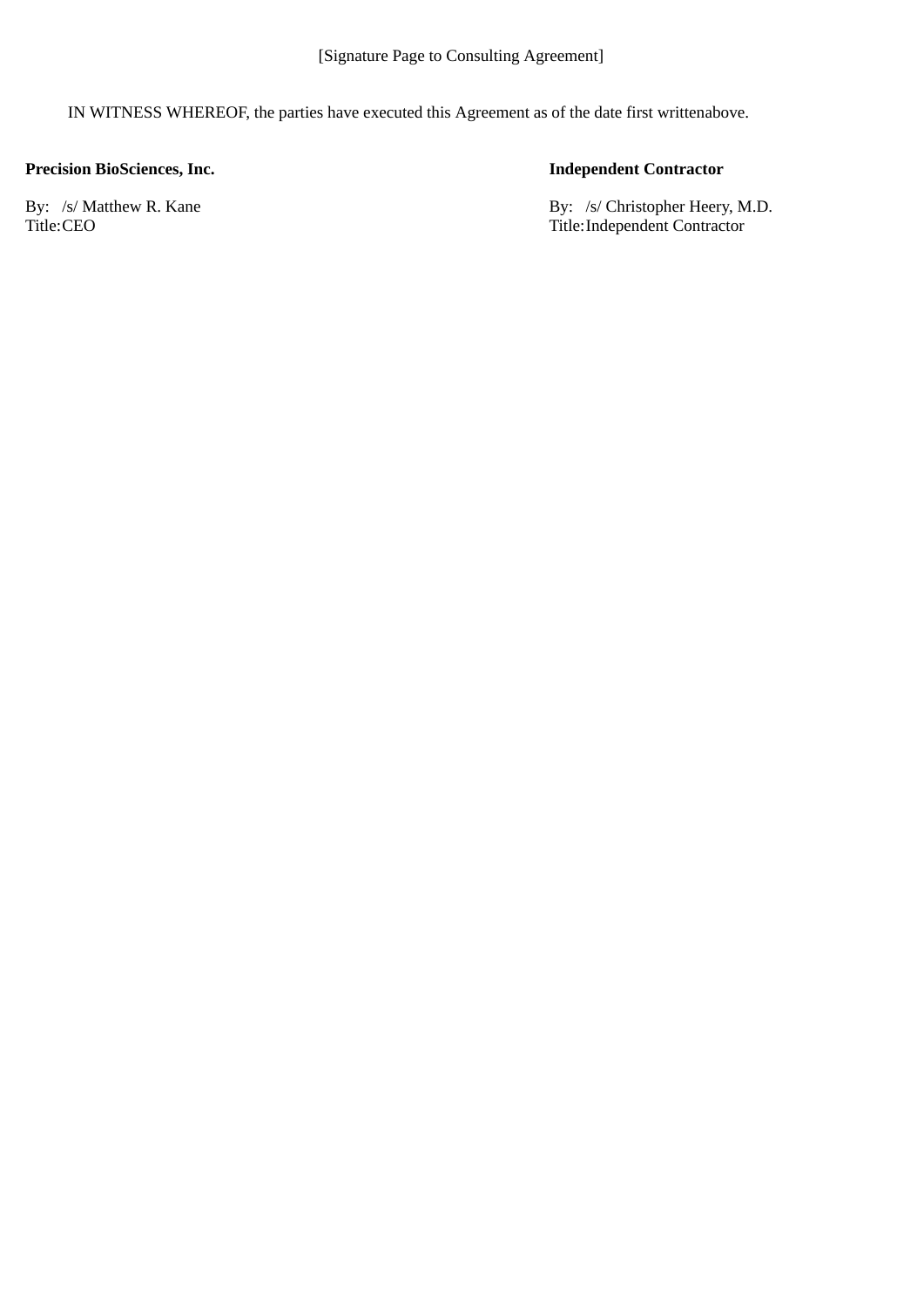### **PRECISION BIOSCIENCES, INC.**

## **NON-EMPLOYEE DIRECTOR COMPENSATION PROGRAM**

Non-employee members of the board of directors (the "*Board*") of Precision BioSciences, Inc. (the "*Company*") shall receive cash and equity compensation as set forth in this Non-Employee Director Compensation Program, as amended from time to time (this "*Program*"). The cash and equity compensation described in this Program shall be paid or be made, as applicable, automatically and without further action of the Board, to each member of the Board who is not an employee of the Company or any parent or subsidiary of the Company (each, a "*Non-Employee Director*") who is entitled to receive such cash or equity compensation, unless such Non-Employee Director declines the receipt of such cash or equity compensation by written notice to the Company. This Program shall remain in effect until it is revised or rescinded by further action of the Board. This Program may be amended, modified or terminated by the Board at any time in its sole discretion. The terms and conditions of this Program shall supersede any prior cash and/or equity compensation arrangements for service as a member of the Board between the Company and any of its Non-Employee Directors, except for equity compensation previously granted to a Non-Employee Director.

#### **CASH COMPENSATION**

The schedule of annual retainers (the "*Annual Retainers*") for the Non-Employee Directors is as follows:

| <b>Position</b>                                                        | Amount   |  |
|------------------------------------------------------------------------|----------|--|
| <b>Base Board Fee</b>                                                  | \$40,000 |  |
| Chair of Audit Committee                                               | \$15,000 |  |
| <b>Chair of Compensation Committee</b>                                 | \$12,250 |  |
| Chair of Science & Technology Committee                                | \$12,250 |  |
| Chair of Nominating and Corporate Governance Committee                 | \$8,250  |  |
| Member of Audit Committee (non-Chair)                                  | \$7,500  |  |
| Member of Compensation Committee (non-Chair)                           | \$6,000  |  |
| Member of Science & Technology Committee (non-Chair)                   | \$6,000  |  |
| Member of Nominating and Corporate Governance Committee<br>(non-Chair) | \$4,500  |  |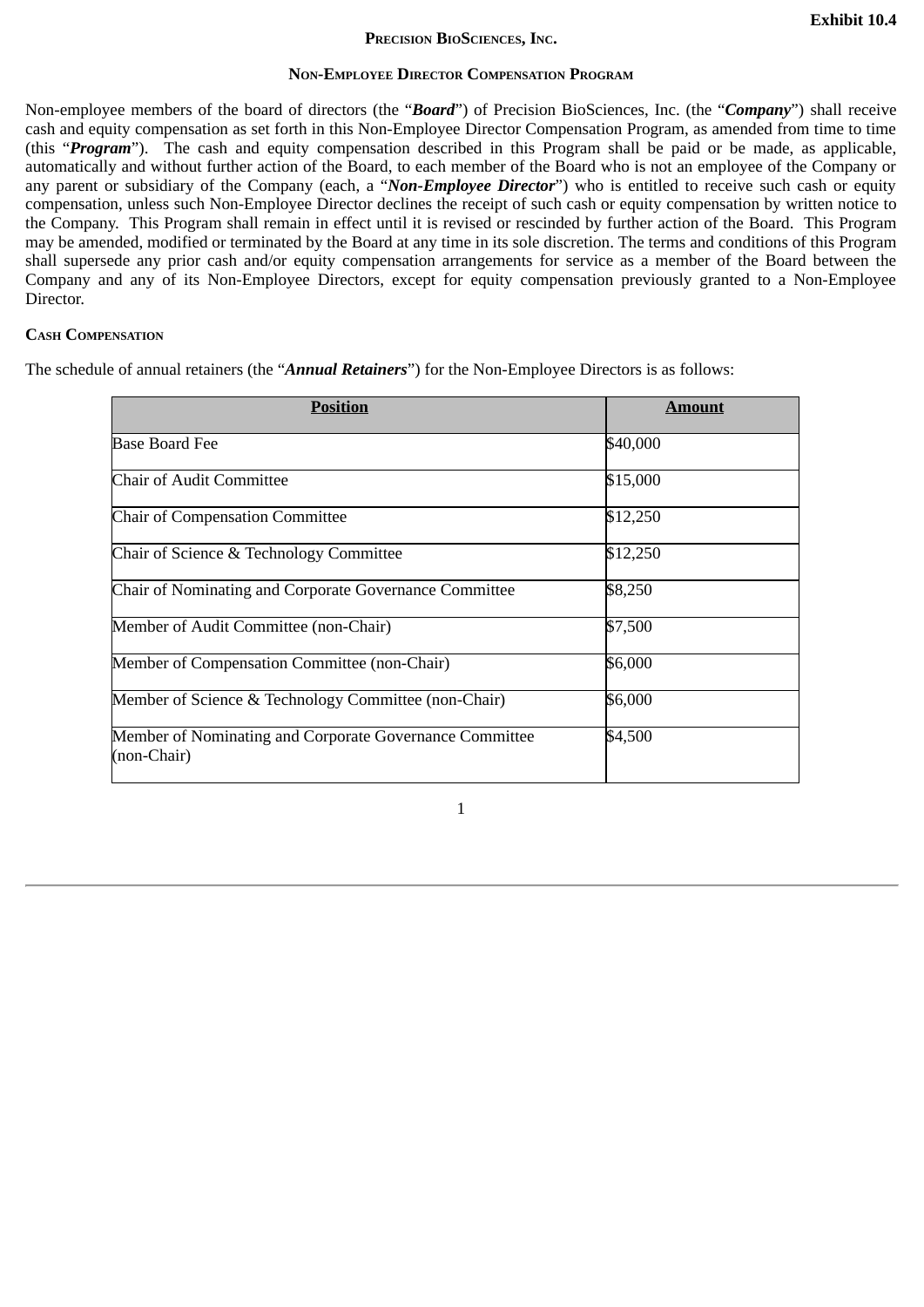For the avoidance of doubt, the Annual Retainers in the table above are additive and a Non-Employee Director shall be eligible to earn an Annual Retainer for each position in which he or she serves. The Annual Retainers shall be earned on a quarterly basis based on a calendar quarter and shall be paid in cash by the Company in arrears not later than the fifteenth day following the end of each calendar quarter. In the event a Non-Employee Director does not serve as a Non-Employee Director, or in the applicable position, for an entire calendar quarter, the retainer paid to such Non-Employee Director shall be prorated for the portion of such calendar quarter actually served as a Non-Employee Director, or in such position, as applicable.

## **EQUITY COMPENSATION**

Each Non-Employee Director shall be granted options to purchase the Company's common stock (each, an "*Option*") having an aggregate Grant Date Fair Value (as defined below) as set forth in the following table, with any partial shares that result being rounded down to the nearest whole share. Each Option shall be granted under and subject to the terms and provisions of the Company's 2019 Incentive Award Plan or any other applicable Company equity incentive plan then-maintained by the Company (the "*Equity Plan*") and shall be subject to an award agreement, including attached exhibits, in substantially the form previously approved by the Board. "*Grant Date Fair Value*" shall mean, with respect to an Option, the per share fair value of the Option determined as of the Option's date of grant using the Black-Scholes option pricing model that the Company most recently used in preparing its (audited or unaudited) consolidated financial statements that have been filed with the Securities Exchange Commission ("*Financial Statements*") and using as inputs into such model (i) the Fair Market Value of a share of the Company's common stock on the Option's date of grant and (ii) such other assumptions as were reported by the Company in the Financial Statements for the most recent period covered by the Financial Statements (and if any such assumptions were reported as a range of values, using the arithmetic mean of the reported values).

| Option                   | <b>Grant Date Fair Value</b> |
|--------------------------|------------------------------|
| <b>Initial Option</b>    | \$350,000                    |
| <b>Subsequent Option</b> | \$175,000                    |

A.Initial Options. Each Non-Employee Director who is initially elected or appointed to the Board shall receive the Initial Option on the date of such initial election or appointment. No Non-Employee Director shall be granted more than one Initial Option.

B.Subsequent Options. A Non-Employee Director who (i) has been serving as a Non-Employee Director on the Board for at least six months as of the date of any annual meeting of the Company's stockholders and (ii) will continue to serve as a Non-Employee Director immediately following such meeting, shall be automatically granted a Subsequent Option on the date of such annual meeting. For the avoidance of doubt, a Non-Employee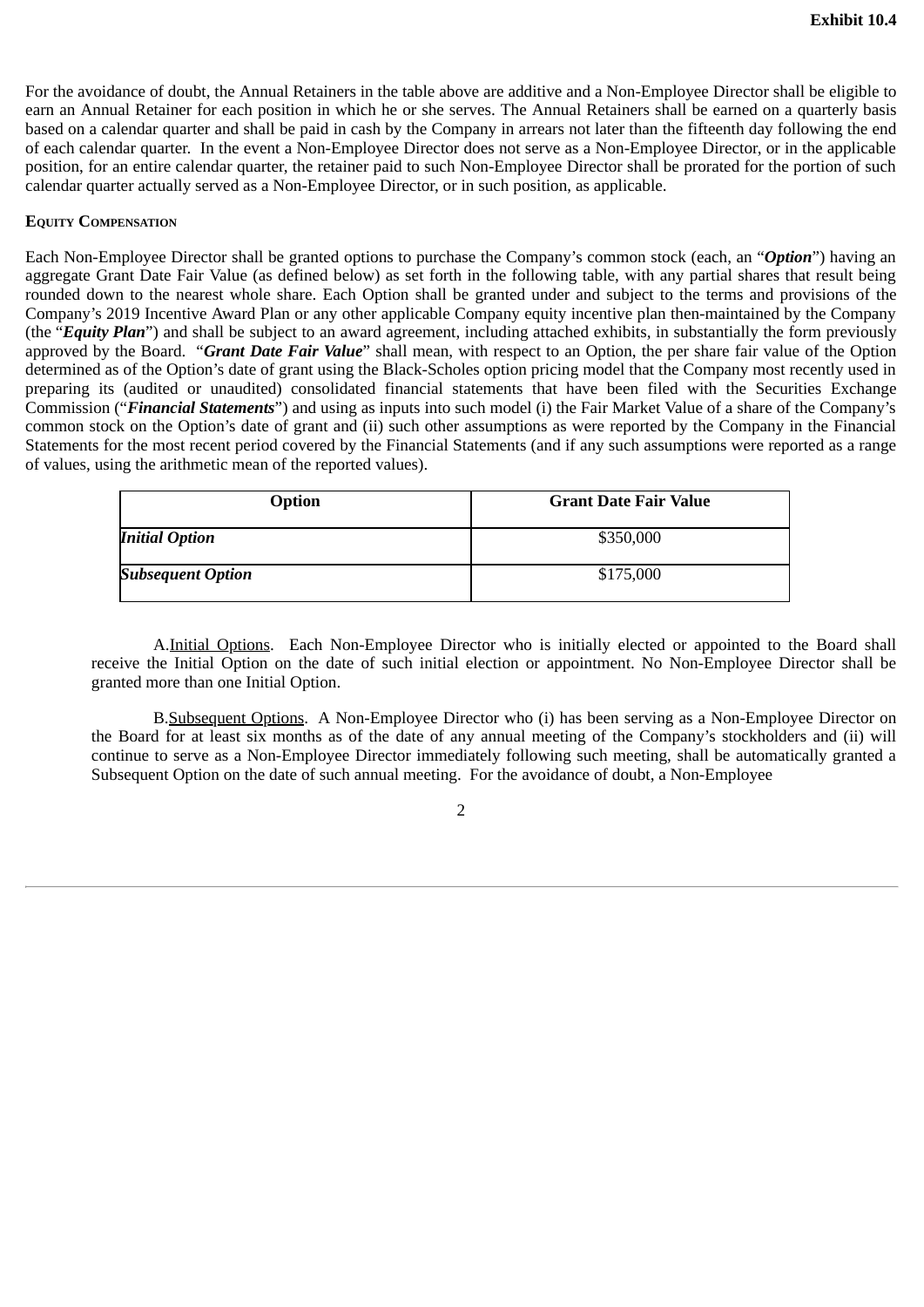Director elected for the first time to the Board at an annual meeting of the Company's stockholders shall only receive an Initial Award in connection with such election, and shall not receive any Subsequent Award on the date of such meeting as well.

C. Termination of Employment of Employee Directors. Members of the Board who are employees of the Company or any parent or subsidiary of the Company who subsequently terminate their employment with the Company and any parent or subsidiary of the Company and remain on the Board will not receive an Initial Option, but to the extent that they are otherwise entitled, will receive, after termination of employment with the Company and any parent or subsidiary of the Company, Subsequent Options.

## D. Terms of Options Granted to Non-Employee Directors.

1. *Exercise Price*. The per-share exercise price of each Option granted to a Non-Employee Director shall equal the Fair Market Value (as defined in the Equity Plan) of a share of the Company's common stock on the date the Option is granted.

2.*Vesting*.

*a.Initial Options*. Each Initial Option shall vest and become exercisable in thirty-six (36) substantially equal monthly installments following the date of grant, such that the Initial Option shall be fully vested on the third anniversary of the date of grant, subject to the Non-Employee Director continuing in service as a Non-Employee Director through each such vesting date.

b.*Subsequent Options*. Each Subsequent Option shall vest and become exercisable on the earlier of the first anniversary of the date of grant or the day immediately prior to the date of the next annual meeting of the Company's stockholders occurring after the date of grant, in either case, subject to the Non-Employee Director continuing in service as a Non-Employee Director through such vesting date.

c.*Forfeiture of Options*. Unless the Board otherwise determines, any portion of an Initial Option or Subsequent Option which is unvested or unexercisable at the time of a Non-Employee Director's termination of service on the Board as a Non-Employee Director shall be immediately forfeited upon such termination of service and shall not thereafter become vested and exercisable. All of a Non-Employee Director's Initial Options and Subsequent Options shall vest in full immediately prior to the occurrence of a Change in Control (as defined in the Equity Plan), to the extent outstanding at such time.

3. *Term*. The maximum term of each Option granted to a Non-Employee Director hereunder shall be ten (10) years from the date the Option is granted.

Notwithstanding anything in this Program to the contrary, the sum of any cash compensation, or other compensation, and the value (determined as of the grant date in accordance with Financial Accounting Standards Board Accounting Standards Codification Topic 718, or any successor thereto) of Options granted to a Non-Employee Director as compensation for services as a Non-Employee Director during any fiscal year of the Company may not exceed \$750,000 (the "*NED Limit*"). The NED Limit shall be applied to reduce compensation in the following order: (A)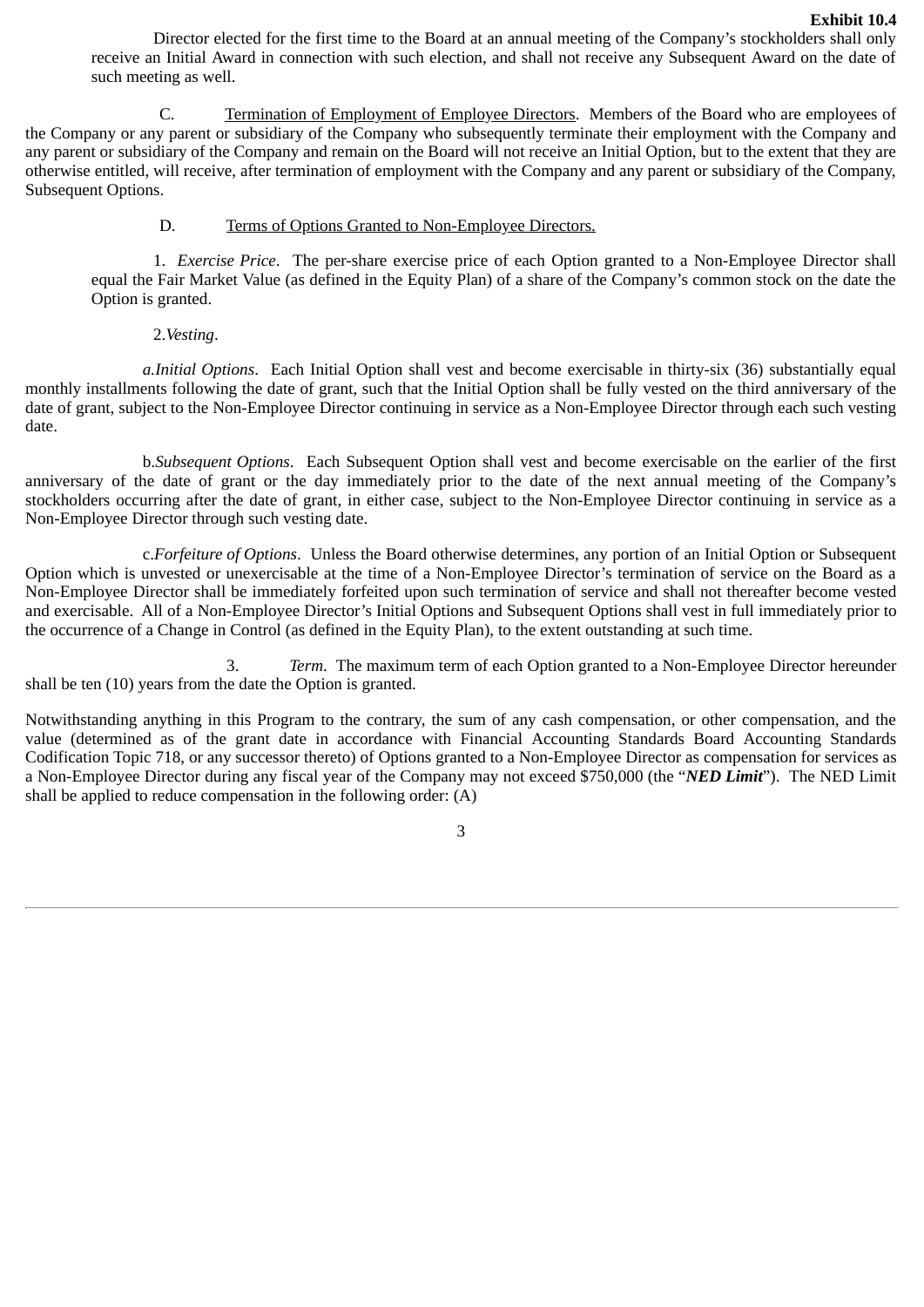#### **Exhibit 10.4**

reduction in any Initial Option granted during such year; (B) reduction in any Subsequent Option granted during such year; (C) reduction on a pro-rata basis of any cash or other compensation, payments or benefits that are exempt from Section 409A of the Internal Revenue Code of 1986, as amended ("*Section 409A*") and (D) reduction of any cash or other compensation, payments or benefits otherwise payable to the Non-Employee Director on a pro-rata basis or such other manner that complies with Section 409A. The Board may make exceptions to the NED Limit in extraordinary circumstances, as the Board may determine in its discretion, provided that the Non-Employee Director receiving such additional compensation may not participate in the decision to award such compensation or in other contemporaneous compensation decisions involving Non-Employee Directors.

\* \* \* \* \*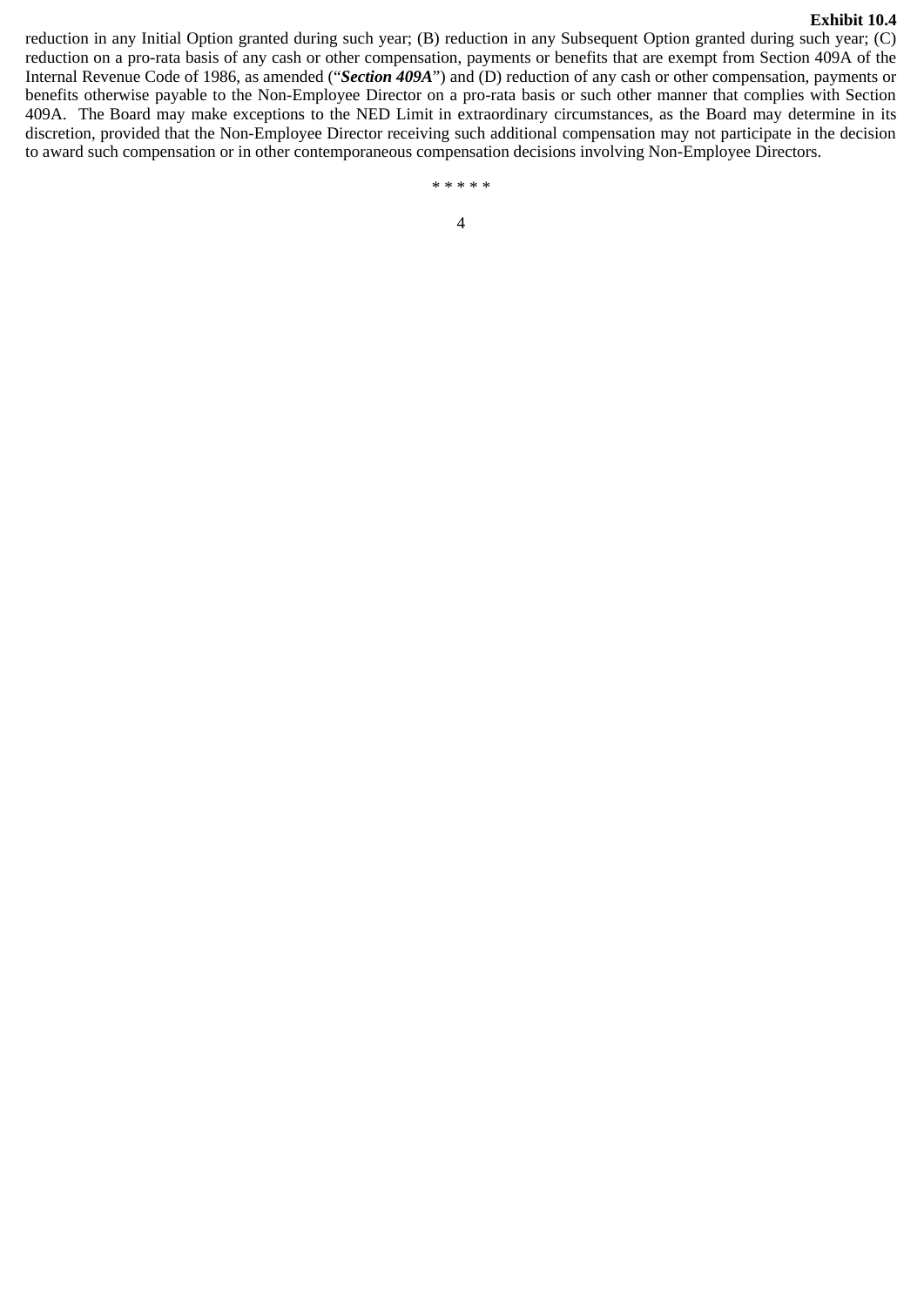#### **FOURTH AMENDMENT TO LEASE**

THIS FOURTH AMENDMENT TO LEASE (this "*Amendment*") is made and entered into as of the \_4\_\_ day of May, 2021 (the "*Effective Date*"), by and between **DURHAM TW ALEXANDER, LLC**, a Delaware limited liability company ("*Landlord*"), and **PRECISION BIOSCIENCES, INC.**, a Delaware corporation (formerly a North Carolina corporation) ("*Tenant*").

#### **STATEMENT OF PURPOSE**

WHEREAS, Landlord and Tenant entered into that certain Lease dated October 2, 2018 ("*Initial Lease*"), as amended by that certain First Amendment to Lease dated December 23, 2019 (*"First Amendment"*), as further amended by that certain Second Amendment to Lease dated March 13, 2020 (*"Second Amendment*"), and as further amended by that certain Third Amendment to Lease dated June 15, 2020 (*"Third Amendment*") (as amended, the "*Existing Lease*"), for certain premises containing approximately 33,828 rentable square feet on the first (1st) floor (the "*Premises*") located in the building known as Biopoint Innovation Labs located at 20 TW Alexander Drive, Research Triangle Park, North Carolina 27709 (the "*Building*"), as more particularly described in the Lease.

WHEREAS, Landlord and Tenant desire to amend the terms of the Existing Lease: (i) to extend the date by which Tenant must utilize the Tenant Improvements Allowance, as defined in the First Amendment, and (ii) to modify certain other terms of the Existing Lease. For purposes hereof, the Lease as amended by this Amendment is referred to as the "*Lease*." All capitalized terms not otherwise defined herein shall have the meanings set forth in the Existing Lease.

NOW, THEREFORE, in consideration of the statement of purpose, the mutual covenants contained herein and other valuable consideration, the receipt of which is hereby acknowledged, the parties hereto agree as follows:

1. **Recitals**. The recitals shall form a part of this Amendment.

2. **Extension of the Tenant Improvements Allowance Disbursement Deadline**. Due to various delays in the performance of the Tenant Improvements, as defined in the First Amendment, Landlord and Tenant hereby agree that the deadline for Tenant to request disbursements from the Tenant Improvement Allowance under Section 2.2 of Exhibit C of the First Amendment shall be extended until December 30, 2021. For purposes of clarity, Landlord also hereby acknowledges and agrees that Tenant's delayed occupancy of the Premises and construction timeline does not constitute abandonment under Section 19.1.3 of the Lease.

3. **Counterparts/Signatures**. This Amendment may be executed in counterparts. All executed counterparts shall constitute one agreement, and each counterpart shall be deemed an original. The parties hereby acknowledge and agree that electronic signatures, facsimile signatures or signatures transmitted by electronic mail in so-called "pdf" format shall be legal and binding and shall have the same full force and effect as if an original of this Amendment had been delivered. Landlord and Tenant (i) intend to be bound by the signatures (whether original, faxed or electronic) on any document sent by facsimile or electronic mail, (ii) are aware that the other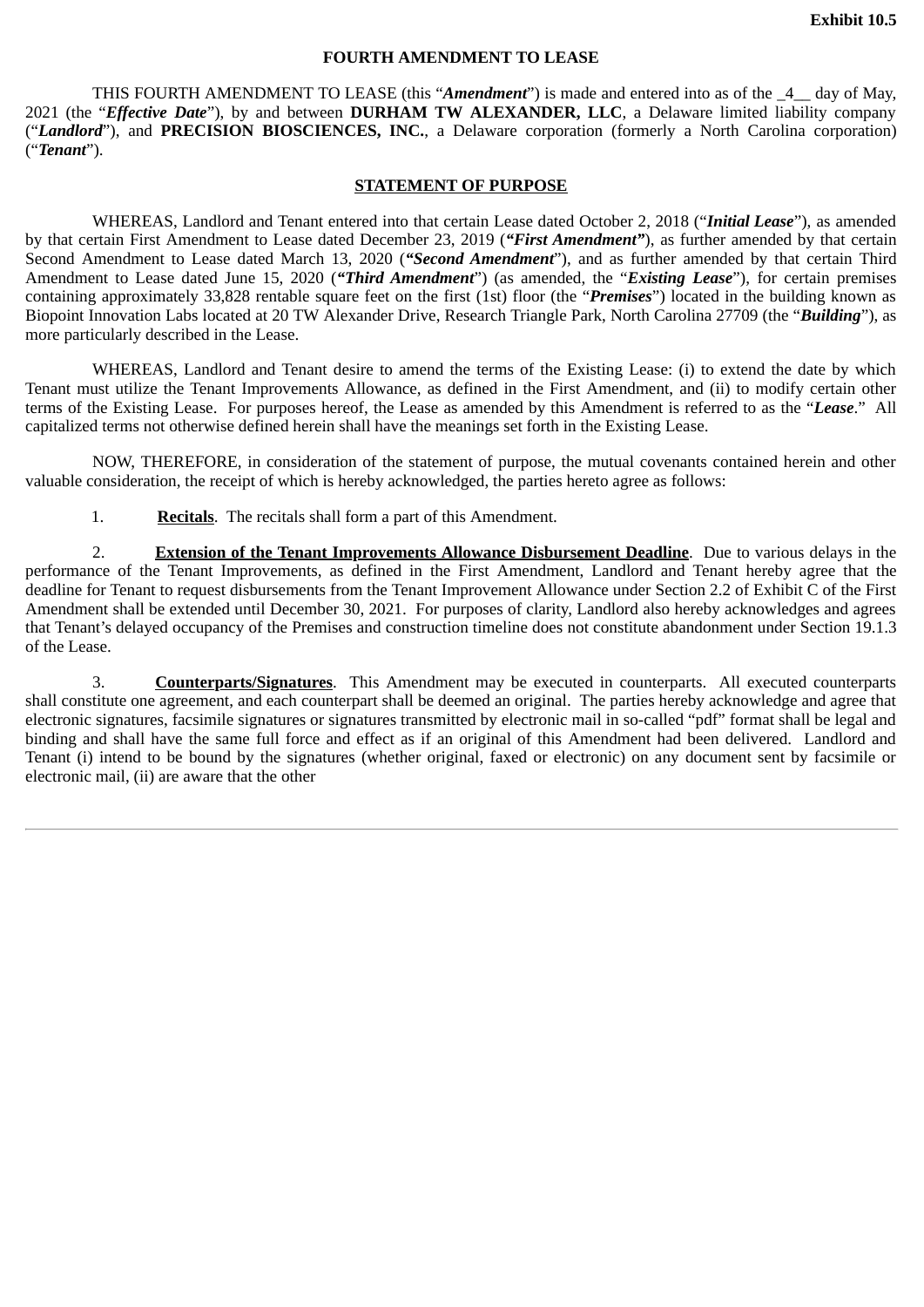party will rely on such signatures, and (iii) hereby waive any defenses to the enforcement of the terms of this Amendment based on the foregoing forms of signature.

4. **Miscellaneous**. This Amendment shall become effective only upon full execution and delivery of this Amendment by Landlord and Tenant. This Amendment contains the parties' entire agreement regarding the subject matter covered by this Amendment, and supersedes all prior correspondence, negotiations, and agreements, if any, whether oral or written, between the parties concerning such subject matter. There are no contemporaneous oral agreements, and there are no representations or warranties between the parties not contained in this Amendment. This Amendment shall be construed and enforced in accordance with the laws of the State of North Carolina. Except as modified by this Amendment, the terms and provisions of the Lease shall remain in full force and effect, and the Lease, as modified by this Amendment, shall be binding upon and shall inure to the benefit of the parties hereto, their successors and permitted assigns.

## [*Signature Page Follows*]

[*The remainder of this page has been intentionally left blank*]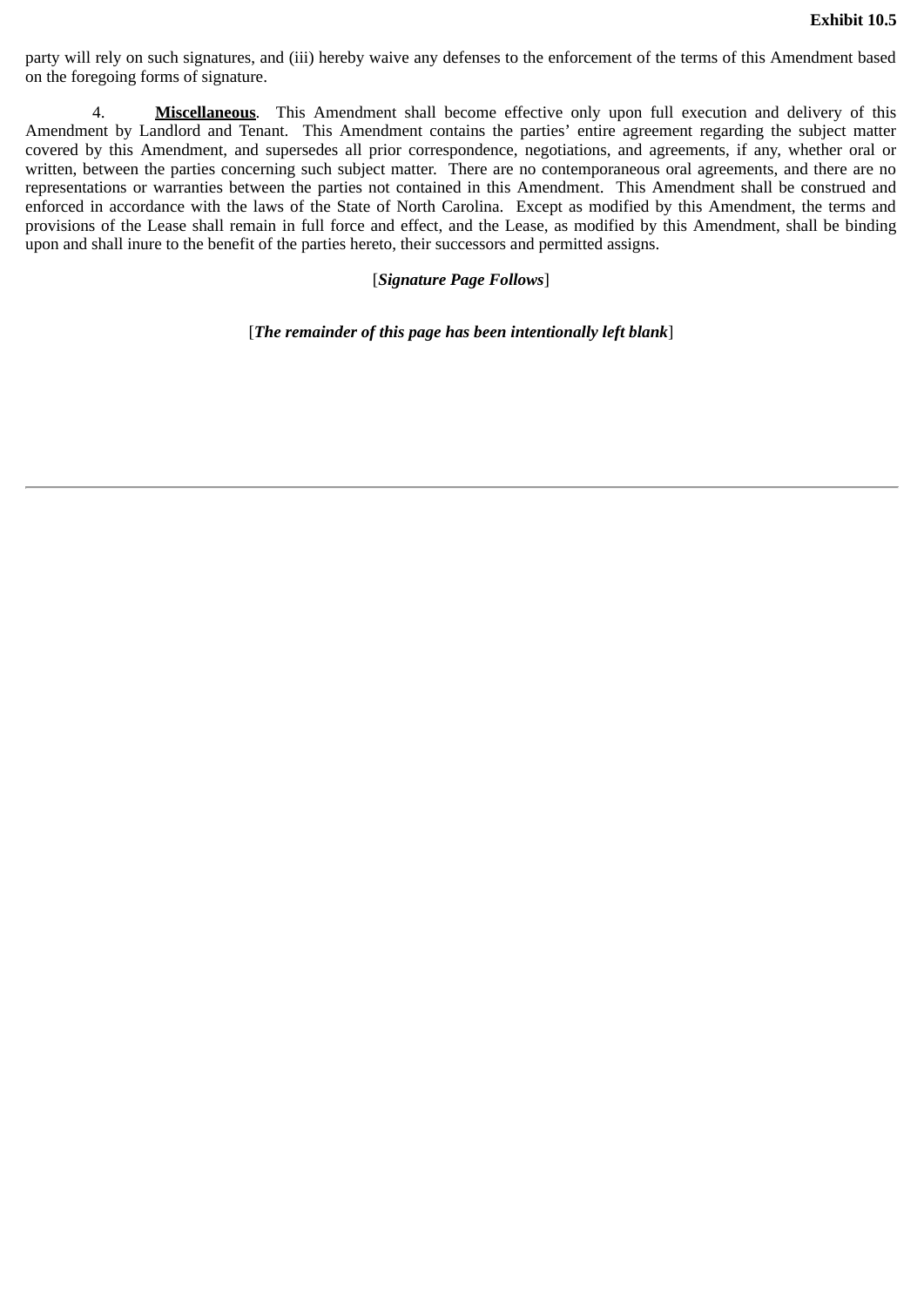LANDLORD AND TENANT enter into this Amendment as of the Effective Date above.

## **LANDLORD:**

# **DURHAM TW ALEXANDER, LLC**,

a Delaware limited liability company

Sichol

By: /s/ Adam

**Sichol** 

Name: Adam

Title: Authorized

**Signatory** 

Date: <u>May 11</u> \_\_\_\_\_\_\_, 2021

**TENANT:**

**PRECISION BIOSCIENCES, INC.**, a Delaware corporation

By: /s/ Sinu

Name: Sinu

Bhandaru

Bhandaru

Title: Vice President Operations &

IT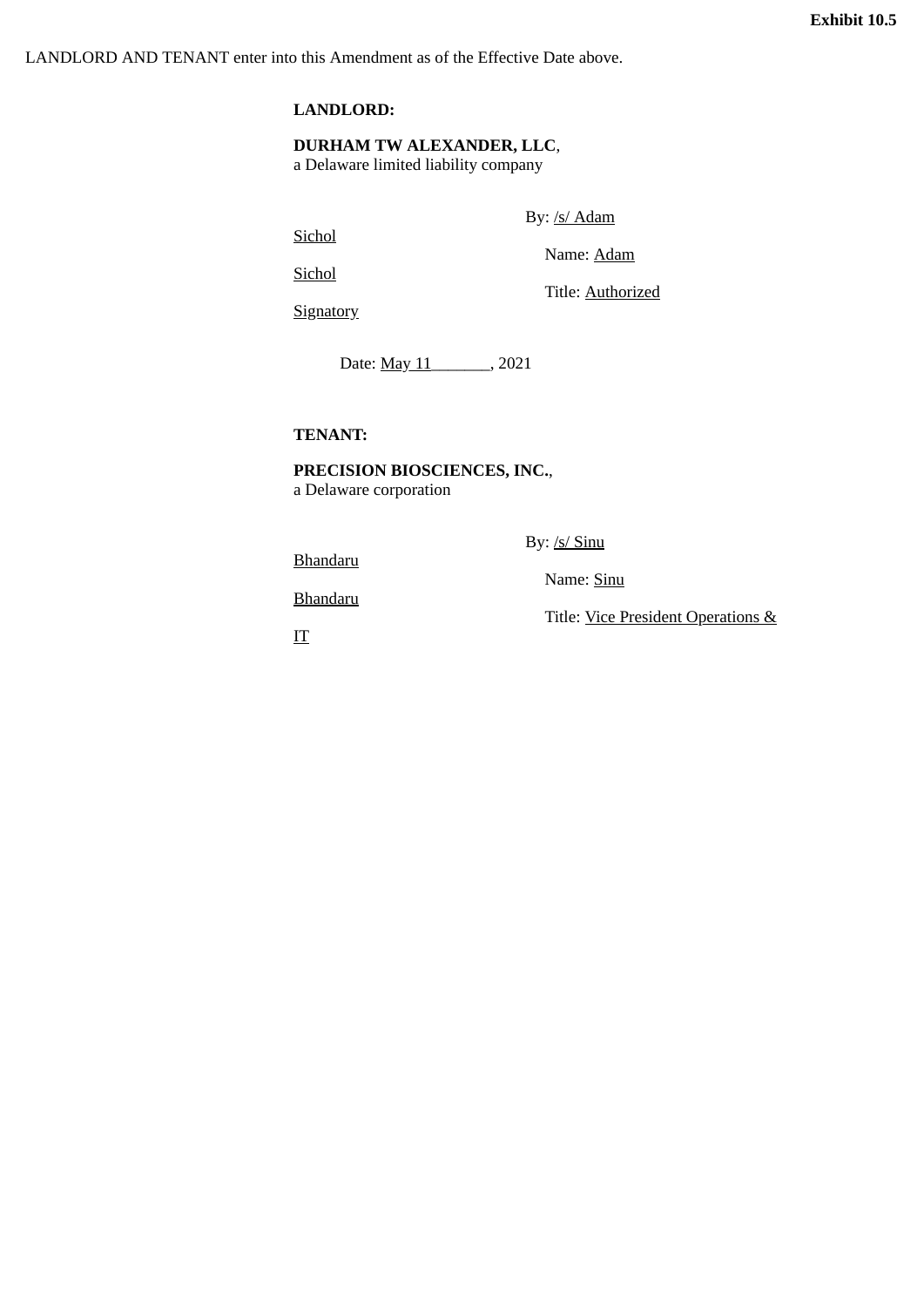#### **CERTIFICATION PURSUANT TO RULES 13a-14(a) AND 15d-14(a) UNDER THE SECURITIES EXCHANGE ACT OF 1934, AS ADOPTED PURSUANT TO SECTION 302 OF THE SARBANES-OXLEY ACT OF 2002**

I, Matthew Kane, certify that:

- 1. I have reviewed this Quarterly Report on Form 10-Q for the period ended March 31, 2021 of Precision BioSciences, Inc.;
- 2. Based on my knowledge, this report does not contain any untrue statement of a material fact or omit to state a material fact necessary to make the statements made, in light of the circumstances under which such statements were made, not misleading with respect to the period covered by this report;
- 3. Based on my knowledge, the financial statements, and other financial information included in this report, fairly present in all material respects the financial condition, results of operations and cash flows of the registrant as of, and for, the periods presented in this report;
- 4. The registrant's other certifying officer(s) and I are responsible for establishing and maintaining disclosure controls and procedures (as defined in Exchange Act Rules 13a-15(e) and 15d-15(e)) and internal control over financial reporting (as defined in Exchange Act Rules 13a-15(f) and 15d-15(f)) for the registrant and have:
	- (a) Designed such disclosure controls and procedures, or caused such disclosure controls and procedures to be designed under our supervision, to ensure that material information relating to the registrant, including its consolidated subsidiaries, is made known to us by others within those entities, particularly during the period in which this report is being prepared;
	- (b) Designed such internal control over financial reporting, or caused such internal control over financial reporting to be designed under our supervision, to provide reasonable assurance regarding the reliability of financial reporting and the preparation of financial statements for external purposes in accordance with generally accepted accounting principles;
	- (c) Evaluated the effectiveness of the registrant's disclosure controls and procedures and presented in this report our conclusions about the effectiveness of the disclosure controls and procedures, as of the end of the period covered by this report based on such evaluation; and
	- (d) Disclosed in this report any change in the registrant's internal control over financial reporting that occurred during the registrant's most recent fiscal quarter (the registrant's fourth fiscal quarter in the case of an annual report) that has materially affected, or is reasonably likely to materially affect, the registrant's internal control over financial reporting; and
- 5. The registrant's other certifying officer(s) and I have disclosed, based on our most recent evaluation of internal control over financial reporting, to the registrant's auditors and the audit committee of the registrant's board of directors (or persons performing the equivalent functions):
	- (a) All significant deficiencies and material weaknesses in the design or operation of internal control over financial reporting which are reasonably likely to adversely affect the registrant's ability to record, process, summarize and report financial information; and
	- (b) Any fraud, whether or not material, that involves management or other employees who have a significant role in the registrant's internal control over financial reporting.

Date: May 13, 2021 **By:** /s/ Matthew Kane

**Matthew Kane**

**President, Chief Executive Officer and Director** *(principal executive officer)*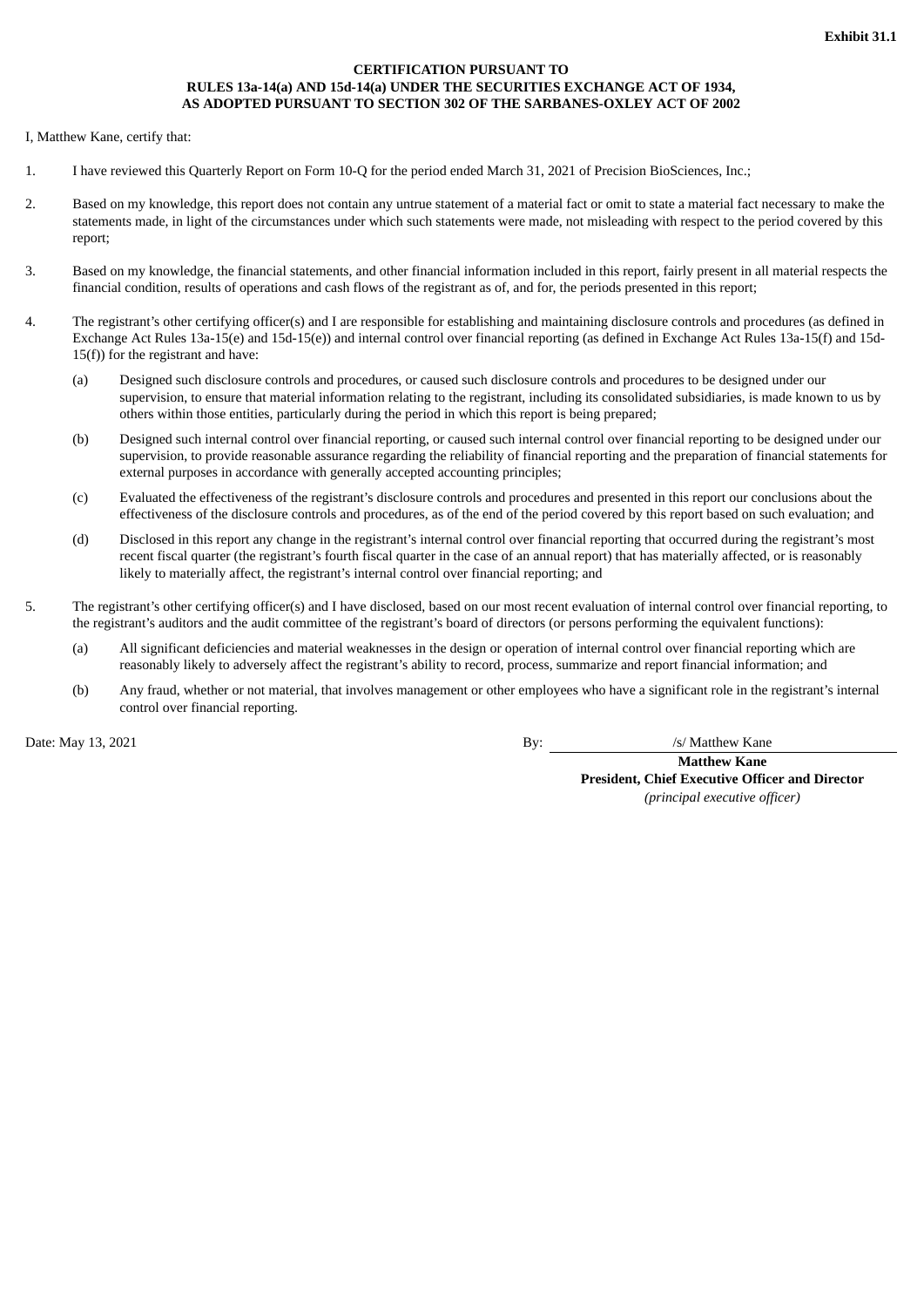#### **CERTIFICATION PURSUANT TO RULES 13a-14(a) AND 15d-14(a) UNDER THE SECURITIES EXCHANGE ACT OF 1934, AS ADOPTED PURSUANT TO SECTION 302 OF THE SARBANES-OXLEY ACT OF 2002**

I, John Alexander Kelly, certify that:

- 1. I have reviewed this Quarterly Report on Form 10-Q for the period ended March 31, 2021 of Precision BioSciences, Inc.;
- 2. Based on my knowledge, this report does not contain any untrue statement of a material fact or omit to state a material fact necessary to make the statements made, in light of the circumstances under which such statements were made, not misleading with respect to the period covered by this report;
- 3. Based on my knowledge, the financial statements, and other financial information included in this report, fairly present in all material respects the financial condition, results of operations and cash flows of the registrant as of, and for, the periods presented in this report;
- 4. The registrant's other certifying officer(s) and I are responsible for establishing and maintaining disclosure controls and procedures (as defined in Exchange Act Rules 13a-15(e) and 15d-15(e)) and internal control over financial reporting (as defined in Exchange Act Rules 13a-15(f) and 15d-15(f)) for the registrant and have:
	- (a) Designed such disclosure controls and procedures, or caused such disclosure controls and procedures to be designed under our supervision, to ensure that material information relating to the registrant, including its consolidated subsidiaries, is made known to us by others within those entities, particularly during the period in which this report is being prepared;
	- (b) Designed such internal control over financial reporting, or caused such internal control over financial reporting to be designed under our supervision, to provide reasonable assurance regarding the reliability of financial reporting and the preparation of financial statements for external purposes in accordance with generally accepted accounting principles;
	- (c) Evaluated the effectiveness of the registrant's disclosure controls and procedures and presented in this report our conclusions about the effectiveness of the disclosure controls and procedures, as of the end of the period covered by this report based on such evaluation; and
	- (d) Disclosed in this report any change in the registrant's internal control over financial reporting that occurred during the registrant's most recent fiscal quarter (the registrant's fourth fiscal quarter in the case of an annual report) that has materially affected, or is reasonably likely to materially affect, the registrant's internal control over financial reporting; and
- 5. The registrant's other certifying officer(s) and I have disclosed, based on our most recent evaluation of internal control over financial reporting, to the registrant's auditors and the audit committee of the registrant's board of directors (or persons performing the equivalent functions):
	- (a) All significant deficiencies and material weaknesses in the design or operation of internal control over financial reporting which are reasonably likely to adversely affect the registrant's ability to record, process, summarize and report financial information; and
	- (b) Any fraud, whether or not material, that involves management or other employees who have a significant role in the registrant's internal control over financial reporting.

Date: May 13, 2021 <br>By: /s/ John Alexander Kelly

**John Alexander Kelly Interim Chief Financial Officer** *(principal financial officer)*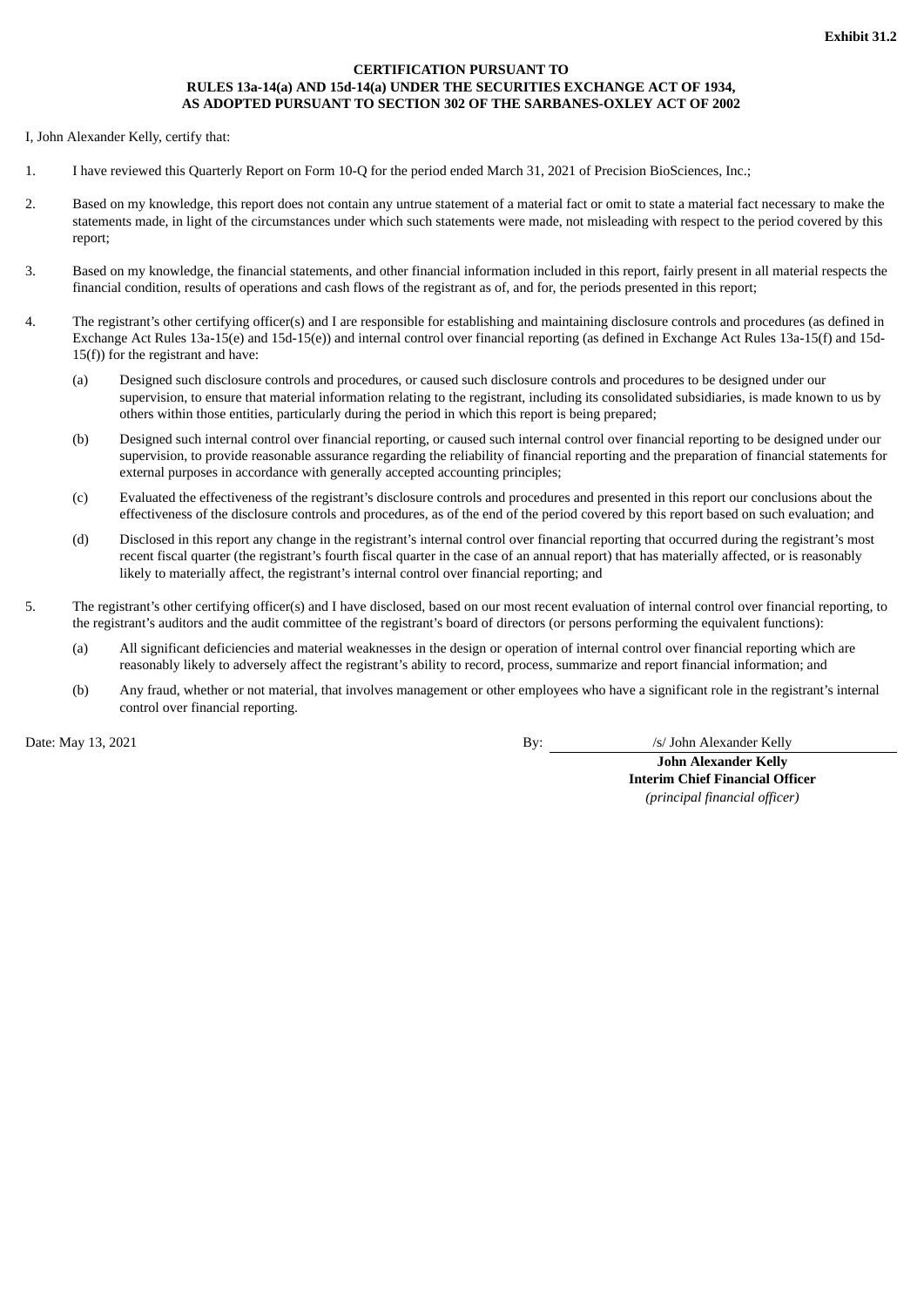#### **CERTIFICATION PURSUANT TO 18 U.S.C. SECTION 1350, AS ADOPTED PURSUANT TO SECTION 906 OF THE SARBANES-OXLEY ACT OF 2002**

In connection with the Quarterly Report of Precision BioSciences, Inc. (the "Company") on Form 10-Q for the period ended March 31, 2021; as filed with the Securities and Exchange Commission on the date hereof (the "Report"), I certify, pursuant to 18 U.S.C. § 1350, as adopted pursuant to § 906 of the Sarbanes-Oxley Act of 2002, that:

- (1) The Report fully complies with the requirements of section 13(a) or 15(d) of the Securities Exchange Act of 1934; and
- (2) The information contained in the Report fairly presents, in all material respects, the financial condition and results of operations of the Company.

Date: May 13, 2021 By: /s/ Matthew Kane

**Matthew Kane President, Chief Executive Officer and Director** *(principal executive officer)*